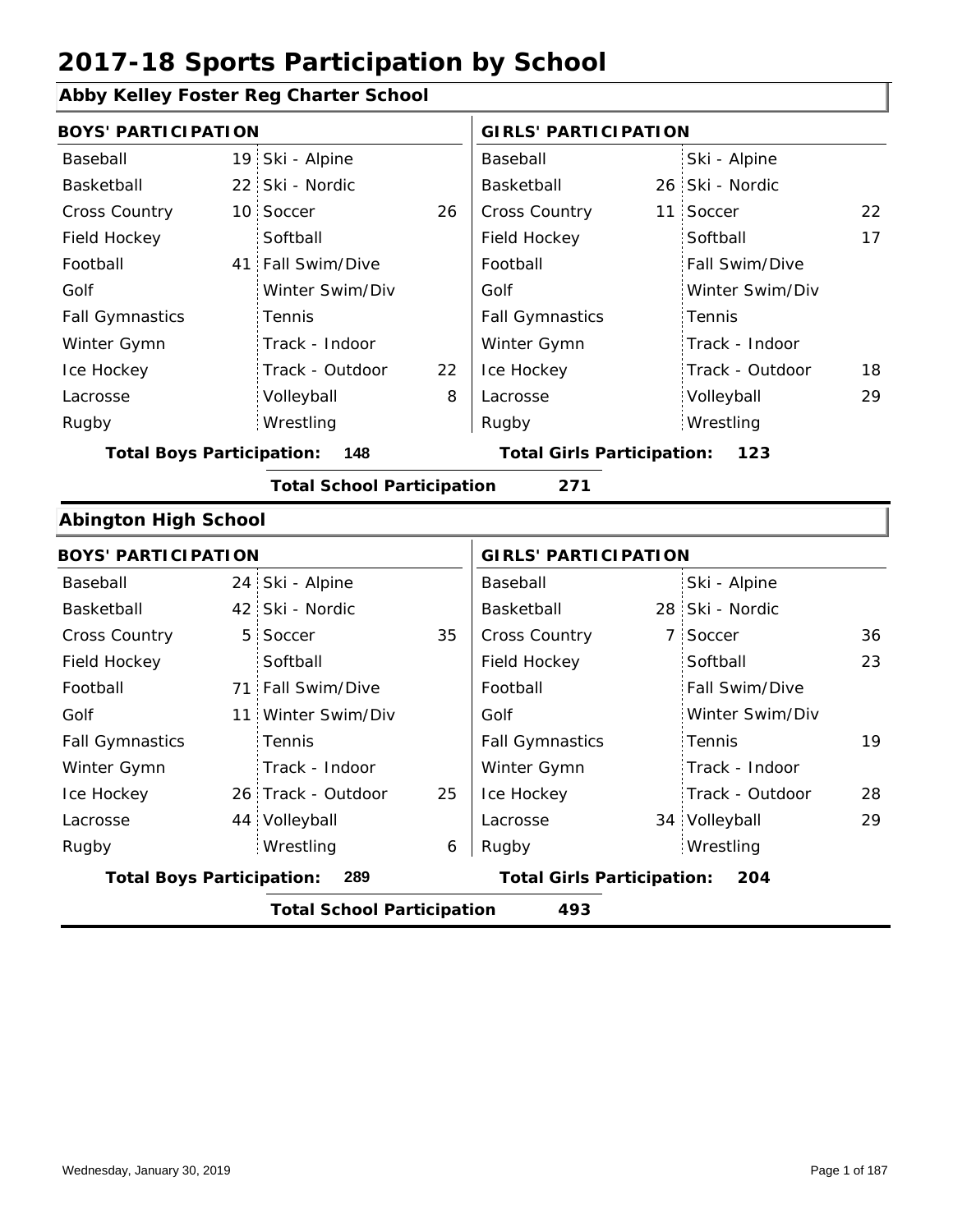### **Academy at Penguin Hall**

| Acauerity at Penguin Hall        |                                   |                                   |                             |                 |    |  |  |
|----------------------------------|-----------------------------------|-----------------------------------|-----------------------------|-----------------|----|--|--|
| <b>BOYS' PARTICIPATION</b>       |                                   |                                   | <b>GIRLS' PARTICIPATION</b> |                 |    |  |  |
| Baseball                         | Ski - Alpine                      | Baseball                          |                             | Ski - Alpine    |    |  |  |
| Basketball                       | Ski - Nordic                      | Basketball                        |                             | 12 Ski - Nordic |    |  |  |
| Cross Country                    | Soccer                            | <b>Cross Country</b>              |                             | 10 Soccer       | 20 |  |  |
| Field Hockey                     | Softball                          | Field Hockey                      |                             | Softball        | 12 |  |  |
| Football                         | Fall Swim/Dive                    | Football                          |                             | Fall Swim/Dive  |    |  |  |
| Golf                             | Winter Swim/Div                   | Golf                              |                             | Winter Swim/Div | 10 |  |  |
| <b>Fall Gymnastics</b>           | Tennis                            | <b>Fall Gymnastics</b>            |                             | Tennis          | 7  |  |  |
| Winter Gymn                      | Track - Indoor                    | Winter Gymn                       |                             | Track - Indoor  |    |  |  |
| Ice Hockey                       | Track - Outdoor                   | Ice Hockey                        |                             | Track - Outdoor | 15 |  |  |
| Lacrosse                         | Volleyball                        | Lacrosse                          |                             | Volleyball      | 17 |  |  |
| Rugby                            | Wrestling                         | Rugby                             |                             | Wrestling       |    |  |  |
| <b>Total Boys Participation:</b> | $\mathbf 0$                       | <b>Total Girls Participation:</b> |                             | 103             |    |  |  |
|                                  | <b>Total School Participation</b> | 103                               |                             |                 |    |  |  |
| <b>Academy of Notre Dame</b>     |                                   |                                   |                             |                 |    |  |  |
| <b>BOYS' PARTICIPATION</b>       |                                   |                                   | <b>GIRLS' PARTICIPATION</b> |                 |    |  |  |
| Baseball                         | Ski - Alpine                      | Baseball                          |                             | Ski - Alpine    |    |  |  |
| Basketball                       | Ski - Nordic                      | Basketball                        |                             | 21 Ski - Nordic |    |  |  |
| <b>Cross Country</b>             | Soccer                            | Cross Country                     |                             | 11 Soccer       | 20 |  |  |
| Field Hockey                     | Softball                          | Field Hockey                      |                             | Softball        | 15 |  |  |
| Football                         | Fall Swim/Dive                    | Football                          |                             | Fall Swim/Dive  | 22 |  |  |
| Golf                             | Winter Swim/Div                   | Golf                              |                             | Winter Swim/Div |    |  |  |
| <b>Fall Gymnastics</b>           | Tennis                            | <b>Fall Gymnastics</b>            |                             | Tennis          | 16 |  |  |

|                                  | <b>Total School Participation</b> | 174                               |                 |
|----------------------------------|-----------------------------------|-----------------------------------|-----------------|
| <b>Total Boys Participation:</b> | 0                                 | <b>Total Girls Participation:</b> | 174             |
| Rugby                            | Wrestling                         | Rugby                             | Wrestling       |
| Lacrosse                         | Volleyball                        | Lacrosse                          | Volleyball      |
| Ice Hockey                       | Track - Outdoor                   | Ice Hockey                        | Track - Outdoor |
| Winter Gymn                      | Track - Indoor                    | Winter Gymn                       | Track - Indoor  |
| <b>Fall Gymnastics</b>           | Tennis                            | <b>Fall Gymnastics</b>            | Tennis          |
| Golf                             | Winter Swim/Div                   | Golf                              | Winter Swim/Di  |
|                                  |                                   |                                   |                 |

9 38

22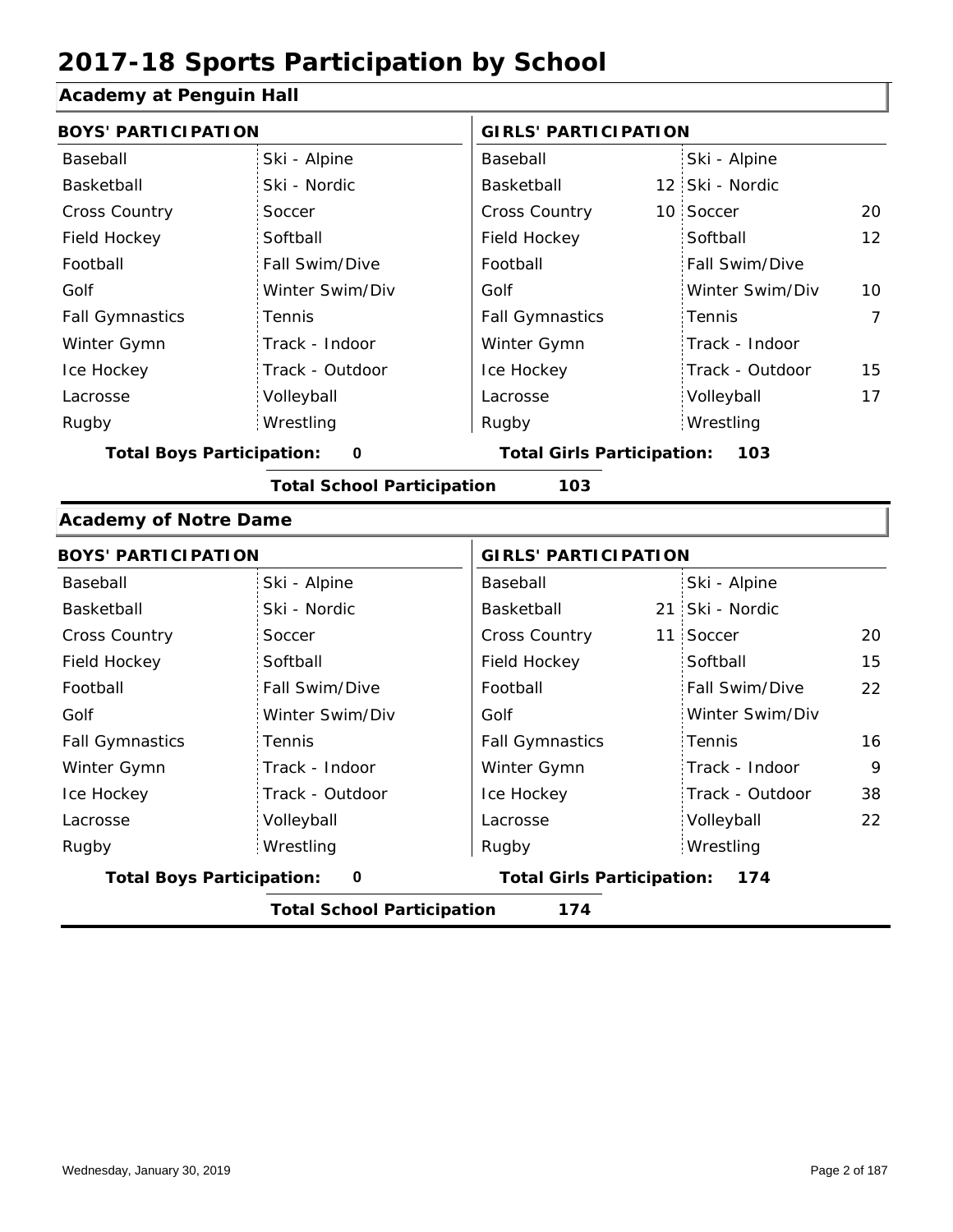### **Academy of the Pacific Rim**

| <b>BOYS' PARTICIPATION</b>       |                 |                                   |    | <b>GIRLS' PARTICIPATION</b>       |  |                    |    |
|----------------------------------|-----------------|-----------------------------------|----|-----------------------------------|--|--------------------|----|
| Baseball                         |                 | Ski - Alpine                      |    | Baseball                          |  | Ski - Alpine       |    |
| Basketball                       |                 | Ski - Nordic                      |    | Basketball                        |  | Ski - Nordic       |    |
| <b>Cross Country</b>             |                 | Soccer                            |    | Cross Country                     |  | Soccer             |    |
| Field Hockey                     |                 | Softball                          |    | Field Hockey                      |  | Softball           |    |
| Football                         |                 | 12 Fall Swim/Dive                 |    | Football                          |  | Fall Swim/Dive     |    |
| Golf                             |                 | Winter Swim/Div                   |    | Golf                              |  | Winter Swim/Div    |    |
| <b>Fall Gymnastics</b>           |                 | Tennis                            |    | <b>Fall Gymnastics</b>            |  | Tennis             |    |
| Winter Gymn                      |                 | Track - Indoor                    |    | Winter Gymn                       |  | Track - Indoor     |    |
| Ice Hockey                       |                 | Track - Outdoor                   |    | Ice Hockey                        |  | Track - Outdoor    |    |
| Lacrosse                         |                 | Volleyball                        |    | Lacrosse                          |  | Volleyball         |    |
| Rugby                            |                 | Wrestling                         |    | Rugby                             |  | Wrestling          |    |
| <b>Total Boys Participation:</b> |                 | 12                                |    | <b>Total Girls Participation:</b> |  | O                  |    |
|                                  |                 | <b>Total School Participation</b> |    | 12                                |  |                    |    |
| Acton-Boxborough Reg H.S.        |                 |                                   |    |                                   |  |                    |    |
| <b>BOYS' PARTICIPATION</b>       |                 |                                   |    | <b>GIRLS' PARTICIPATION</b>       |  |                    |    |
| Baseball                         |                 | 50 Ski - Alpine                   | 9  | Baseball                          |  | Ski - Alpine       | 19 |
| Basketball                       |                 | 32 Ski - Nordic                   | 30 | Basketball                        |  | 23 Ski - Nordic    | 36 |
| <b>Cross Country</b>             |                 | 32 Soccer                         | 63 | Cross Country                     |  | 36 Soccer          | 56 |
| Field Hockey                     |                 | Softball                          |    | Field Hockey                      |  | 45 Softball        | 19 |
| Football                         |                 | 63 Fall Swim/Dive                 |    | Football                          |  | Fall Swim/Dive     | 36 |
| Golf                             | 16 <sup>1</sup> | Winter Swim/Div                   | 24 | Golf                              |  | Winter Swim/Div    |    |
| <b>Fall Gymnastics</b>           |                 | Tennis                            | 25 | <b>Fall Gymnastics</b>            |  | Tennis             | 25 |
| Winter Gymn                      |                 | Track - Indoor                    | 47 | Winter Gymn                       |  | 14 Track - Indoor  | 35 |
| Ice Hockey                       |                 | 42 Track - Outdoor                | 86 | Ice Hockey                        |  | 22 Track - Outdoor | 92 |
| Lacrosse                         | 47              | Volleyball                        | 25 | Lacrosse                          |  | 30 Volleyball      | 37 |
| Rugby                            |                 | Wrestling                         | 8  | Rugby                             |  | Wrestling          |    |
| <b>Total Boys Participation:</b> |                 | 599                               |    | <b>Total Girls Participation:</b> |  | 525                |    |
|                                  |                 | <b>Total School Participation</b> |    | 1124                              |  |                    |    |
|                                  |                 |                                   |    |                                   |  |                    |    |

I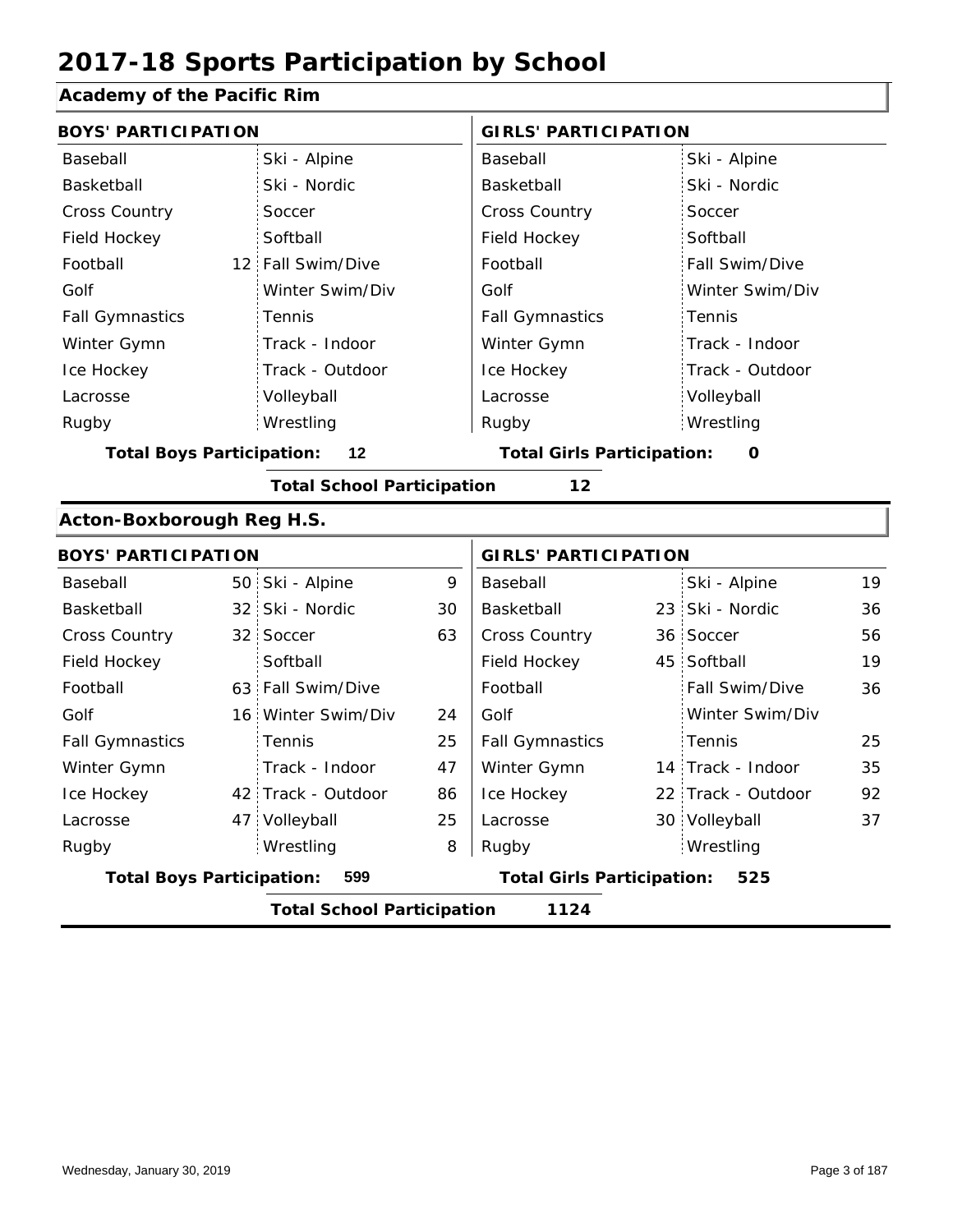### **Advanced Math & Science Acad. Charter**

| <b>BOYS' PARTICIPATION</b>       |                 |                                   |                | <b>GIRLS' PARTICIPATION</b>       |  |                   |    |
|----------------------------------|-----------------|-----------------------------------|----------------|-----------------------------------|--|-------------------|----|
| Baseball                         | 32 <sup>2</sup> | Ski - Alpine                      |                | Baseball                          |  | Ski - Alpine      |    |
| Basketball                       | 31              | Ski - Nordic                      |                | Basketball                        |  | 27 Ski - Nordic   |    |
| <b>Cross Country</b>             | 17 <sup>1</sup> | Soccer                            |                | Cross Country                     |  | 8 Soccer          | 52 |
| Field Hockey                     |                 | Softball                          |                | Field Hockey                      |  | Softball          | 34 |
| Football                         |                 | 16 Fall Swim/Dive                 | 14             | Football                          |  | Fall Swim/Dive    | 10 |
| Golf                             | $\overline{7}$  | Winter Swim/Div                   |                | Golf                              |  | 1 Winter Swim/Div |    |
| <b>Fall Gymnastics</b>           |                 | Tennis                            | 10             | <b>Fall Gymnastics</b>            |  | Tennis            | 16 |
| Winter Gymn                      |                 | Track - Indoor                    | 19             | Winter Gymn                       |  | Track - Indoor    | 22 |
| Ice Hockey                       | 8.              | Track - Outdoor                   | 35             | Ice Hockey                        |  | 6 Track - Outdoor | 32 |
| Lacrosse                         |                 | 37 Volleyball                     |                | Lacrosse                          |  | 36 Volleyball     | 30 |
| Rugby                            |                 | Wrestling                         | $\overline{2}$ | Rugby                             |  | Wrestling         |    |
| <b>Total Boys Participation:</b> |                 | 228                               |                | <b>Total Girls Participation:</b> |  | 274               |    |
|                                  |                 | <b>Total School Participation</b> |                | 502                               |  |                   |    |
| <b>Agawam High School</b>        |                 |                                   |                |                                   |  |                   |    |
| <b>BOYS' PARTICIPATION</b>       |                 |                                   |                | <b>GIRLS' PARTICIPATION</b>       |  |                   |    |
| Baseball                         | 42:             | Ski - Alpine                      | 24             | Baseball                          |  | Ski - Alpine      | 13 |
| Basketball                       | 37 <sup>1</sup> | Ski - Nordic                      |                | Basketball                        |  | 22 Ski - Nordic   |    |
| <b>Cross Country</b>             | 13 <sup>1</sup> | Soccer                            | 59             | <b>Cross Country</b>              |  | 19 Soccer         | 33 |
| Field Hockey                     |                 | Softball                          |                | Field Hockey                      |  | 32 Softball       | 27 |
| Football                         | 69              | Fall Swim/Dive                    |                | Football                          |  | Fall Swim/Dive    |    |
| Golf                             | 27 <sup>1</sup> | Winter Swim/Div                   | 15             | Golf                              |  | 2 Winter Swim/Div | 12 |
| <b>Fall Gymnastics</b>           |                 | Tennis                            | 13             | <b>Fall Gymnastics</b>            |  | 14 Tennis         | 30 |
| Winter Gymn                      |                 | Track - Indoor                    | 26             | Winter Gymn                       |  | Track - Indoor    | 54 |
| Ice Hockey                       | 22.             | Track - Outdoor                   | 27             | Ice Hockey                        |  | 2 Track - Outdoor | 40 |
| Lacrosse                         | 41              | Volleyball                        | 39             | Lacrosse                          |  | 36 Volleyball     | 43 |
| Rugby                            |                 | Wrestling                         | 18             | Rugby                             |  | Wrestling         |    |

**Total Boys Participation: 472 Total Girls Participation: 379**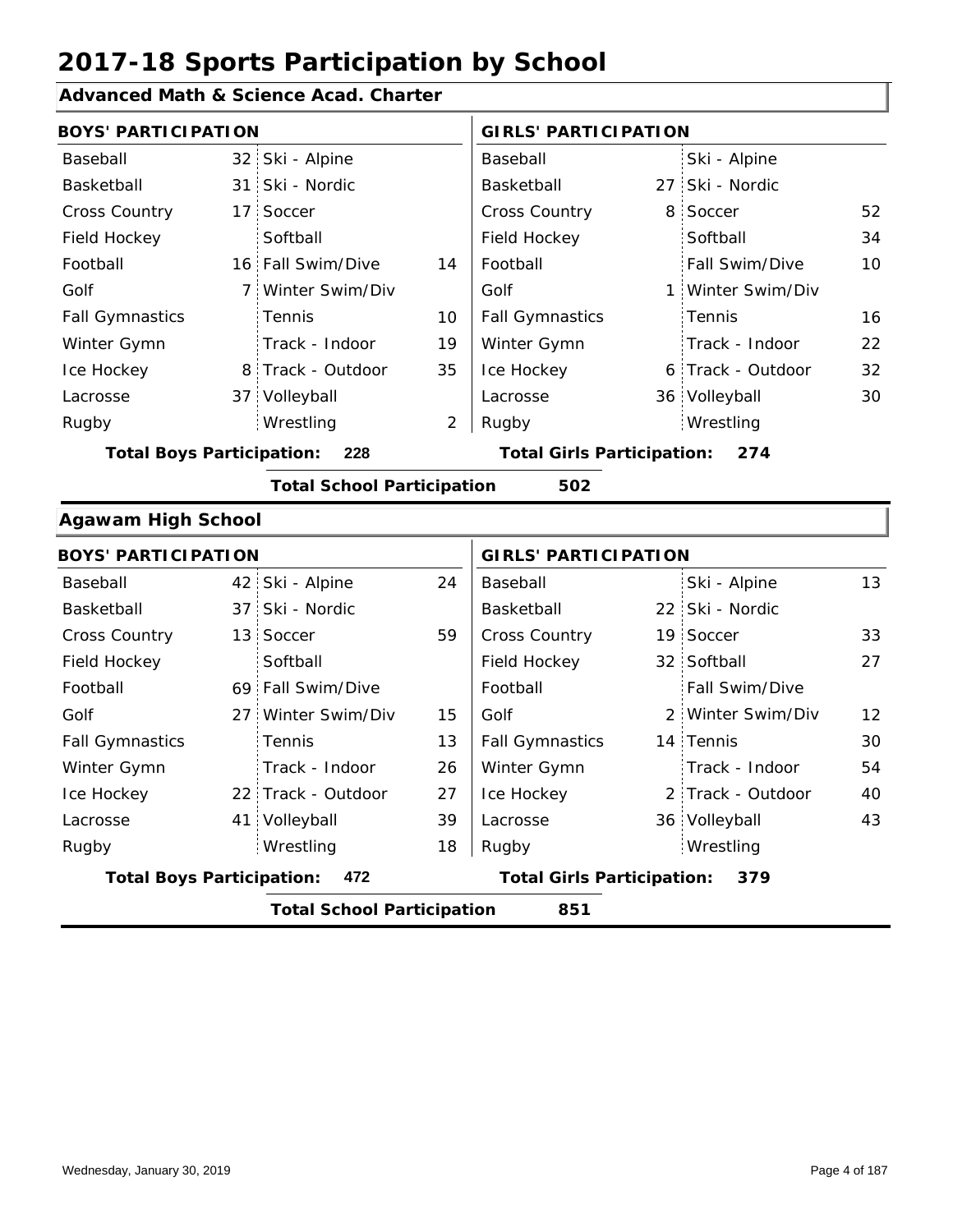### **Algonquin Reg. High School**

|                                  | <b>BOYS' PARTICIPATION</b> |                                   |    |                                          | <b>GIRLS' PARTICIPATION</b> |                    |    |  |
|----------------------------------|----------------------------|-----------------------------------|----|------------------------------------------|-----------------------------|--------------------|----|--|
| Baseball                         | 47                         | Ski - Alpine                      | 10 | Baseball                                 |                             | Ski - Alpine       | 22 |  |
| Basketball                       |                            | 44 Ski - Nordic                   |    | Basketball                               |                             | 38 Ski - Nordic    |    |  |
| <b>Cross Country</b>             |                            | 66 Soccer                         | 78 | <b>Cross Country</b>                     |                             | 53 Soccer          | 67 |  |
| Field Hockey                     |                            | Softball                          |    | Field Hockey                             |                             | 56 Softball        | 15 |  |
| Football                         |                            | 93 Fall Swim/Dive                 |    | Football                                 |                             | Fall Swim/Dive     |    |  |
| Golf                             |                            | 16 Winter Swim/Div                | 9  | Golf                                     |                             | 8 Winter Swim/Div  | 32 |  |
| <b>Fall Gymnastics</b>           |                            | Tennis                            | 17 | <b>Fall Gymnastics</b>                   |                             | Tennis             | 11 |  |
| Winter Gymn                      |                            | Track - Indoor                    | 68 | Winter Gymn                              |                             | 15 Track - Indoor  | 38 |  |
| Ice Hockey                       |                            | 44 Track - Outdoor                | 98 | Ice Hockey                               |                             | 14 Track - Outdoor | 99 |  |
| Lacrosse                         |                            | 54 Volleyball                     | 29 | Lacrosse                                 |                             | 38 Volleyball      | 40 |  |
| Rugby                            |                            | 35 Wrestling                      | 30 | Rugby                                    |                             | 42 Wrestling       |    |  |
| <b>Total Boys Participation:</b> |                            | 738                               |    | <b>Total Girls Participation:</b><br>588 |                             |                    |    |  |
|                                  |                            | <b>Total School Participation</b> |    | 1326                                     |                             |                    |    |  |
| <b>Amesbury High School</b>      |                            |                                   |    |                                          |                             |                    |    |  |
| <b>BOYS' PARTICIPATION</b>       |                            |                                   |    | <b>GIRLS' PARTICIPATION</b>              |                             |                    |    |  |
| Baseball                         |                            | 38 Ski - Alpine                   |    | Baseball                                 |                             | Ski - Alpine       |    |  |
| Basketball                       |                            | 39 Ski - Nordic                   |    | Basketball                               |                             | 20 Ski - Nordic    |    |  |
| Cross Country                    |                            | 23 Soccer                         | 37 | Cross Country                            |                             | 10 Soccer          | 47 |  |
|                                  |                            |                                   |    |                                          |                             |                    |    |  |

|                                          |  | <b>Total School Participation</b> |                                   | 584                    |                       |    |
|------------------------------------------|--|-----------------------------------|-----------------------------------|------------------------|-----------------------|----|
| <b>Total Boys Participation:</b><br>-324 |  |                                   | <b>Total Girls Participation:</b> | 260                    |                       |    |
| Rugby                                    |  | 15 Wrestling                      |                                   | Rugby                  | 12 Wrestling          |    |
| Lacrosse                                 |  | Volleyball                        |                                   | Lacrosse               | Volleyball            |    |
| Ice Hockey                               |  | 21 Track - Outdoor                | 46                                | Ice Hockey             | 2 Track - Outdoor     | 40 |
| Winter Gymn                              |  | Track - Indoor                    | 14                                | Winter Gymn            | Track - Indoor        | 20 |
| <b>Fall Gymnastics</b>                   |  | Tennis                            | 18                                | <b>Fall Gymnastics</b> | Tennis                | 24 |
| Golf                                     |  | 17 Winter Swim/Div                |                                   | Golf                   | 2 Winter Swim/Div     |    |
| Football                                 |  | 56 Fall Swim/Dive                 |                                   | Football               | <b>Fall Swim/Dive</b> |    |
| Field Hockey                             |  | Softball                          |                                   | Field Hockey           | 38 Softball           | 45 |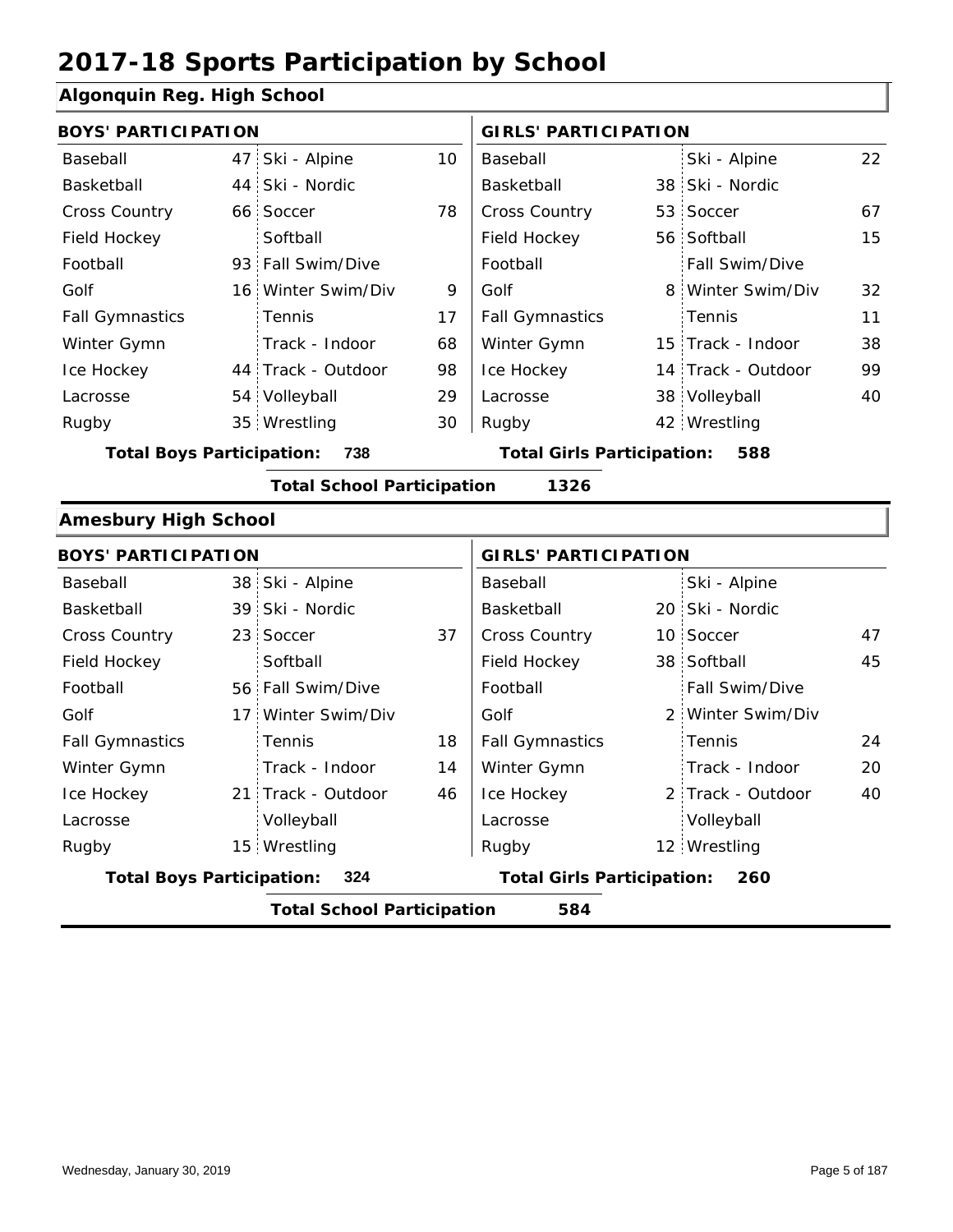### **Amherst-Pelham Reg High School**

| <b>BOYS' PARTICIPATION</b>              |  |                    |                                   | <b>GIRLS' PARTICIPATION</b> |     |                   |    |
|-----------------------------------------|--|--------------------|-----------------------------------|-----------------------------|-----|-------------------|----|
| Baseball                                |  | 18 Ski - Alpine    | 14                                | Baseball                    |     | Ski - Alpine      | 9  |
| Basketball                              |  | 37 Ski - Nordic    | 23                                | Basketball                  |     | 26 Ski - Nordic   | 9  |
| <b>Cross Country</b>                    |  | 44 Soccer          | 72                                | <b>Cross Country</b>        |     | 32 Soccer         | 37 |
| Field Hockey                            |  | Softball           |                                   | Field Hockey                |     | 26 Softball       | 15 |
| Football                                |  | 44 Fall Swim/Dive  |                                   | Football                    |     | 1 Fall Swim/Dive  |    |
| Golf                                    |  | 12 Winter Swim/Div | 10                                | Golf                        |     | 2 Winter Swim/Div | 17 |
| <b>Fall Gymnastics</b>                  |  | <b>Tennis</b>      | 17                                | <b>Fall Gymnastics</b>      |     | Tennis            | 17 |
| Winter Gymn                             |  | Track - Indoor     | 39                                | Winter Gymn                 |     | Track - Indoor    | 23 |
| Ice Hockey                              |  | 19 Track - Outdoor | 72                                | Ice Hockey                  |     | 5 Track - Outdoor | 39 |
| Lacrosse                                |  | 36 Volleyball      |                                   | Lacrosse                    |     | 26 Volleyball     | 27 |
| Rugby                                   |  | Wrestling          |                                   | Rugby                       |     | Wrestling         |    |
| 457<br><b>Total Boys Participation:</b> |  |                    | <b>Total Girls Participation:</b> |                             | 311 |                   |    |

**Total School Participation 768**

#### **Andover High School**

|                                           | <b>BOYS' PARTICIPATION</b> |                    |                                   |                        | <b>GIRLS' PARTICIPATION</b> |                    |     |  |
|-------------------------------------------|----------------------------|--------------------|-----------------------------------|------------------------|-----------------------------|--------------------|-----|--|
| Baseball                                  |                            | 49 Ski - Alpine    | 25                                | Baseball               |                             | Ski - Alpine       | 19  |  |
| Basketball                                |                            | 31 Ski - Nordic    |                                   | Basketball             |                             | 35 Ski - Nordic    |     |  |
| <b>Cross Country</b>                      |                            | 60 Soccer          | 62                                | <b>Cross Country</b>   |                             | 41 Soccer          | 57  |  |
| Field Hockey                              |                            | Softball           |                                   | Field Hockey           |                             | 55 Softball        | 47  |  |
| Football                                  |                            | 113 Fall Swim/Dive |                                   | Football               |                             | 1 Fall Swim/Dive   | 40  |  |
| Golf                                      |                            | 12 Winter Swim/Div | 31                                | Golf                   |                             | Winter Swim/Div    |     |  |
| <b>Fall Gymnastics</b>                    |                            | <b>Tennis</b>      | 19                                | <b>Fall Gymnastics</b> |                             | Tennis             | 23  |  |
| Winter Gymn                               |                            | 1 Track - Indoor   | 123                               | Winter Gymn            |                             | 16 Track - Indoor  | 129 |  |
| Ice Hockey                                |                            | 50 Track - Outdoor | 94                                | Ice Hockey             |                             | 38 Track - Outdoor | 122 |  |
| Lacrosse                                  |                            | 69 Volleyball      | 35                                | Lacrosse               |                             | 61 Volleyball      | 45  |  |
| Rugby                                     |                            | Wrestling          | 25                                | Rugby                  |                             | Wrestling          |     |  |
| <b>Total Boys Participation:</b><br>799   |                            |                    | <b>Total Girls Participation:</b> |                        | 729                         |                    |     |  |
| 1528<br><b>Total School Participation</b> |                            |                    |                                   |                        |                             |                    |     |  |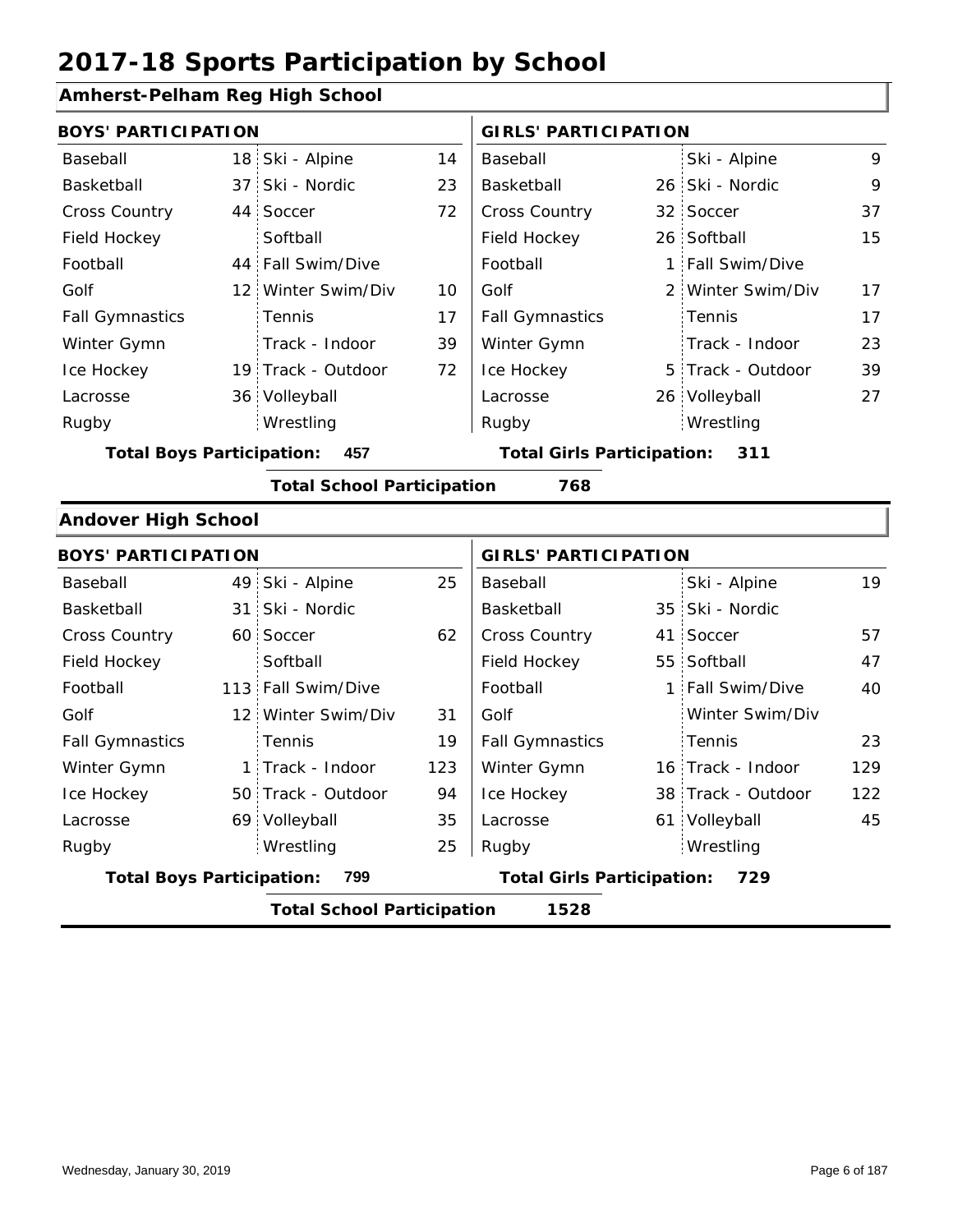### **Another Course to College**

|                                         | <b>GIRLS' PARTICIPATION</b> |                                                                                                                                                                                 |  |  |
|-----------------------------------------|-----------------------------|---------------------------------------------------------------------------------------------------------------------------------------------------------------------------------|--|--|
| Ski - Alpine                            | Baseball                    | Ski - Alpine                                                                                                                                                                    |  |  |
| Ski - Nordic                            | Basketball                  | 4 Ski - Nordic                                                                                                                                                                  |  |  |
| $\overline{2}$<br>Soccer                | Cross Country               | $\overline{2}$<br>Soccer                                                                                                                                                        |  |  |
| Softball                                | Field Hockey                | Softball<br>3                                                                                                                                                                   |  |  |
| Fall Swim/Dive                          | Football                    | Fall Swim/Dive                                                                                                                                                                  |  |  |
| Winter Swim/Div                         | Golf                        | Winter Swim/Div                                                                                                                                                                 |  |  |
| Tennis                                  | <b>Fall Gymnastics</b>      | Tennis                                                                                                                                                                          |  |  |
| Track - Indoor<br>1                     | Winter Gymn                 | Track - Indoor                                                                                                                                                                  |  |  |
| Track - Outdoor<br>2                    | Ice Hockey                  | Track - Outdoor                                                                                                                                                                 |  |  |
| Volleyball                              | Lacrosse                    | $\overline{2}$<br>Volleyball                                                                                                                                                    |  |  |
| Wrestling                               | Rugby                       | Wrestling                                                                                                                                                                       |  |  |
| <b>Total Boys Participation:</b><br>11  |                             | 11                                                                                                                                                                              |  |  |
|                                         | 22                          |                                                                                                                                                                                 |  |  |
| <b>Apponequet Regional H.S.</b>         |                             |                                                                                                                                                                                 |  |  |
|                                         |                             |                                                                                                                                                                                 |  |  |
| 42 Ski - Alpine                         | Baseball                    | Ski - Alpine                                                                                                                                                                    |  |  |
| 36 Ski - Nordic                         | Basketball                  | 20 Ski - Nordic                                                                                                                                                                 |  |  |
| 32<br>16 Soccer                         | <b>Cross Country</b><br>5   | Soccer<br>39                                                                                                                                                                    |  |  |
| Softball                                | Field Hockey                | 37 Softball<br>28                                                                                                                                                               |  |  |
| 59 Fall Swim/Dive                       | Football                    | Fall Swim/Dive                                                                                                                                                                  |  |  |
| 23 Winter Swim/Div<br>8                 | Golf                        | 1 Winter Swim/Div<br>18                                                                                                                                                         |  |  |
| Tennis<br>11                            | <b>Fall Gymnastics</b>      | Tennis<br>20                                                                                                                                                                    |  |  |
| Track - Indoor<br>38                    | Winter Gymn                 | Track - Indoor<br>35                                                                                                                                                            |  |  |
| 43<br>13 Track - Outdoor                | Ice Hockey                  | Track - Outdoor<br>27                                                                                                                                                           |  |  |
| 35 Volleyball                           | Lacrosse                    | 43 Volleyball<br>36                                                                                                                                                             |  |  |
| Wrestling<br>$\overline{2}$             | Rugby                       | Wrestling                                                                                                                                                                       |  |  |
| <b>Total Boys Participation:</b><br>358 |                             | 309                                                                                                                                                                             |  |  |
|                                         | 667                         |                                                                                                                                                                                 |  |  |
|                                         |                             | <b>Total Girls Participation:</b><br><b>Total School Participation</b><br><b>GIRLS' PARTICIPATION</b><br><b>Total Girls Participation:</b><br><b>Total School Participation</b> |  |  |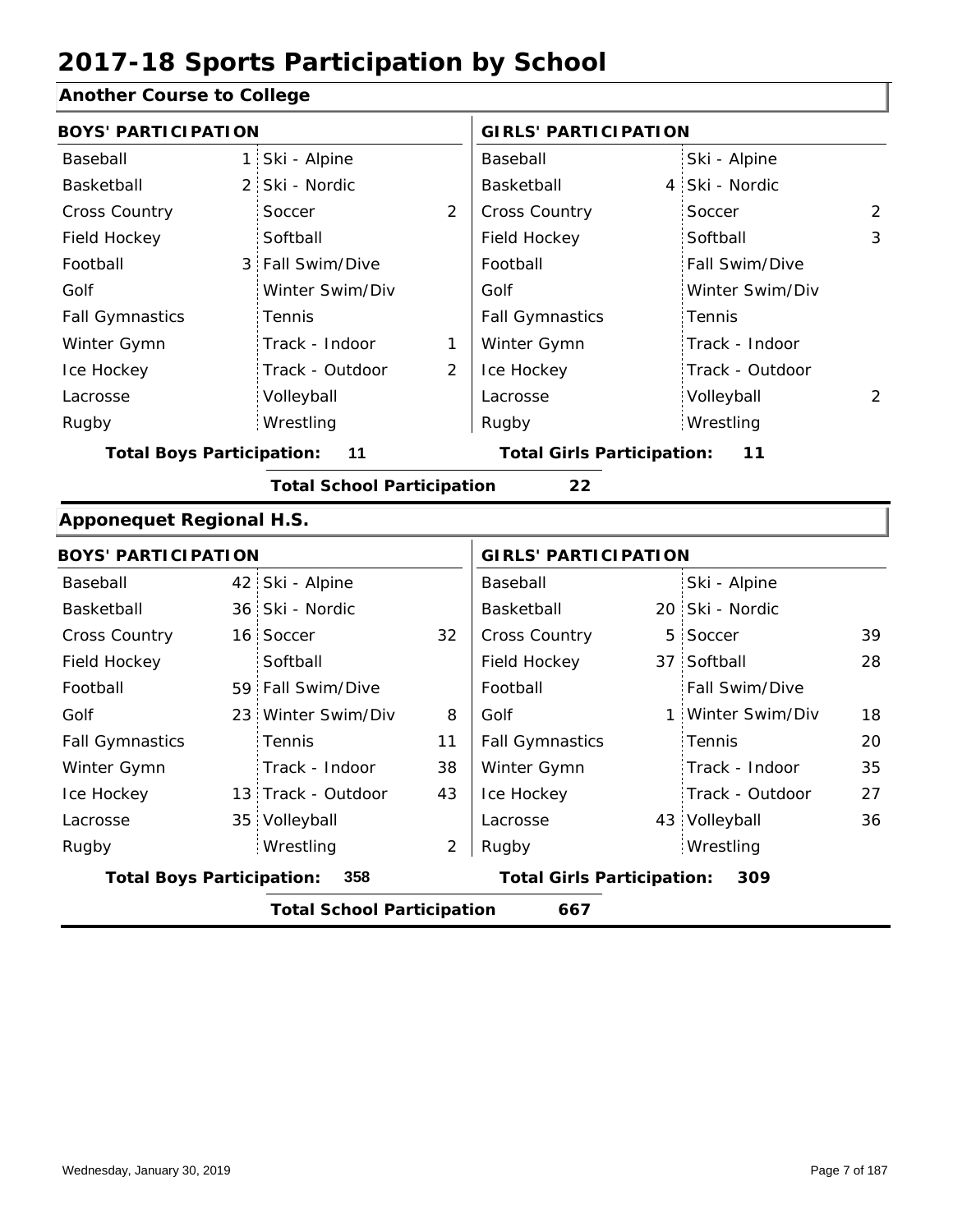### **Archbishop Williams High School**

| <u><b>UNUSING WILLIAMS INGHI USHOON</b></u> |                |                                   |    |                                   |   |                    |            |
|---------------------------------------------|----------------|-----------------------------------|----|-----------------------------------|---|--------------------|------------|
| <b>BOYS' PARTICIPATION</b>                  |                |                                   |    | <b>GIRLS' PARTICIPATION</b>       |   |                    |            |
| Baseball                                    |                | 49 Ski - Alpine                   |    | Baseball                          |   | Ski - Alpine       |            |
| Basketball                                  |                | 55 Ski - Nordic                   |    | Basketball                        |   | 39 Ski - Nordic    |            |
| Cross Country                               | 8 <sup>1</sup> | Soccer                            | 55 | Cross Country                     |   | 14 Soccer          | 44         |
| Field Hockey                                |                | Softball                          |    | Field Hockey                      |   | Softball           | 26         |
| Football                                    |                | 58 Fall Swim/Dive                 |    | Football                          |   | Fall Swim/Dive     |            |
| Golf                                        |                | 16 Winter Swim/Div                | 6  | Golf                              |   | Winter Swim/Div    | 11         |
| <b>Fall Gymnastics</b>                      |                | Tennis                            |    | <b>Fall Gymnastics</b>            |   | Tennis             | 7          |
| Winter Gymn                                 |                | Track - Indoor                    | 21 | Winter Gymn                       |   | Track - Indoor     | 25         |
| Ice Hockey                                  |                | 62 Track - Outdoor                | 37 | Ice Hockey                        |   | 25 Track - Outdoor | 49         |
| Lacrosse                                    |                | 27 Volleyball                     |    | Lacrosse                          |   | 48 Volleyball      | 42         |
| Rugby                                       |                | Wrestling                         |    | Rugby                             |   | Wrestling          |            |
| <b>Total Boys Participation:</b>            |                | 394                               |    | <b>Total Girls Participation:</b> |   | 330                |            |
|                                             |                | <b>Total School Participation</b> |    | 724                               |   |                    |            |
| <b>Arlington Catholic High School</b>       |                |                                   |    |                                   |   |                    |            |
| <b>BOYS' PARTICIPATION</b>                  |                |                                   |    | <b>GIRLS' PARTICIPATION</b>       |   |                    |            |
| Baseball                                    |                | 43 Ski - Alpine                   |    | Baseball                          |   | Ski - Alpine       |            |
| Basketball                                  |                | 40 Ski - Nordic                   |    | Basketball                        |   | 31 Ski - Nordic    |            |
| Cross Country                               |                | 20 Soccer                         | 40 | Cross Country                     |   | 10 Soccer          | 45         |
| Field Hockey                                |                | Softball                          |    | Field Hockey                      |   | Softball           | 35         |
| Football                                    |                | 53 Fall Swim/Dive                 |    | Football                          |   | Fall Swim/Dive     |            |
| Golf                                        |                | 27 Winter Swim/Div                | 4  | Golf                              | 1 | Winter Swim/Div    | 19         |
|                                             |                |                                   |    |                                   |   |                    | $\sim$ $-$ |

| <b>Total Boys Participation:</b><br>-392 |  |                    | <b>Total Girls Participation:</b> | 318                    |                    |    |
|------------------------------------------|--|--------------------|-----------------------------------|------------------------|--------------------|----|
| Rugby                                    |  | Wrestling          |                                   | Rugby                  | Wrestling          |    |
| Lacrosse                                 |  | 49 Volleyball      |                                   | Lacrosse               | 37 Volleyball      | 51 |
| Ice Hockey                               |  | 59 Track - Outdoor | 20                                | Ice Hockey             | 22 Track - Outdoor | 14 |
| Winter Gymn                              |  | Track - Indoor     | 23                                | Winter Gymn            | Track - Indoor     | 28 |
| <b>Fall Gymnastics</b>                   |  | Tennis             | 14                                | <b>Fall Gymnastics</b> | : Tennis           | 25 |
| Golf                                     |  | 27 Winter Swim/Div | 4                                 | Golf                   | 1 Winter Swim/Div  | 19 |
| Football                                 |  | 53 Fall Swim/Dive  |                                   | Football               | Fall Swim/Dive     |    |
|                                          |  |                    |                                   |                        |                    |    |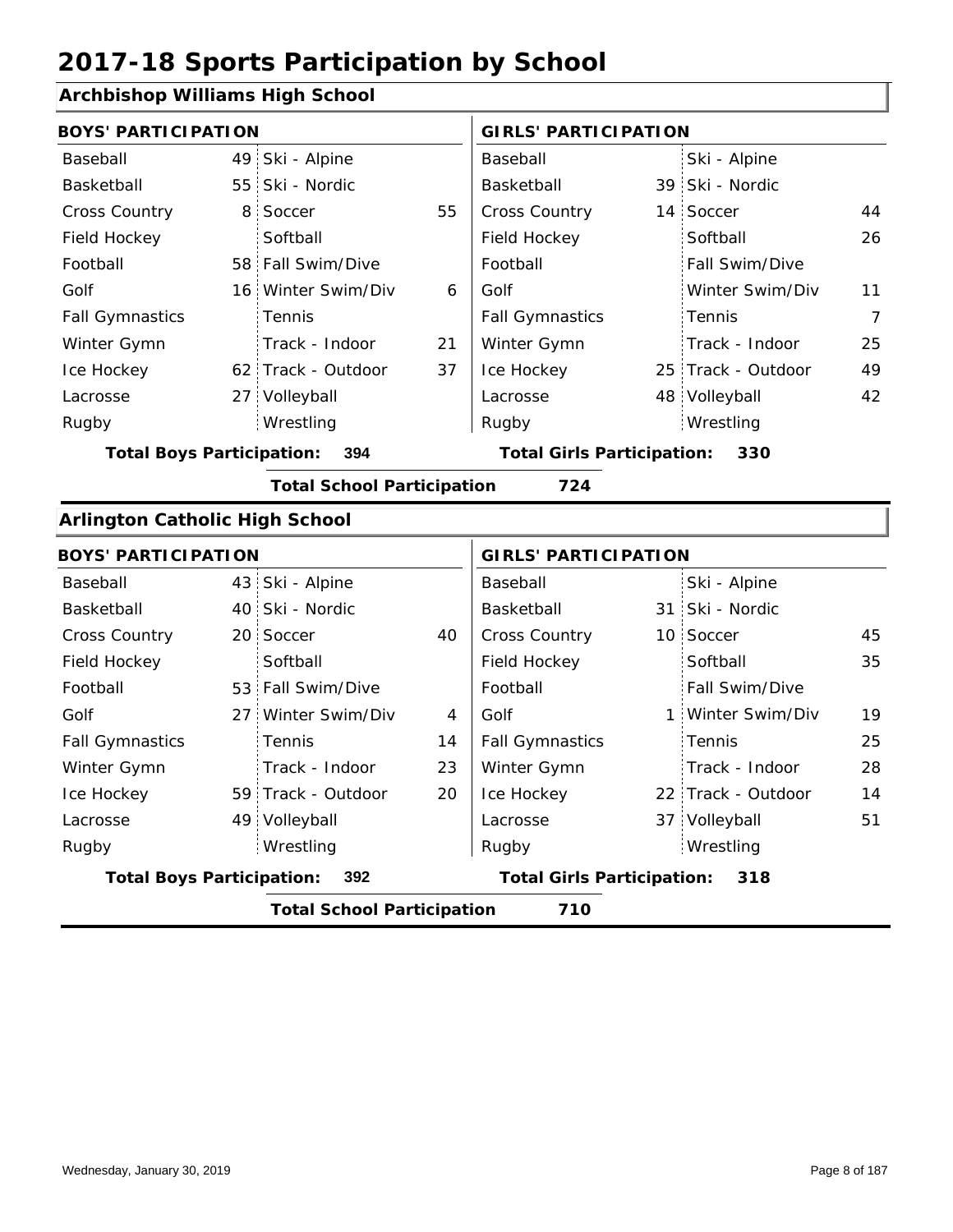### **Arlington High School**

| <b>BOYS' PARTICIPATION</b>              |                 |                                   |    | <b>GIRLS' PARTICIPATION</b>       |  |                    |    |
|-----------------------------------------|-----------------|-----------------------------------|----|-----------------------------------|--|--------------------|----|
| Baseball                                | 46              | Ski - Alpine                      |    | Baseball                          |  | Ski - Alpine       |    |
| Basketball                              | 46 <sup>1</sup> | Ski - Nordic                      |    | Basketball                        |  | 34 Ski - Nordic    |    |
| <b>Cross Country</b>                    | 44 <sup>1</sup> | Soccer                            | 72 | Cross Country                     |  | 55 Soccer          | 68 |
| Field Hockey                            |                 | Softball                          |    | Field Hockey                      |  | 68 Softball        | 44 |
| Football                                | 75              | Fall Swim/Dive                    |    | Football                          |  | Fall Swim/Dive     | 12 |
| Golf                                    | 14              | Winter Swim/Div                   | 14 | Golf                              |  | Winter Swim/Div    |    |
| <b>Fall Gymnastics</b>                  |                 | Tennis                            | 31 | <b>Fall Gymnastics</b>            |  | Tennis             | 20 |
| Winter Gymn                             |                 | Track - Indoor                    | 68 | Winter Gymn                       |  | 15 Track - Indoor  | 66 |
| Ice Hockey                              | 46 <sup>1</sup> | Track - Outdoor                   | 78 | Ice Hockey                        |  | 23 Track - Outdoor | 80 |
| Lacrosse                                | 31              | Volleyball                        | 37 | Lacrosse                          |  | 55 Volleyball      | 41 |
| Rugby                                   |                 | Wrestling                         | 28 | Rugby                             |  | Wrestling          |    |
| <b>Total Boys Participation:</b><br>630 |                 |                                   |    | <b>Total Girls Participation:</b> |  | 581                |    |
|                                         |                 | <b>Total School Participation</b> |    | 1211                              |  |                    |    |
| <b>Ashland High School</b>              |                 |                                   |    |                                   |  |                    |    |
| <b>BOYS' PARTICIPATION</b>              |                 |                                   |    | <b>GIRLS' PARTICIPATION</b>       |  |                    |    |
| Baseball                                | 51              | Ski - Alpine                      | 5  | Baseball                          |  | Ski - Alpine       | 8  |
| Basketball                              | 38              | Ski - Nordic                      |    | Basketball                        |  | 20 Ski - Nordic    |    |
| <b>Cross Country</b>                    | 31              | Soccer                            | 46 | <b>Cross Country</b>              |  | 15 Soccer          | 42 |
| Field Hockey                            |                 | Softball                          |    | Field Hockey                      |  | 25 Softball        | 18 |
| Football                                | 85              | Fall Swim/Dive                    |    | Football                          |  | Fall Swim/Dive     |    |
| Golf                                    | 8               | Winter Swim/Div                   | 20 | Golf                              |  | 2 Winter Swim/Div  | 18 |
| <b>Fall Gymnastics</b>                  |                 | Tennis                            | 22 | <b>Fall Gymnastics</b>            |  | Tennis             | 15 |
| Winter Gymn                             |                 | Track - Indoor                    | 16 | Winter Gymn                       |  | 6 Track - Indoor   | 23 |
| Ice Hockey                              |                 | 22 Track - Outdoor                | 41 | Ice Hockey                        |  | 6 Track - Outdoor  | 38 |

29

Lacrosse

**Total Boys Participation: 434 Total Girls Participation: 329**

20 Volleyball

Wrestling Rugby Rugby

**Total School Participation 763**

Lacrosse

42 Volleyball 50

Wrestling 1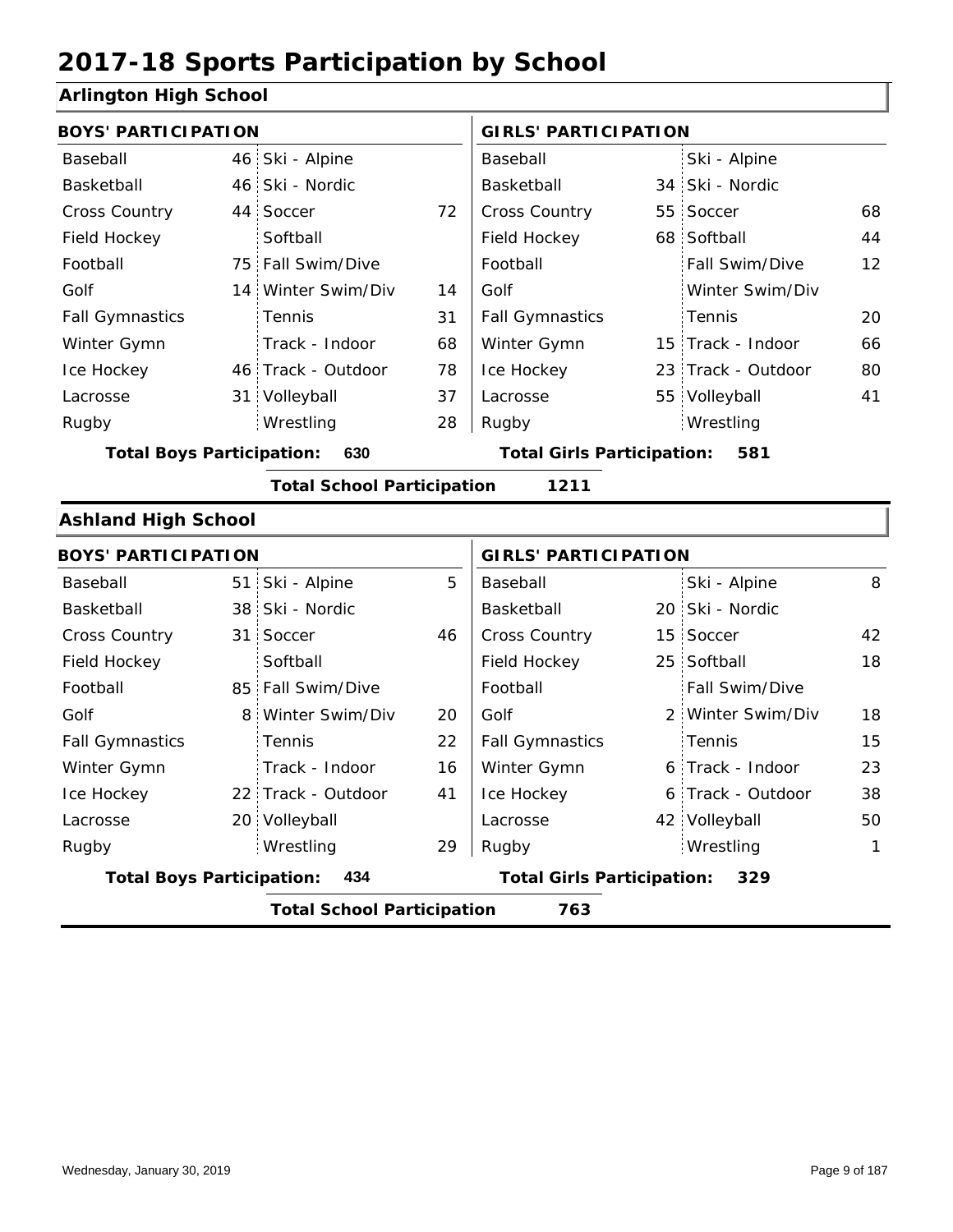### **Assabet Valley Reg Tech HS**

| <b>BOYS' PARTICIPATION</b>       |                 |                                   |    | <b>GIRLS' PARTICIPATION</b>       |              |                  |    |
|----------------------------------|-----------------|-----------------------------------|----|-----------------------------------|--------------|------------------|----|
| Baseball                         |                 | 56 Ski - Alpine                   |    | Baseball                          |              | Ski - Alpine     |    |
| Basketball                       | 73              | Ski - Nordic                      |    | Basketball                        |              | 36 Ski - Nordic  |    |
| Cross Country                    | 11              | Soccer                            | 57 | Cross Country                     |              | 4 Soccer         | 40 |
| Field Hockey                     |                 | Softball                          |    | Field Hockey                      |              | 24 Softball      | 44 |
| Football                         | 113             | Fall Swim/Dive                    |    | Football                          |              | 1 Fall Swim/Dive |    |
| Golf                             | 23 <sup>1</sup> | Winter Swim/Div                   |    | Golf                              |              | Winter Swim/Div  |    |
| <b>Fall Gymnastics</b>           |                 | Tennis                            |    | <b>Fall Gymnastics</b>            |              | Tennis           |    |
| Winter Gymn                      |                 | Track - Indoor                    |    | Winter Gymn                       |              | Track - Indoor   |    |
| Ice Hockey                       |                 | 44 Track - Outdoor                | 41 | Ice Hockey                        |              | Track - Outdoor  | 14 |
| Lacrosse                         |                 | 60 Volleyball                     | 17 | Lacrosse                          |              | 41 Volleyball    | 57 |
| Rugby                            |                 | Wrestling                         | 5  | Rugby                             |              | Wrestling        |    |
| <b>Total Boys Participation:</b> |                 | 500                               |    | <b>Total Girls Participation:</b> |              | 261              |    |
|                                  |                 | <b>Total School Participation</b> |    | 761                               |              |                  |    |
| <b>Athol High School</b>         |                 |                                   |    |                                   |              |                  |    |
| <b>BOYS' PARTICIPATION</b>       |                 |                                   |    | <b>GIRLS' PARTICIPATION</b>       |              |                  |    |
| Baseball                         | 25              | Ski - Alpine                      |    | Baseball                          |              | Ski - Alpine     |    |
| Basketball                       | 21              | Ski - Nordic                      |    | Basketball                        |              | 12 Ski - Nordic  |    |
| <b>Cross Country</b>             |                 | Soccer                            | 26 | Cross Country                     |              | Soccer           | 25 |
| Field Hockey                     | 3               | Softball                          |    | Field Hockey                      |              | 20 Softball      | 24 |
| Football                         | 30 <sup>1</sup> | Fall Swim/Dive                    |    | Football                          | $\mathbf{1}$ | Fall Swim/Dive   |    |
| Golf                             |                 | Winter Swim/Div                   |    | Golf                              |              | Winter Swim/Div  |    |
| <b>Fall Gymnastics</b>           |                 | Tennis                            |    | <b>Fall Gymnastics</b>            |              | Tennis           |    |
| Winter Gymn                      |                 | Track - Indoor                    | 17 | Winter Gymn                       |              | Track - Indoor   | 12 |
| Ice Hockey                       | 3               | Track - Outdoor                   | 34 | Ice Hockey                        |              | Track - Outdoor  | 34 |
| Lacrosse                         |                 | Volleyball                        | 16 | Lacrosse                          |              | Volleyball       | 21 |

11 Wrestling Rugby Rugby **Total Boys Participation: 186 Total Girls Participation: 149**

**Total School Participation 335**

Wrestling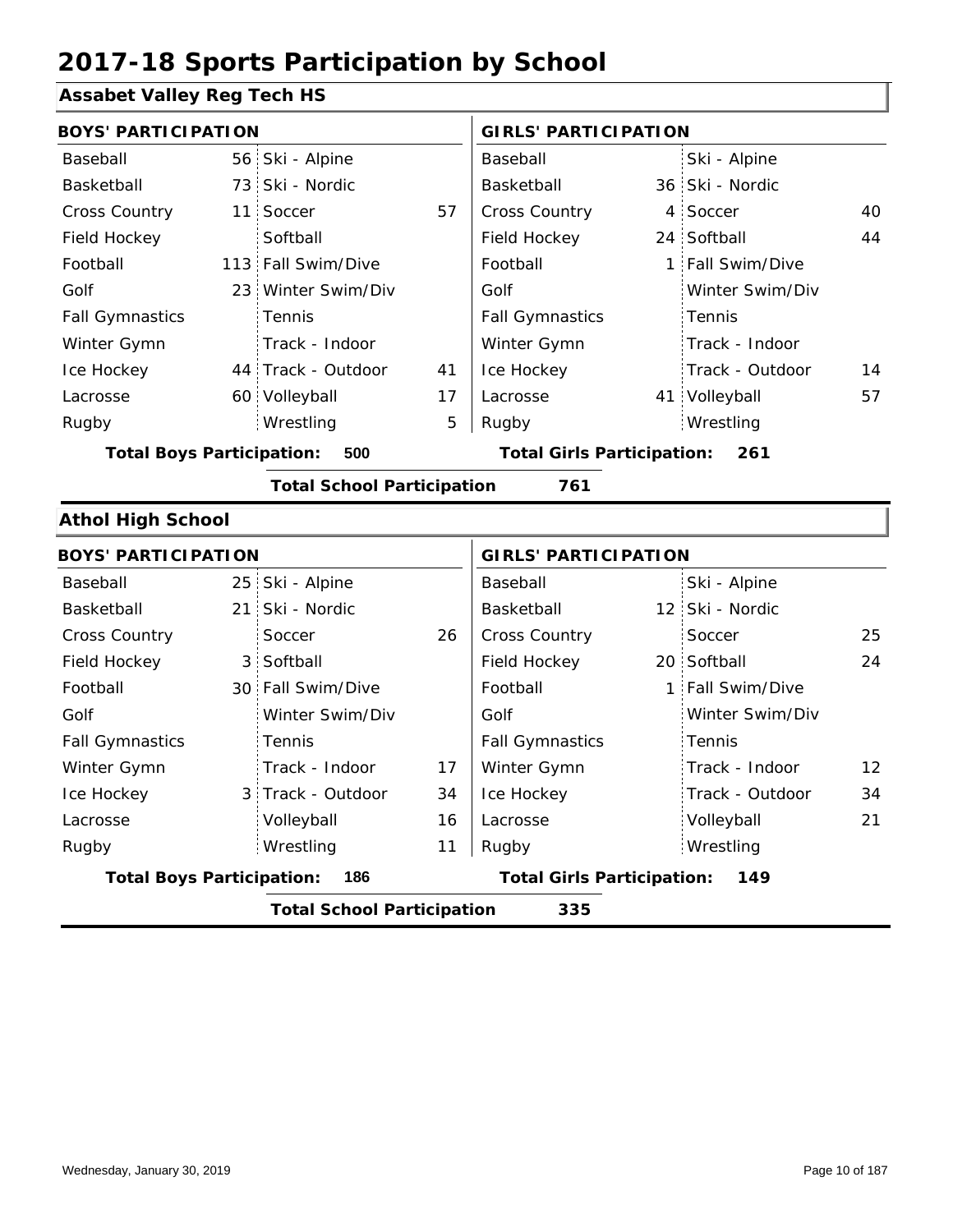### **Atlantis Charter School**

| udinis viidi tui sulivul                 |  |                    |    |                                   |    |                   |                |  |  |
|------------------------------------------|--|--------------------|----|-----------------------------------|----|-------------------|----------------|--|--|
| <b>BOYS' PARTICIPATION</b>               |  |                    |    | <b>GIRLS' PARTICIPATION</b>       |    |                   |                |  |  |
| Baseball                                 |  | 16 Ski - Alpine    |    | Baseball                          |    | Ski - Alpine      |                |  |  |
| Basketball                               |  | 14 Ski - Nordic    |    | Basketball                        |    | 13 Ski - Nordic   |                |  |  |
| Cross Country                            |  | Soccer             | 6  | <b>Cross Country</b>              |    | Soccer            | $\overline{4}$ |  |  |
| Field Hockey                             |  | Softball           |    | Field Hockey                      |    | Softball          | 14             |  |  |
| Football                                 |  | 17 Fall Swim/Dive  |    | Football                          |    | 1 Fall Swim/Dive  |                |  |  |
| Golf                                     |  | Winter Swim/Div    |    | Golf                              |    | Winter Swim/Div   |                |  |  |
| <b>Fall Gymnastics</b>                   |  | Tennis             |    | <b>Fall Gymnastics</b>            |    | Tennis            |                |  |  |
| Winter Gymn                              |  | Track - Indoor     |    | Winter Gymn                       |    | Track - Indoor    |                |  |  |
| Ice Hockey                               |  | Track - Outdoor    |    | Ice Hockey                        |    | Track - Outdoor   |                |  |  |
| Lacrosse                                 |  | Volleyball         |    | Lacrosse                          |    | Volleyball        | 22             |  |  |
| Rugby                                    |  | Wrestling          |    | Rugby                             |    | Wrestling         |                |  |  |
| <b>Total Boys Participation:</b>         |  | 53                 |    | <b>Total Girls Participation:</b> |    | 54                |                |  |  |
| <b>Total School Participation</b><br>107 |  |                    |    |                                   |    |                   |                |  |  |
| <b>Attleboro High School</b>             |  |                    |    |                                   |    |                   |                |  |  |
| <b>BOYS' PARTICIPATION</b>               |  |                    |    | <b>GIRLS' PARTICIPATION</b>       |    |                   |                |  |  |
| Baseball                                 |  | 52 Ski - Alpine    |    | Baseball                          |    | Ski - Alpine      |                |  |  |
| Basketball                               |  | 34 Ski - Nordic    |    | Basketball                        |    | 26 Ski - Nordic   |                |  |  |
| Cross Country                            |  | 32 Soccer          | 58 | Cross Country                     |    | 15 Soccer         | 55             |  |  |
| Field Hockey                             |  | Softball           |    | Field Hockey                      |    | 53 Softball       | 26             |  |  |
| Football                                 |  | 78 Fall Swim/Dive  |    | Football                          | 1. | Fall Swim/Dive    |                |  |  |
| Golf                                     |  | 16 Winter Swim/Div | 21 | Golf                              |    | Winter Swim/Div   | 25             |  |  |
| <b>Fall Gymnastics</b>                   |  | Tennis             | 18 | <b>Fall Gymnastics</b>            |    | Tennis            | 18             |  |  |
| Winter Gymn                              |  | 15 Track - Indoor  | 64 | Winter Gymn                       |    | 13 Track - Indoor | 40             |  |  |
| Ice Hockey                               |  | 17 Track - Outdoor | 92 | Ice Hockey                        |    | Track - Outdoor   | 61             |  |  |
| Lacrosse                                 |  | 44 Volleyball      |    | Lacrosse                          |    | 51 Volleyball     | 42             |  |  |
| Rugby                                    |  | Wrestling          |    | Rugby                             |    | Wrestling         |                |  |  |
| <b>Total Boys Participation:</b>         |  | 541                |    | <b>Total Girls Participation:</b> |    | 426               |                |  |  |
| <b>Total School Participation</b><br>967 |  |                    |    |                                   |    |                   |                |  |  |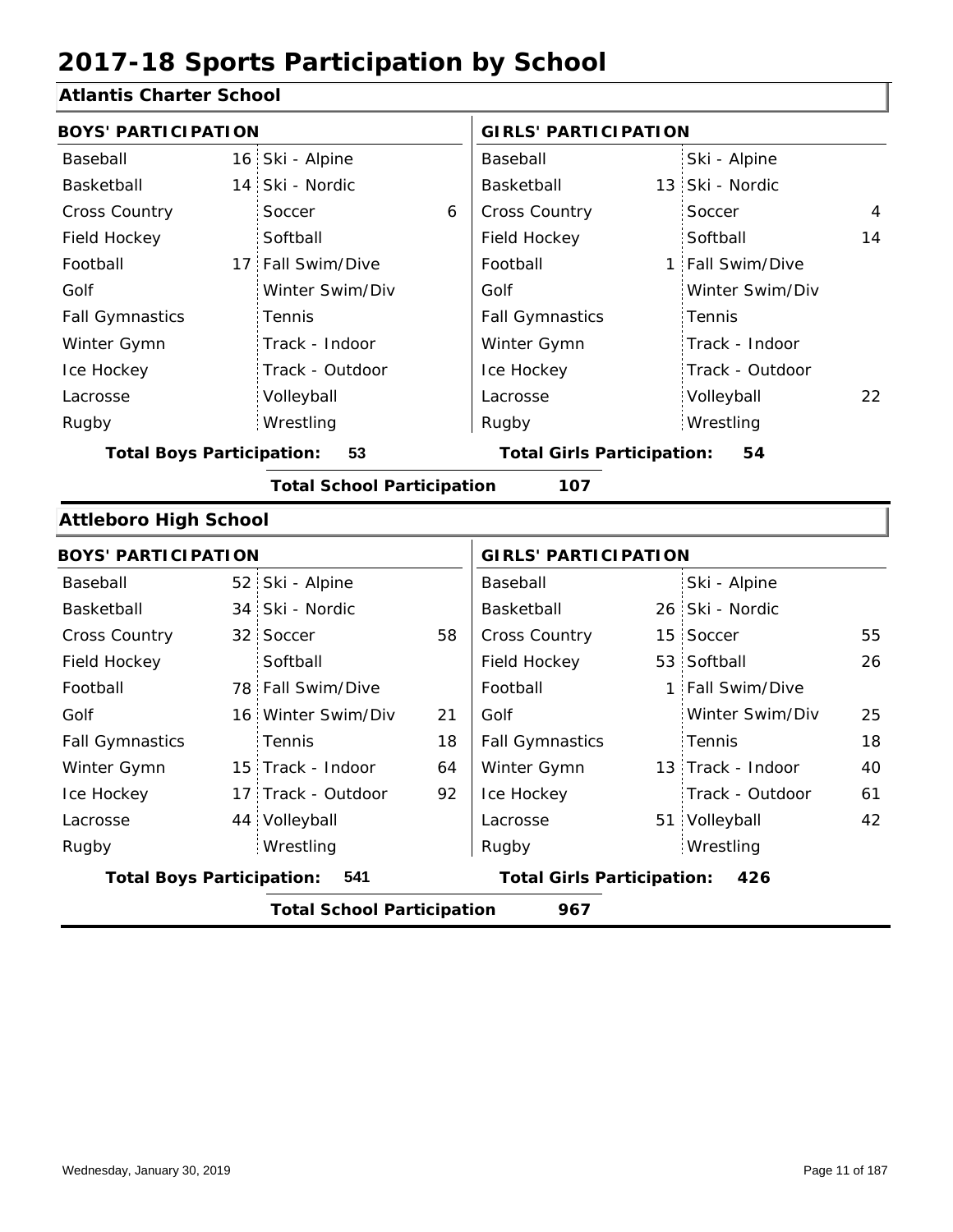### **Auburn High School**

| <b>BOYS' PARTICIPATION</b>              |                 |                                   |    | <b>GIRLS' PARTICIPATION</b>       |  |                    |    |
|-----------------------------------------|-----------------|-----------------------------------|----|-----------------------------------|--|--------------------|----|
| Baseball                                | 45 <sup>1</sup> | Ski - Alpine                      |    | Baseball                          |  | Ski - Alpine       |    |
| Basketball                              |                 | 44 Ski - Nordic                   |    | Basketball                        |  | 33 Ski - Nordic    |    |
| Cross Country                           |                 | 15 Soccer                         | 42 | <b>Cross Country</b>              |  | 25 Soccer          | 44 |
| Field Hockey                            |                 | Softball                          |    | Field Hockey                      |  | 36 Softball        | 28 |
| Football                                |                 | 85 Fall Swim/Dive                 |    | Football                          |  | Fall Swim/Dive     |    |
| Golf                                    |                 | 15 Winter Swim/Div                |    | Golf                              |  | 13 Winter Swim/Div |    |
| <b>Fall Gymnastics</b>                  |                 | Tennis                            | 15 | <b>Fall Gymnastics</b>            |  | Tennis             | 12 |
| Winter Gymn                             |                 | Track - Indoor                    | 45 | Winter Gymn                       |  | Track - Indoor     | 42 |
| Ice Hockey                              |                 | 40 Track - Outdoor                | 65 | Ice Hockey                        |  | 29 Track - Outdoor | 60 |
| Lacrosse                                |                 | 30 Volleyball                     |    | Lacrosse                          |  | 45 Volleyball      |    |
| Rugby                                   |                 | Wrestling                         |    | Rugby                             |  | Wrestling          |    |
| <b>Total Boys Participation:</b><br>441 |                 |                                   |    | <b>Total Girls Participation:</b> |  | 367                |    |
|                                         |                 | <b>Total School Participation</b> |    | 808                               |  |                    |    |
| <b>Austin Preparatory School</b>        |                 |                                   |    |                                   |  |                    |    |
| <b>BOYS' PARTICIPATION</b>              |                 |                                   |    | <b>GIRLS' PARTICIPATION</b>       |  |                    |    |
| Baseball                                | 62:             | Ski - Alpine                      | 9  | Baseball                          |  | Ski - Alpine       | 11 |
| Basketball                              |                 | 68 Ski - Nordic                   |    | Basketball                        |  | 58 Ski - Nordic    |    |
| Cross Country                           | 11 <sup>1</sup> | Soccer                            | 66 | <b>Cross Country</b>              |  | 24 Soccer          | 55 |
| Field Hockey                            |                 | Softball                          |    | Field Hockey                      |  | Softball           | 46 |
| Football                                |                 | 50 Fall Swim/Dive                 |    | Football                          |  | Fall Swim/Dive     |    |
| Golf                                    | 13 <sup>1</sup> | Winter Swim/Div                   | 9  | Golf                              |  | 1 Winter Swim/Div  | 18 |
| <b>Fall Gymnastics</b>                  |                 | Tennis                            | 12 | <b>Fall Gymnastics</b>            |  | Tennis             | 14 |

| <b>Total Boys Participation:</b><br>490 |  |                    |    | <b>Total Girls Participation:</b><br>461 |  |                    |    |
|-----------------------------------------|--|--------------------|----|------------------------------------------|--|--------------------|----|
| Rugby                                   |  | Wrestling          |    | Rugby                                    |  | Wrestling          |    |
| Lacrosse                                |  | 54 Volleyball      |    | Lacrosse                                 |  | 51 Volleyball      | 43 |
| Ice Hockey                              |  | 64 Track - Outdoor | 44 | Ice Hockey                               |  | 40 Track - Outdoor | 55 |
| Winter Gymn                             |  | Track - Indoor     | 28 | Winter Gymn                              |  | Track - Indoor     | 45 |
| <b>Fall Gymnastics</b>                  |  | Гennis             | 12 | <b>Fall Gymnastics</b>                   |  | Tennis             | 14 |
| Golf                                    |  | 13 Winter Swim/Div | 9  | Golf                                     |  | 1 Winter Swim/Div  | 18 |
| Football                                |  | 50 Fall Swim/Dive  |    | Football                                 |  | Fall Swim/Dive     |    |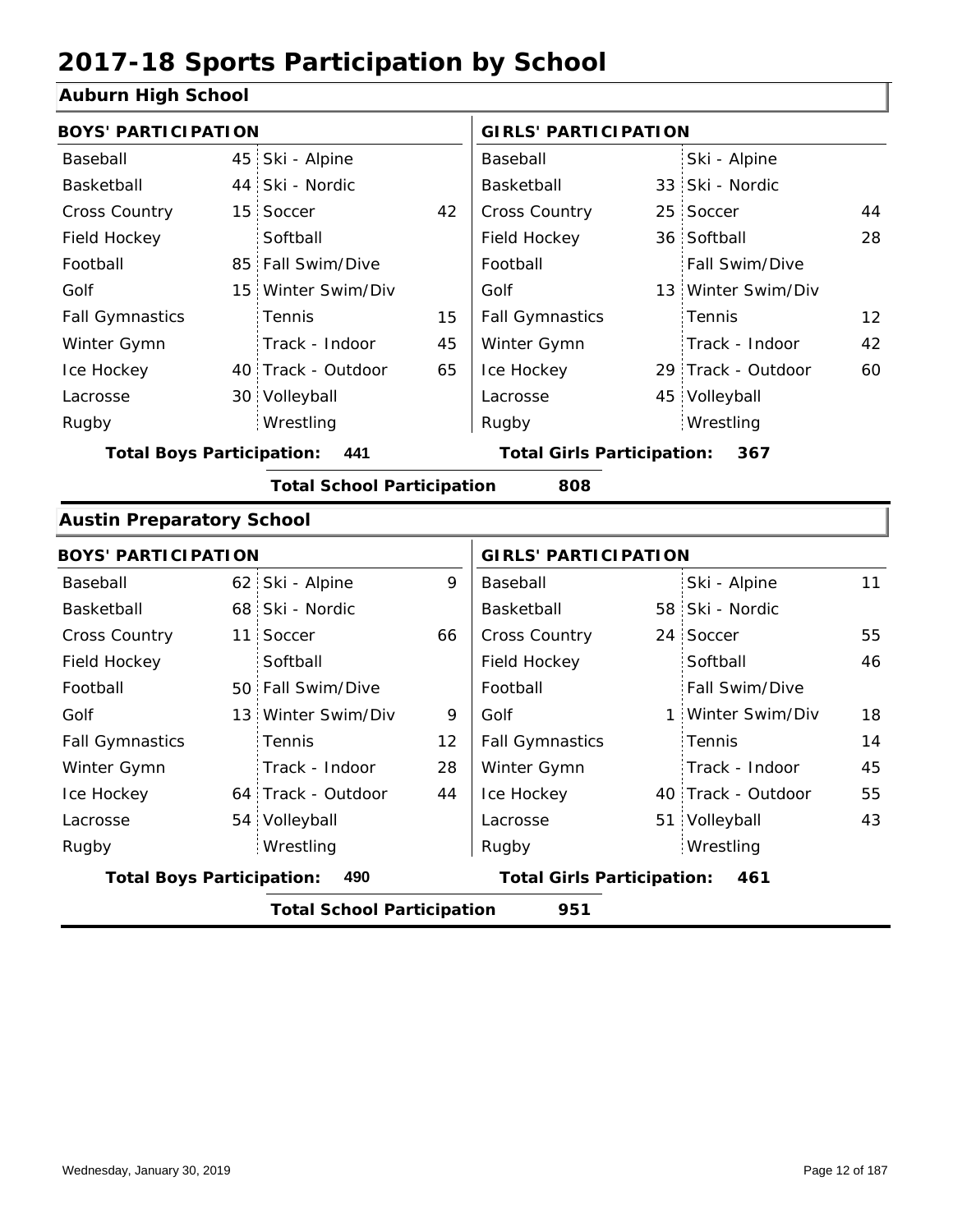### **Avon Mid/High School**

| <b>BOYS' PARTICIPATION</b>               |                                          |                                   |    | <b>GIRLS' PARTICIPATION</b>       |       |                   |    |  |  |  |
|------------------------------------------|------------------------------------------|-----------------------------------|----|-----------------------------------|-------|-------------------|----|--|--|--|
| Baseball                                 |                                          | 25 Ski - Alpine                   |    | Baseball                          |       | Ski - Alpine      |    |  |  |  |
| Basketball                               |                                          | 34 Ski - Nordic                   |    | Basketball                        |       | 20 Ski - Nordic   |    |  |  |  |
| Cross Country                            |                                          | 13 Soccer                         | 24 | Cross Country                     | $1$ : | Soccer            | 17 |  |  |  |
| Field Hockey                             |                                          | Softball                          |    | Field Hockey                      |       | Softball          | 16 |  |  |  |
| Football                                 |                                          | 14 Fall Swim/Dive                 |    | Football                          |       | Fall Swim/Dive    |    |  |  |  |
| Golf                                     |                                          | Winter Swim/Div                   |    | Golf                              |       | Winter Swim/Div   |    |  |  |  |
| <b>Fall Gymnastics</b>                   |                                          | Tennis                            |    | <b>Fall Gymnastics</b>            |       | Tennis            |    |  |  |  |
| Winter Gymn                              |                                          | Track - Indoor                    |    | Winter Gymn                       |       | Track - Indoor    |    |  |  |  |
| Ice Hockey                               |                                          | Track - Outdoor                   |    | Ice Hockey                        |       | Track - Outdoor   |    |  |  |  |
| Lacrosse                                 |                                          | Volleyball                        |    | Lacrosse                          |       | Volleyball        | 24 |  |  |  |
| Rugby                                    |                                          | Wrestling                         |    | Rugby                             |       | Wrestling         |    |  |  |  |
| <b>Total Boys Participation:</b>         |                                          | 110                               |    | <b>Total Girls Participation:</b> |       | 78                |    |  |  |  |
|                                          |                                          | <b>Total School Participation</b> |    | 188                               |       |                   |    |  |  |  |
| <b>Ayer Shirley Regional High School</b> |                                          |                                   |    |                                   |       |                   |    |  |  |  |
| <b>BOYS' PARTICIPATION</b>               |                                          |                                   |    | <b>GIRLS' PARTICIPATION</b>       |       |                   |    |  |  |  |
| Baseball                                 |                                          | 24 Ski - Alpine                   |    | Baseball                          |       | Ski - Alpine      |    |  |  |  |
| Basketball                               |                                          | 26 Ski - Nordic                   |    | Basketball                        |       | 24 Ski - Nordic   |    |  |  |  |
| <b>Cross Country</b>                     |                                          | 14 Soccer                         | 29 | Cross Country                     |       | 16 Soccer         | 35 |  |  |  |
| Field Hockey                             |                                          | Softball                          |    | Field Hockey                      |       | Softball          | 24 |  |  |  |
| Football                                 |                                          | 33 Fall Swim/Dive                 |    | Football                          |       | Fall Swim/Dive    |    |  |  |  |
| Golf                                     |                                          | 6 Winter Swim/Div                 | 4  | Golf                              |       | 1 Winter Swim/Div | 2  |  |  |  |
| <b>Fall Gymnastics</b>                   |                                          | Tennis                            |    | <b>Fall Gymnastics</b>            |       | Tennis            |    |  |  |  |
| Winter Gymn                              |                                          | Track - Indoor                    | 45 | Winter Gymn                       |       | Track - Indoor    | 40 |  |  |  |
| Ice Hockey                               |                                          | 12 Track - Outdoor                | 51 | Ice Hockey                        |       | 2 Track - Outdoor | 46 |  |  |  |
| Lacrosse                                 |                                          | 9 Volleyball                      |    | Lacrosse                          |       | Volleyball        | 20 |  |  |  |
| Rugby                                    |                                          | Wrestling                         |    | Rugby                             |       | Wrestling         |    |  |  |  |
| <b>Total Boys Participation:</b>         |                                          | 253                               |    | <b>Total Girls Participation:</b> |       | 210               |    |  |  |  |
|                                          | <b>Total School Participation</b><br>463 |                                   |    |                                   |       |                   |    |  |  |  |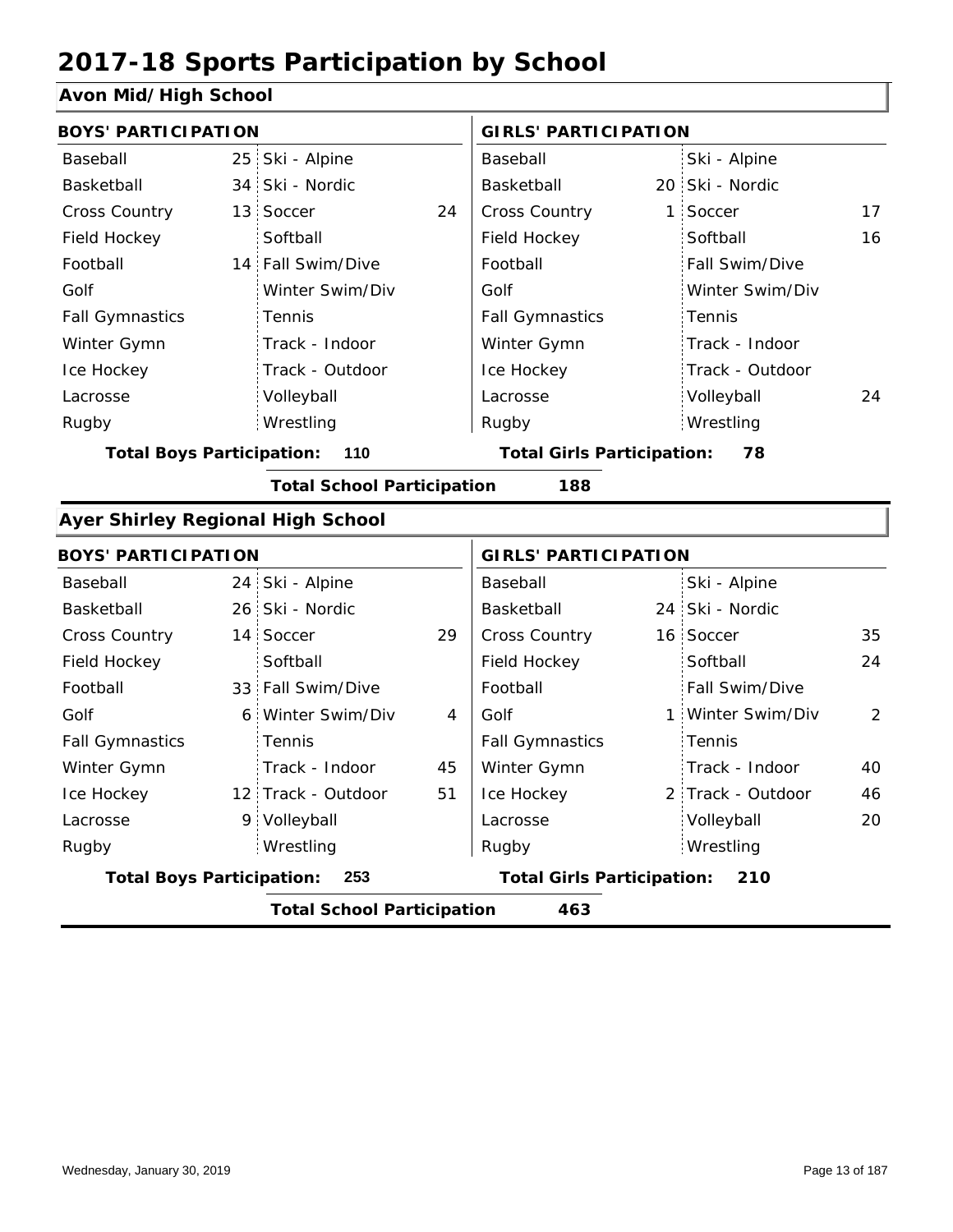### **Barnstable High School**

| <b>BOYS' PARTICIPATION</b>               |  |                    |    | <b>GIRLS' PARTICIPATION</b>       |  |                    |    |
|------------------------------------------|--|--------------------|----|-----------------------------------|--|--------------------|----|
| Baseball                                 |  | 45 Ski - Alpine    |    | Baseball                          |  | Ski - Alpine       |    |
| Basketball                               |  | 35 Ski - Nordic    |    | Basketball                        |  | 25 Ski - Nordic    |    |
| <b>Cross Country</b>                     |  | 36 Soccer          | 58 | <b>Cross Country</b>              |  | 34 Soccer          | 43 |
| Field Hockey                             |  | Softball           |    | Field Hockey                      |  | 45 Softball        | 28 |
| Football                                 |  | 60 Fall Swim/Dive  |    | Football                          |  | Fall Swim/Dive     |    |
| Golf                                     |  | 12 Winter Swim/Div | 5  | Golf                              |  | 10 Winter Swim/Div | 20 |
| <b>Fall Gymnastics</b>                   |  | <b>Tennis</b>      | 19 | <b>Fall Gymnastics</b>            |  | Tennis             | 17 |
| Winter Gymn                              |  | Track - Indoor     | 29 | Winter Gymn                       |  | 25 Track - Indoor  | 20 |
| Ice Hockey                               |  | 54 Track - Outdoor | 52 | Ice Hockey                        |  | 31 Track - Outdoor | 38 |
| Lacrosse                                 |  | 50 Volleyball      | 28 | Lacrosse                          |  | 45 Volleyball      | 44 |
| Rugby                                    |  | Wrestling          | 29 | Rugby                             |  | Wrestling          | 2  |
| <b>Total Boys Participation:</b><br>512  |  |                    |    | <b>Total Girls Participation:</b> |  | 427                |    |
| 939<br><b>Total School Participation</b> |  |                    |    |                                   |  |                    |    |

#### **Bartlett Jr./Sr. H.S.**

| <b>BOYS' PARTICIPATION</b>               |  |                    |                                   | <b>GIRLS' PARTICIPATION</b> |     |                   |    |
|------------------------------------------|--|--------------------|-----------------------------------|-----------------------------|-----|-------------------|----|
| Baseball                                 |  | 36 Ski - Alpine    |                                   | Baseball                    |     | Ski - Alpine      |    |
| Basketball                               |  | 45 Ski - Nordic    |                                   | Basketball                  |     | 30 Ski - Nordic   |    |
| <b>Cross Country</b>                     |  | 12 Soccer          | 38                                | <b>Cross Country</b>        |     | 15 Soccer         | 30 |
| Field Hockey                             |  | Softball           |                                   | Field Hockey                |     | Softball          | 36 |
| Football                                 |  | 50 Fall Swim/Dive  |                                   | Football                    |     | Fall Swim/Dive    |    |
| Golf                                     |  | 10 Winter Swim/Div |                                   | Golf                        |     | 2 Winter Swim/Div |    |
| <b>Fall Gymnastics</b>                   |  | Tennis             | 12                                | <b>Fall Gymnastics</b>      |     | Tennis            | 20 |
| Winter Gymn                              |  | Track - Indoor     | 24                                | Winter Gymn                 |     | Track - Indoor    | 30 |
| Ice Hockey                               |  | Track - Outdoor    | 24                                | Ice Hockey                  |     | Track - Outdoor   | 20 |
| Lacrosse                                 |  | Volleyball         |                                   | Lacrosse                    |     | Volleyball        | 24 |
| Rugby                                    |  | Wrestling          |                                   | Rugby                       |     | Wrestling         |    |
| <b>Total Boys Participation:</b><br>251  |  |                    | <b>Total Girls Participation:</b> |                             | 207 |                   |    |
| <b>Total School Participation</b><br>458 |  |                    |                                   |                             |     |                   |    |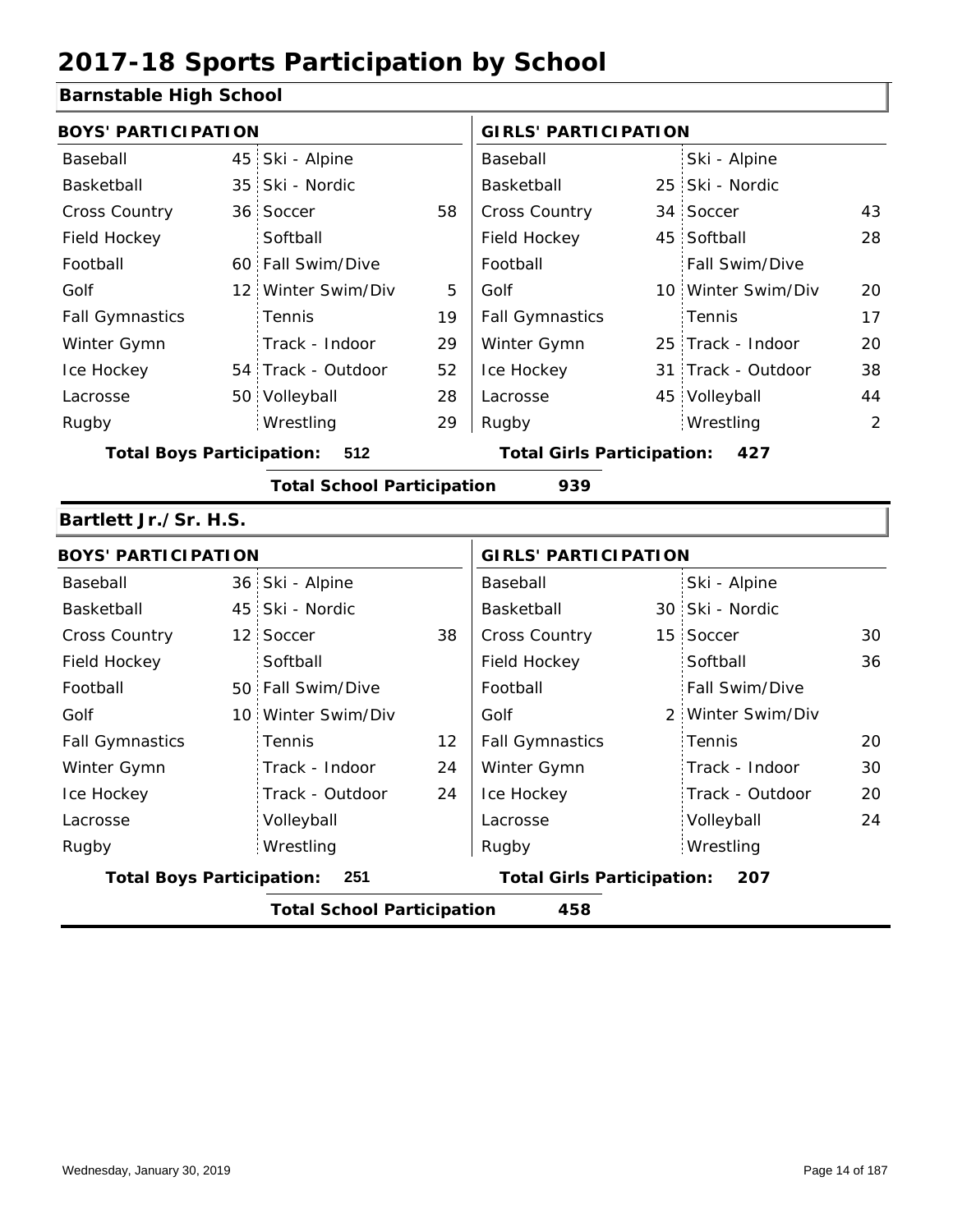### **Bay Path RVT High School**

| <b>BOYS' PARTICIPATION</b>             |                 |                                   |    | <b>GIRLS' PARTICIPATION</b>       |  |                   |                |
|----------------------------------------|-----------------|-----------------------------------|----|-----------------------------------|--|-------------------|----------------|
| Baseball                               |                 | 29 Ski - Alpine                   | 29 | Baseball                          |  | Ski - Alpine      | $\overline{4}$ |
| Basketball                             |                 | 39 Ski - Nordic                   |    | Basketball                        |  | 34 Ski - Nordic   |                |
| <b>Cross Country</b>                   | 25 <sup>2</sup> | Soccer                            | 43 | Cross Country                     |  | 11 Soccer         | 41             |
| Field Hockey                           |                 | Softball                          |    | Field Hockey                      |  | Softball          | 14             |
| Football                               |                 | 66 Fall Swim/Dive                 |    | Football                          |  | Fall Swim/Dive    |                |
| Golf                                   |                 | 7 Winter Swim/Div                 |    | Golf                              |  | 6 Winter Swim/Div |                |
| <b>Fall Gymnastics</b>                 |                 | Tennis                            |    | <b>Fall Gymnastics</b>            |  | Tennis            |                |
| Winter Gymn                            |                 | Track - Indoor                    | 27 | Winter Gymn                       |  | Track - Indoor    | 38             |
| Ice Hockey                             |                 | 11 Track - Outdoor                | 23 | Ice Hockey                        |  | Track - Outdoor   | 32             |
| Lacrosse                               |                 | Volleyball                        | 11 | Lacrosse                          |  | Volleyball        | 22             |
| Rugby                                  |                 | Wrestling                         | 2  | Rugby                             |  | Wrestling         |                |
| <b>Total Boys Participation:</b>       |                 | 312                               |    | <b>Total Girls Participation:</b> |  | 202               |                |
|                                        |                 | <b>Total School Participation</b> |    | 514                               |  |                   |                |
| <b>Baystate Academy Charter Public</b> |                 |                                   |    |                                   |  |                   |                |
| <b>BOYS' PARTICIPATION</b>             |                 |                                   |    | <b>GIRLS' PARTICIPATION</b>       |  |                   |                |
| Baseball                               |                 | Ski - Alpine                      |    | Baseball                          |  | Ski - Alpine      |                |
| Basketball                             |                 | 24 Ski - Nordic                   |    | Basketball                        |  | 15 Ski - Nordic   |                |
| Cross Country                          |                 | Soccer                            |    | <b>Cross Country</b>              |  | Soccer            |                |
| Field Hockey                           |                 | Softball                          |    | Field Hockey                      |  | Softball          |                |
| Football                               |                 | Fall Swim/Dive                    |    | Football                          |  | Fall Swim/Dive    |                |
| Golf                                   |                 | Winter Swim/Div                   |    | Golf                              |  | Winter Swim/Div   |                |
| <b>Fall Gymnastics</b>                 |                 | <b>Tennis</b>                     |    | <b>Fall Gymnastics</b>            |  | Tennis            |                |

|                                  | <b>Total School Participation</b> |    | 99                                |                 |
|----------------------------------|-----------------------------------|----|-----------------------------------|-----------------|
| <b>Total Boys Participation:</b> | 54                                |    | <b>Total Girls Participation:</b> | 45              |
| Rugby                            | Wrestling                         |    | Rugby                             | Wrestling       |
| Lacrosse                         | Volleyball                        |    | Lacrosse                          | Volleyball      |
| Ice Hockey                       | Track - Outdoor                   | 15 | Ice Hockey                        | Track - Outdoor |
| Winter Gymn                      | Track - Indoor                    | 15 | Winter Gymn                       | Track - Indoor  |
| <b>Fall Gymnastics</b>           | Tennis                            |    | <b>Fall Gymnastics</b>            | Tennis          |
| Golf                             | Winter Swim/Div                   |    | Golf                              | Winter Swim/Div |

15 15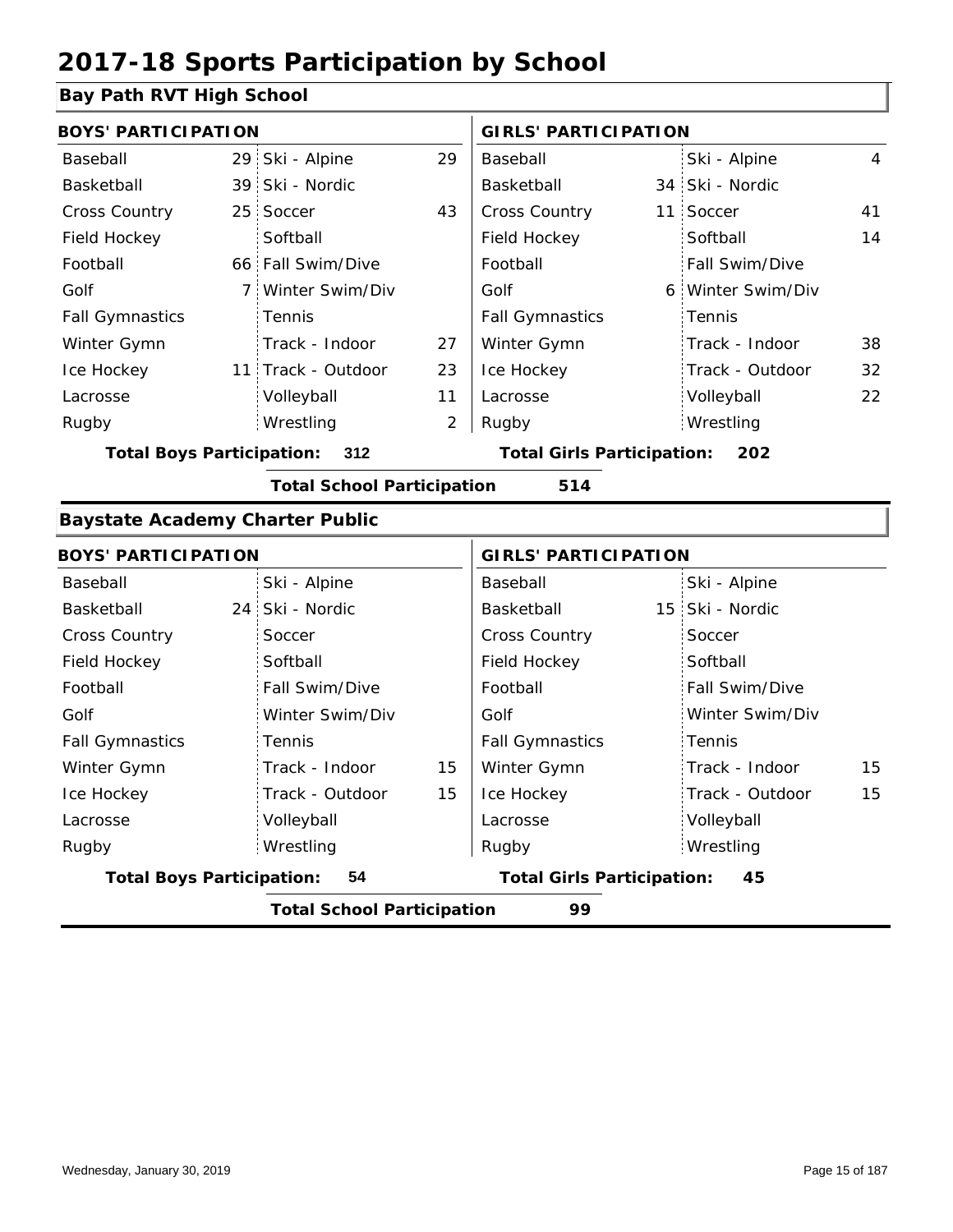### **Bedford High School**

|                |                                                                                                                                                                                                                                                                                                                                                                                                                                              | <b>GIRLS' PARTICIPATION</b> |                                                                        |                 |                                                                                                                                                                                                                                                                                       |
|----------------|----------------------------------------------------------------------------------------------------------------------------------------------------------------------------------------------------------------------------------------------------------------------------------------------------------------------------------------------------------------------------------------------------------------------------------------------|-----------------------------|------------------------------------------------------------------------|-----------------|---------------------------------------------------------------------------------------------------------------------------------------------------------------------------------------------------------------------------------------------------------------------------------------|
|                | 17                                                                                                                                                                                                                                                                                                                                                                                                                                           | Baseball                    |                                                                        | Ski - Alpine    | 10 <sup>°</sup>                                                                                                                                                                                                                                                                       |
|                |                                                                                                                                                                                                                                                                                                                                                                                                                                              | Basketball                  |                                                                        |                 |                                                                                                                                                                                                                                                                                       |
|                | 52                                                                                                                                                                                                                                                                                                                                                                                                                                           | Cross Country               |                                                                        |                 | 38                                                                                                                                                                                                                                                                                    |
| Softball       |                                                                                                                                                                                                                                                                                                                                                                                                                                              | Field Hockey                |                                                                        |                 | 23                                                                                                                                                                                                                                                                                    |
|                |                                                                                                                                                                                                                                                                                                                                                                                                                                              | Football                    |                                                                        | Fall Swim/Dive  |                                                                                                                                                                                                                                                                                       |
|                | 10                                                                                                                                                                                                                                                                                                                                                                                                                                           | Golf                        |                                                                        | Winter Swim/Div | 19                                                                                                                                                                                                                                                                                    |
| Tennis         | 23                                                                                                                                                                                                                                                                                                                                                                                                                                           | <b>Fall Gymnastics</b>      |                                                                        | Tennis          | 16                                                                                                                                                                                                                                                                                    |
| Track - Indoor | 26                                                                                                                                                                                                                                                                                                                                                                                                                                           | Winter Gymn                 |                                                                        | Track - Indoor  | 20                                                                                                                                                                                                                                                                                    |
|                | 57                                                                                                                                                                                                                                                                                                                                                                                                                                           | Ice Hockey                  |                                                                        |                 | 61                                                                                                                                                                                                                                                                                    |
|                |                                                                                                                                                                                                                                                                                                                                                                                                                                              | Lacrosse                    |                                                                        |                 | 33                                                                                                                                                                                                                                                                                    |
| Wrestling      | 12                                                                                                                                                                                                                                                                                                                                                                                                                                           | Rugby                       |                                                                        | Wrestling       |                                                                                                                                                                                                                                                                                       |
| 404            |                                                                                                                                                                                                                                                                                                                                                                                                                                              |                             |                                                                        | 345             |                                                                                                                                                                                                                                                                                       |
|                |                                                                                                                                                                                                                                                                                                                                                                                                                                              | 749                         |                                                                        |                 |                                                                                                                                                                                                                                                                                       |
|                |                                                                                                                                                                                                                                                                                                                                                                                                                                              |                             |                                                                        |                 |                                                                                                                                                                                                                                                                                       |
|                |                                                                                                                                                                                                                                                                                                                                                                                                                                              |                             |                                                                        |                 |                                                                                                                                                                                                                                                                                       |
|                |                                                                                                                                                                                                                                                                                                                                                                                                                                              | Baseball                    |                                                                        | Ski - Alpine    |                                                                                                                                                                                                                                                                                       |
|                |                                                                                                                                                                                                                                                                                                                                                                                                                                              | Basketball                  |                                                                        |                 |                                                                                                                                                                                                                                                                                       |
|                | 42                                                                                                                                                                                                                                                                                                                                                                                                                                           | Cross Country               |                                                                        |                 | 38                                                                                                                                                                                                                                                                                    |
| Softball       |                                                                                                                                                                                                                                                                                                                                                                                                                                              | Field Hockey                |                                                                        |                 | 24                                                                                                                                                                                                                                                                                    |
|                |                                                                                                                                                                                                                                                                                                                                                                                                                                              | Football                    |                                                                        | Fall Swim/Dive  |                                                                                                                                                                                                                                                                                       |
|                | 26                                                                                                                                                                                                                                                                                                                                                                                                                                           | Golf                        |                                                                        |                 | 15                                                                                                                                                                                                                                                                                    |
| Tennis         | 24                                                                                                                                                                                                                                                                                                                                                                                                                                           | <b>Fall Gymnastics</b>      |                                                                        | Tennis          | 13                                                                                                                                                                                                                                                                                    |
| Track - Indoor |                                                                                                                                                                                                                                                                                                                                                                                                                                              | Winter Gymn                 |                                                                        | Track - Indoor  |                                                                                                                                                                                                                                                                                       |
|                | 41                                                                                                                                                                                                                                                                                                                                                                                                                                           | Ice Hockey                  |                                                                        | Track - Outdoor | 29                                                                                                                                                                                                                                                                                    |
|                | 21                                                                                                                                                                                                                                                                                                                                                                                                                                           | Lacrosse                    |                                                                        |                 | 23                                                                                                                                                                                                                                                                                    |
| Wrestling      |                                                                                                                                                                                                                                                                                                                                                                                                                                              | Rugby                       |                                                                        | Wrestling       |                                                                                                                                                                                                                                                                                       |
| 346            |                                                                                                                                                                                                                                                                                                                                                                                                                                              |                             |                                                                        | 229             |                                                                                                                                                                                                                                                                                       |
|                |                                                                                                                                                                                                                                                                                                                                                                                                                                              | 575                         |                                                                        |                 |                                                                                                                                                                                                                                                                                       |
|                | <b>BOYS' PARTICIPATION</b><br>25 Ski - Alpine<br>36 Ski - Nordic<br>22 Soccer<br>42 Fall Swim/Dive<br>12 Winter Swim/Div<br>25 Track - Outdoor<br>45 Volleyball<br><b>Total Boys Participation:</b><br><b>Belchertown High School</b><br><b>BOYS' PARTICIPATION</b><br>31 Ski - Alpine<br>23 Ski - Nordic<br>33 Soccer<br>35 Fall Swim/Dive<br>13 Winter Swim/Div<br>18 Track - Outdoor<br>39 Volleyball<br><b>Total Boys Participation:</b> |                             | <b>Total School Participation</b><br><b>Total School Participation</b> |                 | 29 Ski - Nordic<br>30 Soccer<br>39 Softball<br>2 Track - Outdoor<br>25 Volleyball<br><b>Total Girls Participation:</b><br><b>GIRLS' PARTICIPATION</b><br>19 Ski - Nordic<br>18 Soccer<br>24 Softball<br>1:<br>2 Winter Swim/Div<br>23 Volleyball<br><b>Total Girls Participation:</b> |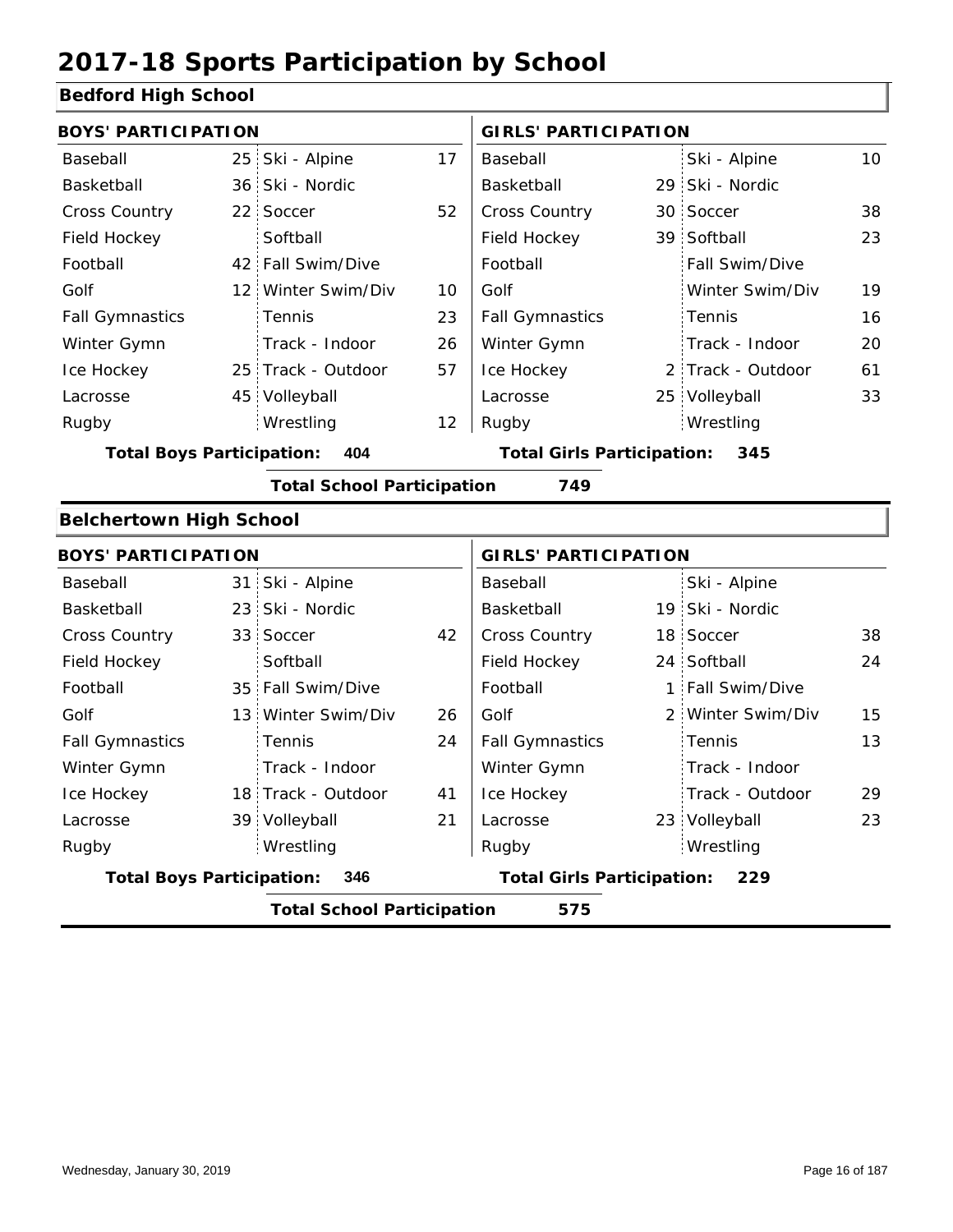### **Bellingham High School**

|                                  | <b>BOYS' PARTICIPATION</b> |                                   |    |                                   | <b>GIRLS' PARTICIPATION</b> |                   |              |  |  |
|----------------------------------|----------------------------|-----------------------------------|----|-----------------------------------|-----------------------------|-------------------|--------------|--|--|
| Baseball                         |                            | 27 Ski - Alpine                   |    | Baseball                          |                             | Ski - Alpine      |              |  |  |
| Basketball                       |                            | 47 Ski - Nordic                   |    | Basketball                        |                             | 20 Ski - Nordic   |              |  |  |
| Cross Country                    | 22 <sup>2</sup>            | Soccer                            | 38 | Cross Country                     |                             | Soccer            | 33           |  |  |
| Field Hockey                     |                            | Softball                          |    | Field Hockey                      |                             | 28 Softball       | 28           |  |  |
| Football                         |                            | 65 Fall Swim/Dive                 |    | Football                          |                             | Fall Swim/Dive    |              |  |  |
| Golf                             |                            | 16 Winter Swim/Div                |    | Golf                              |                             | 1 Winter Swim/Div |              |  |  |
| <b>Fall Gymnastics</b>           |                            | Tennis                            |    | <b>Fall Gymnastics</b>            |                             | Tennis            |              |  |  |
| Winter Gymn                      |                            | Track - Indoor                    | 36 | Winter Gymn                       |                             | Track - Indoor    | 9            |  |  |
| Ice Hockey                       |                            | 21 Track - Outdoor                | 51 | Ice Hockey                        |                             | 2 Track - Outdoor | 24           |  |  |
| Lacrosse                         |                            | 40 Volleyball                     |    | Lacrosse                          |                             | 26 Volleyball     | 46           |  |  |
| Rugby                            |                            | Wrestling                         | 11 | Rugby                             |                             | Wrestling         | $\mathbf{1}$ |  |  |
| <b>Total Boys Participation:</b> |                            | 374                               |    | <b>Total Girls Participation:</b> |                             | 218               |              |  |  |
|                                  |                            | <b>Total School Participation</b> |    | 592                               |                             |                   |              |  |  |
| <b>Belmont High School</b>       |                            |                                   |    |                                   |                             |                   |              |  |  |
| <b>BOYS' PARTICIPATION</b>       |                            |                                   |    | <b>GIRLS' PARTICIPATION</b>       |                             |                   |              |  |  |
| Baseball                         |                            | 49 Ski - Alpine                   | 9  | Baseball                          |                             | Ski - Alpine      | 21           |  |  |
| Basketball                       |                            | 46 Ski - Nordic                   |    | Basketball                        |                             | 34 Ski - Nordic   |              |  |  |
| Cross Country                    |                            | 39 Soccer                         | 65 | Cross Country                     |                             | 43 Soccer         | 67           |  |  |
| Field Hockey                     |                            | Softball                          |    | Field Hockey                      |                             | 46 Softball       | 25           |  |  |
| Football                         |                            | 76 Fall Swim/Dive                 |    | Football                          |                             | Fall Swim/Dive    | 36           |  |  |
| Golf                             |                            | 16 Winter Swim/Div                | 37 | Golf                              | $\mathbf{1}$                | Winter Swim/Div   |              |  |  |
| <b>Fall Gymnastics</b>           |                            | Tennis                            | 14 | <b>Fall Gymnastics</b>            |                             | Tennis            | 17           |  |  |
| Winter Gymn                      |                            | Track - Indoor                    | 63 | Winter Gymn                       |                             | Track - Indoor    | 67           |  |  |

| <b>Total School Participation</b><br>1263 |  |                    |    |                                   |  |                    |  |
|-------------------------------------------|--|--------------------|----|-----------------------------------|--|--------------------|--|
| <b>Total Boys Participation:</b>          |  | 667                |    | <b>Total Girls Participation:</b> |  | 596                |  |
| Rugby                                     |  | 81 Wrestling       | 25 | Rugby                             |  | 47 Wrestling       |  |
| Lacrosse                                  |  | 36 Volleyball      |    | Lacrosse                          |  | 45 Volleyball      |  |
| Ice Hockey                                |  | 48 Track - Outdoor | 63 | Ice Hockey                        |  | 36 Track - Outdoor |  |
| Winter Gymn                               |  | Track - Indoor     | 63 | Winter Gymn                       |  | Track - Indoor     |  |
| <b>Fall Gymnastics</b>                    |  | .<br>Fennis        | 14 | <b>Fall Gymnastics</b>            |  | Tennis             |  |
|                                           |  |                    |    |                                   |  |                    |  |

74

37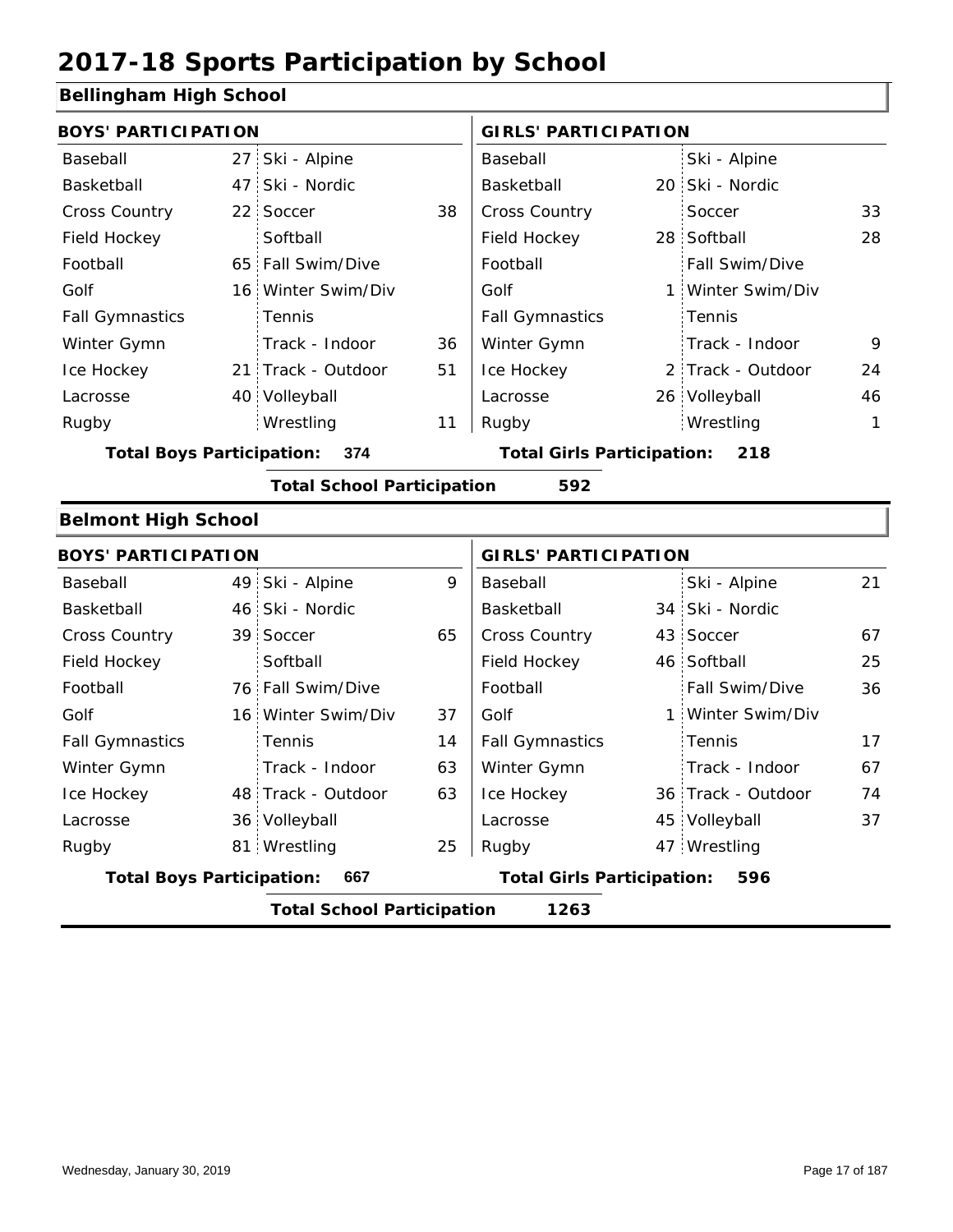### **Bethany Christian Academy**

| <b>BOYS' PARTICIPATION</b>       |                                   |    | <b>GIRLS' PARTICIPATION</b>             |   |                   |    |  |
|----------------------------------|-----------------------------------|----|-----------------------------------------|---|-------------------|----|--|
| Baseball                         | Ski - Alpine                      |    | Baseball                                |   | Ski - Alpine      |    |  |
| Basketball<br>9                  | Ski - Nordic                      |    | Basketball                              | 8 | Ski - Nordic      |    |  |
| <b>Cross Country</b>             | Soccer                            |    | Cross Country                           |   | Soccer            |    |  |
| Field Hockey                     | Softball                          |    | Field Hockey                            |   | Softball          |    |  |
| Football                         | Fall Swim/Dive                    |    | Football                                |   | Fall Swim/Dive    |    |  |
| Golf                             | Winter Swim/Div                   |    | Golf                                    |   | Winter Swim/Div   |    |  |
| <b>Fall Gymnastics</b>           | Tennis                            |    | <b>Fall Gymnastics</b>                  |   | Tennis            |    |  |
| Winter Gymn                      | Track - Indoor                    |    | Winter Gymn                             |   | Track - Indoor    |    |  |
| Ice Hockey                       | Track - Outdoor                   |    | Ice Hockey                              |   | Track - Outdoor   |    |  |
| Lacrosse                         | Volleyball                        |    | Lacrosse                                |   | Volleyball        | 17 |  |
| Rugby                            | Wrestling                         |    | Rugby                                   |   | Wrestling         |    |  |
| <b>Total Boys Participation:</b> | $\boldsymbol{9}$                  |    | <b>Total Girls Participation:</b><br>25 |   |                   |    |  |
|                                  | <b>Total School Participation</b> |    | 34                                      |   |                   |    |  |
| <b>Beverly High School</b>       |                                   |    |                                         |   |                   |    |  |
| <b>BOYS' PARTICIPATION</b>       |                                   |    | <b>GIRLS' PARTICIPATION</b>             |   |                   |    |  |
| Baseball                         | 43 Ski - Alpine                   |    | Baseball                                |   | Ski - Alpine      |    |  |
| Basketball                       | 42 Ski - Nordic                   |    | Basketball                              |   | 32 Ski - Nordic   |    |  |
| <b>Cross Country</b>             | 26 Soccer                         | 64 | Cross Country                           |   | 26 Soccer         | 55 |  |
| Field Hockey                     | Softball                          |    | Field Hockey                            |   | 39 Softball       | 41 |  |
| Football                         | 82 Fall Swim/Dive                 |    | Football                                |   | Fall Swim/Dive    |    |  |
| Golf                             | 23 Winter Swim/Div                | 14 | Golf                                    |   | 2 Winter Swim/Div | 33 |  |
| <b>Fall Gymnastics</b>           | Tennis                            | 26 | <b>Fall Gymnastics</b>                  |   | Tennis            | 28 |  |
| Winter Gymn                      | 1 Track - Indoor                  | 45 | Winter Gymn                             |   | 13 Track - Indoor | 54 |  |
| Ice Hockey                       | 41 Track - Outdoor                | 57 | Ice Hockey                              |   | 8 Track - Outdoor | 45 |  |
| Lacrosse                         | 39 Volleyball                     |    | Lacrosse                                |   | 35 Volleyball     | 42 |  |
| Rugby                            | Wrestling                         | 30 | Rugby                                   |   | Wrestling         |    |  |
| <b>Total Boys Participation:</b> | 533                               |    | <b>Total Girls Participation:</b>       |   | 453               |    |  |
|                                  | <b>Total School Participation</b> |    | 986                                     |   |                   |    |  |

I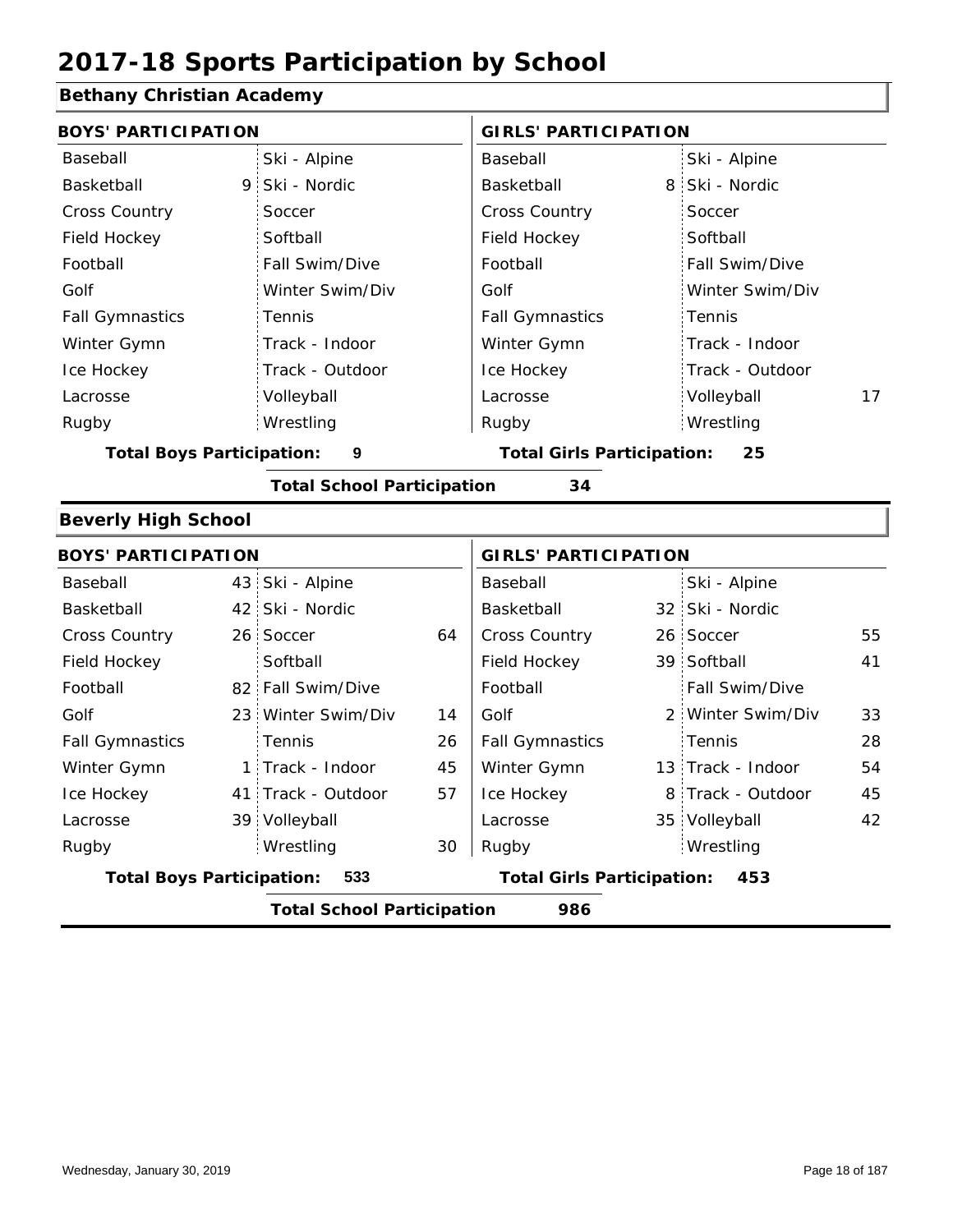### **Billerica Memorial High School**

| <b>BOYS' PARTICIPATION</b>                                                          |     |                                   |    | <b>GIRLS' PARTICIPATION</b> |                 |                    |                |  |
|-------------------------------------------------------------------------------------|-----|-----------------------------------|----|-----------------------------|-----------------|--------------------|----------------|--|
| Baseball                                                                            |     | 46 Ski - Alpine                   |    | Baseball                    |                 | Ski - Alpine       | $\overline{2}$ |  |
| Basketball                                                                          |     | 36 Ski - Nordic                   |    | Basketball                  |                 | 33 Ski - Nordic    |                |  |
| Cross Country                                                                       |     | 34 Soccer                         | 51 | Cross Country               | 27 <sup>1</sup> | Soccer             | 44             |  |
| Field Hockey                                                                        |     | Softball                          |    | Field Hockey                |                 | Softball           | 47             |  |
| Football                                                                            |     | 94 Fall Swim/Dive                 | 11 | Football                    |                 | Fall Swim/Dive     | 13             |  |
| Golf                                                                                |     | 22 Winter Swim/Div                |    | Golf                        |                 | Winter Swim/Div    |                |  |
| <b>Fall Gymnastics</b>                                                              |     | Tennis                            | 9  | <b>Fall Gymnastics</b>      |                 | Tennis             | 18             |  |
| Winter Gymn                                                                         |     | Track - Indoor                    | 53 | Winter Gymn                 |                 | 13 Track - Indoor  | 47             |  |
| Ice Hockey                                                                          |     | 42 Track - Outdoor                | 51 | Ice Hockey                  |                 | 24 Track - Outdoor | 47             |  |
| Lacrosse                                                                            |     | 54 Volleyball                     | 22 | Lacrosse                    |                 | 34 Volleyball      | 38             |  |
| Rugby                                                                               |     | Wrestling                         | 27 | Rugby                       |                 | Wrestling          |                |  |
| <b>Total Boys Participation:</b>                                                    | 552 | <b>Total Girls Participation:</b> |    | 387                         |                 |                    |                |  |
|                                                                                     |     | <b>Total School Participation</b> |    | 939                         |                 |                    |                |  |
| <b>Bishop Connolly High School</b>                                                  |     |                                   |    |                             |                 |                    |                |  |
| <b>BOYS' PARTICIPATION</b>                                                          |     |                                   |    | <b>GIRLS' PARTICIPATION</b> |                 |                    |                |  |
| Baseball                                                                            |     | 16 Ski - Alpine                   |    | Baseball                    |                 | Ski - Alpine       |                |  |
| Basketball                                                                          |     | 33 Ski - Nordic                   |    | Basketball                  |                 | 21 Ski - Nordic    |                |  |
| Cross Country                                                                       |     | 12 Soccer                         | 37 | Cross Country               | 3 <sup>1</sup>  | Soccer             | 18             |  |
| Field Hockey                                                                        |     | Softball                          |    | Field Hockey                |                 | Softball           | 18             |  |
| Football                                                                            |     | 17 Fall Swim/Dive                 |    | Football                    |                 | Fall Swim/Dive     |                |  |
| Golf                                                                                |     | 6 Winter Swim/Div                 | 8  | Golf                        |                 | Winter Swim/Div    | 7              |  |
| <b>Fall Gymnastics</b>                                                              |     | Tennis                            | 14 | <b>Fall Gymnastics</b>      |                 | Tennis             | 22             |  |
| Winter Gymn                                                                         |     | Track - Indoor                    |    | Winter Gymn                 |                 | Track - Indoor     |                |  |
| Ice Hockey                                                                          |     | 1 Track - Outdoor                 | 24 | Ice Hockey                  |                 | Track - Outdoor    | 15             |  |
| Lacrosse                                                                            |     | 14 Volleyball                     |    | Lacrosse                    |                 | Volleyball         | 23             |  |
| Rugby                                                                               |     | Wrestling                         |    | Rugby                       |                 | Wrestling          |                |  |
| 182<br><b>Total Girls Participation:</b><br><b>Total Boys Participation:</b><br>127 |     |                                   |    |                             |                 |                    |                |  |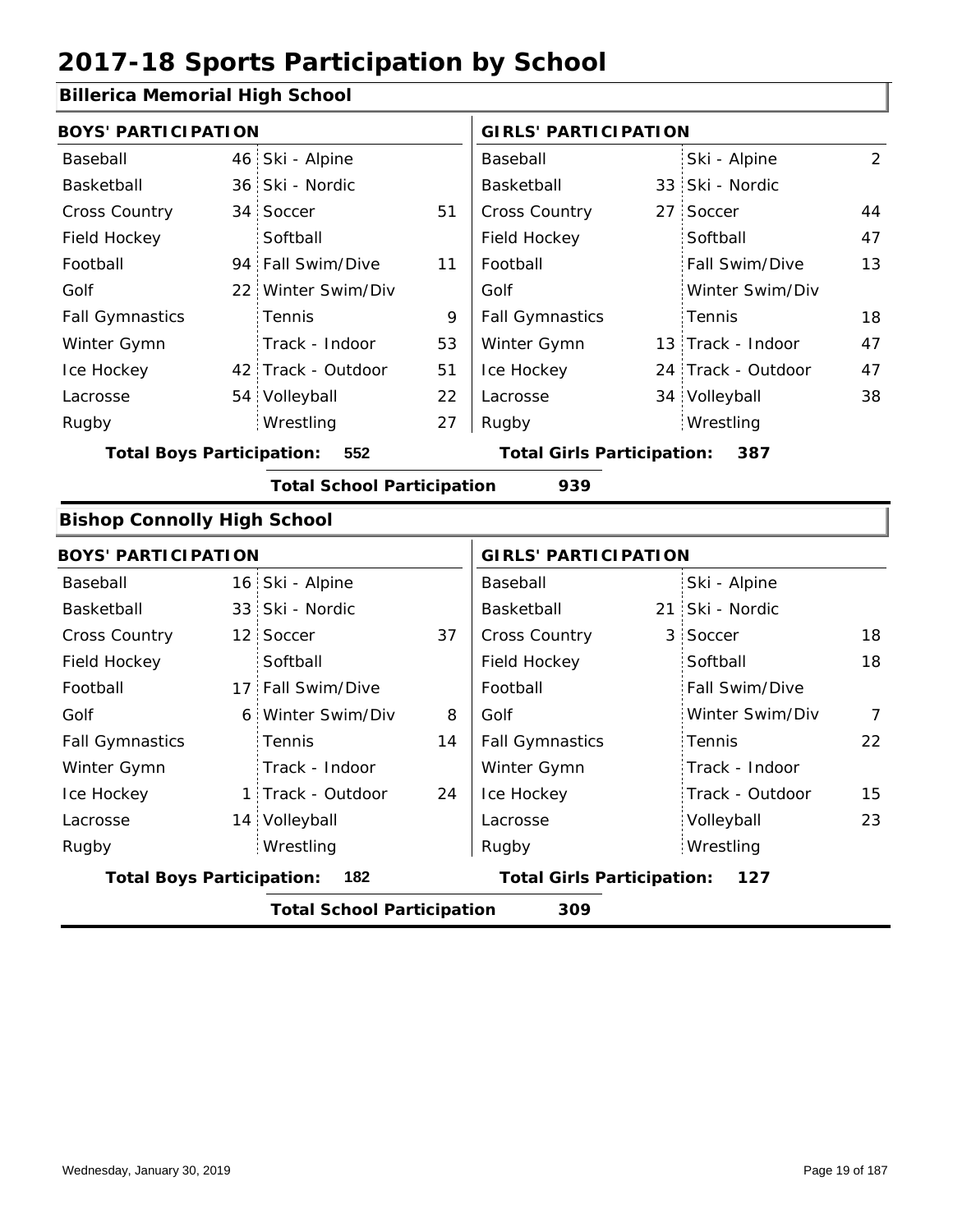34 Track - Outdoor

27 Volleyball

Wrestling Rugby Rugby

#### **Bishop Feehan High School**

|                                         | <b>BOYS' PARTICIPATION</b> |                                   |    |                                   |  | <b>GIRLS' PARTICIPATION</b> |     |  |  |  |
|-----------------------------------------|----------------------------|-----------------------------------|----|-----------------------------------|--|-----------------------------|-----|--|--|--|
| Baseball                                | 68 <sup>1</sup>            | Ski - Alpine                      |    | Baseball                          |  | Ski - Alpine                |     |  |  |  |
| Basketball                              | 34                         | Ski - Nordic                      |    | Basketball                        |  | 37 Ski - Nordic             |     |  |  |  |
| Cross Country                           | 27                         | Soccer                            | 54 | Cross Country                     |  | 66 Soccer                   | 56  |  |  |  |
| Field Hockey                            |                            | Softball                          |    | Field Hockey                      |  | 43 Softball                 | 41  |  |  |  |
| Football                                | 104                        | Fall Swim/Dive                    |    | Football                          |  | Fall Swim/Dive              |     |  |  |  |
| Golf                                    | 24 <sup>1</sup>            | Winter Swim/Div                   | 19 | Golf                              |  | 2 Winter Swim/Div           | 37  |  |  |  |
| <b>Fall Gymnastics</b>                  |                            | Tennis                            |    | <b>Fall Gymnastics</b>            |  | Tennis                      |     |  |  |  |
| Winter Gymn                             |                            | Track - Indoor                    | 58 | Winter Gymn                       |  | Track - Indoor              | 102 |  |  |  |
| Ice Hockey                              |                            | 54 Track - Outdoor                | 13 | Ice Hockey                        |  | Track - Outdoor             | 14  |  |  |  |
| Lacrosse                                | 41                         | Volleyball                        |    | Lacrosse                          |  | 40 Volleyball               | 43  |  |  |  |
| Rugby                                   |                            | Wrestling                         |    | Rugby                             |  | Wrestling                   |     |  |  |  |
| 496<br><b>Total Boys Participation:</b> |                            |                                   |    | <b>Total Girls Participation:</b> |  | 481                         |     |  |  |  |
|                                         |                            | <b>Total School Participation</b> |    | 977                               |  |                             |     |  |  |  |
| <b>Bishop Fenwick High School</b>       |                            |                                   |    |                                   |  |                             |     |  |  |  |
| <b>BOYS' PARTICIPATION</b>              |                            |                                   |    | <b>GIRLS' PARTICIPATION</b>       |  |                             |     |  |  |  |
| Baseball                                | 45                         | Ski - Alpine                      |    | Baseball                          |  | Ski - Alpine                |     |  |  |  |
| Basketball                              | 40                         | Ski - Nordic                      |    | Basketball                        |  | 38 Ski - Nordic             |     |  |  |  |
| <b>Cross Country</b>                    | 15                         | Soccer                            | 38 | Cross Country                     |  | 17 Soccer                   | 52  |  |  |  |
| Field Hockey                            |                            | Softball                          |    | Field Hockey                      |  | 41 Softball                 | 30  |  |  |  |
|                                         |                            |                                   |    |                                   |  |                             |     |  |  |  |
| Football                                | 55                         | Fall Swim/Dive                    |    | Football                          |  | Fall Swim/Dive              |     |  |  |  |
| Golf                                    | 14                         | Winter Swim/Div                   | 5  | Golf                              |  | Winter Swim/Div             | 21  |  |  |  |
| <b>Fall Gymnastics</b>                  |                            | Tennis                            | 13 | <b>Fall Gymnastics</b>            |  | Tennis                      | 14  |  |  |  |

56

**Total Boys Participation: 382 Total Girls Participation: 472**

**Total School Participation 854**

Ice Hockey Lacrosse

Ice Hockey Lacrosse

81

16 Track - Outdoor

Wrestling

43 Volleyball 51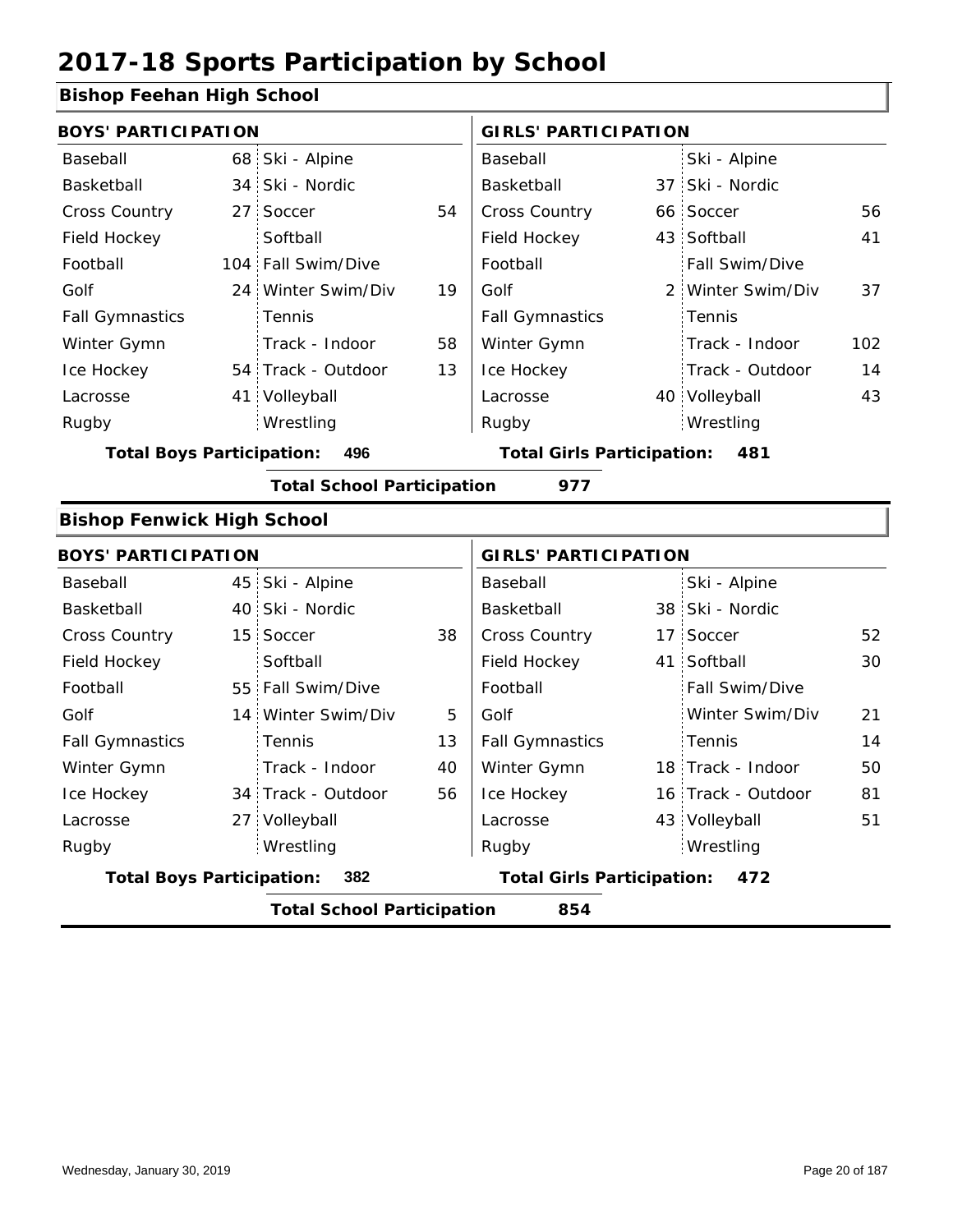### **Bishop Stang High School**

| <b>BOYS' PARTICIPATION</b>               |                 |                                   |    | <b>GIRLS' PARTICIPATION</b>       |  |                    |    |
|------------------------------------------|-----------------|-----------------------------------|----|-----------------------------------|--|--------------------|----|
| Baseball                                 | 42              | Ski - Alpine                      |    | Baseball                          |  | Ski - Alpine       |    |
| Basketball                               |                 | 38 Ski - Nordic                   |    | Basketball                        |  | 17 Ski - Nordic    |    |
| Cross Country                            | 21 <sup>1</sup> | Soccer                            | 42 | <b>Cross Country</b>              |  | 11 Soccer          | 33 |
| Field Hockey                             |                 | Softball                          |    | Field Hockey                      |  | 41 Softball        | 21 |
| Football                                 |                 | 70 Fall Swim/Dive                 |    | Football                          |  | Fall Swim/Dive     |    |
| Golf                                     |                 | 30 Winter Swim/Div                | 19 | Golf                              |  | 5 Winter Swim/Div  | 20 |
| <b>Fall Gymnastics</b>                   |                 | Tennis                            | 17 | <b>Fall Gymnastics</b>            |  | Tennis             | 13 |
| Winter Gymn                              |                 | Track - Indoor                    | 31 | Winter Gymn                       |  | Track - Indoor     | 24 |
| Ice Hockey                               |                 | 24 Track - Outdoor                | 39 | Ice Hockey                        |  | 13 Track - Outdoor | 36 |
| Lacrosse                                 |                 | 40 Volleyball                     |    | Lacrosse                          |  | 42 Volleyball      | 30 |
| Rugby                                    |                 | Wrestling                         |    | Rugby                             |  | Wrestling          |    |
| <b>Total Boys Participation:</b>         |                 | 413                               |    | <b>Total Girls Participation:</b> |  | 306                |    |
|                                          |                 | <b>Total School Participation</b> |    | 719                               |  |                    |    |
| <b>Blackstone Valley Reg Voc/Tech HS</b> |                 |                                   |    |                                   |  |                    |    |
| <b>BOYS' PARTICIPATION</b>               |                 |                                   |    | <b>GIRLS' PARTICIPATION</b>       |  |                    |    |
| Baseball                                 |                 | 51 Ski - Alpine                   | 3  | Baseball                          |  | Ski - Alpine       | 3  |
| Basketball                               |                 | 45 Ski - Nordic                   |    | Basketball                        |  | 41 Ski - Nordic    |    |
| <b>Cross Country</b>                     |                 | 34 Soccer                         | 55 | <b>Cross Country</b>              |  | 12 Soccer          | 55 |
| Field Hockey                             |                 | Softball                          |    | Field Hockey                      |  | 35 Softball        | 32 |
| Football                                 |                 | 65 Fall Swim/Dive                 |    | Football                          |  | Fall Swim/Dive     |    |
| Golf                                     |                 | 26 Winter Swim/Div                |    | Golf                              |  | 1 Winter Swim/Div  |    |
| <b>Fall Gymnastics</b>                   |                 | Tennis                            |    | <b>Fall Gymnastics</b>            |  | Tennis             |    |
| Winter Gymn                              |                 | Track - Indoor                    |    | Winter Gymn                       |  | Track - Indoor     |    |
| Ice Hockey                               |                 | 19 Track - Outdoor                | 68 | Ice Hockey                        |  | 1 Track - Outdoor  | 60 |
| Lacrosse                                 |                 | 46 Volleyball                     | 60 | Lacrosse                          |  | 43 Volleyball      | 8  |
| Rugby                                    |                 | Wrestling                         |    | Rugby                             |  | Wrestling          |    |
| <b>Total Boys Participation:</b>         |                 | 472                               |    | <b>Total Girls Participation:</b> |  | 291                |    |
|                                          |                 | <b>Total School Participation</b> |    | 763                               |  |                    |    |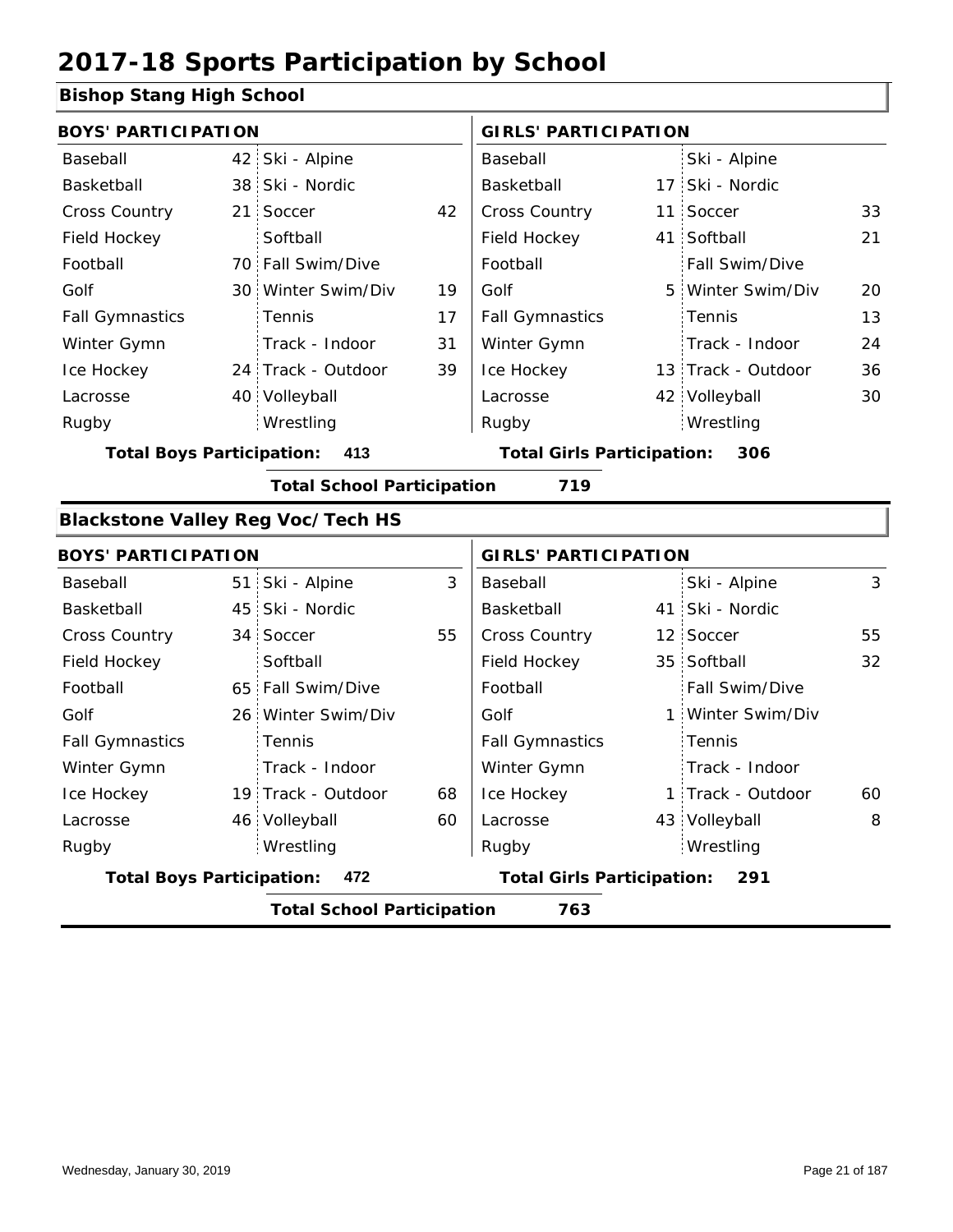### **Blackstone-Millville Reg HS**

| <b>BOYS' PARTICIPATION</b>           |                 |                                   |    | <b>GIRLS' PARTICIPATION</b>       |   |                   |    |
|--------------------------------------|-----------------|-----------------------------------|----|-----------------------------------|---|-------------------|----|
| Baseball                             | 16 <sub>1</sub> | Ski - Alpine                      |    | Baseball                          |   | Ski - Alpine      |    |
| Basketball                           | 27              | Ski - Nordic                      |    | Basketball                        |   | 11 Ski - Nordic   |    |
| <b>Cross Country</b>                 | $\overline{4}$  | Soccer                            | 18 | Cross Country                     | 2 | Soccer            | 13 |
| Field Hockey                         |                 | Softball                          |    | Field Hockey                      |   | 24 Softball       | 13 |
| Football                             |                 | 31 Fall Swim/Dive                 |    | Football                          |   | Fall Swim/Dive    |    |
| Golf                                 |                 | Winter Swim/Div                   |    | Golf                              |   | Winter Swim/Div   |    |
| <b>Fall Gymnastics</b>               |                 | Tennis                            | 9  | <b>Fall Gymnastics</b>            |   | Tennis            | 12 |
| Winter Gymn                          |                 | Track - Indoor                    | 16 | Winter Gymn                       |   | Track - Indoor    | 10 |
| Ice Hockey                           |                 | 3 Track - Outdoor                 | 18 | Ice Hockey                        |   | Track - Outdoor   | 19 |
| Lacrosse                             |                 | 4 Volleyball                      |    | Lacrosse                          |   | 3 Volleyball      | 13 |
| Rugby                                |                 | Wrestling                         |    | Rugby                             |   | Wrestling         |    |
| <b>Total Boys Participation:</b>     |                 | 146                               |    | <b>Total Girls Participation:</b> |   | 120               |    |
|                                      |                 | <b>Total School Participation</b> |    | 266                               |   |                   |    |
| <b>Blue Hills Regional Tech Sch.</b> |                 |                                   |    |                                   |   |                   |    |
| <b>BOYS' PARTICIPATION</b>           |                 |                                   |    | <b>GIRLS' PARTICIPATION</b>       |   |                   |    |
| Baseball                             |                 | 40 Ski - Alpine                   |    | Baseball                          |   | Ski - Alpine      |    |
| Basketball                           | 42:             | Ski - Nordic                      |    | Basketball                        |   | 32 Ski - Nordic   |    |
| <b>Cross Country</b>                 |                 | Soccer                            | 38 | Cross Country                     |   | Soccer            | 31 |
| Field Hockey                         |                 | Softball                          |    | Field Hockey                      |   | Softball          | 35 |
| Football                             |                 | 56 Fall Swim/Dive                 |    | Football                          |   | 2 Fall Swim/Dive  |    |
| Golf                                 |                 | Winter Swim/Div                   | 15 | Golf                              |   | Winter Swim/Div   | 12 |
| <b>Fall Gymnastics</b>               |                 | 11 Tennis                         |    | <b>Fall Gymnastics</b>            |   | 1 Tennis          |    |
| Winter Gymn                          |                 | Track - Indoor                    |    | Winter Gymn                       |   | Track - Indoor    |    |
| Ice Hockey                           |                 | 26 Track - Outdoor                | 22 | Ice Hockey                        |   | 2 Track - Outdoor | 30 |
| Lacrosse                             |                 | 32 Volleyball                     |    | Lacrosse                          |   | Volleyball        | 45 |
| Rugby                                |                 | 30 Wrestling                      |    | Rugby                             |   | Wrestling         |    |
| <b>Total Boys Participation:</b>     |                 | 312                               |    | <b>Total Girls Participation:</b> |   | 190               |    |
|                                      |                 | <b>Total School Participation</b> |    | 502                               |   |                   |    |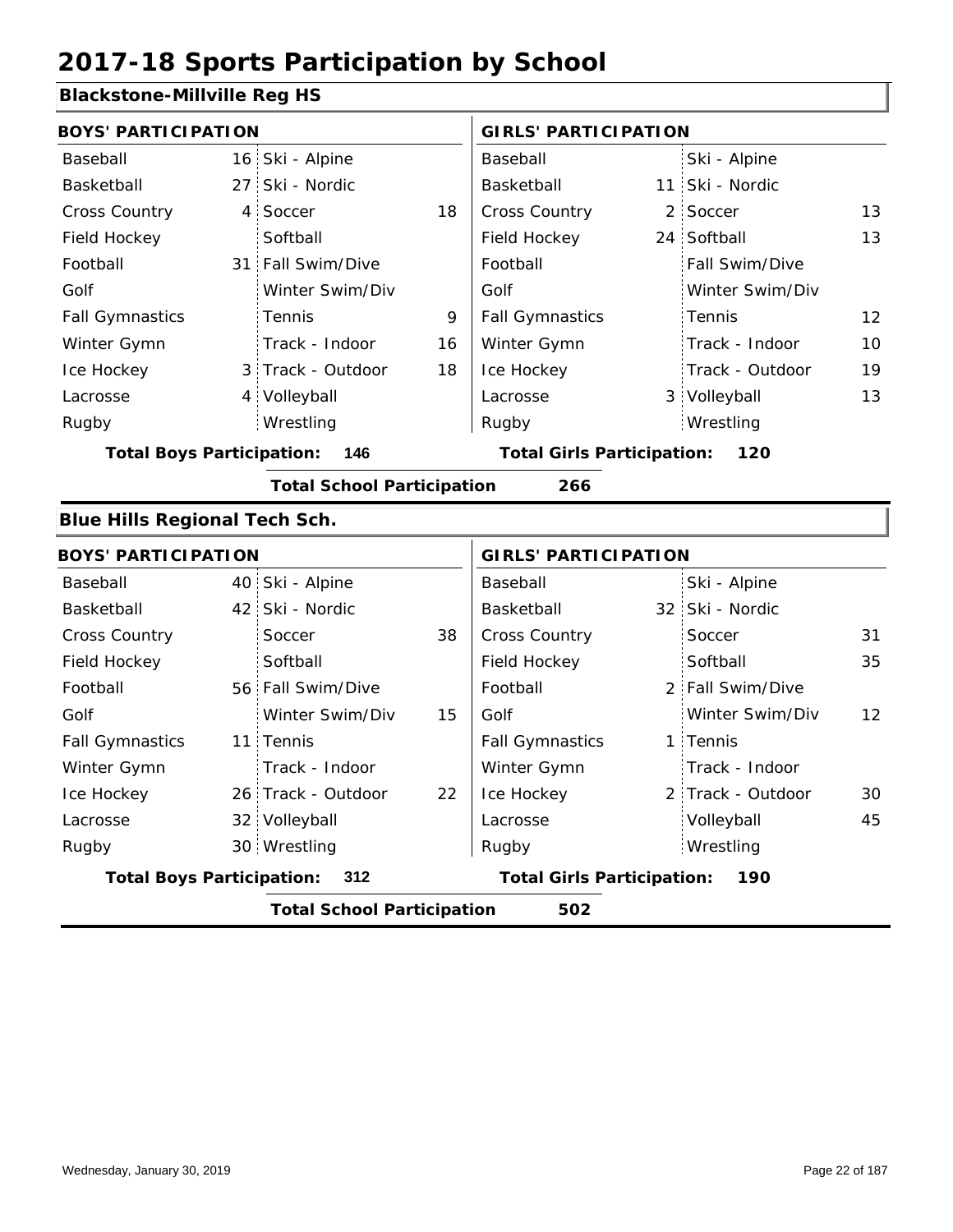### **Boston College High School**

| <b>BOYS' PARTICIPATION</b> |                |                                            |                | <b>GIRLS' PARTICIPATION</b>       |  |                 |    |
|----------------------------|----------------|--------------------------------------------|----------------|-----------------------------------|--|-----------------|----|
| Baseball                   |                | 115 Ski - Alpine                           | 40             | Baseball                          |  | Ski - Alpine    |    |
| Basketball                 |                | 90 Ski - Nordic                            | 10             | Basketball                        |  | Ski - Nordic    |    |
| Cross Country              |                | 75 Soccer                                  | 115            | Cross Country                     |  | Soccer          |    |
| Field Hockey               |                | Softball                                   |                | Field Hockey                      |  | Softball        |    |
| Football                   |                | 175 Fall Swim/Dive                         |                | Football                          |  | Fall Swim/Dive  |    |
| Golf                       |                | 20 Winter Swim/Div                         | 45             | Golf                              |  | Winter Swim/Div |    |
| <b>Fall Gymnastics</b>     |                | Tennis                                     | 40             | <b>Fall Gymnastics</b>            |  | Tennis          |    |
| Winter Gymn                |                | Track - Indoor                             | 65             | Winter Gymn                       |  | Track - Indoor  |    |
| Ice Hockey                 |                | 115 Track - Outdoor                        | 110            | Ice Hockey                        |  | Track - Outdoor |    |
| Lacrosse                   |                | 115 Volleyball                             | 30             | Lacrosse                          |  | Volleyball      |    |
| Rugby                      |                | 60 Wrestling                               | 45             | Rugby                             |  | Wrestling       |    |
|                            |                | <b>Total Boys Participation: 1265</b>      |                | <b>Total Girls Participation:</b> |  | $\mathbf 0$     |    |
|                            |                | <b>Total School Participation</b>          |                | 1265                              |  |                 |    |
|                            |                | <b>Boston Community Leadership Academy</b> |                |                                   |  |                 |    |
| <b>BOYS' PARTICIPATION</b> |                |                                            |                | <b>GIRLS' PARTICIPATION</b>       |  |                 |    |
| Baseball                   |                | 12 Ski - Alpine                            |                | Baseball                          |  | Ski - Alpine    |    |
| Basketball                 | $\overline{4}$ | Ski - Nordic                               |                | Basketball                        |  | 4 Ski - Nordic  |    |
| <b>Cross Country</b>       | 1:             | Soccer                                     | 6              | <b>Cross Country</b>              |  | Soccer          | 11 |
| Field Hockey               |                | Softball                                   |                | Field Hockey                      |  | Softball        | 6  |
| Football                   | 5              | Fall Swim/Dive                             |                | Football                          |  | Fall Swim/Dive  |    |
| Golf                       |                | Winter Swim/Div                            |                | Golf                              |  | Winter Swim/Div |    |
| <b>Fall Gymnastics</b>     |                | Tennis                                     | $\overline{2}$ | <b>Fall Gymnastics</b>            |  | Tennis          |    |
| Winter Gymn                |                | Track - Indoor                             | $\overline{2}$ | Winter Gymn                       |  | Track - Indoor  | 4  |
| Ice Hockey                 |                | Track - Outdoor                            | $\overline{4}$ | Ice Hockey                        |  | Track - Outdoor | 4  |
| Lacrosse                   |                | Volleyball                                 |                | Lacrosse                          |  | Volleyball      | 8  |

Wrestling Rugby Rugby Wrestling **Total Boys Participation: 36 Total Girls Participation: 37**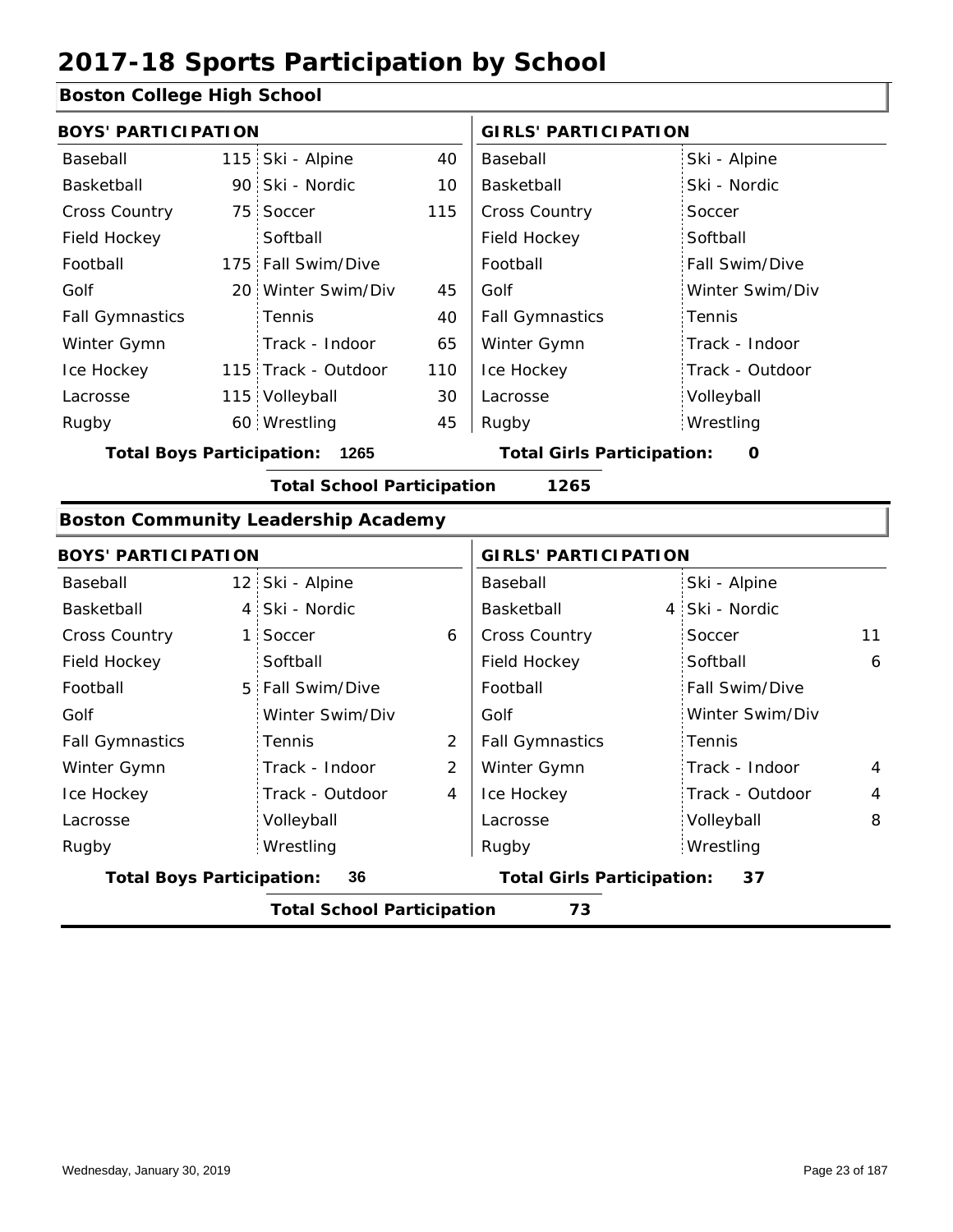### **Boston International High School**

| <b>BOYS' PARTICIPATION</b>              |                 |                                   |    | <b>GIRLS' PARTICIPATION</b>              |                 |    |  |
|-----------------------------------------|-----------------|-----------------------------------|----|------------------------------------------|-----------------|----|--|
| Baseball                                | 15              | Ski - Alpine                      |    | Baseball                                 | Ski - Alpine    |    |  |
| Basketball                              | 3               | Ski - Nordic                      |    | Basketball                               | Ski - Nordic    |    |  |
| <b>Cross Country</b>                    |                 | Soccer                            | 17 | Cross Country                            | Soccer          | 17 |  |
| Field Hockey                            |                 | Softball                          |    | Field Hockey                             | Softball        | 19 |  |
| Football                                | $2^+$           | Fall Swim/Dive                    |    | Football                                 | Fall Swim/Dive  |    |  |
| Golf                                    |                 | Winter Swim/Div                   |    | Golf                                     | Winter Swim/Div |    |  |
| <b>Fall Gymnastics</b>                  |                 | Tennis                            |    | <b>Fall Gymnastics</b>                   | Tennis          |    |  |
| Winter Gymn                             |                 | Track - Indoor                    |    | Winter Gymn                              | Track - Indoor  |    |  |
| Ice Hockey                              | 1:              | Track - Outdoor                   |    | Ice Hockey                               | Track - Outdoor |    |  |
| Lacrosse                                |                 | Volleyball                        | 3  | Lacrosse                                 | Volleyball      | 15 |  |
| Rugby                                   |                 | Wrestling                         |    | Rugby                                    | Wrestling       |    |  |
| <b>Total Boys Participation:</b>        |                 | 41                                |    | <b>Total Girls Participation:</b>        | 51              |    |  |
|                                         |                 | <b>Total School Participation</b> |    | 92                                       |                 |    |  |
| <b>Boston Latin Academy</b>             |                 |                                   |    |                                          |                 |    |  |
| <b>BOYS' PARTICIPATION</b>              |                 |                                   |    | <b>GIRLS' PARTICIPATION</b>              |                 |    |  |
| Baseball                                | 29              | Ski - Alpine                      |    | Baseball                                 | Ski - Alpine    |    |  |
| Basketball                              | 10:             | Ski - Nordic                      |    | Basketball                               | 10 Ski - Nordic |    |  |
| <b>Cross Country</b>                    |                 | Soccer                            | 45 | Cross Country                            | Soccer          | 44 |  |
| Field Hockey                            |                 | Softball                          |    | Field Hockey                             | Softball        | 17 |  |
| Football                                | 53 <sup>1</sup> | Fall Swim/Dive                    |    | Football                                 | Fall Swim/Dive  |    |  |
| Golf                                    |                 | Winter Swim/Div                   |    | Golf                                     | Winter Swim/Div |    |  |
| <b>Fall Gymnastics</b>                  |                 | Tennis                            | 10 | <b>Fall Gymnastics</b>                   | Tennis          | 14 |  |
| Winter Gymn                             |                 | Track - Indoor                    |    | Winter Gymn                              | Track - Indoor  |    |  |
| Ice Hockey                              |                 | Track - Outdoor                   | 39 | Ice Hockey                               | Track - Outdoor | 49 |  |
| Lacrosse                                |                 | Volleyball                        |    | Lacrosse                                 | Volleyball      | 11 |  |
| Rugby                                   |                 | Wrestling                         |    | Rugby                                    | Wrestling       |    |  |
| <b>Total Boys Participation:</b><br>186 |                 |                                   |    | <b>Total Girls Participation:</b><br>145 |                 |    |  |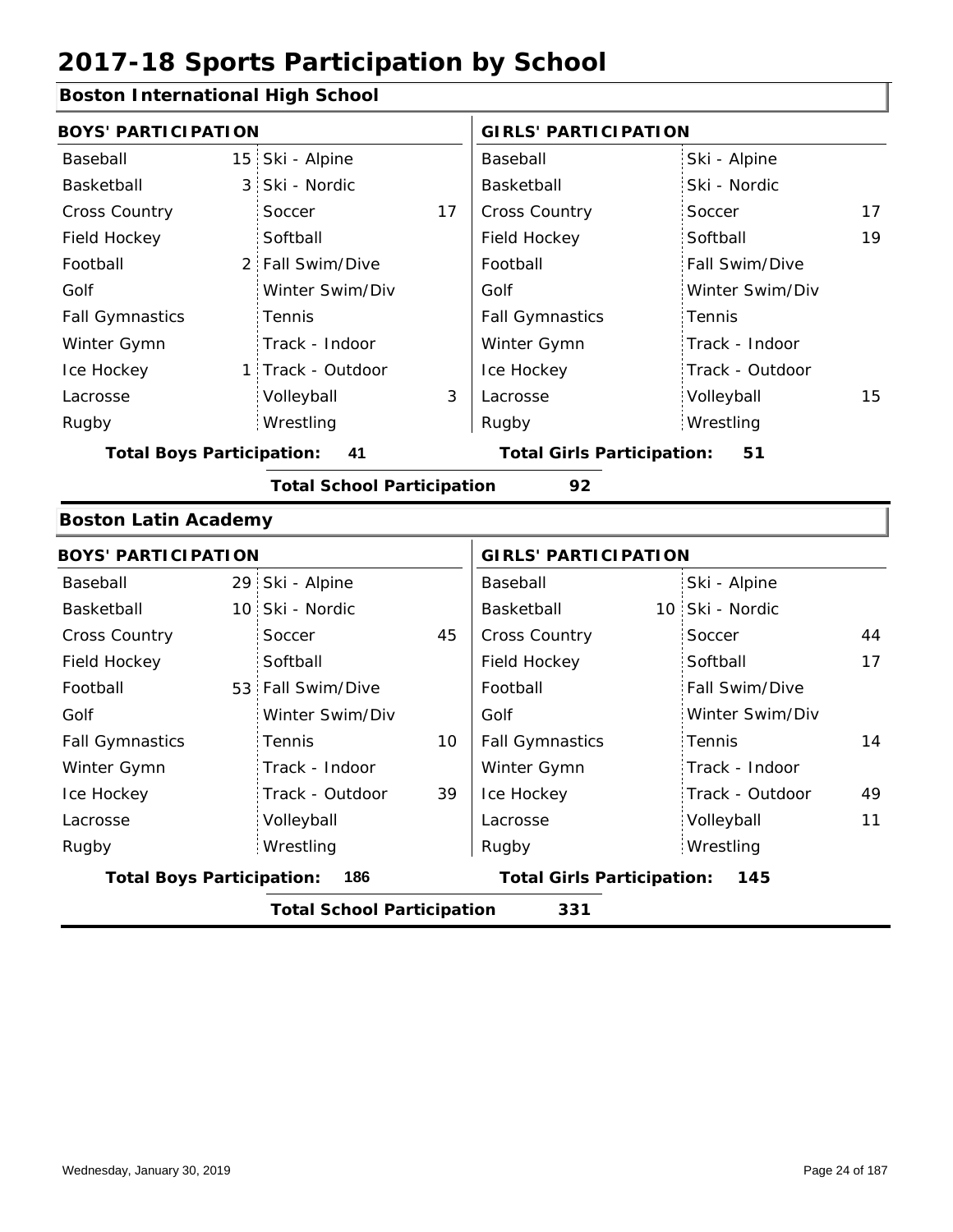### **Boston Latin School**

| <b>BOYS' PARTICIPATION</b>              |                 |                                   |    | <b>GIRLS' PARTICIPATION</b>       |  |                    |     |  |
|-----------------------------------------|-----------------|-----------------------------------|----|-----------------------------------|--|--------------------|-----|--|
| Baseball                                | 37              | Ski - Alpine                      |    | Baseball                          |  | Ski - Alpine       |     |  |
| Basketball                              | 46:             | Ski - Nordic                      |    | Basketball                        |  | 42 Ski - Nordic    |     |  |
| Cross Country                           | 13              | Soccer                            | 69 | <b>Cross Country</b>              |  | 22 Soccer          | 69  |  |
| Field Hockey                            |                 | Softball                          |    | Field Hockey                      |  | Softball           | 28  |  |
| Football                                | 57              | Fall Swim/Dive                    |    | Football                          |  | Fall Swim/Dive     | 56  |  |
| Golf                                    | 12 <sup>1</sup> | Winter Swim/Div                   | 34 | Golf                              |  | 5 Winter Swim/Div  |     |  |
| <b>Fall Gymnastics</b>                  |                 | Tennis                            | 17 | <b>Fall Gymnastics</b>            |  | Tennis             | 21  |  |
| Winter Gymn                             |                 | Track - Indoor                    | 36 | Winter Gymn                       |  | Track - Indoor     | 84  |  |
| Ice Hockey                              |                 | 44 Track - Outdoor                | 71 | Ice Hockey                        |  | 31 Track - Outdoor | 107 |  |
| Lacrosse                                | 35 <sub>1</sub> | Volleyball                        | 32 | Lacrosse                          |  | 32 Volleyball      | 43  |  |
| Rugby                                   |                 | Wrestling                         | 35 | Rugby                             |  | Wrestling          |     |  |
| <b>Total Boys Participation:</b><br>538 |                 |                                   |    | <b>Total Girls Participation:</b> |  | 540                |     |  |
|                                         |                 | <b>Total School Participation</b> |    | 1078                              |  |                    |     |  |
| <b>Bourne High School</b>               |                 |                                   |    |                                   |  |                    |     |  |
| <b>BOYS' PARTICIPATION</b>              |                 |                                   |    | <b>GIRLS' PARTICIPATION</b>       |  |                    |     |  |
| Baseball                                |                 | 30 Ski - Alpine                   |    | Baseball                          |  | Ski - Alpine       |     |  |
| Basketball                              | 42              | Ski - Nordic                      |    | Basketball                        |  | 23 Ski - Nordic    |     |  |
| <b>Cross Country</b>                    | 10:             | Soccer                            | 33 | Cross Country                     |  | 7 Soccer           | 40  |  |
| Field Hockey                            |                 | Softball                          |    | Field Hockey                      |  | 27 Softball        | 23  |  |
| Football                                | 44:             | Fall Swim/Dive                    |    | Football                          |  | Fall Swim/Dive     |     |  |
| Golf                                    | 21:             | Winter Swim/Div                   |    | Golf                              |  | 1 Winter Swim/Div  |     |  |
| <b>Fall Gymnastics</b>                  |                 | Tennis                            | 12 | <b>Fall Gymnastics</b>            |  | Tennis             | 10  |  |
| Winter Gymn                             |                 | Track - Indoor                    | 23 | Winter Gymn                       |  | Track - Indoor     | 30  |  |
| Ice Hockey                              |                 | 29 Track - Outdoor                | 10 | Ice Hockey                        |  | 10 Track - Outdoor | 14  |  |
| Lacrosse                                | 29              | Volleyball                        |    | Lacrosse                          |  | 40 Volleyball      | 22  |  |
| Rugby                                   |                 | Wrestling                         |    | Rugby                             |  | Wrestling          |     |  |
| <b>Total Boys Participation:</b>        |                 | 283                               |    | <b>Total Girls Participation:</b> |  | 247                |     |  |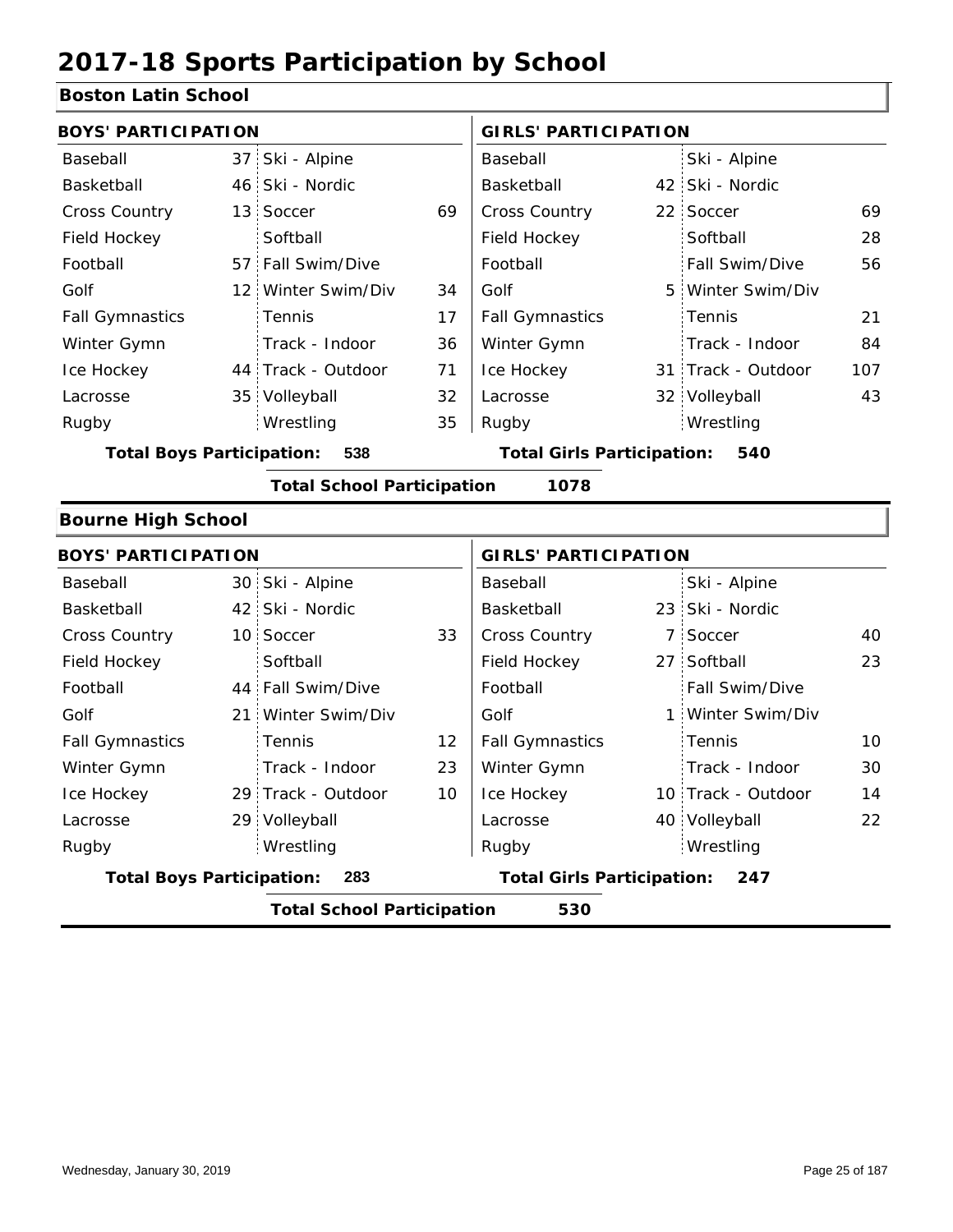### **Braintree High School**

|                                           |                                                                                                                                                                                                                                                                                                                                                                                                                                   | <b>GIRLS' PARTICIPATION</b>         |                                   |                |                                                                                                                                                                                                                                                                                                                                                                                    |  |  |
|-------------------------------------------|-----------------------------------------------------------------------------------------------------------------------------------------------------------------------------------------------------------------------------------------------------------------------------------------------------------------------------------------------------------------------------------------------------------------------------------|-------------------------------------|-----------------------------------|----------------|------------------------------------------------------------------------------------------------------------------------------------------------------------------------------------------------------------------------------------------------------------------------------------------------------------------------------------------------------------------------------------|--|--|
|                                           |                                                                                                                                                                                                                                                                                                                                                                                                                                   | Baseball                            |                                   | Ski - Alpine   |                                                                                                                                                                                                                                                                                                                                                                                    |  |  |
|                                           |                                                                                                                                                                                                                                                                                                                                                                                                                                   | Basketball                          |                                   |                |                                                                                                                                                                                                                                                                                                                                                                                    |  |  |
|                                           | 70                                                                                                                                                                                                                                                                                                                                                                                                                                | <b>Cross Country</b>                |                                   |                | 57                                                                                                                                                                                                                                                                                                                                                                                 |  |  |
| Softball                                  |                                                                                                                                                                                                                                                                                                                                                                                                                                   | Field Hockey                        |                                   |                | 43                                                                                                                                                                                                                                                                                                                                                                                 |  |  |
|                                           | 9                                                                                                                                                                                                                                                                                                                                                                                                                                 | Football                            |                                   |                | 31                                                                                                                                                                                                                                                                                                                                                                                 |  |  |
|                                           |                                                                                                                                                                                                                                                                                                                                                                                                                                   | Golf                                |                                   |                |                                                                                                                                                                                                                                                                                                                                                                                    |  |  |
| Tennis                                    | 25                                                                                                                                                                                                                                                                                                                                                                                                                                | <b>Fall Gymnastics</b>              |                                   | Tennis         | 25                                                                                                                                                                                                                                                                                                                                                                                 |  |  |
|                                           | 62                                                                                                                                                                                                                                                                                                                                                                                                                                | Winter Gymn                         |                                   |                | 71                                                                                                                                                                                                                                                                                                                                                                                 |  |  |
|                                           | 67                                                                                                                                                                                                                                                                                                                                                                                                                                | Ice Hockey                          |                                   |                | 70                                                                                                                                                                                                                                                                                                                                                                                 |  |  |
|                                           | 29                                                                                                                                                                                                                                                                                                                                                                                                                                | Lacrosse                            |                                   |                | 39                                                                                                                                                                                                                                                                                                                                                                                 |  |  |
| Wrestling                                 | 54                                                                                                                                                                                                                                                                                                                                                                                                                                | Rugby                               |                                   | Wrestling      |                                                                                                                                                                                                                                                                                                                                                                                    |  |  |
| 771                                       |                                                                                                                                                                                                                                                                                                                                                                                                                                   |                                     |                                   | 603            |                                                                                                                                                                                                                                                                                                                                                                                    |  |  |
|                                           |                                                                                                                                                                                                                                                                                                                                                                                                                                   | 1374                                |                                   |                |                                                                                                                                                                                                                                                                                                                                                                                    |  |  |
|                                           |                                                                                                                                                                                                                                                                                                                                                                                                                                   |                                     |                                   |                |                                                                                                                                                                                                                                                                                                                                                                                    |  |  |
|                                           |                                                                                                                                                                                                                                                                                                                                                                                                                                   |                                     |                                   |                |                                                                                                                                                                                                                                                                                                                                                                                    |  |  |
|                                           |                                                                                                                                                                                                                                                                                                                                                                                                                                   | Baseball                            |                                   | Ski - Alpine   |                                                                                                                                                                                                                                                                                                                                                                                    |  |  |
|                                           |                                                                                                                                                                                                                                                                                                                                                                                                                                   | Basketball                          |                                   |                |                                                                                                                                                                                                                                                                                                                                                                                    |  |  |
|                                           | 51                                                                                                                                                                                                                                                                                                                                                                                                                                | <b>Cross Country</b>                |                                   | Soccer         | 53                                                                                                                                                                                                                                                                                                                                                                                 |  |  |
| Softball                                  |                                                                                                                                                                                                                                                                                                                                                                                                                                   | Field Hockey                        |                                   |                | 36                                                                                                                                                                                                                                                                                                                                                                                 |  |  |
|                                           |                                                                                                                                                                                                                                                                                                                                                                                                                                   | Football                            |                                   | Fall Swim/Dive |                                                                                                                                                                                                                                                                                                                                                                                    |  |  |
|                                           | 24                                                                                                                                                                                                                                                                                                                                                                                                                                | Golf                                |                                   |                | 33                                                                                                                                                                                                                                                                                                                                                                                 |  |  |
| Tennis                                    | 8                                                                                                                                                                                                                                                                                                                                                                                                                                 | <b>Fall Gymnastics</b>              |                                   | Tennis         | 23                                                                                                                                                                                                                                                                                                                                                                                 |  |  |
| Track - Indoor                            | 65                                                                                                                                                                                                                                                                                                                                                                                                                                | Winter Gymn                         |                                   |                | 62                                                                                                                                                                                                                                                                                                                                                                                 |  |  |
|                                           | 61                                                                                                                                                                                                                                                                                                                                                                                                                                | Ice Hockey                          |                                   |                | 53                                                                                                                                                                                                                                                                                                                                                                                 |  |  |
|                                           |                                                                                                                                                                                                                                                                                                                                                                                                                                   | Lacrosse                            |                                   |                | 55                                                                                                                                                                                                                                                                                                                                                                                 |  |  |
| Wrestling                                 | 16                                                                                                                                                                                                                                                                                                                                                                                                                                | Rugby                               |                                   | Wrestling      | 1                                                                                                                                                                                                                                                                                                                                                                                  |  |  |
| 618                                       |                                                                                                                                                                                                                                                                                                                                                                                                                                   |                                     |                                   | 519            |                                                                                                                                                                                                                                                                                                                                                                                    |  |  |
| <b>Total School Participation</b><br>1137 |                                                                                                                                                                                                                                                                                                                                                                                                                                   |                                     |                                   |                |                                                                                                                                                                                                                                                                                                                                                                                    |  |  |
|                                           | <b>BOYS' PARTICIPATION</b><br>55 Ski - Alpine<br>51 Ski - Nordic<br>55 Soccer<br>113 Fall Swim/Dive<br>37 Winter Swim/Div<br>10 Track - Indoor<br>76 Track - Outdoor<br>58 Volleyball<br><b>Total Boys Participation:</b><br><b>BOYS' PARTICIPATION</b><br>52 Ski - Alpine<br>48 Ski - Nordic<br>35 Soccer<br>117 Fall Swim/Dive<br>34 Winter Swim/Div<br>52 Track - Outdoor<br>55 Volleyball<br><b>Total Boys Participation:</b> | Bridgewater-Raynham Reg High School | <b>Total School Participation</b> |                | 30 Ski - Nordic<br>28 Soccer<br>59 Softball<br>2 Fall Swim/Dive<br>34 Winter Swim/Div<br>12 Track - Indoor<br>36 Track - Outdoor<br>66 Volleyball<br><b>Total Girls Participation:</b><br><b>GIRLS' PARTICIPATION</b><br>42 Ski - Nordic<br>41<br>53 Softball<br>3 Winter Swim/Div<br>11 Track - Indoor<br>1 Track - Outdoor<br>52 Volleyball<br><b>Total Girls Participation:</b> |  |  |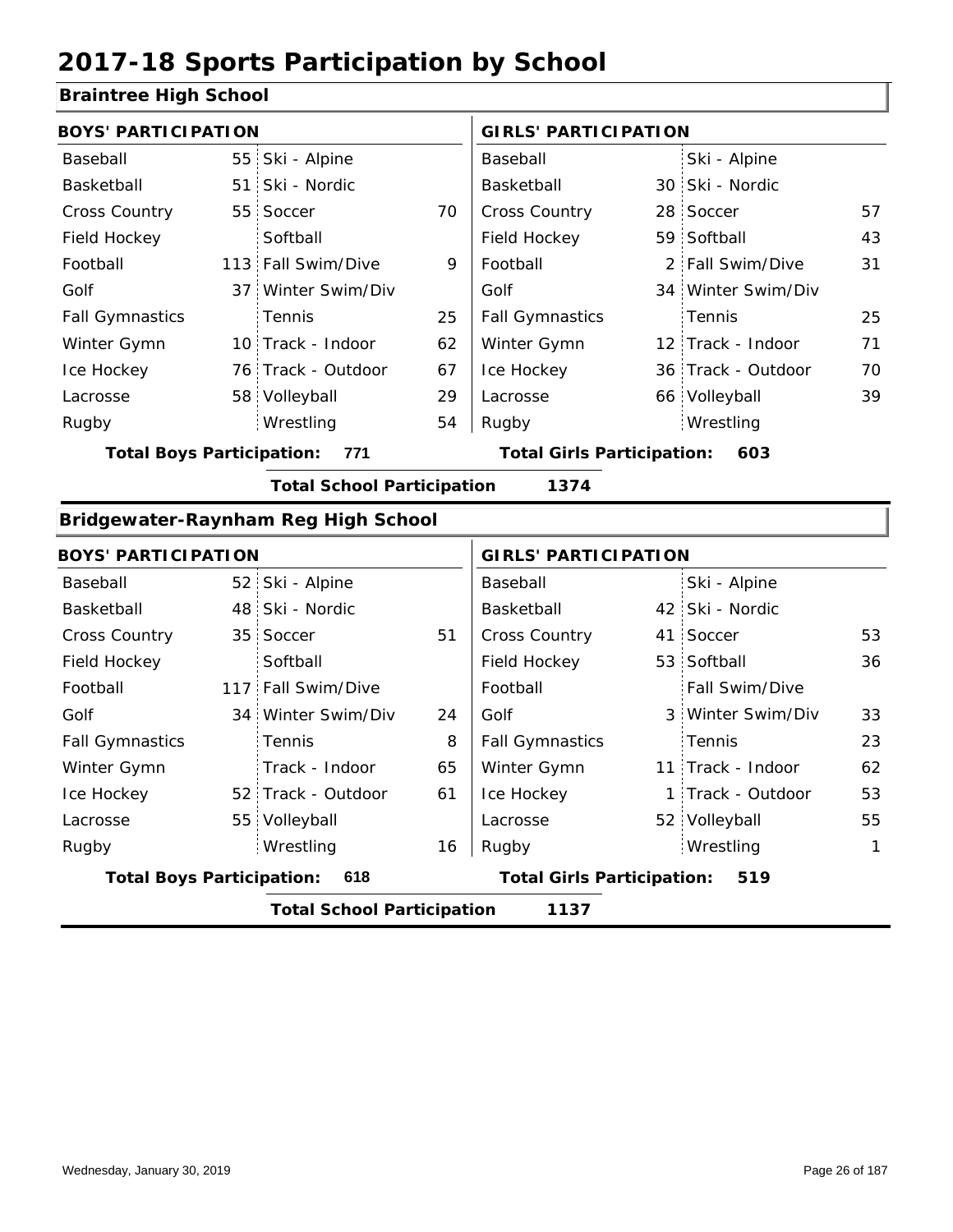### **Brighton High School**

|                 |                                                                                                                                                                                                                                                                                         | <b>GIRLS' PARTICIPATION</b> |                                                                        |                 |                                                                                                                                            |
|-----------------|-----------------------------------------------------------------------------------------------------------------------------------------------------------------------------------------------------------------------------------------------------------------------------------------|-----------------------------|------------------------------------------------------------------------|-----------------|--------------------------------------------------------------------------------------------------------------------------------------------|
|                 |                                                                                                                                                                                                                                                                                         | Baseball                    |                                                                        | Ski - Alpine    |                                                                                                                                            |
|                 |                                                                                                                                                                                                                                                                                         | Basketball                  |                                                                        | Ski - Nordic    |                                                                                                                                            |
| Soccer          | 22                                                                                                                                                                                                                                                                                      | Cross Country               |                                                                        | Soccer          | 10                                                                                                                                         |
| Softball        |                                                                                                                                                                                                                                                                                         | Field Hockey                |                                                                        | Softball        | 18                                                                                                                                         |
|                 |                                                                                                                                                                                                                                                                                         | Football                    |                                                                        | Fall Swim/Dive  |                                                                                                                                            |
| Winter Swim/Div |                                                                                                                                                                                                                                                                                         | Golf                        |                                                                        | Winter Swim/Div | $\mathbf{1}$                                                                                                                               |
| Tennis          |                                                                                                                                                                                                                                                                                         | <b>Fall Gymnastics</b>      |                                                                        | Tennis          |                                                                                                                                            |
| Track - Indoor  | 10                                                                                                                                                                                                                                                                                      | Winter Gymn                 |                                                                        | Track - Indoor  | 10                                                                                                                                         |
| Track - Outdoor | 12                                                                                                                                                                                                                                                                                      | Ice Hockey                  |                                                                        | Track - Outdoor | $12 \overline{ }$                                                                                                                          |
| Volleyball      |                                                                                                                                                                                                                                                                                         | Lacrosse                    |                                                                        | Volleyball      | 18                                                                                                                                         |
| Wrestling       |                                                                                                                                                                                                                                                                                         | Rugby                       |                                                                        | Wrestling       |                                                                                                                                            |
| 124             |                                                                                                                                                                                                                                                                                         |                             |                                                                        | 75              |                                                                                                                                            |
|                 |                                                                                                                                                                                                                                                                                         | 199                         |                                                                        |                 |                                                                                                                                            |
|                 |                                                                                                                                                                                                                                                                                         |                             |                                                                        |                 |                                                                                                                                            |
|                 |                                                                                                                                                                                                                                                                                         |                             |                                                                        |                 |                                                                                                                                            |
|                 |                                                                                                                                                                                                                                                                                         | Baseball                    |                                                                        | Ski - Alpine    |                                                                                                                                            |
|                 |                                                                                                                                                                                                                                                                                         | Basketball                  |                                                                        |                 |                                                                                                                                            |
|                 | 16                                                                                                                                                                                                                                                                                      | <b>Cross Country</b>        |                                                                        |                 | 18                                                                                                                                         |
| Softball        |                                                                                                                                                                                                                                                                                         | Field Hockey                |                                                                        | Softball        | 26                                                                                                                                         |
| Fall Swim/Dive  |                                                                                                                                                                                                                                                                                         | Football                    |                                                                        | Fall Swim/Dive  |                                                                                                                                            |
| Winter Swim/Div |                                                                                                                                                                                                                                                                                         | Golf                        |                                                                        | Winter Swim/Div |                                                                                                                                            |
| Tennis          |                                                                                                                                                                                                                                                                                         | <b>Fall Gymnastics</b>      |                                                                        | Tennis          |                                                                                                                                            |
| Track - Indoor  |                                                                                                                                                                                                                                                                                         | Winter Gymn                 |                                                                        | Track - Indoor  |                                                                                                                                            |
| Track - Outdoor |                                                                                                                                                                                                                                                                                         | Ice Hockey                  |                                                                        | Track - Outdoor |                                                                                                                                            |
| Volleyball      |                                                                                                                                                                                                                                                                                         | Lacrosse                    |                                                                        | Volleyball      | 36                                                                                                                                         |
| Wrestling       | 12                                                                                                                                                                                                                                                                                      | Rugby                       |                                                                        | Wrestling       | 2                                                                                                                                          |
| 70              |                                                                                                                                                                                                                                                                                         |                             |                                                                        | 108             |                                                                                                                                            |
|                 |                                                                                                                                                                                                                                                                                         | 178                         |                                                                        |                 |                                                                                                                                            |
|                 | <b>BOYS' PARTICIPATION</b><br>10 Ski - Alpine<br>25 Ski - Nordic<br>45 Fall Swim/Dive<br><b>Total Boys Participation:</b><br><b>Bristol County Agricultural HS</b><br><b>BOYS' PARTICIPATION</b><br>11 Ski - Alpine<br>21 Ski - Nordic<br>10 Soccer<br><b>Total Boys Participation:</b> |                             | <b>Total School Participation</b><br><b>Total School Participation</b> |                 | 6<br><b>Total Girls Participation:</b><br><b>GIRLS' PARTICIPATION</b><br>14 Ski - Nordic<br>12 Soccer<br><b>Total Girls Participation:</b> |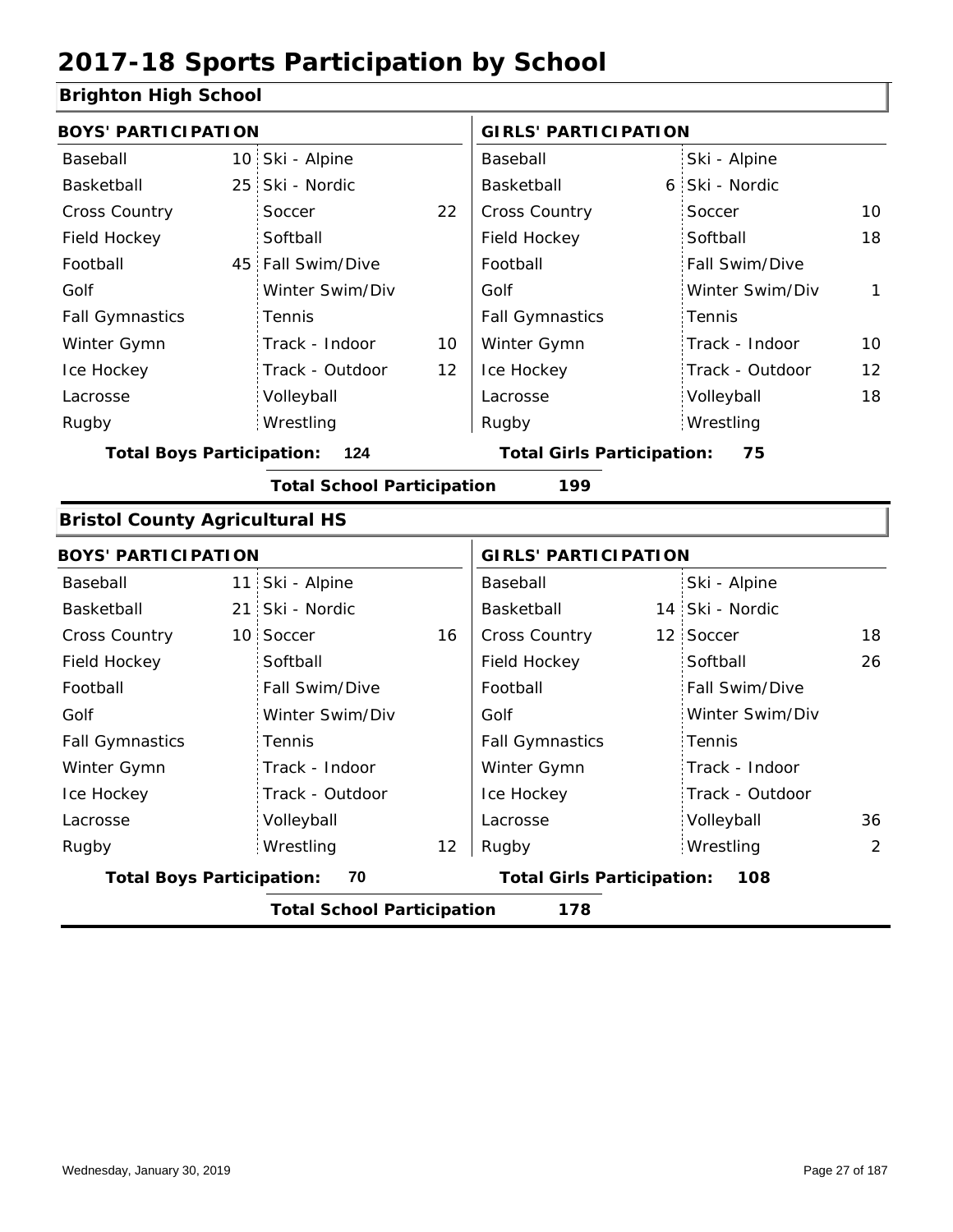### **Bristol-Plymouth Reg Voc Tech**

| <b>BOYS' PARTICIPATION</b>       |                 |                                   |    | <b>GIRLS' PARTICIPATION</b>       |                             |                   |              |  |
|----------------------------------|-----------------|-----------------------------------|----|-----------------------------------|-----------------------------|-------------------|--------------|--|
| Baseball                         | 33 <sup>°</sup> | Ski - Alpine                      |    | Baseball                          |                             | Ski - Alpine      |              |  |
| Basketball                       | 47              | Ski - Nordic                      |    | Basketball                        |                             | 33 Ski - Nordic   |              |  |
| <b>Cross Country</b>             | 18              | Soccer                            | 31 | Cross Country                     |                             | 12 Soccer         | 33           |  |
| Field Hockey                     |                 | Softball                          |    | Field Hockey                      |                             | Softball          | 34           |  |
| Football                         |                 | 64 Fall Swim/Dive                 |    | Football                          |                             | Fall Swim/Dive    |              |  |
| Golf                             | 8               | Winter Swim/Div                   |    | Golf                              |                             | 3 Winter Swim/Div |              |  |
| <b>Fall Gymnastics</b>           |                 | Tennis                            |    | <b>Fall Gymnastics</b>            |                             | Tennis            |              |  |
| Winter Gymn                      |                 | Track - Indoor                    |    | Winter Gymn                       |                             | Track - Indoor    |              |  |
| Ice Hockey                       |                 | Track - Outdoor                   | 31 | Ice Hockey                        |                             | Track - Outdoor   | 26           |  |
| Lacrosse                         |                 | 17 Volleyball                     |    | Lacrosse                          |                             | 23 Volleyball     | 45           |  |
| Rugby                            |                 | Wrestling                         | 18 | Rugby                             |                             | Wrestling         | 3            |  |
| <b>Total Boys Participation:</b> |                 | 267                               |    | <b>Total Girls Participation:</b> |                             | 212               |              |  |
|                                  |                 | <b>Total School Participation</b> |    | 479                               |                             |                   |              |  |
| <b>Brockton High School</b>      |                 |                                   |    |                                   |                             |                   |              |  |
| <b>BOYS' PARTICIPATION</b>       |                 |                                   |    |                                   | <b>GIRLS' PARTICIPATION</b> |                   |              |  |
| Baseball                         |                 | 48 Ski - Alpine                   |    | Baseball                          |                             | Ski - Alpine      |              |  |
| Basketball                       | 41:             | Ski - Nordic                      |    | Basketball                        |                             | 37 Ski - Nordic   |              |  |
| Cross Country                    | 94              | Soccer                            | 68 | <b>Cross Country</b>              |                             | 74 Soccer         | 51           |  |
| Field Hockey                     |                 | Softball                          |    | Field Hockey                      |                             | 55 Softball       | 42           |  |
| Football                         |                 | 146 Fall Swim/Dive                |    | Football                          |                             | Fall Swim/Dive    |              |  |
| Golf                             |                 | 12 Winter Swim/Div                | 18 | Golf                              |                             | Winter Swim/Div   | 36           |  |
| <b>Fall Gymnastics</b>           |                 | Tennis                            | 12 | <b>Fall Gymnastics</b>            |                             | Tennis            | 38           |  |
| Winter Gymn                      |                 | Track - Indoor                    | 65 | Winter Gymn                       |                             | 15 Track - Indoor | 67           |  |
| Ice Hockey                       |                 | 22 Track - Outdoor                | 78 | Ice Hockey                        |                             | Track - Outdoor   | 72           |  |
| Lacrosse                         |                 | 24 Volleyball                     | 22 | Lacrosse                          |                             | 21 Volleyball     | 40           |  |
| Rugby                            |                 | Wrestling                         | 34 | Rugby                             |                             | Wrestling         | $\mathbf{1}$ |  |
| <b>Total Boys Participation:</b> |                 | 684                               |    | <b>Total Girls Participation:</b> |                             | 549               |              |  |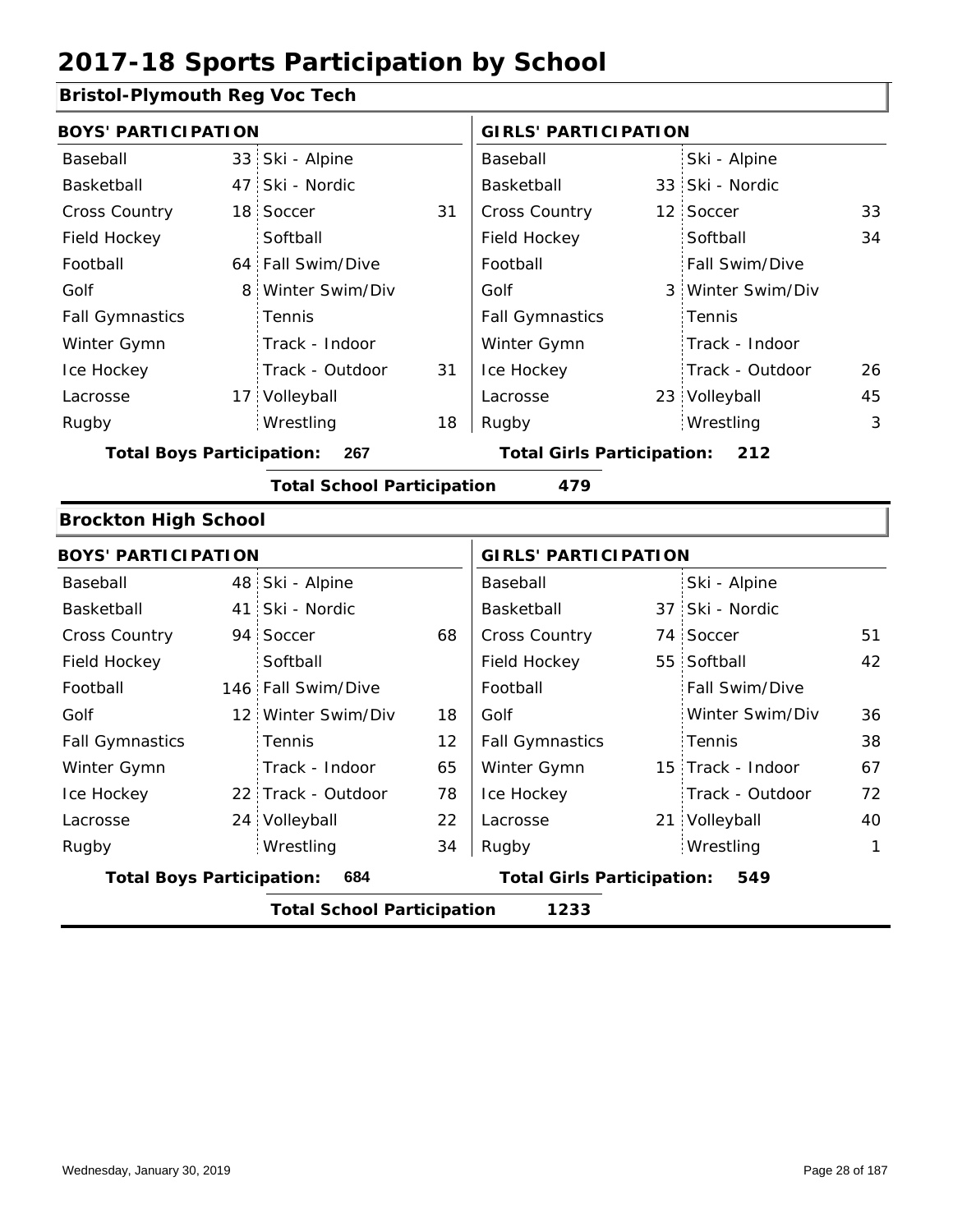#### **Bromfield School**

| <b>BOYS' PARTICIPATION</b>              |                                          |                    |     | <b>GIRLS' PARTICIPATION</b>       |    |                    |                |  |
|-----------------------------------------|------------------------------------------|--------------------|-----|-----------------------------------|----|--------------------|----------------|--|
| Baseball                                | 37                                       | Ski - Alpine       | 12  | Baseball                          |    | Ski - Alpine       | $\overline{7}$ |  |
| Basketball                              |                                          | 43 Ski - Nordic    |     | Basketball                        |    | 39 Ski - Nordic    |                |  |
| <b>Cross Country</b>                    | 21 i                                     | Soccer             | 55  | Cross Country                     | 15 | Soccer             | 53             |  |
| Field Hockey                            |                                          | Softball           |     | Field Hockey                      |    | 40 Softball        | 18             |  |
| Football                                |                                          | 6 Fall Swim/Dive   |     | Football                          |    | Fall Swim/Dive     |                |  |
| Golf                                    |                                          | 14 Winter Swim/Div | 14  | Golf                              |    | 1 Winter Swim/Div  | 9              |  |
| <b>Fall Gymnastics</b>                  |                                          | Tennis             | 12  | <b>Fall Gymnastics</b>            |    | Tennis             | 18             |  |
| Winter Gymn                             |                                          | Track - Indoor     | 12  | Winter Gymn                       |    | Track - Indoor     | 25             |  |
| Ice Hockey                              |                                          | 7 Track - Outdoor  | 34  | Ice Hockey                        |    | 3 Track - Outdoor  | 31             |  |
| Lacrosse                                |                                          | 26 Volleyball      |     | Lacrosse                          |    | 30 Volleyball      |                |  |
| Rugby                                   |                                          | Wrestling          |     | Rugby                             |    | Wrestling          |                |  |
| <b>Total Boys Participation:</b><br>293 |                                          |                    |     | <b>Total Girls Participation:</b> |    | 289                |                |  |
|                                         | <b>Total School Participation</b><br>582 |                    |     |                                   |    |                    |                |  |
| <b>Brookline High School</b>            |                                          |                    |     |                                   |    |                    |                |  |
| <b>BOYS' PARTICIPATION</b>              |                                          |                    |     | <b>GIRLS' PARTICIPATION</b>       |    |                    |                |  |
| Baseball                                | 45                                       | Ski - Alpine       | 22  | Baseball                          |    | Ski - Alpine       | 13             |  |
| Basketball                              |                                          | 79 Ski - Nordic    |     | Basketball                        |    | 47 Ski - Nordic    | 2              |  |
| Cross Country                           |                                          | 63 Soccer          | 108 | Cross Country                     | 53 | Soccer             | 81             |  |
| Field Hockey                            |                                          | Softball           |     | Field Hockey                      |    | 61 Softball        | 50             |  |
| Football                                |                                          | 82 Fall Swim/Dive  |     | Football                          | 1: | Fall Swim/Dive     | 40             |  |
| Golf                                    |                                          | 30 Winter Swim/Div | 37  | Golf                              |    | 13 Winter Swim/Div |                |  |
| <b>Fall Gymnastics</b>                  |                                          | Tennis             | 31  | <b>Fall Gymnastics</b>            |    | Tennis             | 28             |  |
| Winter Gymn                             |                                          | Track - Indoor     | 56  | Winter Gymn                       |    | 5 Track - Indoor   | 83             |  |
|                                         |                                          | 45 Track - Outdoor | 51  | Ice Hockey                        |    | 24 Track - Outdoor | 81             |  |
| Ice Hockey                              |                                          |                    |     |                                   |    |                    |                |  |
| Lacrosse                                |                                          | 30 Volleyball      | 44  | Lacrosse                          |    | 53 Volleyball      | 56             |  |
| Rugby                                   |                                          | 35 Wrestling       | 32  | Rugby                             |    | 12 Wrestling       | $\mathbf{1}$   |  |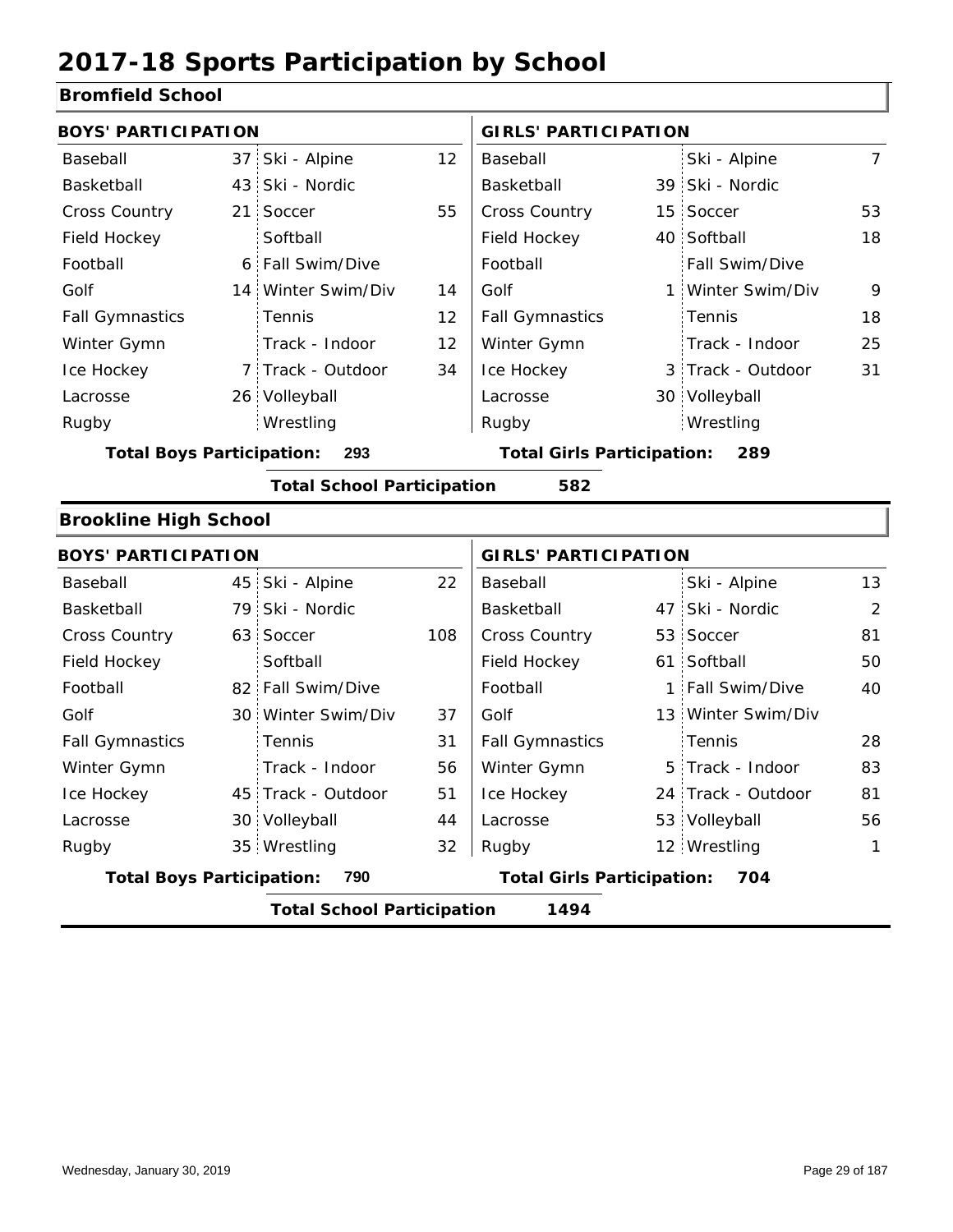### **Burke High School**

| <b>BOYS' PARTICIPATION</b>       |    |                                   |                | <b>GIRLS' PARTICIPATION</b>       |    |                   |                |
|----------------------------------|----|-----------------------------------|----------------|-----------------------------------|----|-------------------|----------------|
| Baseball                         |    | 12 Ski - Alpine                   |                | Baseball                          |    | Ski - Alpine      |                |
| Basketball                       | 28 | Ski - Nordic                      |                | Basketball                        |    | 10 Ski - Nordic   |                |
| <b>Cross Country</b>             |    | Soccer                            | 11             | Cross Country                     |    | Soccer            | 9              |
| Field Hockey                     |    | Softball                          |                | Field Hockey                      |    | Softball          | 11             |
| Football                         |    | 16 Fall Swim/Dive                 |                | Football                          |    | Fall Swim/Dive    |                |
| Golf                             |    | Winter Swim/Div                   |                | Golf                              |    | Winter Swim/Div   |                |
| <b>Fall Gymnastics</b>           |    | Tennis                            |                | <b>Fall Gymnastics</b>            |    | Tennis            |                |
| Winter Gymn                      |    | Track - Indoor                    | $\overline{7}$ | Winter Gymn                       |    | Track - Indoor    | 2              |
| Ice Hockey                       |    | Track - Outdoor                   | 8              | Ice Hockey                        |    | Track - Outdoor   | $\overline{2}$ |
| Lacrosse                         |    | Volleyball                        |                | Lacrosse                          |    | Volleyball        | 16             |
| Rugby                            |    | Wrestling                         |                | Rugby                             |    | Wrestling         |                |
| <b>Total Boys Participation:</b> |    | 82                                |                | <b>Total Girls Participation:</b> |    | 50                |                |
|                                  |    | <b>Total School Participation</b> |                | 132                               |    |                   |                |
| <b>Burlington High School</b>    |    |                                   |                |                                   |    |                   |                |
| <b>BOYS' PARTICIPATION</b>       |    |                                   |                | <b>GIRLS' PARTICIPATION</b>       |    |                   |                |
| Baseball                         |    | 45 Ski - Alpine                   |                | Baseball                          |    | Ski - Alpine      |                |
| Basketball                       |    | 45 Ski - Nordic                   |                | Basketball                        |    | 45 Ski - Nordic   |                |
| <b>Cross Country</b>             |    | 25 Soccer                         | 48             | Cross Country                     |    | 12 Soccer         | 35             |
| Field Hockey                     |    | Softball                          |                | Field Hockey                      |    | 30 Softball       | 40             |
| Football                         |    | 50 Fall Swim/Dive                 |                | Football                          |    | Fall Swim/Dive    | 25             |
| Golf                             |    | 16 Winter Swim/Div                | 20             | Golf                              |    | Winter Swim/Div   |                |
| <b>Fall Gymnastics</b>           |    | Tennis                            | 20             | <b>Fall Gymnastics</b>            |    | Tennis            | 16             |
| Winter Gymn                      |    | 24 Track - Indoor                 | 85             | Winter Gymn                       |    | 24 Track - Indoor | 42             |
| Ice Hockey                       |    | 65 Track - Outdoor                | 125            | Ice Hockey                        | 13 | Track - Outdoor   | 55             |
| Lacrosse                         |    | 32 Volleyball                     |                | Lacrosse                          | 28 | Volleyball        | 36             |
| Rugby                            |    | Wrestling                         | 23             | Rugby                             |    | Wrestling         |                |

**Total Boys Participation: 623 Total Girls Participation: 401**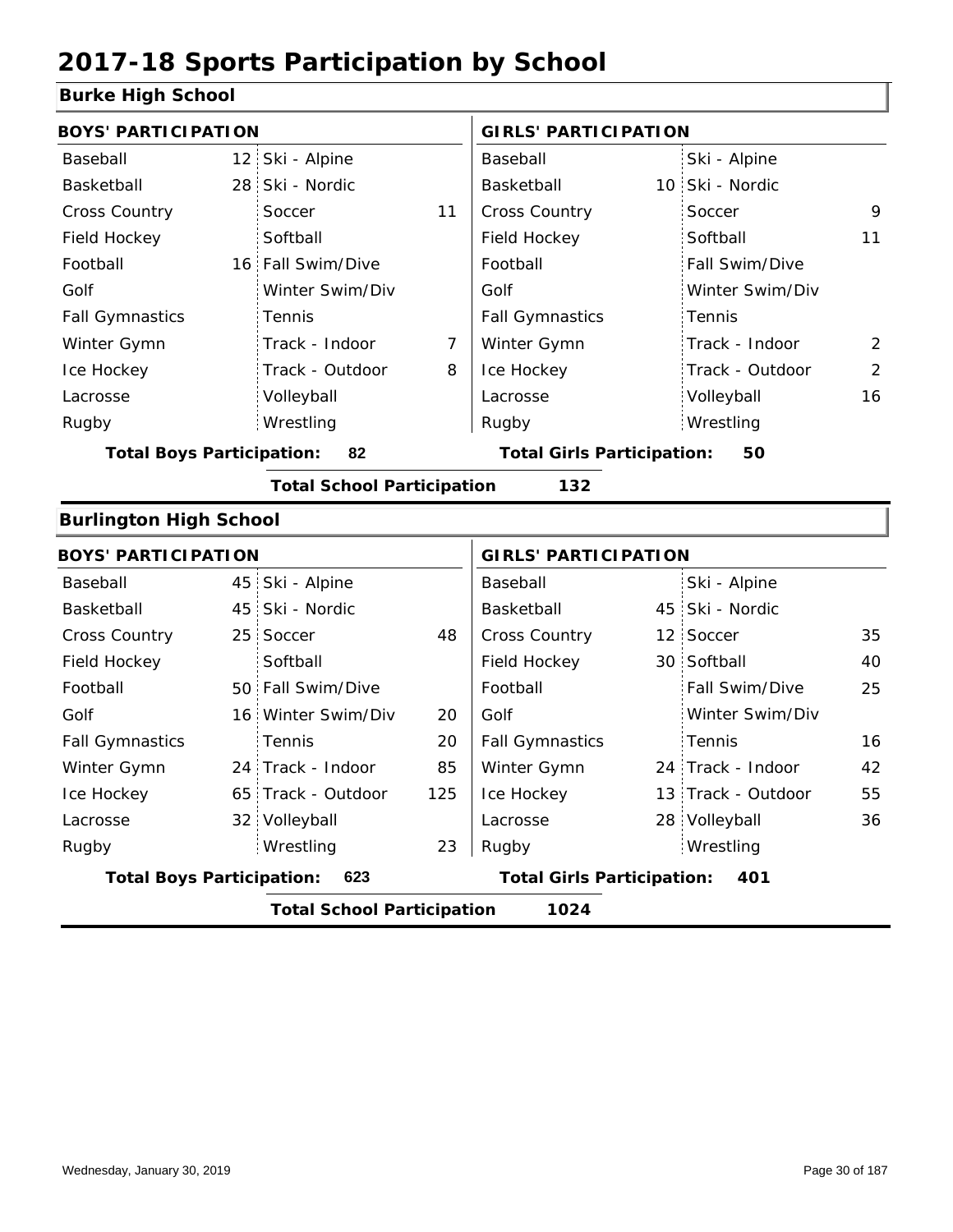#### **Burncoat High School**

| <b>BOYS' PARTICIPATION</b>              |             |                                          | <b>GIRLS' PARTICIPATION</b> |                        |  |                       |    |
|-----------------------------------------|-------------|------------------------------------------|-----------------------------|------------------------|--|-----------------------|----|
| Baseball                                |             | 31 Ski - Alpine                          |                             | Baseball               |  | Ski - Alpine          |    |
| Basketball                              |             | 14 Ski - Nordic                          |                             | Basketball             |  | 16 Ski - Nordic       |    |
| <b>Cross Country</b>                    |             | 13 Soccer                                | 30                          | <b>Cross Country</b>   |  | 10 Soccer             | 31 |
| Field Hockey                            |             | Softball                                 |                             | Field Hockey           |  | 13 Softball           | 26 |
| Football                                |             | 65 Fall Swim/Dive                        |                             | Football               |  | <b>Fall Swim/Dive</b> |    |
| Golf                                    | $4^{\circ}$ | Winter Swim/Div                          |                             | Golf                   |  | Winter Swim/Div       | 3  |
| <b>Fall Gymnastics</b>                  |             | <b>Tennis</b>                            | 12 <sup>2</sup>             | <b>Fall Gymnastics</b> |  | Tennis                | 17 |
| Winter Gymn                             |             | Track - Indoor                           | 13                          | Winter Gymn            |  | Track - Indoor        | 13 |
| Ice Hockey                              |             | 4 Track - Outdoor                        | 24                          | Ice Hockey             |  | Track - Outdoor       | 19 |
| Lacrosse                                |             | Volleyball                               | 11                          | Lacrosse               |  | 2 Volleyball          | 22 |
| Rugby                                   |             | Wrestling                                |                             | Rugby                  |  | Wrestling             |    |
| <b>Total Boys Participation:</b><br>222 |             | <b>Total Girls Participation:</b><br>172 |                             |                        |  |                       |    |

**Total School Participation 394**

#### **Calvary Chapel Academy**

| <b>BOYS' PARTICIPATION</b> |                                         |    | <b>GIRLS' PARTICIPATION</b>             |                  |  |  |  |  |
|----------------------------|-----------------------------------------|----|-----------------------------------------|------------------|--|--|--|--|
| Baseball                   | Ski - Alpine                            |    | Baseball                                | Ski - Alpine     |  |  |  |  |
| Basketball                 | 15 Ski - Nordic                         |    | Basketball                              | 8 Ski - Nordic   |  |  |  |  |
| <b>Cross Country</b>       | Soccer                                  | 18 | <b>Cross Country</b>                    | Soccer           |  |  |  |  |
| Field Hockey               | Softball                                |    | Field Hockey                            | Softball         |  |  |  |  |
| Football                   | Fall Swim/Dive                          |    | Football                                | Fall Swim/Dive   |  |  |  |  |
| Golf                       | Winter Swim/Div                         |    | Golf                                    | Winter Swim/Div  |  |  |  |  |
| <b>Fall Gymnastics</b>     | Tennis                                  |    | <b>Fall Gymnastics</b>                  | Tennis           |  |  |  |  |
| Winter Gymn                | Track - Indoor                          |    | Winter Gymn                             | Track - Indoor   |  |  |  |  |
| Ice Hockey                 | Track - Outdoor                         |    | Ice Hockey                              | Track - Outdoor  |  |  |  |  |
| Lacrosse                   | Volleyball                              |    | Lacrosse                                | Volleyball<br>11 |  |  |  |  |
| Rugby                      | Wrestling                               |    | Rugby                                   | Wrestling        |  |  |  |  |
|                            | 33<br><b>Total Boys Participation:</b>  |    | 19<br><b>Total Girls Participation:</b> |                  |  |  |  |  |
|                            | <b>Total School Participation</b><br>52 |    |                                         |                  |  |  |  |  |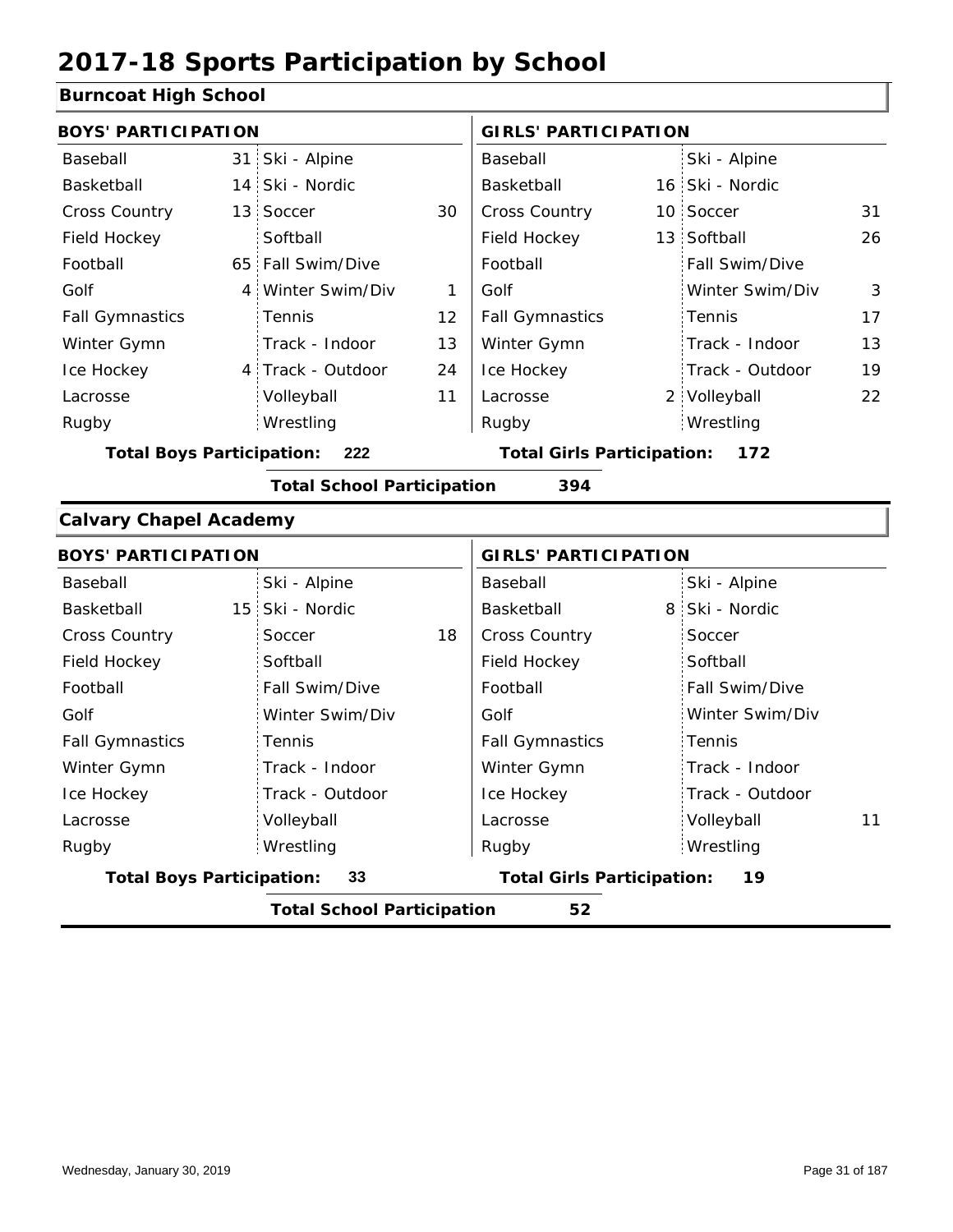### **Cambridge Rindge & Latin Schl.**

| <b>BOYS' PARTICIPATION</b>       |                                   |    | <b>GIRLS' PARTICIPATION</b>       |  |                    |    |
|----------------------------------|-----------------------------------|----|-----------------------------------|--|--------------------|----|
| Baseball                         | 55 Ski - Alpine                   |    | Baseball                          |  | Ski - Alpine       |    |
| Basketball                       | 51 Ski - Nordic                   |    | Basketball                        |  | 26 Ski - Nordic    |    |
| <b>Cross Country</b>             | 27 Soccer                         | 71 | <b>Cross Country</b>              |  | 18 Soccer          | 51 |
| Field Hockey                     | Softball                          |    | Field Hockey                      |  | Softball           | 28 |
| Football                         | 72 Fall Swim/Dive                 |    | Football                          |  | Fall Swim/Dive     |    |
| Golf                             | 22 Winter Swim/Div                | 23 | Golf                              |  | 3 Winter Swim/Div  | 36 |
| <b>Fall Gymnastics</b>           | Tennis                            | 9  | <b>Fall Gymnastics</b>            |  | Tennis             | 8  |
| Winter Gymn                      | 1 Track - Indoor                  | 91 | Winter Gymn                       |  | 7 Track - Indoor   | 50 |
| Ice Hockey                       | 41 Track - Outdoor                | 50 | Ice Hockey                        |  | 15 Track - Outdoor | 39 |
| Lacrosse                         | 50 Volleyball                     | 37 | Lacrosse                          |  | 33 Volleyball      | 42 |
| Rugby                            | 20 Wrestling                      | 11 | Rugby                             |  | 2 Wrestling        |    |
| <b>Total Boys Participation:</b> | 631                               |    | <b>Total Girls Participation:</b> |  | 358                |    |
|                                  | <b>Total School Participation</b> |    | 989                               |  |                    |    |
| <b>Canton High School</b>        |                                   |    |                                   |  |                    |    |

| <b>BOYS' PARTICIPATION</b>              |                                          |                                   | <b>GIRLS' PARTICIPATION</b> |                        |  |                    |    |  |
|-----------------------------------------|------------------------------------------|-----------------------------------|-----------------------------|------------------------|--|--------------------|----|--|
| Baseball                                |                                          | 46 Ski - Alpine                   |                             | Baseball               |  | Ski - Alpine       |    |  |
| Basketball                              |                                          | 33 Ski - Nordic                   |                             | Basketball             |  | 33 Ski - Nordic    |    |  |
| <b>Cross Country</b>                    |                                          | 48 Soccer                         | 44                          | <b>Cross Country</b>   |  | 24 Soccer          | 44 |  |
| Field Hockey                            |                                          | Softball                          |                             | Field Hockey           |  | 44 Softball        | 39 |  |
| Football                                |                                          | 77 Fall Swim/Dive                 |                             | Football               |  | 2 Fall Swim/Dive   |    |  |
| Golf                                    |                                          | 18 Winter Swim/Div                | 23                          | Golf                   |  | Winter Swim/Div    | 28 |  |
| <b>Fall Gymnastics</b>                  |                                          | Tennis                            | 22                          | <b>Fall Gymnastics</b> |  | Tennis             | 25 |  |
| Winter Gymn                             |                                          | 1 Track - Indoor                  | 46                          | Winter Gymn            |  | 14 Track - Indoor  | 29 |  |
| Ice Hockey                              |                                          | 48 Track - Outdoor                | 78                          | Ice Hockey             |  | 38 Track - Outdoor | 49 |  |
| Lacrosse                                |                                          | 37 Volleyball                     |                             | Lacrosse               |  | 30 Volleyball      | 48 |  |
| Rugby                                   |                                          | Wrestling                         | 26                          | Rugby                  |  | Wrestling          | 2  |  |
| <b>Total Boys Participation:</b><br>547 |                                          | <b>Total Girls Participation:</b> |                             | 449                    |  |                    |    |  |
|                                         | 996<br><b>Total School Participation</b> |                                   |                             |                        |  |                    |    |  |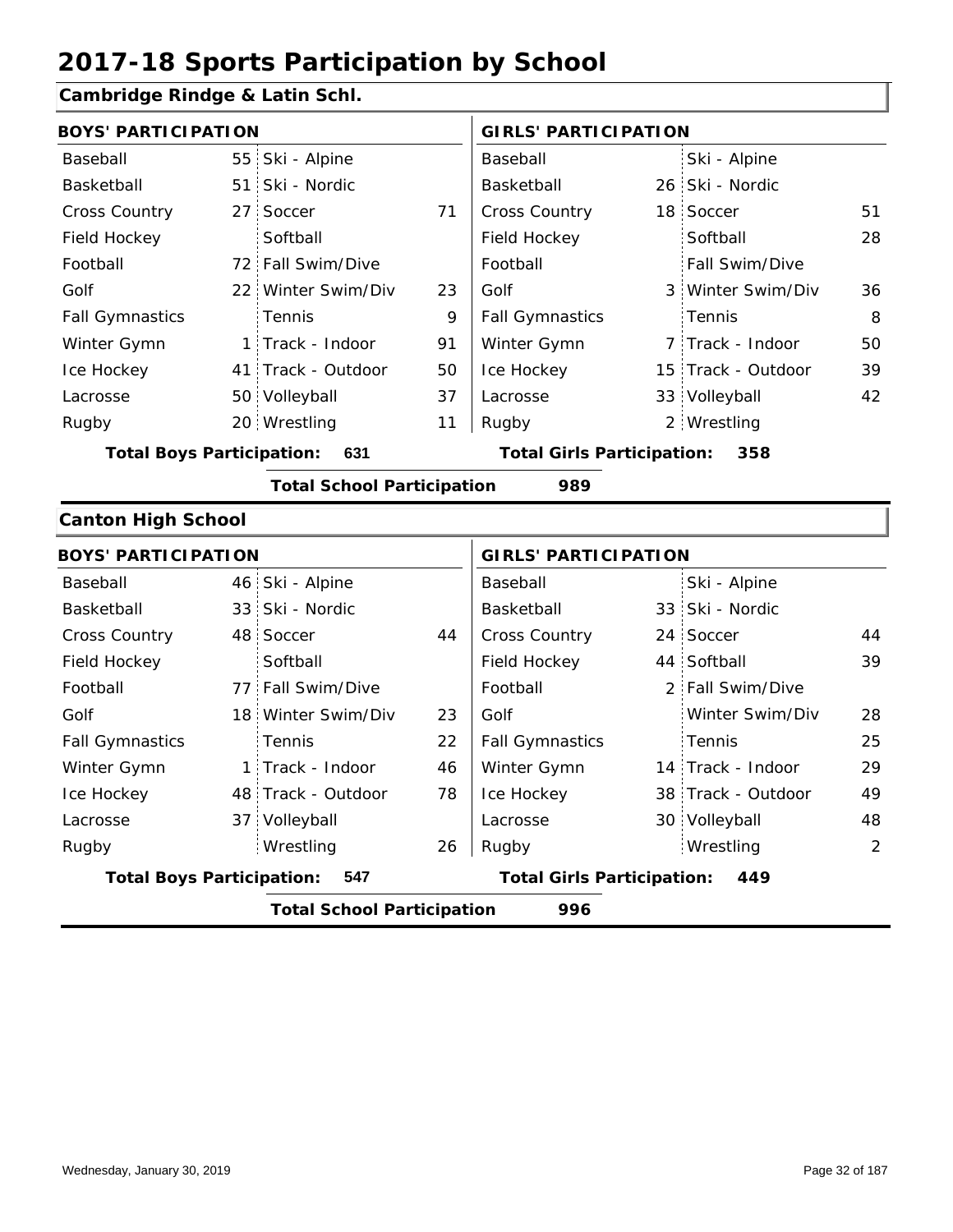### **Cape Cod Academy**

| <b>BOYS' PARTICIPATION</b>       |                 |                                   |    | <b>GIRLS' PARTICIPATION</b>       |    |                   |    |
|----------------------------------|-----------------|-----------------------------------|----|-----------------------------------|----|-------------------|----|
| Baseball                         |                 | Ski - Alpine                      |    | Baseball                          |    | Ski - Alpine      |    |
| Basketball                       |                 | 36 Ski - Nordic                   |    | Basketball                        |    | 22 Ski - Nordic   |    |
| <b>Cross Country</b>             | 7:              | Soccer                            | 40 | Cross Country                     |    | 6 Soccer          | 24 |
| Field Hockey                     |                 | Softball                          |    | Field Hockey                      |    | Softball          |    |
| Football                         |                 | Fall Swim/Dive                    |    | Football                          |    | Fall Swim/Dive    |    |
| Golf                             |                 | 7 Winter Swim/Div                 |    | Golf                              |    | 1 Winter Swim/Div |    |
| <b>Fall Gymnastics</b>           |                 | Tennis                            | 24 | <b>Fall Gymnastics</b>            |    | Tennis            | 10 |
| Winter Gymn                      |                 | Track - Indoor                    |    | Winter Gymn                       |    | Track - Indoor    |    |
| Ice Hockey                       |                 | 1 Track - Outdoor                 |    | Ice Hockey                        |    | Track - Outdoor   |    |
| Lacrosse                         |                 | 14 Volleyball                     |    | Lacrosse                          |    | 17 Volleyball     |    |
| Rugby                            |                 | Wrestling                         |    | Rugby                             |    | Wrestling         |    |
| <b>Total Boys Participation:</b> |                 | 129                               |    | <b>Total Girls Participation:</b> |    | 80                |    |
|                                  |                 | <b>Total School Participation</b> |    | 209                               |    |                   |    |
| <b>Cape Cod Regional Tech HS</b> |                 |                                   |    |                                   |    |                   |    |
| <b>BOYS' PARTICIPATION</b>       |                 |                                   |    | <b>GIRLS' PARTICIPATION</b>       |    |                   |    |
| Baseball                         |                 | 23 Ski - Alpine                   |    | Baseball                          |    | Ski - Alpine      |    |
| Basketball                       | 35 <sup>1</sup> | Ski - Nordic                      |    | Basketball                        |    | 22 Ski - Nordic   |    |
| <b>Cross Country</b>             | 8 <sup>1</sup>  | Soccer                            | 22 | Cross Country                     |    | 4 Soccer          | 16 |
| Field Hockey                     |                 | Softball                          |    | Field Hockey                      |    | Softball          | 23 |
| Football                         |                 | 59 Fall Swim/Dive                 |    | Football                          |    | 1 Fall Swim/Dive  |    |
| Golf                             | 9.              | Winter Swim/Div                   |    | Golf                              |    | Winter Swim/Div   |    |
| <b>Fall Gymnastics</b>           |                 | Tennis                            | 10 | <b>Fall Gymnastics</b>            |    | Tennis            | 7  |
| Winter Gymn                      |                 | Track - Indoor                    |    | Winter Gymn                       |    | Track - Indoor    |    |
| Ice Hockey                       |                 | 16 Track - Outdoor                | 12 | Ice Hockey                        |    | 3 Track - Outdoor | 12 |
| Lacrosse                         |                 | 19 Volleyball                     |    | Lacrosse                          | 1. | Volleyball        | 25 |
| Rugby                            |                 | Wrestling                         |    | Rugby                             |    | Wrestling         |    |
| <b>Total Boys Participation:</b> |                 | 213                               |    | <b>Total Girls Participation:</b> |    | 114               |    |
|                                  |                 | <b>Total School Participation</b> |    | 327                               |    |                   |    |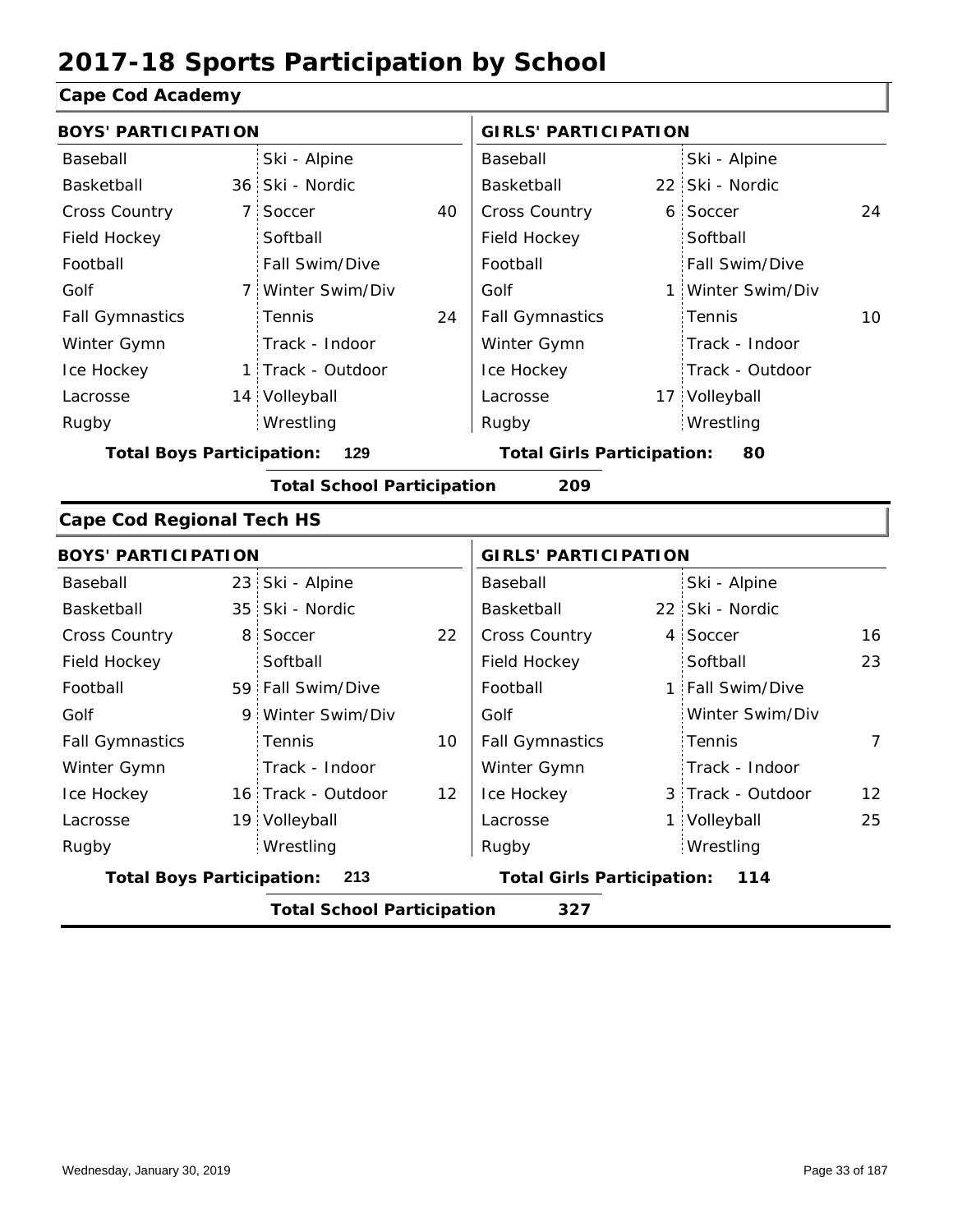### **Cardinal Spellman High School**

| <b>BOYS' PARTICIPATION</b>       |                 |                                   |    | <b>GIRLS' PARTICIPATION</b>              |  |                    |    |
|----------------------------------|-----------------|-----------------------------------|----|------------------------------------------|--|--------------------|----|
| Baseball                         | 25 <sub>1</sub> | Ski - Alpine                      |    | Baseball                                 |  | Ski - Alpine       |    |
| Basketball                       |                 | 45 Ski - Nordic                   |    | Basketball                               |  | 45 Ski - Nordic    |    |
| <b>Cross Country</b>             |                 | 10 Soccer                         | 38 | Cross Country                            |  | 20 Soccer          | 45 |
| Field Hockey                     |                 | Softball                          |    | Field Hockey                             |  | Softball           | 30 |
| Football                         |                 | 60 Fall Swim/Dive                 |    | Football                                 |  | Fall Swim/Dive     |    |
| Golf                             |                 | 14 Winter Swim/Div                |    | Golf                                     |  | 12 Winter Swim/Div |    |
| <b>Fall Gymnastics</b>           |                 | Tennis                            | 12 | <b>Fall Gymnastics</b>                   |  | Tennis             | 12 |
| Winter Gymn                      |                 | Track - Indoor                    | 24 | Winter Gymn                              |  | Track - Indoor     | 27 |
| Ice Hockey                       |                 | 24 Track - Outdoor                | 35 | Ice Hockey                               |  | Track - Outdoor    | 45 |
| Lacrosse                         |                 | 18 Volleyball                     |    | Lacrosse                                 |  | 34 Volleyball      | 35 |
| Rugby                            |                 | Wrestling                         |    | Rugby                                    |  | Wrestling          |    |
| <b>Total Boys Participation:</b> |                 | 305                               |    | <b>Total Girls Participation:</b><br>305 |  |                    |    |
|                                  |                 | <b>Total School Participation</b> |    | 610                                      |  |                    |    |
| <b>Carver Middle/High School</b> |                 |                                   |    |                                          |  |                    |    |
| <b>BOYS' PARTICIPATION</b>       |                 |                                   |    | <b>GIRLS' PARTICIPATION</b>              |  |                    |    |
| Baseball                         |                 | 28 Ski - Alpine                   |    | Baseball                                 |  | Ski - Alpine       |    |
| Basketball                       |                 | 40 Ski - Nordic                   |    | Basketball                               |  | 25 Ski - Nordic    |    |
| <b>Cross Country</b>             | 9.              | Soccer                            | 33 | <b>Cross Country</b>                     |  | 9 Soccer           | 35 |
| Field Hockey                     | $2^{\circ}$     | Softball                          |    | Field Hockey                             |  | 20 Softball        | 24 |
| Football                         |                 | 38 Fall Swim/Dive                 |    | Football                                 |  | Fall Swim/Dive     |    |

|                                  | <b>Total School Participation</b> |    | 468                               |                                                 |    |
|----------------------------------|-----------------------------------|----|-----------------------------------|-------------------------------------------------|----|
| <b>Total Boys Participation:</b> | -251                              |    | <b>Total Girls Participation:</b> | 217                                             |    |
| Rugby                            | Wrestling                         | 15 | Rugby                             | Wrestling                                       |    |
| Lacrosse                         | Volleyball                        |    | Lacrosse                          | Volleyball                                      |    |
| Ice Hockey                       | 7 Track - Outdoor                 | 40 | Ice Hockey                        | 2 Track - Outdoor                               | 40 |
| Winter Gymn                      | Track - Indoor                    | 18 | Winter Gymn                       | 23 Track - Indoor                               | 24 |
| <b>Fall Gymnastics</b>           | Tennis                            | 14 | <b>Fall Gymnastics</b>            | Tennis                                          | 13 |
| Golf                             | 7 Winter Swim/Div                 |    | Golf                              | 2 Winter Swim/Div                               |    |
| Football                         | 38 Fall Swim/Dive                 |    | Football                          | Fall Swim/Dive                                  |    |
| .                                |                                   |    | , , , , , , , , , , , , , , , ,   | -- - - - - - - - - - - - - - - - - <del>-</del> |    |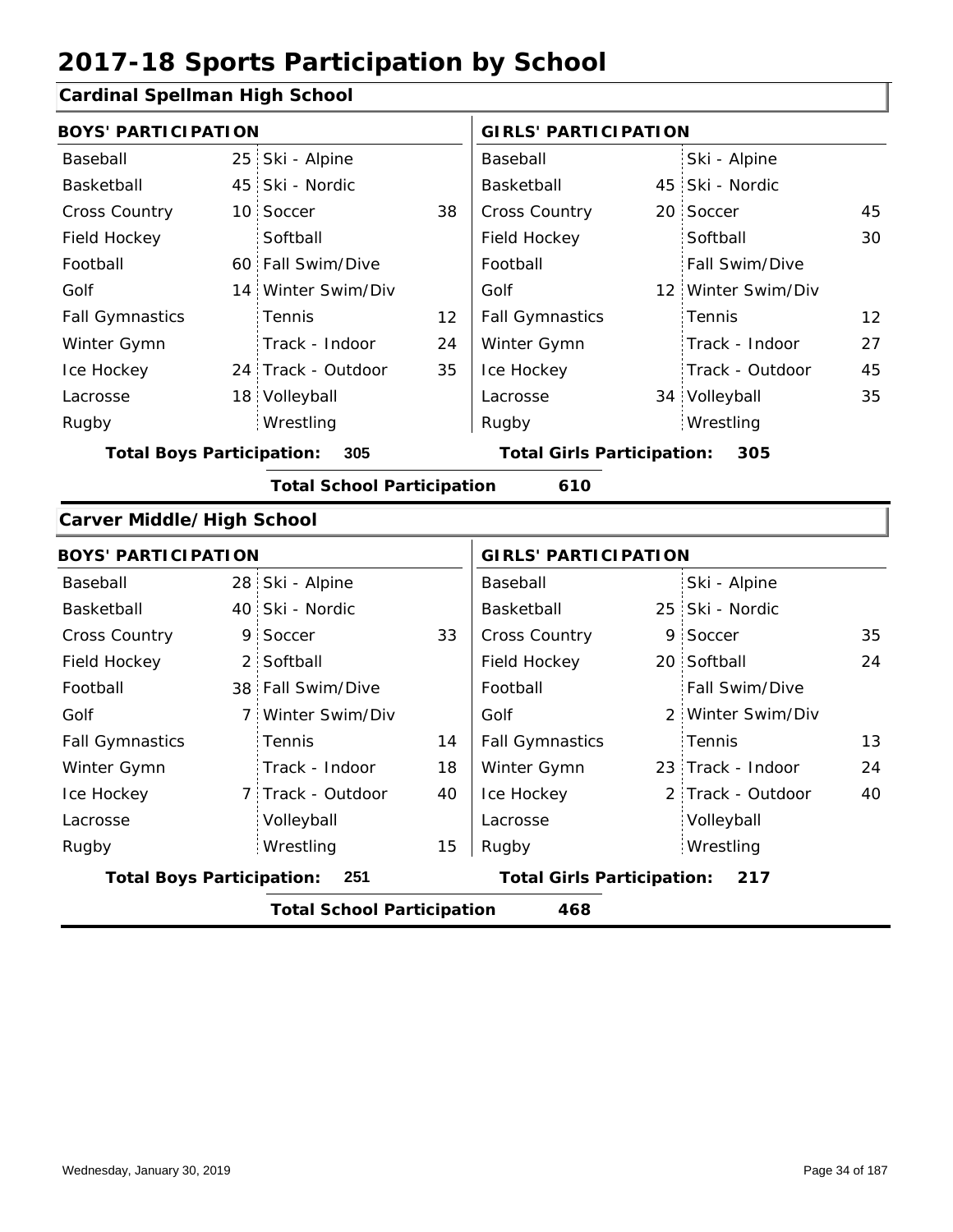### **Cathedral High School (B)**

|                                         | <b>BOYS' PARTICIPATION</b> |                                   |                                   |                             |    | <b>GIRLS' PARTICIPATION</b> |    |
|-----------------------------------------|----------------------------|-----------------------------------|-----------------------------------|-----------------------------|----|-----------------------------|----|
| Baseball                                |                            | 13 Ski - Alpine                   |                                   | Baseball                    |    | Ski - Alpine                |    |
| Basketball                              |                            | 59 Ski - Nordic                   |                                   | Basketball                  |    | 26 Ski - Nordic             |    |
| Cross Country                           |                            | Soccer                            | 14                                | Cross Country               |    | Soccer                      | 15 |
| Field Hockey                            |                            | Softball                          |                                   | Field Hockey                |    | Softball                    | 12 |
| Football                                |                            | 38 Fall Swim/Dive                 |                                   | Football                    |    | Fall Swim/Dive              |    |
| Golf                                    |                            | Winter Swim/Div                   |                                   | Golf                        |    | Winter Swim/Div             |    |
| <b>Fall Gymnastics</b>                  |                            | Tennis                            |                                   | <b>Fall Gymnastics</b>      |    | Tennis                      |    |
| Winter Gymn                             |                            | Track - Indoor                    |                                   | Winter Gymn                 |    | Track - Indoor              |    |
| Ice Hockey                              |                            | Track - Outdoor                   | 18                                | Ice Hockey                  |    | Track - Outdoor             | 11 |
| Lacrosse                                |                            | Volleyball                        |                                   | Lacrosse                    |    | Volleyball                  | 20 |
| Rugby                                   |                            | Wrestling                         |                                   | Rugby                       |    | Wrestling                   |    |
| <b>Total Boys Participation:</b><br>142 |                            |                                   | <b>Total Girls Participation:</b> |                             | 84 |                             |    |
|                                         |                            | <b>Total School Participation</b> |                                   | 226                         |    |                             |    |
| <b>Catholic Memorial School</b>         |                            |                                   |                                   |                             |    |                             |    |
| <b>BOYS' PARTICIPATION</b>              |                            |                                   |                                   | <b>GIRLS' PARTICIPATION</b> |    |                             |    |
| Baseball                                |                            | 100 Ski - Alpine                  |                                   | Baseball                    |    | Ski - Alpine                |    |
| Basketball                              |                            | 90 Ski - Nordic                   |                                   | Basketball                  |    | Ski - Nordic                |    |
| Cross Country                           |                            | 33 Soccer                         | 91                                | Cross Country               |    | Soccer                      |    |
| Field Hockey                            |                            | Softball                          |                                   | Field Hockey                |    | Softball                    |    |
| Football                                |                            | 121 Fall Swim/Dive                |                                   | Football                    |    | Fall Swim/Dive              |    |
| Golf                                    |                            | 60 Winter Swim/Div                | 45                                | Golf                        |    | Winter Swim/Div             |    |
| <b>Fall Gymnastics</b>                  |                            | Tennis                            | 25                                | <b>Fall Gymnastics</b>      |    | Tennis                      |    |
| Winter Gymn                             |                            | Track - Indoor                    | 53                                | Winter Gymn                 |    | Track - Indoor              |    |
| Ice Hockey                              |                            | 100 Track - Outdoor               | 65                                | Ice Hockey                  |    | Track - Outdoor             |    |

**Total Boys Participation: 960 Total Girls Participation: 0**

81 Volleyball

Wrestling Rugby Rugby 23

Lacrosse

**Total School Participation 960**

30 43

Volleyball Wrestling

Lacrosse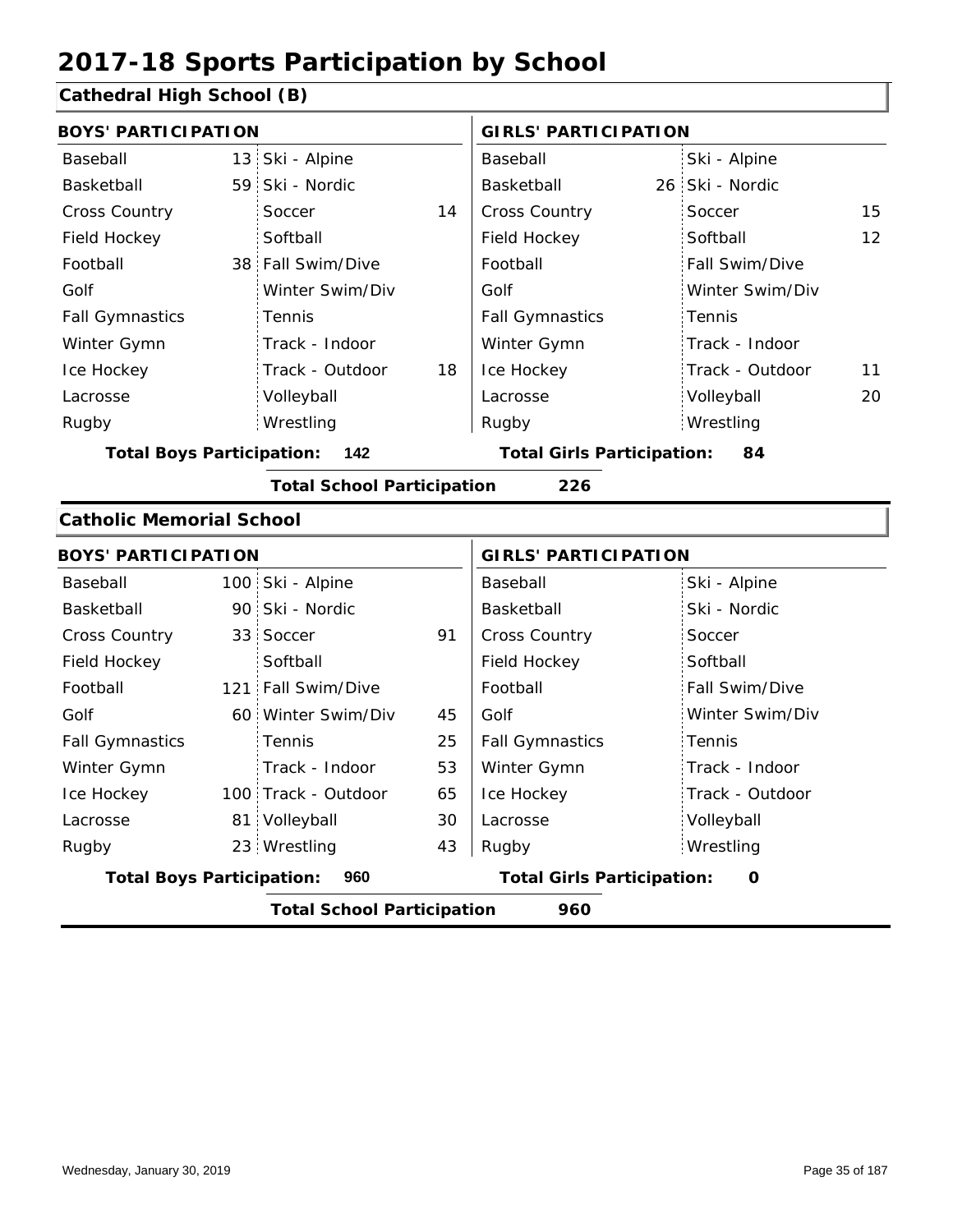### **Central Catholic High School**

| <b>BOYS' PARTICIPATION</b>              |                                           |                                   |     | <b>GIRLS' PARTICIPATION</b> |  |                    |     |
|-----------------------------------------|-------------------------------------------|-----------------------------------|-----|-----------------------------|--|--------------------|-----|
| Baseball                                |                                           | 60 Ski - Alpine                   |     | Baseball                    |  | Ski - Alpine       |     |
| Basketball                              |                                           | 56 Ski - Nordic                   |     | Basketball                  |  | 44 Ski - Nordic    |     |
| <b>Cross Country</b>                    |                                           | 64 Soccer                         | 60  | <b>Cross Country</b>        |  | 60 Soccer          | 55  |
| Field Hockey                            |                                           | Softball                          |     | Field Hockey                |  | 42 Softball        | 42  |
| Football                                |                                           | 89 Fall Swim/Dive                 |     | Football                    |  | Fall Swim/Dive     | 63  |
| Golf                                    |                                           | 20 Winter Swim/Div                | 44  | Golf                        |  | Winter Swim/Div    |     |
| <b>Fall Gymnastics</b>                  |                                           | <b>Tennis</b>                     | 20  | <b>Fall Gymnastics</b>      |  | Tennis             | 28  |
| Winter Gymn                             |                                           | Track - Indoor                    | 145 | Winter Gymn                 |  | 23 Track - Indoor  | 137 |
| Ice Hockey                              |                                           | 59 Track - Outdoor                | 153 | Ice Hockey                  |  | 16 Track - Outdoor | 133 |
| Lacrosse                                |                                           | 51 Volleyball                     | 36  | Lacrosse                    |  | 52 Volleyball      | 40  |
| Rugby                                   |                                           | Wrestling                         | 47  | Rugby                       |  | Wrestling          |     |
| <b>Total Boys Participation:</b><br>904 |                                           | <b>Total Girls Participation:</b> |     | 735                         |  |                    |     |
|                                         | 1639<br><b>Total School Participation</b> |                                   |     |                             |  |                    |     |

#### **Charlestown High School**

|                                           | <b>BOYS' PARTICIPATION</b> |                                         |    | <b>GIRLS' PARTICIPATION</b> |                 |                   |  |
|-------------------------------------------|----------------------------|-----------------------------------------|----|-----------------------------|-----------------|-------------------|--|
| Baseball                                  |                            | 20 Ski - Alpine                         |    | Baseball                    | Ski - Alpine    |                   |  |
| Basketball                                |                            | 45 Ski - Nordic                         |    | Basketball                  | 11 Ski - Nordic |                   |  |
| <b>Cross Country</b>                      |                            | 2 Soccer                                | 20 | <b>Cross Country</b>        | Soccer          | 17                |  |
| Field Hockey                              |                            | Softball                                |    | Field Hockey                | Softball        | 14                |  |
| Football                                  |                            | 18 Fall Swim/Dive                       |    | Football                    | Fall Swim/Dive  |                   |  |
| Golf                                      |                            | Winter Swim/Div                         | 2  | Golf                        | Winter Swim/Div | 3                 |  |
| <b>Fall Gymnastics</b>                    |                            | Tennis                                  |    | <b>Fall Gymnastics</b>      | Tennis          |                   |  |
| Winter Gymn                               |                            | Track - Indoor                          | 15 | Winter Gymn                 | Track - Indoor  | 6                 |  |
| Ice Hockey                                |                            | 3 Track - Outdoor                       | 15 | Ice Hockey                  | Track - Outdoor | $12 \overline{ }$ |  |
| Lacrosse                                  |                            | Volleyball                              | 1  | Lacrosse                    | Volleyball      | 10                |  |
| Rugby                                     |                            | Wrestling                               |    | Rugby                       | Wrestling       |                   |  |
| <b>Total Boys Participation:</b><br>- 141 |                            | 73<br><b>Total Girls Participation:</b> |    |                             |                 |                   |  |
|                                           |                            | <b>Total School Participation</b>       |    | 214                         |                 |                   |  |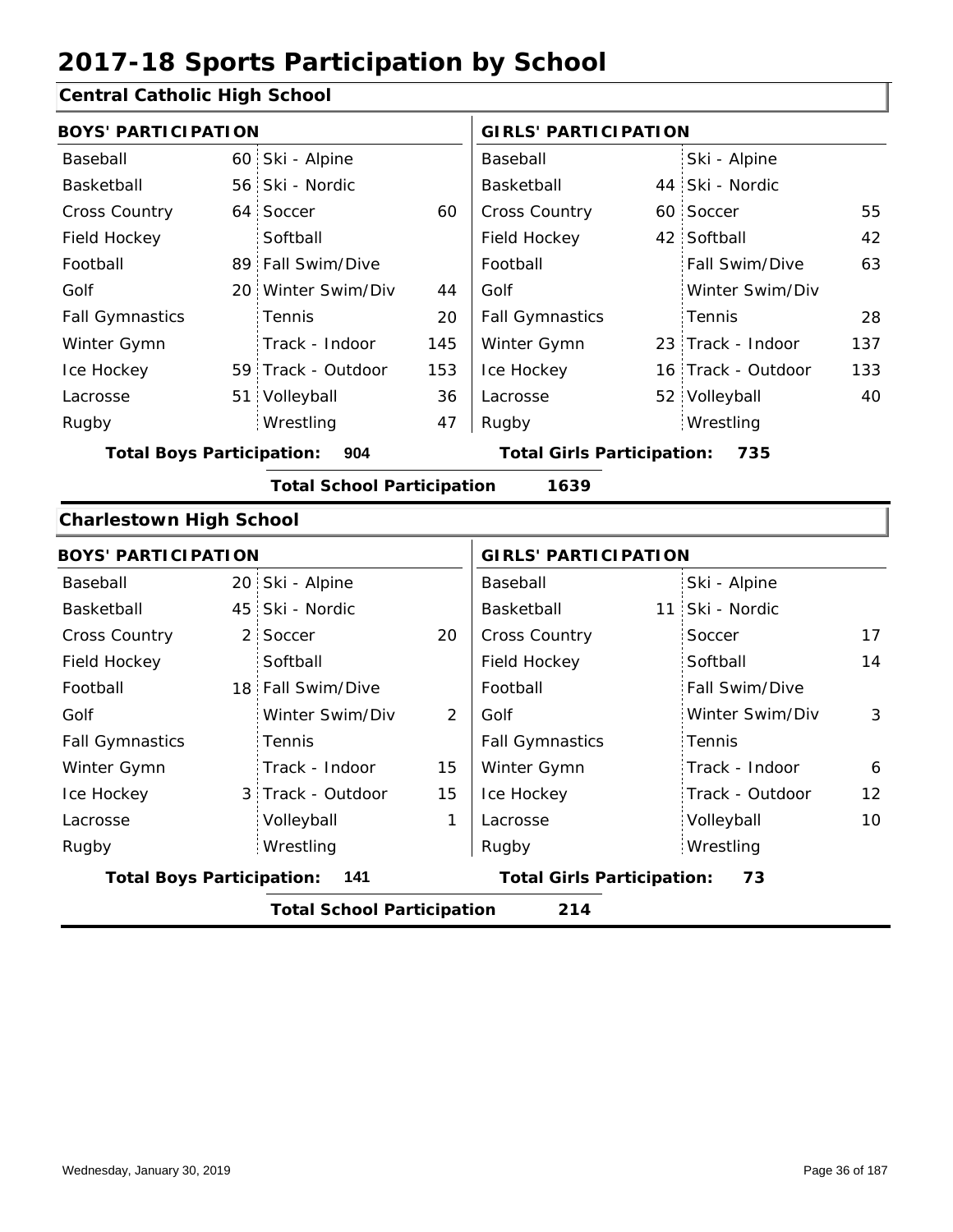#### **Chelmsford High School**

|                            | <b>BOYS' PARTICIPATION</b>              |                                   |    |                             | <b>GIRLS' PARTICIPATION</b>       |                    |    |  |
|----------------------------|-----------------------------------------|-----------------------------------|----|-----------------------------|-----------------------------------|--------------------|----|--|
| Baseball                   |                                         | 60 Ski - Alpine                   | 23 | Baseball                    |                                   | Ski - Alpine       | 25 |  |
| Basketball                 | 38                                      | Ski - Nordic                      |    | Basketball                  |                                   | 35 Ski - Nordic    |    |  |
| <b>Cross Country</b>       | 20                                      | Soccer                            | 61 | Cross Country               |                                   | 17 Soccer          | 56 |  |
| Field Hockey               |                                         | Softball                          |    | Field Hockey                |                                   | 38 Softball        | 48 |  |
| Football                   |                                         | Fall Swim/Dive                    |    | Football                    |                                   | Fall Swim/Dive     | 44 |  |
| Golf                       | $12^+$                                  | Winter Swim/Div                   | 49 | Golf                        |                                   | Winter Swim/Div    |    |  |
| <b>Fall Gymnastics</b>     |                                         | Tennis                            | 12 | <b>Fall Gymnastics</b>      |                                   | Tennis             | 16 |  |
| Winter Gymn                |                                         | Track - Indoor                    | 56 | Winter Gymn                 |                                   | 7 Track - Indoor   | 47 |  |
| Ice Hockey                 |                                         | 58 Track - Outdoor                | 55 | Ice Hockey                  |                                   | 11 Track - Outdoor | 51 |  |
| Lacrosse                   | 57.                                     | Volleyball                        | 41 | Lacrosse                    |                                   | 24 Volleyball      | 42 |  |
| Rugby                      |                                         | Wrestling                         | 23 | Rugby                       |                                   | Wrestling          |    |  |
|                            | <b>Total Boys Participation:</b><br>565 |                                   |    |                             | <b>Total Girls Participation:</b> | 461                |    |  |
|                            |                                         | <b>Total School Participation</b> |    | 1026                        |                                   |                    |    |  |
|                            |                                         |                                   |    |                             |                                   |                    |    |  |
| <b>Chelsea High School</b> |                                         |                                   |    |                             |                                   |                    |    |  |
| <b>BOYS' PARTICIPATION</b> |                                         |                                   |    | <b>GIRLS' PARTICIPATION</b> |                                   |                    |    |  |
| Baseball                   | 17                                      | Ski - Alpine                      |    | Baseball                    |                                   | Ski - Alpine       |    |  |
| Basketball                 | 34                                      | Ski - Nordic                      |    | Basketball                  |                                   | 20 Ski - Nordic    |    |  |
| <b>Cross Country</b>       | 14                                      | Soccer                            | 45 | Cross Country               |                                   | 8 Soccer           | 23 |  |
| Field Hockey               |                                         | Softball                          |    | Field Hockey                |                                   | Softball           | 18 |  |
| Football                   | 29                                      | Fall Swim/Dive                    |    | Football                    |                                   | Fall Swim/Dive     |    |  |
| Golf                       |                                         | Winter Swim/Div                   |    | Golf                        |                                   | Winter Swim/Div    |    |  |
| <b>Fall Gymnastics</b>     |                                         | Tennis                            |    | <b>Fall Gymnastics</b>      |                                   | Tennis             |    |  |
| Winter Gymn                |                                         | Track - Indoor                    | 27 | Winter Gymn                 |                                   | Track - Indoor     | 30 |  |
| Ice Hockey                 |                                         | Track - Outdoor                   | 36 | Ice Hockey                  |                                   | Track - Outdoor    | 41 |  |
| Lacrosse                   |                                         | Volleyball                        |    | Lacrosse                    |                                   | Volleyball         | 21 |  |
| Rugby                      |                                         | Wrestling                         |    | Rugby                       |                                   | Wrestling          |    |  |

**Total School Participation 363**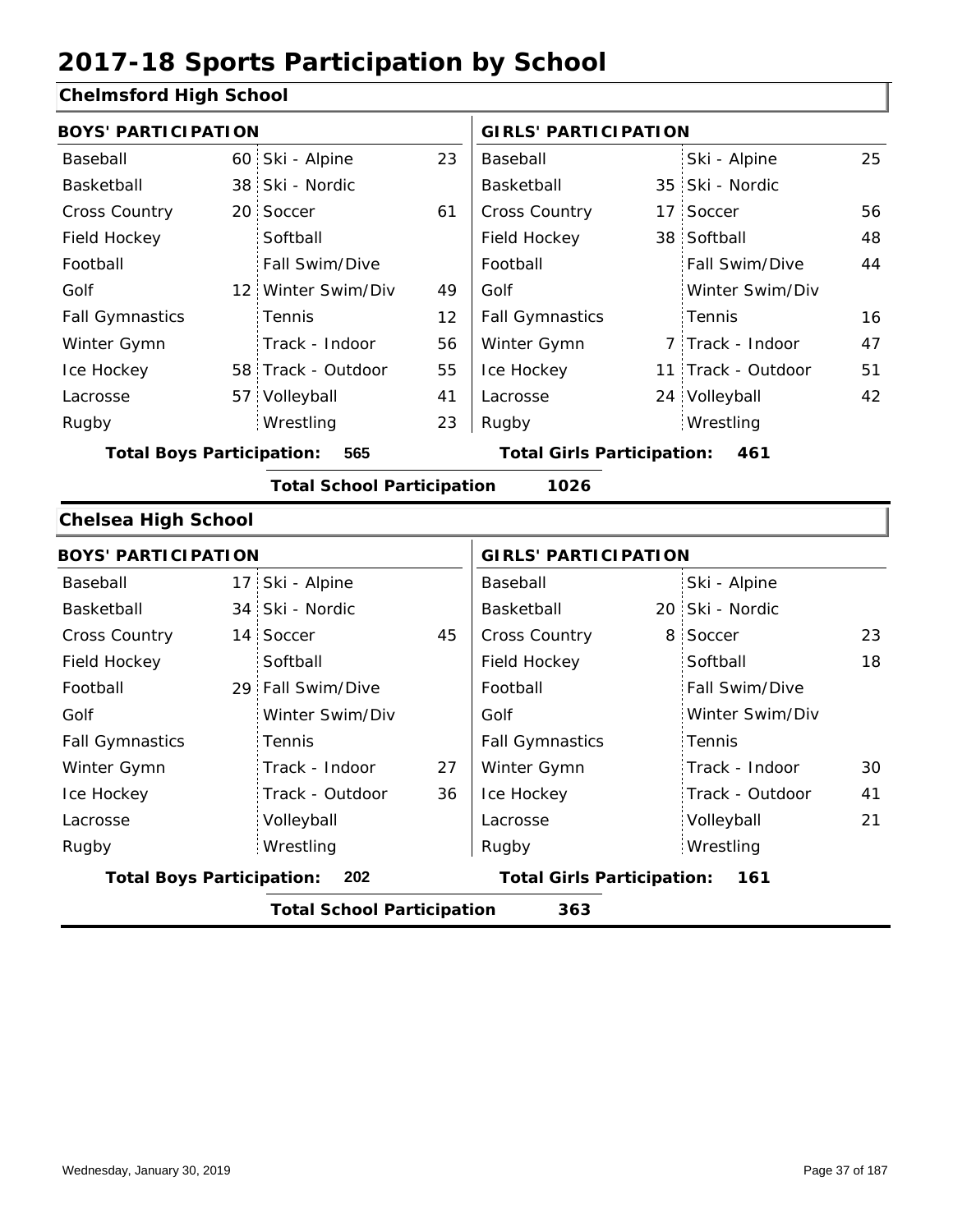### **Chicopee Comprehensive HS**

|                                  | <b>BOYS' PARTICIPATION</b> |                                   |    |                                          | <b>GIRLS' PARTICIPATION</b> |                 |    |  |
|----------------------------------|----------------------------|-----------------------------------|----|------------------------------------------|-----------------------------|-----------------|----|--|
| Baseball                         |                            | 23 Ski - Alpine                   |    | Baseball                                 |                             | Ski - Alpine    |    |  |
| Basketball                       |                            | 26 Ski - Nordic                   |    | Basketball                               |                             | 17 Ski - Nordic |    |  |
| <b>Cross Country</b>             |                            | 22 Soccer                         | 37 | Cross Country                            |                             | 18 Soccer       | 38 |  |
| Field Hockey                     |                            | Softball                          |    | Field Hockey                             |                             | Softball        | 16 |  |
| Football                         |                            | 74 Fall Swim/Dive                 |    | Football                                 |                             | Fall Swim/Dive  |    |  |
| Golf                             |                            | 10 Winter Swim/Div                | 23 | Golf                                     |                             | Winter Swim/Div | 34 |  |
| <b>Fall Gymnastics</b>           |                            | 1 Tennis                          | 11 | <b>Fall Gymnastics</b>                   |                             | 13 Tennis       | 18 |  |
| Winter Gymn                      |                            | Track - Indoor                    | 15 | Winter Gymn                              |                             | Track - Indoor  | 20 |  |
| Ice Hockey                       |                            | 17 Track - Outdoor                | 52 | Ice Hockey                               |                             | Track - Outdoor | 30 |  |
| Lacrosse                         |                            | 23 Volleyball                     | 12 | Lacrosse                                 |                             | 18 Volleyball   | 43 |  |
| Rugby                            |                            | Wrestling                         | 28 | Rugby                                    |                             | Wrestling       |    |  |
| <b>Total Boys Participation:</b> |                            | 374                               |    | <b>Total Girls Participation:</b><br>265 |                             |                 |    |  |
|                                  |                            | <b>Total School Participation</b> |    | 639                                      |                             |                 |    |  |
| <b>Chicopee High School</b>      |                            |                                   |    |                                          |                             |                 |    |  |
| <b>BOYS' PARTICIPATION</b>       |                            |                                   |    | <b>GIRLS' PARTICIPATION</b>              |                             |                 |    |  |
| Baseball                         |                            | 33 Ski - Alpine                   |    | Baseball                                 |                             | Ski - Alpine    |    |  |
| Basketball                       |                            | 24 Ski - Nordic                   |    | Basketball                               |                             | 22 Ski - Nordic |    |  |
| <b>Cross Country</b>             |                            | 15 Soccer                         | 46 | Cross Country                            |                             | 15 Soccer       | 38 |  |
| Field Hockey                     |                            | Softball                          |    | Field Hockey                             |                             | Softball        | 25 |  |
|                                  |                            |                                   |    |                                          |                             |                 |    |  |

|                                  | <b>Total School Participation</b> |    | 584                               |                 |    |
|----------------------------------|-----------------------------------|----|-----------------------------------|-----------------|----|
| <b>Total Boys Participation:</b> | -345                              |    | <b>Total Girls Participation:</b> | 239             |    |
| Rugby                            | Wrestling                         | 36 | Rugby                             | Wrestling       |    |
| Lacrosse                         | 35 Volleyball                     | 13 | Lacrosse                          | 34 Volleyball   | 14 |
| Ice Hockey                       | 32 Track - Outdoor                | 13 | Ice Hockey                        | Track - Outdoor | 28 |
| Winter Gymn                      | Track - Indoor                    | 26 | Winter Gymn                       | Track - Indoor  | 36 |
| <b>Fall Gymnastics</b>           | Tennis                            |    | <b>Fall Gymnastics</b>            | Tennis          |    |
| Golf                             | 9 Winter Swim/Div                 | 10 | Golf                              | Winter Swim/Div | 27 |
| Football                         | 53 Fall Swim/Dive                 |    | Football                          | Fall Swim/Dive  |    |
|                                  |                                   |    |                                   |                 |    |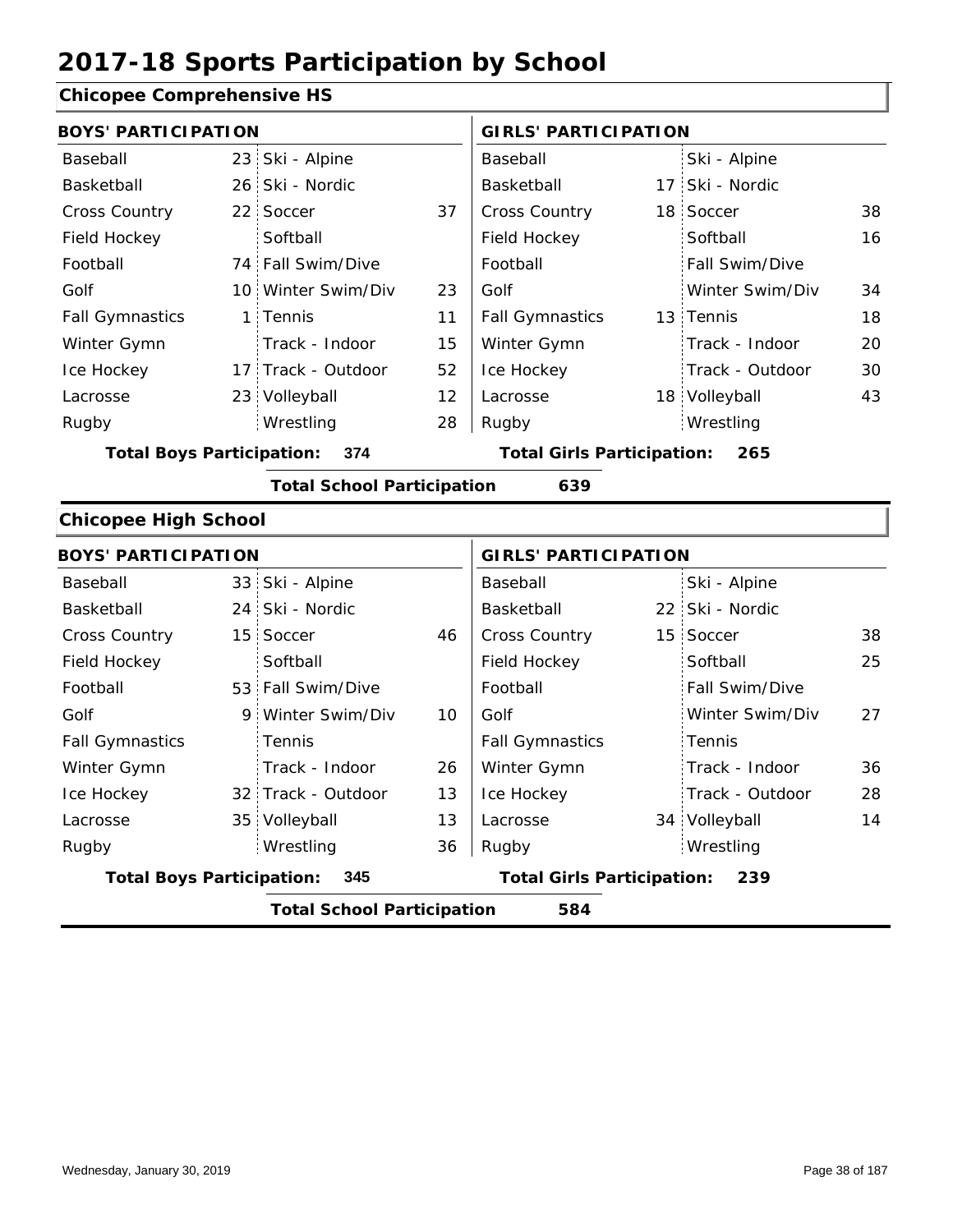#### **Claremont Academy**

| <b>BOYS' PARTICIPATION</b>       |                |                                   |    | <b>GIRLS' PARTICIPATION</b>       |                 |    |
|----------------------------------|----------------|-----------------------------------|----|-----------------------------------|-----------------|----|
| Baseball                         | 4:             | Ski - Alpine                      |    | Baseball                          | Ski - Alpine    |    |
| Basketball                       |                | 23 Ski - Nordic                   |    | Basketball                        | 17 Ski - Nordic |    |
| <b>Cross Country</b>             | $\mathbf{1}$   | Soccer                            | 22 | Cross Country                     | Soccer          | 17 |
| Field Hockey                     |                | Softball                          |    | Field Hockey                      | Softball        |    |
| Football                         | 3 <sup>1</sup> | Fall Swim/Dive                    |    | Football                          | Fall Swim/Dive  |    |
| Golf                             |                | Winter Swim/Div                   |    | Golf                              | Winter Swim/Div |    |
| <b>Fall Gymnastics</b>           |                | Tennis                            |    | <b>Fall Gymnastics</b>            | Tennis          |    |
| Winter Gymn                      |                | Track - Indoor                    |    | Winter Gymn                       | Track - Indoor  |    |
| Ice Hockey                       |                | Track - Outdoor                   | 18 | Ice Hockey                        | Track - Outdoor | 17 |
| Lacrosse                         |                | Volleyball                        | 13 | Lacrosse                          | Volleyball      | 9  |
| Rugby                            |                | Wrestling                         |    | Rugby                             | Wrestling       |    |
| <b>Total Boys Participation:</b> |                | 84                                |    | <b>Total Girls Participation:</b> | 60              |    |
|                                  |                | <b>Total School Participation</b> |    | 144                               |                 |    |
| <b>Clark School</b>              |                |                                   |    |                                   |                 |    |
| <b>BOYS' PARTICIPATION</b>       |                |                                   |    | <b>GIRLS' PARTICIPATION</b>       |                 |    |
| Baseball                         |                | Ski - Alpine                      |    | Baseball                          | Ski - Alpine    |    |
| Basketball                       | $\mathbf{1}$   | Ski - Nordic                      |    | Basketball                        | 1 Ski - Nordic  |    |
| <b>Cross Country</b>             |                | Soccer                            |    | <b>Cross Country</b>              | Soccer          |    |
| Field Hockey                     |                | Softball                          |    | Field Hockey                      | 1 Softball      | 2  |
| Football                         |                | Fall Swim/Dive                    |    | Football                          | Fall Swim/Dive  |    |
| Golf                             |                | Winter Swim/Div                   |    | Golf                              | Winter Swim/Div |    |
| <b>Fall Gymnastics</b>           |                | Tennis                            |    | <b>Fall Gymnastics</b>            | Tennis          |    |
| Winter Gymn                      |                | Track - Indoor                    |    | Winter Gymn                       | Track - Indoor  |    |
| Ice Hockey                       |                | 1 Track - Outdoor                 |    | Ice Hockey                        | Track - Outdoor |    |
| Lacrosse                         |                | Volleyball                        |    | Lacrosse                          | Volleyball      |    |
| Rugby                            |                | Wrestling                         | 1  | Rugby                             | Wrestling       |    |
| <b>Total Boys Participation:</b> |                | 3                                 |    | <b>Total Girls Participation:</b> | 4               |    |

**Total School Participation 7**

I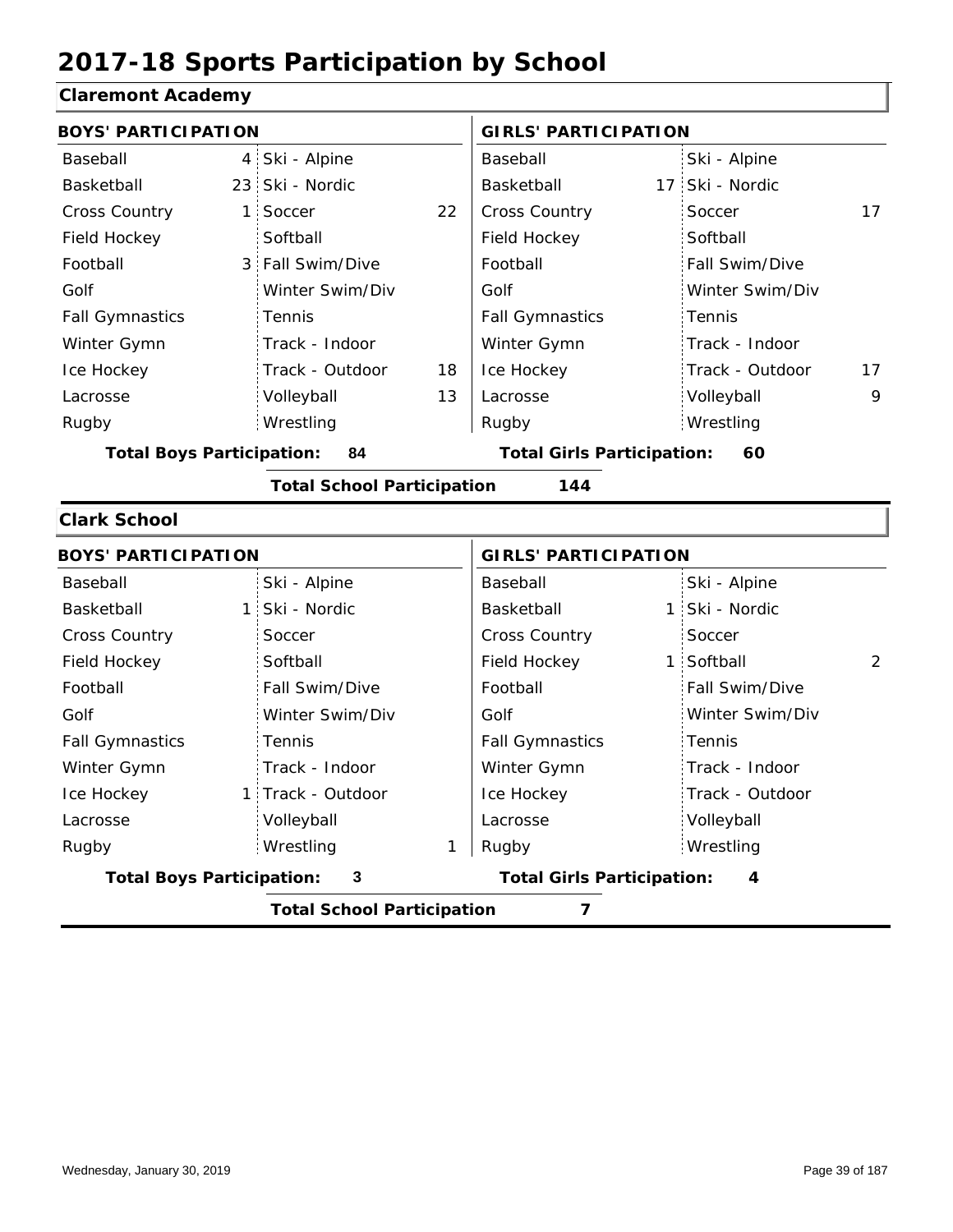#### **Clinton High School**

| <b>BOYS' PARTICIPATION</b>         |                 |                                   |    | <b>GIRLS' PARTICIPATION</b>              |     |                    |    |
|------------------------------------|-----------------|-----------------------------------|----|------------------------------------------|-----|--------------------|----|
| Baseball                           |                 | 35 Ski - Alpine                   |    | Baseball                                 |     | Ski - Alpine       |    |
| Basketball                         | 37 <sup>1</sup> | Ski - Nordic                      |    | Basketball                               |     | 22 Ski - Nordic    |    |
| <b>Cross Country</b>               |                 | 6 Soccer                          | 26 | Cross Country                            |     | 6 Soccer           | 24 |
| Field Hockey                       |                 | Softball                          |    | Field Hockey                             | 27: | Softball           | 32 |
| Football                           |                 | 46 Fall Swim/Dive                 |    | Football                                 |     | Fall Swim/Dive     |    |
| Golf                               |                 | Winter Swim/Div                   | 1  | Golf                                     |     | Winter Swim/Div    |    |
| <b>Fall Gymnastics</b>             |                 | Tennis                            |    | <b>Fall Gymnastics</b>                   |     | Tennis             | 28 |
| Winter Gymn                        |                 | Track - Indoor                    |    | Winter Gymn                              |     | 5 Track - Indoor   |    |
| Ice Hockey                         |                 | 2 Track - Outdoor                 | 35 | Ice Hockey                               |     | Track - Outdoor    | 14 |
| Lacrosse                           |                 | Volleyball                        |    | Lacrosse                                 |     | Volleyball         |    |
| Rugby                              |                 | Wrestling                         | 4  | Rugby                                    |     | Wrestling          |    |
| <b>Total Boys Participation:</b>   |                 | 192                               |    | <b>Total Girls Participation:</b>        |     | 158                |    |
|                                    |                 | <b>Total School Participation</b> |    | 350                                      |     |                    |    |
| <b>Cohasset Middle-High School</b> |                 |                                   |    |                                          |     |                    |    |
| <b>BOYS' PARTICIPATION</b>         |                 |                                   |    | <b>GIRLS' PARTICIPATION</b>              |     |                    |    |
| Baseball                           |                 | 44 Ski - Alpine                   | 4  | Baseball                                 |     | Ski - Alpine       | 11 |
| Basketball                         |                 | 20 Ski - Nordic                   |    | Basketball                               |     | 22 Ski - Nordic    |    |
| <b>Cross Country</b>               |                 | 13 Soccer                         | 59 | Cross Country                            |     | 10 Soccer          | 40 |
| Field Hockey                       |                 | Softball                          |    | Field Hockey                             |     | 60 Softball        | 10 |
| Football                           |                 | 68 Fall Swim/Dive                 |    | Football                                 |     | Fall Swim/Dive     |    |
| Golf                               |                 | 30 Winter Swim/Div                | 16 | Golf                                     |     | 12 Winter Swim/Div | 28 |
| <b>Fall Gymnastics</b>             |                 | Tennis                            | 35 | <b>Fall Gymnastics</b>                   |     | Tennis             | 54 |
| Winter Gymn                        |                 | Track - Indoor                    |    | Winter Gymn                              |     | 11 Track - Indoor  |    |
| Ice Hockey                         |                 | 26 Track - Outdoor                | 14 | Ice Hockey                               |     | 20 Track - Outdoor | 21 |
| Lacrosse                           |                 | 57 Volleyball                     |    | Lacrosse                                 |     | 46 Volleyball      |    |
| Rugby                              |                 | Wrestling                         | 33 | Rugby                                    |     | Wrestling          |    |
| <b>Total Boys Participation:</b>   |                 | 419                               |    | <b>Total Girls Participation:</b><br>345 |     |                    |    |
|                                    |                 | <b>Total School Participation</b> |    | 764                                      |     |                    |    |
|                                    |                 |                                   |    |                                          |     |                    |    |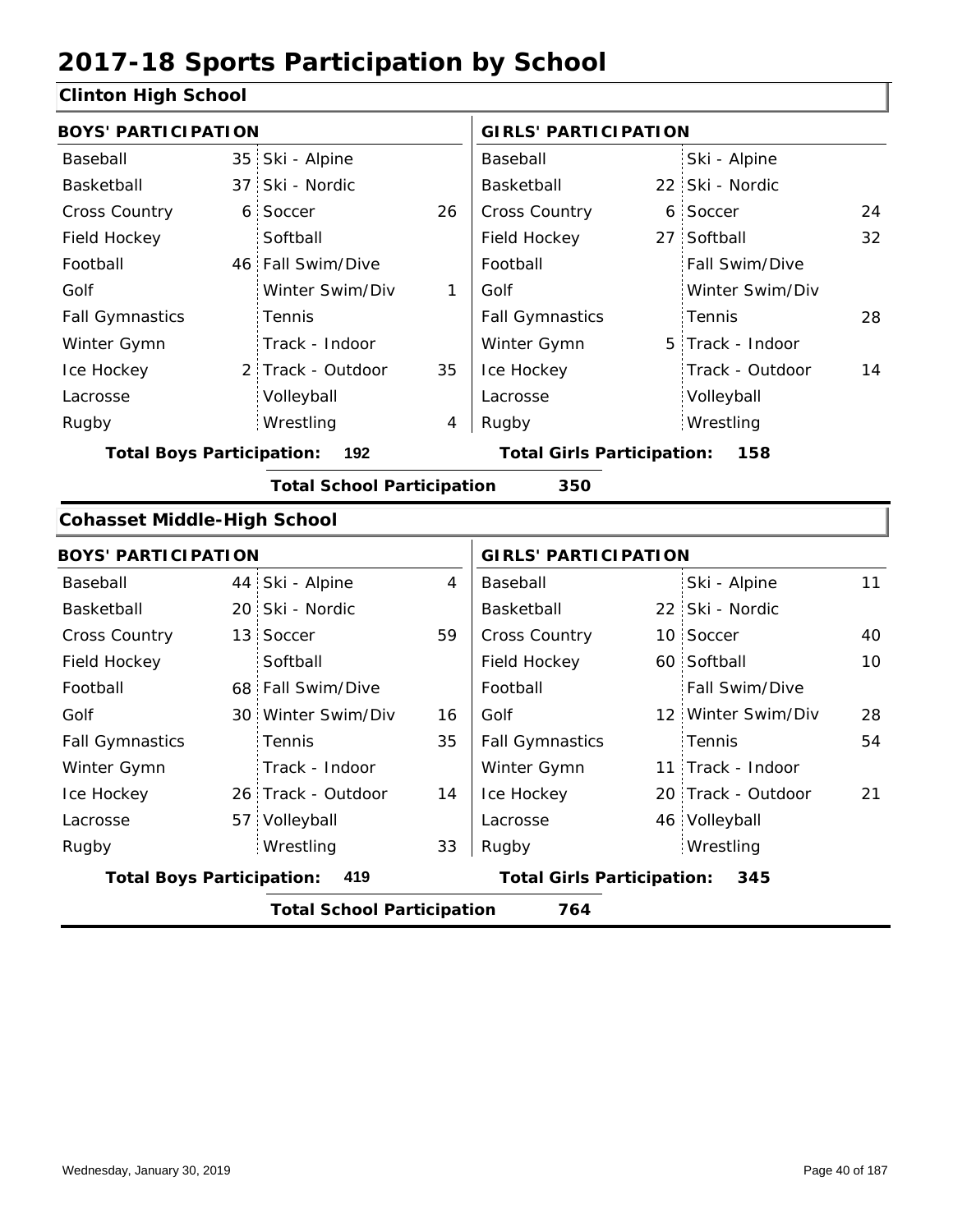### **Community Academy of Sci & Health**

| <b>BOYS' PARTICIPATION</b>             |  |                                   |    | <b>GIRLS' PARTICIPATION</b>             |  |                    |    |  |
|----------------------------------------|--|-----------------------------------|----|-----------------------------------------|--|--------------------|----|--|
| Baseball                               |  | Ski - Alpine                      |    | Baseball                                |  | Ski - Alpine       |    |  |
| Basketball                             |  | 15 Ski - Nordic                   |    | Basketball                              |  | 10 Ski - Nordic    |    |  |
| Cross Country                          |  | Soccer                            | 13 | Cross Country                           |  | Soccer             | 10 |  |
| Field Hockey                           |  | Softball                          |    | Field Hockey                            |  | Softball           |    |  |
| Football                               |  | 13 Fall Swim/Dive                 |    | Football                                |  | Fall Swim/Dive     |    |  |
| Golf                                   |  | Winter Swim/Div                   |    | Golf                                    |  | Winter Swim/Div    |    |  |
| <b>Fall Gymnastics</b>                 |  | Tennis                            |    | <b>Fall Gymnastics</b>                  |  | Tennis             |    |  |
| Winter Gymn                            |  | Track - Indoor                    | 5  | Winter Gymn                             |  | Track - Indoor     | 5  |  |
| Ice Hockey                             |  | Track - Outdoor                   | 5  | Ice Hockey                              |  | Track - Outdoor    | 5  |  |
| Lacrosse                               |  | Volleyball                        |    | Lacrosse                                |  | Volleyball         | 15 |  |
| Rugby                                  |  | Wrestling                         |    | Rugby                                   |  | Wrestling          |    |  |
| <b>Total Boys Participation:</b><br>51 |  |                                   |    | <b>Total Girls Participation:</b><br>45 |  |                    |    |  |
|                                        |  | <b>Total School Participation</b> |    | 96                                      |  |                    |    |  |
| <b>Concord-Carlisle High School</b>    |  |                                   |    |                                         |  |                    |    |  |
| <b>BOYS' PARTICIPATION</b>             |  |                                   |    | <b>GIRLS' PARTICIPATION</b>             |  |                    |    |  |
| Baseball                               |  | 38 Ski - Alpine                   | 23 | Baseball                                |  | Ski - Alpine       | 24 |  |
| Basketball                             |  | 42 Ski - Nordic                   | 33 | Basketball                              |  | 23 Ski - Nordic    | 19 |  |
| <b>Cross Country</b>                   |  | 59 Soccer                         | 79 | Cross Country                           |  | 57 Soccer          | 55 |  |
| Field Hockey                           |  | Softball                          |    | Field Hockey                            |  | 62 Softball        | 22 |  |
| Football                               |  | 70 Fall Swim/Dive                 |    | Football                                |  | 1 Fall Swim/Dive   |    |  |
| Golf                                   |  | 9 Winter Swim/Div                 | 33 | Golf                                    |  | 3 Winter Swim/Div  | 54 |  |
| <b>Fall Gymnastics</b>                 |  | Tennis                            | 22 | <b>Fall Gymnastics</b>                  |  | Tennis             | 18 |  |
| Winter Gymn                            |  | Track - Indoor                    | 63 | Winter Gymn                             |  | Track - Indoor     | 48 |  |
| Ice Hockey                             |  | 43 Track - Outdoor                | 95 | Ice Hockey                              |  | 24 Track - Outdoor | 77 |  |
| Lacrosse                               |  | 78 Volleyball                     | 23 | Lacrosse                                |  | 55 Volleyball      | 56 |  |
| Rugby                                  |  | Wrestling                         | 24 | Rugby                                   |  | Wrestling          |    |  |
| <b>Total Boys Participation:</b>       |  | 734                               |    | <b>Total Girls Participation:</b>       |  | 598                |    |  |
|                                        |  | <b>Total School Participation</b> |    | 1332                                    |  |                    |    |  |
|                                        |  |                                   |    |                                         |  |                    |    |  |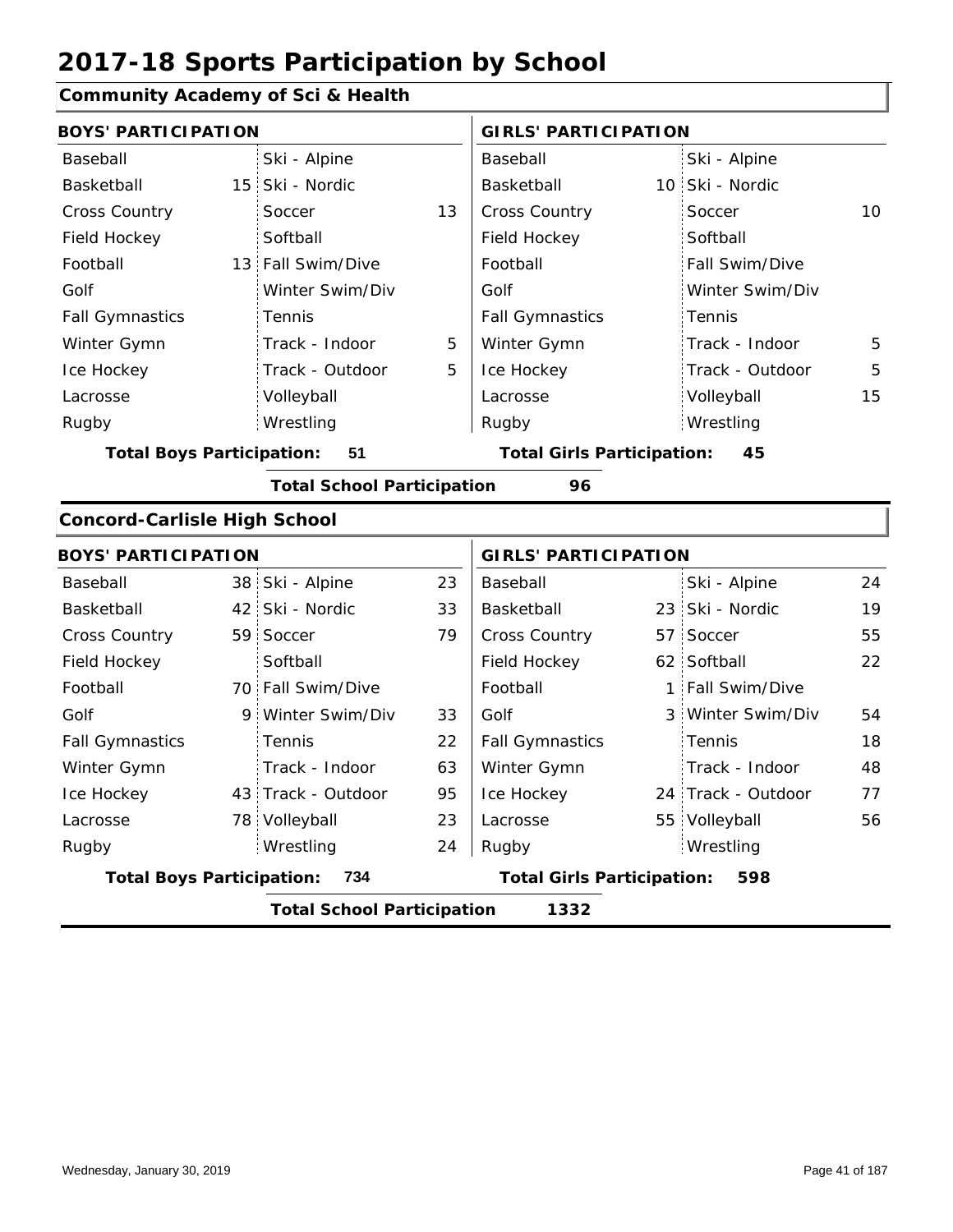#### **Coyle & Cassidy High School**

|                                         | <b>BOYS' PARTICIPATION</b> |                                          |                |                        | <b>GIRLS' PARTICIPATION</b> |                  |    |  |
|-----------------------------------------|----------------------------|------------------------------------------|----------------|------------------------|-----------------------------|------------------|----|--|
| Baseball                                |                            | 25 Ski - Alpine                          |                | Baseball               |                             | Ski - Alpine     |    |  |
| Basketball                              |                            | 16 Ski - Nordic                          |                | Basketball             |                             | 20 Ski - Nordic  |    |  |
| <b>Cross Country</b>                    |                            | 7 Soccer                                 | 11             | <b>Cross Country</b>   |                             | 4 Soccer         | 19 |  |
| Field Hockey                            |                            | Softball                                 |                | Field Hockey           |                             | Softball         | 14 |  |
| Football                                |                            | 34 Fall Swim/Dive                        |                | Football               |                             | 1 Fall Swim/Dive |    |  |
| Golf                                    |                            | 13 Winter Swim/Div                       | 4              | Golf                   |                             | Winter Swim/Div  | 13 |  |
| <b>Fall Gymnastics</b>                  |                            | <b>Tennis</b>                            | 12             | <b>Fall Gymnastics</b> |                             | Tennis           | 12 |  |
| Winter Gymn                             |                            | Track - Indoor                           | 11             | Winter Gymn            |                             | Track - Indoor   |    |  |
| Ice Hockey                              |                            | 36 Track - Outdoor                       | 17             | Ice Hockey             |                             | Track - Outdoor  | 7  |  |
| Lacrosse                                |                            | 19 Volleyball                            |                | Lacrosse               |                             | 18 Volleyball    | 36 |  |
| Rugby                                   |                            | Wrestling                                | $\overline{2}$ | Rugby                  |                             | Wrestling        |    |  |
| <b>Total Boys Participation:</b><br>207 |                            | <b>Total Girls Participation:</b><br>144 |                |                        |                             |                  |    |  |

#### **Total School Participation 351**

#### **Cristo Rey Boston**

|                                          | <b>BOYS' PARTICIPATION</b> |    |                                   | <b>GIRLS' PARTICIPATION</b> |    |  |  |  |
|------------------------------------------|----------------------------|----|-----------------------------------|-----------------------------|----|--|--|--|
| Baseball                                 | 15 Ski - Alpine            |    | Baseball                          | Ski - Alpine                |    |  |  |  |
| Basketball                               | 30 Ski - Nordic            |    | Basketball                        | 20 Ski - Nordic             |    |  |  |  |
| <b>Cross Country</b>                     | Soccer                     | 16 | <b>Cross Country</b>              | Soccer                      | 21 |  |  |  |
| Field Hockey                             | Softball                   |    | Field Hockey                      | Softball                    | 18 |  |  |  |
| Football                                 | 7 Fall Swim/Dive           |    | Football                          | <b>Fall Swim/Dive</b>       |    |  |  |  |
| Golf                                     | Winter Swim/Div            |    | Golf                              | Winter Swim/Div             |    |  |  |  |
| <b>Fall Gymnastics</b>                   | Tennis                     |    | <b>Fall Gymnastics</b>            | Tennis                      |    |  |  |  |
| Winter Gymn                              | Track - Indoor             |    | Winter Gymn                       | Track - Indoor              |    |  |  |  |
| Ice Hockey                               | Track - Outdoor            | 20 | Ice Hockey                        | Track - Outdoor             | 17 |  |  |  |
| Lacrosse                                 | Volleyball                 |    | Lacrosse                          | Volleyball                  | 25 |  |  |  |
| Rugby                                    | Wrestling                  |    | Rugby                             | Wrestling                   |    |  |  |  |
| <b>Total Boys Participation:</b>         | 88                         |    | <b>Total Girls Participation:</b> | 101                         |    |  |  |  |
| <b>Total School Participation</b><br>189 |                            |    |                                   |                             |    |  |  |  |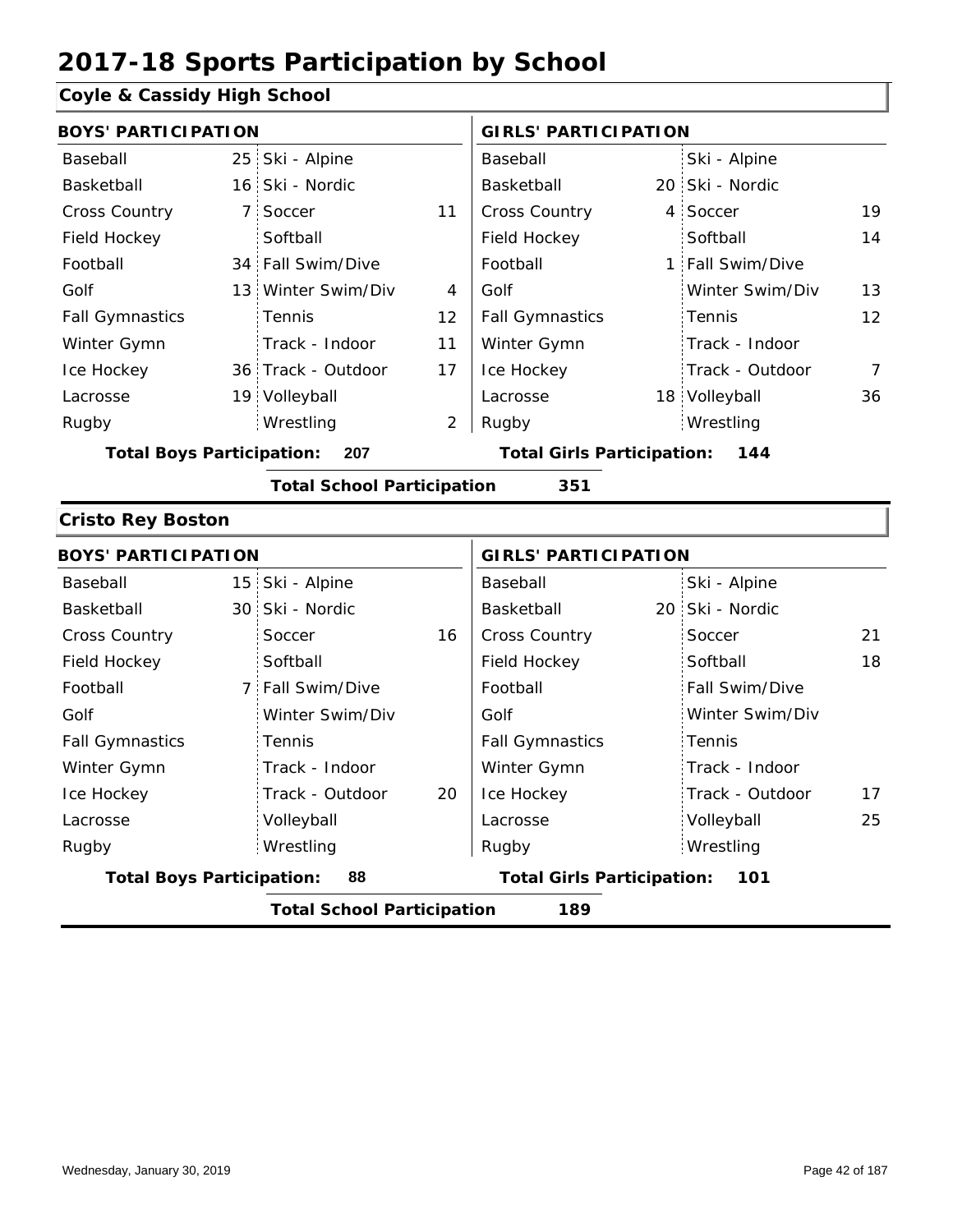#### **Danvers High School**

| <b>BOYS' PARTICIPATION</b>       |     |                                   |                | <b>GIRLS' PARTICIPATION</b>              |  |                   |    |  |
|----------------------------------|-----|-----------------------------------|----------------|------------------------------------------|--|-------------------|----|--|
| Baseball                         |     | 59 Ski - Alpine                   |                | Baseball                                 |  | Ski - Alpine      |    |  |
| Basketball                       |     | 30 Ski - Nordic                   |                | Basketball                               |  | 35 Ski - Nordic   |    |  |
| Cross Country                    |     | 13 Soccer                         | 43             | <b>Cross Country</b>                     |  | 14 Soccer         | 44 |  |
| Field Hockey                     |     | Softball                          |                | Field Hockey                             |  | 26 Softball       | 46 |  |
| Football                         |     | 81 Fall Swim/Dive                 |                | Football                                 |  | Fall Swim/Dive    |    |  |
| Golf                             | 21: | Winter Swim/Div                   | 16             | Golf                                     |  | Winter Swim/Div   | 25 |  |
| <b>Fall Gymnastics</b>           |     | Tennis                            | $\overline{7}$ | <b>Fall Gymnastics</b>                   |  | Tennis            | 21 |  |
| Winter Gymn                      |     | Track - Indoor                    | 44             | Winter Gymn                              |  | 2 Track - Indoor  | 40 |  |
| Ice Hockey                       |     | 37 Track - Outdoor                | 40             | Ice Hockey                               |  | 7 Track - Outdoor | 34 |  |
| Lacrosse                         |     | 34 Volleyball                     |                | Lacrosse                                 |  | 22 Volleyball     | 24 |  |
| Rugby                            |     | Wrestling                         | 22             | Rugby                                    |  | Wrestling         |    |  |
| <b>Total Boys Participation:</b> |     | 447                               |                | <b>Total Girls Participation:</b><br>340 |  |                   |    |  |
|                                  |     | <b>Total School Participation</b> |                | 787                                      |  |                   |    |  |
| <b>Dartmouth High School</b>     |     |                                   |                |                                          |  |                   |    |  |
| <b>BOYS' PARTICIPATION</b>       |     |                                   |                | <b>GIRLS' PARTICIPATION</b>              |  |                   |    |  |
| Baseball                         |     | 47 Ski - Alpine                   |                | Baseball                                 |  | Ski - Alpine      |    |  |
| Basketball                       |     | 37 Ski - Nordic                   |                | Basketball                               |  | 33 Ski - Nordic   |    |  |
| Cross Country                    |     | 28 Soccer                         | 56             | Cross Country                            |  | 16 Soccer         | 50 |  |
| Field Hockey                     |     | Softball                          |                | Field Hockey                             |  | 41 Softball       | 30 |  |
| Football                         |     | 82 Fall Swim/Dive                 |                | Football                                 |  | Fall Swim/Dive    |    |  |

|                                  | <b>Total School Participation</b> |    | 887                               |                 |    |
|----------------------------------|-----------------------------------|----|-----------------------------------|-----------------|----|
| <b>Total Boys Participation:</b> | 499                               |    | <b>Total Girls Participation:</b> | 388             |    |
| Rugby                            | Wrestling                         |    | Rugby                             | Wrestling       |    |
| Lacrosse                         | 31 Volleyball                     |    | Lacrosse                          | 36 Volleyball   | 37 |
| Ice Hockey                       | 32 Track - Outdoor                | 59 | Ice Hockey                        | Track - Outdoor | 48 |
| Winter Gymn                      | Track - Indoor                    | 82 | Winter Gymn                       | Track - Indoor  | 71 |

26

Golf

Fall Gymnastics

19 Winter Swim/Div

Tennis

Golf

Fall Gymnastics

26 71 48

Winter Swim/Div

Tennis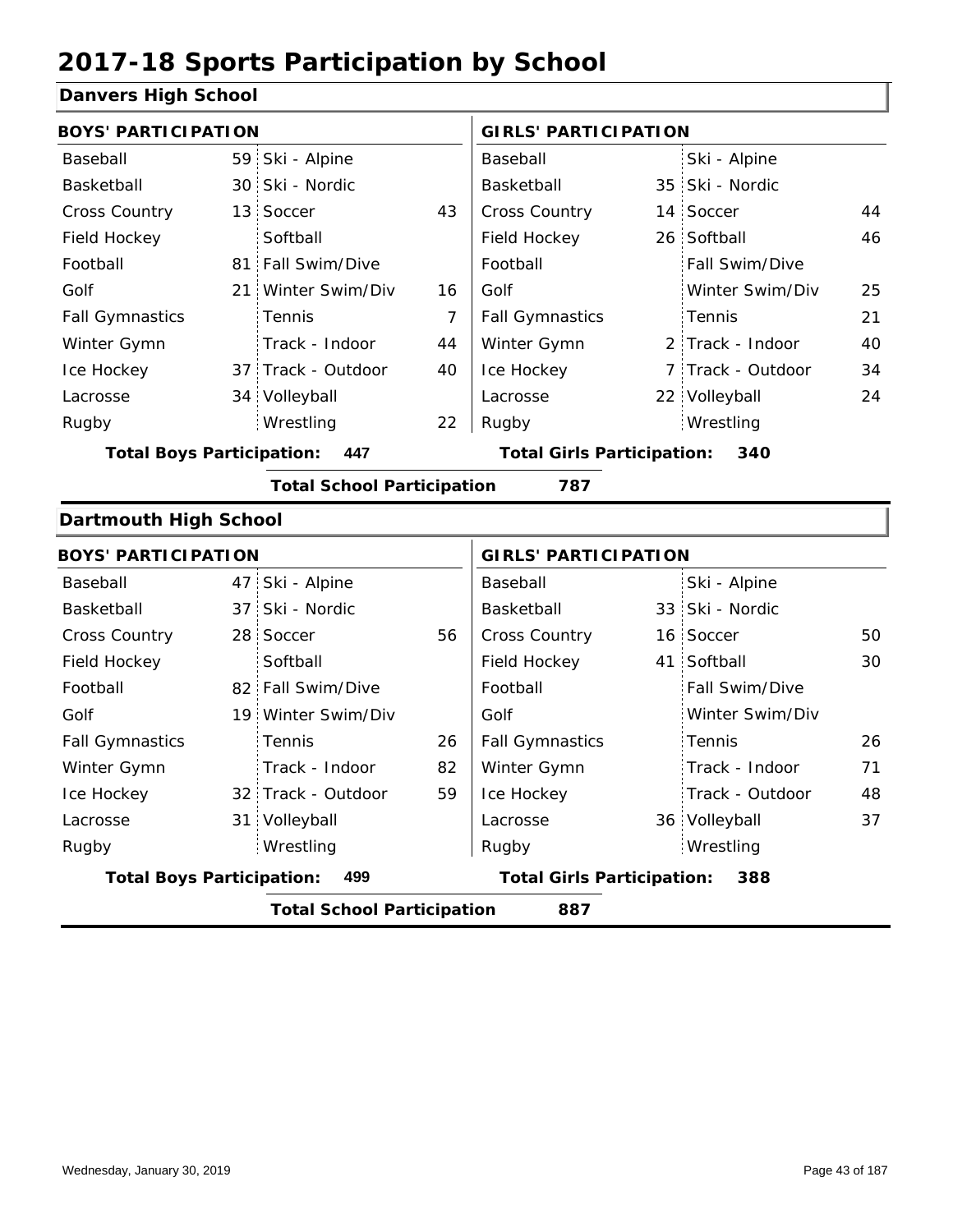#### **David Prouty High School**

| <b>BOYS' PARTICIPATION</b>              |  |                    |                                   | <b>GIRLS' PARTICIPATION</b> |     |                       |    |
|-----------------------------------------|--|--------------------|-----------------------------------|-----------------------------|-----|-----------------------|----|
| Baseball                                |  | 14 Ski - Alpine    |                                   | Baseball                    |     | Ski - Alpine          |    |
| Basketball                              |  | 24 Ski - Nordic    |                                   | Basketball                  |     | 10 Ski - Nordic       |    |
| <b>Cross Country</b>                    |  | 5 Soccer           | 21                                | <b>Cross Country</b>        |     | 4 Soccer              | 19 |
| Field Hockey                            |  | Softball           |                                   | Field Hockey                |     | 24 Softball           | 12 |
| Football                                |  | 29 Fall Swim/Dive  |                                   | Football                    |     | <b>Fall Swim/Dive</b> |    |
| Golf                                    |  | 10 Winter Swim/Div |                                   | Golf                        |     | 10 Winter Swim/Div    |    |
| <b>Fall Gymnastics</b>                  |  | Tennis             | 12                                | <b>Fall Gymnastics</b>      |     | Tennis                | 9  |
| Winter Gymn                             |  | Track - Indoor     | 22                                | Winter Gymn                 |     | Track - Indoor        | 13 |
| Ice Hockey                              |  | Track - Outdoor    | 18                                | Ice Hockey                  |     | Track - Outdoor       | 15 |
| Lacrosse                                |  | Volleyball         |                                   | Lacrosse                    |     | Volleyball            |    |
| Rugby                                   |  | Wrestling          |                                   | Rugby                       |     | Wrestling             |    |
| 155<br><b>Total Boys Participation:</b> |  |                    | <b>Total Girls Participation:</b> |                             | 116 |                       |    |

**Total School Participation 271**

#### **Dean Technical School**

|                                  | <b>BOYS' PARTICIPATION</b>        |   |                                   | <b>GIRLS' PARTICIPATION</b> |   |  |  |
|----------------------------------|-----------------------------------|---|-----------------------------------|-----------------------------|---|--|--|
| Baseball                         | 1 Ski - Alpine                    |   | Baseball                          | Ski - Alpine                |   |  |  |
| Basketball                       | Ski - Nordic                      |   | Basketball                        | Ski - Nordic                |   |  |  |
| <b>Cross Country</b>             | Soccer                            |   | <b>Cross Country</b>              | Soccer                      |   |  |  |
| Field Hockey                     | Softball                          |   | Field Hockey                      | Softball                    | 3 |  |  |
| Football                         | 2 Fall Swim/Dive                  |   | Football                          | <b>Fall Swim/Dive</b>       |   |  |  |
| Golf                             | Winter Swim/Div                   |   | Golf                              | Winter Swim/Div             |   |  |  |
| <b>Fall Gymnastics</b>           | Tennis                            |   | <b>Fall Gymnastics</b>            | Tennis                      |   |  |  |
| Winter Gymn                      | Track - Indoor                    |   | Winter Gymn                       | Track - Indoor              |   |  |  |
| Ice Hockey                       | Track - Outdoor                   |   | Ice Hockey                        | Track - Outdoor             |   |  |  |
| Lacrosse                         | Volleyball                        |   | Lacrosse                          | Volleyball                  | 2 |  |  |
| Rugby                            | Wrestling                         | 6 | Rugby                             | Wrestling                   | 2 |  |  |
| <b>Total Boys Participation:</b> | 9                                 |   | <b>Total Girls Participation:</b> | 7                           |   |  |  |
|                                  | <b>Total School Participation</b> |   | 16                                |                             |   |  |  |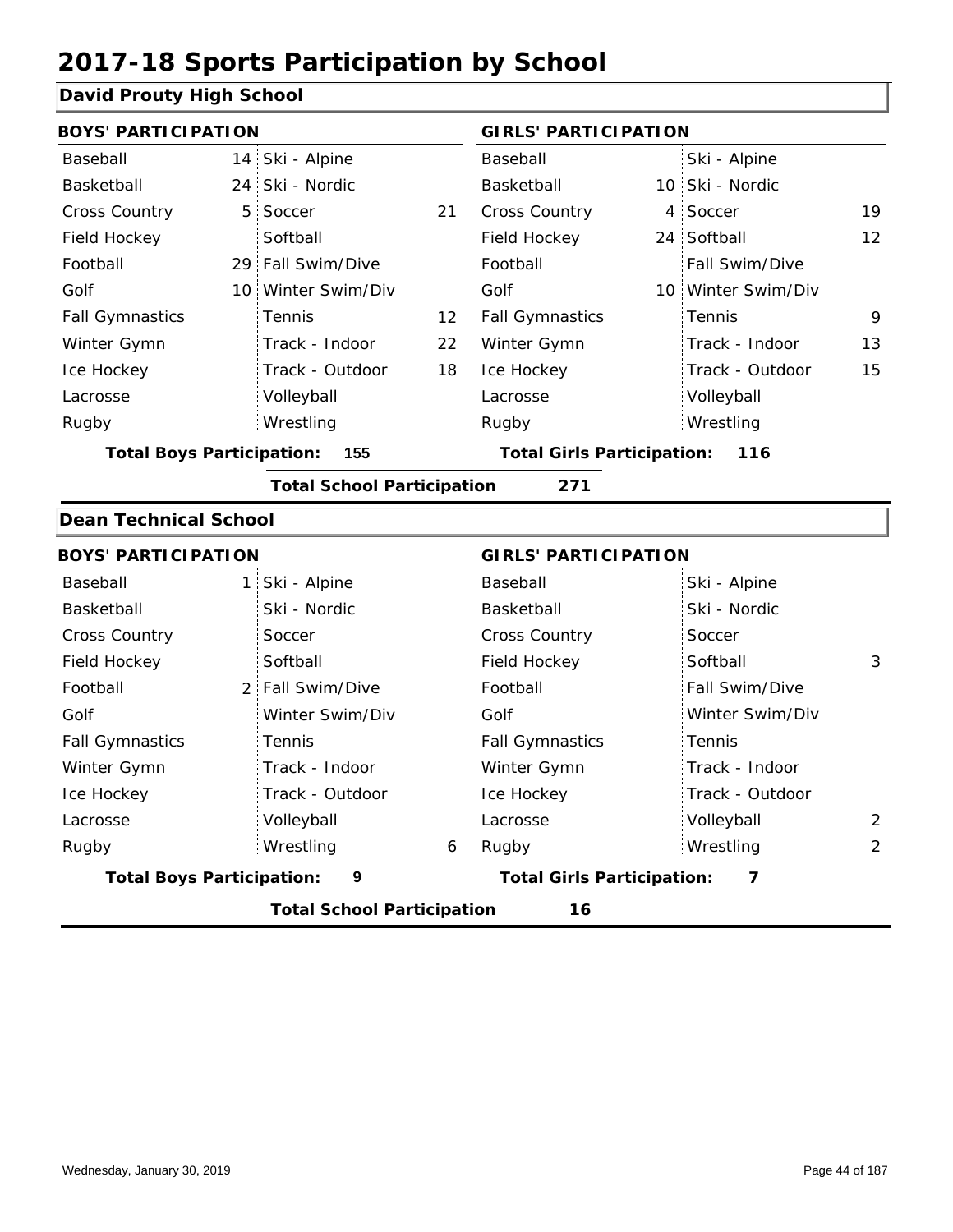#### **Dedham High School**

| <b>BOYS' PARTICIPATION</b>         |                                   |    | <b>GIRLS' PARTICIPATION</b>       |  |                    |    |
|------------------------------------|-----------------------------------|----|-----------------------------------|--|--------------------|----|
| Baseball                           | 48 Ski - Alpine                   |    | Baseball                          |  | Ski - Alpine       |    |
| Basketball                         | 36 Ski - Nordic                   |    | Basketball                        |  | 20 Ski - Nordic    |    |
| Cross Country                      | 16 Soccer                         | 40 | Cross Country                     |  | 17 Soccer          | 43 |
| Field Hockey                       | Softball                          |    | Field Hockey                      |  | 34 Softball        | 18 |
| Football                           | 94 Fall Swim/Dive                 |    | Football                          |  | Fall Swim/Dive     |    |
| Golf                               | 11 Winter Swim/Div                | 15 | Golf                              |  | Winter Swim/Div    | 16 |
| <b>Fall Gymnastics</b>             | Tennis                            | 9  | <b>Fall Gymnastics</b>            |  | Tennis             | 39 |
| Winter Gymn                        | Track - Indoor                    | 29 | Winter Gymn                       |  | Track - Indoor     | 43 |
| Ice Hockey                         | 37 Track - Outdoor                | 73 | Ice Hockey                        |  | 14 Track - Outdoor | 42 |
| Lacrosse                           | 22 Volleyball                     |    | Lacrosse                          |  | 31 Volleyball      | 40 |
| Rugby                              | Wrestling                         | 22 | Rugby                             |  | Wrestling          |    |
| <b>Total Boys Participation:</b>   | 452                               |    | <b>Total Girls Participation:</b> |  | 357                |    |
|                                    | <b>Total School Participation</b> |    | 809                               |  |                    |    |
| <b>Dennis-Yarmouth Regional HS</b> |                                   |    |                                   |  |                    |    |
| <b>BOYS' PARTICIPATION</b>         |                                   |    | <b>GIRLS' PARTICIPATION</b>       |  |                    |    |
| Baseball                           | 42 Ski - Alpine                   |    | Baseball                          |  | Ski - Alpine       |    |
| Basketball                         | 48 Ski - Nordic                   |    | Basketball                        |  | 42 Ski - Nordic    |    |
| <b>Cross Country</b>               | 12 Soccer                         | 41 | <b>Cross Country</b>              |  | 16 Soccer          | 42 |
| Field Hockey                       | Softball                          |    | Field Hockey                      |  | 55 Softball        | 25 |
| Football                           | 69 Fall Swim/Dive                 |    | Football                          |  | Fall Swim/Dive     |    |
| Golf                               | 20 Winter Swim/Div                |    | Golf                              |  | 7 Winter Swim/Div  |    |
| <b>Fall Gymnastics</b>             | Tennis                            | 20 | <b>Fall Gymnastics</b>            |  | Tennis             | 22 |
| Winter Gymn                        | Track - Indoor                    | 31 | Winter Gymn                       |  | Track - Indoor     | 30 |
| Ice Hockey                         | 29 Track - Outdoor                | 47 | Ice Hockey                        |  | 20 Track - Outdoor | 42 |
| Lacrosse                           | 40 Volleyball                     |    | Lacrosse                          |  | 34 Volleyball      | 42 |
| Rugby                              | Wrestling                         |    | Rugby                             |  | Wrestling          |    |
| <b>Total Boys Participation:</b>   | 399                               |    | <b>Total Girls Participation:</b> |  | 377                |    |
|                                    | <b>Total School Participation</b> |    | 776                               |  |                    |    |
|                                    |                                   |    |                                   |  |                    |    |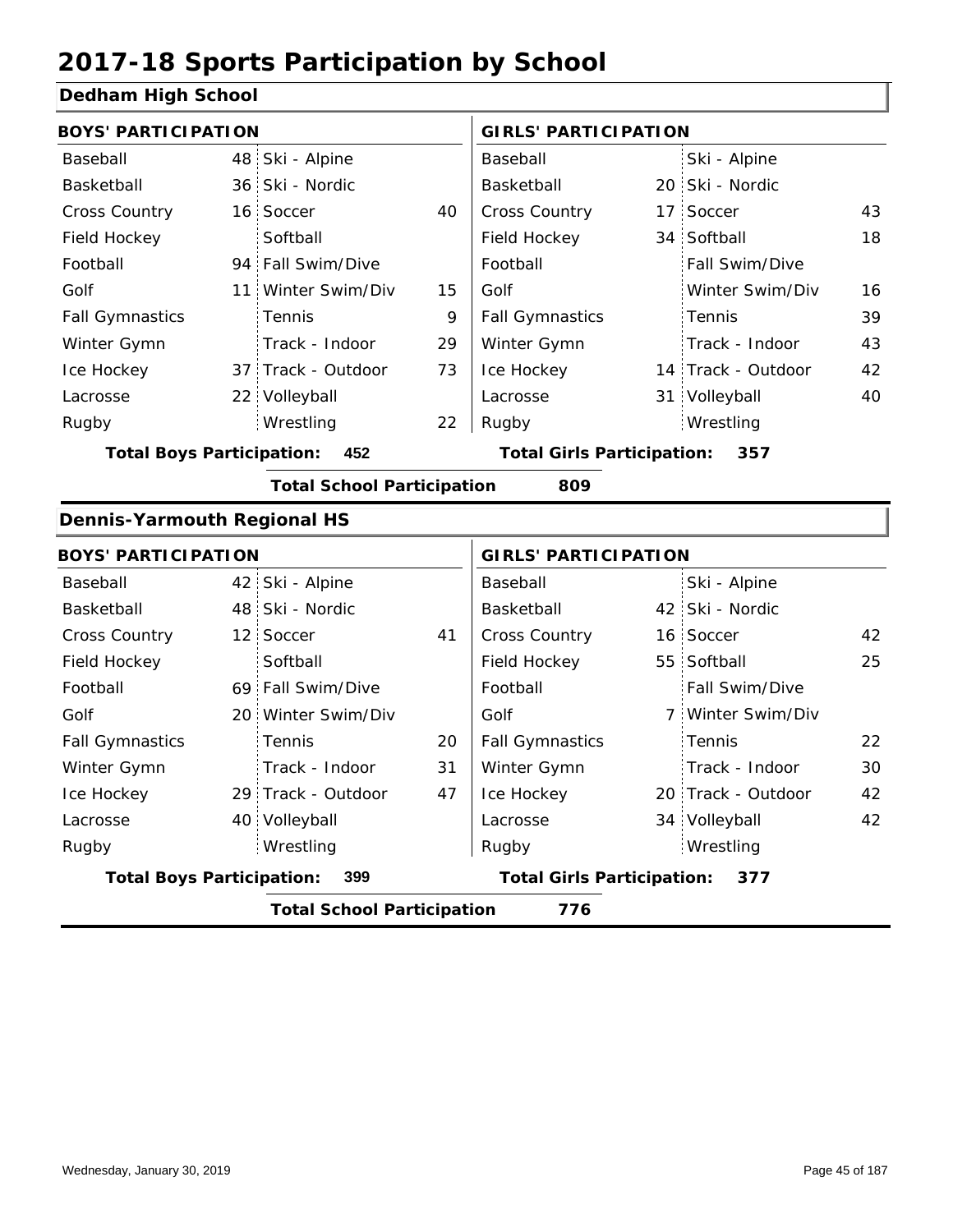#### **Dighton-Rehoboth Regional HS**

| <b>BOYS' PARTICIPATION</b>       |                 |                                   |    | <b>GIRLS' PARTICIPATION</b>       |                 |                   |    |
|----------------------------------|-----------------|-----------------------------------|----|-----------------------------------|-----------------|-------------------|----|
| Baseball                         |                 | 51 Ski - Alpine                   |    | Baseball                          |                 | Ski - Alpine      |    |
| Basketball                       |                 | 38 Ski - Nordic                   |    | Basketball                        |                 | 22 Ski - Nordic   |    |
| Cross Country                    |                 | 22 Soccer                         | 43 | Cross Country                     |                 | 18 Soccer         | 32 |
| Field Hockey                     |                 | Softball                          |    | Field Hockey                      |                 | 38 Softball       | 34 |
| Football                         |                 | 77 Fall Swim/Dive                 |    | Football                          |                 | Fall Swim/Dive    |    |
| Golf                             |                 | 21 Winter Swim/Div                | 13 | Golf                              |                 | Winter Swim/Div   | 8  |
| <b>Fall Gymnastics</b>           |                 | Tennis                            | 20 | <b>Fall Gymnastics</b>            |                 | Tennis            | 22 |
| Winter Gymn                      |                 | Track - Indoor                    | 69 | Winter Gymn                       |                 | Track - Indoor    | 58 |
| Ice Hockey                       |                 | 13 Track - Outdoor                | 64 | Ice Hockey                        |                 | 1 Track - Outdoor | 53 |
| Lacrosse                         |                 | 29 Volleyball                     | 18 | Lacrosse                          |                 | 44 Volleyball     | 40 |
| Rugby                            |                 | Wrestling                         | 29 | Rugby                             |                 | Wrestling         |    |
| <b>Total Boys Participation:</b> |                 | 507                               |    | <b>Total Girls Participation:</b> |                 | 370               |    |
|                                  |                 | <b>Total School Participation</b> |    | 877                               |                 |                   |    |
| Diman Regional Voc/Tech HS       |                 |                                   |    |                                   |                 |                   |    |
| <b>BOYS' PARTICIPATION</b>       |                 |                                   |    | <b>GIRLS' PARTICIPATION</b>       |                 |                   |    |
| Baseball                         |                 | 49 Ski - Alpine                   |    | Baseball                          |                 | Ski - Alpine      |    |
| Basketball                       |                 | 38 Ski - Nordic                   |    | Basketball                        |                 | 52 Ski - Nordic   |    |
| Cross Country                    | 27 <sup>1</sup> | Soccer                            | 70 | Cross Country                     | 21 <sup>2</sup> | Soccer            | 62 |
| Field Hockey                     |                 | Softball                          |    | Field Hockey                      |                 | Softball          | 40 |
| Football                         |                 | 77 Fall Swim/Dive                 |    | Football                          |                 | Fall Swim/Dive    |    |
| Golf                             |                 | 12 Winter Swim/Div                |    | Golf                              |                 | Winter Swim/Div   |    |
| <b>Fall Gymnastics</b>           |                 | Tennis                            | 8  | <b>Fall Gymnastics</b>            |                 | Tennis            | 15 |
| Winter Gymn                      |                 | Track - Indoor                    | 45 | Winter Gymn                       |                 | Track - Indoor    | 20 |
| Ice Hockey                       |                 | 27 Track - Outdoor                | 66 | Ice Hockey                        |                 | Track - Outdoor   | 29 |
| Lacrosse                         |                 | Volleyball                        |    | Lacrosse                          |                 | Volleyball        | 28 |

**Total Boys Participation: 419 Total Girls Participation: 267**

Wrestling Rugby Rugby

**Total School Participation 686**

Wrestling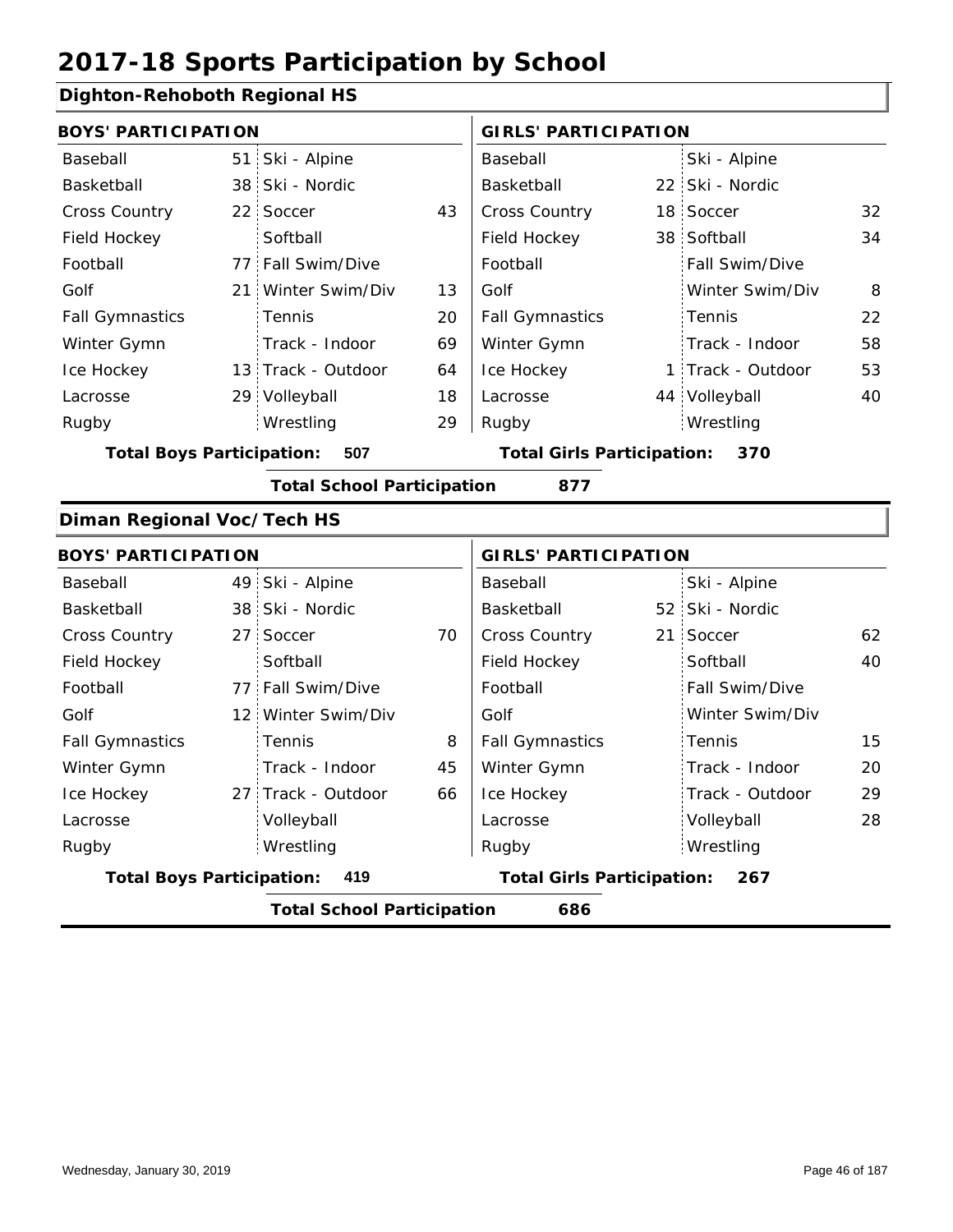#### **Doherty Memorial High School**

| <b>BOYS' PARTICIPATION</b> |                    |    | <b>GIRLS' PARTICIPATION</b> |  |                       |                   |
|----------------------------|--------------------|----|-----------------------------|--|-----------------------|-------------------|
| Baseball                   | 43 Ski - Alpine    |    | Baseball                    |  | Ski - Alpine          |                   |
| Basketball                 | 41 Ski - Nordic    |    | Basketball                  |  | 36 Ski - Nordic       |                   |
| <b>Cross Country</b>       | 29 Soccer          | 47 | <b>Cross Country</b>        |  | 16 Soccer             | 33                |
| Field Hockey               | Softball           |    | Field Hockey                |  | 37 Softball           | 31                |
| Football                   | 111 Fall Swim/Dive |    | Football                    |  | <b>Fall Swim/Dive</b> |                   |
| Golf                       | 16 Winter Swim/Div | 3  | Golf                        |  | 12 Winter Swim/Div    | $12 \overline{ }$ |
| <b>Fall Gymnastics</b>     | Tennis             | 12 | <b>Fall Gymnastics</b>      |  | Tennis                | 12                |
| Winter Gymn                | Track - Indoor     | 48 | Winter Gymn                 |  | Track - Indoor        | 58                |
| Ice Hockey                 | 12 Track - Outdoor | 50 | Ice Hockey                  |  | Track - Outdoor       | 50                |
| Lacrosse                   | 27 Volleyball      | 20 | Lacrosse                    |  | 35 Volleyball         | 39                |
| Rugby                      | Wrestling          | 5  | Rugby                       |  | Wrestling             |                   |

**Total Boys Participation: 464 Total Girls Participation: 371**

**Total School Participation 835**

#### **Dorchester Academy**

| <b>BOYS' PARTICIPATION</b>       |                  | <b>GIRLS' PARTICIPATION</b>       |                       |
|----------------------------------|------------------|-----------------------------------|-----------------------|
| Baseball                         | Ski - Alpine     | Baseball                          | Ski - Alpine          |
| Basketball                       | Ski - Nordic     | Basketball                        | Ski - Nordic          |
| <b>Cross Country</b>             | Soccer           | <b>Cross Country</b>              | Soccer                |
| Field Hockey                     | Softball         | Field Hockey                      | Softball              |
| Football                         | 1 Fall Swim/Dive | Football                          | <b>Fall Swim/Dive</b> |
| Golf                             | Winter Swim/Div  | Golf                              | Winter Swim/Div       |
| <b>Fall Gymnastics</b>           | <b>Tennis</b>    | <b>Fall Gymnastics</b>            | : Tennis              |
| Winter Gymn                      | Track - Indoor   | Winter Gymn                       | Track - Indoor        |
| Ice Hockey                       | Track - Outdoor  | Ice Hockey                        | Track - Outdoor       |
| Lacrosse                         | Volleyball       | Lacrosse                          | Volleyball            |
| Rugby                            | Wrestling        | Rugby                             | Wrestling             |
| <b>Total Boys Participation:</b> | $\mathbf{1}$     | <b>Total Girls Participation:</b> | 0                     |
|                                  |                  |                                   |                       |

**Total School Participation 1**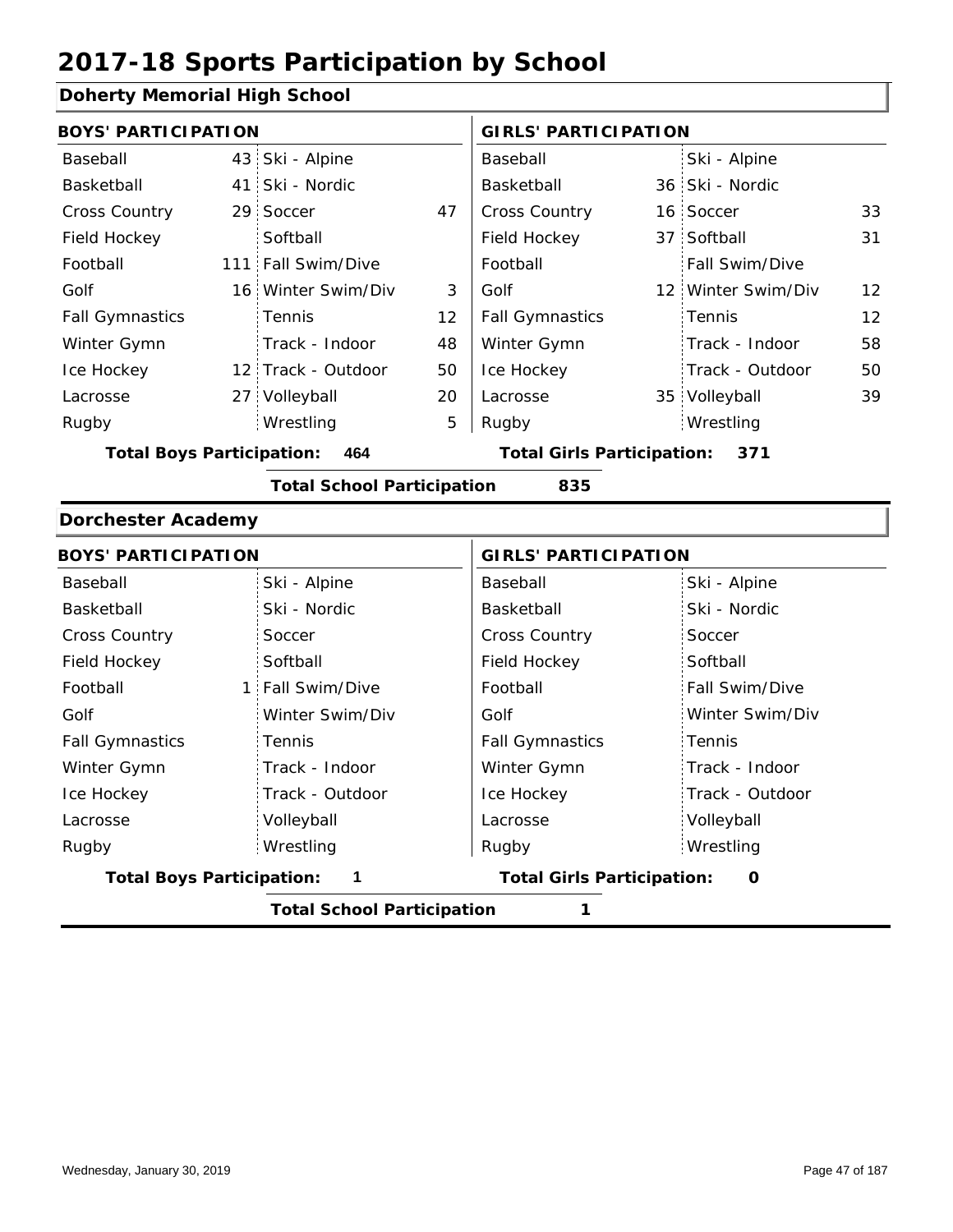#### **Douglas High School**

| <b>BOYS' PARTICIPATION</b>       |                 |                                   |    | <b>GIRLS' PARTICIPATION</b>       |                   |    |
|----------------------------------|-----------------|-----------------------------------|----|-----------------------------------|-------------------|----|
| Baseball                         |                 | 16 Ski - Alpine                   |    | Baseball                          | Ski - Alpine      |    |
| Basketball                       | 21              | Ski - Nordic                      |    | Basketball                        | 18 Ski - Nordic   |    |
| Cross Country                    | 8               | Soccer                            | 37 | Cross Country                     | 10 Soccer         | 26 |
| Field Hockey                     |                 | Softball                          |    | Field Hockey                      | Softball          | 23 |
| Football                         |                 | 17 Fall Swim/Dive                 |    | Football                          | Fall Swim/Dive    |    |
| Golf                             | 15 <sup>1</sup> | Winter Swim/Div                   |    | Golf                              | Winter Swim/Div   |    |
| <b>Fall Gymnastics</b>           |                 | Tennis                            |    | <b>Fall Gymnastics</b>            | Tennis            |    |
| Winter Gymn                      |                 | Track - Indoor                    | 17 | Winter Gymn                       | Track - Indoor    | 17 |
| Ice Hockey                       |                 | 6 Track - Outdoor                 | 26 | Ice Hockey                        | 2 Track - Outdoor | 24 |
| Lacrosse                         |                 | Volleyball                        |    | Lacrosse                          | Volleyball        | 33 |
| Rugby                            |                 | Wrestling                         |    | Rugby                             | Wrestling         |    |
| <b>Total Boys Participation:</b> |                 | 163                               |    | <b>Total Girls Participation:</b> | 153               |    |
|                                  |                 | <b>Total School Participation</b> |    | 316                               |                   |    |
| Dover-Sherborn High School       |                 |                                   |    |                                   |                   |    |
| <b>BOYS' PARTICIPATION</b>       |                 |                                   |    | <b>GIRLS' PARTICIPATION</b>       |                   |    |
| Baseball                         |                 | 32 Ski - Alpine                   | 15 | Baseball                          | Ski - Alpine      | 11 |
| Basketball                       |                 | 37 Ski - Nordic                   | 22 | Basketball                        | 22 Ski - Nordic   | 31 |
| <b>Cross Country</b>             |                 | 56 Soccer                         | 43 | Cross Country                     | 58 Soccer         | 36 |
| Field Hockey                     |                 | Softball                          |    | Field Hockey                      | 39 Softball       | 15 |
| Football                         |                 | 33 Fall Swim/Dive                 |    | Football                          | Fall Swim/Dive    |    |
| Golf                             | 23 <sup>1</sup> | Winter Swim/Div                   | 17 | Golf                              | 2 Winter Swim/Div | 24 |
| <b>Fall Gymnastics</b>           |                 | Tennis                            | 16 | <b>Fall Gymnastics</b>            | Tennis            | 17 |
| Winter Gymn                      |                 | Track - Indoor                    | 39 | Winter Gymn                       | 6 Track - Indoor  | 17 |
| Ice Hockey                       |                 | 21 Track - Outdoor                | 86 | Ice Hockey                        | 8 Track - Outdoor | 85 |
| Lacrosse                         |                 | 41 Volleyball                     |    | Lacrosse                          | 30 Volleyball     |    |
| Rugby                            |                 | Wrestling                         |    | Rugby                             | Wrestling         |    |
| <b>Total Boys Participation:</b> |                 | 481                               |    | <b>Total Girls Participation:</b> | 401               |    |
|                                  |                 | <b>Total School Participation</b> |    | 882                               |                   |    |
|                                  |                 |                                   |    |                                   |                   |    |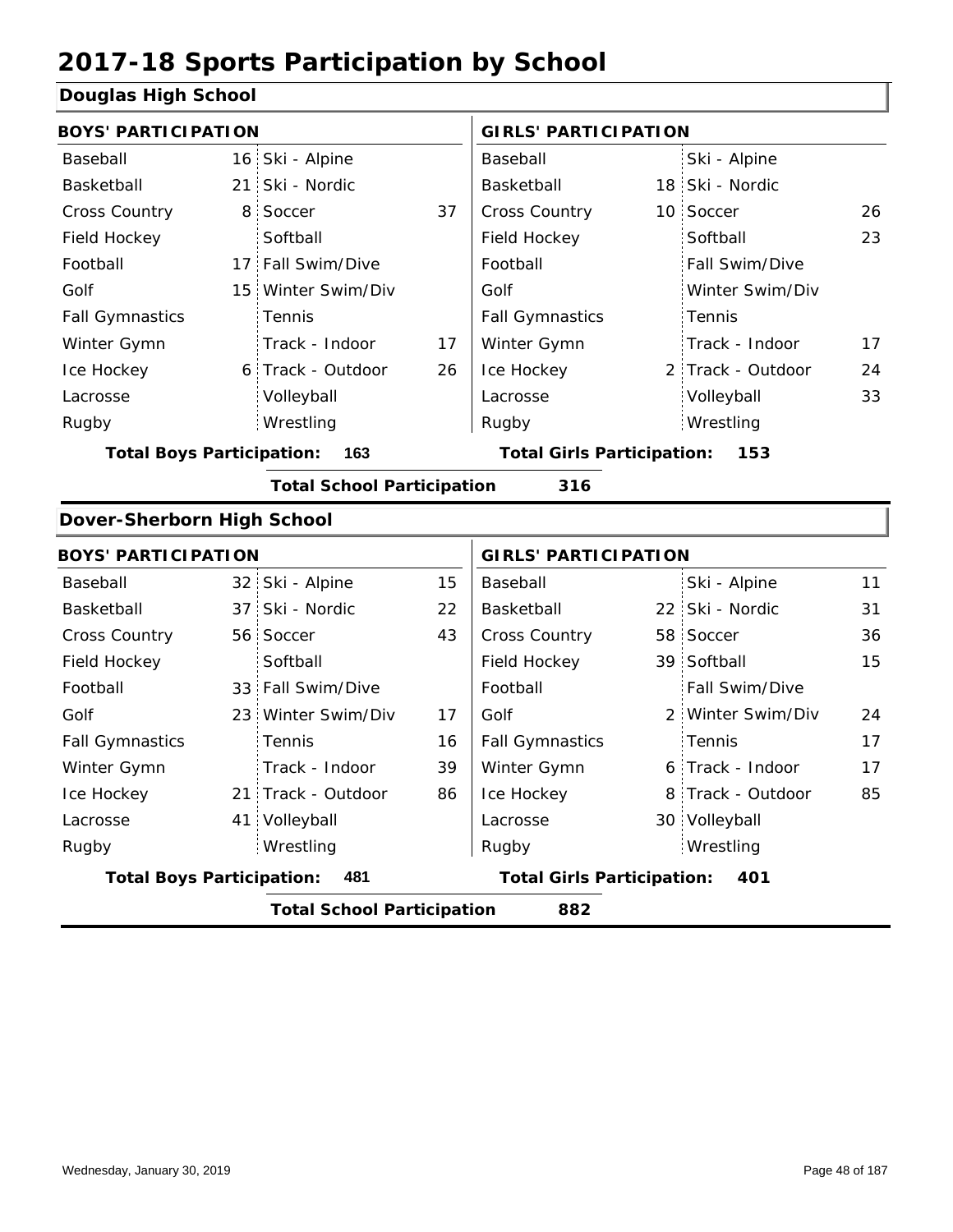#### **Dracut Senior High School**

| <b>BOYS' PARTICIPATION</b>       |                                   |    | <b>GIRLS' PARTICIPATION</b>       |                   |    |
|----------------------------------|-----------------------------------|----|-----------------------------------|-------------------|----|
| Baseball                         | 51 Ski - Alpine                   |    | Baseball                          | Ski - Alpine      |    |
| Basketball                       | 43 Ski - Nordic                   |    | Basketball                        | 39 Ski - Nordic   |    |
| <b>Cross Country</b>             | 12 Soccer                         | 49 | Cross Country                     | 7 Soccer          | 44 |
| Field Hockey                     | Softball                          |    | Field Hockey                      | 45 Softball       | 35 |
| Football                         | 65 Fall Swim/Dive                 | 2  | Football                          | Fall Swim/Dive    | 9  |
| Golf                             | 28 Winter Swim/Div                |    | Golf                              | Winter Swim/Div   |    |
| <b>Fall Gymnastics</b>           | <b>Tennis</b>                     |    | <b>Fall Gymnastics</b>            | Tennis            |    |
| Winter Gymn                      | Track - Indoor                    | 36 | Winter Gymn                       | 26 Track - Indoor | 31 |
| Ice Hockey                       | 17 Track - Outdoor                | 65 | Ice Hockey                        | Track - Outdoor   | 62 |
| Lacrosse                         | 31 Volleyball                     |    | Lacrosse                          | 48 Volleyball     | 39 |
| Rugby                            | Wrestling                         | 23 | Rugby                             | Wrestling         |    |
| <b>Total Boys Participation:</b> | 422                               |    | <b>Total Girls Participation:</b> | 385               |    |
|                                  | <b>Total School Participation</b> |    | 807                               |                   |    |
| <b>Drury High School</b>         |                                   |    |                                   |                   |    |
| <b>BOYS' PARTICIPATION</b>       |                                   |    | <b>GIRLS' PARTICIPATION</b>       |                   |    |

| <b>BUTS FARTIVIFAILUN</b>               |  |                                          |    | GIRLS FARTIGIFATION    |  |                   |    |
|-----------------------------------------|--|------------------------------------------|----|------------------------|--|-------------------|----|
| Baseball                                |  | 32 Ski - Alpine                          |    | Baseball               |  | Ski - Alpine      | 1  |
| Basketball                              |  | 23 Ski - Nordic                          |    | Basketball             |  | 19 Ski - Nordic   |    |
| <b>Cross Country</b>                    |  | Soccer                                   | 35 | <b>Cross Country</b>   |  | 4 Soccer          | 20 |
| Field Hockey                            |  | Softball                                 |    | Field Hockey           |  | Softball          | 32 |
| Football                                |  | 21 Fall Swim/Dive                        |    | Football               |  | 2 Fall Swim/Dive  |    |
| Golf                                    |  | 7 Winter Swim/Div                        |    | Golf                   |  | Winter Swim/Div   |    |
| <b>Fall Gymnastics</b>                  |  | Tennis                                   |    | <b>Fall Gymnastics</b> |  | Tennis            |    |
| Winter Gymn                             |  | Track - Indoor                           |    | Winter Gymn            |  | Track - Indoor    |    |
| Ice Hockey                              |  | 5 Track - Outdoor                        | 20 | Ice Hockey             |  | 1 Track - Outdoor | 35 |
| Lacrosse                                |  | 1 Volleyball                             |    | Lacrosse               |  | 2 Volleyball      |    |
| Rugby                                   |  | Wrestling                                | 1  | Rugby                  |  | Wrestling         |    |
| <b>Total Boys Participation:</b><br>145 |  | <b>Total Girls Participation:</b><br>116 |    |                        |  |                   |    |
|                                         |  | <b>Total School Participation</b>        |    | 261                    |  |                   |    |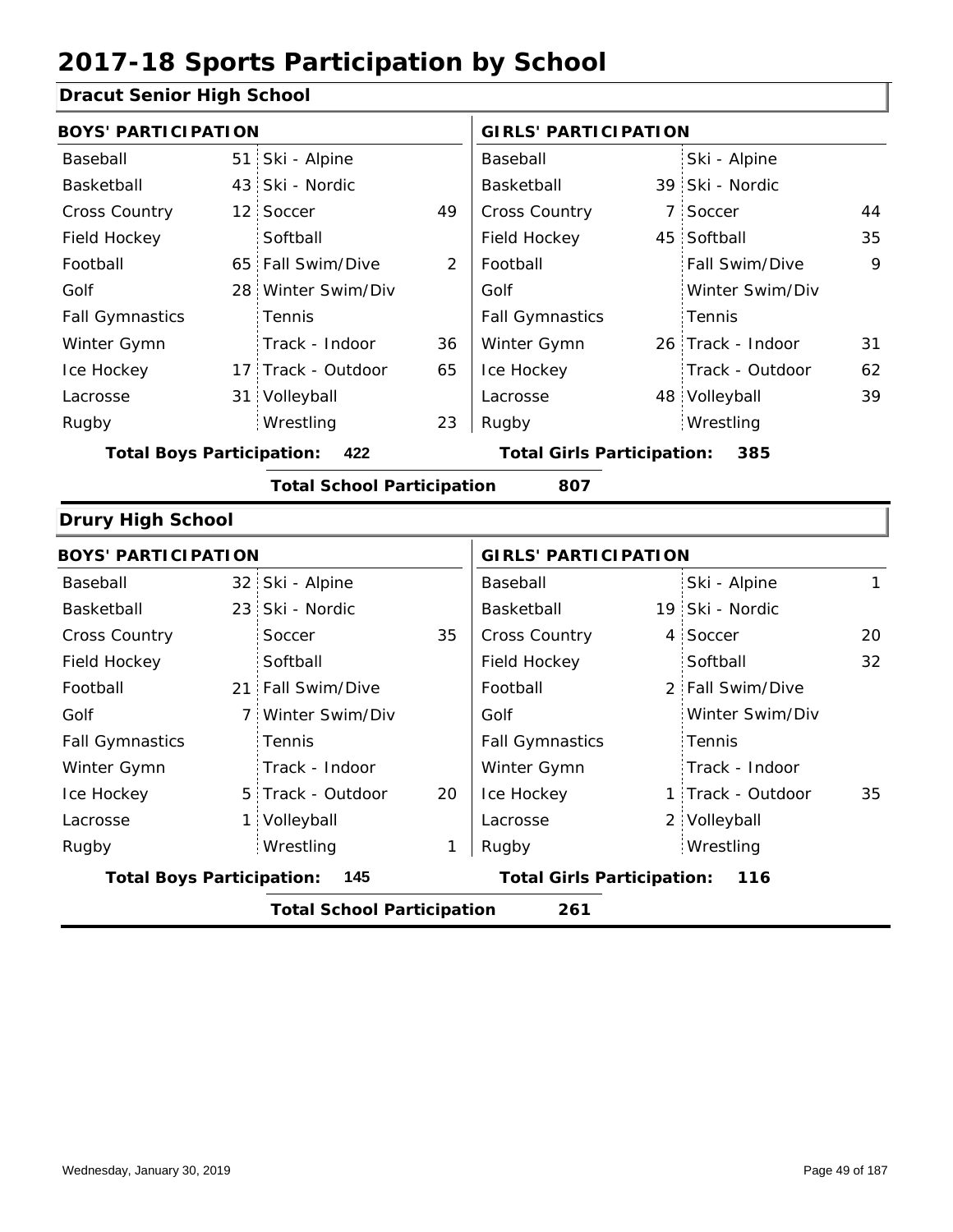#### **Durfee High School**

| , , , , , , , , , , , , ,        |                                           |                                   |    |                                   |     |                    |    |  |  |
|----------------------------------|-------------------------------------------|-----------------------------------|----|-----------------------------------|-----|--------------------|----|--|--|
| <b>BOYS' PARTICIPATION</b>       |                                           |                                   |    | <b>GIRLS' PARTICIPATION</b>       |     |                    |    |  |  |
| Baseball                         |                                           | 49 Ski - Alpine                   |    | Baseball                          |     | Ski - Alpine       |    |  |  |
| Basketball                       |                                           | 37 Ski - Nordic                   |    | Basketball                        | 25  | Ski - Nordic       |    |  |  |
| Cross Country                    |                                           | 4 Soccer                          | 46 | Cross Country                     | 2   | Soccer             | 34 |  |  |
| Field Hockey                     |                                           | Softball                          |    | Field Hockey                      | 30  | Softball           | 38 |  |  |
| Football                         |                                           | 63 Fall Swim/Dive                 |    | Football                          | 1:  | Fall Swim/Dive     |    |  |  |
| Golf                             |                                           | 9 Winter Swim/Div                 | 10 | Golf                              |     | Winter Swim/Div    | 24 |  |  |
| <b>Fall Gymnastics</b>           |                                           | Tennis                            | 9  | <b>Fall Gymnastics</b>            |     | Tennis             | 20 |  |  |
| Winter Gymn                      |                                           | Track - Indoor                    | 45 | Winter Gymn                       |     | Track - Indoor     | 18 |  |  |
| Ice Hockey                       |                                           | 17 Track - Outdoor                | 50 | Ice Hockey                        |     | Track - Outdoor    | 33 |  |  |
| Lacrosse                         |                                           | Volleyball                        | 32 | Lacrosse                          |     | Volleyball         | 28 |  |  |
| Rugby                            |                                           | Wrestling                         | 14 | Rugby                             |     | Wrestling          | 3  |  |  |
| <b>Total Boys Participation:</b> |                                           | 385                               |    | <b>Total Girls Participation:</b> |     | 256                |    |  |  |
|                                  |                                           | <b>Total School Participation</b> |    | 641                               |     |                    |    |  |  |
| <b>Duxbury High School</b>       |                                           |                                   |    |                                   |     |                    |    |  |  |
| <b>BOYS' PARTICIPATION</b>       |                                           |                                   |    | <b>GIRLS' PARTICIPATION</b>       |     |                    |    |  |  |
| Baseball                         |                                           | 52 Ski - Alpine                   | 21 | Baseball                          |     | Ski - Alpine       | 13 |  |  |
| Basketball                       |                                           | 73 Ski - Nordic                   |    | Basketball                        | 27: | Ski - Nordic       |    |  |  |
| Cross Country                    |                                           | 29 Soccer                         | 71 | Cross Country                     |     | 28 Soccer          | 75 |  |  |
| Field Hockey                     |                                           | Softball                          |    | Field Hockey                      |     | 52 Softball        | 27 |  |  |
| Football                         |                                           | 132 Fall Swim/Dive                |    | Football                          |     | Fall Swim/Dive     |    |  |  |
| Golf                             |                                           | 13 Winter Swim/Div                | 51 | Golf                              |     | 14 Winter Swim/Div | 90 |  |  |
| <b>Fall Gymnastics</b>           |                                           | Tennis                            | 14 | <b>Fall Gymnastics</b>            |     | Tennis             | 29 |  |  |
| Winter Gymn                      |                                           | Track - Indoor                    | 52 | Winter Gymn                       |     | Track - Indoor     | 46 |  |  |
| Ice Hockey                       |                                           | 50 Track - Outdoor                | 98 | Ice Hockey                        |     | 30 Track - Outdoor | 51 |  |  |
| Lacrosse                         |                                           | 76 Volleyball                     |    | Lacrosse                          |     | 58 Volleyball      | 39 |  |  |
| Rugby                            |                                           | Wrestling                         | 21 | Rugby                             |     | Wrestling          |    |  |  |
| <b>Total Boys Participation:</b> |                                           | 753                               |    | <b>Total Girls Participation:</b> |     | 579                |    |  |  |
|                                  | <b>Total School Participation</b><br>1332 |                                   |    |                                   |     |                    |    |  |  |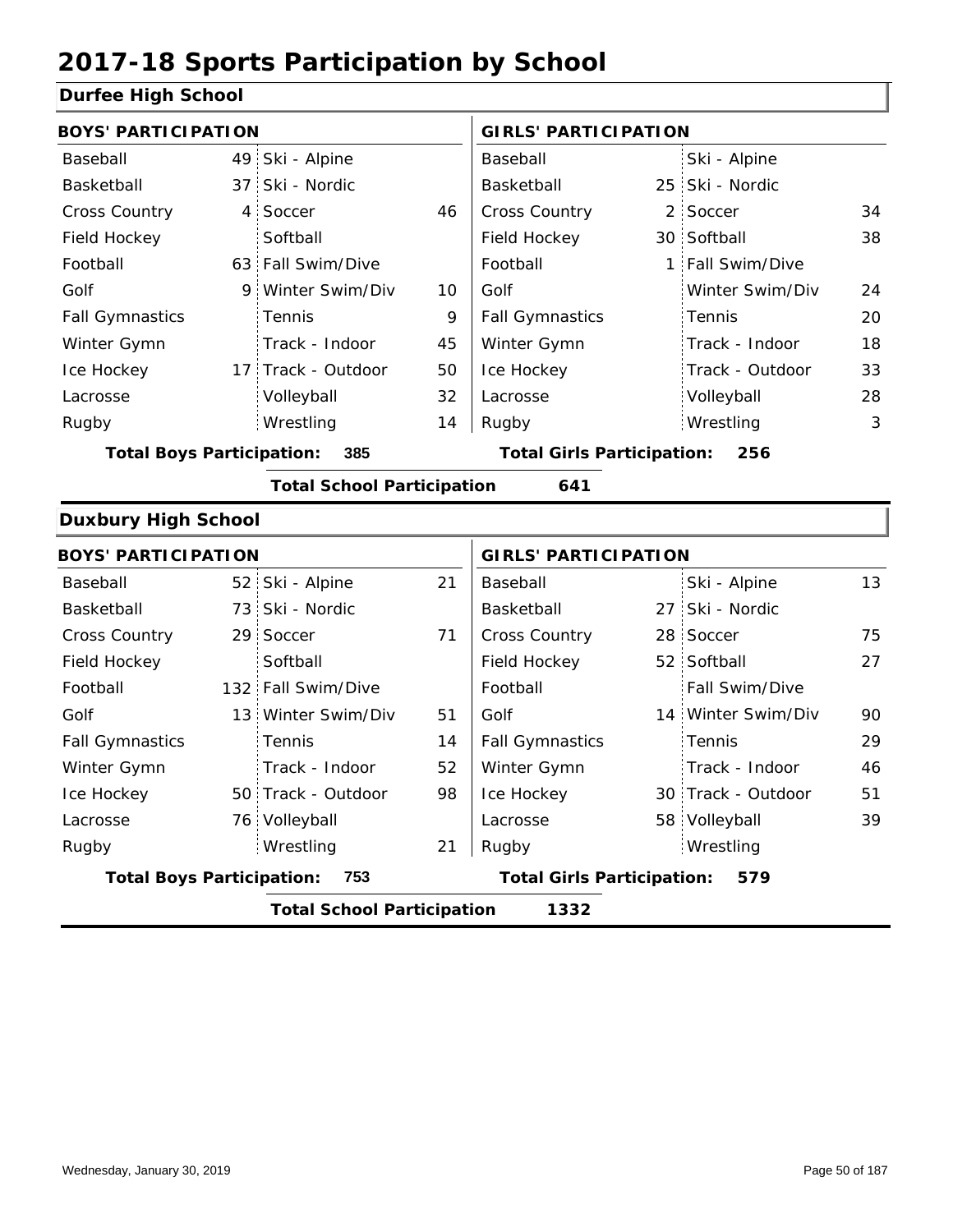#### **East Boston High School**

| <b>BOYS' PARTICIPATION</b>         |                                          |                                   |    | <b>GIRLS' PARTICIPATION</b>       |  |                   |    |  |
|------------------------------------|------------------------------------------|-----------------------------------|----|-----------------------------------|--|-------------------|----|--|
| Baseball                           |                                          | 35 Ski - Alpine                   |    | Baseball                          |  | Ski - Alpine      |    |  |
| Basketball                         | 25 <sup>2</sup>                          | Ski - Nordic                      |    | Basketball                        |  | 25 Ski - Nordic   |    |  |
| <b>Cross Country</b>               |                                          | Soccer                            | 25 | Cross Country                     |  | Soccer            | 25 |  |
| Field Hockey                       |                                          | Softball                          |    | Field Hockey                      |  | Softball          | 30 |  |
| Football                           |                                          | 55 Fall Swim/Dive                 |    | Football                          |  | 1 Fall Swim/Dive  |    |  |
| Golf                               |                                          | Winter Swim/Div                   | 15 | Golf                              |  | Winter Swim/Div   | 15 |  |
| <b>Fall Gymnastics</b>             |                                          | Tennis                            | 4  | <b>Fall Gymnastics</b>            |  | Tennis            |    |  |
| Winter Gymn                        |                                          | Track - Indoor                    | 30 | Winter Gymn                       |  | Track - Indoor    | 30 |  |
| Ice Hockey                         |                                          | 11 Track - Outdoor                | 25 | Ice Hockey                        |  | Track - Outdoor   | 20 |  |
| Lacrosse                           |                                          | Volleyball                        |    | Lacrosse                          |  | Volleyball        | 18 |  |
| Rugby                              |                                          | Wrestling                         | 1  | Rugby                             |  | Wrestling         |    |  |
| <b>Total Boys Participation:</b>   |                                          | 226                               |    | <b>Total Girls Participation:</b> |  | 164               |    |  |
|                                    |                                          | <b>Total School Participation</b> |    | 390                               |  |                   |    |  |
| East Bridgewater Jr/Sr High School |                                          |                                   |    |                                   |  |                   |    |  |
| <b>BOYS' PARTICIPATION</b>         |                                          |                                   |    | <b>GIRLS' PARTICIPATION</b>       |  |                   |    |  |
| Baseball                           |                                          | 49 Ski - Alpine                   |    | Baseball                          |  | Ski - Alpine      |    |  |
| Basketball                         |                                          | 62 Ski - Nordic                   |    | Basketball                        |  | 37 Ski - Nordic   |    |  |
| <b>Cross Country</b>               |                                          | 18 Soccer                         | 49 | Cross Country                     |  | 27 Soccer         | 58 |  |
| Field Hockey                       |                                          | Softball                          |    | Field Hockey                      |  | 43 Softball       | 27 |  |
| Football                           |                                          | 88 Fall Swim/Dive                 |    | Football                          |  | Fall Swim/Dive    |    |  |
| Golf                               |                                          | 10 Winter Swim/Div                |    | Golf                              |  | 2 Winter Swim/Div |    |  |
| <b>Fall Gymnastics</b>             |                                          | Tennis                            | 6  | <b>Fall Gymnastics</b>            |  | Tennis            | 18 |  |
| Winter Gymn                        |                                          | Track - Indoor                    | 50 | Winter Gymn                       |  | Track - Indoor    | 64 |  |
| Ice Hockey                         |                                          | 24 Track - Outdoor                | 78 | Ice Hockey                        |  | Track - Outdoor   | 64 |  |
| Lacrosse                           |                                          | 42 Volleyball                     |    | Lacrosse                          |  | 42 Volleyball     |    |  |
| Rugby                              |                                          | Wrestling                         |    | Rugby                             |  | Wrestling         |    |  |
| <b>Total Boys Participation:</b>   |                                          | 476                               |    | <b>Total Girls Participation:</b> |  | 382               |    |  |
|                                    | <b>Total School Participation</b><br>858 |                                   |    |                                   |  |                   |    |  |
|                                    |                                          |                                   |    |                                   |  |                   |    |  |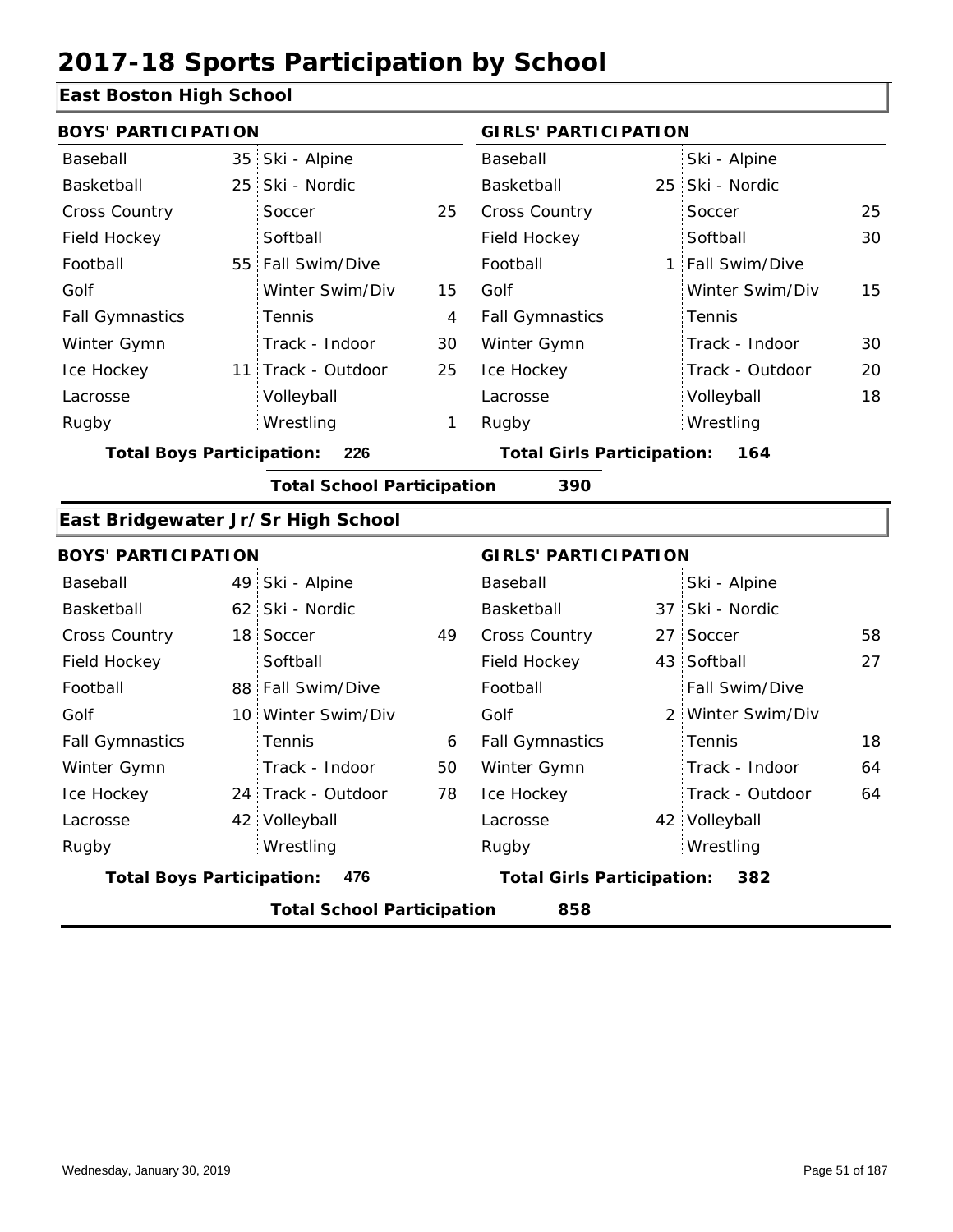#### **East Longmeadow High School**

| <b>BOYS' PARTICIPATION</b>              |  |                                   |    | <b>GIRLS' PARTICIPATION</b>              |  |                   |              |
|-----------------------------------------|--|-----------------------------------|----|------------------------------------------|--|-------------------|--------------|
| Baseball                                |  | 49 Ski - Alpine                   | 13 | Baseball                                 |  | 1 Ski - Alpine    | 5            |
| Basketball                              |  | 39 Ski - Nordic                   |    | Basketball                               |  | 32 Ski - Nordic   |              |
| <b>Cross Country</b>                    |  | 20 Soccer                         | 47 | <b>Cross Country</b>                     |  | 14 Soccer         | 55           |
| Field Hockey                            |  | Softball                          |    | Field Hockey                             |  | 28 Softball       | 27           |
| Football                                |  | 46 Fall Swim/Dive                 |    | Football                                 |  | Fall Swim/Dive    |              |
| Golf                                    |  | 17 Winter Swim/Div                | 17 | Golf                                     |  | Winter Swim/Div   | 16           |
| <b>Fall Gymnastics</b>                  |  | <b>Tennis</b>                     | 14 | <b>Fall Gymnastics</b>                   |  | Tennis            | 21           |
| Winter Gymn                             |  | Track - Indoor                    | 43 | Winter Gymn                              |  | Track - Indoor    | 52           |
| Ice Hockey                              |  | 19 Track - Outdoor                | 47 | Ice Hockey                               |  | 1 Track - Outdoor | 54           |
| Lacrosse                                |  | 51 Volleyball                     | 16 | Lacrosse                                 |  | 33 Volleyball     | 35           |
| Rugby                                   |  | Wrestling                         | 9  | Rugby                                    |  | Wrestling         | $\mathbf{1}$ |
| <b>Total Boys Participation:</b><br>447 |  |                                   |    | <b>Total Girls Participation:</b><br>375 |  |                   |              |
|                                         |  | <b>Total School Participation</b> |    | 822                                      |  |                   |              |
| <b>Easthampton High School</b>          |  |                                   |    |                                          |  |                   |              |

| <b>BOYS' PARTICIPATION</b>              |   |                                          |    | <b>GIRLS' PARTICIPATION</b> |                 |    |  |
|-----------------------------------------|---|------------------------------------------|----|-----------------------------|-----------------|----|--|
| Baseball                                |   | 28 Ski - Alpine                          |    | Baseball                    | Ski - Alpine    |    |  |
| Basketball                              |   | 24 Ski - Nordic                          |    | Basketball                  | Ski - Nordic    |    |  |
| <b>Cross Country</b>                    |   | Soccer                                   | 48 | <b>Cross Country</b>        | Soccer          | 35 |  |
| Field Hockey                            |   | Softball                                 |    | Field Hockey                | Softball        | 28 |  |
| Football                                |   | 31 Fall Swim/Dive                        |    | Football                    | Fall Swim/Dive  |    |  |
| Golf                                    | 8 | Winter Swim/Div                          | 3  | Golf                        | Winter Swim/Div | 22 |  |
| <b>Fall Gymnastics</b>                  |   | <b>Tennis</b>                            |    | <b>Fall Gymnastics</b>      | Tennis          |    |  |
| Winter Gymn                             |   | Track - Indoor                           |    | Winter Gymn                 | Track - Indoor  |    |  |
| Ice Hockey                              |   | 27 Track - Outdoor                       |    | Ice Hockey                  | Track - Outdoor |    |  |
| Lacrosse                                |   | Volleyball                               |    | Lacrosse                    | Volleyball      | 24 |  |
| Rugby                                   |   | Wrestling                                |    | Rugby                       | Wrestling       |    |  |
| <b>Total Boys Participation:</b><br>169 |   | <b>Total Girls Participation:</b><br>109 |    |                             |                 |    |  |
|                                         |   | <b>Total School Participation</b>        |    | 278                         |                 |    |  |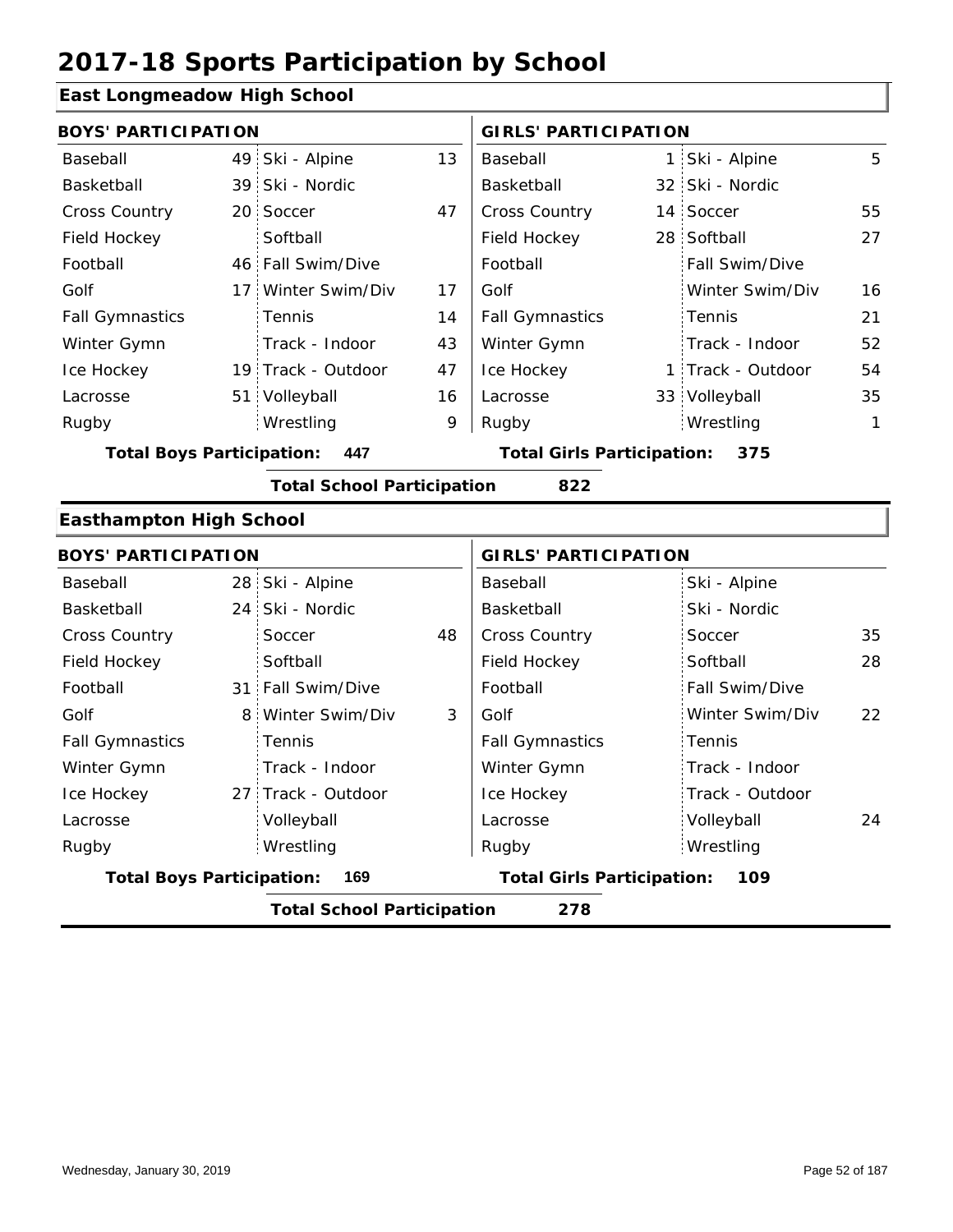#### **English High School (Boston)**

| <b>BOYS' PARTICIPATION</b><br>14 Ski - Alpine<br>Baseball                    |                        | <b>GIRLS' PARTICIPATION</b>       |                 |                                                                                                                                                                                                                |  |  |  |
|------------------------------------------------------------------------------|------------------------|-----------------------------------|-----------------|----------------------------------------------------------------------------------------------------------------------------------------------------------------------------------------------------------------|--|--|--|
|                                                                              | Baseball               |                                   | Ski - Alpine    |                                                                                                                                                                                                                |  |  |  |
| 7 Ski - Nordic                                                               | Basketball             |                                   | Ski - Nordic    |                                                                                                                                                                                                                |  |  |  |
| $\overline{7}$                                                               | Cross Country          |                                   | Soccer          | 2                                                                                                                                                                                                              |  |  |  |
|                                                                              | Field Hockey           |                                   | Softball        | 20                                                                                                                                                                                                             |  |  |  |
| 26 Fall Swim/Dive                                                            | Football               |                                   | Fall Swim/Dive  |                                                                                                                                                                                                                |  |  |  |
| Winter Swim/Div                                                              | Golf                   |                                   | Winter Swim/Div |                                                                                                                                                                                                                |  |  |  |
|                                                                              | <b>Fall Gymnastics</b> |                                   | Tennis          |                                                                                                                                                                                                                |  |  |  |
| Track - Indoor<br>7                                                          | Winter Gymn            |                                   | Track - Indoor  | 11                                                                                                                                                                                                             |  |  |  |
| Track - Outdoor                                                              | Ice Hockey             |                                   | Track - Outdoor |                                                                                                                                                                                                                |  |  |  |
|                                                                              | Lacrosse               |                                   | Volleyball      |                                                                                                                                                                                                                |  |  |  |
|                                                                              | Rugby                  |                                   | Wrestling       |                                                                                                                                                                                                                |  |  |  |
| 61                                                                           |                        |                                   | 42              |                                                                                                                                                                                                                |  |  |  |
|                                                                              | 103                    |                                   |                 |                                                                                                                                                                                                                |  |  |  |
|                                                                              |                        |                                   |                 |                                                                                                                                                                                                                |  |  |  |
|                                                                              |                        |                                   |                 |                                                                                                                                                                                                                |  |  |  |
| 43 Ski - Alpine                                                              | Baseball               |                                   | Ski - Alpine    |                                                                                                                                                                                                                |  |  |  |
| 38 Ski - Nordic                                                              | Basketball             |                                   |                 |                                                                                                                                                                                                                |  |  |  |
| 44                                                                           | Cross Country          |                                   | Soccer          | 49                                                                                                                                                                                                             |  |  |  |
|                                                                              | Field Hockey           |                                   |                 | 44                                                                                                                                                                                                             |  |  |  |
| 75 Fall Swim/Dive                                                            | Football               |                                   | Fall Swim/Dive  |                                                                                                                                                                                                                |  |  |  |
| 23 Winter Swim/Div<br>10                                                     | Golf                   |                                   | Winter Swim/Div | 16                                                                                                                                                                                                             |  |  |  |
|                                                                              | <b>Fall Gymnastics</b> |                                   | Tennis          |                                                                                                                                                                                                                |  |  |  |
| 1 Track - Indoor<br>36                                                       | Winter Gymn            |                                   |                 | 43                                                                                                                                                                                                             |  |  |  |
| 58<br>39 Track - Outdoor                                                     | Ice Hockey             |                                   |                 | 60                                                                                                                                                                                                             |  |  |  |
| 23                                                                           | Lacrosse               |                                   |                 | 43                                                                                                                                                                                                             |  |  |  |
| 21                                                                           | Rugby                  |                                   | Wrestling       | 3                                                                                                                                                                                                              |  |  |  |
| 465                                                                          |                        |                                   | 379             |                                                                                                                                                                                                                |  |  |  |
| <b>Total Boys Participation:</b><br><b>Total School Participation</b><br>844 |                        |                                   |                 |                                                                                                                                                                                                                |  |  |  |
|                                                                              |                        | <b>Total School Participation</b> |                 | 9<br><b>Total Girls Participation:</b><br><b>GIRLS' PARTICIPATION</b><br>34 Ski - Nordic<br>17:<br>14 Softball<br>10 Track - Indoor<br>6 Track - Outdoor<br>40 Volleyball<br><b>Total Girls Participation:</b> |  |  |  |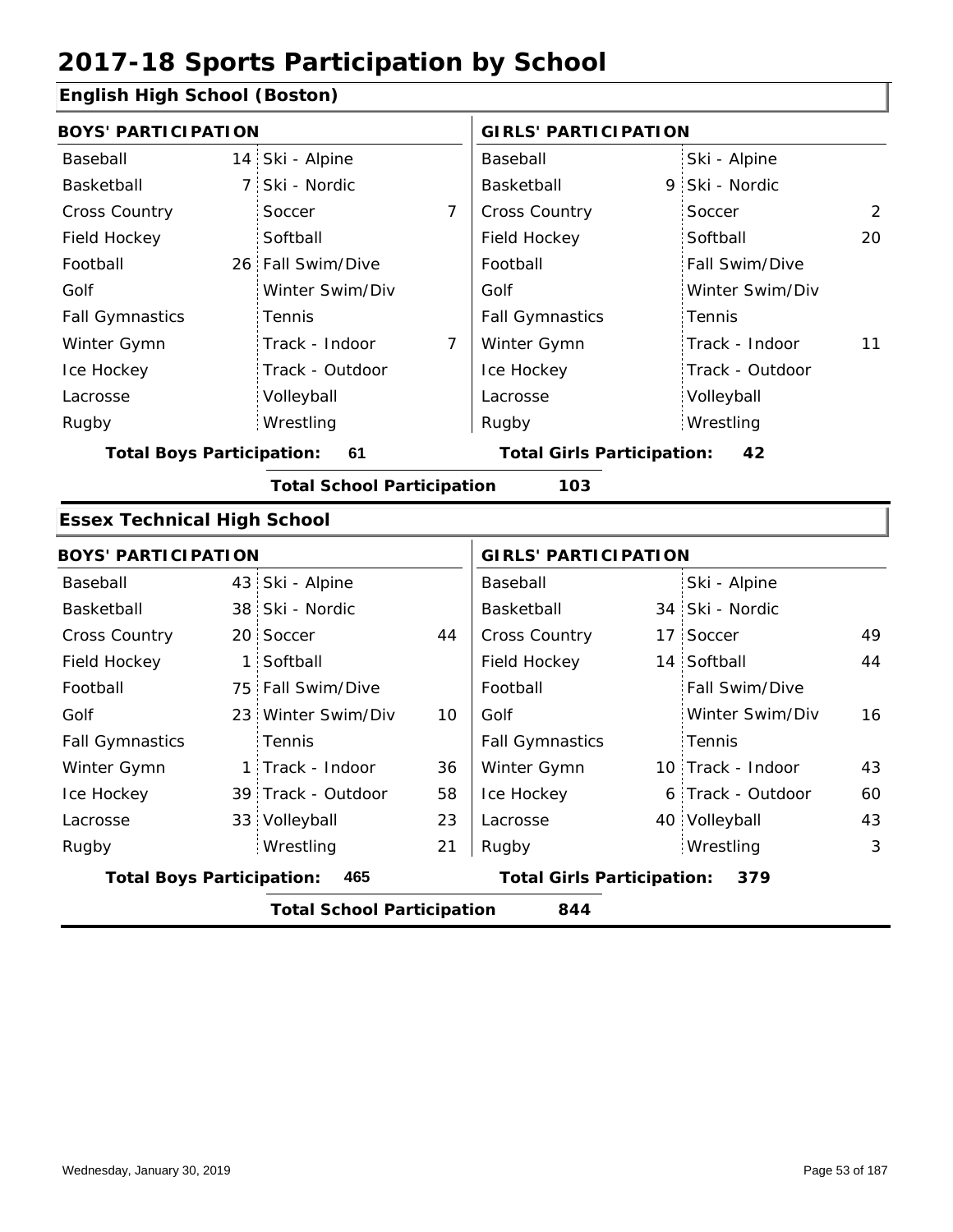### **Everett High School**

| <b>BOYS' PARTICIPATION</b>       |                                   |    | <b>GIRLS' PARTICIPATION</b>       |  |                   |    |
|----------------------------------|-----------------------------------|----|-----------------------------------|--|-------------------|----|
| Baseball                         | 44 Ski - Alpine                   |    | Baseball                          |  | Ski - Alpine      |    |
| Basketball                       | 52 Ski - Nordic                   |    | Basketball                        |  | 43 Ski - Nordic   |    |
| Cross Country                    | 12 Soccer                         | 68 | <b>Cross Country</b>              |  | 8 Soccer          | 31 |
| Field Hockey                     | Softball                          |    | Field Hockey                      |  | 22 Softball       | 46 |
| Football                         | 101 Fall Swim/Dive                |    | Football                          |  | 1 Fall Swim/Dive  |    |
| Golf                             | 14 Winter Swim/Div                |    | Golf                              |  | Winter Swim/Div   |    |
| <b>Fall Gymnastics</b>           | <b>Tennis</b>                     | 17 | <b>Fall Gymnastics</b>            |  | Tennis            | 23 |
| Winter Gymn                      | Track - Indoor                    | 44 | Winter Gymn                       |  | Track - Indoor    | 48 |
| Ice Hockey                       | 15 Track - Outdoor                | 27 | Ice Hockey                        |  | 2 Track - Outdoor | 33 |
| Lacrosse                         | 28 Volleyball                     |    | Lacrosse                          |  | Volleyball        | 34 |
| Rugby                            | Wrestling                         | 11 | Rugby                             |  | Wrestling         |    |
| <b>Total Boys Participation:</b> | 433                               |    | <b>Total Girls Participation:</b> |  | 291               |    |
|                                  | <b>Total School Participation</b> |    | 724                               |  |                   |    |
| <b>Excel High School</b>         |                                   |    |                                   |  |                   |    |
| <b>BOYS' PARTICIPATION</b>       |                                   |    | <b>GIRLS' PARTICIPATION</b>       |  |                   |    |

| Baseball               |                                          | 23 Ski - Alpine   |    | Baseball                                | Ski - Alpine          |    |  |  |  |
|------------------------|------------------------------------------|-------------------|----|-----------------------------------------|-----------------------|----|--|--|--|
| Basketball             |                                          | 23 Ski - Nordic   |    | Basketball                              | 11 Ski - Nordic       |    |  |  |  |
| <b>Cross Country</b>   |                                          | Soccer            | 22 | <b>Cross Country</b>                    | Soccer                | 15 |  |  |  |
| Field Hockey           |                                          | Softball          |    | Field Hockey                            | Softball              | 24 |  |  |  |
| Football               |                                          | 20 Fall Swim/Dive |    | Football                                | <b>Fall Swim/Dive</b> |    |  |  |  |
| Golf                   |                                          | Winter Swim/Div   |    | Golf                                    | Winter Swim/Div       |    |  |  |  |
| <b>Fall Gymnastics</b> |                                          | Tennis            |    | <b>Fall Gymnastics</b>                  | : Tennis              |    |  |  |  |
| Winter Gymn            |                                          | Track - Indoor    | 7  | Winter Gymn                             | Track - Indoor        | 8  |  |  |  |
| Ice Hockey             |                                          | Track - Outdoor   | 10 | Ice Hockey                              | Track - Outdoor       | 11 |  |  |  |
| Lacrosse               |                                          | Volleyball        |    | Lacrosse                                | Volleyball            | 11 |  |  |  |
| Rugby                  |                                          | Wrestling         | 1  | Rugby                                   | Wrestling             |    |  |  |  |
|                        | <b>Total Boys Participation:</b><br>107  |                   |    | <b>Total Girls Participation:</b><br>80 |                       |    |  |  |  |
|                        | 187<br><b>Total School Participation</b> |                   |    |                                         |                       |    |  |  |  |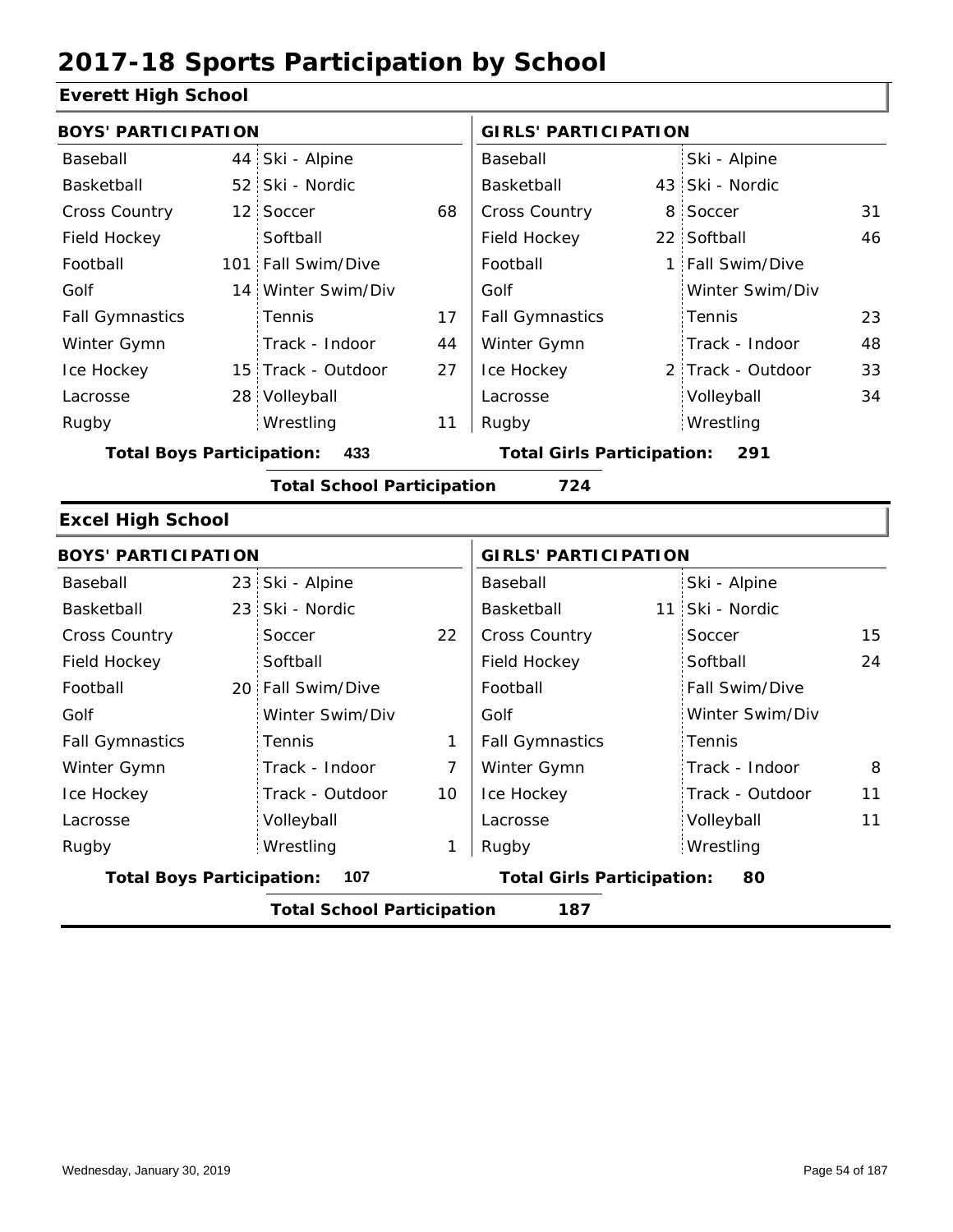#### **Fairhaven High School**

| <b>BOYS' PARTICIPATION</b>       |    |                                   |    | <b>GIRLS' PARTICIPATION</b>       |  |                   |    |
|----------------------------------|----|-----------------------------------|----|-----------------------------------|--|-------------------|----|
| Baseball                         |    | 33 Ski - Alpine                   |    | Baseball                          |  | Ski - Alpine      |    |
| Basketball                       |    | 34 Ski - Nordic                   |    | Basketball                        |  | 31 Ski - Nordic   |    |
| <b>Cross Country</b>             |    | 20 Soccer                         | 35 | <b>Cross Country</b>              |  | 14 Soccer         | 34 |
| Field Hockey                     | 1: | Softball                          |    | Field Hockey                      |  | 36 Softball       | 30 |
| Football                         |    | 28 Fall Swim/Dive                 |    | Football                          |  | Fall Swim/Dive    |    |
| Golf                             |    | 16 Winter Swim/Div                |    | Golf                              |  | 1 Winter Swim/Div |    |
| <b>Fall Gymnastics</b>           |    | <b>Tennis</b>                     | 14 | <b>Fall Gymnastics</b>            |  | Tennis            | 17 |
| Winter Gymn                      |    | Track - Indoor                    | 43 | Winter Gymn                       |  | Track - Indoor    | 35 |
| Ice Hockey                       |    | 7 Track - Outdoor                 | 26 | Ice Hockey                        |  | Track - Outdoor   | 28 |
| Lacrosse                         |    | 37 Volleyball                     |    | Lacrosse                          |  | 57 Volleyball     | 35 |
| Rugby                            |    | Wrestling                         |    | Rugby                             |  | Wrestling         |    |
| <b>Total Boys Participation:</b> |    | 294                               |    | <b>Total Girls Participation:</b> |  | 318               |    |
|                                  |    | <b>Total School Participation</b> |    | 612                               |  |                   |    |
| <b>Falmouth Academy</b>          |    |                                   |    |                                   |  |                   |    |
| <b>DOVCL DADTICIDATION</b>       |    |                                   |    | CIBLE DABTICIBATION               |  |                   |    |

| <b>BOYS' PARTICIPATION</b> |                                          |                    |                                          | <b>GIRLS' PARTICIPATION</b> |  |                    |    |  |
|----------------------------|------------------------------------------|--------------------|------------------------------------------|-----------------------------|--|--------------------|----|--|
| Baseball                   |                                          | 24 Ski - Alpine    |                                          | Baseball                    |  | Ski - Alpine       |    |  |
| Basketball                 |                                          | 24 Ski - Nordic    |                                          | Basketball                  |  | 24 Ski - Nordic    |    |  |
| <b>Cross Country</b>       |                                          | 11 Soccer          | 41                                       | <b>Cross Country</b>        |  | 14 Soccer          | 45 |  |
| Field Hockey               |                                          | Softball           |                                          | Field Hockey                |  | 24 Softball        |    |  |
| Football                   |                                          | 24 Fall Swim/Dive  |                                          | Football                    |  | Fall Swim/Dive     |    |  |
| Golf                       |                                          | 17 Winter Swim/Div |                                          | Golf                        |  | 16 Winter Swim/Div |    |  |
| <b>Fall Gymnastics</b>     |                                          | Tennis             |                                          | <b>Fall Gymnastics</b>      |  | Tennis             |    |  |
| Winter Gymn                |                                          | Track - Indoor     |                                          | Winter Gymn                 |  | 7 Track - Indoor   |    |  |
| Ice Hockey                 |                                          | 38 Track - Outdoor |                                          | Ice Hockey                  |  | 26 Track - Outdoor |    |  |
| Lacrosse                   |                                          | 44 Volleyball      |                                          | Lacrosse                    |  | 36 Volleyball      |    |  |
| Rugby                      |                                          | Wrestling          |                                          | Rugby                       |  | Wrestling          |    |  |
|                            | <b>Total Boys Participation:</b><br>223  |                    | <b>Total Girls Participation:</b><br>192 |                             |  |                    |    |  |
|                            | <b>Total School Participation</b><br>415 |                    |                                          |                             |  |                    |    |  |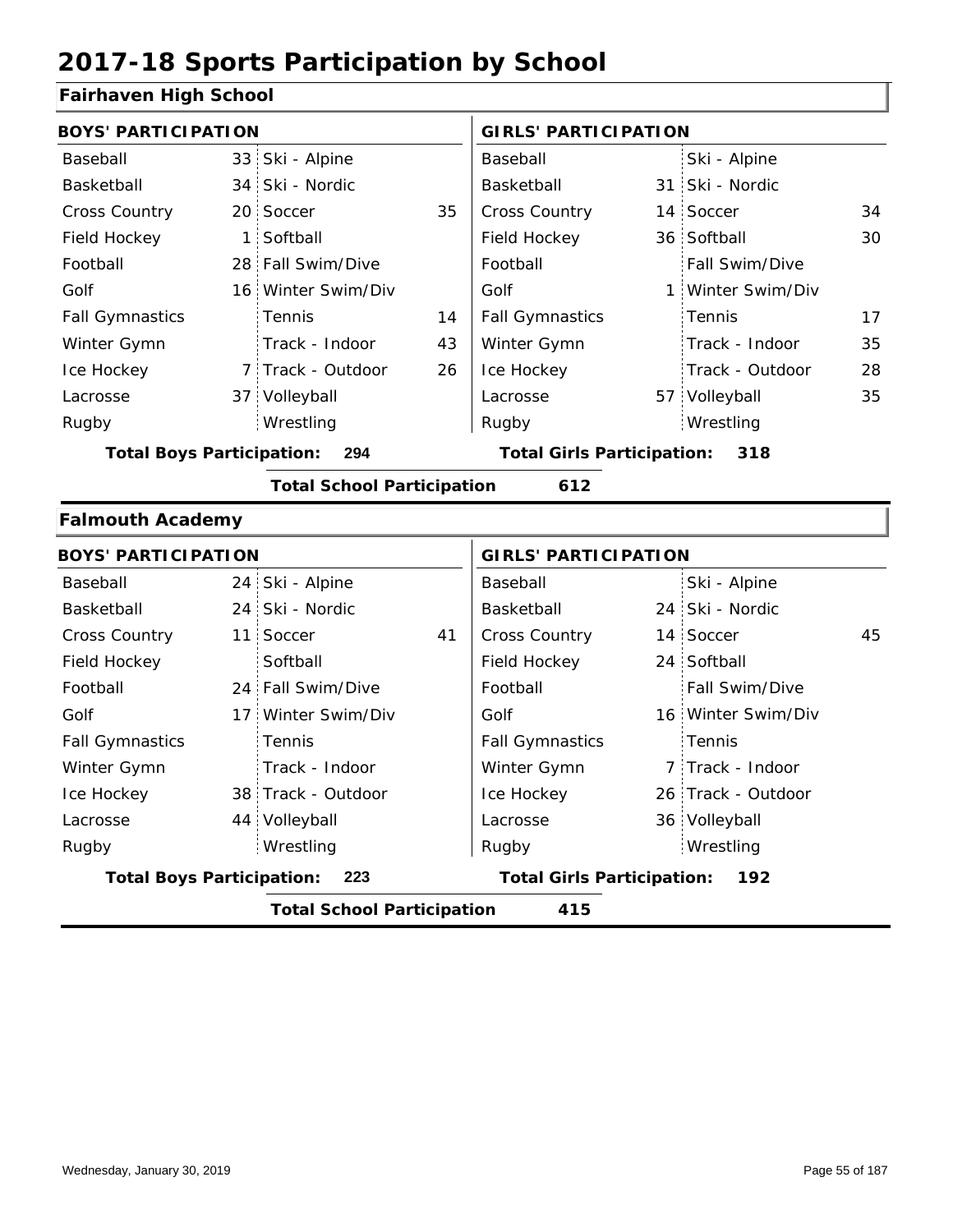### **Falmouth High School**

| <u>annoath i ligh concol</u>        |                 |                                   |    |                                   |                    |    |
|-------------------------------------|-----------------|-----------------------------------|----|-----------------------------------|--------------------|----|
| <b>BOYS' PARTICIPATION</b>          |                 |                                   |    | <b>GIRLS' PARTICIPATION</b>       |                    |    |
| Baseball                            |                 | 52 Ski - Alpine                   |    | Baseball                          | Ski - Alpine       |    |
| Basketball                          | 42 <sup>1</sup> | Ski - Nordic                      |    | Basketball                        | 24 Ski - Nordic    |    |
| Cross Country                       | 11 <sup>1</sup> | Soccer                            | 65 | <b>Cross Country</b>              | 14 Soccer          | 40 |
| Field Hockey                        |                 | Softball                          |    | Field Hockey                      | 45 Softball        | 33 |
| Football                            |                 | 89 Fall Swim/Dive                 |    | Football                          | Fall Swim/Dive     |    |
| Golf                                | 17 <sup>1</sup> | Winter Swim/Div                   |    | Golf                              | 16 Winter Swim/Div |    |
| <b>Fall Gymnastics</b>              |                 | Tennis                            | 15 | <b>Fall Gymnastics</b>            | Tennis             | 13 |
| Winter Gymn                         |                 | Track - Indoor                    | 32 | Winter Gymn                       | 7 Track - Indoor   | 38 |
| Ice Hockey                          |                 | 38 Track - Outdoor                | 19 | Ice Hockey                        | 26 Track - Outdoor | 22 |
| Lacrosse                            |                 | 44 Volleyball                     |    | Lacrosse                          | 41 Volleyball      | 51 |
| Rugby                               |                 | Wrestling                         |    | Rugby                             | Wrestling          |    |
| <b>Total Boys Participation:</b>    |                 | 424                               |    | <b>Total Girls Participation:</b> | 370                |    |
|                                     |                 | <b>Total School Participation</b> |    | 794                               |                    |    |
| <b>Fellowship Christian Academy</b> |                 |                                   |    |                                   |                    |    |
| <b>BOYS' PARTICIPATION</b>          |                 |                                   |    | <b>GIRLS' PARTICIPATION</b>       |                    |    |
| Baseball                            |                 | Ski - Alpine                      |    | Baseball                          | Ski - Alpine       |    |
| Basketball                          | 14 <sup>1</sup> | Ski - Nordic                      |    | Basketball                        | 12 Ski - Nordic    |    |
| <b>Cross Country</b>                |                 | Soccer                            |    | Cross Country                     | Soccer             |    |
| Field Hockey                        |                 | Softball                          |    | Field Hockey                      | Softball           |    |
| Football                            |                 | Fall Swim/Dive                    |    | Football                          | Fall Swim/Dive     |    |
| Golf                                |                 | Winter Swim/Div                   |    | Golf                              | Winter Swim/Div    |    |
|                                     |                 |                                   |    |                                   |                    |    |

| BOYS' PARTICIPATION              |                                   | <b>GIRLS' PARTICIPATION</b>       |                  |  |  |
|----------------------------------|-----------------------------------|-----------------------------------|------------------|--|--|
| Baseball                         | Ski - Alpine                      | Baseball                          | Ski - Alpine     |  |  |
| Basketball                       | 14 Ski - Nordic                   | Basketball                        | 12 Ski - Nordic  |  |  |
| <b>Cross Country</b>             | Soccer                            | <b>Cross Country</b>              | Soccer           |  |  |
| Field Hockey                     | Softball                          | Field Hockey                      | Softball         |  |  |
| Football                         | Fall Swim/Dive                    | Football                          | Fall Swim/Dive   |  |  |
| Golf                             | Winter Swim/Div                   | Golf                              | Winter Swim/Div  |  |  |
| <b>Fall Gymnastics</b>           | 7<br>Tennis                       | <b>Fall Gymnastics</b>            | 8<br>Tennis      |  |  |
| Winter Gymn                      | Track - Indoor                    | Winter Gymn                       | Track - Indoor   |  |  |
| Ice Hockey                       | Track - Outdoor                   | Ice Hockey                        | Track - Outdoor  |  |  |
| Lacrosse                         | Volleyball                        | Lacrosse                          | 11<br>Volleyball |  |  |
| Rugby                            | Wrestling                         | Rugby                             | Wrestling        |  |  |
| <b>Total Boys Participation:</b> | 21                                | <b>Total Girls Participation:</b> | 31               |  |  |
|                                  | <b>Total School Participation</b> | 52                                |                  |  |  |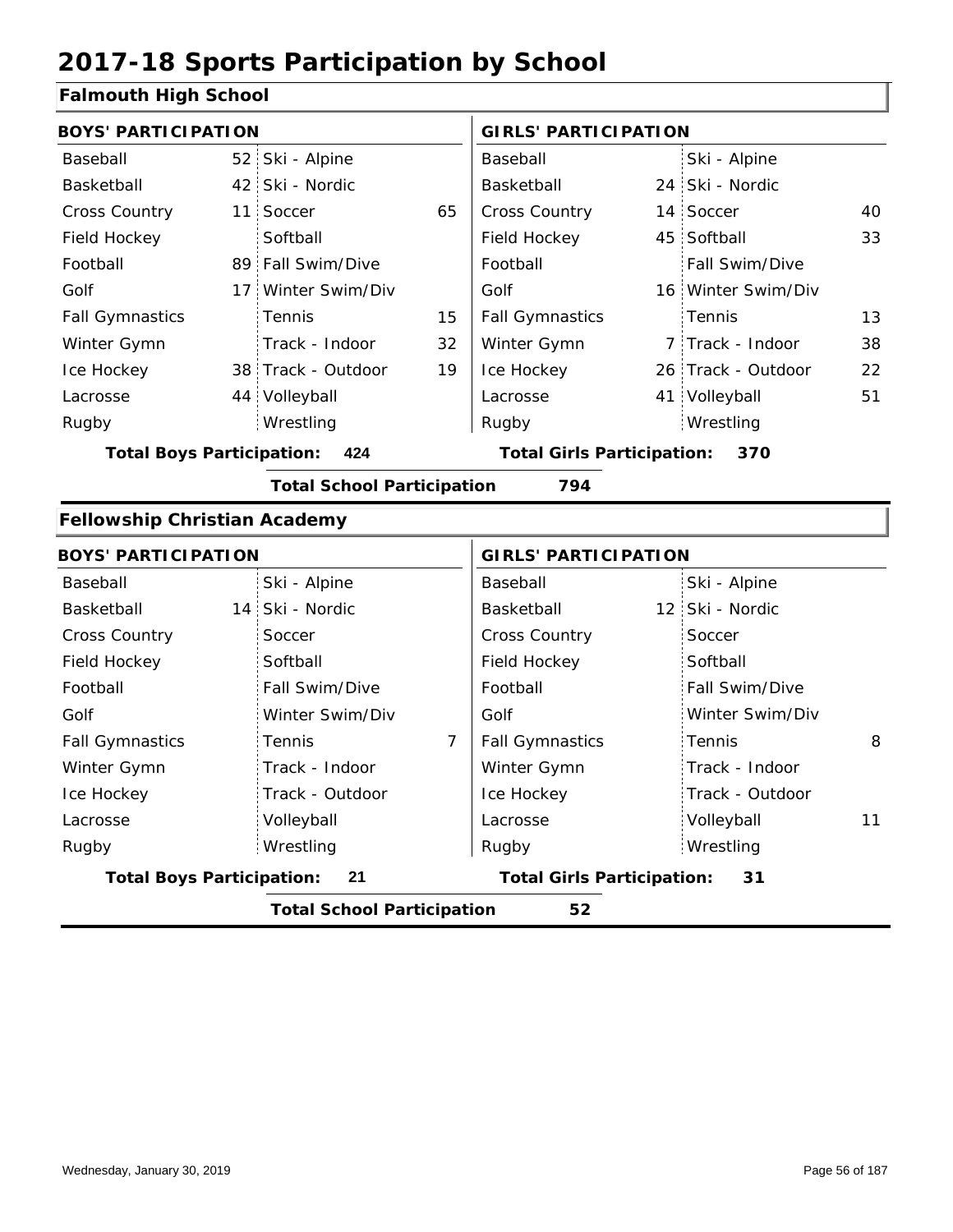#### **Fenway High School**

| <b>BOYS' PARTICIPATION</b>             |                                         |                                   |    | <b>GIRLS' PARTICIPATION</b>       |                                          |                   |                |  |
|----------------------------------------|-----------------------------------------|-----------------------------------|----|-----------------------------------|------------------------------------------|-------------------|----------------|--|
| Baseball                               |                                         | 14 Ski - Alpine                   |    | Baseball                          |                                          | Ski - Alpine      |                |  |
| Basketball                             |                                         | 30 Ski - Nordic                   |    | Basketball                        |                                          | 13 Ski - Nordic   |                |  |
| <b>Cross Country</b>                   |                                         | Soccer                            | 12 | Cross Country                     | 1                                        | Soccer            | 18             |  |
| Field Hockey                           |                                         | Softball                          |    | Field Hockey                      |                                          | Softball          | 24             |  |
| Football                               |                                         | 5 Fall Swim/Dive                  |    | Football                          |                                          | Fall Swim/Dive    |                |  |
| Golf                                   |                                         | Winter Swim/Div                   |    | Golf                              |                                          | Winter Swim/Div   |                |  |
| <b>Fall Gymnastics</b>                 |                                         | Tennis                            |    | <b>Fall Gymnastics</b>            |                                          | Tennis            |                |  |
| Winter Gymn                            |                                         | Track - Indoor                    | 4  | Winter Gymn                       |                                          | Track - Indoor    | 5              |  |
| Ice Hockey                             |                                         | 2 Track - Outdoor                 | 5  | Ice Hockey                        |                                          | Track - Outdoor   | 6              |  |
| Lacrosse                               |                                         | Volleyball                        |    | Lacrosse                          |                                          | Volleyball        | 18             |  |
| Rugby                                  |                                         | Wrestling                         |    | Rugby                             |                                          | Wrestling         |                |  |
| 72<br><b>Total Boys Participation:</b> |                                         |                                   |    | <b>Total Girls Participation:</b> |                                          | 85                |                |  |
|                                        |                                         | <b>Total School Participation</b> |    | 157                               |                                          |                   |                |  |
| <b>Fitchburg High School</b>           |                                         |                                   |    |                                   |                                          |                   |                |  |
| <b>BOYS' PARTICIPATION</b>             |                                         |                                   |    | <b>GIRLS' PARTICIPATION</b>       |                                          |                   |                |  |
| Baseball                               |                                         | 35 Ski - Alpine                   |    | Baseball                          |                                          | Ski - Alpine      |                |  |
| Basketball                             |                                         | 43 Ski - Nordic                   |    | Basketball                        |                                          | 32 Ski - Nordic   |                |  |
| <b>Cross Country</b>                   |                                         | 14 Soccer                         | 28 | Cross Country                     |                                          | 15 Soccer         | 18             |  |
| Field Hockey                           |                                         | Softball                          |    | Field Hockey                      |                                          | 34 Softball       | 27             |  |
| Football                               |                                         | 115 Fall Swim/Dive                |    | Football                          |                                          | Fall Swim/Dive    |                |  |
| Golf                                   |                                         | 12 Winter Swim/Div                | 2  | Golf                              |                                          | 1 Winter Swim/Div | $\overline{7}$ |  |
| <b>Fall Gymnastics</b>                 |                                         | Tennis                            | 8  | <b>Fall Gymnastics</b>            |                                          | Tennis            | 14             |  |
| Winter Gymn                            |                                         | Track - Indoor                    | 31 | Winter Gymn                       |                                          | Track - Indoor    | 35             |  |
| Ice Hockey                             |                                         | 10 Track - Outdoor                | 31 | Ice Hockey                        |                                          | Track - Outdoor   | 24             |  |
| Lacrosse                               |                                         | 34 Volleyball                     | 24 | Lacrosse                          |                                          | 39 Volleyball     | 37             |  |
| Rugby                                  |                                         | Wrestling                         | 4  | Rugby                             |                                          | Wrestling         |                |  |
|                                        | <b>Total Boys Participation:</b><br>391 |                                   |    |                                   | <b>Total Girls Participation:</b><br>283 |                   |                |  |
|                                        |                                         | <b>Total School Participation</b> |    | 674                               |                                          |                   |                |  |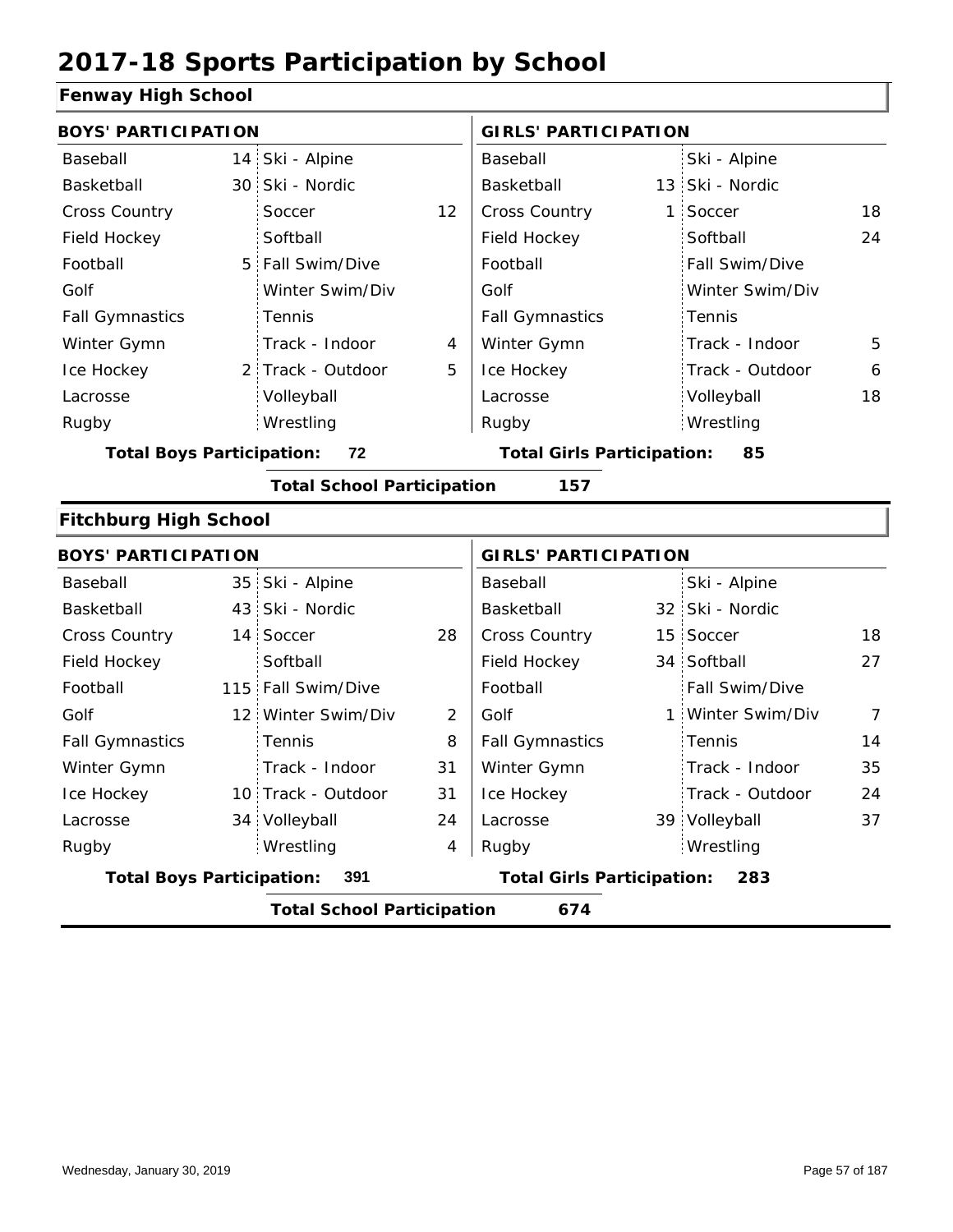#### **Fontbonne Academy**

| <b>BOYS' PARTICIPATION</b>       |                                   |    | <b>GIRLS' PARTICIPATION</b>              |  |                   |    |
|----------------------------------|-----------------------------------|----|------------------------------------------|--|-------------------|----|
| Baseball                         | Ski - Alpine                      |    | Baseball                                 |  | Ski - Alpine      |    |
| Basketball                       | Ski - Nordic                      |    | Basketball                               |  | 30 Ski - Nordic   |    |
| <b>Cross Country</b>             | Soccer                            |    | Cross Country                            |  | 10 Soccer         | 45 |
| Field Hockey                     | Softball                          |    | Field Hockey                             |  | Softball          | 25 |
| Football                         | Fall Swim/Dive                    |    | Football                                 |  | Fall Swim/Dive    |    |
| Golf                             | Winter Swim/Div                   |    | Golf                                     |  | Winter Swim/Div   |    |
| <b>Fall Gymnastics</b>           | Tennis                            |    | <b>Fall Gymnastics</b>                   |  | Tennis            | 12 |
| Winter Gymn                      | Track - Indoor                    |    | Winter Gymn                              |  | Track - Indoor    | 22 |
| Ice Hockey                       | Track - Outdoor                   |    | Ice Hockey                               |  | 9 Track - Outdoor | 34 |
| Lacrosse                         | Volleyball                        |    | Lacrosse                                 |  | 20 Volleyball     | 25 |
| Rugby                            | Wrestling                         |    | Rugby                                    |  | Wrestling         |    |
| <b>Total Boys Participation:</b> | $\mathbf 0$                       |    | <b>Total Girls Participation:</b>        |  | 232               |    |
|                                  | <b>Total School Participation</b> |    | 232                                      |  |                   |    |
| <b>Foxborough High School</b>    |                                   |    |                                          |  |                   |    |
| <b>BOYS' PARTICIPATION</b>       |                                   |    | <b>GIRLS' PARTICIPATION</b>              |  |                   |    |
| Baseball                         | 51 Ski - Alpine                   |    | Baseball                                 |  | Ski - Alpine      |    |
| Basketball                       | 37 Ski - Nordic                   |    | Basketball                               |  | 29 Ski - Nordic   |    |
| <b>Cross Country</b>             | 20 Soccer                         | 45 | Cross Country                            |  | 21 Soccer         | 42 |
| Field Hockey                     | Softball                          |    | Field Hockey                             |  | 41 Softball       | 24 |
| Football                         | 122 Fall Swim/Dive                |    | Football                                 |  | Fall Swim/Dive    |    |
| Golf                             | 18 Winter Swim/Div                | 15 | Golf                                     |  | Winter Swim/Div   | 21 |
| <b>Fall Gymnastics</b>           | Tennis                            | 17 | <b>Fall Gymnastics</b>                   |  | Tennis            | 15 |
| Winter Gymn                      | Track - Indoor                    | 45 | Winter Gymn                              |  | Track - Indoor    | 80 |
| Ice Hockey                       | 21 Track - Outdoor                | 44 | Ice Hockey                               |  | 8 Track - Outdoor | 78 |
| Lacrosse                         | 44 Volleyball                     |    | Lacrosse                                 |  | 47 Volleyball     | 40 |
| Rugby                            | Wrestling                         | 29 | Rugby                                    |  | Wrestling         |    |
| <b>Total Boys Participation:</b> | 508                               |    | <b>Total Girls Participation:</b><br>446 |  |                   |    |
|                                  | <b>Total School Participation</b> |    | 954                                      |  |                   |    |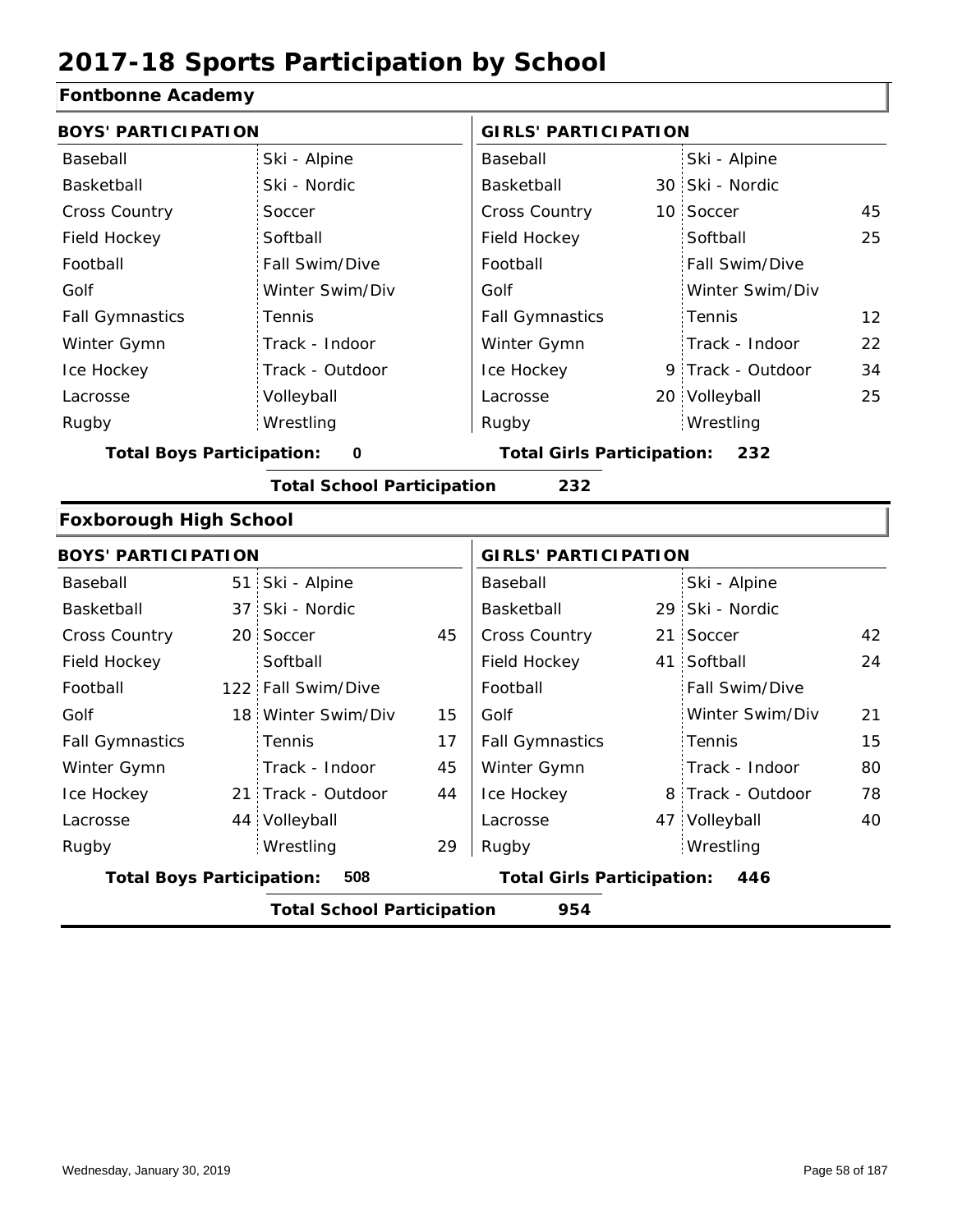#### **Framingham High School**

| <b>BOYS' PARTICIPATION</b>              |                |                                   |                | <b>GIRLS' PARTICIPATION</b>              |  |                    |    |  |
|-----------------------------------------|----------------|-----------------------------------|----------------|------------------------------------------|--|--------------------|----|--|
| Baseball                                |                | 49 Ski - Alpine                   | $\overline{7}$ | Baseball                                 |  | Ski - Alpine       | 3  |  |
| Basketball                              |                | 42 Ski - Nordic                   |                | Basketball                               |  | 43 Ski - Nordic    |    |  |
| Cross Country                           |                | 42 Soccer                         | 63             | Cross Country                            |  | 19 Soccer          | 58 |  |
| Field Hockey                            |                | 2 Softball                        |                | Field Hockey                             |  | 28 Softball        | 47 |  |
| Football                                |                | 108 Fall Swim/Dive                |                | Football                                 |  | Fall Swim/Dive     | 27 |  |
| Golf                                    |                | 20 Winter Swim/Div                | 22             | Golf                                     |  | Winter Swim/Div    |    |  |
| <b>Fall Gymnastics</b>                  |                | Tennis                            | 20             | <b>Fall Gymnastics</b>                   |  | Tennis             | 31 |  |
| Winter Gymn                             |                | 1 Track - Indoor                  | 85             | Winter Gymn                              |  | 18 Track - Indoor  | 52 |  |
| Ice Hockey                              |                | 42 Track - Outdoor                | 87             | Ice Hockey                               |  | 20 Track - Outdoor | 63 |  |
| Lacrosse                                |                | 63 Volleyball                     | 28             | Lacrosse                                 |  | 57 Volleyball      | 32 |  |
| Rugby                                   |                | Wrestling                         | 62             | Rugby                                    |  | Wrestling          | 2  |  |
| <b>Total Boys Participation:</b><br>743 |                |                                   |                | <b>Total Girls Participation:</b><br>500 |  |                    |    |  |
|                                         |                | <b>Total School Participation</b> |                | 1243                                     |  |                    |    |  |
| <b>Franklin County Tech. School</b>     |                |                                   |                |                                          |  |                    |    |  |
| <b>BOYS' PARTICIPATION</b>              |                |                                   |                | <b>GIRLS' PARTICIPATION</b>              |  |                    |    |  |
| Baseball                                |                | 30 Ski - Alpine                   |                | Baseball                                 |  | Ski - Alpine       |    |  |
| Basketball                              |                | 18 Ski - Nordic                   |                | Basketball                               |  | 9 Ski - Nordic     |    |  |
| Cross Country                           | 5 <sub>1</sub> | Soccer                            | 16             | Cross Country                            |  | 1 Soccer           | 15 |  |
| Field Hockey                            |                | 3 Softball                        |                | Field Hockey                             |  | 12 Softball        | 16 |  |
| Football                                |                | 42 Fall Swim/Dive                 |                | Football                                 |  | 1 Fall Swim/Dive   |    |  |
| Golf                                    |                | 9 Winter Swim/Div                 |                | Golf                                     |  | Winter Swim/Div    |    |  |
| <b>Fall Gymnastics</b>                  |                | Tennis                            |                | <b>Fall Gymnastics</b>                   |  | Tennis             |    |  |
| Winter Gymn                             |                | Track - Indoor                    |                | Winter Gymn                              |  | Track - Indoor     |    |  |
| Ice Hockey                              |                | 7 Track - Outdoor                 | 21             | Ice Hockey                               |  | Track - Outdoor    | 7  |  |
| Lacrosse                                |                | Volleyball                        |                | Lacrosse                                 |  | Volleyball         | 16 |  |
| Rugby                                   |                | Wrestling                         | 17             | Rugby                                    |  | Wrestling          | 1  |  |
| <b>Total Boys Participation:</b>        |                | 168                               |                | <b>Total Girls Participation:</b>        |  | 78                 |    |  |
|                                         |                | <b>Total School Participation</b> |                | 246                                      |  |                    |    |  |
|                                         |                |                                   |                |                                          |  |                    |    |  |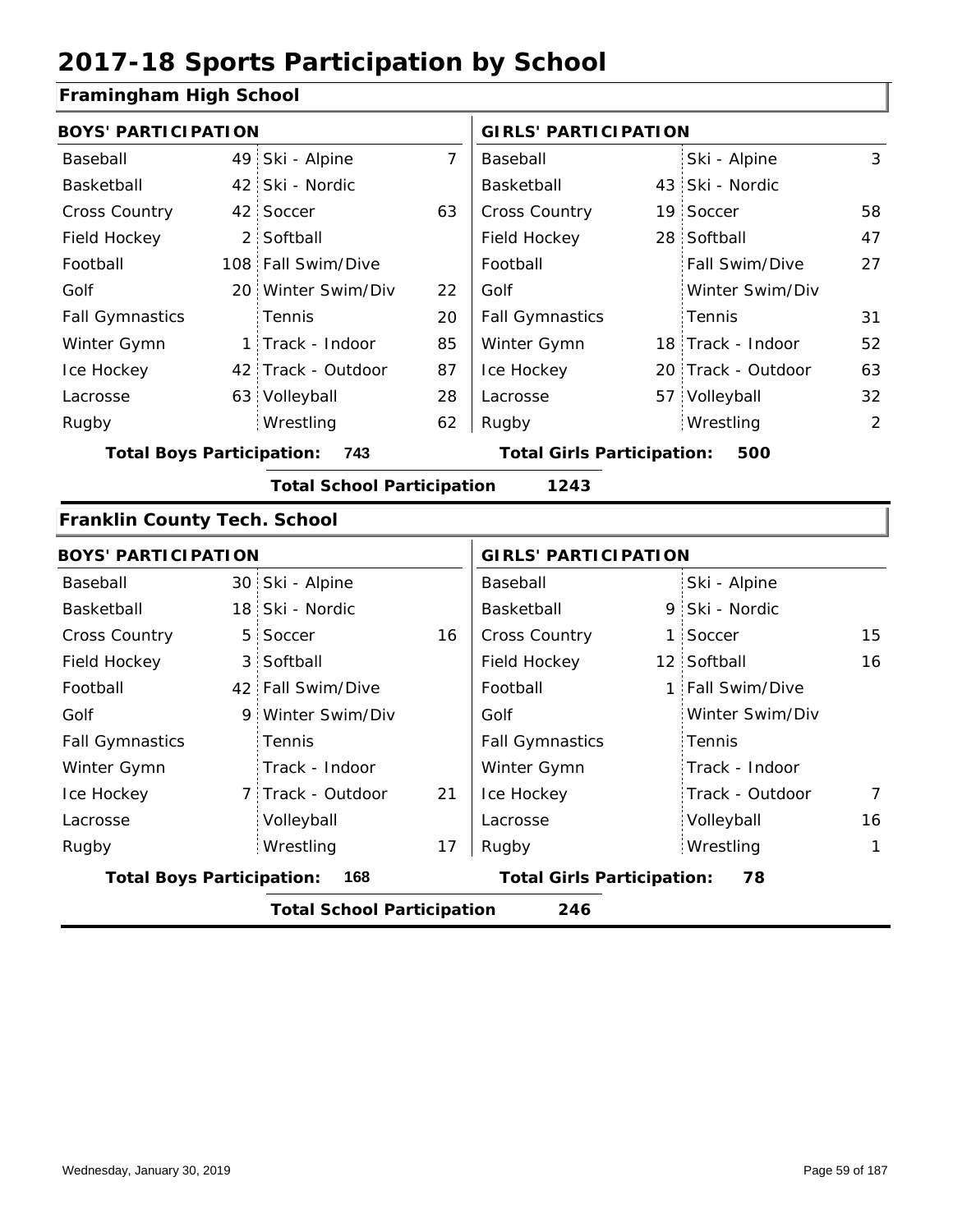#### **Franklin High School**

| <b>BOYS' PARTICIPATION</b>       |                                          |                                   |    | <b>GIRLS' PARTICIPATION</b>              |  |                    |     |  |  |
|----------------------------------|------------------------------------------|-----------------------------------|----|------------------------------------------|--|--------------------|-----|--|--|
| Baseball                         |                                          | 54 Ski - Alpine                   |    | Baseball                                 |  | Ski - Alpine       |     |  |  |
| Basketball                       |                                          | 41 Ski - Nordic                   |    | Basketball                               |  | 39 Ski - Nordic    |     |  |  |
| <b>Cross Country</b>             |                                          | 60 Soccer                         | 61 | Cross Country                            |  | 53 Soccer          | 66  |  |  |
| Field Hockey                     |                                          | Softball                          |    | Field Hockey                             |  | 59 Softball        | 41  |  |  |
| Football                         |                                          | 109 Fall Swim/Dive                |    | Football                                 |  | Fall Swim/Dive     |     |  |  |
| Golf                             |                                          | 11 Winter Swim/Div                | 25 | Golf                                     |  | Winter Swim/Div    | 25  |  |  |
| <b>Fall Gymnastics</b>           |                                          | Tennis                            | 20 | <b>Fall Gymnastics</b>                   |  | Tennis             | 15  |  |  |
| Winter Gymn                      |                                          | Track - Indoor                    | 62 | Winter Gymn                              |  | 14 Track - Indoor  | 73  |  |  |
| Ice Hockey                       |                                          | 53 Track - Outdoor                | 91 | Ice Hockey                               |  | 32 Track - Outdoor | 105 |  |  |
| Lacrosse                         |                                          | 73 Volleyball                     |    | Lacrosse                                 |  | 53 Volleyball      | 41  |  |  |
| Rugby                            |                                          | Wrestling                         | 37 | Rugby                                    |  | Wrestling          |     |  |  |
| <b>Total Boys Participation:</b> |                                          | 697                               |    | <b>Total Girls Participation:</b>        |  | 616                |     |  |  |
|                                  |                                          | <b>Total School Participation</b> |    | 1313                                     |  |                    |     |  |  |
| <b>Frontier Regional School</b>  |                                          |                                   |    |                                          |  |                    |     |  |  |
| <b>BOYS' PARTICIPATION</b>       |                                          |                                   |    | <b>GIRLS' PARTICIPATION</b>              |  |                    |     |  |  |
| Baseball                         |                                          | 50 Ski - Alpine                   | 3  | Baseball                                 |  | Ski - Alpine       | 6   |  |  |
| Basketball                       |                                          | 41 Ski - Nordic                   |    | Basketball                               |  | 39 Ski - Nordic    |     |  |  |
| <b>Cross Country</b>             |                                          | 28 Soccer                         | 60 | Cross Country                            |  | 18 Soccer          | 43  |  |  |
| Field Hockey                     |                                          | Softball                          |    | Field Hockey                             |  | 38 Softball        | 48  |  |  |
| Football                         |                                          | 58 Fall Swim/Dive                 |    | Football                                 |  | Fall Swim/Dive     |     |  |  |
| Golf                             |                                          | 12 Winter Swim/Div                |    | Golf                                     |  | Winter Swim/Div    |     |  |  |
| <b>Fall Gymnastics</b>           |                                          | Tennis                            | 3  | <b>Fall Gymnastics</b>                   |  | Tennis             | 10  |  |  |
| Winter Gymn                      |                                          | Track - Indoor                    |    | Winter Gymn                              |  | Track - Indoor     |     |  |  |
| Ice Hockey                       |                                          | 10 Track - Outdoor                | 57 | Ice Hockey                               |  | Track - Outdoor    | 72  |  |  |
| Lacrosse                         |                                          | Volleyball                        |    | Lacrosse                                 |  | Volleyball         | 42  |  |  |
| Rugby                            |                                          | Wrestling                         | 18 | Rugby                                    |  | Wrestling          |     |  |  |
| <b>Total Boys Participation:</b> |                                          | 340                               |    | <b>Total Girls Participation:</b><br>316 |  |                    |     |  |  |
|                                  | <b>Total School Participation</b><br>656 |                                   |    |                                          |  |                    |     |  |  |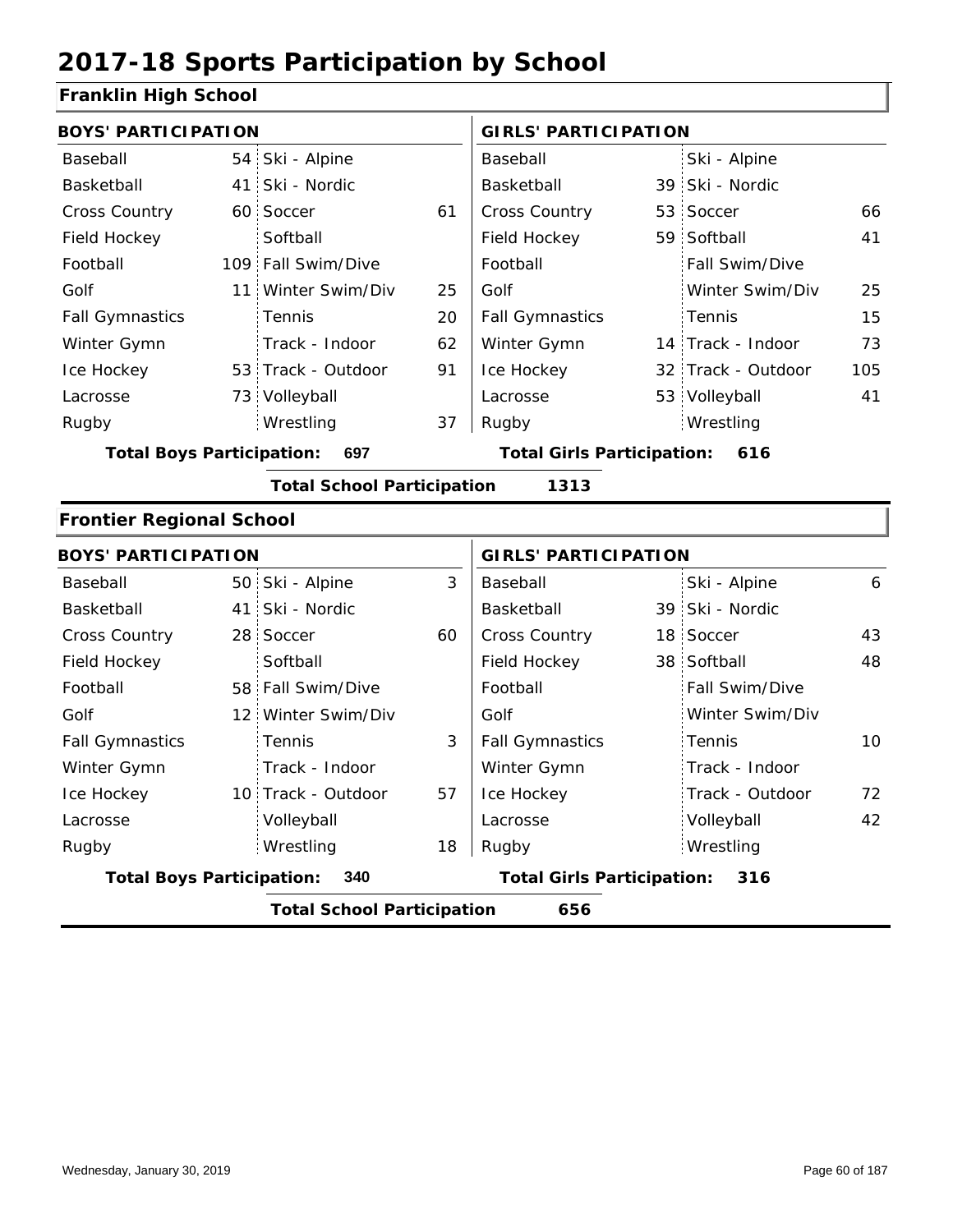#### **Gardner High School**

| <b>BOYS' PARTICIPATION</b>              |                 |                                   |                | <b>GIRLS' PARTICIPATION</b>       |    |                 |    |
|-----------------------------------------|-----------------|-----------------------------------|----------------|-----------------------------------|----|-----------------|----|
| Baseball                                |                 | 25 Ski - Alpine                   |                | Baseball                          |    | Ski - Alpine    |    |
| Basketball                              |                 | 25 Ski - Nordic                   |                | Basketball                        |    | 16 Ski - Nordic |    |
| Cross Country                           | 12 <sub>1</sub> | Soccer                            | 25             | <b>Cross Country</b>              |    | 10 Soccer       | 25 |
| Field Hockey                            |                 | Softball                          |                | Field Hockey                      | 25 | Softball        | 22 |
| Football                                |                 | 25 Fall Swim/Dive                 |                | Football                          |    | Fall Swim/Dive  |    |
| Golf                                    | 8               | Winter Swim/Div                   |                | Golf                              |    | Winter Swim/Div |    |
| <b>Fall Gymnastics</b>                  |                 | Tennis                            | 12             | <b>Fall Gymnastics</b>            |    | Tennis          | 16 |
| Winter Gymn                             |                 | Track - Indoor                    | 18             | Winter Gymn                       |    | Track - Indoor  | 20 |
| Ice Hockey                              |                 | 7 Track - Outdoor                 | 24             | Ice Hockey                        |    | Track - Outdoor | 25 |
| Lacrosse                                |                 | Volleyball                        |                | Lacrosse                          |    | Volleyball      |    |
| Rugby                                   |                 | Wrestling                         |                | Rugby                             |    | Wrestling       |    |
| <b>Total Boys Participation:</b>        |                 | 181                               |                | <b>Total Girls Participation:</b> |    | 159             |    |
|                                         |                 | <b>Total School Participation</b> |                | 340                               |    |                 |    |
| <b>Gateway Reg. High School</b>         |                 |                                   |                |                                   |    |                 |    |
| <b>BOYS' PARTICIPATION</b>              |                 |                                   |                | <b>GIRLS' PARTICIPATION</b>       |    |                 |    |
| Baseball                                |                 | 25 Ski - Alpine                   | $\overline{7}$ | Baseball                          |    | Ski - Alpine    | 3  |
| Basketball                              |                 | 23 Ski - Nordic                   |                | Basketball                        |    | 22 Ski - Nordic |    |
| Cross Country                           | 12 <sup>1</sup> | Soccer                            | 30             | Cross Country                     |    | 19 Soccer       | 30 |
| Field Hockey                            |                 | Softball                          |                | Field Hockey                      |    | Softball        | 26 |
| Football                                |                 | Fall Swim/Dive                    |                | Football                          |    | Fall Swim/Dive  |    |
| Golf                                    |                 | Winter Swim/Div                   |                | Golf                              |    | Winter Swim/Div |    |
| <b>Fall Gymnastics</b>                  |                 | Tennis                            |                | <b>Fall Gymnastics</b>            |    | Tennis          |    |
| Winter Gymn                             |                 | Track - Indoor                    |                | Winter Gymn                       |    | Track - Indoor  |    |
| Ice Hockey                              |                 | 3 Track - Outdoor                 |                | Ice Hockey                        |    | Track - Outdoor |    |
| Lacrosse                                |                 | Volleyball                        |                | Lacrosse                          |    | Volleyball      |    |
| Rugby                                   |                 | Wrestling                         | 14             | Rugby                             |    | Wrestling       |    |
| <b>Total Boys Participation:</b><br>114 |                 |                                   |                | <b>Total Girls Participation:</b> |    | 100             |    |

**Total School Participation 214**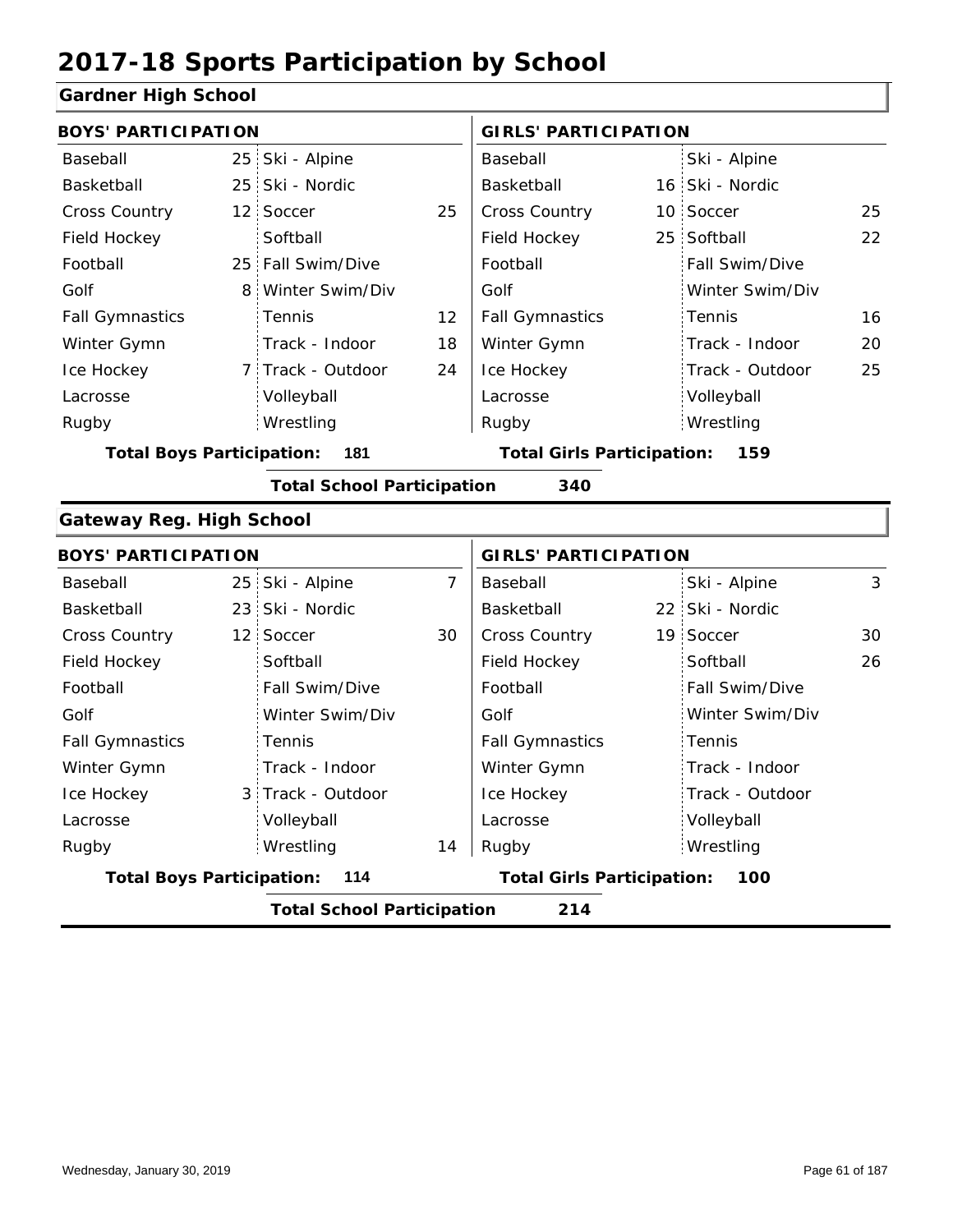#### **Georgetown Middle/High School**

| <b>BOYS' PARTICIPATION</b>       |                |                                   |              | <b>GIRLS' PARTICIPATION</b>              |   |                   |              |  |
|----------------------------------|----------------|-----------------------------------|--------------|------------------------------------------|---|-------------------|--------------|--|
| Baseball                         |                | 32 Ski - Alpine                   |              | Baseball                                 |   | Ski - Alpine      | 5            |  |
| Basketball                       |                | 35 Ski - Nordic                   |              | Basketball                               |   | 24 Ski - Nordic   |              |  |
| <b>Cross Country</b>             |                | 18 Soccer                         | 36           | Cross Country                            |   | 5 Soccer          | 38           |  |
| Field Hockey                     |                | Softball                          |              | Field Hockey                             |   | 20 Softball       | 26           |  |
| Football                         |                | 42 Fall Swim/Dive                 | $\mathbf{1}$ | Football                                 |   | Fall Swim/Dive    | $\mathbf{1}$ |  |
| Golf                             | 9              | Winter Swim/Div                   |              | Golf                                     |   | Winter Swim/Div   |              |  |
| <b>Fall Gymnastics</b>           |                | Tennis                            |              | <b>Fall Gymnastics</b>                   |   | Tennis            |              |  |
| Winter Gymn                      |                | Track - Indoor                    |              | Winter Gymn                              |   | Track - Indoor    |              |  |
| Ice Hockey                       |                | 2 Track - Outdoor                 | 5            | Ice Hockey                               |   | 2 Track - Outdoor | 6            |  |
| Lacrosse                         |                | 19 Volleyball                     |              | Lacrosse                                 |   | 32 Volleyball     | 22           |  |
| Rugby                            |                | Wrestling                         | 18           | Rugby                                    |   | Wrestling         |              |  |
| <b>Total Boys Participation:</b> |                | 217                               |              | <b>Total Girls Participation:</b><br>181 |   |                   |              |  |
|                                  |                | <b>Total School Participation</b> |              | 398                                      |   |                   |              |  |
| <b>Gloucester High School</b>    |                |                                   |              |                                          |   |                   |              |  |
| <b>BOYS' PARTICIPATION</b>       |                |                                   |              | <b>GIRLS' PARTICIPATION</b>              |   |                   |              |  |
| Baseball                         |                | 47 Ski - Alpine                   |              | Baseball                                 |   | Ski - Alpine      |              |  |
| Basketball                       |                | 38 Ski - Nordic                   |              | Basketball                               |   | 33 Ski - Nordic   |              |  |
| <b>Cross Country</b>             | 5 <sup>1</sup> | Soccer                            | 46           | Cross Country                            | 7 | Soccer            | 34           |  |
| Field Hockey                     |                | Softball                          |              | Field Hockey                             |   | 37 Softball       | 26           |  |

|                                          |  | <b>Total School Participation</b> |                                          | 686                    |  |                       |    |
|------------------------------------------|--|-----------------------------------|------------------------------------------|------------------------|--|-----------------------|----|
| <b>Total Boys Participation:</b><br>-411 |  |                                   | <b>Total Girls Participation:</b><br>275 |                        |  |                       |    |
| Rugby                                    |  | Wrestling                         | 16                                       | Rugby                  |  | Wrestling             |    |
| Lacrosse                                 |  | 34 Volleyball                     |                                          | Lacrosse               |  | 35 Volleyball         |    |
| Ice Hockey                               |  | 37 Track - Outdoor                | 36                                       | Ice Hockey             |  | 25 Track - Outdoor    | 30 |
| Winter Gymn                              |  | Track - Indoor                    | 21                                       | Winter Gymn            |  | 3 Track - Indoor      | 22 |
| <b>Fall Gymnastics</b>                   |  | Tennis                            | 12                                       | <b>Fall Gymnastics</b> |  | Tennis                | 10 |
| Golf                                     |  | 18 Winter Swim/Div                | 9                                        | Golf                   |  | Winter Swim/Div       | 13 |
| Football                                 |  | 92 Fall Swim/Dive                 |                                          | Football               |  | <b>Fall Swim/Dive</b> |    |
|                                          |  |                                   |                                          |                        |  |                       |    |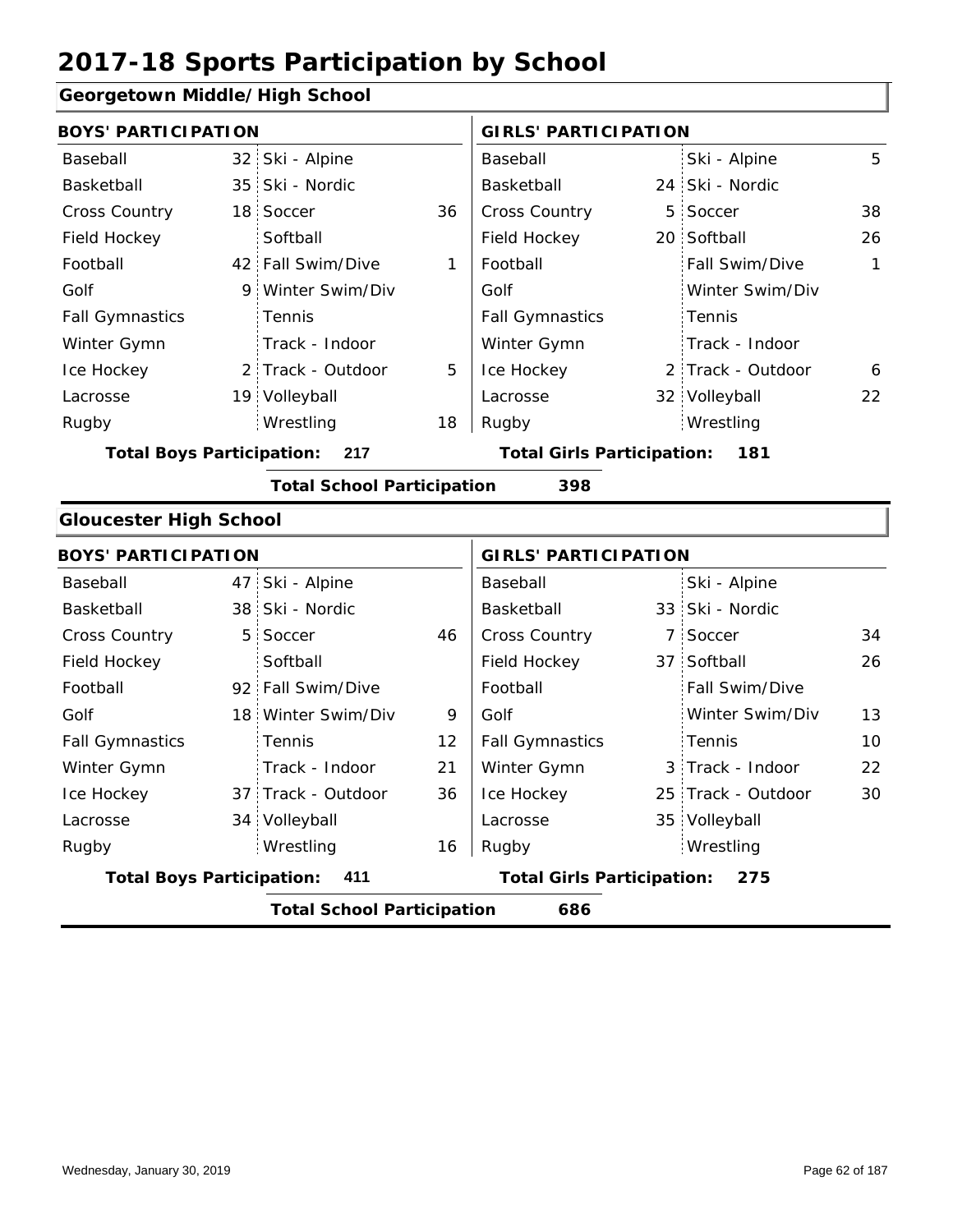### **Grafton High School**

| <b>BOYS' PARTICIPATION</b>       |     |                                   |    | <b>GIRLS' PARTICIPATION</b>       |    |                   |    |
|----------------------------------|-----|-----------------------------------|----|-----------------------------------|----|-------------------|----|
| Baseball                         |     | 27 Ski - Alpine                   |    | Baseball                          |    | Ski - Alpine      |    |
| Basketball                       |     | 28 Ski - Nordic                   |    | Basketball                        |    | 21 Ski - Nordic   |    |
| <b>Cross Country</b>             |     | 12 Soccer                         | 40 | <b>Cross Country</b>              | 15 | Soccer            | 33 |
| Field Hockey                     |     | Softball                          |    | Field Hockey                      |    | 37 Softball       | 23 |
| Football                         |     | 75 Fall Swim/Dive                 |    | Football                          |    | Fall Swim/Dive    |    |
| Golf                             |     | 14 Winter Swim/Div                | 5  | Golf                              |    | 1 Winter Swim/Div | 22 |
| <b>Fall Gymnastics</b>           |     | Tennis                            | 15 | <b>Fall Gymnastics</b>            |    | Tennis            | 13 |
| Winter Gymn                      |     | Track - Indoor                    | 57 | Winter Gymn                       |    | Track - Indoor    | 48 |
| Ice Hockey                       |     | 24 Track - Outdoor                | 64 | Ice Hockey                        |    | 2 Track - Outdoor | 48 |
| Lacrosse                         |     | 42 Volleyball                     | 1  | Lacrosse                          |    | 38 Volleyball     | 32 |
| Rugby                            |     | Wrestling                         |    | Rugby                             |    | Wrestling         |    |
| <b>Total Boys Participation:</b> |     | 404                               |    | <b>Total Girls Participation:</b> |    | 333               |    |
|                                  |     | <b>Total School Participation</b> |    | 737                               |    |                   |    |
| Granby Jr./Sr. High School       |     |                                   |    |                                   |    |                   |    |
| <b>BOYS' PARTICIPATION</b>       |     |                                   |    | <b>GIRLS' PARTICIPATION</b>       |    |                   |    |
| Baseball                         |     | 30 Ski - Alpine                   |    | Baseball                          |    | Ski - Alpine      |    |
| Basketball                       |     | 24 Ski - Nordic                   |    | Basketball                        |    | 24 Ski - Nordic   |    |
| Cross Country                    |     | 15 Soccer                         | 30 | <b>Cross Country</b>              |    | 15 Soccer         | 30 |
| Field Hockey                     |     | Softball                          |    | Field Hockey                      |    | Softball          | 35 |
| Football                         |     | 4 Fall Swim/Dive                  |    | Football                          |    | Fall Swim/Dive    |    |
| Golf                             | 1 : | Winter Swim/Div                   |    | Golf                              |    | Winter Swim/Div   |    |
|                                  |     |                                   |    |                                   |    |                   |    |

|                                  |     | <b>Total School Participation</b>        |    | 264                    |  |                 |    |
|----------------------------------|-----|------------------------------------------|----|------------------------|--|-----------------|----|
| <b>Total Boys Participation:</b> | 140 | <b>Total Girls Participation:</b><br>124 |    |                        |  |                 |    |
| Rugby                            |     | Wrestling                                | 15 | Rugby                  |  | Wrestling       | 2  |
| Lacrosse                         |     | 18 Volleyball                            |    | Lacrosse               |  | 18 Volleyball   |    |
| Ice Hockey                       |     | 3 Track - Outdoor                        |    | Ice Hockey             |  | Track - Outdoor |    |
| Winter Gymn                      |     | Track - Indoor                           |    | Winter Gymn            |  | Track - Indoor  |    |
| <b>Fall Gymnastics</b>           |     | : Tennis                                 |    | <b>Fall Gymnastics</b> |  | Tennis          |    |
| Golf                             |     | 1 Winter Swim/Div                        |    | Golf                   |  | Winter Swim/Div |    |
| Football                         |     | 4 Fall Swim/Dive                         |    | Football               |  | Fall Swim/Dive  |    |
| Field Hockey                     |     | Softball                                 |    | Field Hockey           |  | Softball        | 35 |
| <b>Cross Country</b>             |     | 15 Soccer                                | 30 | <b>Cross Country</b>   |  | 15 Soccer       | 30 |
|                                  |     |                                          |    |                        |  |                 |    |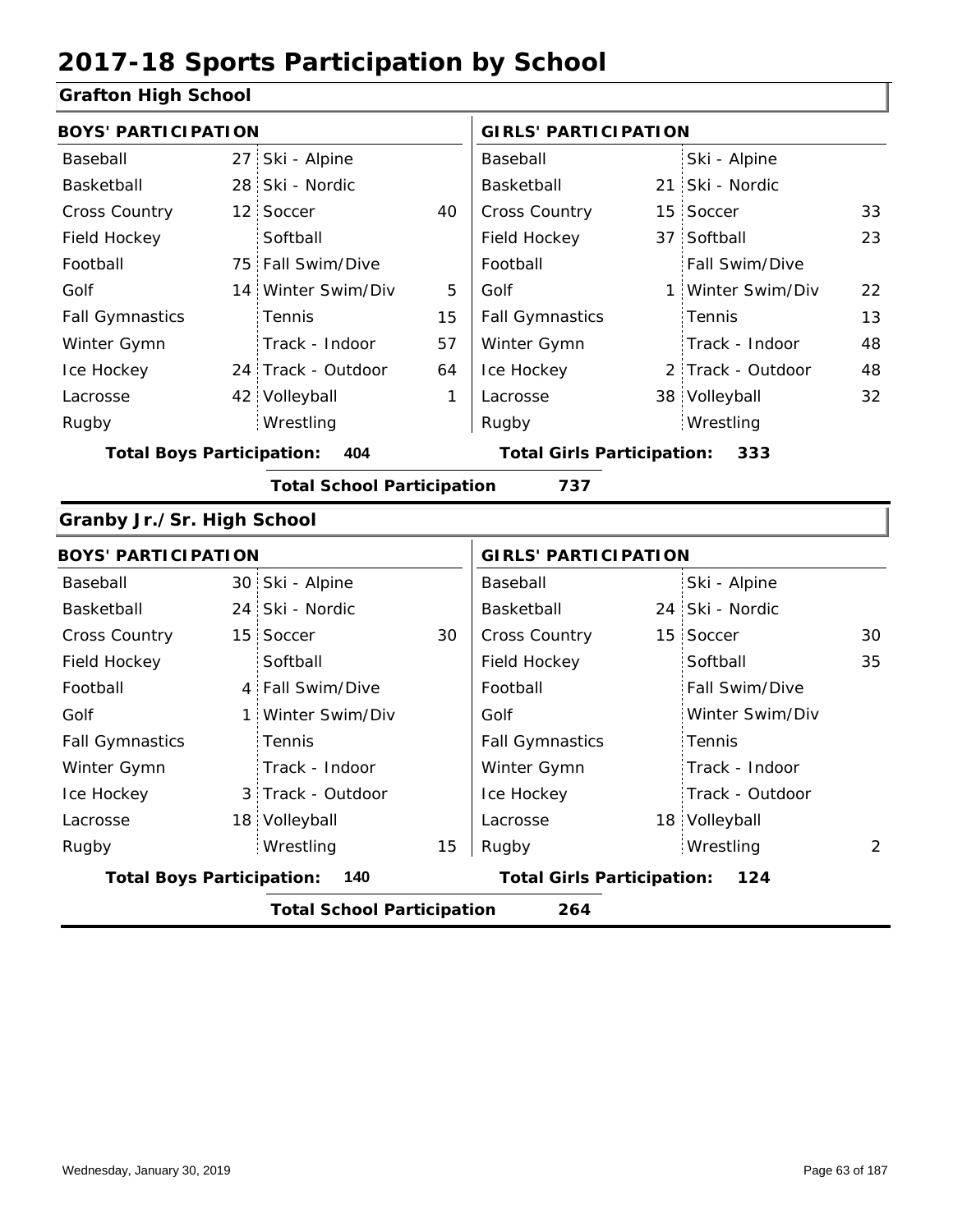#### **Greater Lawrence Tech HS**

|                                  | <b>BOYS' PARTICIPATION</b> |                                   |                             | <b>GIRLS' PARTICIPATION</b>       |    |                  |    |
|----------------------------------|----------------------------|-----------------------------------|-----------------------------|-----------------------------------|----|------------------|----|
| Baseball                         |                            | 58 Ski - Alpine                   |                             | Baseball                          |    | Ski - Alpine     |    |
| Basketball                       | 37                         | Ski - Nordic                      |                             | Basketball                        | 27 | Ski - Nordic     |    |
| <b>Cross Country</b>             |                            | 26 Soccer                         | 38                          | Cross Country                     | 21 | Soccer           | 36 |
| Field Hockey                     |                            | Softball                          |                             | Field Hockey                      |    | Softball         | 58 |
| Football                         | 101                        | Fall Swim/Dive                    |                             | Football                          |    | 2 Fall Swim/Dive |    |
| Golf                             |                            | 10 Winter Swim/Div                | 20                          | Golf                              | 6. | Winter Swim/Div  | 22 |
| <b>Fall Gymnastics</b>           |                            | Tennis                            | 14                          | <b>Fall Gymnastics</b>            |    | Tennis           | 24 |
| Winter Gymn                      |                            | Track - Indoor                    | 46                          | Winter Gymn                       |    | Track - Indoor   | 43 |
| Ice Hockey                       |                            | Track - Outdoor                   | 130                         | Ice Hockey                        |    | Track - Outdoor  | 65 |
| Lacrosse                         |                            | Volleyball                        | 30                          | Lacrosse                          |    | Volleyball       | 25 |
| Rugby                            |                            | Wrestling                         | 39                          | Rugby                             |    | Wrestling        | 1  |
| <b>Total Boys Participation:</b> |                            | 549                               |                             | <b>Total Girls Participation:</b> |    | 330              |    |
|                                  |                            | <b>Total School Participation</b> |                             | 879                               |    |                  |    |
| <b>Greater Lowell Tech HS</b>    |                            |                                   |                             |                                   |    |                  |    |
| <b>BOYS' PARTICIPATION</b>       |                            |                                   | <b>GIRLS' PARTICIPATION</b> |                                   |    |                  |    |
| Baseball                         |                            | 40 Ski - Alpine                   |                             | Baseball                          |    | Ski - Alpine     |    |
| Basketball                       |                            | 50 Ski - Nordic                   |                             | Basketball                        |    | 35 Ski - Nordic  |    |

|                                                                                       | <b>Total School Participation</b><br>774 |                    |    |                        |  |                    |    |  |
|---------------------------------------------------------------------------------------|------------------------------------------|--------------------|----|------------------------|--|--------------------|----|--|
| <b>Total Girls Participation:</b><br><b>Total Boys Participation:</b><br>- 441<br>333 |                                          |                    |    |                        |  |                    |    |  |
| Rugby                                                                                 |                                          | Wrestling          | 35 | Rugby                  |  | Wrestling          | 1  |  |
| Lacrosse                                                                              |                                          | 40 Volleyball      | 30 | Lacrosse               |  | 40 Volleyball      | 40 |  |
| Ice Hockey                                                                            |                                          | 9 Track - Outdoor  | 40 | Ice Hockey             |  | 1 Track - Outdoor  | 30 |  |
| Winter Gymn                                                                           |                                          | Track - Indoor     | 20 | Winter Gymn            |  | Track - Indoor     | 20 |  |
| <b>Fall Gymnastics</b>                                                                |                                          | Tennis             | 10 | <b>Fall Gymnastics</b> |  | Tennis             | 20 |  |
| Golf                                                                                  |                                          | 12 Winter Swim/Div | 30 | Golf                   |  | 10 Winter Swim/Div | 40 |  |
| Football                                                                              |                                          | 70 Fall Swim/Dive  |    | Football               |  | 1 Fall Swim/Dive   |    |  |
| Field Hockey                                                                          |                                          | Softball           |    | Field Hockey           |  | Softball           | 45 |  |
| <b>Cross Country</b>                                                                  |                                          | 20 Soccer          | 35 | <b>Cross Country</b>   |  | 20 Soccer          | 30 |  |
| Basketball                                                                            |                                          | 50 Ski - Nordic    |    | Basketball             |  | 35 Ski - Nordic    |    |  |
| Dascuall                                                                              |                                          | $40$ JNI - Alplite |    | Dascuall               |  | $JNI - MINIIC$     |    |  |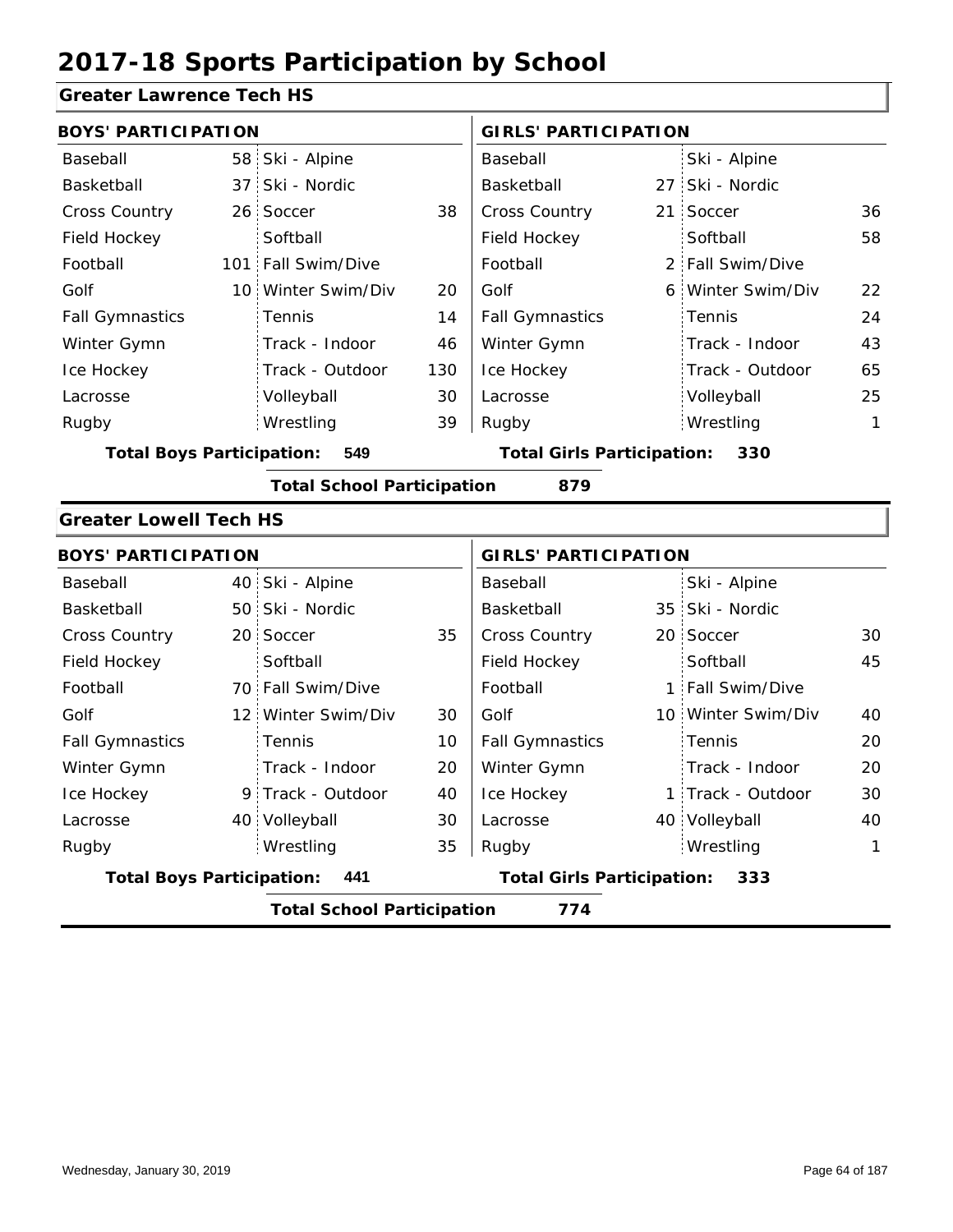#### **Greater New Bedford RVTHS**

|                                  | <b>BOYS' PARTICIPATION</b> |                                   |    | <b>GIRLS' PARTICIPATION</b>              |  |                   |    |
|----------------------------------|----------------------------|-----------------------------------|----|------------------------------------------|--|-------------------|----|
| Baseball                         |                            | 47 Ski - Alpine                   |    | Baseball                                 |  | Ski - Alpine      |    |
| Basketball                       |                            | 39 Ski - Nordic                   |    | Basketball                               |  | 34 Ski - Nordic   |    |
| <b>Cross Country</b>             |                            | 10 Soccer                         | 62 | <b>Cross Country</b>                     |  | 4 Soccer          | 38 |
| Field Hockey                     |                            | Softball                          |    | Field Hockey                             |  | Softball          | 41 |
| Football                         |                            | 92 Fall Swim/Dive                 |    | Football                                 |  | 2 Fall Swim/Dive  |    |
| Golf                             |                            | 15 Winter Swim/Div                |    | Golf                                     |  | Winter Swim/Div   |    |
| <b>Fall Gymnastics</b>           |                            | Tennis                            |    | <b>Fall Gymnastics</b>                   |  | Tennis            |    |
| Winter Gymn                      |                            | Track - Indoor                    | 39 | Winter Gymn                              |  | Track - Indoor    | 54 |
| Ice Hockey                       |                            | 29 Track - Outdoor                | 26 | Ice Hockey                               |  | 2 Track - Outdoor | 30 |
| Lacrosse                         |                            | Volleyball                        | 29 | Lacrosse                                 |  | 39 Volleyball     | 44 |
| Rugby                            |                            | Wrestling                         |    | Rugby                                    |  | Wrestling         |    |
| <b>Total Boys Participation:</b> |                            | 388                               |    | <b>Total Girls Participation:</b><br>288 |  |                   |    |
|                                  |                            | <b>Total School Participation</b> |    | 676                                      |  |                   |    |
| <b>Green Academy</b>             |                            |                                   |    |                                          |  |                   |    |

|                                  | <b>BOYS' PARTICIPATION</b>              |                                         | <b>GIRLS' PARTICIPATION</b> |  |  |  |  |  |
|----------------------------------|-----------------------------------------|-----------------------------------------|-----------------------------|--|--|--|--|--|
| Baseball                         | 3 Ski - Alpine                          | Baseball                                | Ski - Alpine                |  |  |  |  |  |
| Basketball                       | 6 Ski - Nordic                          | Basketball                              | 10 Ski - Nordic             |  |  |  |  |  |
| <b>Cross Country</b>             | Soccer                                  | <b>Cross Country</b>                    | 3<br>Soccer                 |  |  |  |  |  |
| Field Hockey                     | Softball                                | Field Hockey                            | Softball                    |  |  |  |  |  |
| Football                         | 8 Fall Swim/Dive                        | Football                                | Fall Swim/Dive              |  |  |  |  |  |
| Golf                             | Winter Swim/Div                         | Golf                                    | Winter Swim/Div             |  |  |  |  |  |
| <b>Fall Gymnastics</b>           | <b>Tennis</b>                           | <b>Fall Gymnastics</b>                  | Tennis                      |  |  |  |  |  |
| Winter Gymn                      | Track - Indoor                          | Winter Gymn                             | Track - Indoor<br>2         |  |  |  |  |  |
| Ice Hockey                       | Track - Outdoor<br>1                    | Ice Hockey                              | Track - Outdoor<br>1        |  |  |  |  |  |
| Lacrosse                         | Volleyball                              | Lacrosse                                | Volleyball<br>11            |  |  |  |  |  |
| Rugby                            | Wrestling                               | Rugby                                   | Wrestling                   |  |  |  |  |  |
| <b>Total Boys Participation:</b> | 18                                      | <b>Total Girls Participation:</b><br>27 |                             |  |  |  |  |  |
|                                  | <b>Total School Participation</b><br>45 |                                         |                             |  |  |  |  |  |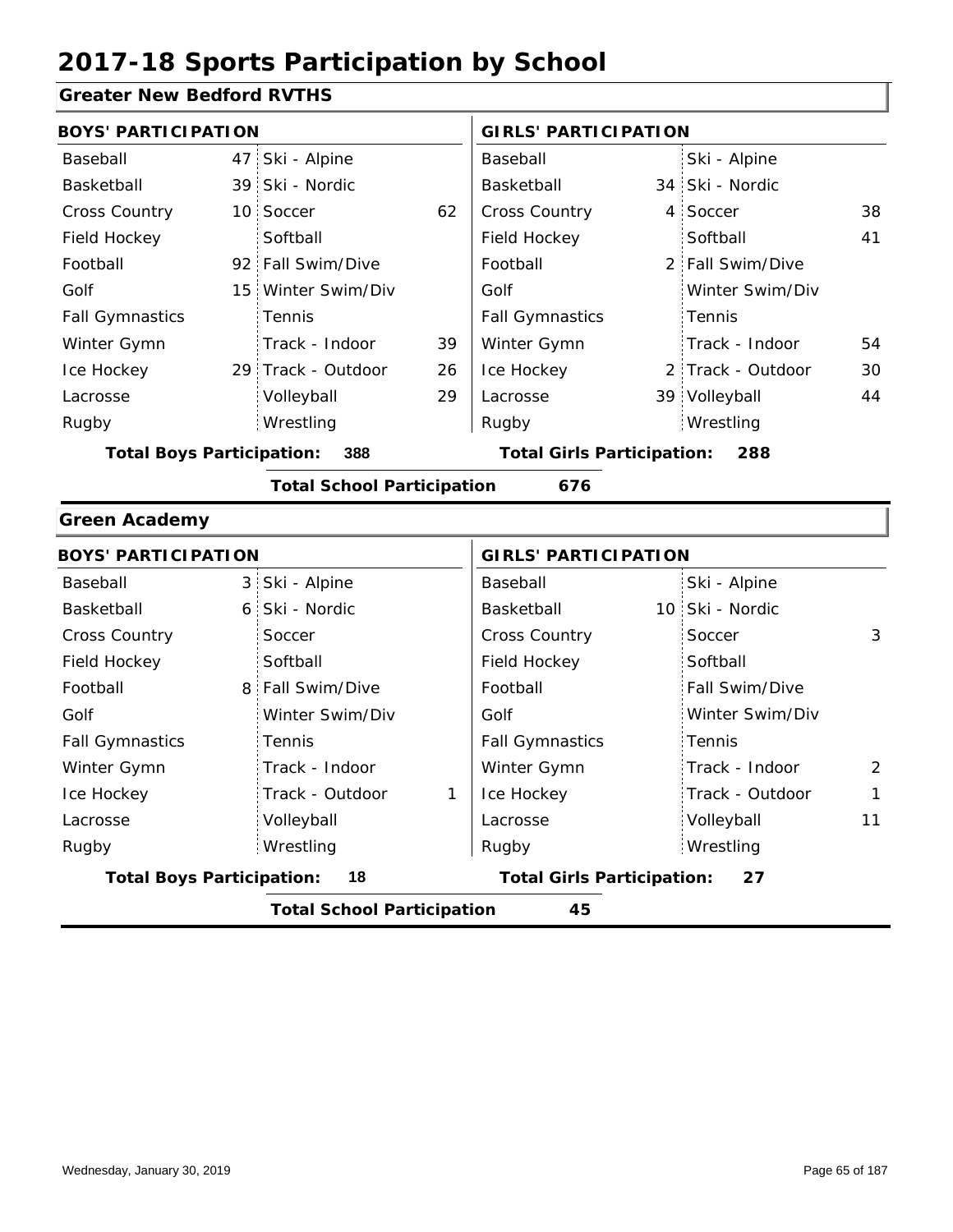#### **Greenfield High School**

| <b>BOYS' PARTICIPATION</b>               |                                                                                     |                    | <b>GIRLS' PARTICIPATION</b> |                                   |  |                   |                 |  |
|------------------------------------------|-------------------------------------------------------------------------------------|--------------------|-----------------------------|-----------------------------------|--|-------------------|-----------------|--|
| Baseball                                 |                                                                                     | 34 Ski - Alpine    |                             | Baseball                          |  | Ski - Alpine      |                 |  |
| Basketball                               |                                                                                     | 16 Ski - Nordic    |                             | Basketball                        |  | 23 Ski - Nordic   |                 |  |
| Cross Country                            |                                                                                     | 13 Soccer          | 13                          | Cross Country                     |  | 8 Soccer          | 16              |  |
| Field Hockey                             |                                                                                     | Softball           |                             | Field Hockey                      |  | 34 Softball       | 34              |  |
| Football                                 |                                                                                     | 24 Fall Swim/Dive  |                             | Football                          |  | Fall Swim/Dive    |                 |  |
| Golf                                     |                                                                                     | 8 Winter Swim/Div  |                             | Golf                              |  | Winter Swim/Div   |                 |  |
| <b>Fall Gymnastics</b>                   |                                                                                     | Tennis             | $\overline{7}$              | <b>Fall Gymnastics</b>            |  | Tennis            | 10              |  |
| Winter Gymn                              |                                                                                     | Track - Indoor     | 23                          | Winter Gymn                       |  | Track - Indoor    | 15              |  |
| Ice Hockey                               |                                                                                     | 3 Track - Outdoor  | 38                          | Ice Hockey                        |  | Track - Outdoor   | 24              |  |
| Lacrosse                                 |                                                                                     | Volleyball         |                             | Lacrosse                          |  | Volleyball        | 26              |  |
| Rugby                                    |                                                                                     | Wrestling          |                             | Rugby                             |  | Wrestling         |                 |  |
|                                          | <b>Total Boys Participation:</b><br>179<br><b>Total Girls Participation:</b><br>190 |                    |                             |                                   |  |                   |                 |  |
| <b>Total School Participation</b><br>369 |                                                                                     |                    |                             |                                   |  |                   |                 |  |
| Groton-Dunstable Reg. High School        |                                                                                     |                    |                             |                                   |  |                   |                 |  |
| <b>BOYS' PARTICIPATION</b>               |                                                                                     |                    |                             | <b>GIRLS' PARTICIPATION</b>       |  |                   |                 |  |
| Baseball                                 |                                                                                     | 45 Ski - Alpine    | 8                           | Baseball                          |  | Ski - Alpine      | 12 <sup>2</sup> |  |
| Basketball                               |                                                                                     | 39 Ski - Nordic    |                             | Basketball                        |  | 24 Ski - Nordic   |                 |  |
| <b>Cross Country</b>                     |                                                                                     | 29 Soccer          | 63                          | Cross Country                     |  | 20 Soccer         | 52              |  |
| Field Hockey                             |                                                                                     | Softball           |                             | Field Hockey                      |  | 32 Softball       | 13              |  |
| Football                                 |                                                                                     | 47 Fall Swim/Dive  |                             | Football                          |  | Fall Swim/Dive    |                 |  |
| Golf                                     |                                                                                     | 16 Winter Swim/Div | 12                          | Golf                              |  | 3 Winter Swim/Div | 14              |  |
| <b>Fall Gymnastics</b>                   |                                                                                     | Tennis             | 10                          | <b>Fall Gymnastics</b>            |  | Tennis            | 13              |  |
| Winter Gymn                              |                                                                                     | Track - Indoor     | 26                          | Winter Gymn                       |  | 12 Track - Indoor | 27              |  |
| Ice Hockey                               |                                                                                     | 41 Track - Outdoor | 52                          | Ice Hockey                        |  | 3 Track - Outdoor | 49              |  |
| Lacrosse                                 |                                                                                     | 49 Volleyball      | $\overline{2}$              | Lacrosse                          |  | 45 Volleyball     | 42              |  |
| Rugby                                    |                                                                                     | Wrestling          |                             | Rugby                             |  | Wrestling         | 2               |  |
| <b>Total Boys Participation:</b>         |                                                                                     | 439                |                             | <b>Total Girls Participation:</b> |  | 363               |                 |  |
|                                          | <b>Total School Participation</b><br>802                                            |                    |                             |                                   |  |                   |                 |  |
|                                          |                                                                                     |                    |                             |                                   |  |                   |                 |  |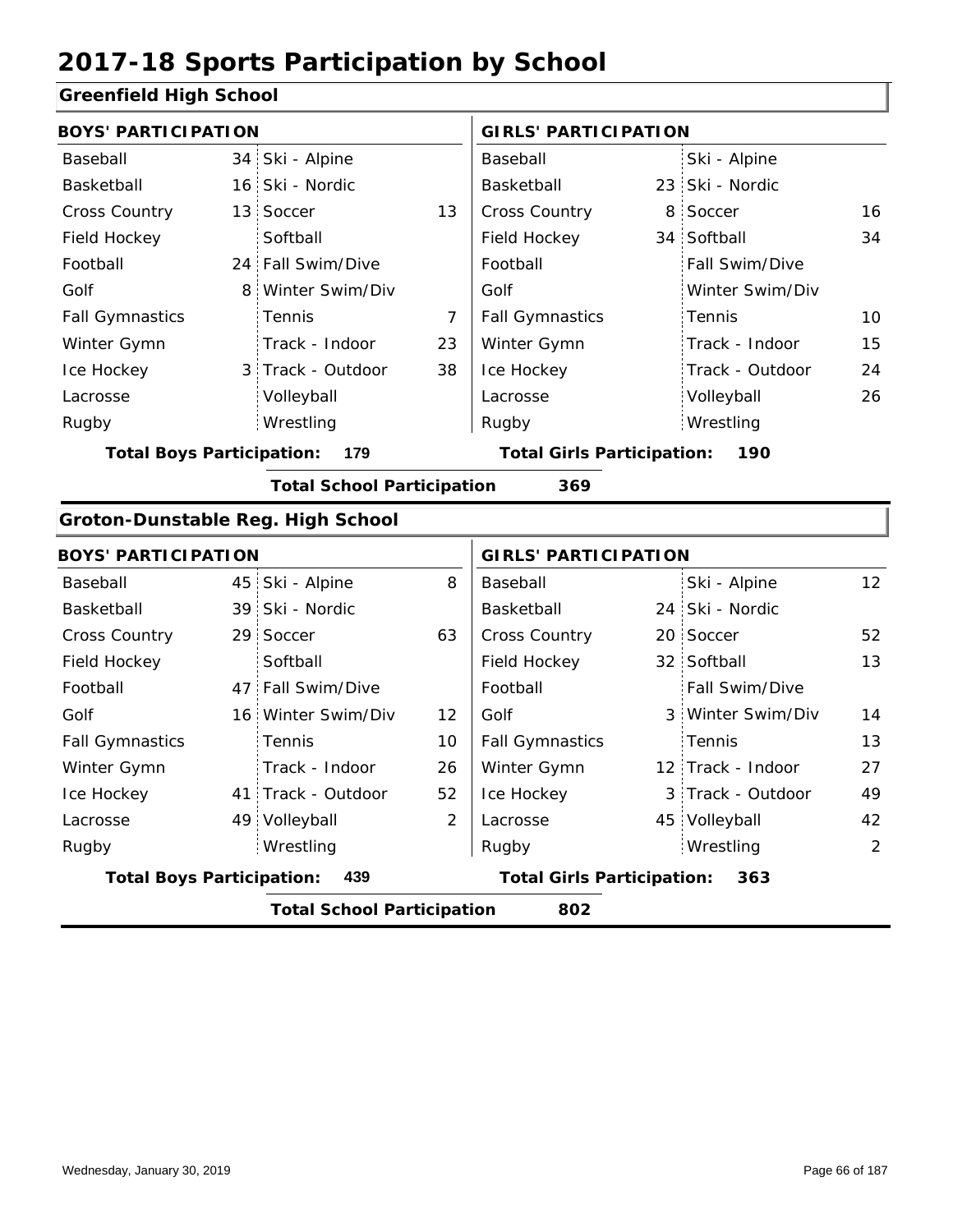#### **Hamilton-Wenham Reg HS**

| <b>BOYS' PARTICIPATION</b>              |  |                                          |    | <b>GIRLS' PARTICIPATION</b> |  |                   |    |
|-----------------------------------------|--|------------------------------------------|----|-----------------------------|--|-------------------|----|
| Baseball                                |  | 45 Ski - Alpine                          |    | Baseball                    |  | Ski - Alpine      |    |
| Basketball                              |  | 42 Ski - Nordic                          |    | Basketball                  |  | 22 Ski - Nordic   |    |
| <b>Cross Country</b>                    |  | 15 Soccer                                | 56 | <b>Cross Country</b>        |  | 23 Soccer         | 54 |
| Field Hockey                            |  | 1 Softball                               |    | Field Hockey                |  | 27 Softball       | 26 |
| Football                                |  | 40 Fall Swim/Dive                        |    | Football                    |  | Fall Swim/Dive    |    |
| Golf                                    |  | 21 Winter Swim/Div                       | 7  | Golf                        |  | Winter Swim/Div   | 32 |
| <b>Fall Gymnastics</b>                  |  | Tennis                                   | 25 | <b>Fall Gymnastics</b>      |  | Tennis            | 29 |
| Winter Gymn                             |  | Track - Indoor                           | 9  | Winter Gymn                 |  | 4 Track - Indoor  | 23 |
| Ice Hockey                              |  | 34 Track - Outdoor                       | 16 | Ice Hockey                  |  | 4 Track - Outdoor | 34 |
| Lacrosse                                |  | 48 Volleyball                            |    | Lacrosse                    |  | 39 Volleyball     | 29 |
| Rugby                                   |  | Wrestling                                | 4  | Rugby                       |  | Wrestling         |    |
| <b>Total Boys Participation:</b><br>363 |  | <b>Total Girls Participation:</b><br>346 |    |                             |  |                   |    |
|                                         |  | <b>Total School Participation</b>        |    | 709                         |  |                   |    |

#### **Hampden Charter School of Science**

| <b>BOYS' PARTICIPATION</b> |                                          |    |                                          | <b>GIRLS' PARTICIPATION</b> |  |  |  |  |
|----------------------------|------------------------------------------|----|------------------------------------------|-----------------------------|--|--|--|--|
| Baseball                   | Ski - Alpine                             |    | Baseball                                 | Ski - Alpine                |  |  |  |  |
| Basketball                 | 22 Ski - Nordic                          |    | Basketball                               | 19 Ski - Nordic             |  |  |  |  |
| <b>Cross Country</b>       | 5 Soccer                                 | 23 | <b>Cross Country</b>                     | 8 Soccer<br>16              |  |  |  |  |
| Field Hockey               | Softball                                 |    | Field Hockey                             | Softball                    |  |  |  |  |
| Football                   | Fall Swim/Dive                           |    | Football                                 | <b>Fall Swim/Dive</b>       |  |  |  |  |
| Golf                       | Winter Swim/Div                          |    | Golf                                     | Winter Swim/Div             |  |  |  |  |
| <b>Fall Gymnastics</b>     | Tennis                                   | 3  | <b>Fall Gymnastics</b>                   | 19<br>Tennis                |  |  |  |  |
| Winter Gymn                | Track - Indoor                           | 2  | Winter Gymn                              | Track - Indoor<br>9         |  |  |  |  |
| Ice Hockey                 | Track - Outdoor                          | 24 | Ice Hockey                               | Track - Outdoor<br>41       |  |  |  |  |
| Lacrosse                   | Volleyball                               |    | Lacrosse                                 | 18<br>Volleyball            |  |  |  |  |
| Rugby                      | Wrestling                                | 24 | Rugby                                    | Wrestling<br>3              |  |  |  |  |
|                            | <b>Total Boys Participation:</b><br>103  |    | <b>Total Girls Participation:</b><br>133 |                             |  |  |  |  |
|                            | 236<br><b>Total School Participation</b> |    |                                          |                             |  |  |  |  |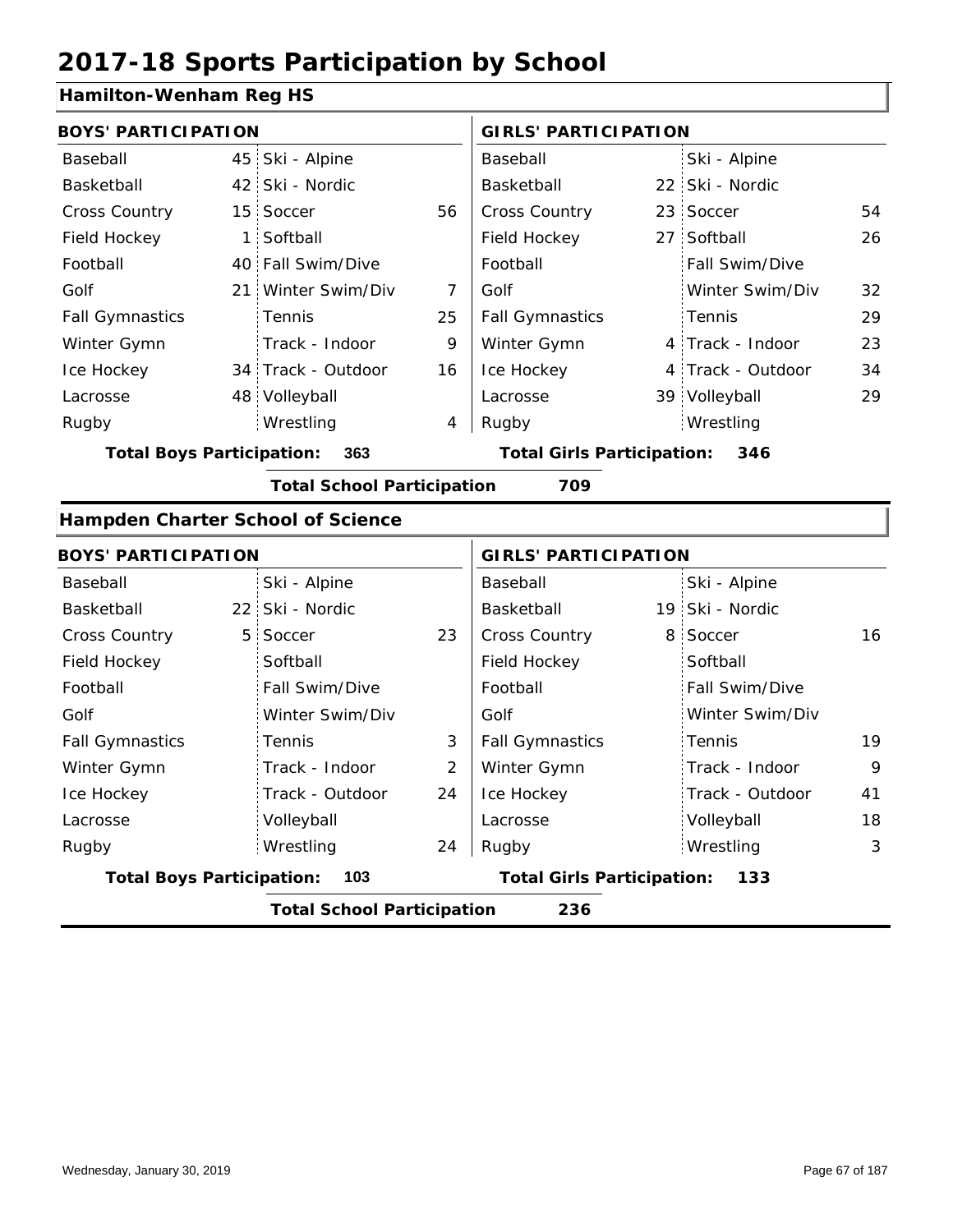### **Hampshire Regional Middle/High School**

| <b>BOYS' PARTICIPATION</b>       |                                   |                | <b>GIRLS' PARTICIPATION</b>       |   |                    |                 |
|----------------------------------|-----------------------------------|----------------|-----------------------------------|---|--------------------|-----------------|
| Baseball                         | 29 Ski - Alpine                   | 8              | Baseball                          |   | Ski - Alpine       | 10 <sup>°</sup> |
| Basketball                       | 24 Ski - Nordic                   |                | Basketball                        |   | 24 Ski - Nordic    |                 |
| Cross Country                    | 30 Soccer                         | 36             | Cross Country                     |   | 26 Soccer          | 42              |
| Field Hockey                     | Softball                          |                | Field Hockey                      |   | Softball           | 29              |
| Football                         | 16 Fall Swim/Dive                 |                | Football                          |   | Fall Swim/Dive     |                 |
| Golf                             | 12 Winter Swim/Div                | $\overline{2}$ | Golf                              |   | 2 Winter Swim/Div  | 11              |
| <b>Fall Gymnastics</b>           | 2 Tennis                          |                | <b>Fall Gymnastics</b>            |   | 13 Tennis          |                 |
| Winter Gymn                      | Track - Indoor                    | 13             | Winter Gymn                       |   | Track - Indoor     | 27              |
| Ice Hockey                       | 2 Track - Outdoor                 | 38             | Ice Hockey                        |   | Track - Outdoor    | 57              |
| Lacrosse                         | 4 Volleyball                      |                | Lacrosse                          |   | 8 Volleyball       |                 |
| Rugby                            | Wrestling                         | 18             | Rugby                             |   | Wrestling          | 1               |
| <b>Total Boys Participation:</b> | 234                               |                | <b>Total Girls Participation:</b> |   | 250                |                 |
|                                  | <b>Total School Participation</b> |                | 484                               |   |                    |                 |
| <b>Hanover High School</b>       |                                   |                |                                   |   |                    |                 |
| <b>BOYS' PARTICIPATION</b>       |                                   |                | <b>GIRLS' PARTICIPATION</b>       |   |                    |                 |
| Baseball                         | 30 Ski - Alpine                   | 14             | Baseball                          |   | Ski - Alpine       | 3               |
| Basketball                       | 43 Ski - Nordic                   |                | Basketball                        |   | 32 Ski - Nordic    |                 |
| <b>Cross Country</b>             | 39 Soccer                         | 58             | Cross Country                     |   | 16 Soccer          | 45              |
| Field Hockey                     | Softball                          |                | Field Hockey                      |   | 72 Softball        | 29              |
| Football                         | 83 Fall Swim/Dive                 |                | Football                          |   | Fall Swim/Dive     |                 |
| Golf                             | 23 Winter Swim/Div                | 14             | Golf                              | 1 | Winter Swim/Div    | 23              |
| <b>Fall Gymnastics</b>           | Tennis                            | 17             | <b>Fall Gymnastics</b>            |   | Tennis             | 15              |
| Winter Gymn                      | Track - Indoor                    | 16             | Winter Gymn                       |   | 22 Track - Indoor  | 8               |
| Ice Hockey                       | 49 Track - Outdoor                | 52             | Ice Hockey                        |   | 20 Track - Outdoor | 32              |

13

Lacrosse

| <b>Total Boys Participation:</b> | 555                               |     | <b>Total Girls Participation:</b> | 402 |
|----------------------------------|-----------------------------------|-----|-----------------------------------|-----|
|                                  | <b>Total School Participation</b> | 957 |                                   |     |
|                                  |                                   |     |                                   |     |
|                                  |                                   |     |                                   |     |

45

Volleyball Wrestling

Rugby Rugby 59

Lacrosse

47

Wrestling

Volleyball 37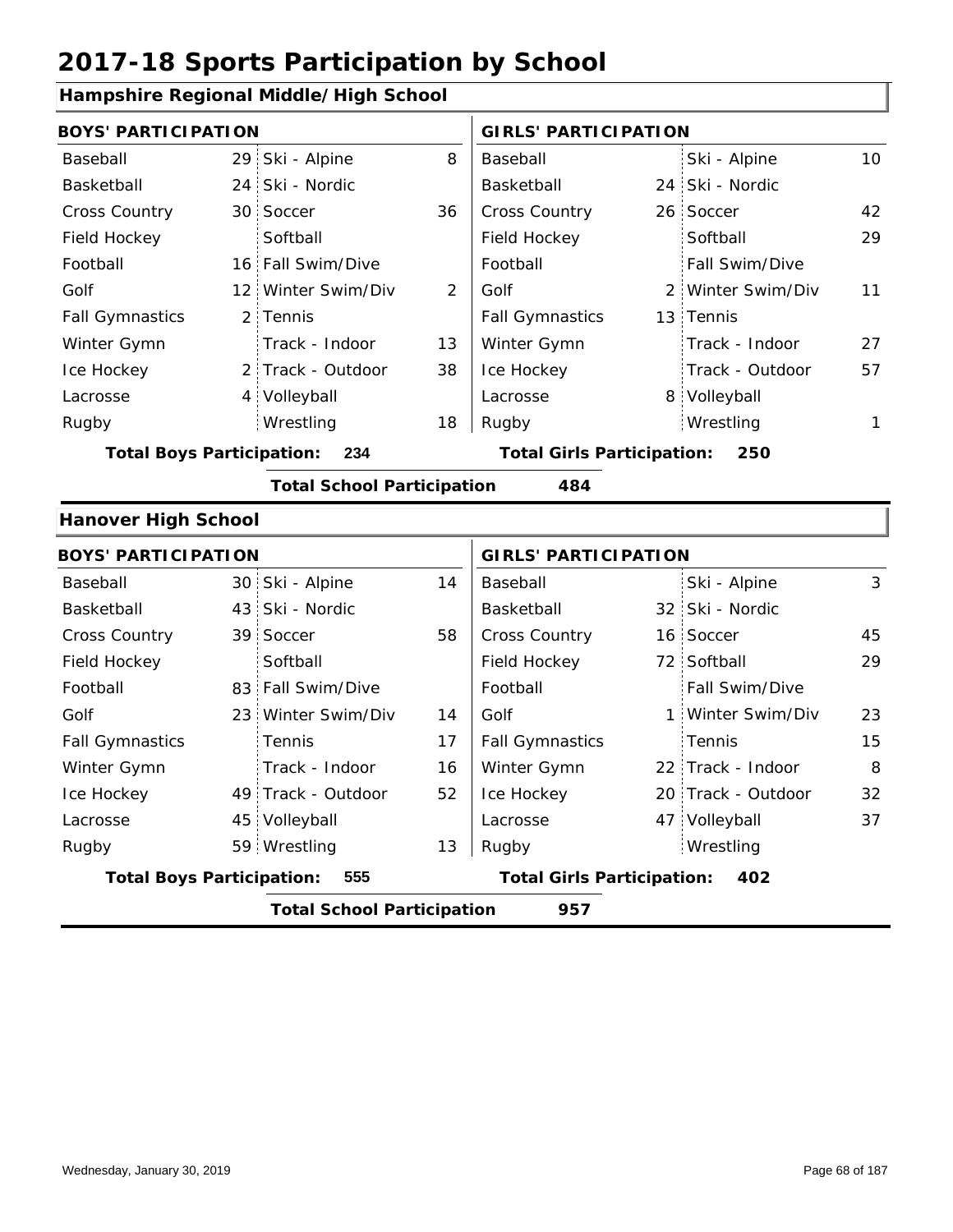### **Haverhill High School**

| патсніні підп эспоог                    |  |                                   |    |                                          |  |                   |    |
|-----------------------------------------|--|-----------------------------------|----|------------------------------------------|--|-------------------|----|
| <b>BOYS' PARTICIPATION</b>              |  |                                   |    | <b>GIRLS' PARTICIPATION</b>              |  |                   |    |
| Baseball                                |  | 44 Ski - Alpine                   | 3  | Baseball                                 |  | Ski - Alpine      | 9  |
| Basketball                              |  | 43 Ski - Nordic                   |    | Basketball                               |  | 21 Ski - Nordic   |    |
| <b>Cross Country</b>                    |  | 16 Soccer                         | 49 | Cross Country                            |  | 7 Soccer          | 42 |
| Field Hockey                            |  | Softball                          |    | Field Hockey                             |  | 31 Softball       | 44 |
| Football                                |  | 110 Fall Swim/Dive                |    | Football                                 |  | Fall Swim/Dive    | 31 |
| Golf                                    |  | 20 Winter Swim/Div                | 19 | Golf                                     |  | 2 Winter Swim/Div |    |
| <b>Fall Gymnastics</b>                  |  | Tennis                            | 20 | <b>Fall Gymnastics</b>                   |  | Tennis            | 38 |
| Winter Gymn                             |  | Track - Indoor                    | 58 | Winter Gymn                              |  | 20 Track - Indoor | 41 |
| Ice Hockey                              |  | 44 Track - Outdoor                | 65 | Ice Hockey                               |  | 8 Track - Outdoor | 36 |
| Lacrosse                                |  | 34 Volleyball                     | 32 | Lacrosse                                 |  | 50 Volleyball     | 55 |
| Rugby                                   |  | Wrestling                         | 33 | Rugby                                    |  | Wrestling         |    |
| <b>Total Boys Participation:</b><br>590 |  |                                   |    | <b>Total Girls Participation:</b><br>435 |  |                   |    |
|                                         |  | <b>Total School Participation</b> |    | 1025                                     |  |                   |    |
| <b>Henderson Inclusion</b>              |  |                                   |    |                                          |  |                   |    |
| <b>BOYS' PARTICIPATION</b>              |  |                                   |    | <b>GIRLS' PARTICIPATION</b>              |  |                   |    |
| Baseball                                |  | 3 Ski - Alpine                    |    | Baseball                                 |  | Ski - Alpine      |    |
| Basketball                              |  | 3 Ski - Nordic                    |    | Basketball                               |  | Ski - Nordic      |    |
| <b>Cross Country</b>                    |  | Soccer                            |    | Cross Country                            |  | Soccer            | 1  |
| Field Hockey                            |  | Softball                          |    | Field Hockey                             |  | Softball          | 3  |
| Football                                |  | Fall Swim/Dive                    |    | Football                                 |  | Fall Swim/Dive    |    |
| Golf                                    |  | 4 Winter Swim/Div                 |    | Golf                                     |  | Winter Swim/Div   |    |
| <b>Fall Gymnastics</b>                  |  | Tennis                            |    | <b>Fall Gymnastics</b>                   |  | Tennis            |    |

|                                  | <b>Total School Participation</b> | 19                                |                 |                |
|----------------------------------|-----------------------------------|-----------------------------------|-----------------|----------------|
| <b>Total Boys Participation:</b> | -10                               | <b>Total Girls Participation:</b> | 9               |                |
| Rugby                            | Wrestling                         | Rugby                             | Wrestling       |                |
| Lacrosse                         | Volleyball                        | Lacrosse                          | Volleyball      |                |
| Ice Hockey                       | Track - Outdoor                   | Ice Hockey                        | Track - Outdoor | $\overline{2}$ |
| Winter Gymn                      | Track - Indoor                    | Winter Gymn                       | Track - Indoor  | $\overline{2}$ |
| <b>Fall Gymnastics</b>           | Tennis                            | <b>Fall Gymnastics</b>            | : Tennis        |                |
| Golf                             | 4 Winter Swim/Div                 | Golf                              | Winter Swim/Div |                |

2 2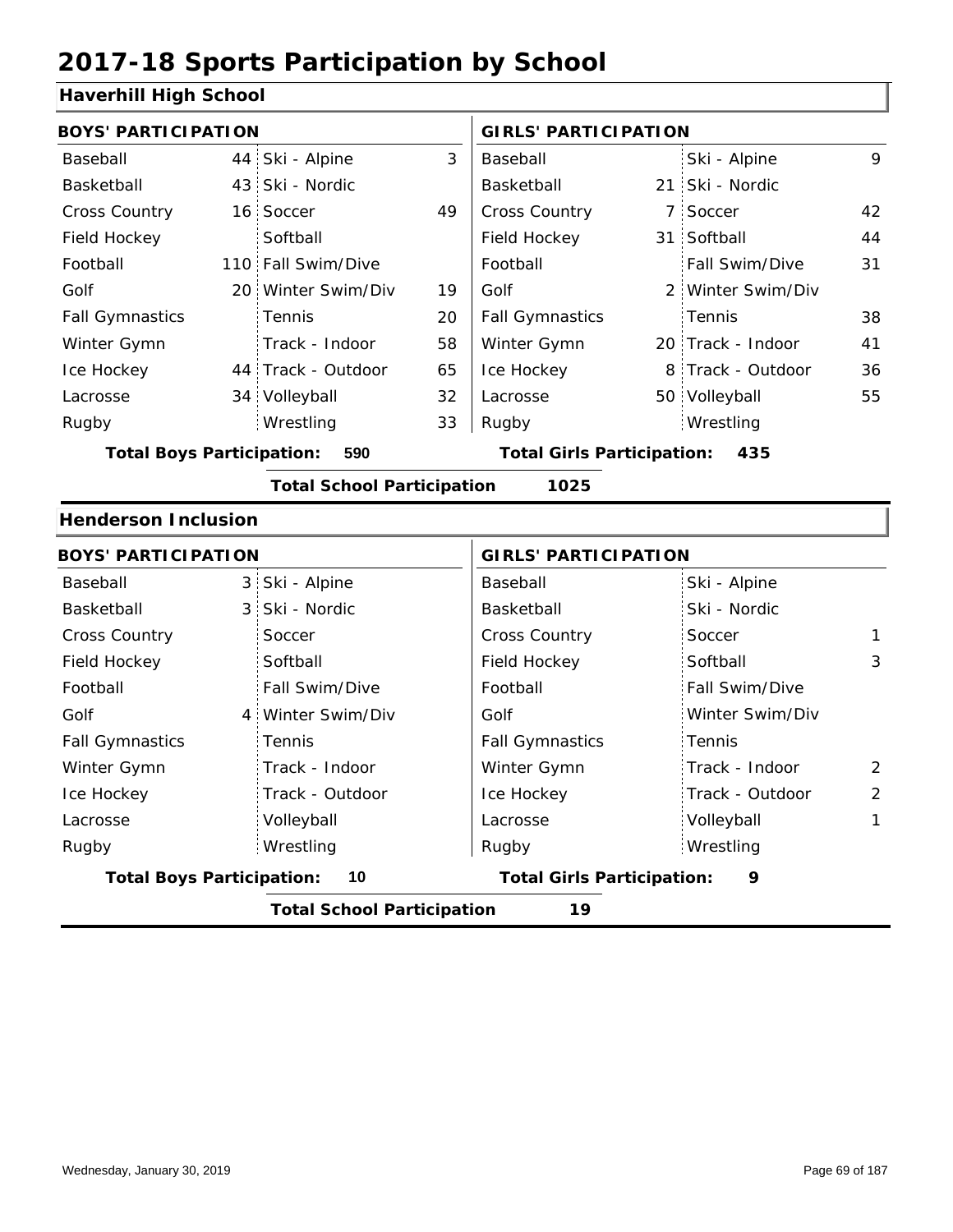#### **High School of Commerce**

| <b>BOYS' PARTICIPATION</b>       |      |                                   |                | <b>GIRLS' PARTICIPATION</b>              |  |                    |     |  |
|----------------------------------|------|-----------------------------------|----------------|------------------------------------------|--|--------------------|-----|--|
| Baseball                         | 24:  | Ski - Alpine                      |                | Baseball                                 |  | Ski - Alpine       |     |  |
| Basketball                       | 42   | Ski - Nordic                      |                | Basketball                               |  | 21 Ski - Nordic    |     |  |
| <b>Cross Country</b>             |      | Soccer                            | 23             | Cross Country                            |  | Soccer             | 18  |  |
| Field Hockey                     |      | Softball                          |                | Field Hockey                             |  | Softball           | 23  |  |
| Football                         |      | 32 Fall Swim/Dive                 |                | Football                                 |  | Fall Swim/Dive     |     |  |
| Golf                             |      | Winter Swim/Div                   |                | Golf                                     |  | Winter Swim/Div    | 2   |  |
| <b>Fall Gymnastics</b>           |      | Tennis                            |                | <b>Fall Gymnastics</b>                   |  | Tennis             |     |  |
| Winter Gymn                      |      | Track - Indoor                    | 16             | Winter Gymn                              |  | Track - Indoor     | 13  |  |
| Ice Hockey                       |      | Track - Outdoor                   | 26             | Ice Hockey                               |  | Track - Outdoor    | 15  |  |
| Lacrosse                         |      | 4 Volleyball                      | 12             | Lacrosse                                 |  | 3 Volleyball       | 14  |  |
| Rugby                            |      | Wrestling                         | $\overline{2}$ | Rugby                                    |  | Wrestling          |     |  |
| <b>Total Boys Participation:</b> |      | 181                               |                | <b>Total Girls Participation:</b><br>109 |  |                    |     |  |
|                                  |      | <b>Total School Participation</b> |                | 290                                      |  |                    |     |  |
| <b>Hingham High School</b>       |      |                                   |                |                                          |  |                    |     |  |
| <b>BOYS' PARTICIPATION</b>       |      |                                   |                | <b>GIRLS' PARTICIPATION</b>              |  |                    |     |  |
| Baseball                         |      | 55 Ski - Alpine                   | 20             | Baseball                                 |  | Ski - Alpine       | 22  |  |
| Basketball                       | 46 : | Ski - Nordic                      |                | Basketball                               |  | 38 Ski - Nordic    |     |  |
| <b>Cross Country</b>             | 67.  | Soccer                            | 72             | <b>Cross Country</b>                     |  | 54 Soccer          | 50  |  |
| Field Hockey                     |      | Softball                          |                | Field Hockey                             |  | 59 Softball        | 30  |  |
| Football                         |      | 83 Fall Swim/Dive                 |                | Football                                 |  | Fall Swim/Dive     |     |  |
| Golf                             |      | 29 Winter Swim/Div                | 13             | Golf                                     |  | 22 Winter Swim/Div | 30  |  |
| <b>Fall Gymnastics</b>           |      | Tennis                            | 37             | <b>Fall Gymnastics</b>                   |  | Tennis             | 29  |  |
| Winter Gymn                      |      | Track - Indoor                    | 82             | Winter Gymn                              |  | 19 Track - Indoor  | 91  |  |
| Ice Hockey                       |      | 62 Track - Outdoor                | 107            | Ice Hockey                               |  | 33 Track - Outdoor | 119 |  |
| Lacrosse                         |      | 98 Volleyball                     |                | Lacrosse                                 |  | 70 Volleyball      | 44  |  |
| Rugby                            |      | Wrestling                         | 42             | Rugby                                    |  | Wrestling          | 4   |  |
| <b>Total Boys Participation:</b> |      | 813                               |                | <b>Total Girls Participation:</b>        |  | 714                |     |  |
|                                  |      | <b>Total School Participation</b> |                | 1527                                     |  |                    |     |  |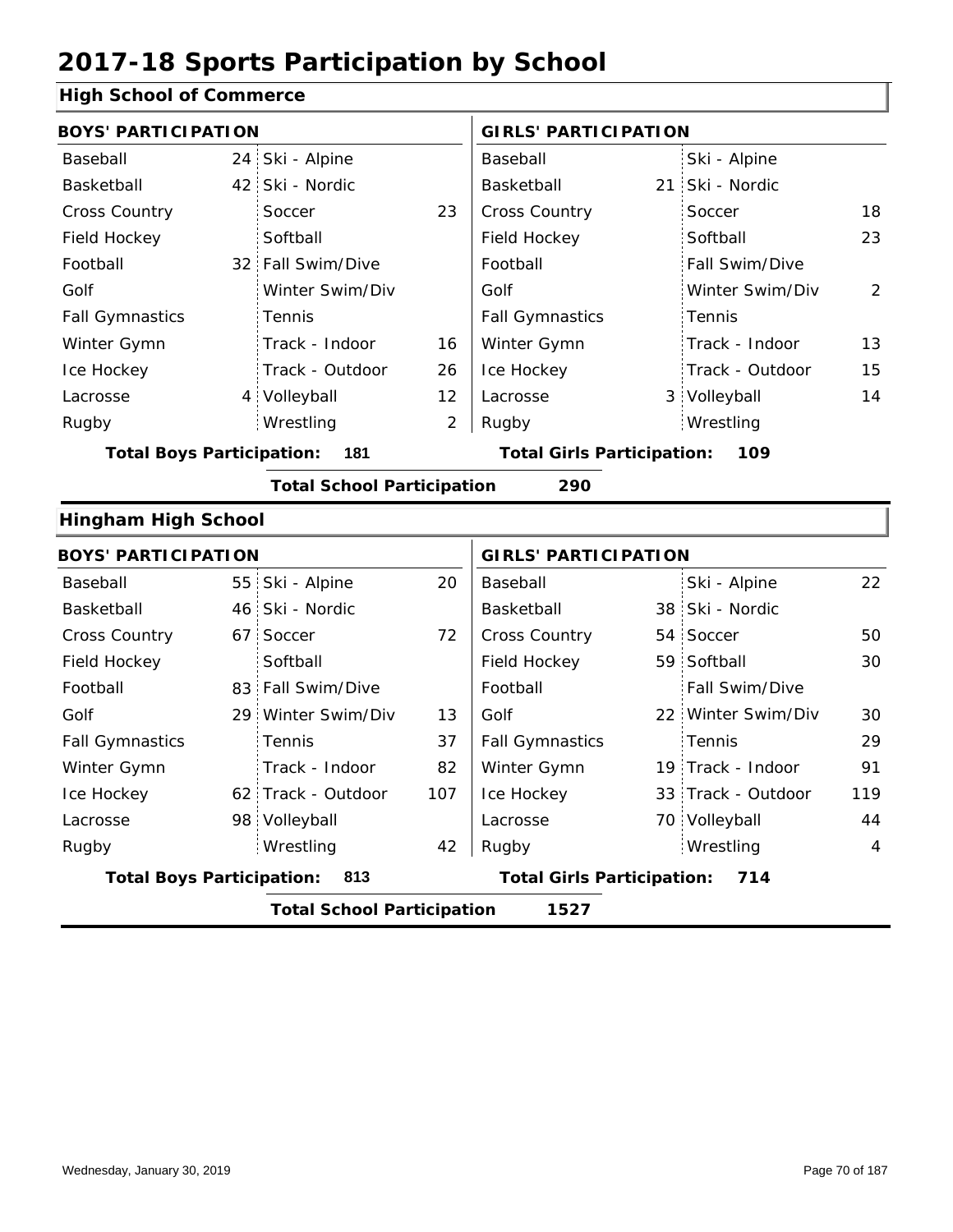#### **Holbrook Jr./Sr. High School**

| <b>BOYS' PARTICIPATION</b>               |  |                    |    | <b>GIRLS' PARTICIPATION</b>              |    |                   |    |  |
|------------------------------------------|--|--------------------|----|------------------------------------------|----|-------------------|----|--|
| Baseball                                 |  | 26 Ski - Alpine    |    | Baseball                                 |    | Ski - Alpine      |    |  |
| Basketball                               |  | 38 Ski - Nordic    |    | Basketball                               |    | 29 Ski - Nordic   |    |  |
| Cross Country                            |  | 12 Soccer          | 42 | Cross Country                            | 4  | Soccer            | 35 |  |
| Field Hockey                             |  | Softball           |    | Field Hockey                             |    | Softball          | 30 |  |
| Football                                 |  | 20 Fall Swim/Dive  |    | Football                                 |    | Fall Swim/Dive    |    |  |
| Golf                                     |  | Winter Swim/Div    |    | Golf                                     |    | Winter Swim/Div   |    |  |
| <b>Fall Gymnastics</b>                   |  | Tennis             |    | <b>Fall Gymnastics</b>                   |    | Tennis            |    |  |
| Winter Gymn                              |  | Track - Indoor     |    | Winter Gymn                              |    | Track - Indoor    |    |  |
| Ice Hockey                               |  | Track - Outdoor    | 42 | Ice Hockey                               |    | Track - Outdoor   | 45 |  |
| Lacrosse                                 |  | Volleyball         |    | Lacrosse                                 |    | Volleyball        | 30 |  |
| Rugby                                    |  | Wrestling          |    | Rugby                                    |    | Wrestling         |    |  |
| <b>Total Boys Participation:</b><br>180  |  |                    |    | <b>Total Girls Participation:</b><br>173 |    |                   |    |  |
| <b>Total School Participation</b><br>353 |  |                    |    |                                          |    |                   |    |  |
| <b>Holliston High School</b>             |  |                    |    |                                          |    |                   |    |  |
| <b>BOYS' PARTICIPATION</b>               |  |                    |    | <b>GIRLS' PARTICIPATION</b>              |    |                   |    |  |
| Baseball                                 |  | 35 Ski - Alpine    |    | Baseball                                 |    | Ski - Alpine      |    |  |
| Basketball                               |  | 36 Ski - Nordic    |    | Basketball                               |    | 24 Ski - Nordic   |    |  |
| Cross Country                            |  | 19 Soccer          | 40 | Cross Country                            | 24 | Soccer            | 45 |  |
| Field Hockey                             |  | Softball           |    | Field Hockey                             |    | 28 Softball       | 24 |  |
| Football                                 |  | 74 Fall Swim/Dive  |    | Football                                 |    | Fall Swim/Dive    |    |  |
| Golf                                     |  | 24 Winter Swim/Div | 16 | Golf                                     |    | 2 Winter Swim/Div | 15 |  |
| <b>Fall Gymnastics</b>                   |  | Tennis             | 14 | <b>Fall Gymnastics</b>                   |    | Tennis            | 36 |  |
| Winter Gymn                              |  | Track - Indoor     | 35 | Winter Gymn                              |    | 3 Track - Indoor  | 26 |  |
| Ice Hockey                               |  | 31 Track - Outdoor | 59 | Ice Hockey                               |    | 6 Track - Outdoor | 52 |  |
| Lacrosse                                 |  | 41 Volleyball      |    | Lacrosse                                 |    | 34 Volleyball     | 36 |  |
| Rugby                                    |  | Wrestling          | 16 | Rugby                                    |    | Wrestling         |    |  |
| <b>Total Boys Participation:</b><br>440  |  |                    |    | <b>Total Girls Participation:</b><br>355 |    |                   |    |  |

**Total School Participation 795**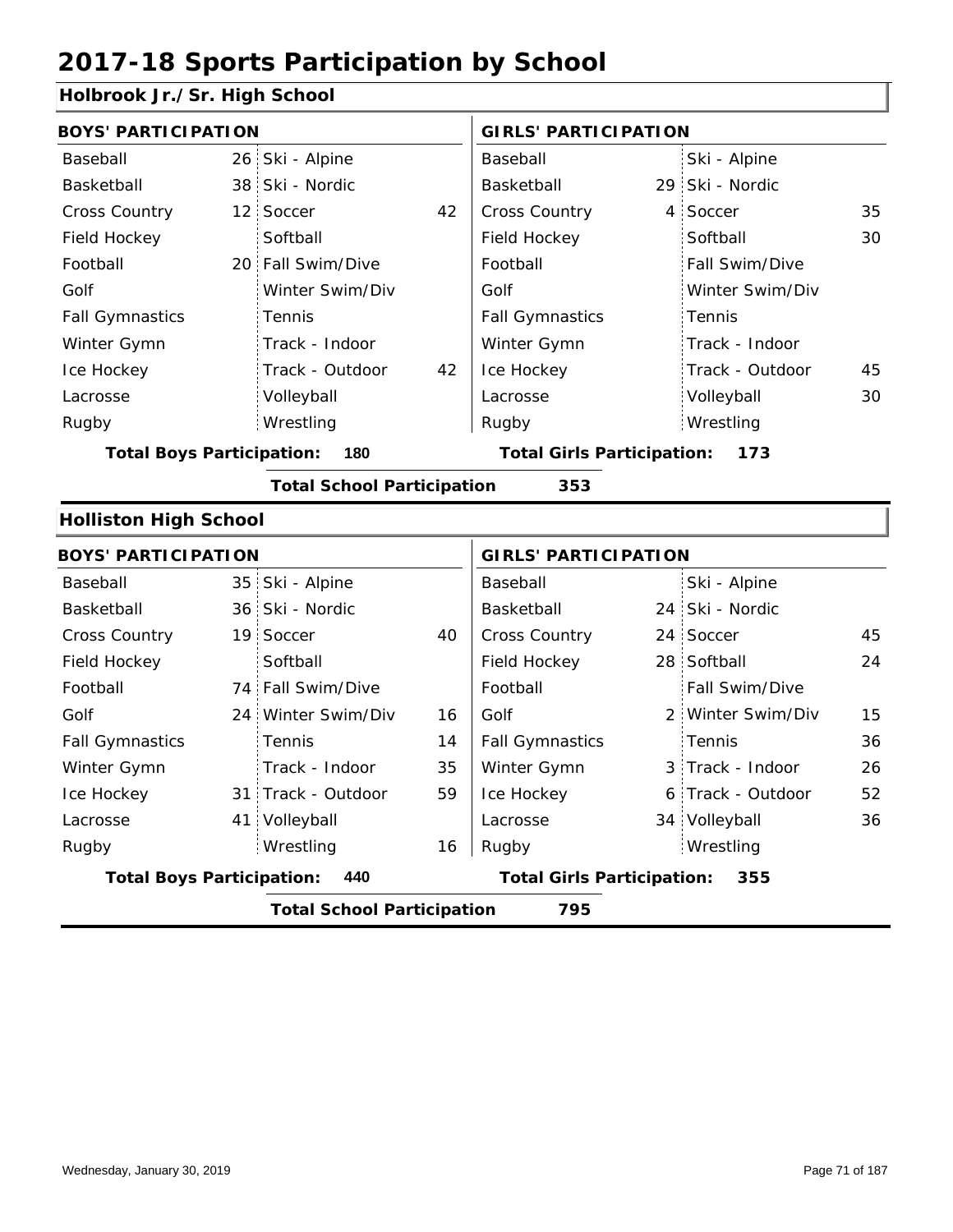#### **Holy Name Central Catholic HS**

| <b>BOYS' PARTICIPATION</b>              |             |                                   |                                          | <b>GIRLS' PARTICIPATION</b> |  |                   |    |
|-----------------------------------------|-------------|-----------------------------------|------------------------------------------|-----------------------------|--|-------------------|----|
| Baseball                                |             | 31 Ski - Alpine                   |                                          | Baseball                    |  | Ski - Alpine      |    |
| Basketball                              |             | 38 Ski - Nordic                   |                                          | Basketball                  |  | 23 Ski - Nordic   |    |
| <b>Cross Country</b>                    |             | 10 Soccer                         | 32                                       | <b>Cross Country</b>        |  | 15 Soccer         | 20 |
| Field Hockey                            |             | Softball                          |                                          | Field Hockey                |  | 36 Softball       | 27 |
| Football                                |             | 38 Fall Swim/Dive                 |                                          | Football                    |  | Fall Swim/Dive    |    |
| Golf                                    | $7^{\circ}$ | Winter Swim/Div                   |                                          | Golf                        |  | 4 Winter Swim/Div |    |
| <b>Fall Gymnastics</b>                  |             | Tennis                            |                                          | <b>Fall Gymnastics</b>      |  | Tennis            | 10 |
| Winter Gymn                             |             | Track - Indoor                    | 12                                       | Winter Gymn                 |  | Track - Indoor    | 13 |
| Ice Hockey                              |             | Track - Outdoor                   | 18                                       | Ice Hockey                  |  | Track - Outdoor   | 23 |
| Lacrosse                                | 8.          | Volleyball                        |                                          | Lacrosse                    |  | Volleyball        |    |
| Rugby                                   |             | Wrestling                         |                                          | Rugby                       |  | Wrestling         |    |
| 194<br><b>Total Boys Participation:</b> |             |                                   | <b>Total Girls Participation:</b><br>171 |                             |  |                   |    |
|                                         |             | <b>Total School Participation</b> |                                          | 365                         |  |                   |    |
| <b>Holyoke High School</b>              |             |                                   |                                          |                             |  |                   |    |

#### 42 Ski - Alpine 33 21 Ski - Nordic 22 Soccer 36 | Cross Country 6 Soccer 37 1 Softball **Field Hockey** 17 60 Fall Swim/Dive 15 Winter Swim/Div 6 3 Track - Outdoor 2 2 Ski - Alpine 32 11 39 15 38 12 24 16 14 25 Baseball Basketball Cross Country Field Hockey Football Golf Fall Gymnastics Ice Hockey Lacrosse 22 Soccer Softball **Tennis** Track - Indoor Volleyball Wrestling Rugby Rugby **BOYS' PARTICIPATION GIRLS' PARTICIPATION** Baseball Basketball Football Golf Fall Gymnastics Winter Gymn Ice Hockey Lacrosse 21 Ski - Nordic Soccer 17 Softball Fall Swim/Dive Winter Swim/Div Tennis Track - Indoor Track - Outdoor Winter Gymn Volleyball 32 Wrestling 1 **Total Boys Participation: 346 Total Girls Participation: 216 Total School Participation 562**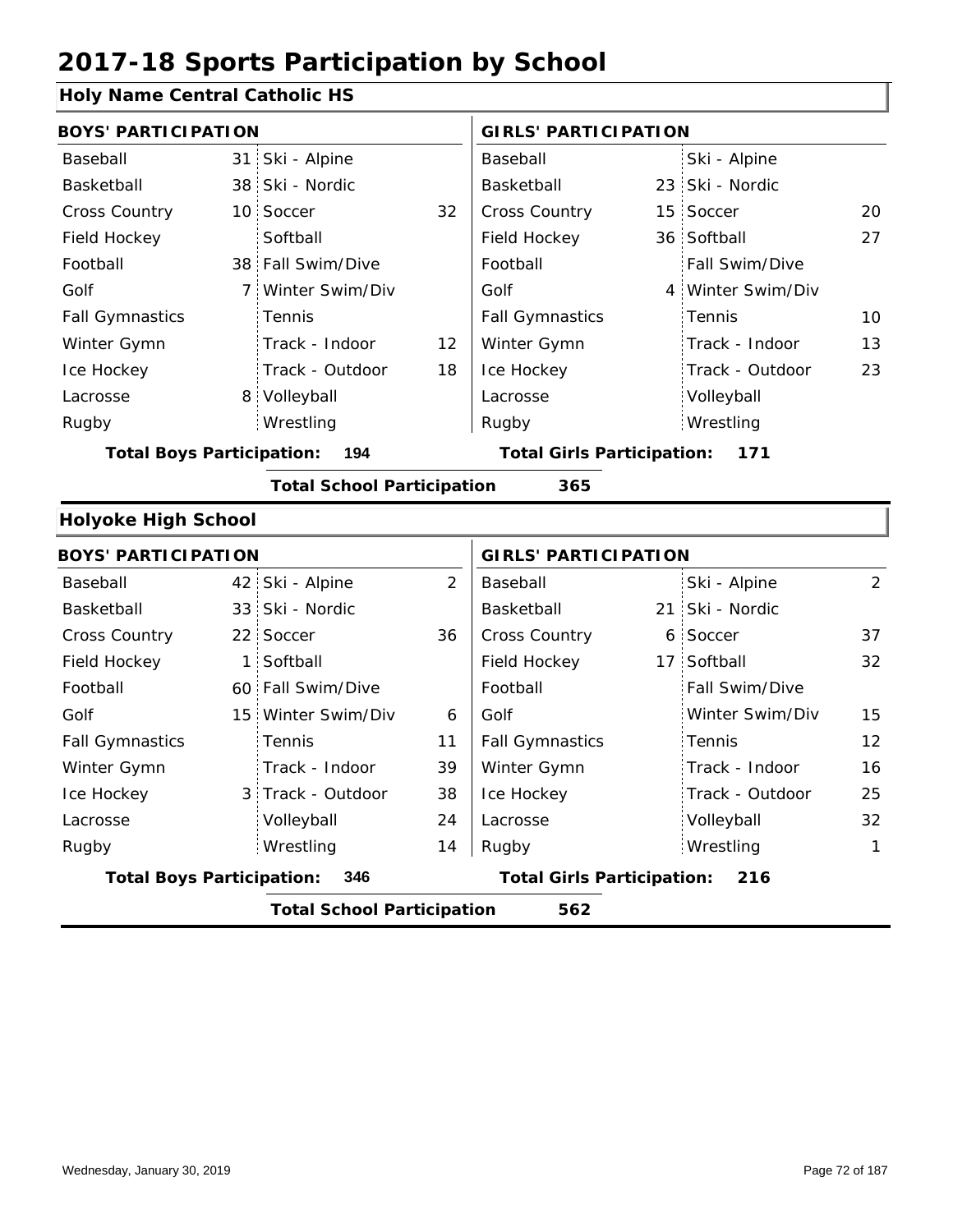#### **Hoosac Valley High School**

| <b>BOYS' PARTICIPATION</b><br><b>GIRLS' PARTICIPATION</b><br>30 Ski - Alpine<br>Ski - Alpine<br>Baseball<br>Baseball<br>25 Ski - Nordic<br>17 Ski - Nordic<br>Basketball<br>Basketball<br>8<br>Cross Country<br>Cross Country<br>12 Soccer<br>4 Soccer<br>31 | $12 \overline{ }$<br>42<br>27<br>3 |  |  |  |  |  |  |  |
|--------------------------------------------------------------------------------------------------------------------------------------------------------------------------------------------------------------------------------------------------------------|------------------------------------|--|--|--|--|--|--|--|
|                                                                                                                                                                                                                                                              |                                    |  |  |  |  |  |  |  |
|                                                                                                                                                                                                                                                              |                                    |  |  |  |  |  |  |  |
|                                                                                                                                                                                                                                                              |                                    |  |  |  |  |  |  |  |
|                                                                                                                                                                                                                                                              |                                    |  |  |  |  |  |  |  |
| Softball<br>Field Hockey<br>Softball<br>Field Hockey                                                                                                                                                                                                         |                                    |  |  |  |  |  |  |  |
| 37 Fall Swim/Dive<br>Football<br>Football<br>1<br>Fall Swim/Dive                                                                                                                                                                                             |                                    |  |  |  |  |  |  |  |
| Golf<br>Golf<br>Winter Swim/Div<br>7 Winter Swim/Div                                                                                                                                                                                                         |                                    |  |  |  |  |  |  |  |
| <b>Fall Gymnastics</b><br>Tennis<br><b>Fall Gymnastics</b><br>Tennis                                                                                                                                                                                         |                                    |  |  |  |  |  |  |  |
| Winter Gymn<br>Track - Indoor<br>Winter Gymn<br>Track - Indoor                                                                                                                                                                                               |                                    |  |  |  |  |  |  |  |
| Ice Hockey<br>Track - Outdoor<br>Ice Hockey<br>Track - Outdoor<br>27                                                                                                                                                                                         | 32                                 |  |  |  |  |  |  |  |
| 26 Volleyball<br>29 Volleyball<br>Lacrosse<br>Lacrosse                                                                                                                                                                                                       |                                    |  |  |  |  |  |  |  |
| Wrestling<br>Rugby<br>Wrestling<br>Rugby<br>1                                                                                                                                                                                                                |                                    |  |  |  |  |  |  |  |
| <b>Total Boys Participation:</b><br>197<br><b>Total Girls Participation:</b><br>174                                                                                                                                                                          |                                    |  |  |  |  |  |  |  |
| <b>Total School Participation</b><br>371                                                                                                                                                                                                                     |                                    |  |  |  |  |  |  |  |
| Hopedale Jr./Sr. High School                                                                                                                                                                                                                                 |                                    |  |  |  |  |  |  |  |
| <b>BOYS' PARTICIPATION</b><br><b>GIRLS' PARTICIPATION</b>                                                                                                                                                                                                    |                                    |  |  |  |  |  |  |  |
| 31 Ski - Alpine<br>$\overline{4}$<br>Ski - Alpine<br>Baseball<br>Baseball                                                                                                                                                                                    |                                    |  |  |  |  |  |  |  |
| Basketball<br>24 Ski - Nordic<br>Basketball<br>22 Ski - Nordic                                                                                                                                                                                               |                                    |  |  |  |  |  |  |  |
| Cross Country<br>Cross Country<br>34 Soccer<br>44<br>16 Soccer                                                                                                                                                                                               | 36                                 |  |  |  |  |  |  |  |
| Field Hockey<br>Softball<br>Field Hockey<br>28 Softball                                                                                                                                                                                                      | 35                                 |  |  |  |  |  |  |  |
| Football<br>8 Fall Swim/Dive<br>Football<br>Fall Swim/Dive                                                                                                                                                                                                   |                                    |  |  |  |  |  |  |  |
| Golf<br>Golf<br>Winter Swim/Div<br>10 Winter Swim/Div<br>1                                                                                                                                                                                                   |                                    |  |  |  |  |  |  |  |
| <b>Fall Gymnastics</b><br>Tennis<br><b>Fall Gymnastics</b><br>Tennis<br>14                                                                                                                                                                                   | 14                                 |  |  |  |  |  |  |  |
| Winter Gymn<br>Winter Gymn<br>Track - Indoor<br>Track - Indoor<br>27                                                                                                                                                                                         | 17                                 |  |  |  |  |  |  |  |
| 8 Track - Outdoor<br>40<br>Ice Hockey<br>Track - Outdoor<br>Ice Hockey                                                                                                                                                                                       | 20                                 |  |  |  |  |  |  |  |
| 14 Volleyball<br>22 Volleyball<br>Lacrosse<br>Lacrosse                                                                                                                                                                                                       | 25                                 |  |  |  |  |  |  |  |
| Wrestling<br>Wrestling<br>Rugby<br>Rugby                                                                                                                                                                                                                     |                                    |  |  |  |  |  |  |  |
| <b>Total Boys Participation:</b><br>258<br><b>Total Girls Participation:</b><br>236                                                                                                                                                                          |                                    |  |  |  |  |  |  |  |
| <b>Total School Participation</b><br>494                                                                                                                                                                                                                     |                                    |  |  |  |  |  |  |  |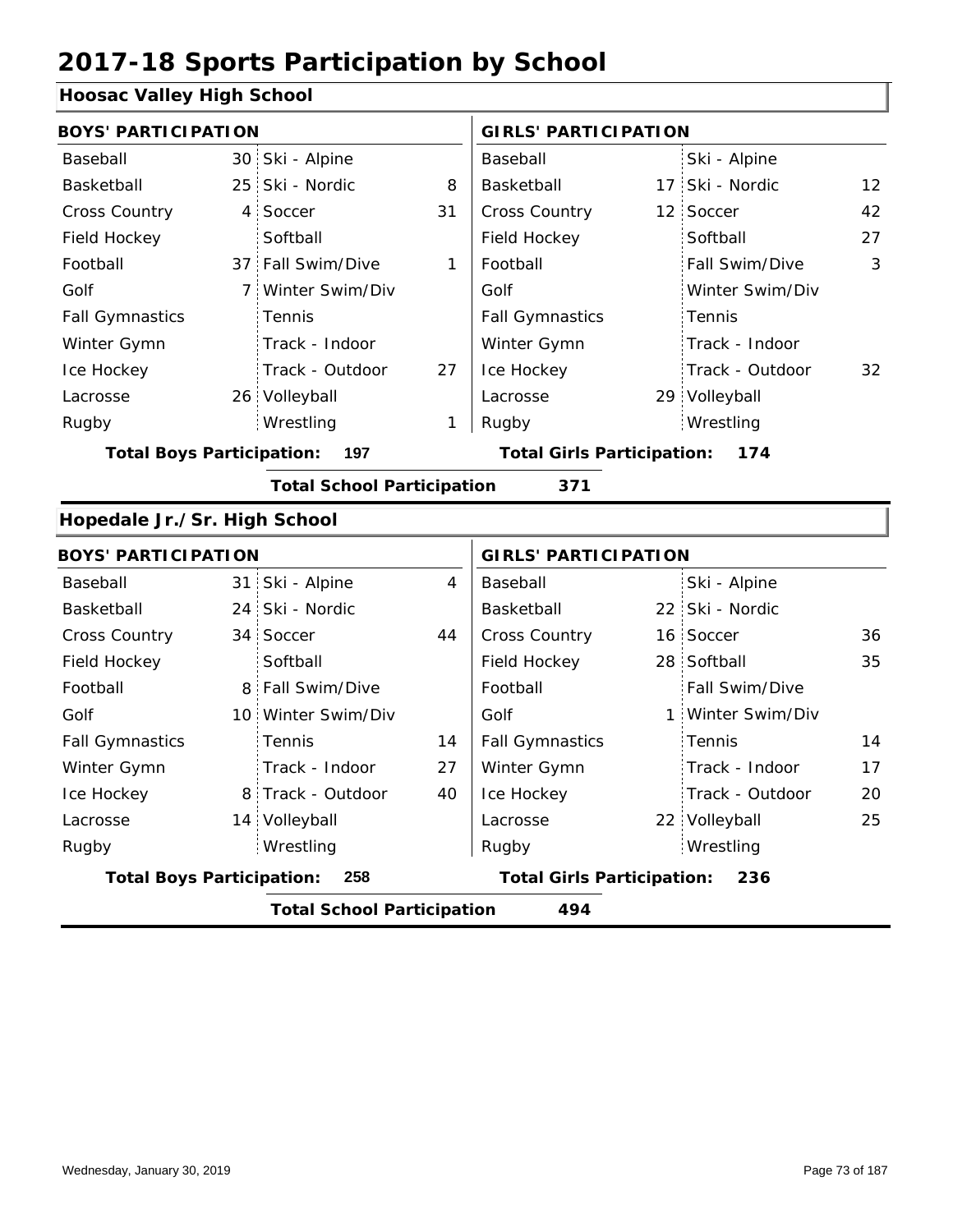#### **Hopkins Academy**

| <b>BOYS' PARTICIPATION</b>       |     |                                   |    | <b>GIRLS' PARTICIPATION</b>       |    |                    |                |  |
|----------------------------------|-----|-----------------------------------|----|-----------------------------------|----|--------------------|----------------|--|
| Baseball                         |     | 33 Ski - Alpine                   |    | Baseball                          |    | Ski - Alpine       |                |  |
| Basketball                       |     | 36 Ski - Nordic                   |    | Basketball                        |    | 28 Ski - Nordic    |                |  |
| <b>Cross Country</b>             | 11: | Soccer                            | 45 | Cross Country                     | 1: | Soccer             | 24             |  |
| Field Hockey                     |     | Softball                          |    | Field Hockey                      |    | Softball           | 28             |  |
| Football                         |     | 3 Fall Swim/Dive                  |    | Football                          |    | Fall Swim/Dive     | 24             |  |
| Golf                             |     | 4 Winter Swim/Div                 |    | Golf                              |    | 1 Winter Swim/Div  |                |  |
| <b>Fall Gymnastics</b>           |     | Tennis                            |    | <b>Fall Gymnastics</b>            |    | Tennis             |                |  |
| Winter Gymn                      |     | Track - Indoor                    |    | Winter Gymn                       |    | Track - Indoor     |                |  |
| Ice Hockey                       |     | 3 Track - Outdoor                 |    | Ice Hockey                        |    | Track - Outdoor    |                |  |
| Lacrosse                         |     | 1 Volleyball                      |    | Lacrosse                          |    | Volleyball         |                |  |
| Rugby                            |     | Wrestling                         |    | Rugby                             |    | Wrestling          |                |  |
| <b>Total Boys Participation:</b> |     | 136                               |    | <b>Total Girls Participation:</b> |    | 106                |                |  |
|                                  |     | <b>Total School Participation</b> |    | 242                               |    |                    |                |  |
| <b>Hopkinton High School</b>     |     |                                   |    |                                   |    |                    |                |  |
| <b>BOYS' PARTICIPATION</b>       |     |                                   |    | <b>GIRLS' PARTICIPATION</b>       |    |                    |                |  |
| Baseball                         |     | 55 Ski - Alpine                   | 18 | Baseball                          |    | Ski - Alpine       | $\overline{2}$ |  |
| Basketball                       |     | 39 Ski - Nordic                   |    | Basketball                        |    | 32 Ski - Nordic    |                |  |
| <b>Cross Country</b>             | 51: | Soccer                            | 62 | <b>Cross Country</b>              |    | 41 Soccer          | 60             |  |
| Field Hockey                     |     | Softball                          |    | Field Hockey                      |    | 49 Softball        | 27             |  |
| Football                         |     | 75 Fall Swim/Dive                 |    | Football                          |    | Fall Swim/Dive     |                |  |
| Golf                             |     | 26 Winter Swim/Div                | 18 | Golf                              |    | 2 Winter Swim/Div  | 31             |  |
| <b>Fall Gymnastics</b>           |     | Tennis                            | 21 | <b>Fall Gymnastics</b>            |    | Tennis             | 20             |  |
| Winter Gymn                      |     | Track - Indoor                    | 79 | Winter Gymn                       |    | Track - Indoor     | 89             |  |
| Ice Hockey                       |     | 37 Track - Outdoor                | 92 | Ice Hockey                        |    | 11 Track - Outdoor | 90             |  |
| Lacrosse                         |     | 48 Volleyball                     |    | Lacrosse                          |    | 31 Volleyball      | 41             |  |
| Rugby                            |     | Wrestling                         | 34 | Rugby                             |    | Wrestling          |                |  |
| <b>Total Boys Participation:</b> |     | 655                               |    | <b>Total Girls Participation:</b> |    | 526                |                |  |
|                                  |     | <b>Total School Participation</b> |    | 1181                              |    |                    |                |  |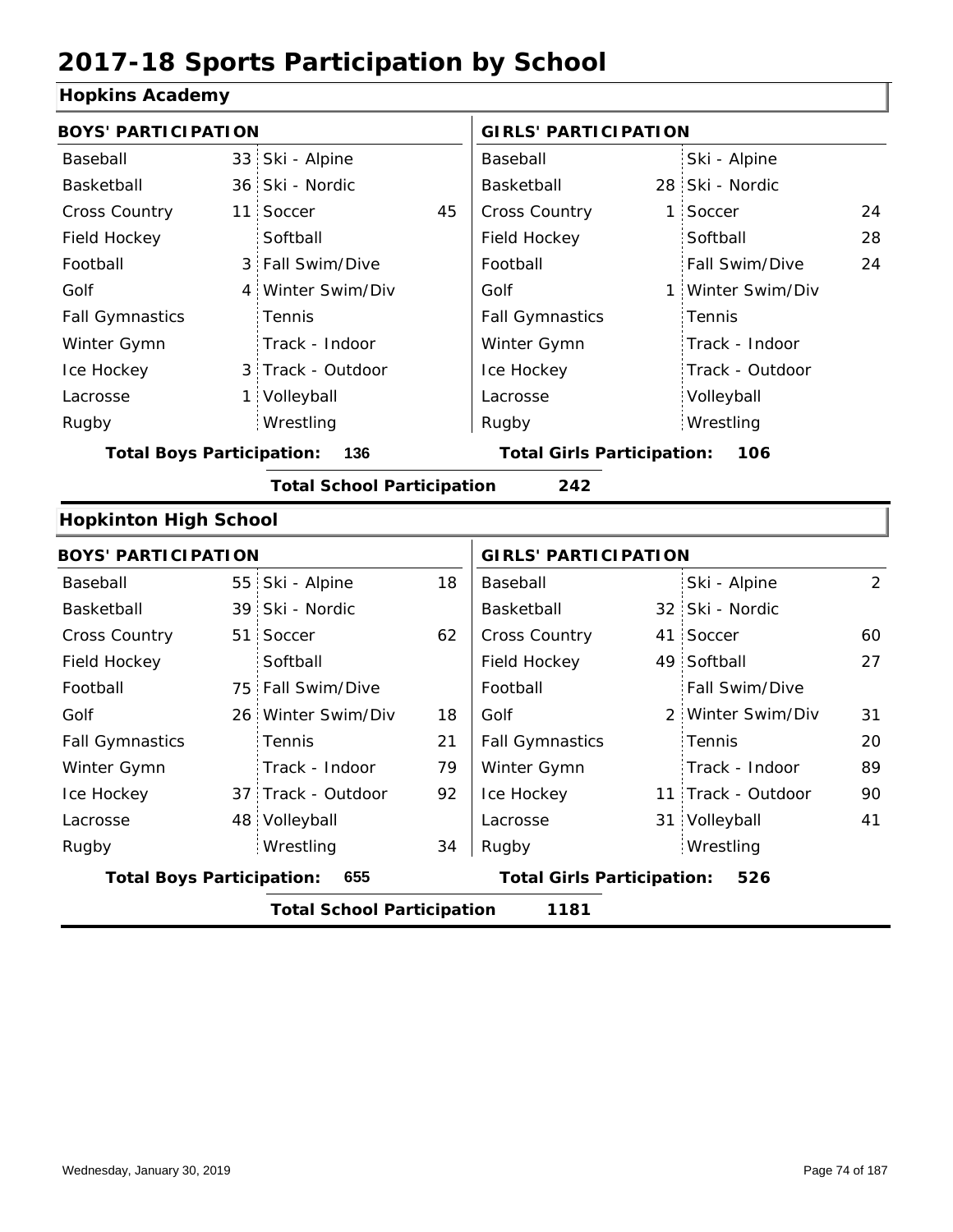### **Hudson High School**

| <b>BOYS' PARTICIPATION</b>       |                 |                                   |    | <b>GIRLS' PARTICIPATION</b>              |  |                   |                |  |
|----------------------------------|-----------------|-----------------------------------|----|------------------------------------------|--|-------------------|----------------|--|
| Baseball                         |                 | 46 Ski - Alpine                   |    | Baseball                                 |  | Ski - Alpine      |                |  |
| Basketball                       |                 | 56 Ski - Nordic                   |    | Basketball                               |  | 36 Ski - Nordic   |                |  |
| <b>Cross Country</b>             | 20 <sup>1</sup> | Soccer                            | 40 | Cross Country                            |  | 21 Soccer         | 43             |  |
| Field Hockey                     |                 | Softball                          |    | Field Hockey                             |  | 31 Softball       | 22             |  |
| Football                         |                 | 43 Fall Swim/Dive                 |    | Football                                 |  | Fall Swim/Dive    |                |  |
| Golf                             | 24              | Winter Swim/Div                   | 1  | Golf                                     |  | 1 Winter Swim/Div | $\overline{4}$ |  |
| <b>Fall Gymnastics</b>           |                 | Tennis                            | 17 | <b>Fall Gymnastics</b>                   |  | Tennis            | 25             |  |
| Winter Gymn                      |                 | Track - Indoor                    | 27 | Winter Gymn                              |  | 17 Track - Indoor | 22             |  |
| Ice Hockey                       |                 | 50 Track - Outdoor                | 26 | Ice Hockey                               |  | 4 Track - Outdoor | 31             |  |
| Lacrosse                         |                 | 34 Volleyball                     |    | Lacrosse                                 |  | 33 Volleyball     | 48             |  |
| Rugby                            |                 | Wrestling                         | 1  | Rugby                                    |  | Wrestling         |                |  |
| <b>Total Boys Participation:</b> |                 | 385                               |    | <b>Total Girls Participation:</b><br>338 |  |                   |                |  |
|                                  |                 | <b>Total School Participation</b> |    | 723                                      |  |                   |                |  |
| <b>Hull High School</b>          |                 |                                   |    |                                          |  |                   |                |  |
| <b>BOYS' PARTICIPATION</b>       |                 |                                   |    | <b>GIRLS' PARTICIPATION</b>              |  |                   |                |  |
| Baseball                         | 22              | Ski - Alpine                      |    | Baseball                                 |  | Ski - Alpine      |                |  |
| Basketball                       | 37 <sub>1</sub> | Ski - Nordic                      |    | Basketball                               |  | 31 Ski - Nordic   |                |  |
| <b>Cross Country</b>             | 3               | Soccer                            | 21 | <b>Cross Country</b>                     |  | 2 Soccer          | 36             |  |
| Field Hockey                     |                 | Softball                          |    | Field Hockey                             |  | Softball          | 11             |  |
| Football                         | 47              | Fall Swim/Dive                    |    | Football                                 |  | 1 Fall Swim/Dive  |                |  |
|                                  |                 |                                   |    |                                          |  |                   |                |  |

|                                  | <b>Total School Participation</b> |    | 324                               |                  |    |
|----------------------------------|-----------------------------------|----|-----------------------------------|------------------|----|
| <b>Total Boys Participation:</b> | 178                               |    | <b>Total Girls Participation:</b> | 146              |    |
| Rugby                            | Wrestling                         |    | Rugby                             | Wrestling        |    |
| Lacrosse                         | 19 Volleyball                     |    | Lacrosse                          | 33 Volleyball    |    |
| Ice Hockey                       | 8 Track - Outdoor                 | 19 | Ice Hockey                        | Track - Outdoor  | 32 |
| Winter Gymn                      | Track - Indoor                    |    | Winter Gymn                       | Track - Indoor   |    |
| <b>Fall Gymnastics</b>           | Tennis                            |    | <b>Fall Gymnastics</b>            | Tennis           |    |
| Golf                             | 2 Winter Swim/Div                 |    | Golf                              | Winter Swim/Div  |    |
| Football                         | 47 Fall Swim/Dive                 |    | Football                          | 1 Fall Swim/Dive |    |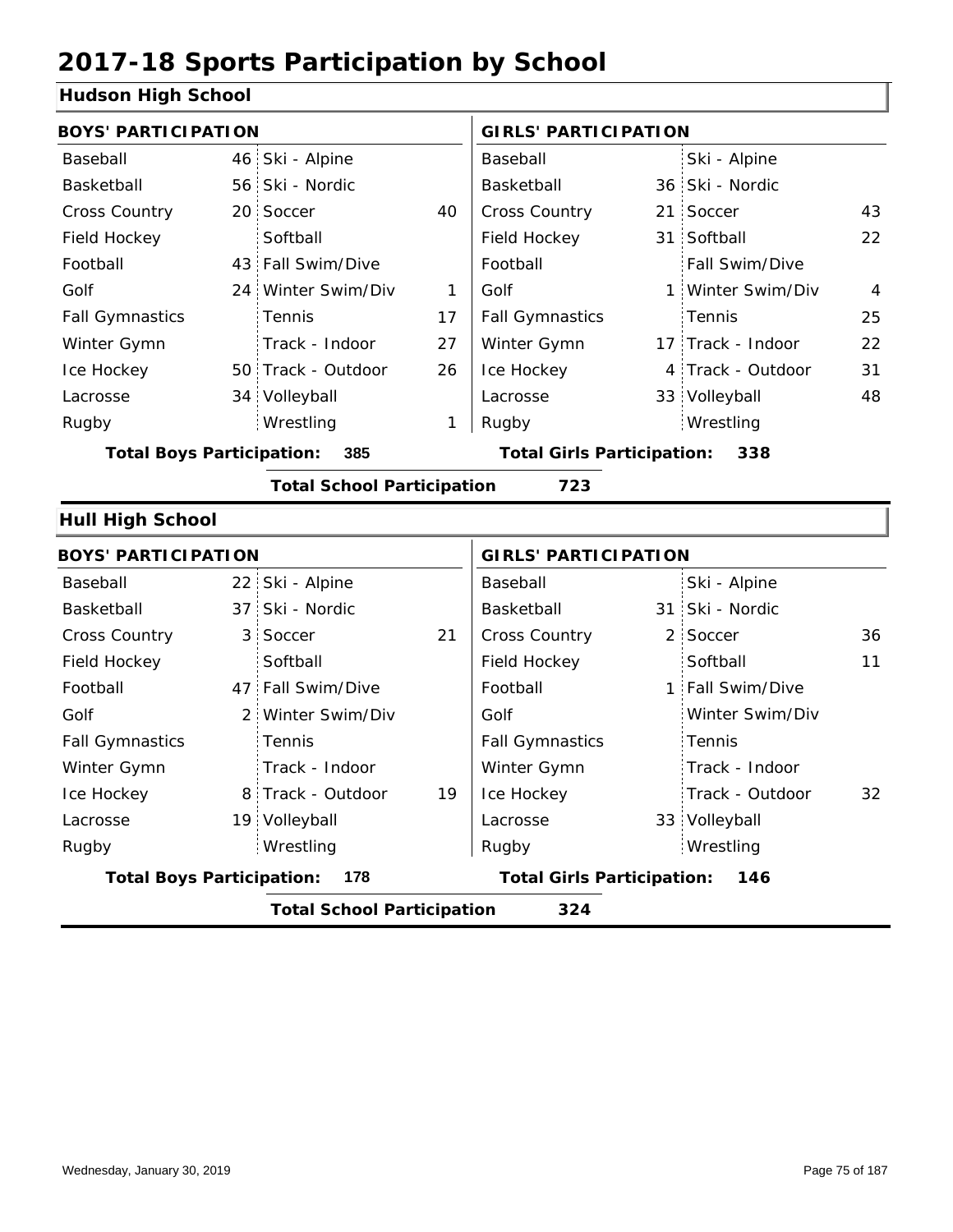#### **Immaculate Heart of Mary School**

| <b>BOYS' PARTICIPATION</b>               |                 |                                   |                | <b>GIRLS' PARTICIPATION</b>       |                             |                 |                |  |  |
|------------------------------------------|-----------------|-----------------------------------|----------------|-----------------------------------|-----------------------------|-----------------|----------------|--|--|
| Baseball                                 | 10:             | Ski - Alpine                      |                | Baseball                          |                             | Ski - Alpine    |                |  |  |
| Basketball                               | 12 <sup>2</sup> | Ski - Nordic                      |                | Basketball                        |                             | 14 Ski - Nordic |                |  |  |
| <b>Cross Country</b>                     |                 | Soccer                            |                | Cross Country                     |                             | Soccer          |                |  |  |
| Field Hockey                             |                 | Softball                          |                | Field Hockey                      |                             | Softball        |                |  |  |
| Football                                 |                 | Fall Swim/Dive                    |                | Football                          |                             | Fall Swim/Dive  |                |  |  |
| Golf                                     |                 | Winter Swim/Div                   |                | Golf                              |                             | Winter Swim/Div |                |  |  |
| <b>Fall Gymnastics</b>                   |                 | Tennis                            |                | <b>Fall Gymnastics</b>            |                             | Tennis          |                |  |  |
| Winter Gymn                              |                 | Track - Indoor                    |                | Winter Gymn                       |                             | Track - Indoor  |                |  |  |
| Ice Hockey                               |                 | Track - Outdoor                   |                | Ice Hockey                        |                             | Track - Outdoor |                |  |  |
| Lacrosse                                 |                 | Volleyball                        |                | Lacrosse                          |                             | Volleyball      |                |  |  |
| Rugby                                    |                 | Wrestling                         |                | Rugby                             |                             | Wrestling       |                |  |  |
| <b>Total Boys Participation:</b>         |                 | 22                                |                | <b>Total Girls Participation:</b> |                             | 14              |                |  |  |
|                                          |                 | <b>Total School Participation</b> |                | 36                                |                             |                 |                |  |  |
| <b>Innovation Academy Charter School</b> |                 |                                   |                |                                   |                             |                 |                |  |  |
| <b>BOYS' PARTICIPATION</b>               |                 |                                   |                |                                   | <b>GIRLS' PARTICIPATION</b> |                 |                |  |  |
| Baseball                                 | 15              | Ski - Alpine                      |                | Baseball                          |                             | Ski - Alpine    |                |  |  |
| Basketball                               |                 | 26 Ski - Nordic                   |                | Basketball                        |                             | 10 Ski - Nordic |                |  |  |
| <b>Cross Country</b>                     | 10 <sub>1</sub> | Soccer                            | 35             | Cross Country                     |                             | 4 Soccer        | 31             |  |  |
| Field Hockey                             |                 | Softball                          |                | Field Hockey                      |                             | Softball        | 12             |  |  |
| Football                                 |                 | Fall Swim/Dive                    |                | Football                          |                             | Fall Swim/Dive  |                |  |  |
| Golf                                     |                 | Winter Swim/Div                   | 2              | Golf                              |                             | Winter Swim/Div | $\overline{7}$ |  |  |
| <b>Fall Gymnastics</b>                   |                 | Tennis                            |                | <b>Fall Gymnastics</b>            |                             | Tennis          |                |  |  |
| Winter Gymn                              |                 | Track - Indoor                    | 22             | Winter Gymn                       |                             | Track - Indoor  | 16             |  |  |
| Ice Hockey                               |                 | Track - Outdoor                   | 33             | Ice Hockey                        |                             | Track - Outdoor | 29             |  |  |
| Lacrosse                                 |                 | Volleyball                        | $\overline{2}$ | Lacrosse                          |                             | Volleyball      | 18             |  |  |
| Rugby                                    |                 | Wrestling                         |                | Rugby                             |                             | Wrestling       |                |  |  |
| <b>Total Boys Participation:</b>         |                 | 145                               |                | <b>Total Girls Participation:</b> |                             | 127             |                |  |  |
|                                          |                 | <b>Total School Participation</b> |                | 272                               |                             |                 |                |  |  |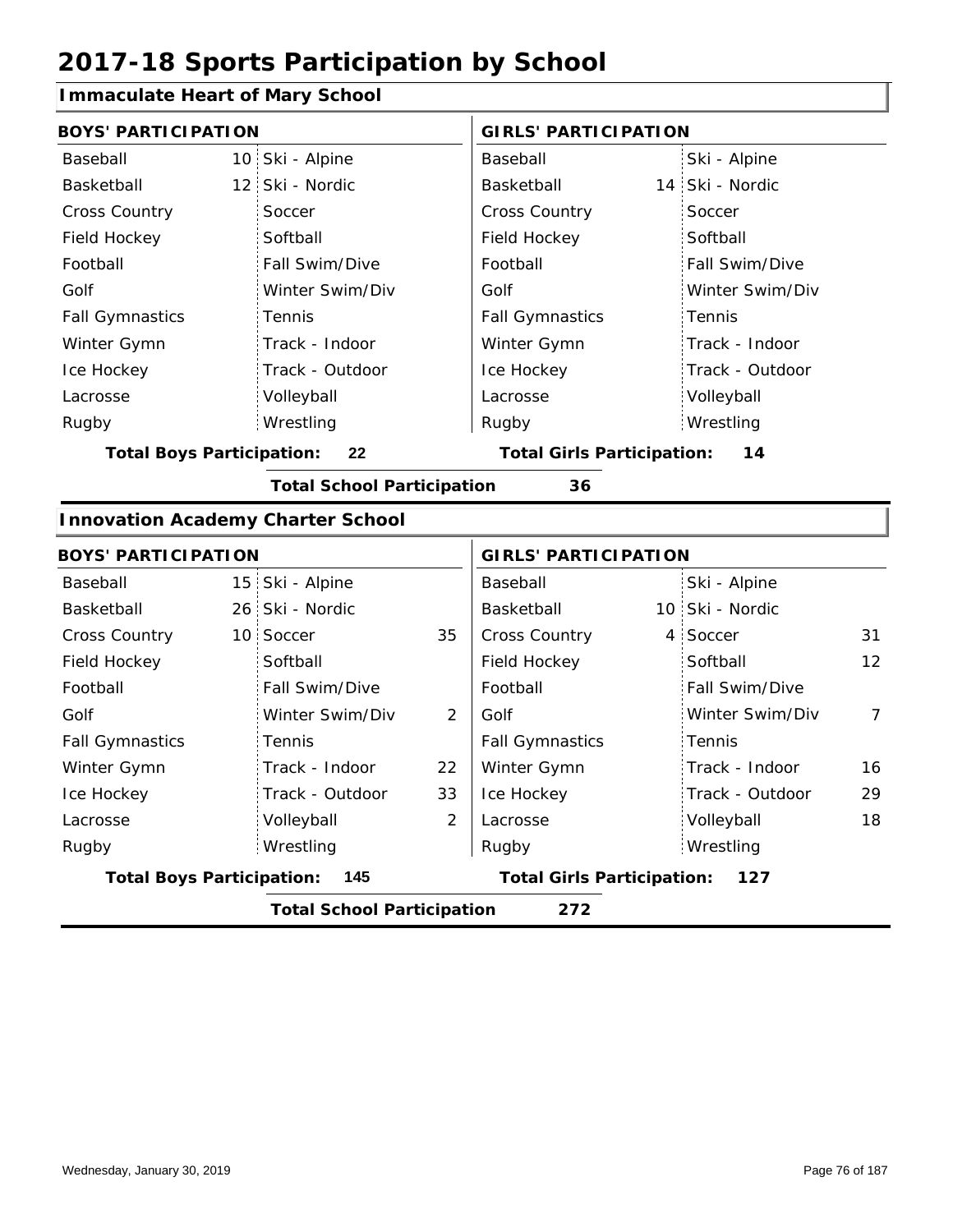### **Ipswich High School**

| <b>BOYS' PARTICIPATION</b>       |                 |                                   |    | <b>GIRLS' PARTICIPATION</b>              |  |                   |    |  |
|----------------------------------|-----------------|-----------------------------------|----|------------------------------------------|--|-------------------|----|--|
| Baseball                         | 27              | Ski - Alpine                      |    | Baseball                                 |  | Ski - Alpine      |    |  |
| Basketball                       | 35 <sup>1</sup> | Ski - Nordic                      |    | Basketball                               |  | 19 Ski - Nordic   |    |  |
| <b>Cross Country</b>             | 23 <sup>1</sup> | Soccer                            | 33 | Cross Country                            |  | 19 Soccer         | 35 |  |
| Field Hockey                     |                 | Softball                          |    | Field Hockey                             |  | 27 Softball       | 16 |  |
| Football                         |                 | 52 Fall Swim/Dive                 |    | Football                                 |  | 1 Fall Swim/Dive  |    |  |
| Golf                             |                 | 10 Winter Swim/Div                | 8  | Golf                                     |  | 1 Winter Swim/Div | 19 |  |
| <b>Fall Gymnastics</b>           |                 | Tennis                            | 19 | <b>Fall Gymnastics</b>                   |  | Tennis            | 16 |  |
| Winter Gymn                      |                 | Track - Indoor                    | 43 | Winter Gymn                              |  | 2 Track - Indoor  | 36 |  |
| Ice Hockey                       |                 | 10 Track - Outdoor                | 39 | Ice Hockey                               |  | 2 Track - Outdoor | 31 |  |
| Lacrosse                         |                 | 42 Volleyball                     |    | Lacrosse                                 |  | 31 Volleyball     | 25 |  |
| Rugby                            |                 | Wrestling                         | 1  | Rugby                                    |  | Wrestling         |    |  |
| <b>Total Boys Participation:</b> |                 | - 342                             |    | <b>Total Girls Participation:</b><br>280 |  |                   |    |  |
|                                  |                 | <b>Total School Participation</b> |    | 622                                      |  |                   |    |  |
| John J. Duggan Academy           |                 |                                   |    |                                          |  |                   |    |  |
| <b>BOYS' PARTICIPATION</b>       |                 |                                   |    | <b>GIRLS' PARTICIPATION</b>              |  |                   |    |  |
| Baseball                         |                 | 18 Ski - Alpine                   |    | Baseball                                 |  | Ski - Alpine      |    |  |
| Basketball                       |                 | 15 Ski - Nordic                   |    | Basketball                               |  | 15 Ski - Nordic   |    |  |
| <b>Cross Country</b>             | 12 <sup>1</sup> | Soccer                            | 18 | Cross Country                            |  | 10 Soccer         | 16 |  |
| Field Hockey                     |                 | Softball                          |    | Field Hockey                             |  | Softball          |    |  |
| Football                         | 5               | Fall Swim/Dive                    |    | Football                                 |  | Fall Swim/Dive    |    |  |
|                                  |                 |                                   |    |                                          |  |                   |    |  |

|                                  | <b>Total School Participation</b> |    | 168                               |                       |    |
|----------------------------------|-----------------------------------|----|-----------------------------------|-----------------------|----|
| <b>Total Boys Participation:</b> | - 112                             |    | <b>Total Girls Participation:</b> | 56                    |    |
| Rugby                            | Wrestling                         | 12 | Rugby                             | Wrestling             |    |
| Lacrosse                         | 1 Volleyball                      | 16 | Lacrosse                          | 2 Volleyball          |    |
| Ice Hockey                       | Track - Outdoor                   | 15 | Ice Hockey                        | Track - Outdoor       | 13 |
| Winter Gymn                      | Track - Indoor                    |    | Winter Gymn                       | Track - Indoor        |    |
| <b>Fall Gymnastics</b>           | Tennis                            |    | <b>Fall Gymnastics</b>            | Tennis                |    |
| Golf                             | Winter Swim/Div                   |    | Golf                              | Winter Swim/Div       |    |
| FOOTDAIL                         | 5 Fall Swim/Dive                  |    | FOOTDAIL                          | <b>Fall Swim/Dive</b> |    |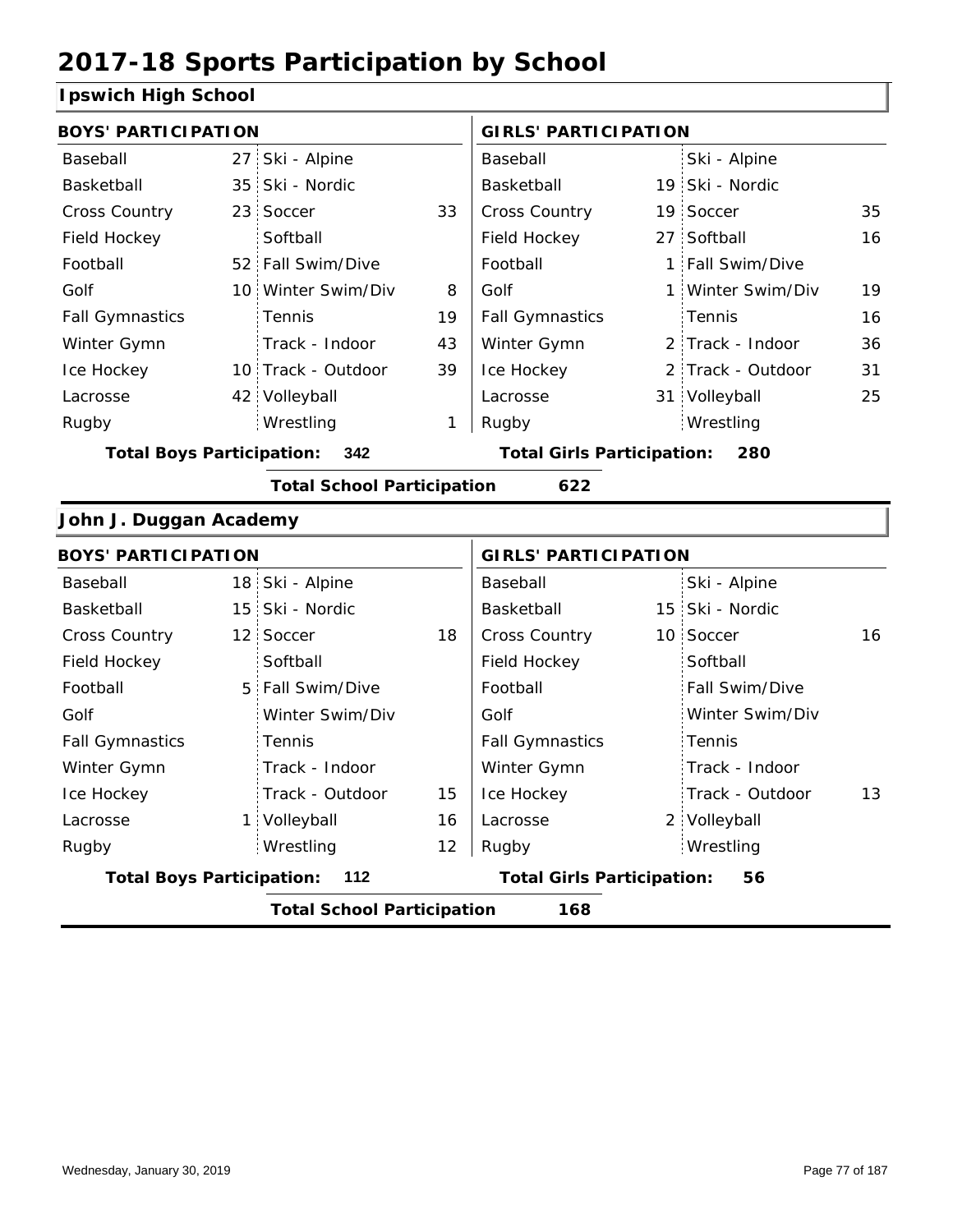#### **Joseph Case High School**

| <b>BOYS' PARTICIPATION</b>               |                                         |                    |              | <b>GIRLS' PARTICIPATION</b> |                                   |                   |    |
|------------------------------------------|-----------------------------------------|--------------------|--------------|-----------------------------|-----------------------------------|-------------------|----|
| Baseball                                 |                                         | 38 Ski - Alpine    |              | Baseball                    |                                   | Ski - Alpine      |    |
| Basketball                               |                                         | 26 Ski - Nordic    |              | Basketball                  |                                   | 14 Ski - Nordic   |    |
| Cross Country                            |                                         | Soccer             | 34           | Cross Country               |                                   | Soccer            | 18 |
| Field Hockey                             |                                         | Softball           |              | Field Hockey                |                                   | 22 Softball       | 21 |
| Football                                 |                                         | 42 Fall Swim/Dive  |              | Football                    |                                   | Fall Swim/Dive    |    |
| Golf                                     |                                         | 16 Winter Swim/Div |              | Golf                        |                                   | Winter Swim/Div   |    |
| <b>Fall Gymnastics</b>                   |                                         | Tennis             | 14           | <b>Fall Gymnastics</b>      |                                   | Tennis            | 18 |
| Winter Gymn                              |                                         | Track - Indoor     | 32           | Winter Gymn                 |                                   | Track - Indoor    | 21 |
| Ice Hockey                               |                                         | 5 Track - Outdoor  | 30           | Ice Hockey                  |                                   | 1 Track - Outdoor | 22 |
| Lacrosse                                 |                                         | Volleyball         | $\mathbf{1}$ | Lacrosse                    |                                   | Volleyball        | 27 |
| Rugby                                    |                                         | Wrestling          |              | Rugby                       |                                   | Wrestling         |    |
|                                          | <b>Total Boys Participation:</b><br>238 |                    |              |                             | <b>Total Girls Participation:</b> | 164               |    |
| <b>Total School Participation</b><br>402 |                                         |                    |              |                             |                                   |                   |    |
| <b>Keefe Technical HS</b>                |                                         |                    |              |                             |                                   |                   |    |
| <b>BOYS' PARTICIPATION</b>               |                                         |                    |              |                             |                                   |                   |    |
|                                          |                                         |                    |              | <b>GIRLS' PARTICIPATION</b> |                                   |                   |    |
| Baseball                                 |                                         | 21 Ski - Alpine    |              | Baseball                    |                                   | Ski - Alpine      |    |
| Basketball                               |                                         | 22 Ski - Nordic    |              | Basketball                  |                                   | 18 Ski - Nordic   |    |
| Cross Country                            |                                         | 13 Soccer          | 33           | Cross Country               | 1                                 | Soccer            | 17 |
| Field Hockey                             |                                         | Softball           |              | Field Hockey                |                                   | Softball          | 24 |
| Football                                 |                                         | 27 Fall Swim/Dive  |              | Football                    |                                   | Fall Swim/Dive    |    |
| Golf                                     |                                         | 14 Winter Swim/Div |              | Golf                        | 1.                                | Winter Swim/Div   |    |
| <b>Fall Gymnastics</b>                   |                                         | Tennis             |              | <b>Fall Gymnastics</b>      |                                   | Tennis            |    |
| Winter Gymn                              |                                         | Track - Indoor     |              | Winter Gymn                 |                                   | Track - Indoor    |    |
| Ice Hockey                               |                                         | 14 Track - Outdoor | 23           | Ice Hockey                  |                                   | 1 Track - Outdoor | 19 |
| Lacrosse                                 |                                         | Volleyball         | 18           | Lacrosse                    |                                   | Volleyball        | 37 |
| Rugby                                    |                                         | Wrestling          | 12           | Rugby                       |                                   | Wrestling         |    |

**Total School Participation 315**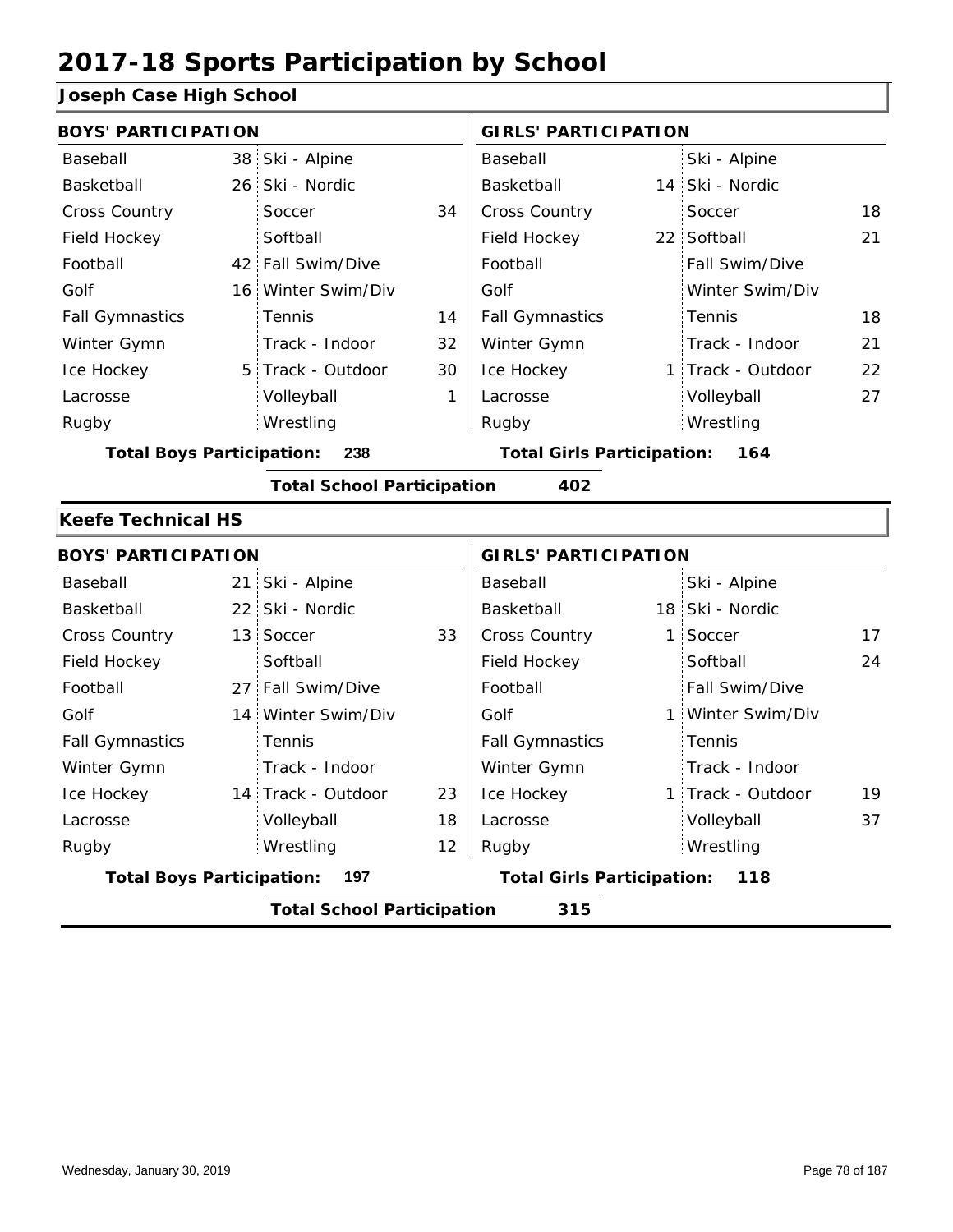#### **King Philip Regional H.S.**

| <b>BOYS' PARTICIPATION</b>          |                 |                                   |    | <b>GIRLS' PARTICIPATION</b>       |                    |                |
|-------------------------------------|-----------------|-----------------------------------|----|-----------------------------------|--------------------|----------------|
| Baseball                            |                 | 52 Ski - Alpine                   | 4  | Baseball                          | Ski - Alpine       | $\overline{7}$ |
| Basketball                          |                 | 37 Ski - Nordic                   |    | Basketball                        | 29 Ski - Nordic    |                |
| Cross Country                       | 27 <sup>1</sup> | Soccer                            | 63 | Cross Country                     | 27 Soccer          | 62             |
| Field Hockey                        |                 | Softball                          |    | Field Hockey                      | 48 Softball        | 40             |
| Football                            |                 | 113 Fall Swim/Dive                |    | Football                          | Fall Swim/Dive     |                |
| Golf                                |                 | 11 Winter Swim/Div                | 14 | Golf                              | 1 Winter Swim/Div  | 26             |
| <b>Fall Gymnastics</b>              |                 | Tennis                            | 20 | <b>Fall Gymnastics</b>            | Tennis             | 16             |
| Winter Gymn                         |                 | Track - Indoor                    | 47 | Winter Gymn                       | 20 Track - Indoor  | 54             |
| Ice Hockey                          |                 | 43 Track - Outdoor                | 73 | Ice Hockey                        | 27 Track - Outdoor | 63             |
| Lacrosse                            |                 | 51 Volleyball                     | 15 | Lacrosse                          | 43 Volleyball      | 38             |
| Rugby                               |                 | Wrestling                         | 29 | Rugby                             | Wrestling          |                |
| <b>Total Boys Participation:</b>    |                 | 599                               |    | <b>Total Girls Participation:</b> | 501                |                |
|                                     |                 | <b>Total School Participation</b> |    | 1100                              |                    |                |
| <b>KIPP Academy Lynn Collegiate</b> |                 |                                   |    |                                   |                    |                |
| <b>BOYS' PARTICIPATION</b>          |                 |                                   |    | <b>GIRLS' PARTICIPATION</b>       |                    |                |
| Baseball                            |                 | 25 Ski - Alpine                   |    | Baseball                          | Ski - Alpine       |                |
| Basketball                          |                 | 35 Ski - Nordic                   |    | Basketball                        | 35 Ski - Nordic    |                |
| <b>Cross Country</b>                |                 | 10 Soccer                         | 25 | Cross Country                     | 5 Soccer           | 25             |
| Field Hockey                        |                 | Softball                          |    | Field Hockey                      | Softball           | 20             |
| Football                            |                 | 40 Fall Swim/Dive                 |    | Football                          | Fall Swim/Dive     |                |
| Golf                                |                 | Winter Swim/Div                   |    | Golf                              | Winter Swim/Div    |                |
| <b>Fall Gymnastics</b>              |                 | Tennis                            |    | <b>Fall Gymnastics</b>            | Tennis             |                |
| Winter Gymn                         |                 | Track - Indoor                    |    | Winter Gymn                       | Track - Indoor     |                |
| Ice Hockey                          |                 | Track - Outdoor                   | 15 | Ice Hockey                        | Track - Outdoor    | 15             |
| Lacrosse                            |                 | Volleyball                        | 20 | Lacrosse                          | Volleyball         | 20             |
| Rugby                               |                 | Wrestling                         |    | Rugby                             | Wrestling          |                |
| <b>Total Boys Participation:</b>    |                 | 170                               |    | <b>Total Girls Participation:</b> | 120                |                |
|                                     |                 | <b>Total School Participation</b> |    | 290                               |                    |                |
|                                     |                 |                                   |    |                                   |                    |                |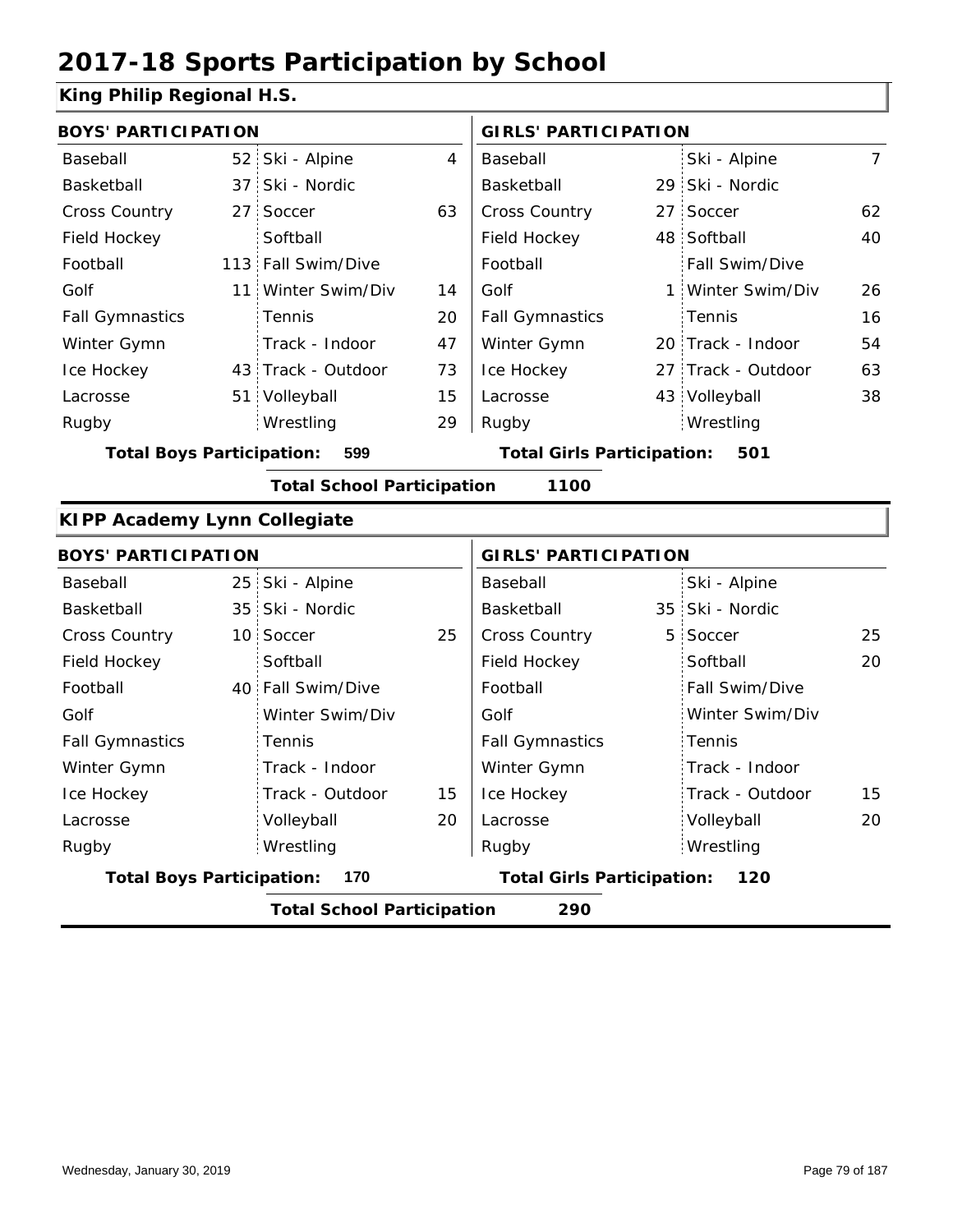#### **Lawrence High School**

| <b>BOYS' PARTICIPATION</b>       |                 |                                   |    | <b>GIRLS' PARTICIPATION</b>              |  |                   |    |  |
|----------------------------------|-----------------|-----------------------------------|----|------------------------------------------|--|-------------------|----|--|
| Baseball                         | 58              | Ski - Alpine                      |    | Baseball                                 |  | Ski - Alpine      |    |  |
| Basketball                       |                 | 54 Ski - Nordic                   |    | Basketball                               |  | 45 Ski - Nordic   |    |  |
| Cross Country                    | 16 <sup>1</sup> | Soccer                            | 36 | Cross Country                            |  | 8 Soccer          | 25 |  |
| Field Hockey                     |                 | Softball                          |    | Field Hockey                             |  | 40 Softball       | 58 |  |
| Football                         |                 | 92 Fall Swim/Dive                 |    | Football                                 |  | Fall Swim/Dive    |    |  |
| Golf                             | 12 <sup>1</sup> | Winter Swim/Div                   |    | Golf                                     |  | 4 Winter Swim/Div |    |  |
| <b>Fall Gymnastics</b>           |                 | Tennis                            | 15 | <b>Fall Gymnastics</b>                   |  | Tennis            | 15 |  |
| Winter Gymn                      |                 | Track - Indoor                    | 60 | Winter Gymn                              |  | Track - Indoor    | 30 |  |
| Ice Hockey                       |                 | Track - Outdoor                   | 75 | Ice Hockey                               |  | Track - Outdoor   | 35 |  |
| Lacrosse                         |                 | Volleyball                        | 35 | Lacrosse                                 |  | Volleyball        | 48 |  |
| Rugby                            |                 | Wrestling                         | 82 | Rugby                                    |  | Wrestling         |    |  |
| <b>Total Boys Participation:</b> |                 | 535                               |    | <b>Total Girls Participation:</b><br>308 |  |                   |    |  |
|                                  |                 | <b>Total School Participation</b> |    | 843                                      |  |                   |    |  |
| Lee Middle/High School           |                 |                                   |    |                                          |  |                   |    |  |
| <b>BOYS' PARTICIPATION</b>       |                 |                                   |    | <b>GIRLS' PARTICIPATION</b>              |  |                   |    |  |
| Baseball                         | 31 <sup>1</sup> | Ski - Alpine                      |    | Baseball                                 |  | Ski - Alpine      |    |  |
| Basketball                       |                 | 25 Ski - Nordic                   |    | Basketball                               |  | 21 Ski - Nordic   |    |  |
| Cross Country                    | 17 <sup>1</sup> | Soccer                            |    | Cross Country                            |  | 14 Soccer         | 31 |  |
| Field Hockey                     |                 | Softball                          |    | Field Hockey                             |  | Softball          | 16 |  |
| Football                         |                 | 36 Fall Swim/Dive                 |    | Football                                 |  | 1 Fall Swim/Dive  |    |  |

**Total School Participation 318**

12 Volleyball **Lacrosse** 26

**Total Boys Participation: 159 Total Girls Participation: 159**

Golf

Winter Gymn Ice Hockey Lacrosse

15 Winter Swim/Div

Track - Indoor Track - Outdoor

Tennis

Wrestling Rugby Rugby

23 Fall Gymnastics Fennis 28

Winter Swim/Div

Track - Indoor Track - Outdoor

Volleyball 22

Tennis

Wrestling

Golf

Fall Gymnastics

Ice Hockey Lacrosse

Winter Gymn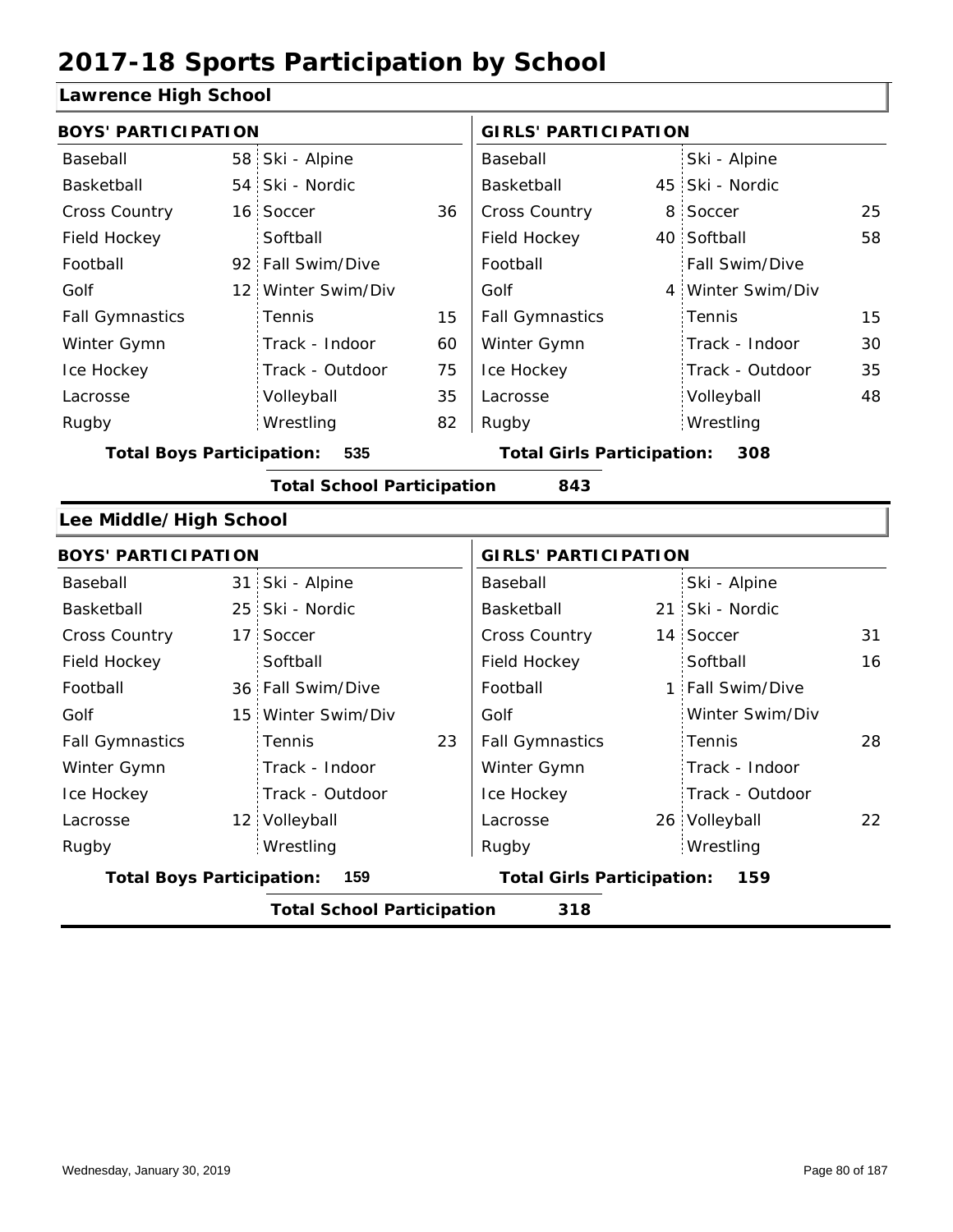#### **Leicester High School**

| <b>BOYS' PARTICIPATION</b>       |                 |                                     |                | <b>GIRLS' PARTICIPATION</b>       |    |                   |    |
|----------------------------------|-----------------|-------------------------------------|----------------|-----------------------------------|----|-------------------|----|
| Baseball                         |                 | 24 Ski - Alpine                     |                | Baseball                          |    | Ski - Alpine      |    |
| Basketball                       | 31 <sup>1</sup> | Ski - Nordic                        |                | Basketball                        | 21 | Ski - Nordic      |    |
| <b>Cross Country</b>             |                 | 12 Soccer                           | 34             | <b>Cross Country</b>              |    | 14 Soccer         | 30 |
| Field Hockey                     |                 | Softball                            |                | Field Hockey                      |    | 36 Softball       | 26 |
| Football                         |                 | 59 Fall Swim/Dive                   |                | Football                          |    | Fall Swim/Dive    |    |
| Golf                             |                 | 12 Winter Swim/Div                  |                | Golf                              |    | Winter Swim/Div   |    |
| <b>Fall Gymnastics</b>           |                 | Tennis                              | 13             | <b>Fall Gymnastics</b>            |    | Tennis            | 12 |
| Winter Gymn                      |                 | Track - Indoor                      | 19             | Winter Gymn                       |    | Track - Indoor    | 13 |
| Ice Hockey                       |                 | Track - Outdoor                     | 38             | Ice Hockey                        |    | Track - Outdoor   | 41 |
| Lacrosse                         |                 | Volleyball                          |                | Lacrosse                          |    | Volleyball        |    |
| Rugby                            |                 | Wrestling                           |                | Rugby                             |    | Wrestling         |    |
| <b>Total Boys Participation:</b> |                 | 242                                 |                | <b>Total Girls Participation:</b> |    | 193               |    |
|                                  |                 | <b>Total School Participation</b>   |                | 435                               |    |                   |    |
|                                  |                 | Lenox Memorial Middle & High School |                |                                   |    |                   |    |
| <b>BOYS' PARTICIPATION</b>       |                 |                                     |                | <b>GIRLS' PARTICIPATION</b>       |    |                   |    |
| Baseball                         |                 | 32 Ski - Alpine                     | $\overline{7}$ | Baseball                          |    | Ski - Alpine      | 8  |
| Basketball                       |                 | 28 Ski - Nordic                     | 27             | Basketball                        |    | Ski - Nordic      | 32 |
| Cross Country                    |                 | 37 Soccer                           | 36             | Cross Country                     |    | 42 Soccer         | 34 |
| Field Hockey                     |                 | Softball                            |                | Field Hockey                      |    | Softball          | 29 |
| Football                         |                 | Fall Swim/Dive                      |                | Football                          |    | Fall Swim/Dive    |    |
| Golf                             |                 | 12 Winter Swim/Div                  |                | Golf                              |    | 4 Winter Swim/Div |    |
| <b>Fall Gymnastics</b>           |                 | Tennis                              | 13             | <b>Fall Gymnastics</b>            |    | Tennis            | 12 |
| Winter Gymn                      |                 | Track - Indoor                      |                | Winter Gymn                       |    | Track - Indoor    |    |
| Ice Hockey                       |                 | Track - Outdoor                     | 34             | Ice Hockey                        |    | Track - Outdoor   | 39 |
| Lacrosse                         |                 | Volleyball                          |                | Lacrosse                          |    | Volleyball        | 39 |
| Rugby                            |                 | Wrestling                           |                | Rugby                             |    | Wrestling         |    |

**Total Boys Participation: 226 Total Girls Participation: 239**

**Total School Participation 465**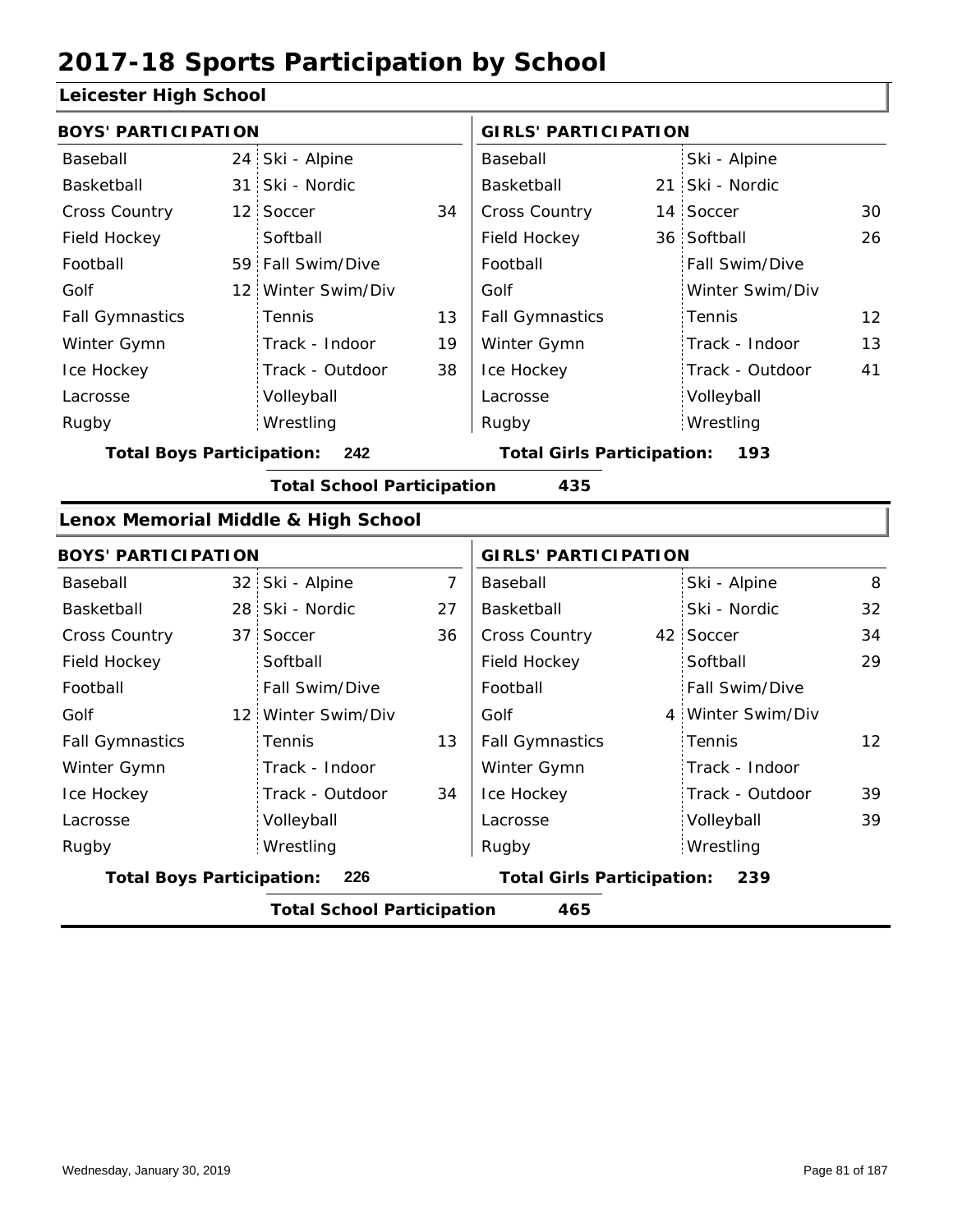#### **Leominster High School**

| -commoter myn                    |                 |                                   |                                          |                                   |  |                    |                |
|----------------------------------|-----------------|-----------------------------------|------------------------------------------|-----------------------------------|--|--------------------|----------------|
| <b>BOYS' PARTICIPATION</b>       |                 |                                   |                                          | <b>GIRLS' PARTICIPATION</b>       |  |                    |                |
| Baseball                         |                 | 46 Ski - Alpine                   | $\overline{2}$                           | Baseball                          |  | Ski - Alpine       |                |
| Basketball                       |                 | 40 Ski - Nordic                   |                                          | Basketball                        |  | 30 Ski - Nordic    |                |
| Cross Country                    |                 | 23 Soccer                         | 48                                       | Cross Country                     |  | 12 Soccer          | 43             |
| Field Hockey                     |                 | Softball                          |                                          | Field Hockey                      |  | 38 Softball        | 27             |
| Football                         |                 | 93 Fall Swim/Dive                 |                                          | Football                          |  | Fall Swim/Dive     |                |
| Golf                             |                 | 11 Winter Swim/Div                | 4                                        | Golf                              |  | Winter Swim/Div    | 12             |
| <b>Fall Gymnastics</b>           |                 | Tennis                            |                                          | <b>Fall Gymnastics</b>            |  | Tennis             | 19             |
| Winter Gymn                      |                 | Track - Indoor                    | 37                                       | Winter Gymn                       |  | Track - Indoor     | 47             |
| Ice Hockey                       |                 | 45 Track - Outdoor                | 45                                       | Ice Hockey                        |  | 12 Track - Outdoor | 34             |
| Lacrosse                         |                 | 47 Volleyball                     | 30                                       | Lacrosse                          |  | 35 Volleyball      | 33             |
| Rugby                            |                 | Wrestling                         | 13                                       | Rugby                             |  | Wrestling          | $\overline{4}$ |
| <b>Total Boys Participation:</b> |                 | 484                               | <b>Total Girls Participation:</b><br>346 |                                   |  |                    |                |
|                                  |                 | <b>Total School Participation</b> |                                          | 830                               |  |                    |                |
| <b>Lexington High School</b>     |                 |                                   |                                          |                                   |  |                    |                |
| <b>BOYS' PARTICIPATION</b>       |                 |                                   |                                          | <b>GIRLS' PARTICIPATION</b>       |  |                    |                |
| Baseball                         | 61 <sup>1</sup> | Ski - Alpine                      | 22                                       | Baseball                          |  | Ski - Alpine       | 18             |
| Basketball                       | 41 :            | Ski - Nordic                      |                                          | Basketball                        |  | 26 Ski - Nordic    |                |
| Cross Country                    |                 | 64 Soccer                         | 68                                       | Cross Country                     |  | 42 Soccer          | 51             |
| Field Hockey                     |                 | Softball                          |                                          | Field Hockey                      |  | 45 Softball        | 30             |
| Football                         |                 | 89 Fall Swim/Dive                 |                                          | Football                          |  | Fall Swim/Dive     | 34             |
| Golf                             |                 | 47 Winter Swim/Div                | 32                                       | Golf                              |  | 2 Winter Swim/Div  |                |
| <b>Fall Gymnastics</b>           |                 | Tennis                            | 32                                       | <b>Fall Gymnastics</b>            |  | Tennis             | 22             |
| Winter Gymn                      |                 | Track - Indoor                    | 90                                       | Winter Gymn                       |  | Track - Indoor     | 70             |
| Ice Hockey                       |                 | 46 Track - Outdoor                | 107                                      | Ice Hockey                        |  | 20 Track - Outdoor | 61             |
| Lacrosse                         |                 | 56 Volleyball                     | 33                                       | Lacrosse                          |  | 63 Volleyball      | 39             |
| Rugby                            |                 | Wrestling                         | 15                                       | Rugby                             |  | Wrestling          |                |
| <b>Total Boys Participation:</b> |                 | 803                               |                                          | <b>Total Girls Participation:</b> |  | 523                |                |
|                                  |                 |                                   |                                          |                                   |  |                    |                |

**Total School Participation 1326**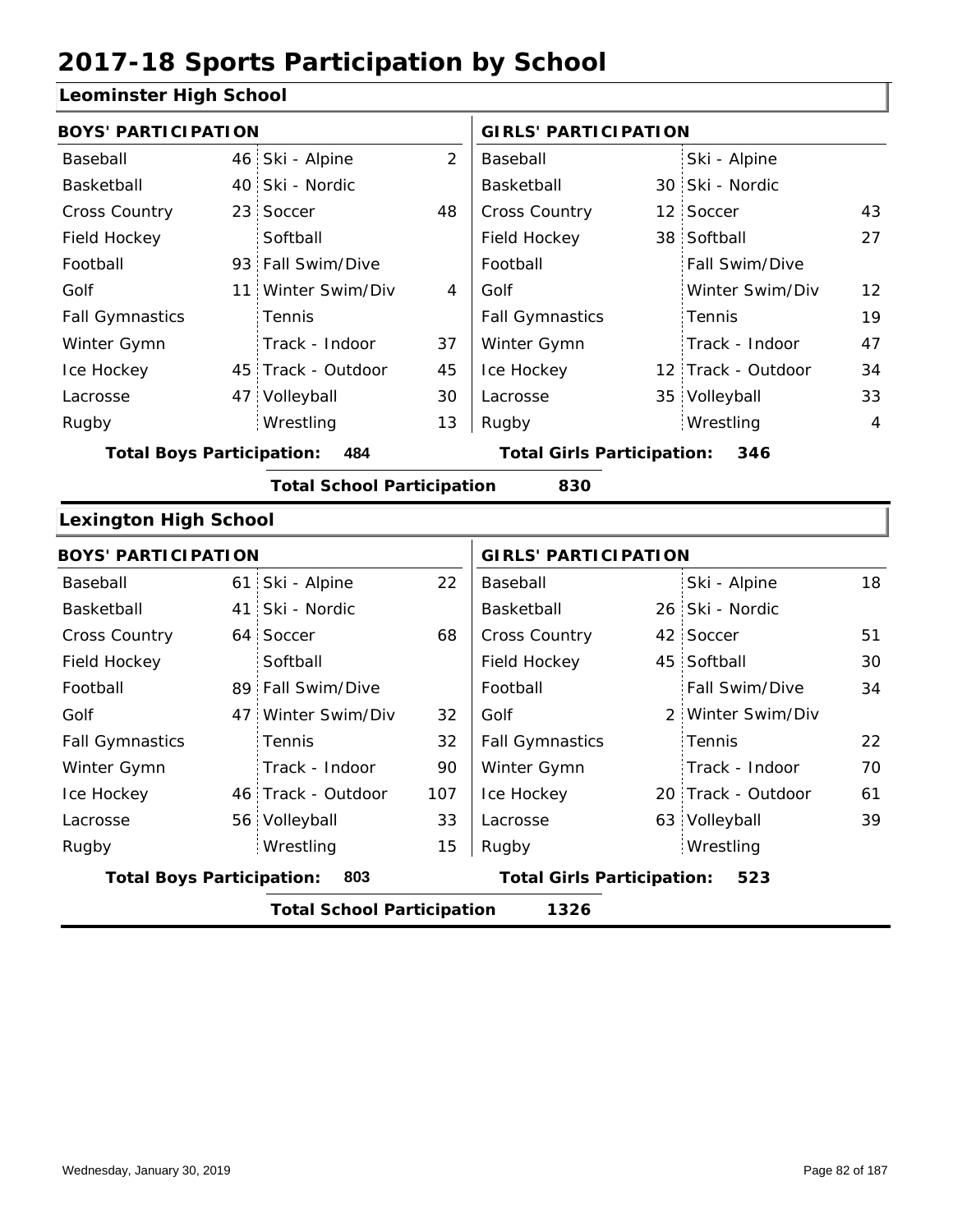### **Lincoln-Sudbury Reg. High School**

| <b>BOYS' PARTICIPATION</b>              |  |                                   |                                   | <b>GIRLS' PARTICIPATION</b> |     |                    |    |  |
|-----------------------------------------|--|-----------------------------------|-----------------------------------|-----------------------------|-----|--------------------|----|--|
| Baseball                                |  | 51 Ski - Alpine                   | 23                                | Baseball                    |     | Ski - Alpine       | 32 |  |
| Basketball                              |  | 50 Ski - Nordic                   | 13                                | Basketball                  |     | 29 Ski - Nordic    | 14 |  |
| <b>Cross Country</b>                    |  | 56 Soccer                         | 68                                | <b>Cross Country</b>        |     | 47 Soccer          | 68 |  |
| Field Hockey                            |  | Softball                          |                                   | Field Hockey                |     | 48 Softball        | 24 |  |
| Football                                |  | 102 Fall Swim/Dive                |                                   | Football                    |     | 1 Fall Swim/Dive   |    |  |
| Golf                                    |  | 16 Winter Swim/Div                | 31                                | Golf                        |     | Winter Swim/Div    | 32 |  |
| <b>Fall Gymnastics</b>                  |  | Tennis                            | 23                                | <b>Fall Gymnastics</b>      |     | Tennis             | 20 |  |
| Winter Gymn                             |  | Track - Indoor                    | 56                                | Winter Gymn                 |     | Track - Indoor     | 80 |  |
| Ice Hockey                              |  | 48 Track - Outdoor                | 85                                | Ice Hockey                  |     | 25 Track - Outdoor | 97 |  |
| Lacrosse                                |  | 101 Volleyball                    | 32                                | Lacrosse                    |     | 38 Volleyball      | 36 |  |
| Rugby                                   |  | 58 Wrestling                      | 31                                | Rugby                       |     | 82 Wrestling       |    |  |
| <b>Total Boys Participation:</b><br>844 |  |                                   | <b>Total Girls Participation:</b> |                             | 673 |                    |    |  |
|                                         |  | <b>Total School Participation</b> |                                   | 1517                        |     |                    |    |  |
| <b>Littleton High School</b>            |  |                                   |                                   |                             |     |                    |    |  |

| <b>BOYS' PARTICIPATION</b>       |                                          |    | <b>GIRLS' PARTICIPATION</b>       |  |                   |    |  |  |  |
|----------------------------------|------------------------------------------|----|-----------------------------------|--|-------------------|----|--|--|--|
| Baseball                         | 25 Ski - Alpine                          | 2  | Baseball                          |  | Ski - Alpine      | 3  |  |  |  |
| Basketball                       | 24 Ski - Nordic                          |    | Basketball                        |  | 24 Ski - Nordic   |    |  |  |  |
| <b>Cross Country</b>             | 9 Soccer                                 | 31 | <b>Cross Country</b>              |  | 17 Soccer         | 41 |  |  |  |
| Field Hockey                     | Softball                                 |    | Field Hockey                      |  | 38 Softball       | 25 |  |  |  |
| Football                         | 57 Fall Swim/Dive                        |    | Football                          |  | 1 Fall Swim/Dive  |    |  |  |  |
| Golf                             | 13 Winter Swim/Div                       | 1  | Golf                              |  | Winter Swim/Div   | 6  |  |  |  |
| <b>Fall Gymnastics</b>           | <b>Tennis</b>                            | 13 | <b>Fall Gymnastics</b>            |  | <b>Tennis</b>     | 16 |  |  |  |
| Winter Gymn                      | Track - Indoor                           | 31 | Winter Gymn                       |  | Track - Indoor    | 53 |  |  |  |
| Ice Hockey                       | 25 Track - Outdoor                       | 50 | Ice Hockey                        |  | 7 Track - Outdoor | 68 |  |  |  |
| Lacrosse                         | 33 Volleyball                            |    | Lacrosse                          |  | 41 Volleyball     |    |  |  |  |
| Rugby                            | Wrestling                                | 1  | Rugby                             |  | Wrestling         |    |  |  |  |
| <b>Total Boys Participation:</b> | 315                                      |    | <b>Total Girls Participation:</b> |  | 340               |    |  |  |  |
|                                  | 655<br><b>Total School Participation</b> |    |                                   |  |                   |    |  |  |  |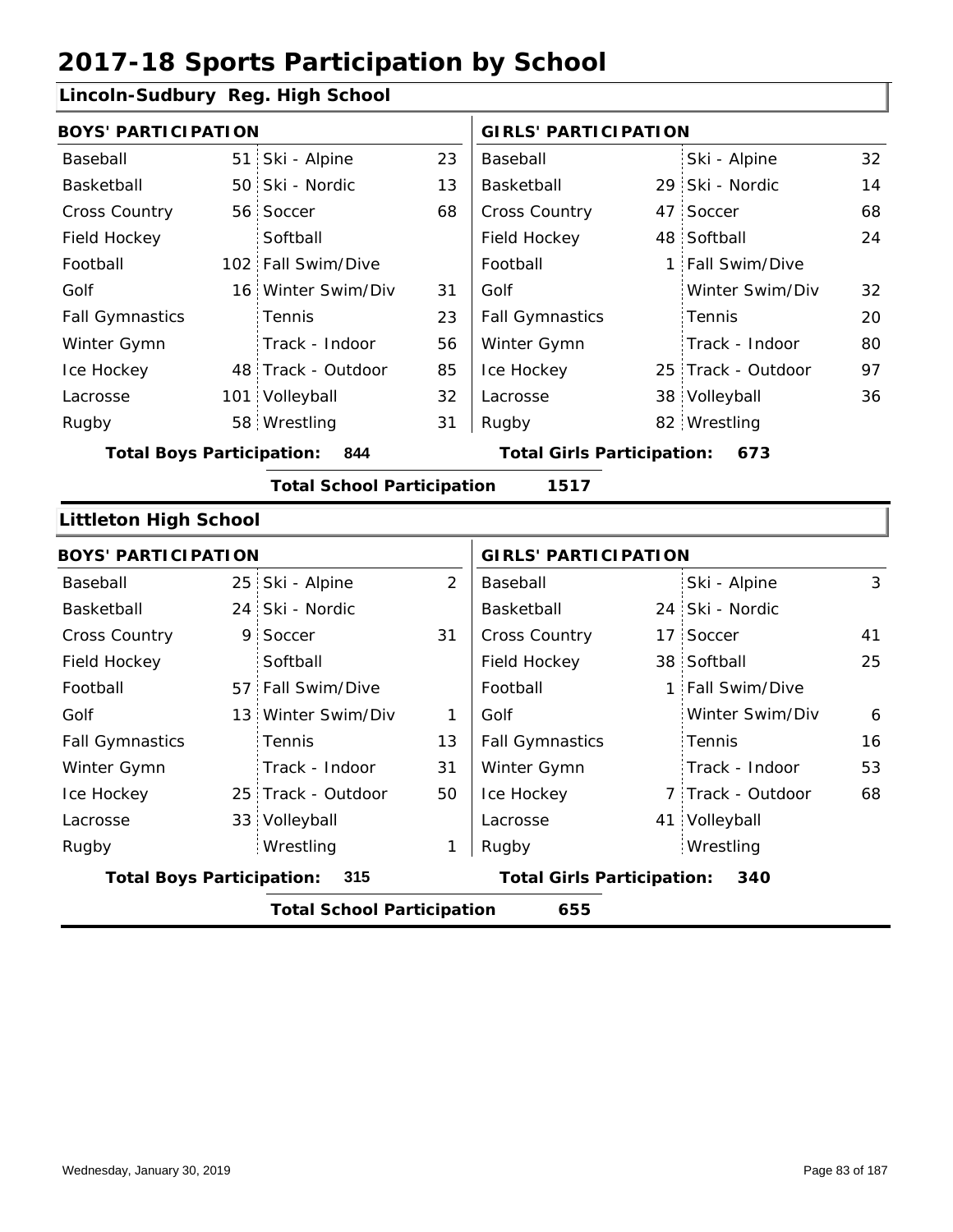#### **Longmeadow High School**

| <b>BOYS' PARTICIPATION</b> |                 |                                                                                                                                                                                                                                                                                                                                                                                                                                                      |                                         |                                                                                                                                                                                                                               |                 |                                                                                                                                                                                                                                                                                                                                                                                   |
|----------------------------|-----------------|------------------------------------------------------------------------------------------------------------------------------------------------------------------------------------------------------------------------------------------------------------------------------------------------------------------------------------------------------------------------------------------------------------------------------------------------------|-----------------------------------------|-------------------------------------------------------------------------------------------------------------------------------------------------------------------------------------------------------------------------------|-----------------|-----------------------------------------------------------------------------------------------------------------------------------------------------------------------------------------------------------------------------------------------------------------------------------------------------------------------------------------------------------------------------------|
|                            | 46 Ski - Alpine | 10                                                                                                                                                                                                                                                                                                                                                                                                                                                   | <b>GIRLS' PARTICIPATION</b><br>Baseball |                                                                                                                                                                                                                               | Ski - Alpine    | 9                                                                                                                                                                                                                                                                                                                                                                                 |
|                            |                 |                                                                                                                                                                                                                                                                                                                                                                                                                                                      |                                         |                                                                                                                                                                                                                               |                 |                                                                                                                                                                                                                                                                                                                                                                                   |
|                            |                 |                                                                                                                                                                                                                                                                                                                                                                                                                                                      |                                         |                                                                                                                                                                                                                               |                 | 47                                                                                                                                                                                                                                                                                                                                                                                |
|                            |                 |                                                                                                                                                                                                                                                                                                                                                                                                                                                      |                                         |                                                                                                                                                                                                                               |                 | 26                                                                                                                                                                                                                                                                                                                                                                                |
|                            |                 |                                                                                                                                                                                                                                                                                                                                                                                                                                                      |                                         |                                                                                                                                                                                                                               |                 |                                                                                                                                                                                                                                                                                                                                                                                   |
|                            |                 |                                                                                                                                                                                                                                                                                                                                                                                                                                                      |                                         |                                                                                                                                                                                                                               |                 | 36                                                                                                                                                                                                                                                                                                                                                                                |
|                            |                 |                                                                                                                                                                                                                                                                                                                                                                                                                                                      |                                         |                                                                                                                                                                                                                               |                 | 20                                                                                                                                                                                                                                                                                                                                                                                |
|                            |                 |                                                                                                                                                                                                                                                                                                                                                                                                                                                      |                                         |                                                                                                                                                                                                                               |                 | 73                                                                                                                                                                                                                                                                                                                                                                                |
|                            |                 |                                                                                                                                                                                                                                                                                                                                                                                                                                                      |                                         |                                                                                                                                                                                                                               |                 | 83                                                                                                                                                                                                                                                                                                                                                                                |
|                            |                 |                                                                                                                                                                                                                                                                                                                                                                                                                                                      |                                         |                                                                                                                                                                                                                               |                 | 42                                                                                                                                                                                                                                                                                                                                                                                |
|                            |                 |                                                                                                                                                                                                                                                                                                                                                                                                                                                      |                                         |                                                                                                                                                                                                                               |                 |                                                                                                                                                                                                                                                                                                                                                                                   |
|                            |                 |                                                                                                                                                                                                                                                                                                                                                                                                                                                      |                                         |                                                                                                                                                                                                                               |                 |                                                                                                                                                                                                                                                                                                                                                                                   |
|                            |                 |                                                                                                                                                                                                                                                                                                                                                                                                                                                      |                                         |                                                                                                                                                                                                                               |                 |                                                                                                                                                                                                                                                                                                                                                                                   |
|                            |                 |                                                                                                                                                                                                                                                                                                                                                                                                                                                      |                                         |                                                                                                                                                                                                                               |                 |                                                                                                                                                                                                                                                                                                                                                                                   |
|                            |                 |                                                                                                                                                                                                                                                                                                                                                                                                                                                      |                                         |                                                                                                                                                                                                                               |                 |                                                                                                                                                                                                                                                                                                                                                                                   |
|                            |                 |                                                                                                                                                                                                                                                                                                                                                                                                                                                      |                                         |                                                                                                                                                                                                                               |                 |                                                                                                                                                                                                                                                                                                                                                                                   |
|                            |                 |                                                                                                                                                                                                                                                                                                                                                                                                                                                      | Baseball                                |                                                                                                                                                                                                                               | Ski - Alpine    |                                                                                                                                                                                                                                                                                                                                                                                   |
|                            |                 |                                                                                                                                                                                                                                                                                                                                                                                                                                                      | Basketball                              |                                                                                                                                                                                                                               |                 |                                                                                                                                                                                                                                                                                                                                                                                   |
|                            | Soccer          | 38                                                                                                                                                                                                                                                                                                                                                                                                                                                   | Cross Country                           |                                                                                                                                                                                                                               |                 | 40                                                                                                                                                                                                                                                                                                                                                                                |
|                            | Softball        |                                                                                                                                                                                                                                                                                                                                                                                                                                                      | Field Hockey                            |                                                                                                                                                                                                                               |                 | 24                                                                                                                                                                                                                                                                                                                                                                                |
|                            |                 |                                                                                                                                                                                                                                                                                                                                                                                                                                                      | Football                                |                                                                                                                                                                                                                               | Fall Swim/Dive  |                                                                                                                                                                                                                                                                                                                                                                                   |
|                            |                 | 4                                                                                                                                                                                                                                                                                                                                                                                                                                                    | Golf                                    |                                                                                                                                                                                                                               |                 | 9                                                                                                                                                                                                                                                                                                                                                                                 |
|                            | Tennis          | 11                                                                                                                                                                                                                                                                                                                                                                                                                                                   | <b>Fall Gymnastics</b>                  |                                                                                                                                                                                                                               |                 | 11                                                                                                                                                                                                                                                                                                                                                                                |
|                            | Track - Indoor  | 22                                                                                                                                                                                                                                                                                                                                                                                                                                                   | Winter Gymn                             |                                                                                                                                                                                                                               | Track - Indoor  | 16                                                                                                                                                                                                                                                                                                                                                                                |
|                            |                 |                                                                                                                                                                                                                                                                                                                                                                                                                                                      | Ice Hockey                              |                                                                                                                                                                                                                               | Track - Outdoor |                                                                                                                                                                                                                                                                                                                                                                                   |
|                            |                 | 37                                                                                                                                                                                                                                                                                                                                                                                                                                                   | Lacrosse                                |                                                                                                                                                                                                                               |                 | 25                                                                                                                                                                                                                                                                                                                                                                                |
|                            | Wrestling       |                                                                                                                                                                                                                                                                                                                                                                                                                                                      | Rugby                                   |                                                                                                                                                                                                                               | Wrestling       |                                                                                                                                                                                                                                                                                                                                                                                   |
|                            | 342             |                                                                                                                                                                                                                                                                                                                                                                                                                                                      |                                         |                                                                                                                                                                                                                               | 222             |                                                                                                                                                                                                                                                                                                                                                                                   |
|                            |                 |                                                                                                                                                                                                                                                                                                                                                                                                                                                      | 564                                     |                                                                                                                                                                                                                               |                 |                                                                                                                                                                                                                                                                                                                                                                                   |
|                            |                 | 39 Ski - Nordic<br>78 Soccer<br>Softball<br>72 Fall Swim/Dive<br>15 Winter Swim/Div<br>Tennis<br>Track - Indoor<br>42 Track - Outdoor<br>50 Volleyball<br>Wrestling<br><b>Total Boys Participation:</b><br>640<br><b>Lowell Catholic High School</b><br><b>BOYS' PARTICIPATION</b><br>39 Ski - Alpine<br>40 Ski - Nordic<br>11<br>38 Fall Swim/Dive<br>28 Winter Swim/Div<br>41 Track - Outdoor<br>33 Volleyball<br><b>Total Boys Participation:</b> | 59<br>30<br>19<br>58<br>91<br>31        | Basketball<br>Cross Country<br>Field Hockey<br>Football<br>Golf<br><b>Fall Gymnastics</b><br>Winter Gymn<br>Ice Hockey<br>Lacrosse<br>Rugby<br><b>Total School Participation</b><br>1154<br><b>Total School Participation</b> |                 | 23 Ski - Nordic<br>62 Soccer<br>43 Softball<br>Fall Swim/Dive<br>1 Winter Swim/Div<br>Tennis<br>Track - Indoor<br>11 Track - Outdoor<br>38 Volleyball<br>Wrestling<br><b>Total Girls Participation:</b><br>514<br><b>GIRLS' PARTICIPATION</b><br>31 Ski - Nordic<br>8 Soccer<br>9 Softball<br>1 Winter Swim/Div<br>9 Tennis<br>39 Volleyball<br><b>Total Girls Participation:</b> |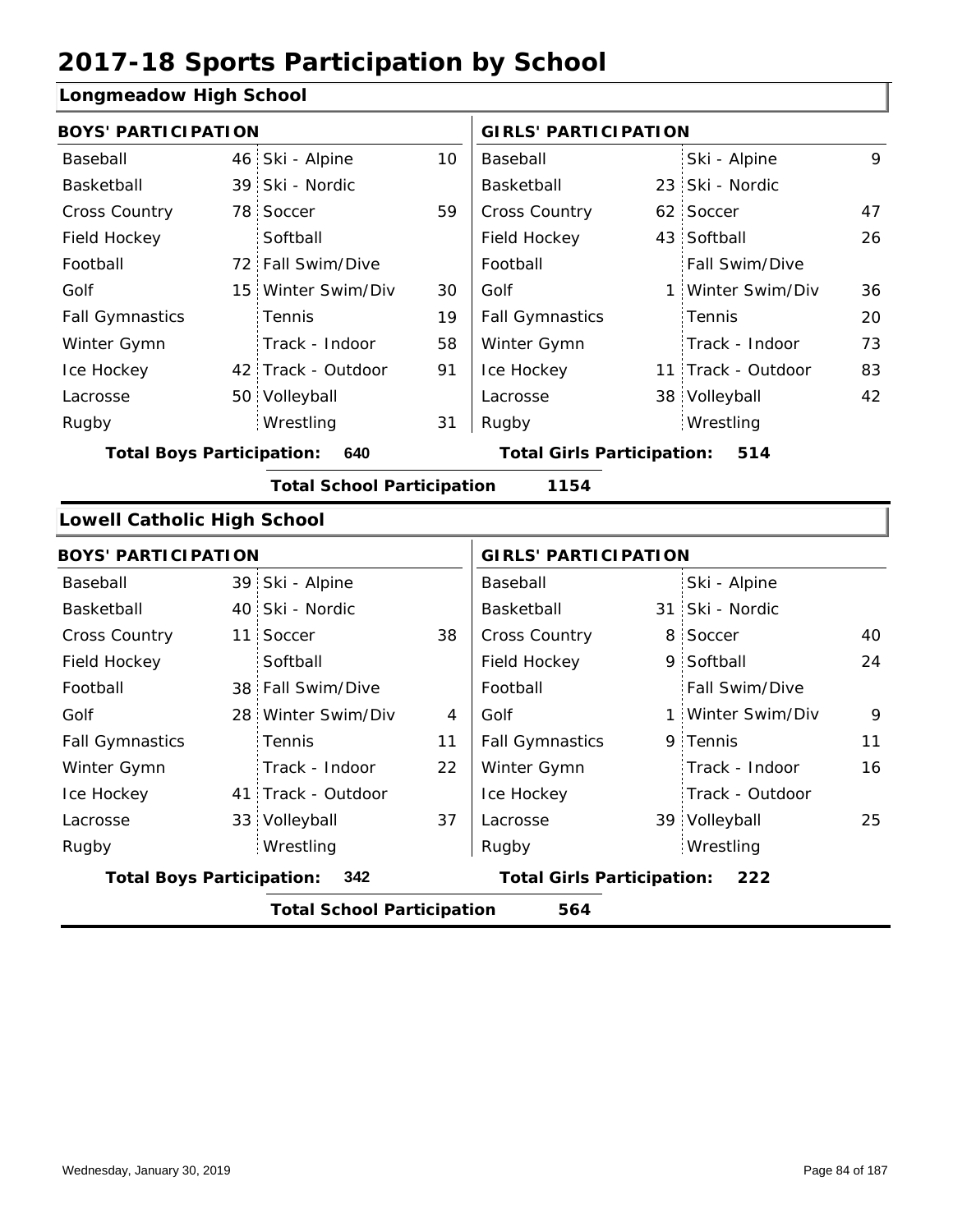#### **Lowell High School**

| <b>BOYS' PARTICIPATION</b>       |                |                                   |     | <b>GIRLS' PARTICIPATION</b>       |                   |              |
|----------------------------------|----------------|-----------------------------------|-----|-----------------------------------|-------------------|--------------|
| Baseball                         |                | 50 Ski - Alpine                   | 12  | Baseball                          | Ski - Alpine      | 6            |
| Basketball                       | 48             | Ski - Nordic                      |     | Basketball                        | 40 Ski - Nordic   |              |
| <b>Cross Country</b>             | 47             | Soccer                            | 60  | <b>Cross Country</b>              | 34 Soccer         | 53           |
| Field Hockey                     |                | Softball                          |     | Field Hockey                      | 40 Softball       | 41           |
| Football                         |                | 138 Fall Swim/Dive                |     | Football                          | Fall Swim/Dive    | 44           |
| Golf                             |                | 19 Winter Swim/Div                | 44  | Golf                              | 1 Winter Swim/Div |              |
| <b>Fall Gymnastics</b>           |                | Tennis                            | 13  | <b>Fall Gymnastics</b>            | Tennis            | 16           |
| Winter Gymn                      |                | 27 Track - Indoor                 | 153 | Winter Gymn                       | 17 Track - Indoor | 107          |
| Ice Hockey                       | 34             | Track - Outdoor                   | 123 | Ice Hockey                        | 1 Track - Outdoor | 83           |
| Lacrosse                         | 45:            | Volleyball                        | 69  | Lacrosse                          | 44 Volleyball     | 60           |
| Rugby                            |                | Wrestling                         | 38  | Rugby                             | Wrestling         | $\mathbf{1}$ |
| <b>Total Boys Participation:</b> |                | 920                               |     | <b>Total Girls Participation:</b> | 588               |              |
|                                  |                | <b>Total School Participation</b> |     | 1508                              |                   |              |
| <b>Ludlow High School</b>        |                |                                   |     |                                   |                   |              |
| <b>BOYS' PARTICIPATION</b>       |                |                                   |     | <b>GIRLS' PARTICIPATION</b>       |                   |              |
| Baseball                         | 33             | Ski - Alpine                      | 13  | Baseball                          | Ski - Alpine      | 12           |
| Basketball                       | 37             | Ski - Nordic                      |     | Basketball                        | 22 Ski - Nordic   |              |
| <b>Cross Country</b>             | $22^{\circ}$   | Soccer                            | 64  | <b>Cross Country</b>              | 27 Soccer         | 65           |
| Field Hockey                     |                | Softball                          |     | Field Hockey                      | Softball          | 30           |
| Football                         |                | 45 Fall Swim/Dive                 |     | Football                          | Fall Swim/Dive    |              |
| Golf                             | 12 :           | Winter Swim/Div                   | 12  | Golf                              | 1 Winter Swim/Div | 26           |
| <b>Fall Gymnastics</b>           |                | Tennis                            | 3   | <b>Fall Gymnastics</b>            | Tennis            | 18           |
| Winter Gymn                      |                | Track - Indoor                    | 19  | Winter Gymn                       | Track - Indoor    | 23           |
| Ice Hockey                       |                | 38 Track - Outdoor                | 38  | Ice Hockey                        | 2 Track - Outdoor | 72           |
| Lacrosse                         | 2 <sub>1</sub> | Volleyball                        | 31  | Lacrosse                          | Volleyball        | 39           |
| Rugby                            |                | Wrestling                         | 17  | Rugby                             | Wrestling         |              |
| <b>Total Boys Participation:</b> |                | 386                               |     | <b>Total Girls Participation:</b> | 337               |              |
|                                  |                | <b>Total School Participation</b> |     | 723                               |                   |              |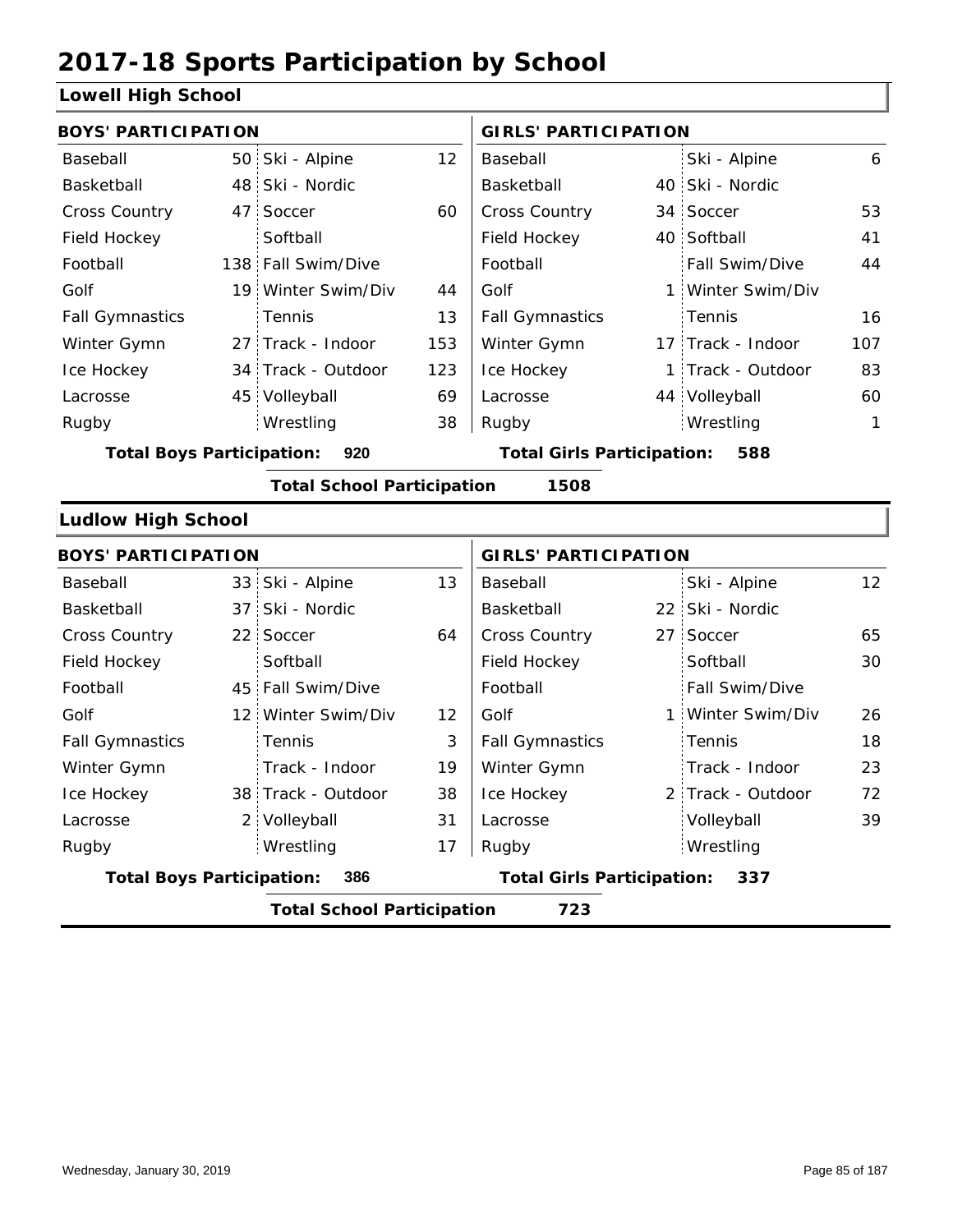#### **Lunenburg High School**

| <b>BOYS' PARTICIPATION</b>        |                                   |    | <b>GIRLS' PARTICIPATION</b>       |   |                   |                |
|-----------------------------------|-----------------------------------|----|-----------------------------------|---|-------------------|----------------|
| Baseball                          | 30 Ski - Alpine                   | 5  | Baseball                          |   | Ski - Alpine      | $\overline{7}$ |
| Basketball                        | 26 Ski - Nordic                   |    | Basketball                        |   | 23 Ski - Nordic   |                |
| Cross Country                     | 6 Soccer                          | 36 | Cross Country                     |   | 6 Soccer          | 38             |
| Field Hockey                      | Softball                          |    | Field Hockey                      |   | 36 Softball       | 38             |
| Football                          | 49 Fall Swim/Dive                 |    | Football                          |   | Fall Swim/Dive    |                |
| Golf                              | 11 Winter Swim/Div                |    | Golf                              |   | 2 Winter Swim/Div |                |
| <b>Fall Gymnastics</b>            | Tennis                            | 1  | <b>Fall Gymnastics</b>            |   | Tennis            | 2              |
| Winter Gymn                       | Track - Indoor                    | 20 | Winter Gymn                       |   | Track - Indoor    | 29             |
| Ice Hockey                        | 25 Track - Outdoor                | 17 | Ice Hockey                        |   | Track - Outdoor   | 37             |
| Lacrosse                          | 41 Volleyball                     |    | Lacrosse                          |   | 35 Volleyball     |                |
| Rugby                             | Wrestling                         |    | Rugby                             |   | Wrestling         |                |
| <b>Total Boys Participation:</b>  | 267                               |    | <b>Total Girls Participation:</b> |   | 253               |                |
|                                   | <b>Total School Participation</b> |    | 520                               |   |                   |                |
| <b>Lynn Classical High School</b> |                                   |    |                                   |   |                   |                |
| <b>BOYS' PARTICIPATION</b>        |                                   |    | <b>GIRLS' PARTICIPATION</b>       |   |                   |                |
| Baseball                          | 42 Ski - Alpine                   |    | Baseball                          |   | Ski - Alpine      |                |
| Basketball                        | 45 Ski - Nordic                   |    | Basketball                        |   | 35 Ski - Nordic   |                |
| <b>Cross Country</b>              | 10 Soccer                         | 33 | Cross Country                     | 5 | Soccer            | 34             |
| Field Hockey                      | Softball                          |    | Field Hockey                      |   | Softball          | 30             |
| Football                          | 65 Fall Swim/Dive                 |    | Football                          |   | Fall Swim/Dive    |                |
| Golf                              | 18 Winter Swim/Div                | 12 | Golf                              |   | Winter Swim/Div   | 13             |
| <b>Fall Gymnastics</b>            | Tennis                            | 14 | <b>Fall Gymnastics</b>            |   | Tennis            | 16             |
| Winter Gymn                       | Track - Indoor                    | 32 | Winter Gymn                       |   | Track - Indoor    | 40             |
| Ice Hockey                        | 16 Track - Outdoor                | 28 | Ice Hockey                        |   | 2 Track - Outdoor | 35             |
| Lacrosse                          | 14 Volleyball                     | 1  | Lacrosse                          |   | Volleyball        | 38             |
| Rugby                             | Wrestling                         | 1  | Rugby                             |   | Wrestling         |                |
| <b>Total Boys Participation:</b>  | 331                               |    | <b>Total Girls Participation:</b> |   | 248               |                |
|                                   | <b>Total School Participation</b> |    | 579                               |   |                   |                |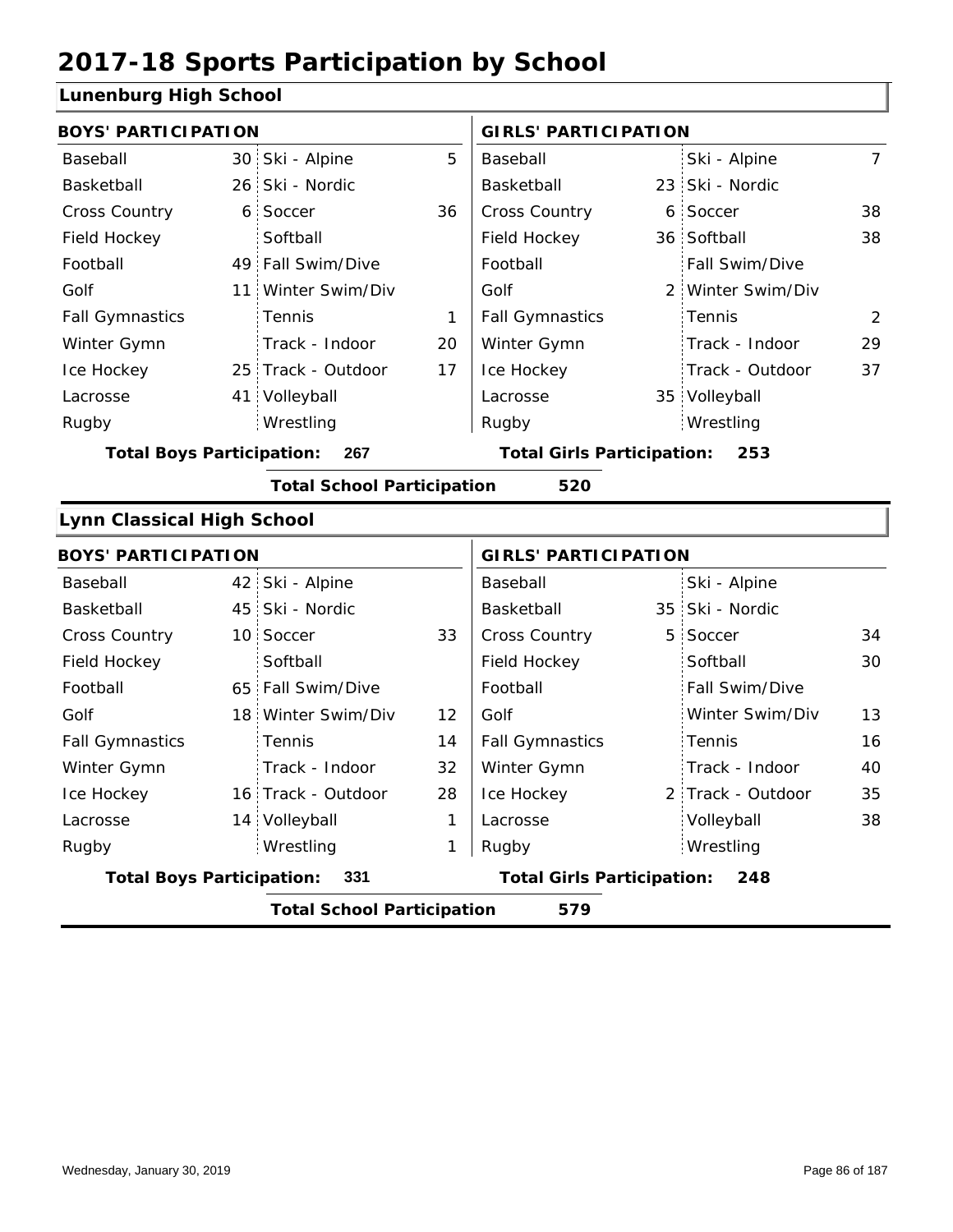#### **Lynn English High School**

| <b>BOYS' PARTICIPATION</b>               |                                          |                    |    | <b>GIRLS' PARTICIPATION</b>           |    |                  |    |  |  |
|------------------------------------------|------------------------------------------|--------------------|----|---------------------------------------|----|------------------|----|--|--|
| Baseball                                 |                                          | 45 Ski - Alpine    |    | Baseball                              |    | Ski - Alpine     |    |  |  |
| Basketball                               |                                          | 45 Ski - Nordic    |    | Basketball                            | 35 | Ski - Nordic     |    |  |  |
| <b>Cross Country</b>                     |                                          | 8 Soccer           | 41 | Cross Country                         | 6  | Soccer           | 38 |  |  |
| Field Hockey                             |                                          | Softball           |    | Field Hockey                          |    | Softball         | 33 |  |  |
| Football                                 |                                          | 76 Fall Swim/Dive  |    | Football                              |    | Fall Swim/Dive   |    |  |  |
| Golf                                     |                                          | 10 Winter Swim/Div | 18 | Golf                                  |    | Winter Swim/Div  | 19 |  |  |
| <b>Fall Gymnastics</b>                   |                                          | Tennis             | 18 | <b>Fall Gymnastics</b>                |    | Tennis           | 29 |  |  |
| Winter Gymn                              |                                          | Track - Indoor     |    | Winter Gymn                           |    | Track - Indoor   |    |  |  |
| Ice Hockey                               |                                          | 2 Track - Outdoor  | 21 | Ice Hockey                            |    | Track - Outdoor  | 16 |  |  |
| Lacrosse                                 |                                          | 21 Volleyball      |    | Lacrosse                              |    | 3 Volleyball     | 45 |  |  |
| Rugby                                    |                                          | Wrestling          | 1  | Rugby                                 |    | Wrestling        |    |  |  |
| <b>Total Boys Participation:</b>         |                                          | 306                |    | <b>Total Girls Participation: 224</b> |    |                  |    |  |  |
| <b>Total School Participation</b><br>530 |                                          |                    |    |                                       |    |                  |    |  |  |
| <b>Lynn Vocational Technical Inst</b>    |                                          |                    |    |                                       |    |                  |    |  |  |
| <b>BOYS' PARTICIPATION</b>               |                                          |                    |    | <b>GIRLS' PARTICIPATION</b>           |    |                  |    |  |  |
| Baseball                                 |                                          | 40 Ski - Alpine    |    | Baseball                              |    | Ski - Alpine     |    |  |  |
| Basketball                               |                                          | 42 Ski - Nordic    |    | Basketball                            |    | 40 Ski - Nordic  |    |  |  |
| <b>Cross Country</b>                     |                                          | 14 Soccer          | 44 | Cross Country                         | 5  | Soccer           | 32 |  |  |
| Field Hockey                             |                                          | Softball           |    | Field Hockey                          |    | Softball         | 32 |  |  |
| Football                                 |                                          | 62 Fall Swim/Dive  |    | Football                              |    | 2 Fall Swim/Dive |    |  |  |
| Golf                                     |                                          | Winter Swim/Div    | 18 | Golf                                  |    | Winter Swim/Div  | 10 |  |  |
| <b>Fall Gymnastics</b>                   |                                          | Tennis             |    | <b>Fall Gymnastics</b>                |    | Tennis           |    |  |  |
| Winter Gymn                              |                                          | Track - Indoor     | 33 | Winter Gymn                           |    | Track - Indoor   | 11 |  |  |
| Ice Hockey                               |                                          | 2 Track - Outdoor  | 60 | Ice Hockey                            |    | Track - Outdoor  | 25 |  |  |
| Lacrosse                                 |                                          | 2 Volleyball       |    | Lacrosse                              |    | Volleyball       | 45 |  |  |
| Rugby                                    |                                          | Wrestling          | 12 | Rugby                                 |    | Wrestling        |    |  |  |
| <b>Total Boys Participation:</b>         |                                          | 329                |    | <b>Total Girls Participation:</b>     |    | 202              |    |  |  |
|                                          | 531<br><b>Total School Participation</b> |                    |    |                                       |    |                  |    |  |  |
|                                          |                                          |                    |    |                                       |    |                  |    |  |  |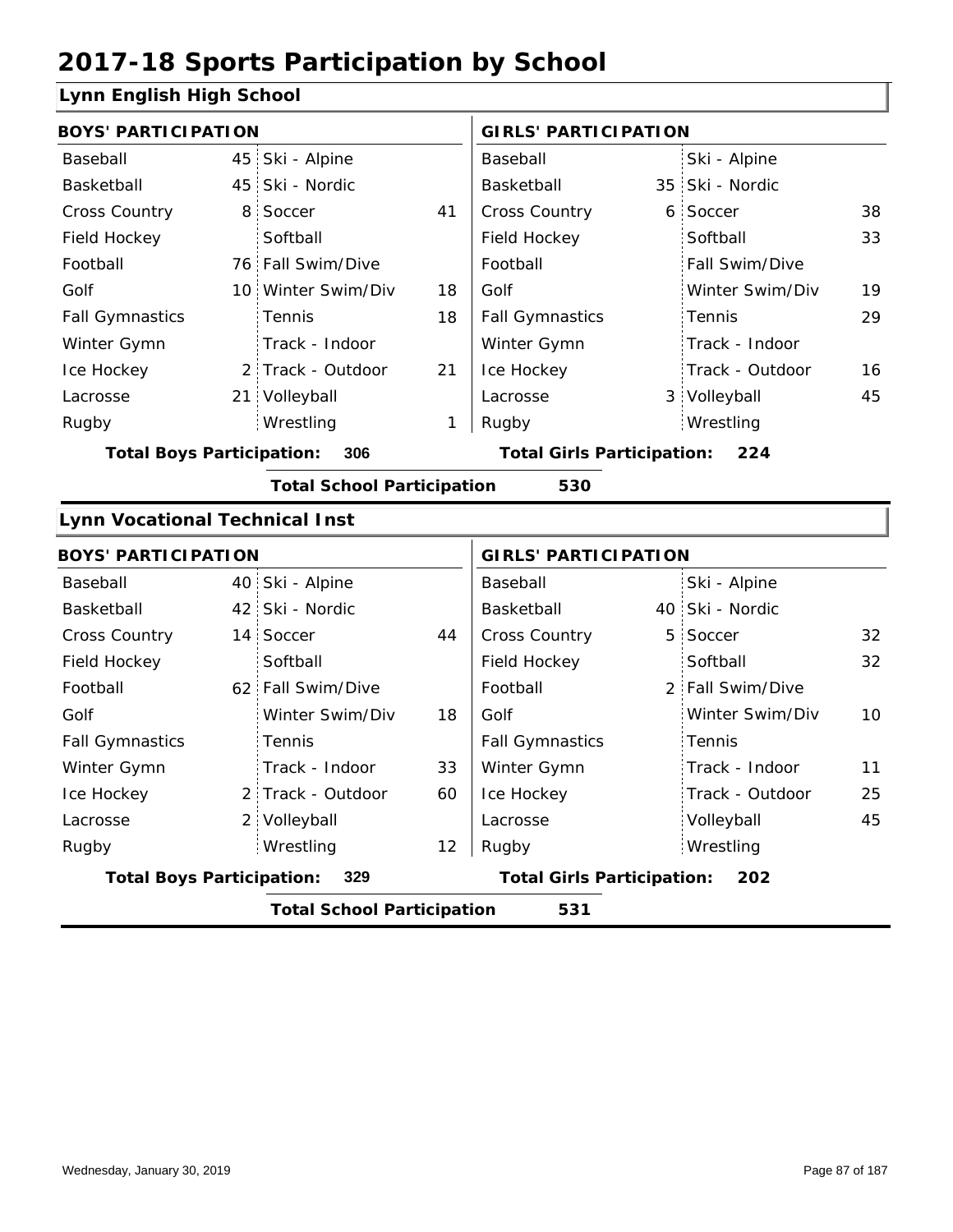#### **Lynnfield High School**

| <b>BOYS' PARTICIPATION</b>       |                 |                                   |                | <b>GIRLS' PARTICIPATION</b>       |                    |                |
|----------------------------------|-----------------|-----------------------------------|----------------|-----------------------------------|--------------------|----------------|
| Baseball                         |                 | 50 Ski - Alpine                   |                | Baseball                          | Ski - Alpine       |                |
| Basketball                       | 32 <sub>1</sub> | Ski - Nordic                      |                | Basketball                        | 17 Ski - Nordic    |                |
| Cross Country                    | 35              | Soccer                            | 50             | Cross Country                     | 29 Soccer          | 46             |
| Field Hockey                     |                 | Softball                          |                | Field Hockey                      | 59 Softball        | 29             |
| Football                         |                 | 70 Fall Swim/Dive                 |                | Football                          | Fall Swim/Dive     |                |
| Golf                             | 12 <sup>1</sup> | Winter Swim/Div                   | 4              | Golf                              | Winter Swim/Div    | 11             |
| <b>Fall Gymnastics</b>           |                 | Tennis                            | 29             | <b>Fall Gymnastics</b>            | Tennis             | 34             |
| Winter Gymn                      |                 | Track - Indoor                    | 33             | Winter Gymn                       | 3 Track - Indoor   | 54             |
| Ice Hockey                       |                 | 38 Track - Outdoor                | 61             | Ice Hockey                        | 10 Track - Outdoor | 67             |
| Lacrosse                         | 22:             | Volleyball                        |                | Lacrosse                          | 37 Volleyball      | 30             |
| Rugby                            |                 | Wrestling                         | $\overline{7}$ | Rugby                             | Wrestling          |                |
| <b>Total Boys Participation:</b> |                 | 443                               |                | <b>Total Girls Participation:</b> | 426                |                |
|                                  |                 | <b>Total School Participation</b> |                | 869                               |                    |                |
| Lyon Pilot Middle/High School    |                 |                                   |                |                                   |                    |                |
| <b>BOYS' PARTICIPATION</b>       |                 |                                   |                | <b>GIRLS' PARTICIPATION</b>       |                    |                |
| Baseball                         |                 | 5 Ski - Alpine                    |                | Baseball                          | Ski - Alpine       |                |
| Basketball                       | $\overline{7}$  | Ski - Nordic                      |                | Basketball                        | 7 Ski - Nordic     |                |
| <b>Cross Country</b>             |                 | Soccer                            | 5              | <b>Cross Country</b>              | Soccer             | $\overline{7}$ |
| Field Hockey                     |                 | Softball                          |                | Field Hockey                      | Softball           | $\overline{4}$ |
| Football                         | 5               | Fall Swim/Dive                    |                | Football                          | Fall Swim/Dive     |                |
| Golf                             |                 | Winter Swim/Div                   |                | Golf                              | Winter Swim/Div    |                |
| <b>Fall Gymnastics</b>           |                 | Tennis                            |                | <b>Fall Gymnastics</b>            | Tennis             | $\mathbf{1}$   |
| Winter Gymn                      |                 | Track - Indoor                    | 3              | Winter Gymn                       | Track - Indoor     | $\overline{2}$ |
| Ice Hockey                       | 4               | Track - Outdoor                   | 3              | Ice Hockey                        | Track - Outdoor    | $\overline{2}$ |
| Lacrosse                         |                 | Volleyball                        |                | Lacrosse                          | Volleyball         |                |

Wrestling Rugby Rugby Wrestling **Total Boys Participation: 32 Total Girls Participation: 23**

**Total School Participation 55**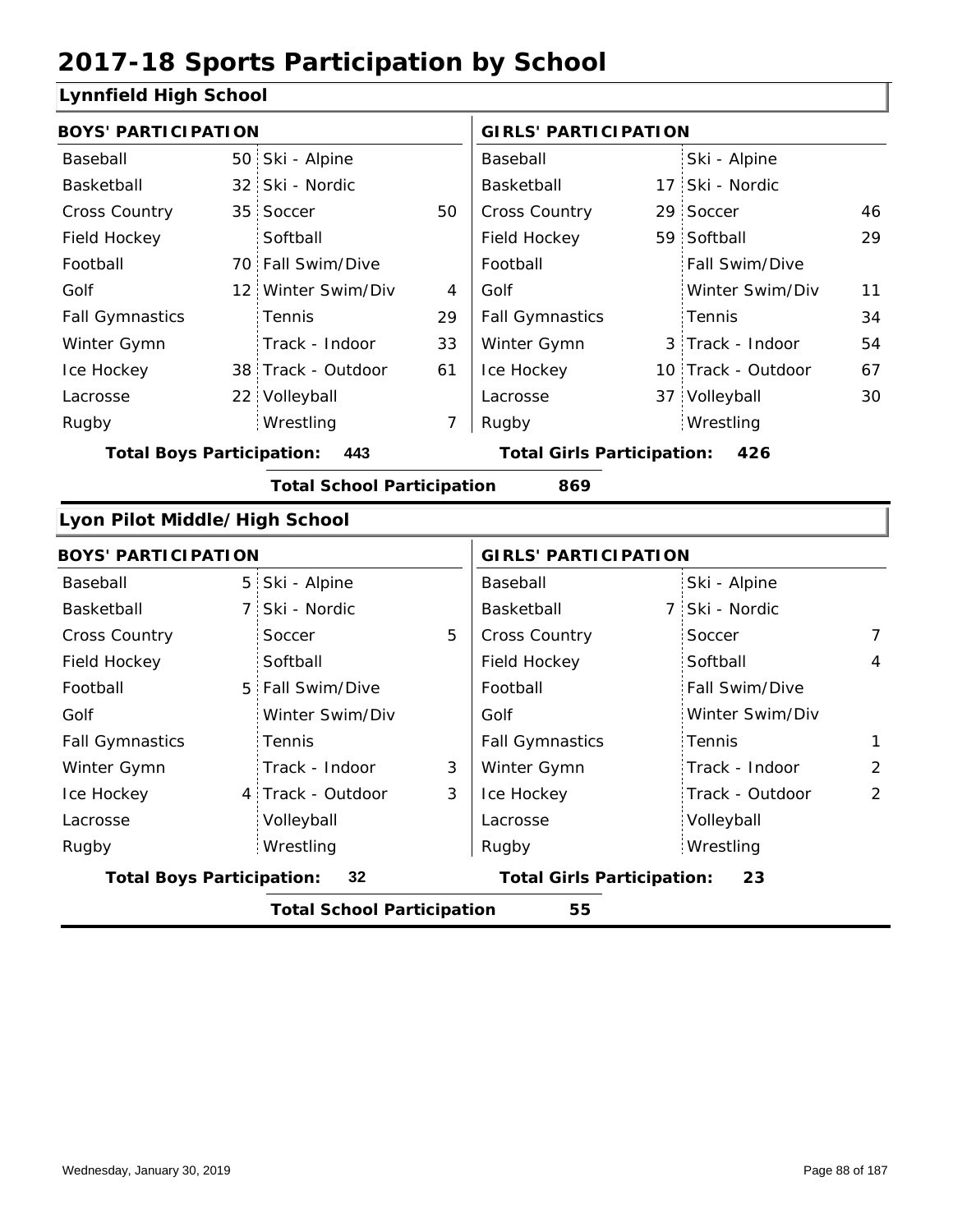#### **Madison Park Tech/Voc H.S.**

| <b>BOYS' PARTICIPATION</b>       |                 |                                   |    | <b>GIRLS' PARTICIPATION</b>       |                  |              |
|----------------------------------|-----------------|-----------------------------------|----|-----------------------------------|------------------|--------------|
| Baseball                         | 14 <sup>1</sup> | Ski - Alpine                      |    | Baseball                          | Ski - Alpine     |              |
| Basketball                       | $26 -$          | Ski - Nordic                      |    | Basketball                        | 31 Ski - Nordic  |              |
| <b>Cross Country</b>             |                 | Soccer                            | 22 | Cross Country                     | Soccer           | 17           |
| Field Hockey                     |                 | Softball                          |    | Field Hockey                      | Softball         | 13           |
| Football                         | 22 <sub>1</sub> | Fall Swim/Dive                    |    | Football                          | Fall Swim/Dive   |              |
| Golf                             |                 | Winter Swim/Div                   | 4  | Golf                              | Winter Swim/Div  | $\mathbf{1}$ |
| <b>Fall Gymnastics</b>           |                 | Tennis                            |    | <b>Fall Gymnastics</b>            | Tennis           |              |
| Winter Gymn                      |                 | Track - Indoor                    | 8  | Winter Gymn                       | Track - Indoor   |              |
| Ice Hockey                       |                 | Track - Outdoor                   | 5  | Ice Hockey                        | Track - Outdoor  | 2            |
| Lacrosse                         |                 | Volleyball                        | 11 | Lacrosse                          | Volleyball       | 14           |
| Rugby                            |                 | Wrestling                         |    | Rugby                             | Wrestling        |              |
| <b>Total Boys Participation:</b> |                 | 112                               |    | <b>Total Girls Participation:</b> | 78               |              |
|                                  |                 | <b>Total School Participation</b> |    | 190                               |                  |              |
| <b>Mahar Regional School</b>     |                 |                                   |    |                                   |                  |              |
| <b>BOYS' PARTICIPATION</b>       |                 |                                   |    | <b>GIRLS' PARTICIPATION</b>       |                  |              |
| Baseball                         |                 | 30 Ski - Alpine                   |    | Baseball                          | Ski - Alpine     |              |
| Basketball                       | 43:             | Ski - Nordic                      |    | Basketball                        | 46 Ski - Nordic  |              |
| Cross Country                    | 8               | Soccer                            | 55 | Cross Country                     | 3 Soccer         | 56           |
| Field Hockey                     |                 | Softball                          |    | Field Hockey                      | 32 Softball      | 53           |
| Football                         |                 | 62 Fall Swim/Dive                 |    | Football                          | 3 Fall Swim/Dive |              |
| Golf                             | 9.              | Winter Swim/Div                   |    | Golf                              | Winter Swim/Div  |              |
| <b>Fall Gymnastics</b>           |                 | Tennis                            |    | <b>Fall Gymnastics</b>            | Tennis           |              |
| Winter Gymn                      |                 | Track - Indoor                    | 33 | Winter Gymn                       | Track - Indoor   | 26           |
| Ice Hockey                       |                 | 5 Track - Outdoor                 | 52 | Ice Hockey                        | Track - Outdoor  | 43           |
| Lacrosse                         |                 | Volleyball                        |    | Lacrosse                          | Volleyball       | 30           |

33

**Total Boys Participation: 330 Total Girls Participation: 295**

Wrestling Rugby Rugby

**Total School Participation 625**

Wrestling 3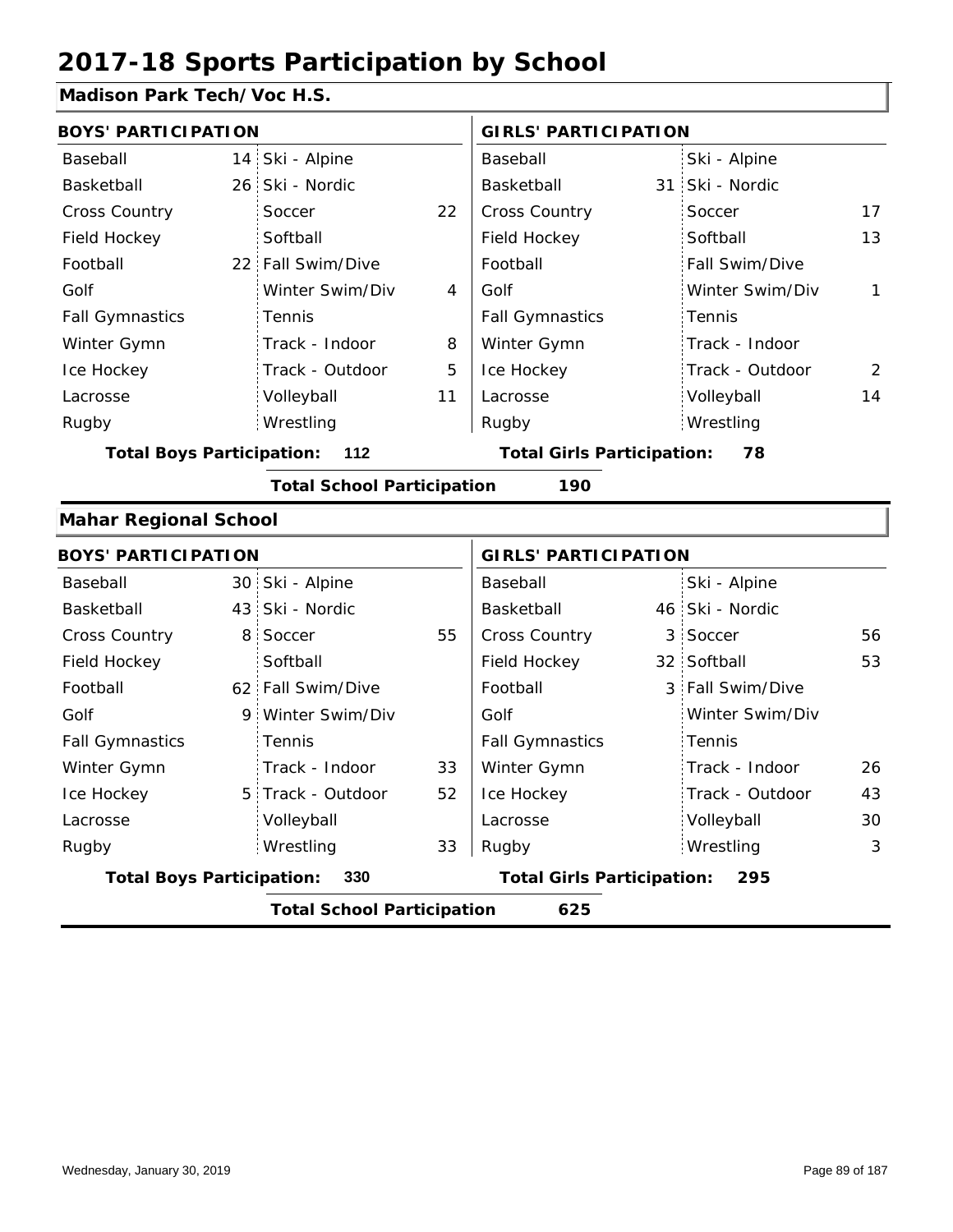#### **Maimonides School**

| <b>BOYS' PARTICIPATION</b>         |                 |                                   |    | <b>GIRLS' PARTICIPATION</b>            |                 |    |  |
|------------------------------------|-----------------|-----------------------------------|----|----------------------------------------|-----------------|----|--|
| Baseball                           |                 | 26 Ski - Alpine                   |    | Baseball                               | Ski - Alpine    |    |  |
| Basketball                         | 25 <sub>1</sub> | Ski - Nordic                      |    | Basketball                             | 25 Ski - Nordic |    |  |
| <b>Cross Country</b>               |                 | Soccer                            | 18 | Cross Country                          | Soccer          | 18 |  |
| Field Hockey                       |                 | Softball                          |    | Field Hockey                           | Softball        | 13 |  |
| Football                           |                 | Fall Swim/Dive                    |    | Football                               | Fall Swim/Dive  |    |  |
| Golf                               |                 | Winter Swim/Div                   |    | Golf                                   | Winter Swim/Div |    |  |
| <b>Fall Gymnastics</b>             |                 | Tennis                            | 9  | <b>Fall Gymnastics</b>                 | Tennis          | 8  |  |
| Winter Gymn                        |                 | Track - Indoor                    |    | Winter Gymn                            | Track - Indoor  |    |  |
| Ice Hockey                         |                 | Track - Outdoor                   |    | Ice Hockey                             | Track - Outdoor |    |  |
| Lacrosse                           |                 | Volleyball                        |    | Lacrosse                               | Volleyball      | 24 |  |
| Rugby                              |                 | Wrestling                         | 9  | Rugby                                  | Wrestling       |    |  |
| <b>Total Boys Participation:</b>   |                 | 87                                |    | <b>Total Girls Participation:</b>      | 88              |    |  |
|                                    |                 | <b>Total School Participation</b> |    | 175                                    |                 |    |  |
| <b>Malden Catholic High School</b> |                 |                                   |    |                                        |                 |    |  |
| <b>BOYS' PARTICIPATION</b>         |                 |                                   |    | <b>GIRLS' PARTICIPATION</b>            |                 |    |  |
| Baseball                           |                 | 60 Ski - Alpine                   |    | Baseball                               | Ski - Alpine    |    |  |
| Basketball                         |                 | 45 Ski - Nordic                   |    | Basketball                             | Ski - Nordic    |    |  |
| <b>Cross Country</b>               |                 | 20 Soccer                         | 51 | <b>Cross Country</b>                   | Soccer          |    |  |
| Field Hockey                       |                 | Softball                          |    | Field Hockey                           | Softball        |    |  |
| Football                           |                 | 65 Fall Swim/Dive                 |    | Football                               | Fall Swim/Dive  |    |  |
| Golf                               |                 | 18 Winter Swim/Div                | 28 | Golf                                   | Winter Swim/Div |    |  |
| <b>Fall Gymnastics</b>             |                 | Tennis                            | 28 | <b>Fall Gymnastics</b>                 | Tennis          |    |  |
| Winter Gymn                        |                 | Track - Indoor                    | 35 | Winter Gymn                            | Track - Indoor  |    |  |
| Ice Hockey                         |                 | 67 Track - Outdoor                | 48 | Ice Hockey                             | Track - Outdoor |    |  |
| Lacrosse                           |                 | 65 Volleyball                     |    | Lacrosse                               | Volleyball      |    |  |
| Rugby                              |                 | 25 Wrestling                      | 23 | Rugby                                  | Wrestling       |    |  |
| <b>Total Boys Participation:</b>   |                 | 578                               |    | <b>Total Girls Participation:</b><br>O |                 |    |  |
|                                    |                 | <b>Total School Participation</b> |    | 578                                    |                 |    |  |
|                                    |                 |                                   |    |                                        |                 |    |  |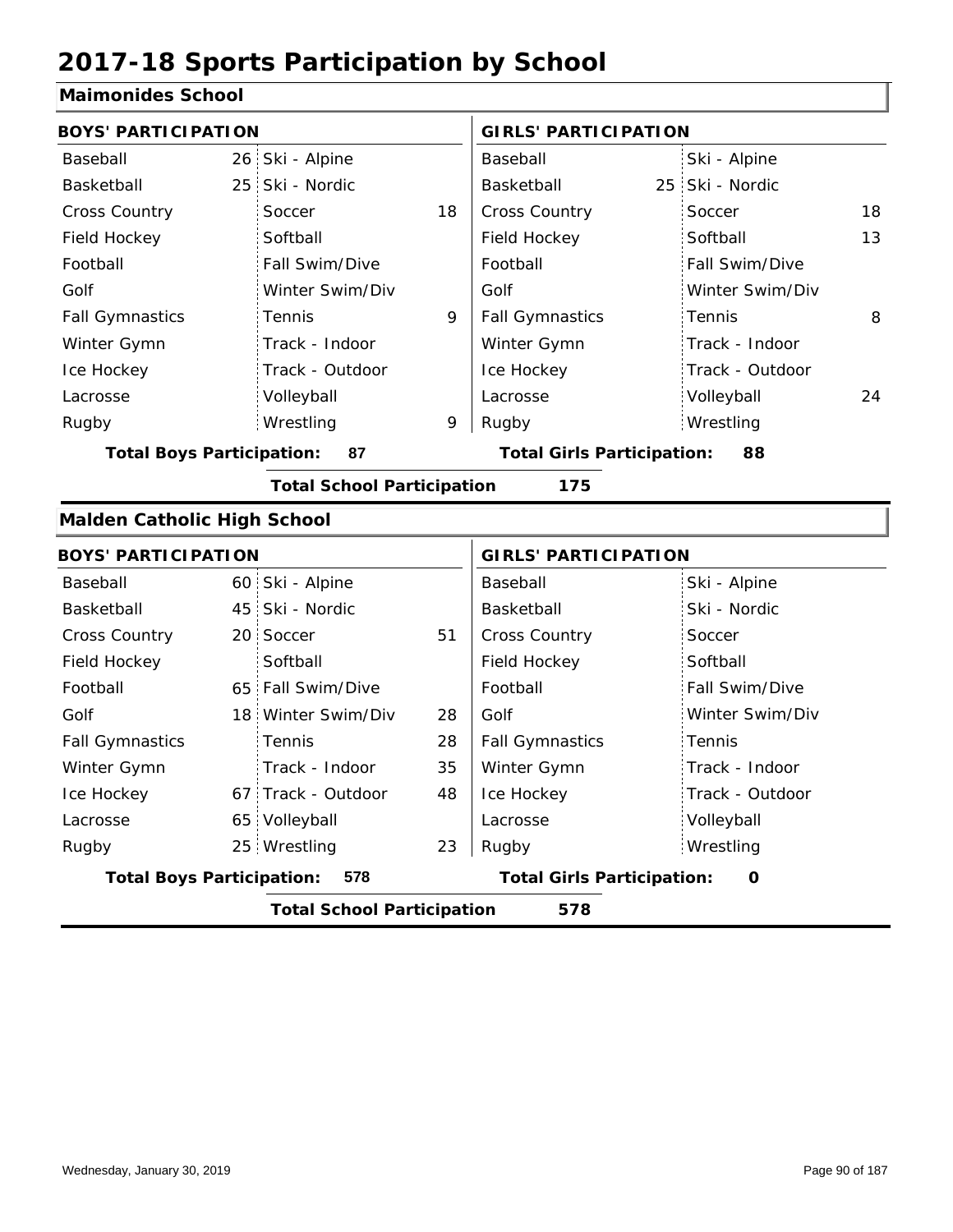#### **Malden High School**

| <b>BOYS' PARTICIPATION</b>               |                                   |    | <b>GIRLS' PARTICIPATION</b>       |  |                   |            |
|------------------------------------------|-----------------------------------|----|-----------------------------------|--|-------------------|------------|
| Baseball                                 | 50 Ski - Alpine                   |    | Baseball                          |  | Ski - Alpine      |            |
| Basketball                               | 39 Ski - Nordic                   |    | Basketball                        |  | 35 Ski - Nordic   |            |
| Cross Country                            | 17 Soccer                         | 75 | Cross Country                     |  | 13 Soccer         | 47         |
| Field Hockey                             | 5 Softball                        |    | Field Hockey                      |  | 22 Softball       | 41         |
| Football                                 | 75 Fall Swim/Dive                 |    | Football                          |  | 2 Fall Swim/Dive  |            |
| Golf                                     | 14 Winter Swim/Div                | 14 | Golf                              |  | 4 Winter Swim/Div | 13         |
| <b>Fall Gymnastics</b>                   | Tennis                            | 26 | <b>Fall Gymnastics</b>            |  | Tennis            | 18         |
| Winter Gymn                              | 10 Track - Indoor                 | 64 | Winter Gymn                       |  | 23 Track - Indoor | 51         |
| Ice Hockey                               | 9 Track - Outdoor                 | 45 | Ice Hockey                        |  | 7 Track - Outdoor | 52         |
| Lacrosse                                 | 43 Volleyball                     | 20 | Lacrosse                          |  | 40 Volleyball     | 45         |
| Rugby                                    | Wrestling                         | 7  | Rugby                             |  | Wrestling         | 1          |
| <b>Total Boys Participation:</b>         | 513                               |    | <b>Total Girls Participation:</b> |  | 414               |            |
|                                          | <b>Total School Participation</b> |    | 927                               |  |                   |            |
| <b>Manchester Essex Reg. High School</b> |                                   |    |                                   |  |                   |            |
| <b>BOYS' PARTICIPATION</b>               |                                   |    | <b>GIRLS' PARTICIPATION</b>       |  |                   |            |
| Baseball                                 | 32 Ski - Alpine                   | 20 | Baseball                          |  | Ski - Alpine      | 16         |
| Basketball                               | 44 Ski - Nordic                   |    | Basketball                        |  | 32 Ski - Nordic   |            |
| <b>Cross Country</b>                     | 15 Soccer                         | 55 | Cross Country                     |  | 9 Soccer          | 47         |
| Field Hockey                             | Softball                          |    | Field Hockey                      |  | 46 Softball       | 28         |
| Football                                 | 26 Fall Swim/Dive                 |    | Football                          |  | 1 Fall Swim/Dive  |            |
| Golf                                     | 16 Winter Swim/Div                | 15 | Golf                              |  | Winter Swim/Div   | 25         |
| <b>Fall Gymnastics</b>                   | Tennis                            | 16 | <b>Fall Gymnastics</b>            |  | Tennis            | 25         |
| Winter Gymn                              | Track - Indoor                    | 17 | Winter Gymn                       |  | Track - Indoor    | 28         |
| Ice Hockey                               | 5 Track - Outdoor                 | 6  | Ice Hockey                        |  | Track - Outdoor   | $\sqrt{3}$ |
| Lacrosse                                 | 45 Volleyball                     |    | Lacrosse                          |  | 45 Volleyball     |            |
| Rugby                                    | Wrestling                         |    | Rugby                             |  | Wrestling         |            |
| <b>Total Boys Participation:</b>         | 312                               |    | <b>Total Girls Participation:</b> |  | 305               |            |
|                                          | <b>Total School Participation</b> |    | 617                               |  |                   |            |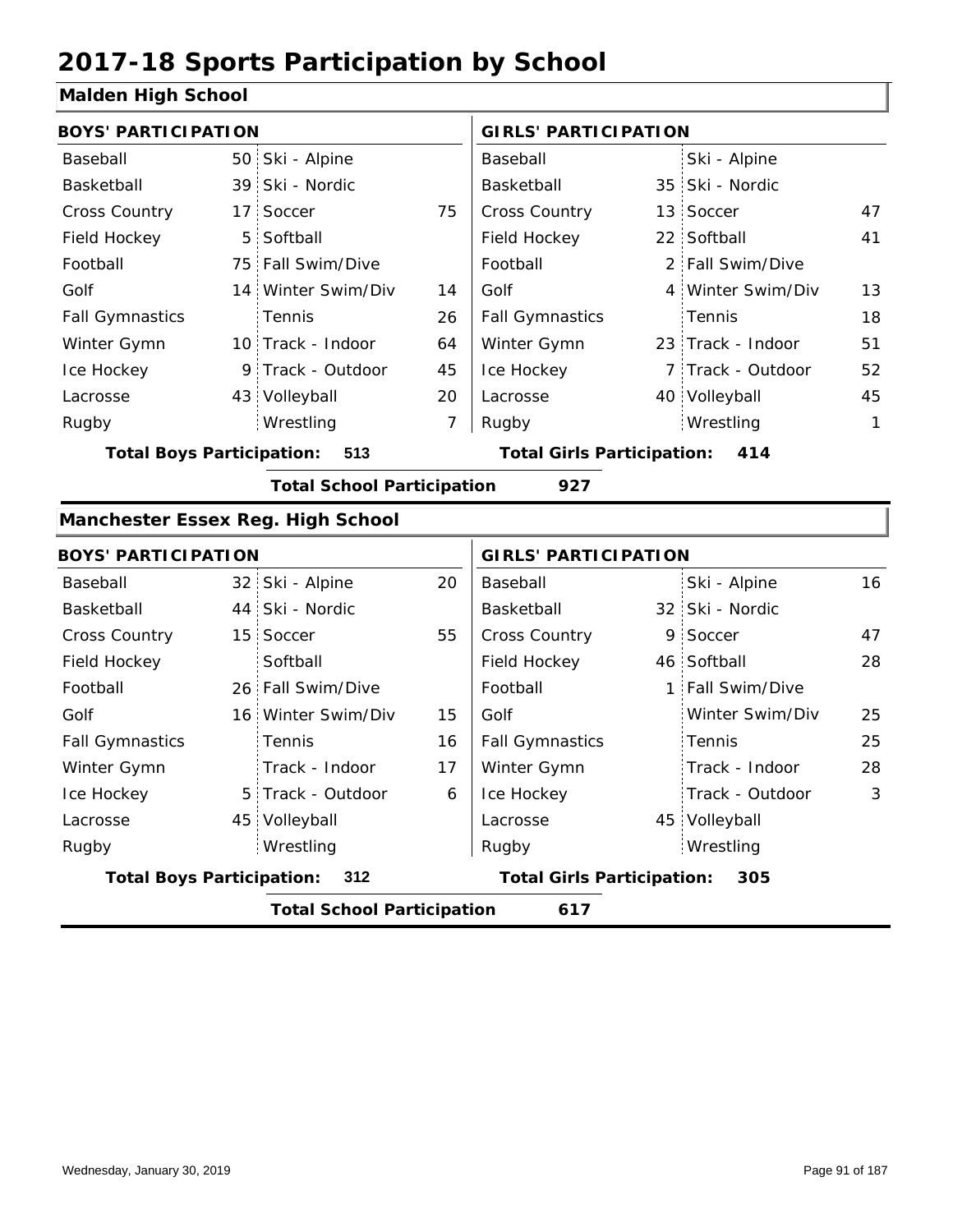#### **Mansfield High School**

| <b>BOYS' PARTICIPATION</b>       |                 |                                   |     | <b>GIRLS' PARTICIPATION</b>              |  |                    |     |  |
|----------------------------------|-----------------|-----------------------------------|-----|------------------------------------------|--|--------------------|-----|--|
| Baseball                         |                 | 63 Ski - Alpine                   |     | Baseball                                 |  | Ski - Alpine       |     |  |
| Basketball                       |                 | 36 Ski - Nordic                   |     | Basketball                               |  | 33 Ski - Nordic    |     |  |
| <b>Cross Country</b>             |                 | 38 Soccer                         | 69  | Cross Country                            |  | 35 Soccer          | 62  |  |
| Field Hockey                     | 1               | Softball                          |     | Field Hockey                             |  | 51 Softball        | 31  |  |
| Football                         |                 | 111 Fall Swim/Dive                |     | Football                                 |  | Fall Swim/Dive     |     |  |
| Golf                             | 22 <sup>1</sup> | Winter Swim/Div                   | 16  | Golf                                     |  | 2 Winter Swim/Div  | 17  |  |
| <b>Fall Gymnastics</b>           |                 | Tennis                            | 24  | <b>Fall Gymnastics</b>                   |  | Tennis             | 20  |  |
| Winter Gymn                      |                 | 16 Track - Indoor                 | 84  | Winter Gymn                              |  | Track - Indoor     | 83  |  |
| Ice Hockey                       |                 | 44 Track - Outdoor                | 122 | Ice Hockey                               |  | 14 Track - Outdoor | 118 |  |
| Lacrosse                         |                 | 47 Volleyball                     |     | Lacrosse                                 |  | 41 Volleyball      | 35  |  |
| Rugby                            |                 | Wrestling                         | 32  | Rugby                                    |  | Wrestling          |     |  |
| <b>Total Boys Participation:</b> |                 | 725                               |     | <b>Total Girls Participation:</b><br>542 |  |                    |     |  |
|                                  |                 | <b>Total School Participation</b> |     | 1267                                     |  |                    |     |  |
| <b>Marblehead High School</b>    |                 |                                   |     |                                          |  |                    |     |  |
| <b>BOYS' PARTICIPATION</b>       |                 |                                   |     | <b>GIRLS' PARTICIPATION</b>              |  |                    |     |  |
| Baseball                         |                 | 53 Ski - Alpine                   | 16  | Baseball                                 |  | Ski - Alpine       | 14  |  |
| Basketball                       |                 | 42 Ski - Nordic                   |     | Basketball                               |  | 26 Ski - Nordic    |     |  |
| <b>Cross Country</b>             |                 | 39 Soccer                         | 57  | <b>Cross Country</b>                     |  | 42 Soccer          | 67  |  |

| Basketball                       | 42 Ski - Nordic                   |    | Basketball                        | 26 Ski - Nordic       |    |
|----------------------------------|-----------------------------------|----|-----------------------------------|-----------------------|----|
| <b>Cross Country</b>             | 39 Soccer                         | 57 | <b>Cross Country</b>              | 42 Soccer             | 67 |
| Field Hockey                     | Softball                          |    | Field Hockey                      | 69 Softball           | 42 |
| Football                         | 93 Fall Swim/Dive                 |    | Football                          | <b>Fall Swim/Dive</b> |    |
| Golf                             | 31 Winter Swim/Div                | 19 | Golf                              | Winter Swim/Div       | 38 |
| <b>Fall Gymnastics</b>           | Tennis                            | 36 | <b>Fall Gymnastics</b>            | Tennis                | 55 |
| Winter Gymn                      | Track - Indoor                    | 79 | Winter Gymn                       | 13 Track - Indoor     | 62 |
| Ice Hockey                       | 40 Track - Outdoor                | 71 | Ice Hockey                        | 20 Track - Outdoor    | 76 |
| Lacrosse                         | 43 Volleyball                     |    | Lacrosse                          | 36 Volleyball         | 37 |
| Rugby                            | Wrestling                         | 24 | Rugby                             | Wrestling             |    |
| <b>Total Boys Participation:</b> | 643                               |    | <b>Total Girls Participation:</b> | 597                   |    |
|                                  | <b>Total School Participation</b> |    | 1240                              |                       |    |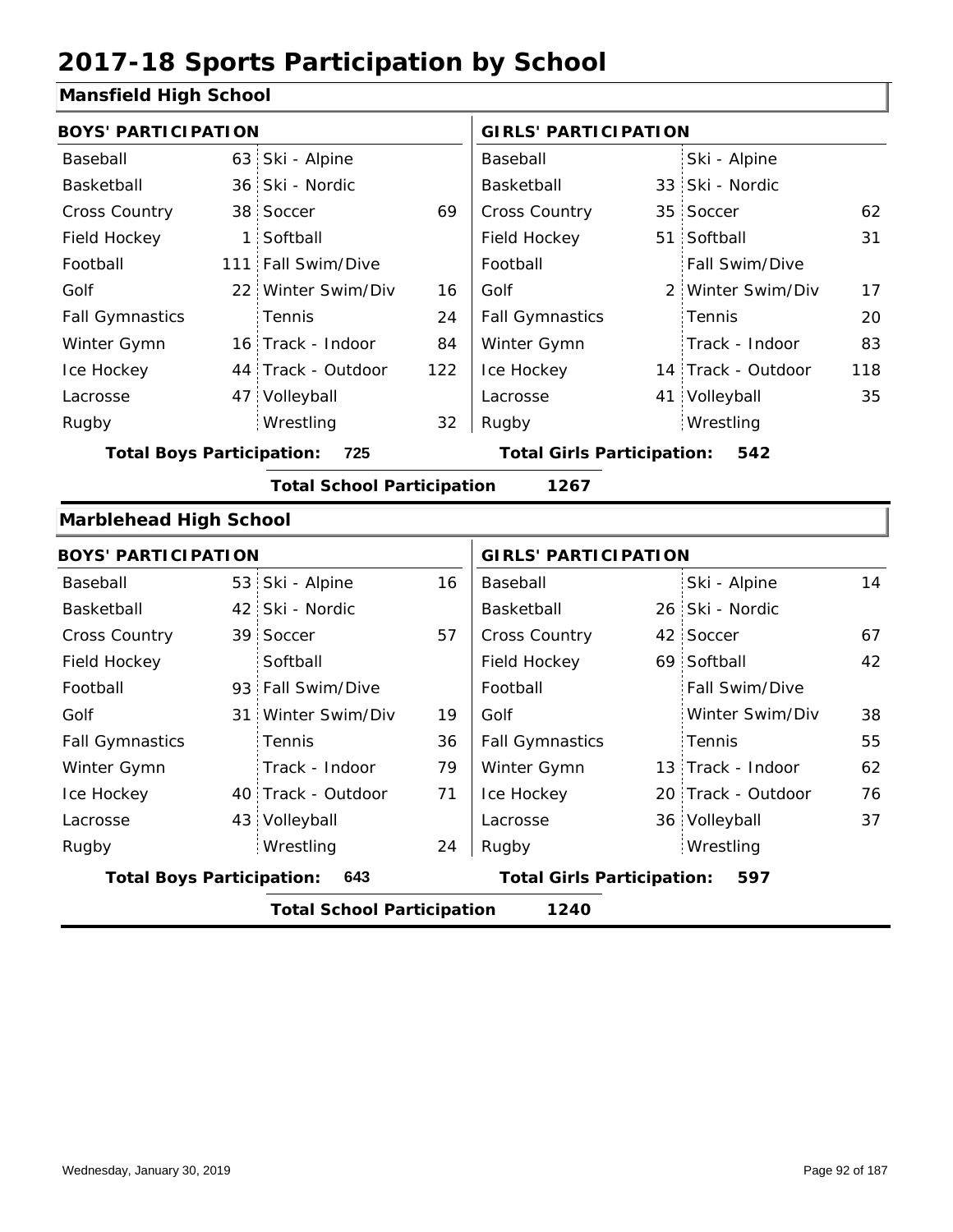#### **Marian High School**

| <b>BOYS' PARTICIPATION</b>       |     |                                   |                                          | <b>GIRLS' PARTICIPATION</b>       |    |                   |    |  |
|----------------------------------|-----|-----------------------------------|------------------------------------------|-----------------------------------|----|-------------------|----|--|
| Baseball                         |     | 16 Ski - Alpine                   |                                          | Baseball                          |    | Ski - Alpine      |    |  |
| Basketball                       |     | 25 Ski - Nordic                   |                                          | Basketball                        |    | 15 Ski - Nordic   |    |  |
| Cross Country                    |     | 10 Soccer                         | 15                                       | Cross Country                     | 8  | Soccer            | 15 |  |
| Field Hockey                     |     | Softball                          |                                          | Field Hockey                      |    | Softball          | 10 |  |
| Football                         |     | 9 Fall Swim/Dive                  |                                          | Football                          |    | Fall Swim/Dive    |    |  |
| Golf                             |     | 7 Winter Swim/Div                 |                                          | Golf                              |    | 1 Winter Swim/Div |    |  |
| <b>Fall Gymnastics</b>           |     | Tennis                            |                                          | <b>Fall Gymnastics</b>            |    | Tennis            | 10 |  |
| Winter Gymn                      |     | Track - Indoor                    | 10                                       | Winter Gymn                       |    | Track - Indoor    | 10 |  |
| Ice Hockey                       |     | 7 Track - Outdoor                 | 10                                       | Ice Hockey                        |    | Track - Outdoor   | 15 |  |
| Lacrosse                         |     | Volleyball                        |                                          | Lacrosse                          |    | 15 Volleyball     | 35 |  |
| Rugby                            |     | Wrestling                         |                                          | Rugby                             |    | Wrestling         |    |  |
| <b>Total Boys Participation:</b> |     | 109                               |                                          | <b>Total Girls Participation:</b> |    | 134               |    |  |
|                                  |     | <b>Total School Participation</b> |                                          | 243                               |    |                   |    |  |
| <b>Marlborough High School</b>   |     |                                   |                                          |                                   |    |                   |    |  |
| <b>BOYS' PARTICIPATION</b>       |     |                                   |                                          | <b>GIRLS' PARTICIPATION</b>       |    |                   |    |  |
| Baseball                         |     | 22 Ski - Alpine                   |                                          | Baseball                          |    | Ski - Alpine      |    |  |
| Basketball                       |     | 38 Ski - Nordic                   |                                          | Basketball                        |    | 18 Ski - Nordic   |    |  |
| Cross Country                    |     | 24 Soccer                         | 40                                       | Cross Country                     | 20 | Soccer            | 39 |  |
| Field Hockey                     |     | Softball                          |                                          | Field Hockey                      |    | 28 Softball       | 24 |  |
| Football                         |     | 77 Fall Swim/Dive                 |                                          | Football                          |    | Fall Swim/Dive    |    |  |
| Golf                             |     | 18 Winter Swim/Div                | $\overline{2}$                           | Golf                              |    | Winter Swim/Div   | 1  |  |
| <b>Fall Gymnastics</b>           |     | Tennis                            | 4                                        | <b>Fall Gymnastics</b>            |    | Tennis            | 13 |  |
| Winter Gymn                      |     | Track - Indoor                    | 29                                       | Winter Gymn                       |    | 6 Track - Indoor  | 31 |  |
| Ice Hockey                       |     | 20 Track - Outdoor                | 35                                       | Ice Hockey                        |    | 6 Track - Outdoor | 31 |  |
| Lacrosse                         |     | 42 Volleyball                     | 22                                       | Lacrosse                          |    | 38 Volleyball     | 40 |  |
| Rugby                            |     | Wrestling                         | 26                                       | Rugby                             |    | Wrestling         | 2  |  |
| <b>Total Boys Participation:</b> | 399 |                                   | <b>Total Girls Participation:</b><br>297 |                                   |    |                   |    |  |

**Total School Participation 696**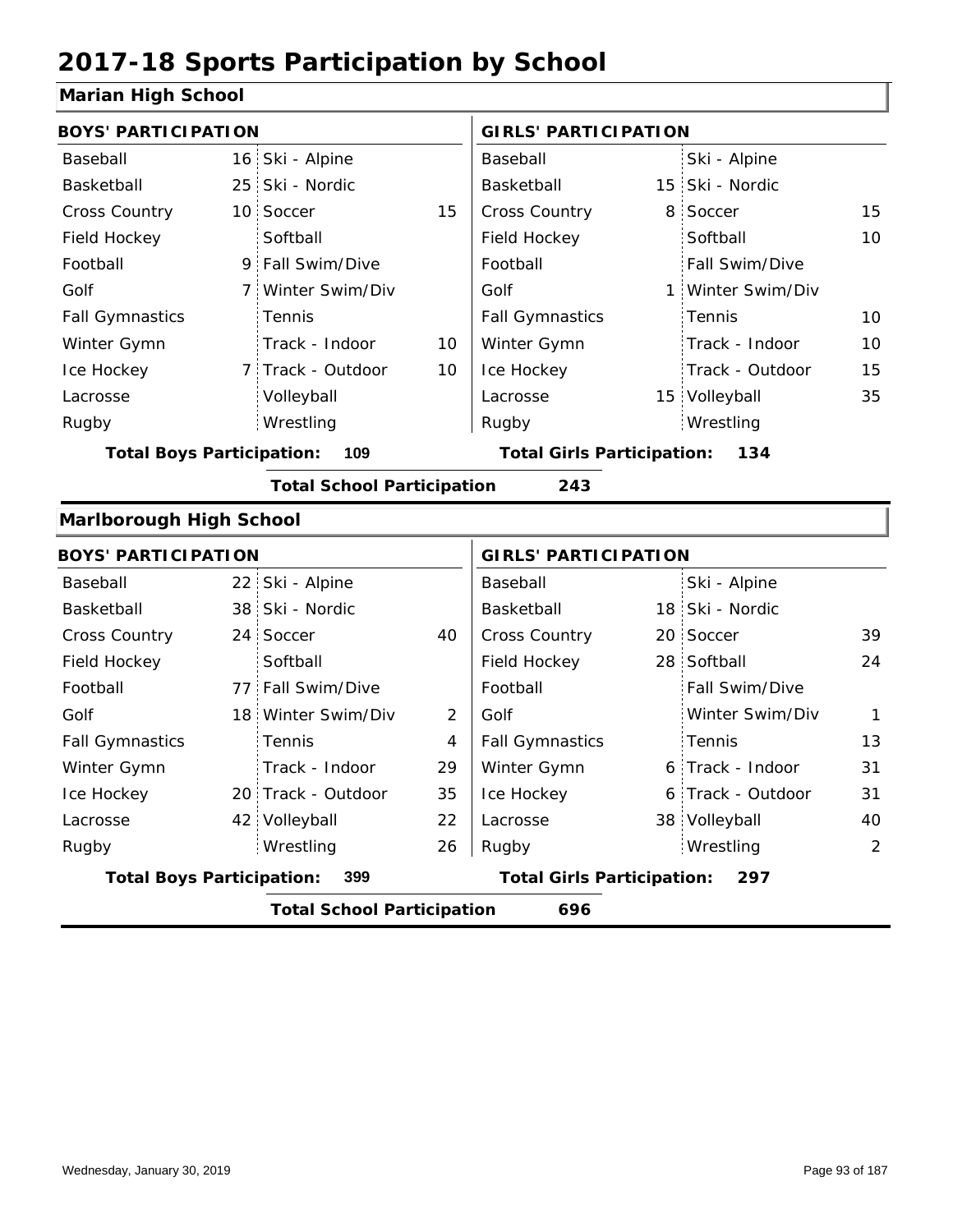Track - Outdoor

Volleyball Wrestling Rugby Rugby

#### **Marshfield High School**

| <b>BOYS' PARTICIPATION</b>              |                                   |    | <b>GIRLS' PARTICIPATION</b>       |  |                    |              |  |
|-----------------------------------------|-----------------------------------|----|-----------------------------------|--|--------------------|--------------|--|
| Baseball                                | 49 Ski - Alpine                   |    | Baseball                          |  | Ski - Alpine       |              |  |
| Basketball                              | 42 Ski - Nordic                   |    | Basketball                        |  | 36 Ski - Nordic    |              |  |
| Cross Country                           | 42 Soccer                         | 64 | <b>Cross Country</b>              |  | 22 Soccer          | 63           |  |
| Field Hockey                            | Softball                          |    | Field Hockey                      |  | 61 Softball        | 26           |  |
| Football                                | 95 Fall Swim/Dive                 | 7  | Football                          |  | 1 Fall Swim/Dive   | 23           |  |
| Golf                                    | 19 Winter Swim/Div                |    | Golf                              |  | 1 Winter Swim/Div  |              |  |
| <b>Fall Gymnastics</b>                  | Tennis                            | 10 | <b>Fall Gymnastics</b>            |  | Tennis             | 22           |  |
| Winter Gymn                             | 1 Track - Indoor                  | 84 | Winter Gymn                       |  | 20 Track - Indoor  | 57           |  |
| Ice Hockey                              | 68 Track - Outdoor                | 80 | Ice Hockey                        |  | 22 Track - Outdoor | 62           |  |
| Lacrosse                                | 55 Volleyball                     | 1  | Lacrosse                          |  | 60 Volleyball      | 34           |  |
| Rugby                                   | 65 Wrestling                      | 26 | Rugby                             |  | 1 Wrestling        |              |  |
| <b>Total Boys Participation:</b>        | 708                               |    | <b>Total Girls Participation:</b> |  | 511                |              |  |
|                                         | <b>Total School Participation</b> |    | 1219                              |  |                    |              |  |
| <b>Martha's Vineyard Charter School</b> |                                   |    |                                   |  |                    |              |  |
| <b>BOYS' PARTICIPATION</b>              |                                   |    | <b>GIRLS' PARTICIPATION</b>       |  |                    |              |  |
| Baseball                                | Ski - Alpine                      |    | Baseball                          |  | Ski - Alpine       |              |  |
| Basketball                              | Ski - Nordic                      |    | Basketball                        |  | Ski - Nordic       |              |  |
| <b>Cross Country</b>                    | Soccer                            |    | <b>Cross Country</b>              |  | Soccer             |              |  |
| Field Hockey                            | Softball                          |    | Field Hockey                      |  | Softball           |              |  |
| Football                                | Fall Swim/Dive                    |    | Football                          |  | Fall Swim/Dive     |              |  |
| Golf                                    | Winter Swim/Div                   | 2  | Golf                              |  | Winter Swim/Div    | $\mathbf{1}$ |  |
| <b>Fall Gymnastics</b>                  | Tennis                            |    | <b>Fall Gymnastics</b>            |  | Tennis             |              |  |
| Winter Gymn                             | Track - Indoor                    |    | Winter Gymn                       |  | Track - Indoor     |              |  |

Ice Hockey Lacrosse

**Total Boys Participation: 2 Total Girls Participation: 1**

**Total School Participation 3**

Ice Hockey Lacrosse

Track - Outdoor

Volleyball Wrestling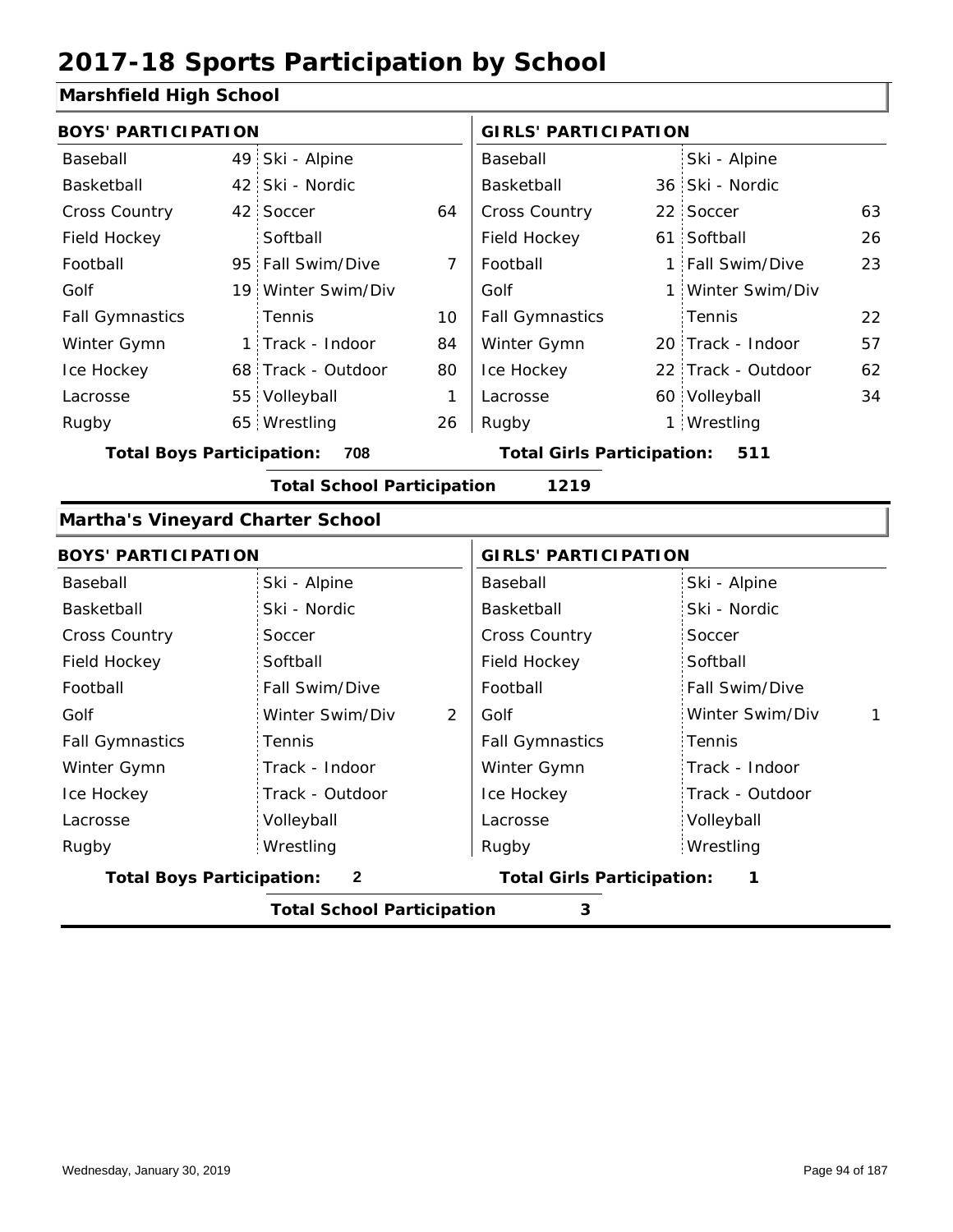#### **Martha's Vineyard Reg. High Sch.**

| <b>BOYS' PARTICIPATION</b>       |                                   |    | <b>GIRLS' PARTICIPATION</b>       |                    |    |
|----------------------------------|-----------------------------------|----|-----------------------------------|--------------------|----|
| Baseball                         | 30 Ski - Alpine                   |    | Baseball                          | Ski - Alpine       |    |
| Basketball                       | 36 Ski - Nordic                   |    | Basketball                        | 25 Ski - Nordic    |    |
| <b>Cross Country</b>             | 19 Soccer                         | 42 | <b>Cross Country</b>              | 5 Soccer           | 38 |
| Field Hockey                     | 1 Softball                        |    | Field Hockey                      | 53 Softball        | 22 |
| Football                         | 36 Fall Swim/Dive                 |    | Football                          | Fall Swim/Dive     |    |
| Golf                             | 14 Winter Swim/Div                | 14 | Golf                              | 3 Winter Swim/Div  | 21 |
| <b>Fall Gymnastics</b>           | <b>Tennis</b>                     | 10 | <b>Fall Gymnastics</b>            | : Tennis           | 15 |
| Winter Gymn                      | Track - Indoor                    | 23 | Winter Gymn                       | Track - Indoor     | 7  |
| Ice Hockey                       | 35 Track - Outdoor                | 20 | Ice Hockey                        | 48 Track - Outdoor | 15 |
| Lacrosse                         | 47 Volleyball                     |    | Lacrosse                          | 31 Volleyball      |    |
| Rugby                            | Wrestling                         |    | Rugby                             | Wrestling          |    |
| <b>Total Boys Participation:</b> | 327                               |    | <b>Total Girls Participation:</b> | 283                |    |
|                                  | <b>Total School Participation</b> |    | 610                               |                    |    |
| Masconomet Reg. High School      |                                   |    |                                   |                    |    |
|                                  |                                   |    |                                   |                    |    |

|                                  | <b>BOYS' PARTICIPATION</b> |                                   |    |                                   | <b>GIRLS' PARTICIPATION</b> |                       |    |  |
|----------------------------------|----------------------------|-----------------------------------|----|-----------------------------------|-----------------------------|-----------------------|----|--|
| Baseball                         |                            | 44 Ski - Alpine                   | 26 | Baseball                          |                             | Ski - Alpine          | 20 |  |
| Basketball                       |                            | 40 Ski - Nordic                   |    | Basketball                        |                             | 24 Ski - Nordic       |    |  |
| <b>Cross Country</b>             |                            | 50 Soccer                         | 45 | <b>Cross Country</b>              |                             | 58 Soccer             | 57 |  |
| Field Hockey                     |                            | Softball                          |    | Field Hockey                      |                             | 47 Softball           | 46 |  |
| Football                         |                            | 80 Fall Swim/Dive                 |    | Football                          |                             | <b>Fall Swim/Dive</b> |    |  |
| Golf                             |                            | 11 Winter Swim/Div                | 16 | Golf                              |                             | 1 Winter Swim/Div     | 27 |  |
| <b>Fall Gymnastics</b>           |                            | Tennis                            | 11 | <b>Fall Gymnastics</b>            |                             | : Tennis              | 22 |  |
| Winter Gymn                      |                            | Track - Indoor                    | 39 | Winter Gymn                       |                             | 26 Track - Indoor     | 63 |  |
| Ice Hockey                       |                            | 34 Track - Outdoor                | 81 | Ice Hockey                        |                             | 23 Track - Outdoor    | 89 |  |
| Lacrosse                         |                            | 46 Volleyball                     |    | Lacrosse                          |                             | 42 Volleyball         | 24 |  |
| Rugby                            |                            | Wrestling                         | 16 | Rugby                             |                             | Wrestling             |    |  |
| <b>Total Boys Participation:</b> |                            | 539                               |    | <b>Total Girls Participation:</b> |                             | 569                   |    |  |
|                                  |                            | <b>Total School Participation</b> |    | 1108                              |                             |                       |    |  |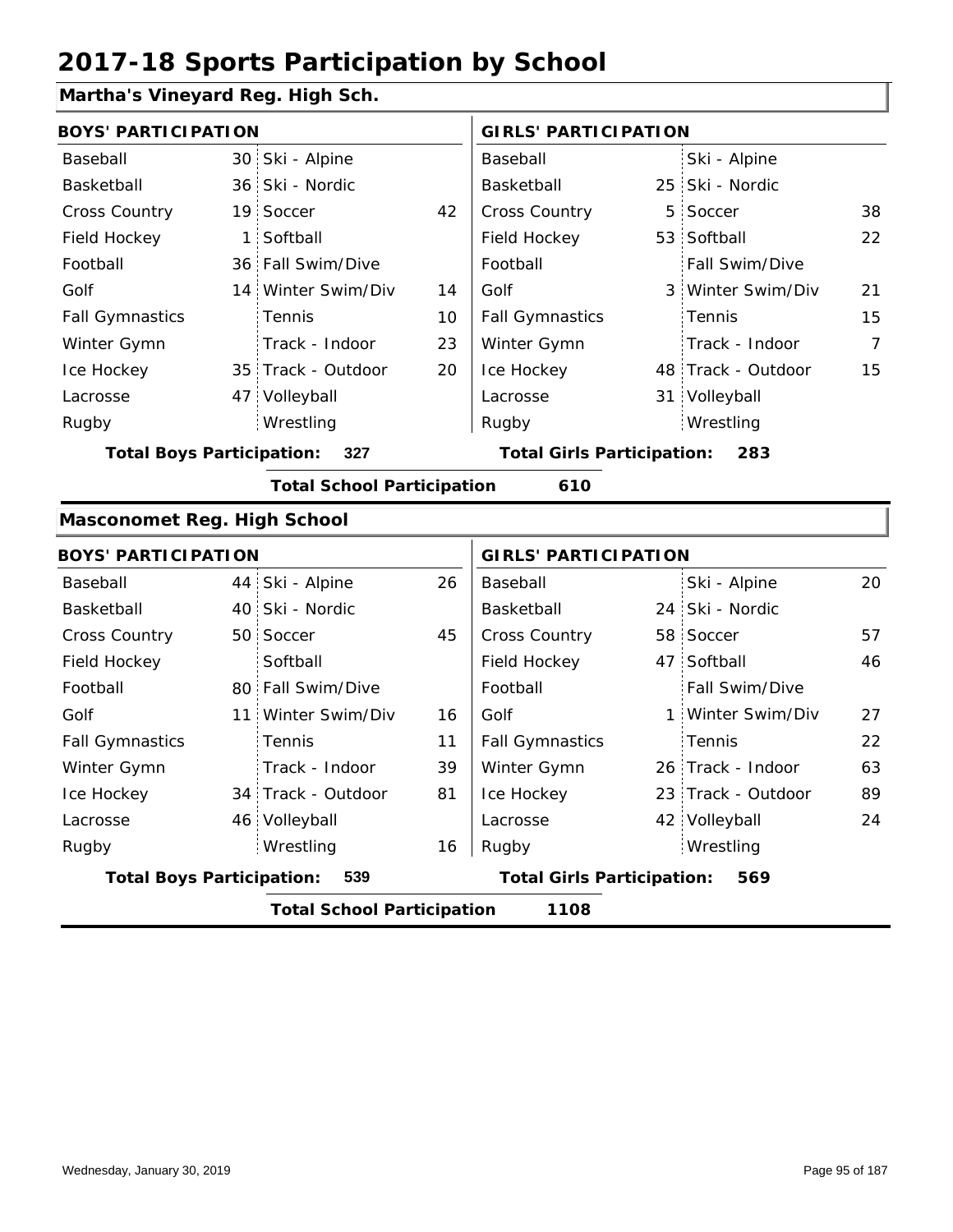#### **Mashpee Middle/High School**

| <b>BOYS' PARTICIPATION</b>       |    |                                   |    | <b>GIRLS' PARTICIPATION</b>       |  |                     |    |
|----------------------------------|----|-----------------------------------|----|-----------------------------------|--|---------------------|----|
| Baseball                         |    | 40 Ski - Alpine                   |    | Baseball                          |  | Ski - Alpine        |    |
| Basketball                       |    | 50 Ski - Nordic                   |    | Basketball                        |  | 36 Ski - Nordic     |    |
| <b>Cross Country</b>             |    | 2 Soccer                          | 55 | <b>Cross Country</b>              |  | 7 Soccer            | 45 |
| Field Hockey                     |    | Softball                          |    | Field Hockey                      |  | 55 Softball         | 42 |
| Football                         |    | 54 Fall Swim/Dive                 |    | Football                          |  | Fall Swim/Dive      |    |
| Golf                             | 9. | Winter Swim/Div                   |    | Golf                              |  | Winter Swim/Div     |    |
| <b>Fall Gymnastics</b>           |    | <b>Tennis</b>                     | 8  | <b>Fall Gymnastics</b>            |  | Tennis              | 11 |
| Winter Gymn                      |    | Track - Indoor                    | 18 | Winter Gymn                       |  | 6 Track - Indoor    | 10 |
| Ice Hockey                       |    | 8 Track - Outdoor                 | 20 | Ice Hockey                        |  | Track - Outdoor     | 12 |
| Lacrosse                         |    | 34 Volleyball                     |    | Lacrosse                          |  | 52 Volleyball       |    |
| Rugby                            |    | Wrestling                         |    | Rugby                             |  | Wrestling           |    |
| <b>Total Boys Participation:</b> |    | 298                               |    | <b>Total Girls Participation:</b> |  | 276                 |    |
|                                  |    | <b>Total School Participation</b> |    | 574                               |  |                     |    |
| <b>Matignon High School</b>      |    |                                   |    |                                   |  |                     |    |
| <b>BOYS' PARTICIPATION</b>       |    |                                   |    | <b>GIRLS' PARTICIPATION</b>       |  |                     |    |
| <b>Doocholl</b>                  |    | $10 \, \text{C}$ . $\frac{1}{2}$  |    | Doocholl                          |  | $C1.1 \tA1.1.1.2.2$ |    |

|                                  |     | <b>Total School Participation</b> |     | 456                    |                    |                   |
|----------------------------------|-----|-----------------------------------|-----|------------------------|--------------------|-------------------|
| <b>Total Boys Participation:</b> | 193 | <b>Total Girls Participation:</b> | 263 |                        |                    |                   |
| Rugby                            |     | Wrestling                         |     | Rugby                  | Wrestling          |                   |
| Lacrosse                         |     | 25 Volleyball                     |     | Lacrosse               | 35 Volleyball      | 35                |
| Ice Hockey                       |     | 28 Track - Outdoor                | 15  | Ice Hockey             | 25 Track - Outdoor | 18                |
| Winter Gymn                      |     | Track - Indoor                    | 6   | Winter Gymn            | Track - Indoor     | $12 \overline{ }$ |
| <b>Fall Gymnastics</b>           |     | Tennis                            |     | <b>Fall Gymnastics</b> | Tennis             | 13                |
| Golf                             |     | 14 Winter Swim/Div                | 3   | Golf                   | Winter Swim/Div    | 9                 |
| Football                         |     | 20 Fall Swim/Dive                 |     | Football               | Fall Swim/Dive     |                   |
| Field Hockey                     |     | Softball                          |     | Field Hockey           | Softball           | 35                |
| <b>Cross Country</b>             |     | 8 Soccer                          | 26  | <b>Cross Country</b>   | 8 Soccer           | 28                |
| Basketball                       |     | 30 Ski - Nordic                   |     | Basketball             | 45 Ski - Nordic    |                   |
| Baseball                         |     | 18 Ski - Alpine                   |     | Baseball               | Ski - Alpine       |                   |
|                                  |     |                                   |     |                        |                    |                   |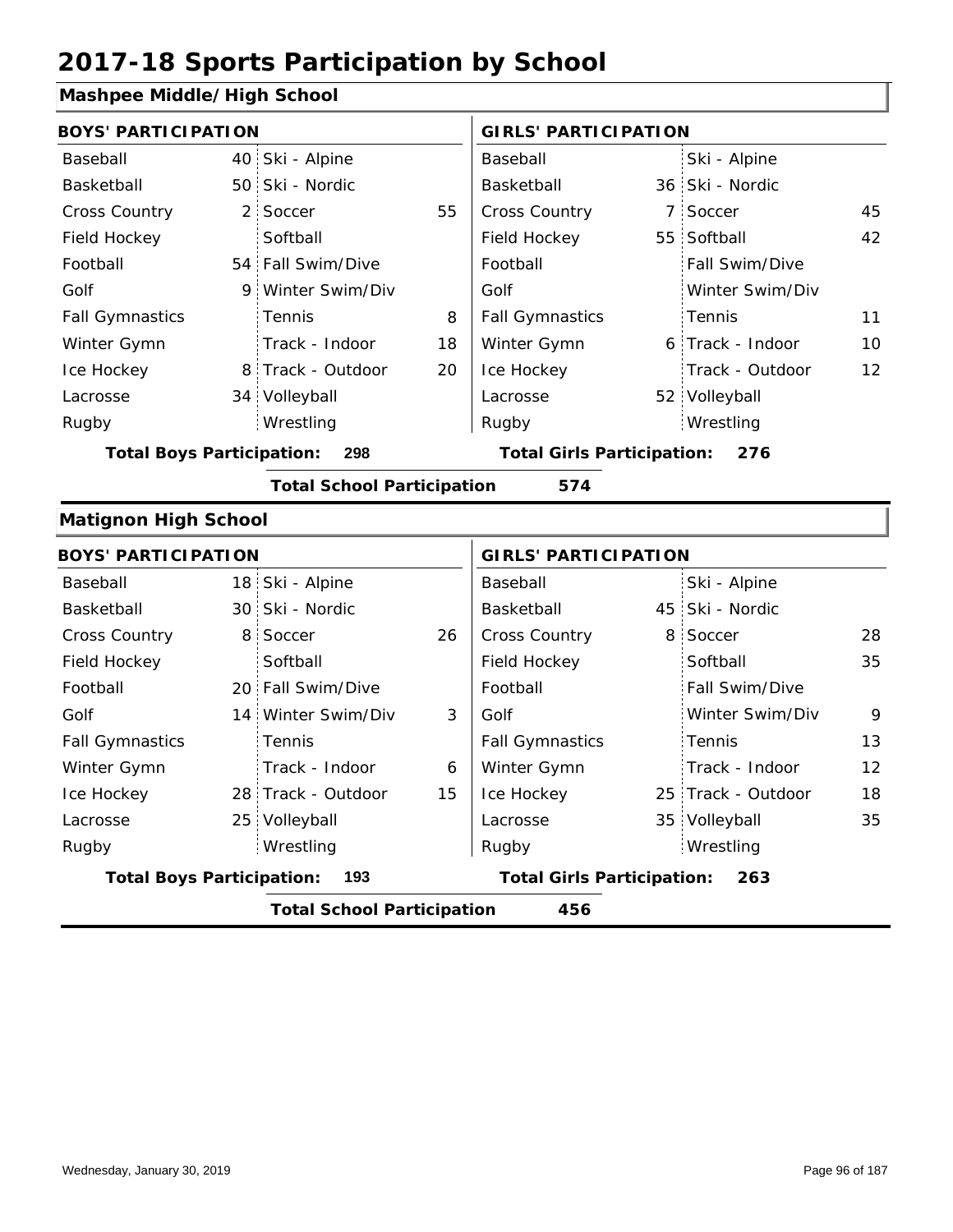#### **Maynard High School**

| וטטווטט וושטו וועשויו                    |                |                                                                                                                                                                                                                                                                                                                                                                                                                                   |                        |                                   |                 |                                                                                                                                                                                                                                                                  |  |  |
|------------------------------------------|----------------|-----------------------------------------------------------------------------------------------------------------------------------------------------------------------------------------------------------------------------------------------------------------------------------------------------------------------------------------------------------------------------------------------------------------------------------|------------------------|-----------------------------------|-----------------|------------------------------------------------------------------------------------------------------------------------------------------------------------------------------------------------------------------------------------------------------------------|--|--|
|                                          |                |                                                                                                                                                                                                                                                                                                                                                                                                                                   |                        |                                   |                 |                                                                                                                                                                                                                                                                  |  |  |
|                                          |                |                                                                                                                                                                                                                                                                                                                                                                                                                                   | Baseball               |                                   | Ski - Alpine    |                                                                                                                                                                                                                                                                  |  |  |
|                                          | Ski - Nordic   |                                                                                                                                                                                                                                                                                                                                                                                                                                   | Basketball             |                                   |                 |                                                                                                                                                                                                                                                                  |  |  |
|                                          | Soccer         | 30                                                                                                                                                                                                                                                                                                                                                                                                                                | Cross Country          |                                   |                 | 35                                                                                                                                                                                                                                                               |  |  |
|                                          | Softball       |                                                                                                                                                                                                                                                                                                                                                                                                                                   | Field Hockey           |                                   |                 | 30                                                                                                                                                                                                                                                               |  |  |
|                                          |                |                                                                                                                                                                                                                                                                                                                                                                                                                                   | Football               |                                   | Fall Swim/Dive  |                                                                                                                                                                                                                                                                  |  |  |
|                                          |                |                                                                                                                                                                                                                                                                                                                                                                                                                                   | Golf                   |                                   | Winter Swim/Div |                                                                                                                                                                                                                                                                  |  |  |
|                                          | Tennis         |                                                                                                                                                                                                                                                                                                                                                                                                                                   | <b>Fall Gymnastics</b> |                                   | Tennis          |                                                                                                                                                                                                                                                                  |  |  |
|                                          | Track - Indoor |                                                                                                                                                                                                                                                                                                                                                                                                                                   | Winter Gymn            |                                   | Track - Indoor  |                                                                                                                                                                                                                                                                  |  |  |
|                                          |                | 30                                                                                                                                                                                                                                                                                                                                                                                                                                | Ice Hockey             |                                   |                 | 63                                                                                                                                                                                                                                                               |  |  |
|                                          | Volleyball     |                                                                                                                                                                                                                                                                                                                                                                                                                                   | Lacrosse               |                                   | Volleyball      |                                                                                                                                                                                                                                                                  |  |  |
|                                          | Wrestling      |                                                                                                                                                                                                                                                                                                                                                                                                                                   | Rugby                  |                                   | Wrestling       |                                                                                                                                                                                                                                                                  |  |  |
|                                          | 189            |                                                                                                                                                                                                                                                                                                                                                                                                                                   |                        |                                   | 208             |                                                                                                                                                                                                                                                                  |  |  |
|                                          |                |                                                                                                                                                                                                                                                                                                                                                                                                                                   | 397                    |                                   |                 |                                                                                                                                                                                                                                                                  |  |  |
|                                          |                |                                                                                                                                                                                                                                                                                                                                                                                                                                   |                        |                                   |                 |                                                                                                                                                                                                                                                                  |  |  |
|                                          |                |                                                                                                                                                                                                                                                                                                                                                                                                                                   |                        |                                   |                 |                                                                                                                                                                                                                                                                  |  |  |
|                                          | Ski - Alpine   |                                                                                                                                                                                                                                                                                                                                                                                                                                   | Baseball               |                                   | Ski - Alpine    |                                                                                                                                                                                                                                                                  |  |  |
|                                          |                |                                                                                                                                                                                                                                                                                                                                                                                                                                   | Basketball             |                                   |                 |                                                                                                                                                                                                                                                                  |  |  |
|                                          | Soccer         | 20                                                                                                                                                                                                                                                                                                                                                                                                                                | Cross Country          |                                   | Soccer          | 18                                                                                                                                                                                                                                                               |  |  |
|                                          | Softball       |                                                                                                                                                                                                                                                                                                                                                                                                                                   | Field Hockey           |                                   | Softball        | 34                                                                                                                                                                                                                                                               |  |  |
|                                          |                |                                                                                                                                                                                                                                                                                                                                                                                                                                   | Football               |                                   | Fall Swim/Dive  |                                                                                                                                                                                                                                                                  |  |  |
|                                          |                | 3                                                                                                                                                                                                                                                                                                                                                                                                                                 | Golf                   |                                   | Winter Swim/Div | 1                                                                                                                                                                                                                                                                |  |  |
|                                          | Tennis         |                                                                                                                                                                                                                                                                                                                                                                                                                                   | <b>Fall Gymnastics</b> |                                   | Tennis          |                                                                                                                                                                                                                                                                  |  |  |
|                                          | Track - Indoor |                                                                                                                                                                                                                                                                                                                                                                                                                                   | Winter Gymn            |                                   | Track - Indoor  |                                                                                                                                                                                                                                                                  |  |  |
|                                          |                | 9                                                                                                                                                                                                                                                                                                                                                                                                                                 | Ice Hockey             |                                   | Track - Outdoor | 7                                                                                                                                                                                                                                                                |  |  |
|                                          |                |                                                                                                                                                                                                                                                                                                                                                                                                                                   | Lacrosse               |                                   |                 |                                                                                                                                                                                                                                                                  |  |  |
|                                          | Wrestling      | 2                                                                                                                                                                                                                                                                                                                                                                                                                                 | Rugby                  |                                   | Wrestling       |                                                                                                                                                                                                                                                                  |  |  |
|                                          | 181            |                                                                                                                                                                                                                                                                                                                                                                                                                                   |                        |                                   | 96              |                                                                                                                                                                                                                                                                  |  |  |
| <b>Total School Participation</b><br>277 |                |                                                                                                                                                                                                                                                                                                                                                                                                                                   |                        |                                   |                 |                                                                                                                                                                                                                                                                  |  |  |
|                                          |                | <b>BOYS' PARTICIPATION</b><br>30 Ski - Alpine<br>28 <sup>1</sup><br>12 <sup>1</sup><br>38 Fall Swim/Dive<br>12 Winter Swim/Div<br>4 Track - Outdoor<br>5 <sup>1</sup><br><b>Total Boys Participation:</b><br><b>McCann Technical High School</b><br><b>BOYS' PARTICIPATION</b><br>29<br>26 Ski - Nordic<br>8<br>36 Fall Swim/Dive<br>16 Winter Swim/Div<br>5 Track - Outdoor<br>27 Volleyball<br><b>Total Boys Participation:</b> |                        | <b>Total School Participation</b> |                 | <b>GIRLS' PARTICIPATION</b><br>25 Ski - Nordic<br>25 Soccer<br>28 Softball<br>1:<br>1 Track - Outdoor<br><b>Total Girls Participation:</b><br><b>GIRLS' PARTICIPATION</b><br>27 Ski - Nordic<br>$7^{\circ}$<br>2 Volleyball<br><b>Total Girls Participation:</b> |  |  |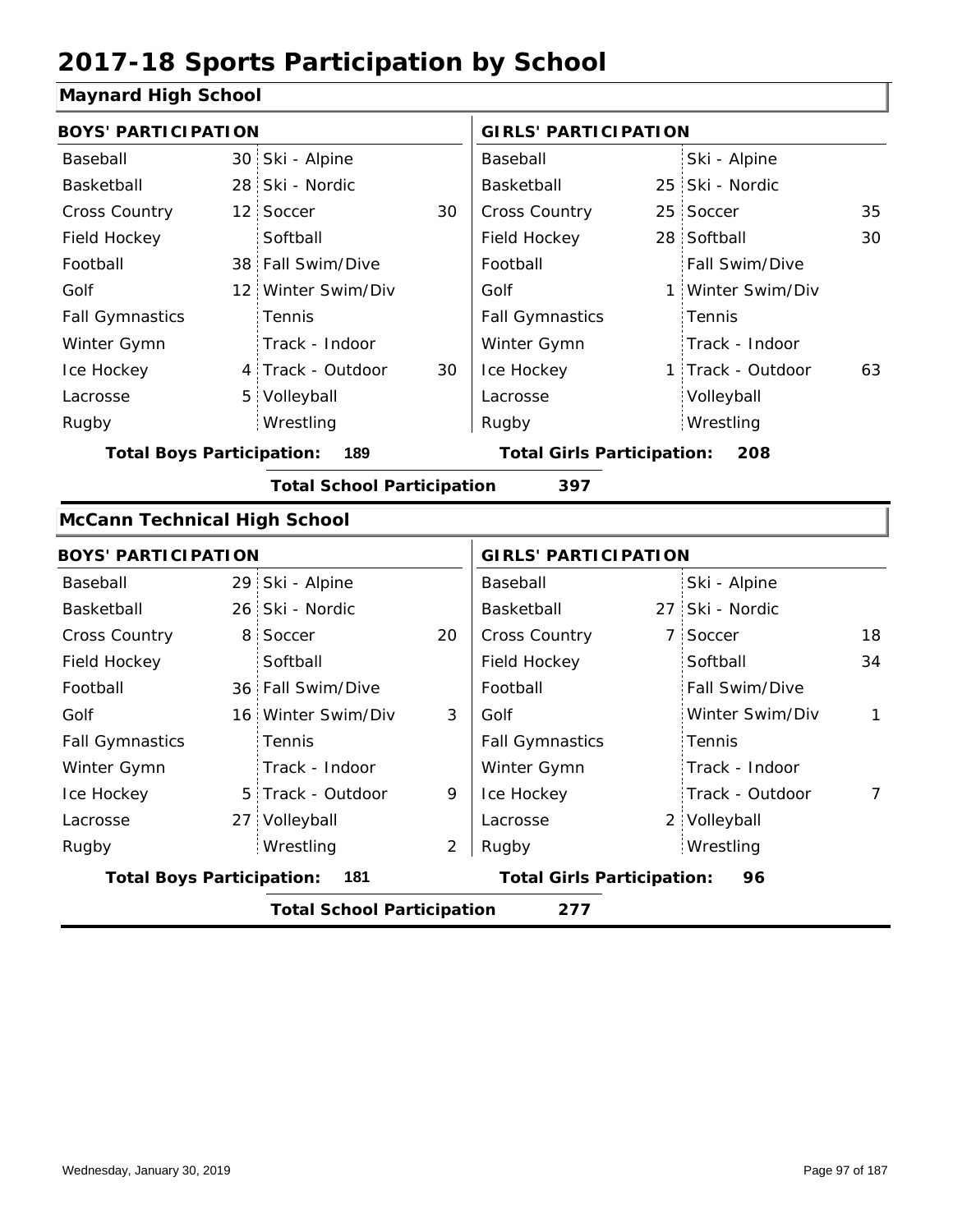### **McKinley South End Academy**

| <b>BOYS' PARTICIPATION</b>       |                                   |    | <b>GIRLS' PARTICIPATION</b>       |                |                    |    |  |
|----------------------------------|-----------------------------------|----|-----------------------------------|----------------|--------------------|----|--|
| Baseball                         | Ski - Alpine                      |    | Baseball                          |                | Ski - Alpine       |    |  |
| Basketball                       | 2 Ski - Nordic                    |    | Basketball                        |                | Ski - Nordic       |    |  |
| <b>Cross Country</b>             | Soccer                            |    | <b>Cross Country</b>              |                | Soccer             |    |  |
| Field Hockey                     | Softball                          |    | Field Hockey                      |                | Softball           |    |  |
| Football                         | 3 Fall Swim/Dive                  |    | Football                          |                | Fall Swim/Dive     |    |  |
| Golf                             | Winter Swim/Div                   |    | Golf                              |                | Winter Swim/Div    |    |  |
| <b>Fall Gymnastics</b>           | Tennis                            |    | <b>Fall Gymnastics</b>            |                | Tennis             |    |  |
| Winter Gymn                      | Track - Indoor                    |    | Winter Gymn                       |                | Track - Indoor     |    |  |
| Ice Hockey                       | 1 Track - Outdoor                 |    | Ice Hockey                        |                | Track - Outdoor    |    |  |
| Lacrosse                         | Volleyball                        |    | Lacrosse                          |                | Volleyball         |    |  |
| Rugby                            | Wrestling                         |    | Rugby                             |                | Wrestling          |    |  |
| <b>Total Boys Participation:</b> | 6                                 |    | <b>Total Girls Participation:</b> |                | O                  |    |  |
|                                  | <b>Total School Participation</b> |    | 6                                 |                |                    |    |  |
| <b>Medfield High School</b>      |                                   |    |                                   |                |                    |    |  |
| <b>BOYS' PARTICIPATION</b>       |                                   |    | <b>GIRLS' PARTICIPATION</b>       |                |                    |    |  |
| Baseball                         | 51 Ski - Alpine                   | 4  | Baseball                          |                | Ski - Alpine       | 4  |  |
| Basketball                       | 42 Ski - Nordic                   |    | Basketball                        |                | 35 Ski - Nordic    |    |  |
| <b>Cross Country</b>             | 32 Soccer                         | 71 | Cross Country                     | 27             | Soccer             | 51 |  |
| Field Hockey                     | Softball                          |    | Field Hockey                      |                | 66 Softball        | 26 |  |
| Football                         | 76 Fall Swim/Dive                 |    | Football                          |                | Fall Swim/Dive     |    |  |
| Golf                             | 28 Winter Swim/Div                | 11 | Golf                              | 3 <sup>1</sup> | Winter Swim/Div    | 20 |  |
| <b>Fall Gymnastics</b>           | Tennis                            | 26 | <b>Fall Gymnastics</b>            |                | Tennis             | 36 |  |
| Winter Gymn                      | Track - Indoor                    | 65 | Winter Gymn                       |                | 6 Track - Indoor   | 47 |  |
| Ice Hockey                       | 49 Track - Outdoor                | 70 | Ice Hockey                        |                | 20 Track - Outdoor | 93 |  |
| Lacrosse                         | 63 Volleyball                     | 26 | Lacrosse                          |                | 44 Volleyball      | 42 |  |
| Rugby                            | Wrestling                         |    | Rugby                             |                | Wrestling          |    |  |
| <b>Total Boys Participation:</b> | 614                               |    | <b>Total Girls Participation:</b> |                | 520                |    |  |
|                                  | <b>Total School Participation</b> |    | 1134                              |                |                    |    |  |
|                                  |                                   |    |                                   |                |                    |    |  |

I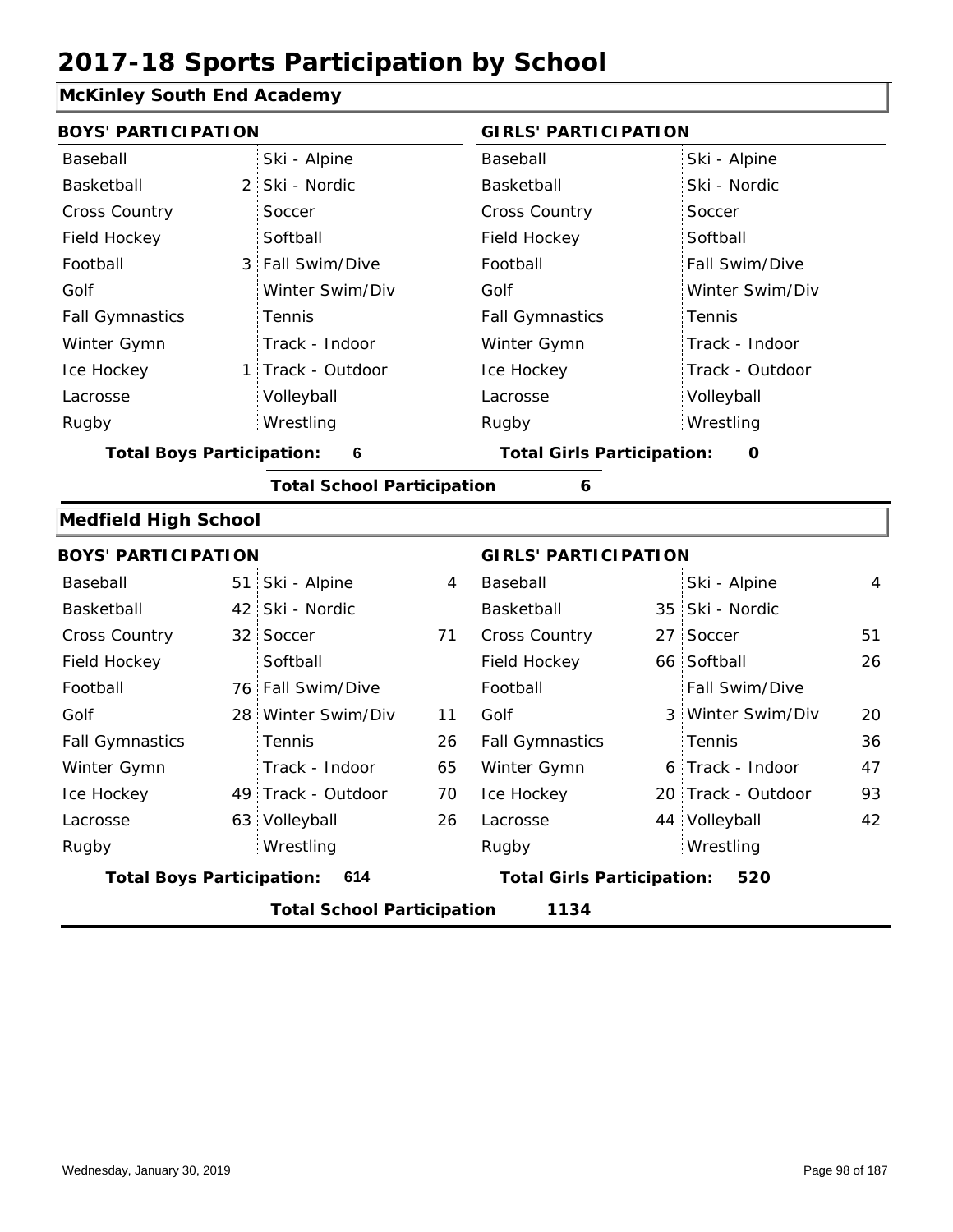#### **Medford High School**

| <b>BOYS' PARTICIPATION</b>       |                                   |    | <b>GIRLS' PARTICIPATION</b>       |  |                    |                  |
|----------------------------------|-----------------------------------|----|-----------------------------------|--|--------------------|------------------|
| Baseball                         | 36 Ski - Alpine                   |    | Baseball                          |  | Ski - Alpine       |                  |
| Basketball                       | 46 Ski - Nordic                   |    | Basketball                        |  | 34 Ski - Nordic    |                  |
| Cross Country                    | 17 Soccer                         | 48 | Cross Country                     |  | 22 Soccer          | 32               |
| Field Hockey                     | Softball                          |    | Field Hockey                      |  | Softball           | 30               |
| Football                         | 48 Fall Swim/Dive                 |    | Football                          |  | 1 Fall Swim/Dive   |                  |
| Golf                             | 10 Winter Swim/Div                | 12 | Golf                              |  | 1 Winter Swim/Div  | 13               |
| <b>Fall Gymnastics</b>           | Tennis                            | 12 | <b>Fall Gymnastics</b>            |  | Tennis             | 12               |
| Winter Gymn                      | 2 Track - Indoor                  | 21 | Winter Gymn                       |  | 12 Track - Indoor  | 24               |
| Ice Hockey                       | 34 Track - Outdoor                | 18 | Ice Hockey                        |  | 16 Track - Outdoor | 20               |
| Lacrosse                         | 22 Volleyball                     |    | Lacrosse                          |  | 32 Volleyball      | 41               |
| Rugby                            | Wrestling                         |    | Rugby                             |  | Wrestling          |                  |
| <b>Total Boys Participation:</b> | 326                               |    | <b>Total Girls Participation:</b> |  | 290                |                  |
|                                  | <b>Total School Participation</b> |    | 616                               |  |                    |                  |
| <b>Medway High School</b>        |                                   |    |                                   |  |                    |                  |
| <b>BOYS' PARTICIPATION</b>       |                                   |    | <b>GIRLS' PARTICIPATION</b>       |  |                    |                  |
| Baseball                         | 55 Ski - Alpine                   | 13 | Baseball                          |  | Ski - Alpine       | 10 <sup>°</sup>  |
| Basketball                       | 39 Ski - Nordic                   |    | Basketball                        |  | 20 Ski - Nordic    |                  |
|                                  | $11$ $C = 22$                     |    | $O_{\text{max}} = O_{\text{max}}$ |  | $100 \, \text{C}$  | $\sim$ $\lambda$ |

|                                  | <b>Total School Participation</b> |     | 754                               |                     |    |
|----------------------------------|-----------------------------------|-----|-----------------------------------|---------------------|----|
| <b>Total Boys Participation:</b> | - 431                             |     | <b>Total Girls Participation:</b> | 323                 |    |
| Rugby                            | Wrestling                         | 1   | Rugby                             | Wrestling           | 1  |
| Lacrosse                         | 46 Volleyball                     |     | Lacrosse                          | 31 Volleyball       | 43 |
| Ice Hockey                       | 37 Track - Outdoor                | 25  | Ice Hockey                        | 13 Track - Outdoor  | 26 |
| Winter Gymn                      | Track - Indoor                    | 28  | Winter Gymn                       | 7 Track - Indoor    | 28 |
| <b>Fall Gymnastics</b>           | <b>Tennis</b>                     | 10  | <b>Fall Gymnastics</b>            | Tennis              | 33 |
| Golf                             | 23 Winter Swim/Div                | 5   | Golf                              | 3 Winter Swim/Div   | 5  |
| Football                         | 89 Fall Swim/Dive                 |     | Football                          | 1 Fall Swim/Dive    |    |
| Field Hockey                     | Softball                          |     | Field Hockey                      | 34 Softball         | 16 |
| <b>Cross Country</b>             | 14 Soccer                         | 46  | <b>Cross Country</b>              | 18 Soccer           | 34 |
| Basketball                       | 39 Ski - Nordic                   |     | Basketball                        | 20 Ski - Nordic     |    |
| Baseball                         | <b>BULL - Alpine</b>              | 3 ا | <b>Baseball</b>                   | <b>SKI - AIDINE</b> | ΙU |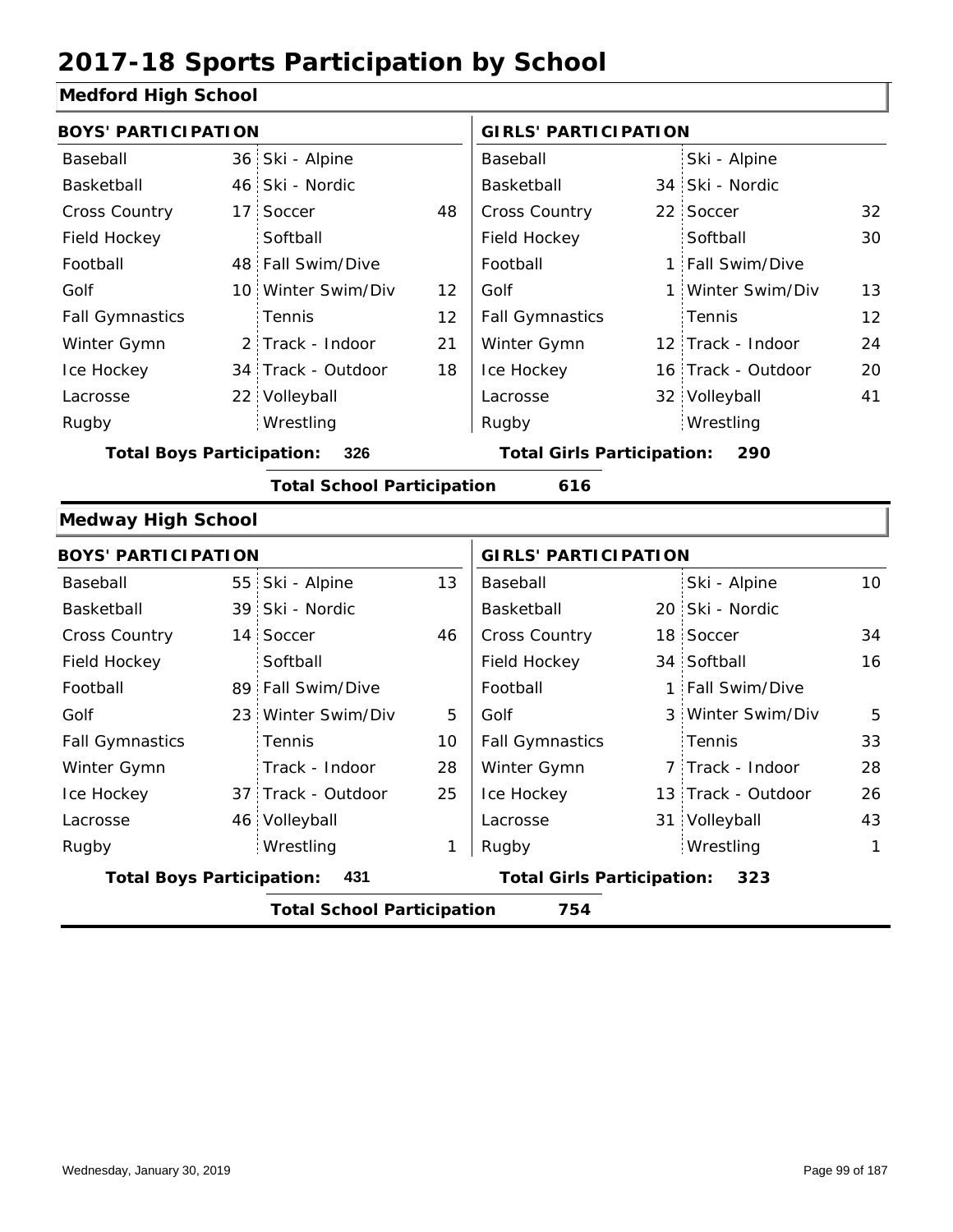#### **Melrose High School**

| <b>BOYS' PARTICIPATION</b>       |    |                                   |     | <b>GIRLS' PARTICIPATION</b>       |  |                   |                 |  |
|----------------------------------|----|-----------------------------------|-----|-----------------------------------|--|-------------------|-----------------|--|
| Baseball                         |    | 51 Ski - Alpine                   |     | Baseball                          |  | Ski - Alpine      |                 |  |
| Basketball                       |    | 37 Ski - Nordic                   |     | Basketball                        |  | 25 Ski - Nordic   |                 |  |
| Cross Country                    | 47 | Soccer                            | 60  | Cross Country                     |  | 29 Soccer         | 58              |  |
| Field Hockey                     |    | Softball                          |     | Field Hockey                      |  | 43 Softball       |                 |  |
| Football                         |    | 84 Fall Swim/Dive                 |     | Football                          |  | Fall Swim/Dive    | 23              |  |
| Golf                             |    | 13 Winter Swim/Div                | 27  | Golf                              |  | 1 Winter Swim/Div |                 |  |
| <b>Fall Gymnastics</b>           |    | Tennis                            | 22  | <b>Fall Gymnastics</b>            |  | Tennis            |                 |  |
| Winter Gymn                      |    | Track - Indoor                    | 65  | Winter Gymn                       |  | 15 Track - Indoor | 55              |  |
| Ice Hockey                       |    | 44 Track - Outdoor                | 32  | Ice Hockey                        |  | Track - Outdoor   | 52              |  |
| Lacrosse                         |    | 33 Volleyball                     |     | Lacrosse                          |  | Volleyball        | 44              |  |
| Rugby                            |    | Wrestling                         | 19  | Rugby                             |  | Wrestling         |                 |  |
| <b>Total Boys Participation:</b> |    | 534                               |     | <b>Total Girls Participation:</b> |  | 345               |                 |  |
|                                  |    | <b>Total School Participation</b> |     | 879                               |  |                   |                 |  |
| <b>Methuen High School</b>       |    |                                   |     |                                   |  |                   |                 |  |
| <b>BOYS' PARTICIPATION</b>       |    |                                   |     | <b>GIRLS' PARTICIPATION</b>       |  |                   |                 |  |
| Baseball                         |    | 45 Ski - Alpine                   |     | Baseball                          |  | Ski - Alpine      |                 |  |
| Basketball                       |    | 48 Ski - Nordic                   |     | Basketball                        |  | 42 Ski - Nordic   |                 |  |
| Cross Country                    |    | 30 Soccer                         | 61  | <b>Cross Country</b>              |  | 20 Soccer         | 50              |  |
| Field Hockey                     |    | Softball                          |     | Field Hockey                      |  | 52 Softball       | 39              |  |
| Football                         |    | 130 Fall Swim/Dive                | 8   | Football                          |  | Fall Swim/Dive    | 16              |  |
| Golf                             |    | 18 Winter Swim/Div                |     | Golf                              |  | 2 Winter Swim/Div |                 |  |
| <b>Fall Gymnastics</b>           |    | Tennis                            | 16. | <b>Fall Gymnastics</b>            |  | Tennis            | 16 <sub>1</sub> |  |

| <b>Total Boys Participation:</b><br>638 |  |                    |    | <b>Total Girls Participation:</b><br>425 |  |                   |    |  |
|-----------------------------------------|--|--------------------|----|------------------------------------------|--|-------------------|----|--|
| Rugby                                   |  | Wrestling          | 61 | Rugby                                    |  | Wrestling         |    |  |
| Lacrosse                                |  | 58 Volleyball      | 31 | Lacrosse                                 |  | 40 Volleyball     | 45 |  |
| Ice Hockey                              |  | 40 Track - Outdoor | 42 | Ice Hockey                               |  | 6 Track - Outdoor | 41 |  |
| Winter Gymn                             |  | 2 Track - Indoor   | 48 | Winter Gymn                              |  | 12 Track - Indoor | 43 |  |
| <b>Fall Gymnastics</b>                  |  | : Tennis           | 16 | <b>Fall Gymnastics</b>                   |  | Tennis            | 16 |  |
| Golf                                    |  | 18 Winter Swim/Div |    | Golf                                     |  | 2 Winter Swim/Div |    |  |
| .                                       |  |                    |    | .                                        |  |                   |    |  |

**Total School Participation 1063**

I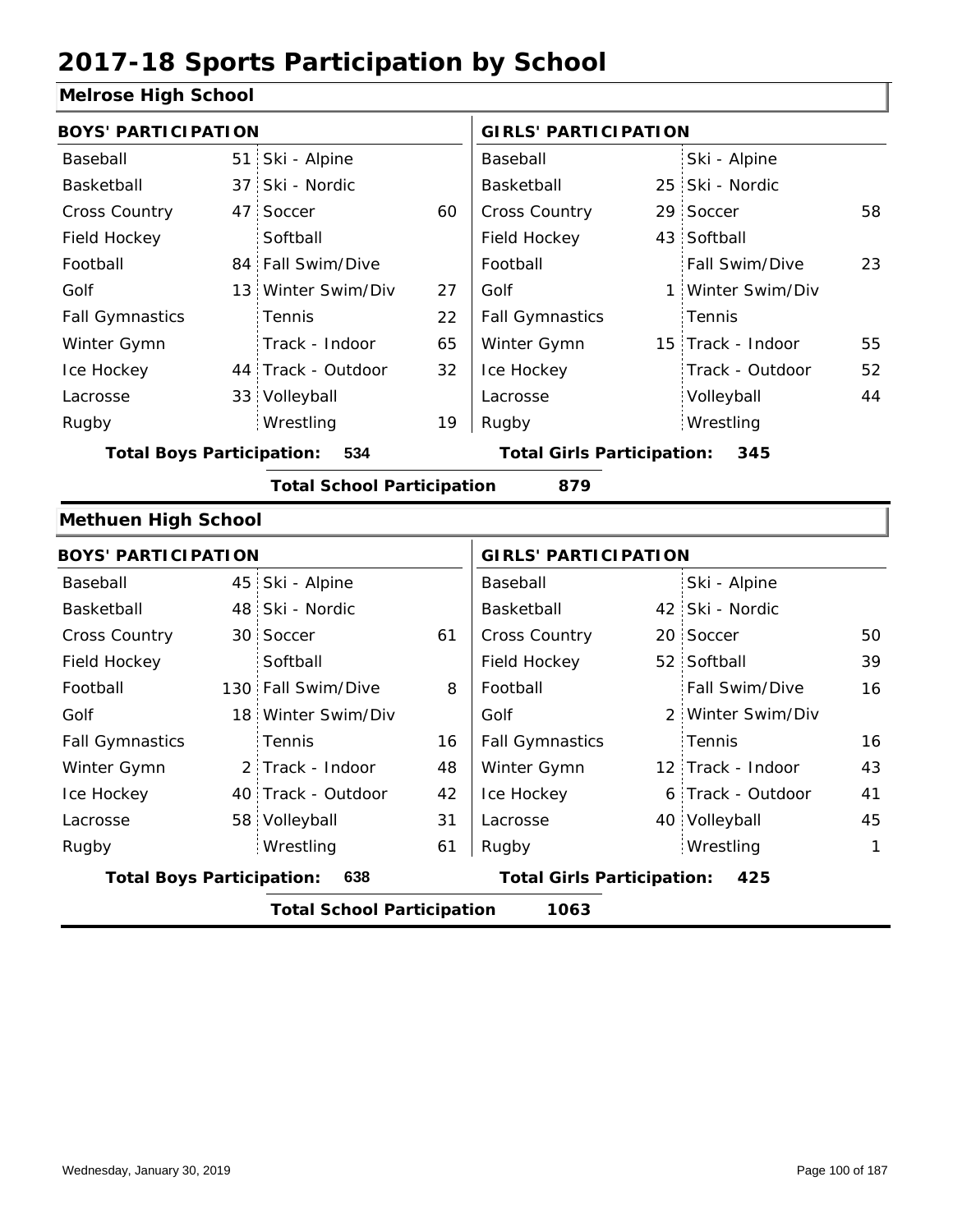#### **Middleboro High School**

| <b>BOYS' PARTICIPATION</b>       |                 |                                   |    | <b>GIRLS' PARTICIPATION</b>       |              |                 |    |  |
|----------------------------------|-----------------|-----------------------------------|----|-----------------------------------|--------------|-----------------|----|--|
|                                  |                 |                                   |    |                                   |              |                 |    |  |
| Baseball                         | 49              | Ski - Alpine                      |    | Baseball                          |              | Ski - Alpine    |    |  |
| Basketball                       | 38              | Ski - Nordic                      |    | Basketball                        |              | 19 Ski - Nordic |    |  |
| Cross Country                    | 15              | Soccer                            | 36 | Cross Country                     |              | 10 Soccer       | 32 |  |
| Field Hockey                     | $\mathbf{1}$    | Softball                          |    | Field Hockey                      |              | 27 Softball     | 29 |  |
| Football                         | 57:             | Fall Swim/Dive                    |    | Football                          |              | Fall Swim/Dive  |    |  |
| Golf                             | 18 <sup>1</sup> | Winter Swim/Div                   | 9  | Golf                              | $\mathbf{1}$ | Winter Swim/Div | 25 |  |
| <b>Fall Gymnastics</b>           |                 | Tennis                            | 11 | <b>Fall Gymnastics</b>            |              | Tennis          | 18 |  |
| Winter Gymn                      |                 | Track - Indoor                    | 33 | Winter Gymn                       |              | Track - Indoor  | 36 |  |
| Ice Hockey                       | 22:             | Track - Outdoor                   | 35 | Ice Hockey                        |              | Track - Outdoor | 29 |  |
| Lacrosse                         | 13              | Volleyball                        |    | Lacrosse                          |              | 38 Volleyball   | 41 |  |
| Rugby                            |                 | Wrestling                         | 13 | Rugby                             |              | Wrestling       |    |  |
| <b>Total Boys Participation:</b> |                 | 350                               |    | <b>Total Girls Participation:</b> |              | 305             |    |  |
|                                  |                 | <b>Total School Participation</b> |    | 655                               |              |                 |    |  |
| <b>Milford High School</b>       |                 |                                   |    |                                   |              |                 |    |  |
| <b>BOYS' PARTICIPATION</b>       |                 |                                   |    | <b>GIRLS' PARTICIPATION</b>       |              |                 |    |  |
| Baseball                         |                 | 46 Ski - Alpine                   |    | Baseball                          |              | Ski - Alpine    |    |  |
| Basketball                       |                 | 68 Ski - Nordic                   |    | Basketball                        |              | 34 Ski - Nordic |    |  |
| <b>Cross Country</b>             | 21 <sup>1</sup> | Soccer                            | 74 | Cross Country                     |              | 27 Soccer       | 42 |  |
| Field Hockey                     |                 | Softball                          |    | Field Hockey                      |              | 31 Softball     | 26 |  |
| Football                         |                 | 96 Fall Swim/Dive                 |    | Football                          |              | Fall Swim/Dive  |    |  |

16 Winter Swim/Div 17 Golf 2

Golf

Fall Gymnastics Winter Gymn Ice Hockey Lacrosse

9 35

48

35

30

**Total Boys Participation: 528 Total Girls Participation: 451**

**Total School Participation 979**

11 Track - Outdoor

Track - Indoor

22 Volleyball

Wrestling Rugby Rugby

Tennis

Golf

Fall Gymnastics

Winter Gymn

Ice Hockey Lacrosse

28

34

50

67

1 Track - Outdoor

Track - Indoor

Winter Swim/Div

Tennis

44 Volleyball 64

Wrestling 1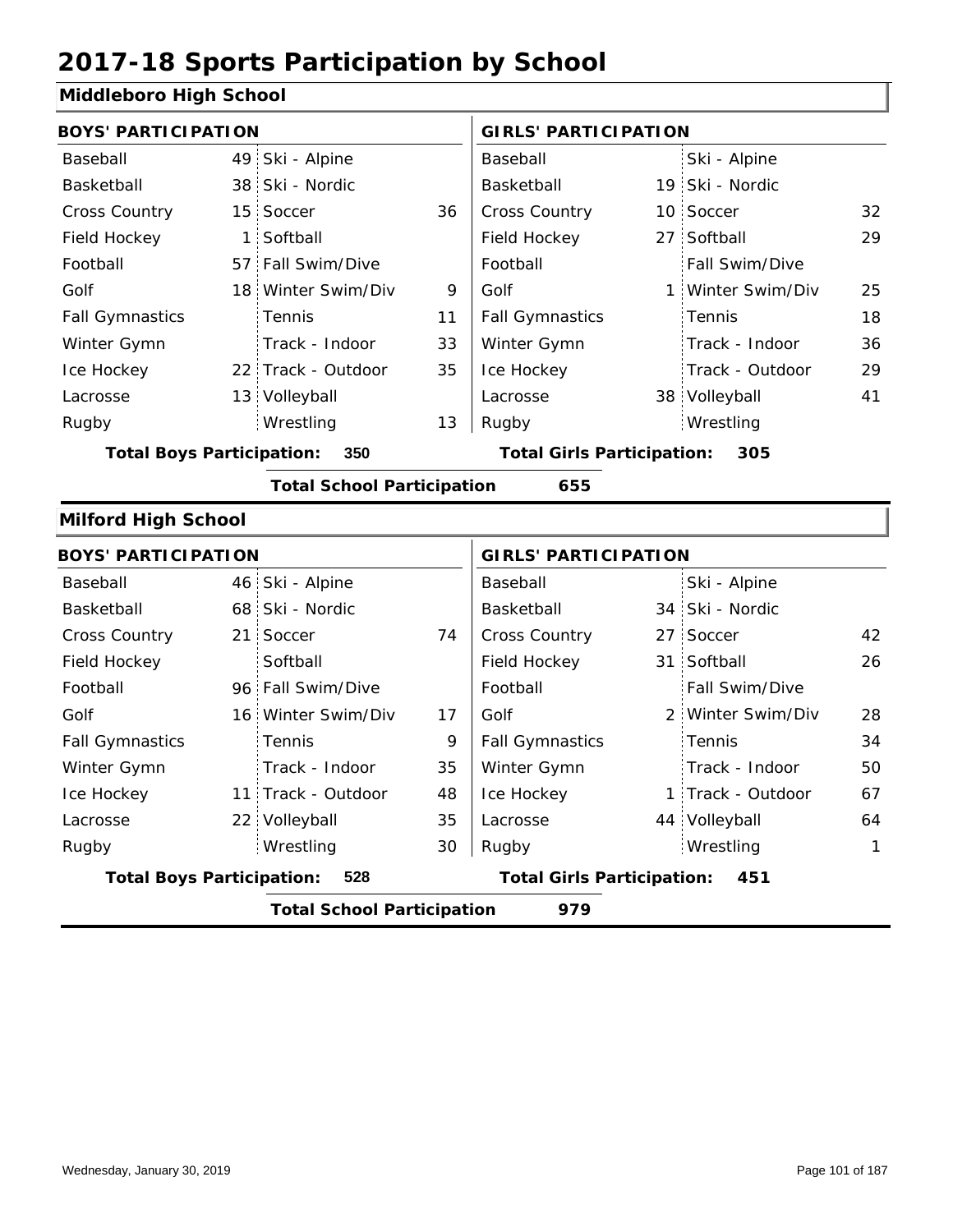#### **Millbury Mem.Jr./Sr.H.S.**

| <b>BOYS' PARTICIPATION</b>       |  |                                   |                             | <b>GIRLS' PARTICIPATION</b>              |  |                   |    |
|----------------------------------|--|-----------------------------------|-----------------------------|------------------------------------------|--|-------------------|----|
| Baseball                         |  | 48 Ski - Alpine                   |                             | Baseball                                 |  | 1 Ski - Alpine    |    |
| Basketball                       |  | 39 Ski - Nordic                   |                             | Basketball                               |  | 33 Ski - Nordic   |    |
| <b>Cross Country</b>             |  | 19 Soccer                         | 40                          | <b>Cross Country</b>                     |  | 15 Soccer         | 44 |
| Field Hockey                     |  | Softball                          |                             | Field Hockey                             |  | Softball          | 44 |
| Football                         |  | 60 Fall Swim/Dive                 |                             | Football                                 |  | Fall Swim/Dive    |    |
| Golf                             |  | 13 Winter Swim/Div                |                             | Golf                                     |  | 1 Winter Swim/Div |    |
| <b>Fall Gymnastics</b>           |  | Tennis                            |                             | <b>Fall Gymnastics</b>                   |  | : Tennis          |    |
| Winter Gymn                      |  | Track - Indoor                    | 32                          | Winter Gymn                              |  | Track - Indoor    | 40 |
| Ice Hockey                       |  | 3 Track - Outdoor                 | 51                          | Ice Hockey                               |  | Track - Outdoor   | 63 |
| Lacrosse                         |  | Volleyball                        |                             | Lacrosse                                 |  | Volleyball        | 42 |
| Rugby                            |  | Wrestling                         |                             | Rugby                                    |  | Wrestling         |    |
| <b>Total Boys Participation:</b> |  | 305                               |                             | <b>Total Girls Participation:</b><br>283 |  |                   |    |
|                                  |  | <b>Total School Participation</b> |                             | 588                                      |  |                   |    |
| <b>Millis High School</b>        |  |                                   |                             |                                          |  |                   |    |
| <b>BOYS' PARTICIPATION</b>       |  |                                   | <b>GIRLS' PARTICIPATION</b> |                                          |  |                   |    |
| Baseball                         |  | 42 Ski - Alpine                   | 5                           | Baseball                                 |  | Ski - Alpine      | 9  |

| Baseball                                |                                          | 42 Ski - Alpine    | 5  | Baseball                                 |  | Ski - Alpine      | 9  |
|-----------------------------------------|------------------------------------------|--------------------|----|------------------------------------------|--|-------------------|----|
| Basketball                              |                                          | 35 Ski - Nordic    |    | Basketball                               |  | 35 Ski - Nordic   |    |
| <b>Cross Country</b>                    |                                          | 7 Soccer           | 21 | <b>Cross Country</b>                     |  | 17 Soccer         | 28 |
| Field Hockey                            |                                          | Softball           |    | Field Hockey                             |  | Softball          | 18 |
| Football                                |                                          | 34 Fall Swim/Dive  |    | Football                                 |  | Fall Swim/Dive    |    |
| Golf                                    |                                          | 12 Winter Swim/Div |    | Golf                                     |  | Winter Swim/Div   |    |
| <b>Fall Gymnastics</b>                  |                                          | Tennis             |    | <b>Fall Gymnastics</b>                   |  | Tennis            | 14 |
| Winter Gymn                             |                                          | Track - Indoor     | 19 | Winter Gymn                              |  | 2 Track - Indoor  | 27 |
| Ice Hockey                              |                                          | 7 Track - Outdoor  | 27 | Ice Hockey                               |  | 3 Track - Outdoor | 43 |
| Lacrosse                                |                                          | 3 Volleyball       | 16 | Lacrosse                                 |  | Volleyball        | 17 |
| Rugby                                   |                                          | Wrestling          |    | Rugby                                    |  | Wrestling         |    |
| <b>Total Boys Participation:</b><br>228 |                                          |                    |    | <b>Total Girls Participation:</b><br>213 |  |                   |    |
|                                         | <b>Total School Participation</b><br>441 |                    |    |                                          |  |                   |    |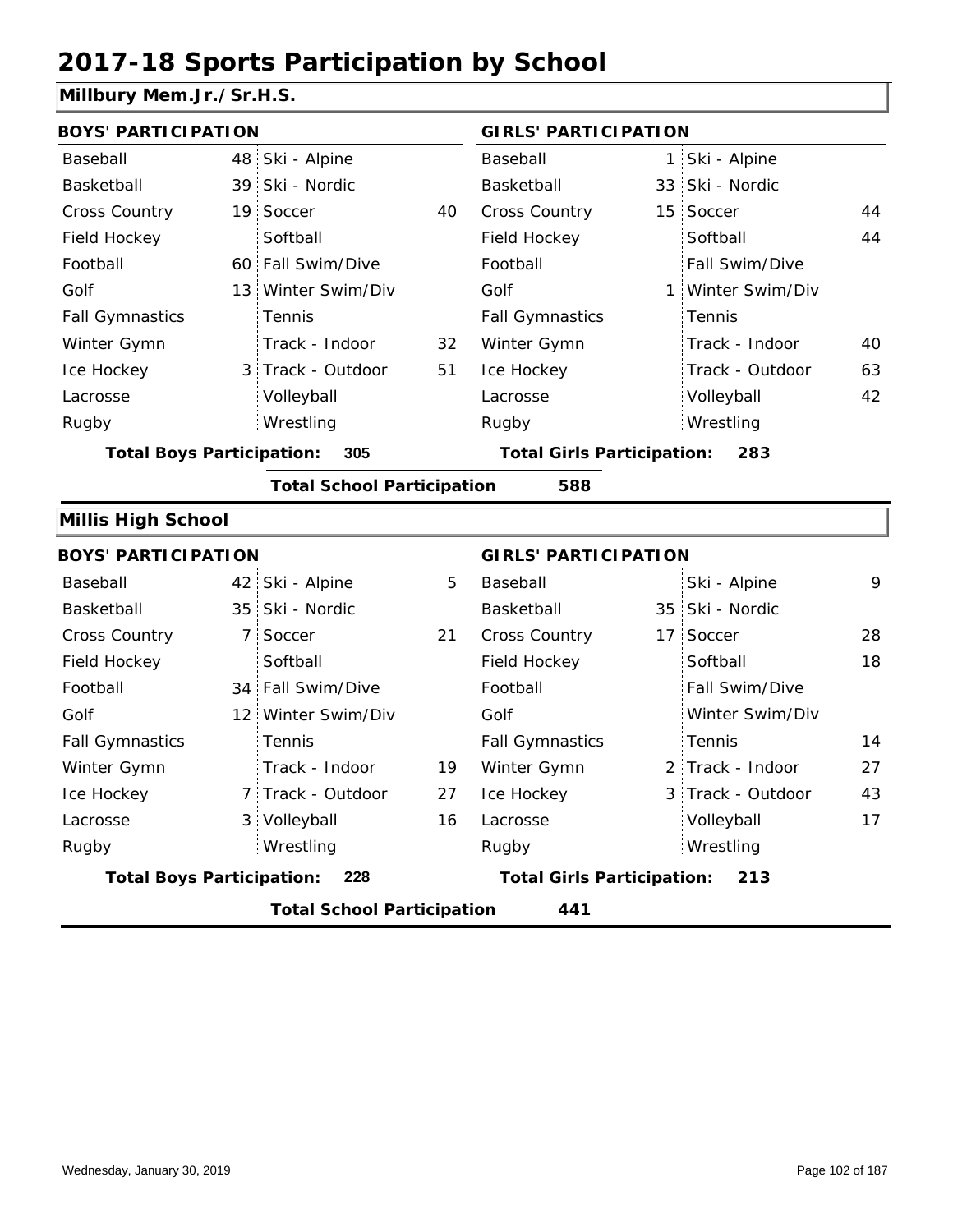#### **Milton High School**

| <b>BOYS' PARTICIPATION</b>                |  |                    |                                   | <b>GIRLS' PARTICIPATION</b> |                                          |                    |    |  |
|-------------------------------------------|--|--------------------|-----------------------------------|-----------------------------|------------------------------------------|--------------------|----|--|
| Baseball                                  |  | 44 Ski - Alpine    | $\overline{7}$                    | Baseball                    |                                          | Ski - Alpine       | 8  |  |
| Basketball                                |  | 44 Ski - Nordic    |                                   | Basketball                  |                                          | 40 Ski - Nordic    |    |  |
| Cross Country                             |  | 15 Soccer          | 58                                | Cross Country               |                                          | 25 Soccer          | 55 |  |
| Field Hockey                              |  | Softball           |                                   | Field Hockey                |                                          | 54 Softball        | 27 |  |
| Football                                  |  | 98 Fall Swim/Dive  | 5                                 | Football                    |                                          | Fall Swim/Dive     | 18 |  |
| Golf                                      |  | 22 Winter Swim/Div |                                   | Golf                        |                                          | Winter Swim/Div    |    |  |
| <b>Fall Gymnastics</b>                    |  | Tennis             | 24                                | <b>Fall Gymnastics</b>      |                                          | Tennis             | 18 |  |
| Winter Gymn                               |  | Track - Indoor     | 39                                | Winter Gymn                 |                                          | Track - Indoor     | 62 |  |
| Ice Hockey                                |  | 48 Track - Outdoor | 29                                | Ice Hockey                  |                                          | 32 Track - Outdoor | 88 |  |
| Lacrosse                                  |  | 36 Volleyball      |                                   | Lacrosse                    |                                          | 44 Volleyball      | 46 |  |
| Rugby                                     |  | 40 Wrestling       | 40                                | Rugby                       |                                          | Wrestling          | 1  |  |
| <b>Total Boys Participation:</b>          |  | 549                | <b>Total Girls Participation:</b> |                             | 518                                      |                    |    |  |
| <b>Total School Participation</b><br>1067 |  |                    |                                   |                             |                                          |                    |    |  |
| Minnechaug Reg. High School               |  |                    |                                   |                             |                                          |                    |    |  |
| <b>BOYS' PARTICIPATION</b>                |  |                    |                                   | <b>GIRLS' PARTICIPATION</b> |                                          |                    |    |  |
| Baseball                                  |  | 42 Ski - Alpine    | 15                                | Baseball                    |                                          | Ski - Alpine       | 8  |  |
| Basketball                                |  | 32 Ski - Nordic    |                                   | Basketball                  |                                          | 35 Ski - Nordic    |    |  |
| <b>Cross Country</b>                      |  | 48 Soccer          | 55                                | Cross Country               |                                          | 75 Soccer          | 60 |  |
| Field Hockey                              |  | Softball           |                                   | Field Hockey                |                                          | 30 Softball        | 24 |  |
| Football                                  |  | 61 Fall Swim/Dive  |                                   | Football                    |                                          | Fall Swim/Dive     |    |  |
| Golf                                      |  | 17 Winter Swim/Div | 21                                | Golf                        |                                          | Winter Swim/Div    | 44 |  |
| <b>Fall Gymnastics</b>                    |  | 1 Tennis           | 18                                | <b>Fall Gymnastics</b>      |                                          | 10 Tennis          | 19 |  |
| Winter Gymn                               |  | Track - Indoor     | 23                                | Winter Gymn                 |                                          | Track - Indoor     | 41 |  |
| Ice Hockey                                |  | 33 Track - Outdoor | 51                                | Ice Hockey                  |                                          | 4 Track - Outdoor  | 79 |  |
| Lacrosse                                  |  | 50 Volleyball      | 21                                | Lacrosse                    |                                          | 39 Volleyball      | 54 |  |
| Rugby                                     |  | Wrestling          | 16                                | Rugby                       |                                          | Wrestling          |    |  |
| <b>Total Boys Participation:</b>          |  | 504                |                                   |                             | <b>Total Girls Participation:</b><br>522 |                    |    |  |
| <b>Total School Participation</b><br>1026 |  |                    |                                   |                             |                                          |                    |    |  |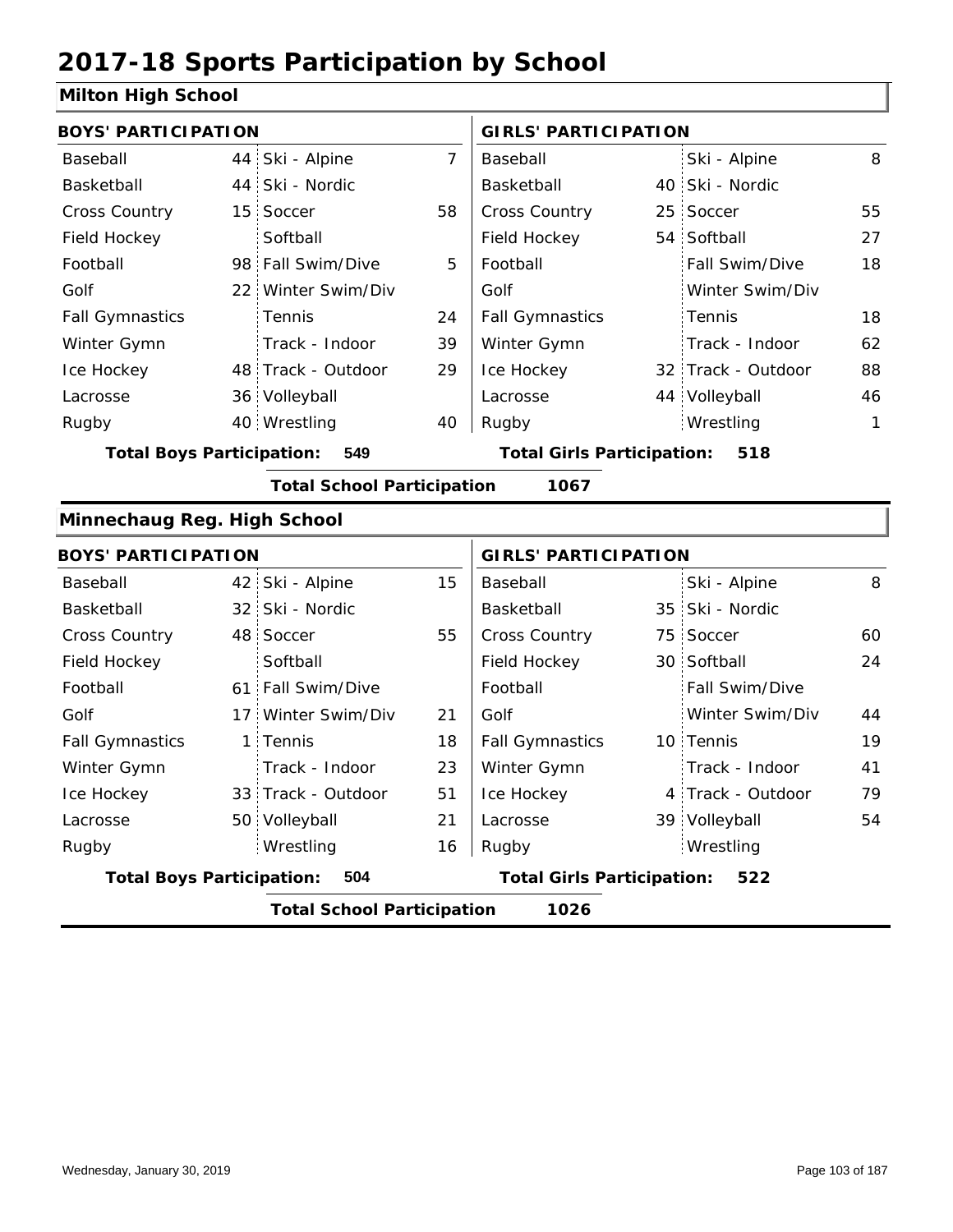#### **Minuteman Regional High School**

| <b>BOYS' PARTICIPATION</b>               |                 |                                   |                | <b>GIRLS' PARTICIPATION</b>       |  |                   |    |
|------------------------------------------|-----------------|-----------------------------------|----------------|-----------------------------------|--|-------------------|----|
| Baseball                                 |                 | 12 Ski - Alpine                   |                | Baseball                          |  | Ski - Alpine      |    |
| Basketball                               |                 | 30 Ski - Nordic                   |                | Basketball                        |  | 17 Ski - Nordic   |    |
| Cross Country                            | 9               | Soccer                            | 23             | Cross Country                     |  | 2 Soccer          | 22 |
| Field Hockey                             |                 | Softball                          |                | Field Hockey                      |  | Softball          | 15 |
| Football                                 |                 | 26 Fall Swim/Dive                 |                | Football                          |  | Fall Swim/Dive    |    |
| Golf                                     |                 | 13 Winter Swim/Div                | 9              | Golf                              |  | 2 Winter Swim/Div | 11 |
| <b>Fall Gymnastics</b>                   |                 | Tennis                            | 12             | <b>Fall Gymnastics</b>            |  | Tennis            | 10 |
| Winter Gymn                              |                 | Track - Indoor                    |                | Winter Gymn                       |  | Track - Indoor    |    |
| Ice Hockey                               |                 | 22 Track - Outdoor                |                | Ice Hockey                        |  | Track - Outdoor   |    |
| Lacrosse                                 |                 | 22 Volleyball                     |                | Lacrosse                          |  | Volleyball        |    |
| Rugby                                    |                 | Wrestling                         | 3              | Rugby                             |  | Wrestling         |    |
| <b>Total Boys Participation:</b>         | 181             | <b>Total Girls Participation:</b> |                | 79                                |  |                   |    |
|                                          |                 | <b>Total School Participation</b> |                | 260                               |  |                   |    |
| <b>Mohawk Trail Regional HS/MS</b>       |                 |                                   |                |                                   |  |                   |    |
| <b>BOYS' PARTICIPATION</b>               |                 |                                   |                | <b>GIRLS' PARTICIPATION</b>       |  |                   |    |
| Baseball                                 | 41              | Ski - Alpine                      | $\overline{7}$ | Baseball                          |  | Ski - Alpine      | 9  |
| Basketball                               |                 | 39 Ski - Nordic                   | 6              | Basketball                        |  | 27 Ski - Nordic   | 8  |
| <b>Cross Country</b>                     | 8 <sup>1</sup>  | Soccer                            | 22             | Cross Country                     |  | 9 Soccer          | 28 |
| Field Hockey                             | $\mathbf{1}$    | Softball                          |                | Field Hockey                      |  | 31 Softball       | 25 |
| Football                                 | 42 <sub>1</sub> | Fall Swim/Dive                    |                | Football                          |  | 1 Fall Swim/Dive  |    |
| Golf                                     | 11              | Winter Swim/Div                   |                | Golf                              |  | Winter Swim/Div   |    |
| <b>Fall Gymnastics</b>                   |                 | Tennis                            | 15             | <b>Fall Gymnastics</b>            |  | Tennis            | 15 |
| Winter Gymn                              |                 | Track - Indoor                    | 10             | Winter Gymn                       |  | Track - Indoor    | 24 |
| Ice Hockey                               |                 | Track - Outdoor                   | 25             | Ice Hockey                        |  | Track - Outdoor   | 43 |
| Lacrosse                                 |                 | Volleyball                        |                | Lacrosse                          |  | 13 Volleyball     | 22 |
| Rugby                                    |                 | Wrestling                         | 11             | Rugby                             |  | Wrestling         | 3  |
| <b>Total Boys Participation:</b>         |                 | 238                               |                | <b>Total Girls Participation:</b> |  | 258               |    |
| <b>Total School Participation</b><br>496 |                 |                                   |                |                                   |  |                   |    |
|                                          |                 |                                   |                |                                   |  |                   |    |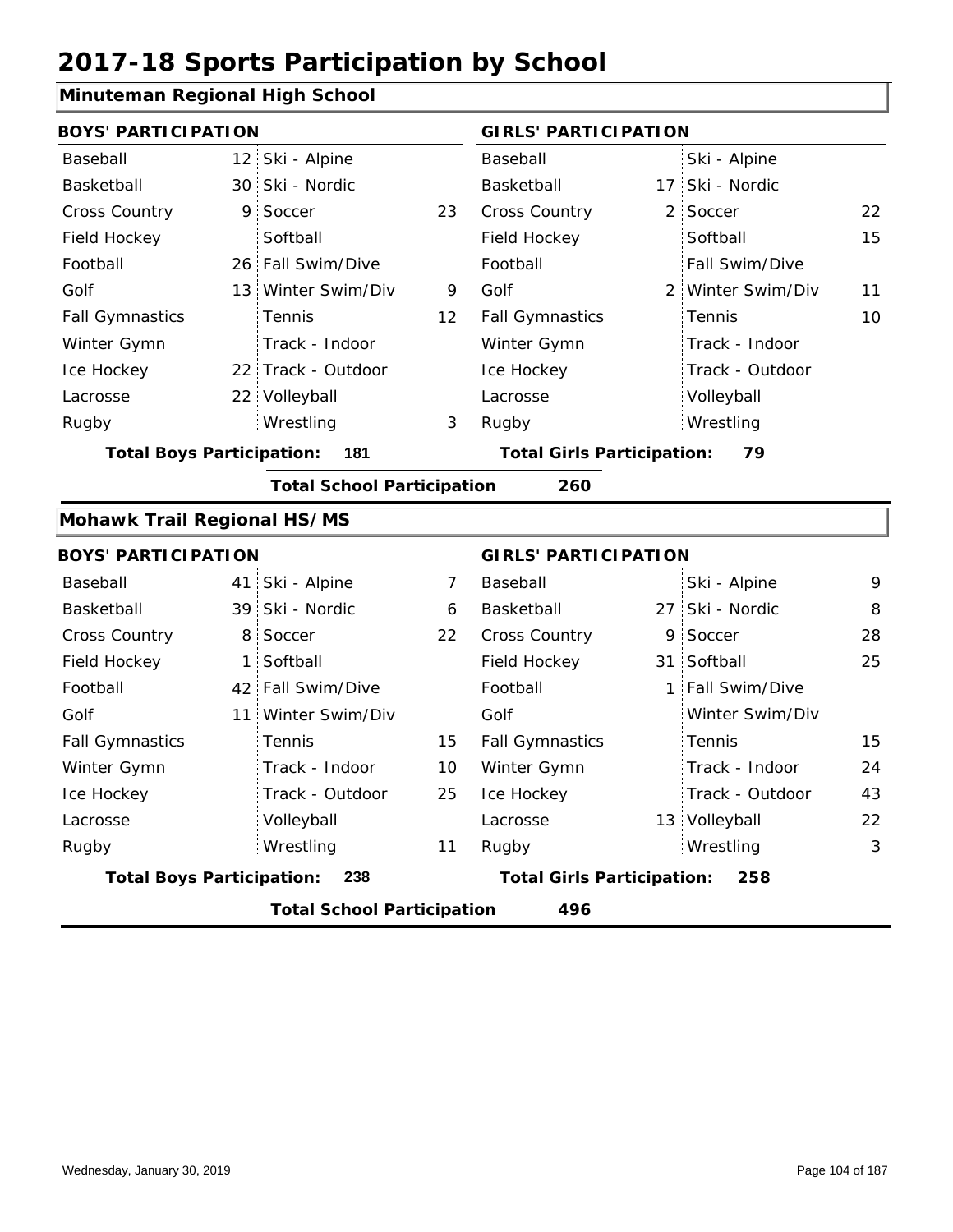### **Monomoy Regional High School**

| <b>BOYS' PARTICIPATION</b>              |  |                    |                                   | <b>GIRLS' PARTICIPATION</b>       |     |                    |    |
|-----------------------------------------|--|--------------------|-----------------------------------|-----------------------------------|-----|--------------------|----|
| Baseball                                |  | 38 Ski - Alpine    |                                   | Baseball                          |     | Ski - Alpine       |    |
| Basketball                              |  | 37 Ski - Nordic    |                                   | Basketball                        | 21: | Ski - Nordic       |    |
| Cross Country                           |  | 13 Soccer          | 47                                | Cross Country                     | 9   | Soccer             | 33 |
| Field Hockey                            |  | Softball           |                                   | Field Hockey                      |     | 34 Softball        | 26 |
| Football                                |  | 42 Fall Swim/Dive  |                                   | Football                          |     | Fall Swim/Dive     |    |
| Golf                                    |  | 21 Winter Swim/Div |                                   | Golf                              |     | 17 Winter Swim/Div |    |
| <b>Fall Gymnastics</b>                  |  | Tennis             | 12                                | <b>Fall Gymnastics</b>            |     | Tennis             | 11 |
| Winter Gymn                             |  | Track - Indoor     |                                   | Winter Gymn                       |     | Track - Indoor     |    |
| Ice Hockey                              |  | 15 Track - Outdoor | 32                                | Ice Hockey                        |     | 9 Track - Outdoor  | 17 |
| Lacrosse                                |  | 27 Volleyball      |                                   | Lacrosse                          |     | 38 Volleyball      |    |
| Rugby                                   |  | Wrestling          |                                   | Rugby                             |     | Wrestling          |    |
| <b>Total Boys Participation:</b><br>284 |  |                    | <b>Total Girls Participation:</b> |                                   | 215 |                    |    |
| <b>Total School Participation</b>       |  |                    |                                   | 499                               |     |                    |    |
| <b>Monson High School</b>               |  |                    |                                   |                                   |     |                    |    |
| <b>BOYS' PARTICIPATION</b>              |  |                    |                                   | <b>GIRLS' PARTICIPATION</b>       |     |                    |    |
| Baseball                                |  | 25 Ski - Alpine    |                                   | Baseball                          |     | Ski - Alpine       |    |
| Basketball                              |  | 27 Ski - Nordic    |                                   | Basketball                        |     | 20 Ski - Nordic    |    |
| <b>Cross Country</b>                    |  | 16 Soccer          | 24                                | Cross Country                     | 17  | Soccer             | 39 |
| Field Hockey                            |  | Softball           |                                   | Field Hockey                      |     | Softball           | 24 |
| Football                                |  | 3 Fall Swim/Dive   |                                   | Football                          |     | Fall Swim/Dive     |    |
| Golf                                    |  | 14 Winter Swim/Div | 4                                 | Golf                              |     | Winter Swim/Div    | 11 |
| <b>Fall Gymnastics</b>                  |  | Tennis             |                                   | <b>Fall Gymnastics</b>            |     | Tennis             |    |
| Winter Gymn                             |  | Track - Indoor     |                                   | Winter Gymn                       |     | Track - Indoor     |    |
| Ice Hockey                              |  | 1 Track - Outdoor  | 23                                | Ice Hockey                        |     | Track - Outdoor    | 34 |
| Lacrosse                                |  | 16 Volleyball      |                                   | Lacrosse                          |     | 22 Volleyball      |    |
| Rugby                                   |  | Wrestling          |                                   | Rugby                             |     | Wrestling          |    |
| 153<br><b>Total Boys Participation:</b> |  |                    |                                   | <b>Total Girls Participation:</b> |     | 167                |    |

**Total School Participation 320**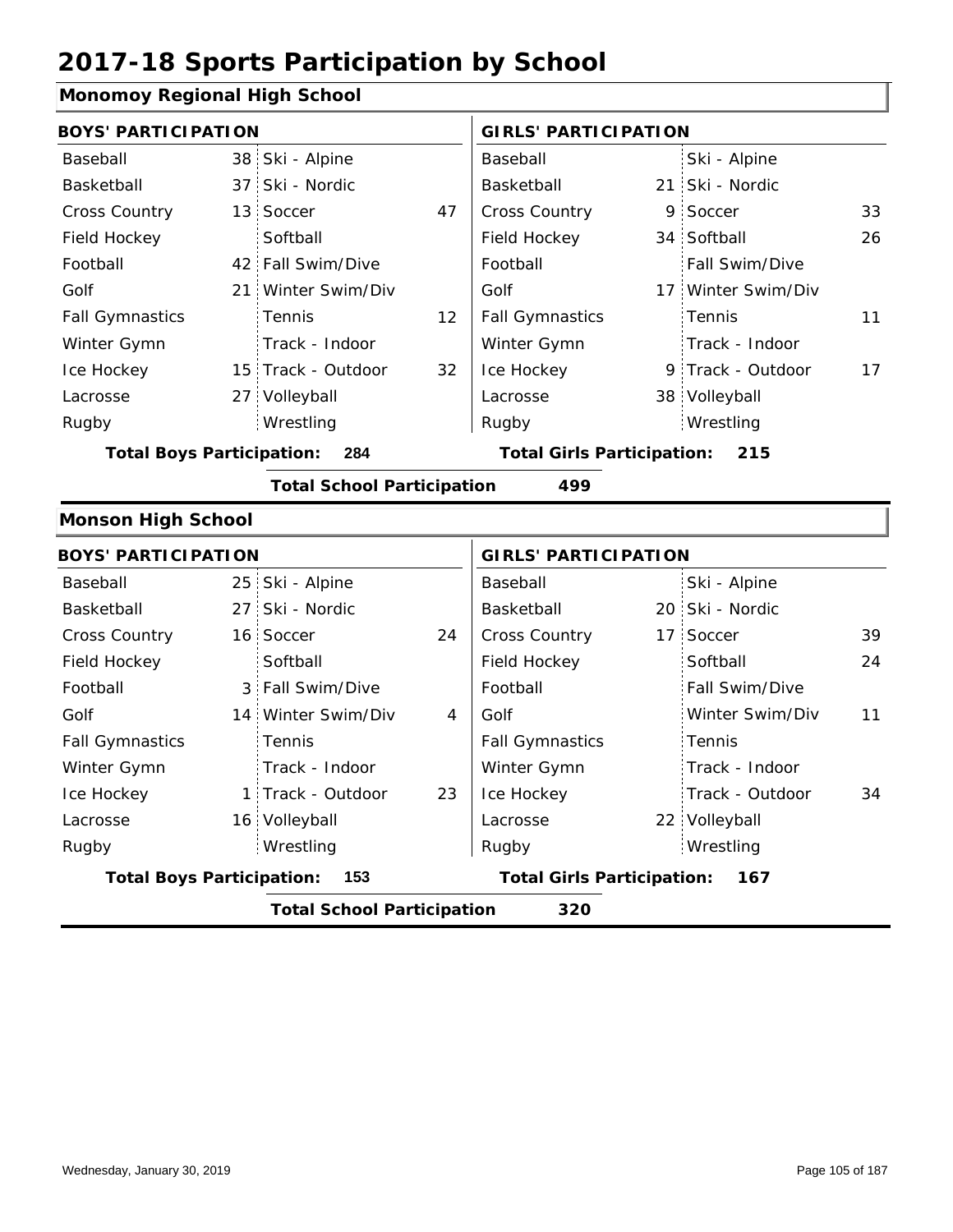#### **Montachusett RVT High School**

| <b>BOYS' PARTICIPATION</b>       |                 |                                   |                | <b>GIRLS' PARTICIPATION</b>       |  |                   |    |  |
|----------------------------------|-----------------|-----------------------------------|----------------|-----------------------------------|--|-------------------|----|--|
| Baseball                         | 45              | Ski - Alpine                      |                | Baseball                          |  | Ski - Alpine      |    |  |
| Basketball                       | 44              | Ski - Nordic                      |                | Basketball                        |  | 37 Ski - Nordic   |    |  |
| Cross Country                    | 14 <sup>1</sup> | Soccer                            | 40             | Cross Country                     |  | 5 Soccer          | 45 |  |
| Field Hockey                     |                 | Softball                          |                | Field Hockey                      |  | 32 Softball       | 37 |  |
| Football                         |                 | 70 Fall Swim/Dive                 |                | Football                          |  | 2 Fall Swim/Dive  |    |  |
| Golf                             | 27 <sup>1</sup> | Winter Swim/Div                   | 5              | Golf                              |  | 1 Winter Swim/Div | 17 |  |
| <b>Fall Gymnastics</b>           |                 | Tennis                            |                | <b>Fall Gymnastics</b>            |  | Tennis            |    |  |
| Winter Gymn                      |                 | Track - Indoor                    | $\overline{7}$ | Winter Gymn                       |  | Track - Indoor    | 12 |  |
| Ice Hockey                       |                 | 20 Track - Outdoor                | 39             | Ice Hockey                        |  | 6 Track - Outdoor | 32 |  |
| Lacrosse                         | 36:             | Volleyball                        |                | Lacrosse                          |  | 34 Volleyball     | 64 |  |
| Rugby                            |                 | Wrestling                         | 14             | Rugby                             |  | Wrestling         |    |  |
| <b>Total Boys Participation:</b> |                 | 361                               |                | <b>Total Girls Participation:</b> |  | 324               |    |  |
|                                  |                 | <b>Total School Participation</b> |                | 685                               |  |                   |    |  |
| <b>Monument Mountain Reg HS</b>  |                 |                                   |                |                                   |  |                   |    |  |
| <b>BOYS' PARTICIPATION</b>       |                 |                                   |                | <b>GIRLS' PARTICIPATION</b>       |  |                   |    |  |
| Baseball                         | 32 <sub>1</sub> | Ski - Alpine                      | 14             | Baseball                          |  | Ski - Alpine      | 19 |  |
| Basketball                       |                 | 28 Ski - Nordic                   |                | Basketball                        |  | 17 Ski - Nordic   |    |  |
| Cross Country                    | 28              | Soccer                            | 44             | Cross Country                     |  | 26 Soccer         | 30 |  |
| Field Hockey                     |                 | Softball                          |                | Field Hockey                      |  | Softball          | 15 |  |
| Football                         |                 | 31 Fall Swim/Dive                 |                | Football                          |  | Fall Swim/Dive    |    |  |

**Total School Participation 495**

8 9 Volleyball

11

Golf

Fall Gymnastics Winter Gymn Ice Hockey Lacrosse

32

16

**Total Boys Participation: 269 Total Girls Participation: 226**

12 Winter Swim/Div 11

2 Track - Outdoor

Wrestling Rugby Rugby

Track - Indoor

Tennis

Golf

Fall Gymnastics

Ice Hockey Lacrosse

Winter Gymn

16

Winter Swim/Div

Track - Indoor Track - Outdoor

Volleyball 31

Tennis

Wrestling

18

45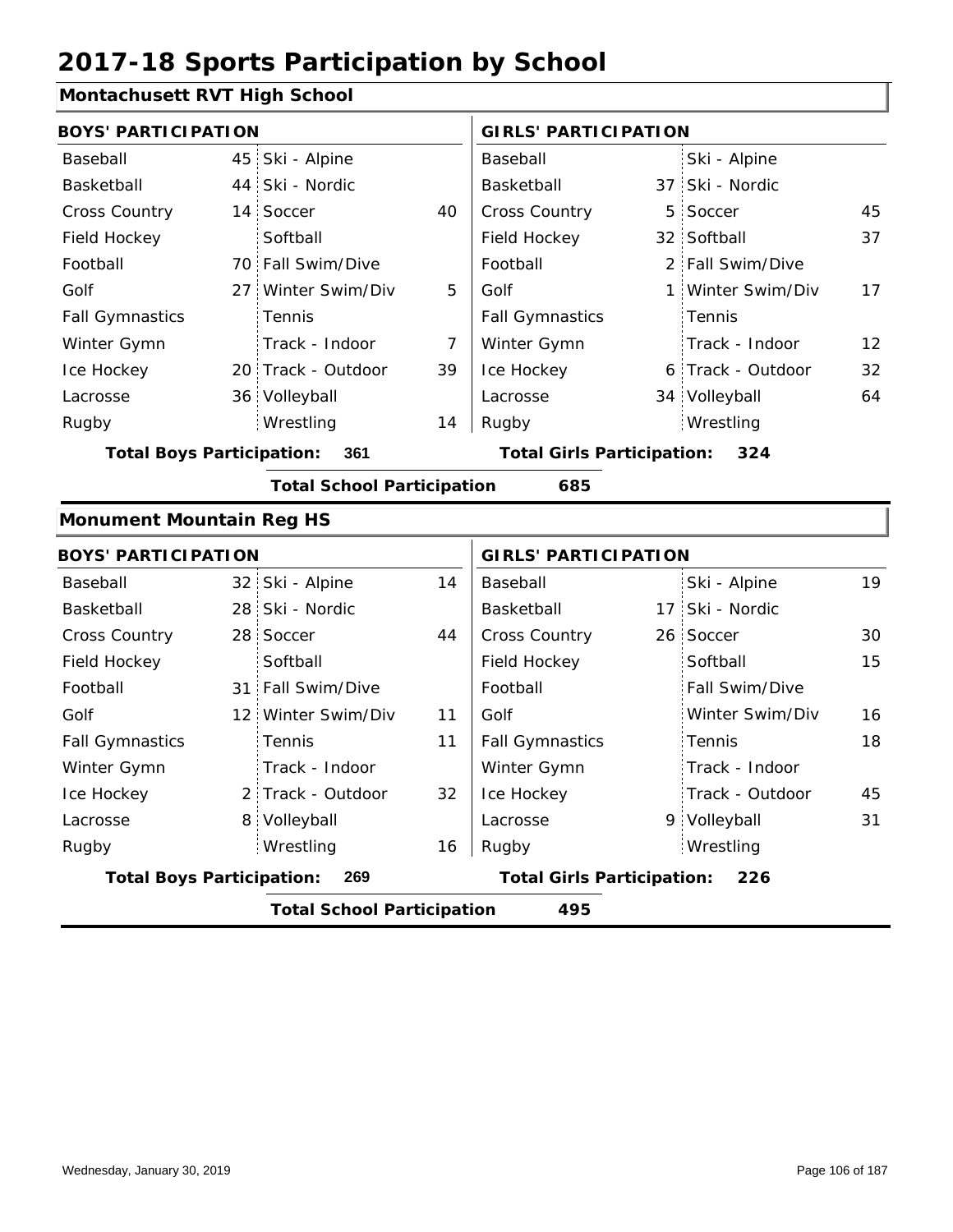### **Mount Alvernia High School**

| <u>sant Alivernia i light scribol</u>        |                                          |                   |    |                                          |                 |                   |              |  |
|----------------------------------------------|------------------------------------------|-------------------|----|------------------------------------------|-----------------|-------------------|--------------|--|
| <b>BOYS' PARTICIPATION</b>                   |                                          |                   |    | <b>GIRLS' PARTICIPATION</b>              |                 |                   |              |  |
| Baseball                                     |                                          | Ski - Alpine      |    | Baseball                                 |                 | Ski - Alpine      |              |  |
| Basketball                                   |                                          | Ski - Nordic      |    | Basketball                               |                 | 26 Ski - Nordic   |              |  |
| <b>Cross Country</b>                         |                                          | Soccer            |    | Cross Country                            |                 | 6 Soccer          | 30           |  |
| Field Hockey                                 |                                          | Softball          |    | Field Hockey                             |                 | Softball          | 29           |  |
| Football                                     |                                          | Fall Swim/Dive    |    | Football                                 |                 | Fall Swim/Dive    | 25           |  |
| Golf                                         |                                          | Winter Swim/Div   |    | Golf                                     | 21 <sup>1</sup> | Winter Swim/Div   |              |  |
| <b>Fall Gymnastics</b>                       |                                          | Tennis            |    | <b>Fall Gymnastics</b>                   |                 | Tennis            | 16           |  |
| Winter Gymn                                  |                                          | Track - Indoor    |    | Winter Gymn                              |                 | Track - Indoor    |              |  |
| Ice Hockey                                   |                                          | Track - Outdoor   |    | Ice Hockey                               |                 | 7 Track - Outdoor | 10           |  |
| Lacrosse                                     |                                          | Volleyball        |    | Lacrosse                                 |                 | Volleyball        | 25           |  |
| Rugby                                        |                                          | Wrestling         |    | Rugby                                    |                 | Wrestling         |              |  |
| <b>Total Boys Participation:</b><br>$\bf{0}$ |                                          |                   |    | <b>Total Girls Participation:</b><br>195 |                 |                   |              |  |
| <b>Total School Participation</b><br>195     |                                          |                   |    |                                          |                 |                   |              |  |
| <b>Mount Everett Reg. High School</b>        |                                          |                   |    |                                          |                 |                   |              |  |
| <b>BOYS' PARTICIPATION</b>                   |                                          |                   |    | <b>GIRLS' PARTICIPATION</b>              |                 |                   |              |  |
| Baseball                                     |                                          | 36 Ski - Alpine   |    | Baseball                                 |                 | Ski - Alpine      |              |  |
| Basketball                                   |                                          | 29 Ski - Nordic   |    | Basketball                               |                 | 22 Ski - Nordic   |              |  |
| Cross Country                                | 11                                       | Soccer            | 35 | Cross Country                            |                 | 8 Soccer          | 31           |  |
| Field Hockey                                 |                                          | Softball          |    | Field Hockey                             |                 | Softball          | 34           |  |
| Football                                     | 1:                                       | Fall Swim/Dive    |    | Football                                 |                 | Fall Swim/Dive    |              |  |
| Golf                                         | 11 <sup>1</sup>                          | Winter Swim/Div   |    | Golf                                     |                 | Winter Swim/Div   | $\mathbf{1}$ |  |
| <b>Fall Gymnastics</b>                       |                                          | Tennis            | 20 | <b>Fall Gymnastics</b>                   |                 | Tennis            | 18           |  |
| Winter Gymn                                  |                                          | Track - Indoor    |    | Winter Gymn                              |                 | Track - Indoor    |              |  |
| Ice Hockey                                   |                                          | 6 Track - Outdoor |    | Ice Hockey                               |                 | 2 Track - Outdoor |              |  |
| Lacrosse                                     |                                          | Volleyball        |    | Lacrosse                                 |                 | Volleyball        | 21           |  |
| Rugby                                        |                                          | Wrestling         | 11 | Rugby                                    |                 | Wrestling         |              |  |
| <b>Total Boys Participation:</b>             |                                          | 160               |    | <b>Total Girls Participation:</b>        |                 | 137               |              |  |
|                                              | <b>Total School Participation</b><br>297 |                   |    |                                          |                 |                   |              |  |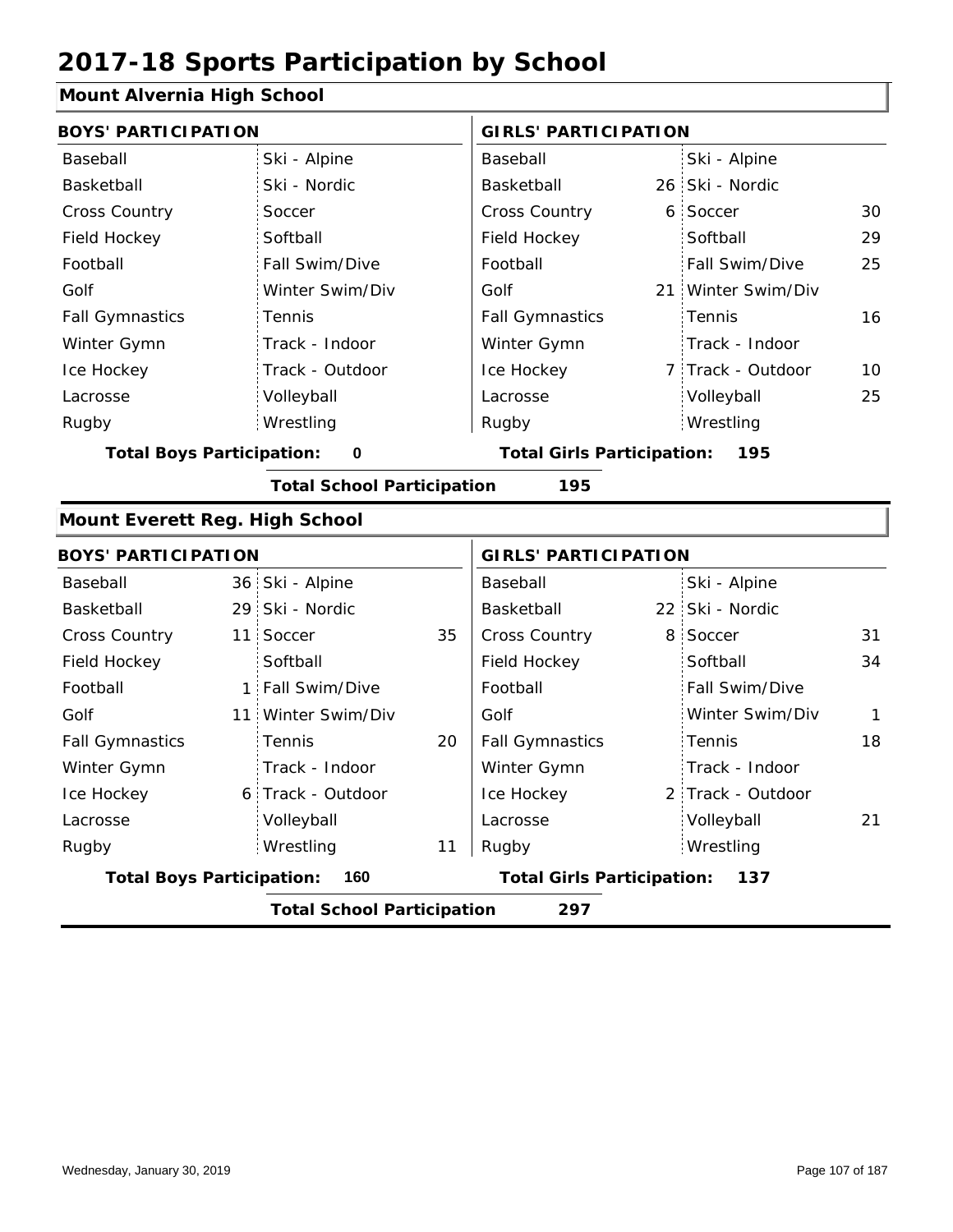#### **Mount Greylock Reg. High School**

| <b>BOYS' PARTICIPATION</b>              |  |                    |    | <b>GIRLS' PARTICIPATION</b>       |  |                   |    |
|-----------------------------------------|--|--------------------|----|-----------------------------------|--|-------------------|----|
| Baseball                                |  | 44 Ski - Alpine    |    | Baseball                          |  | Ski - Alpine      |    |
| Basketball                              |  | 20 Ski - Nordic    | 50 | Basketball                        |  | 13 Ski - Nordic   | 34 |
| <b>Cross Country</b>                    |  | 50 Soccer          | 42 | <b>Cross Country</b>              |  | 43 Soccer         | 44 |
| Field Hockey                            |  | Softball           |    | Field Hockey                      |  | Softball          | 26 |
| Football                                |  | 37 Fall Swim/Dive  |    | Football                          |  | Fall Swim/Dive    |    |
| Golf                                    |  | 15 Winter Swim/Div |    | Golf                              |  | 4 Winter Swim/Div | 2  |
| <b>Fall Gymnastics</b>                  |  | Tennis             | 4  | <b>Fall Gymnastics</b>            |  | Tennis            | 17 |
| Winter Gymn                             |  | Track - Indoor     |    | Winter Gymn                       |  | Track - Indoor    |    |
| Ice Hockey                              |  | 8 Track - Outdoor  | 51 | Ice Hockey                        |  | Track - Outdoor   | 51 |
| Lacrosse                                |  | 34 Volleyball      |    | Lacrosse                          |  | 34 Volleyball     | 20 |
| Rugby                                   |  | Wrestling          | 18 | Rugby                             |  | Wrestling         |    |
| <b>Total Boys Participation:</b><br>373 |  |                    |    | <b>Total Girls Participation:</b> |  | 288               |    |

#### **Total School Participation 661**

#### **Muniz Academy**

| <b>BOYS' PARTICIPATION</b>            |                            | <b>GIRLS' PARTICIPATION</b>       |                 |  |  |
|---------------------------------------|----------------------------|-----------------------------------|-----------------|--|--|
| Baseball                              | 4 Ski - Alpine             | Baseball                          | Ski - Alpine    |  |  |
| Basketball                            | Ski - Nordic               | Basketball                        | Ski - Nordic    |  |  |
| <b>Cross Country</b>                  | Soccer                     | <b>Cross Country</b>              | Soccer          |  |  |
| Field Hockey                          | Softball                   | Field Hockey                      | 15<br>Softball  |  |  |
| Football                              | Fall Swim/Dive             | Football                          | Fall Swim/Dive  |  |  |
| Golf                                  | Winter Swim/Div            | Golf                              | Winter Swim/Div |  |  |
| <b>Fall Gymnastics</b>                | Tennis                     | <b>Fall Gymnastics</b>            | Tennis          |  |  |
| Winter Gymn                           | Track - Indoor             | Winter Gymn                       | Track - Indoor  |  |  |
| Ice Hockey                            | Track - Outdoor            | Ice Hockey                        | Track - Outdoor |  |  |
| Lacrosse                              | Volleyball                 | Lacrosse                          | Volleyball      |  |  |
| Rugby                                 | Wrestling                  | Rugby                             | Wrestling       |  |  |
| <b>Total Boys Participation:</b><br>4 |                            | <b>Total Girls Participation:</b> | 15              |  |  |
|                                       | Tatal Cabaal Dautisination | 10 <sup>-1</sup>                  |                 |  |  |

**Total School Participation 19**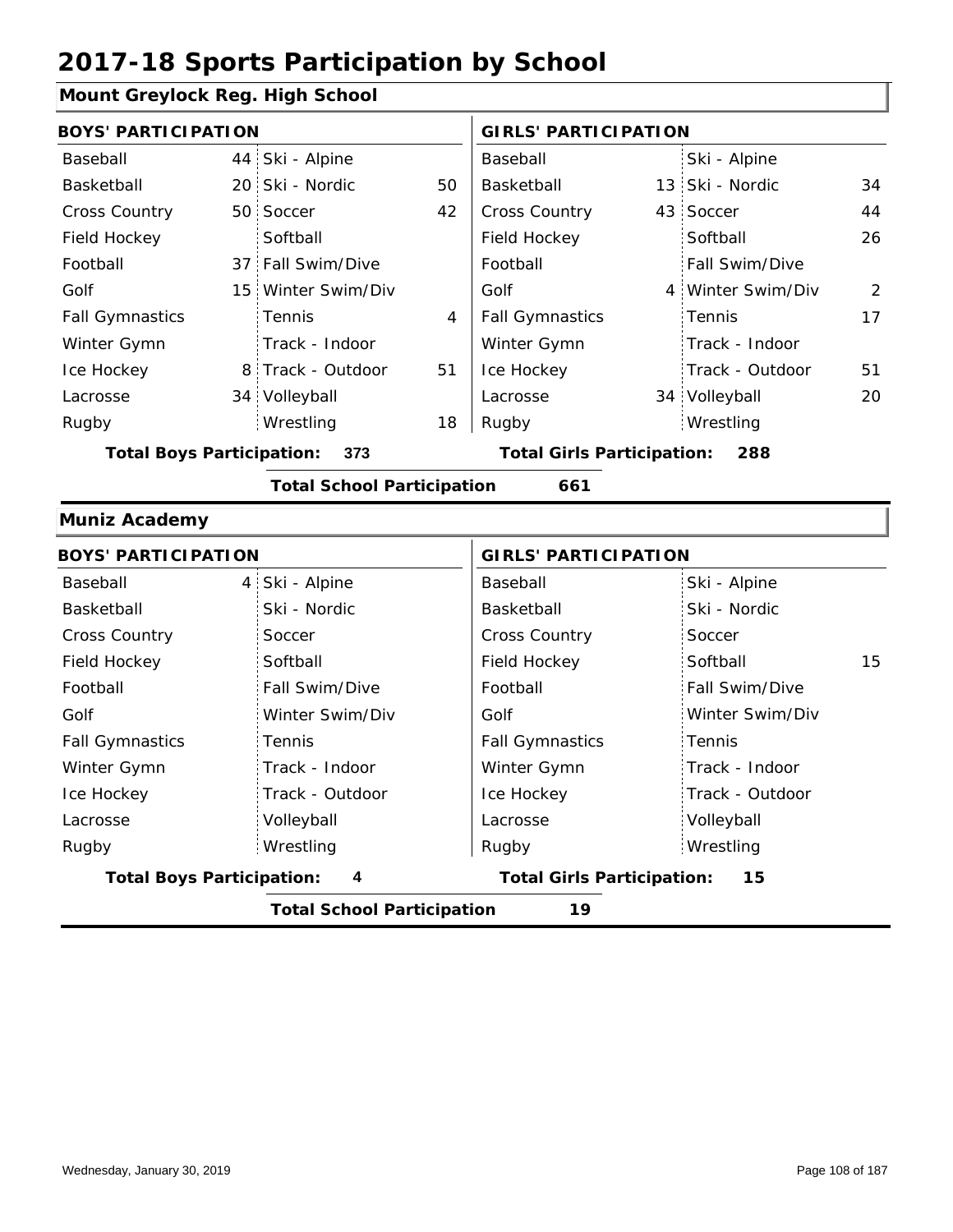### **Murdock Middle/High School**

| Margock Middle, High Scribbl     |                 |                                              |    |                                   |    |                 |              |
|----------------------------------|-----------------|----------------------------------------------|----|-----------------------------------|----|-----------------|--------------|
| <b>BOYS' PARTICIPATION</b>       |                 |                                              |    | <b>GIRLS' PARTICIPATION</b>       |    |                 |              |
| Baseball                         |                 | 12 Ski - Alpine                              |    | Baseball                          |    | Ski - Alpine    |              |
| Basketball                       | 21              | Ski - Nordic                                 |    | Basketball                        |    | 13 Ski - Nordic |              |
| <b>Cross Country</b>             | 9               | Soccer                                       | 11 | Cross Country                     | 5  | Soccer          | 18           |
| Field Hockey                     |                 | Softball                                     |    | Field Hockey                      |    | 13 Softball     | 20           |
| Football                         |                 | 39 Fall Swim/Dive                            |    | Football                          |    | Fall Swim/Dive  |              |
| Golf                             |                 | Winter Swim/Div                              |    | Golf                              |    | Winter Swim/Div | $\mathbf{1}$ |
| <b>Fall Gymnastics</b>           |                 | Tennis                                       |    | <b>Fall Gymnastics</b>            |    | Tennis          |              |
| Winter Gymn                      |                 | Track - Indoor                               | 16 | Winter Gymn                       |    | Track - Indoor  | 8            |
| Ice Hockey                       |                 | 4 Track - Outdoor                            | 12 | Ice Hockey                        |    | Track - Outdoor | 6            |
| Lacrosse                         |                 | Volleyball                                   |    | Lacrosse                          |    | Volleyball      |              |
| Rugby                            |                 | Wrestling                                    |    | Rugby                             |    | Wrestling       |              |
| <b>Total Boys Participation:</b> |                 | 124                                          |    | <b>Total Girls Participation:</b> |    | 84              |              |
|                                  |                 | <b>Total School Participation</b>            |    | 208                               |    |                 |              |
|                                  |                 | <b>Mystic Valley Regional Charter School</b> |    |                                   |    |                 |              |
| <b>BOYS' PARTICIPATION</b>       |                 |                                              |    | <b>GIRLS' PARTICIPATION</b>       |    |                 |              |
| Baseball                         |                 | 16 Ski - Alpine                              |    | Baseball                          |    | Ski - Alpine    |              |
| Basketball                       | 24              | Ski - Nordic                                 |    | Basketball                        |    | 24 Ski - Nordic |              |
| Cross Country                    | 17 <sup>1</sup> | Soccer                                       | 26 | Cross Country                     |    | 15 Soccer       | 21           |
| Field Hockey                     |                 | Softball                                     |    | Field Hockey                      |    | Softball        | 14           |
| Football                         |                 | 37 Fall Swim/Dive                            |    | Football                          | 1: | Fall Swim/Dive  |              |
| Golf                             |                 | Winter Swim/Div                              | 15 | Golf                              |    | Winter Swim/Div | 17           |
| <b>Fall Gymnastics</b>           |                 | Tennis                                       |    | <b>Fall Gymnastics</b>            |    | Tennis          |              |
| Winter Gymn                      |                 | Track - Indoor                               |    | Winter Gymn                       |    | Track - Indoor  |              |
| Ice Hockey                       |                 | Track - Outdoor                              | 17 | Ice Hockey                        |    | Track - Outdoor | 18           |
| Lacrosse                         |                 | 22 Volleyball                                |    | Lacrosse                          |    | 24 Volleyball   | 30           |
| Rugby                            |                 | Wrestling                                    |    | Rugby                             |    | Wrestling       |              |
| <b>Total Boys Participation:</b> |                 | 174                                          |    | <b>Total Girls Participation:</b> |    | 164             |              |
|                                  |                 | <b>Total School Participation</b>            |    | 338                               |    |                 |              |
|                                  |                 |                                              |    |                                   |    |                 |              |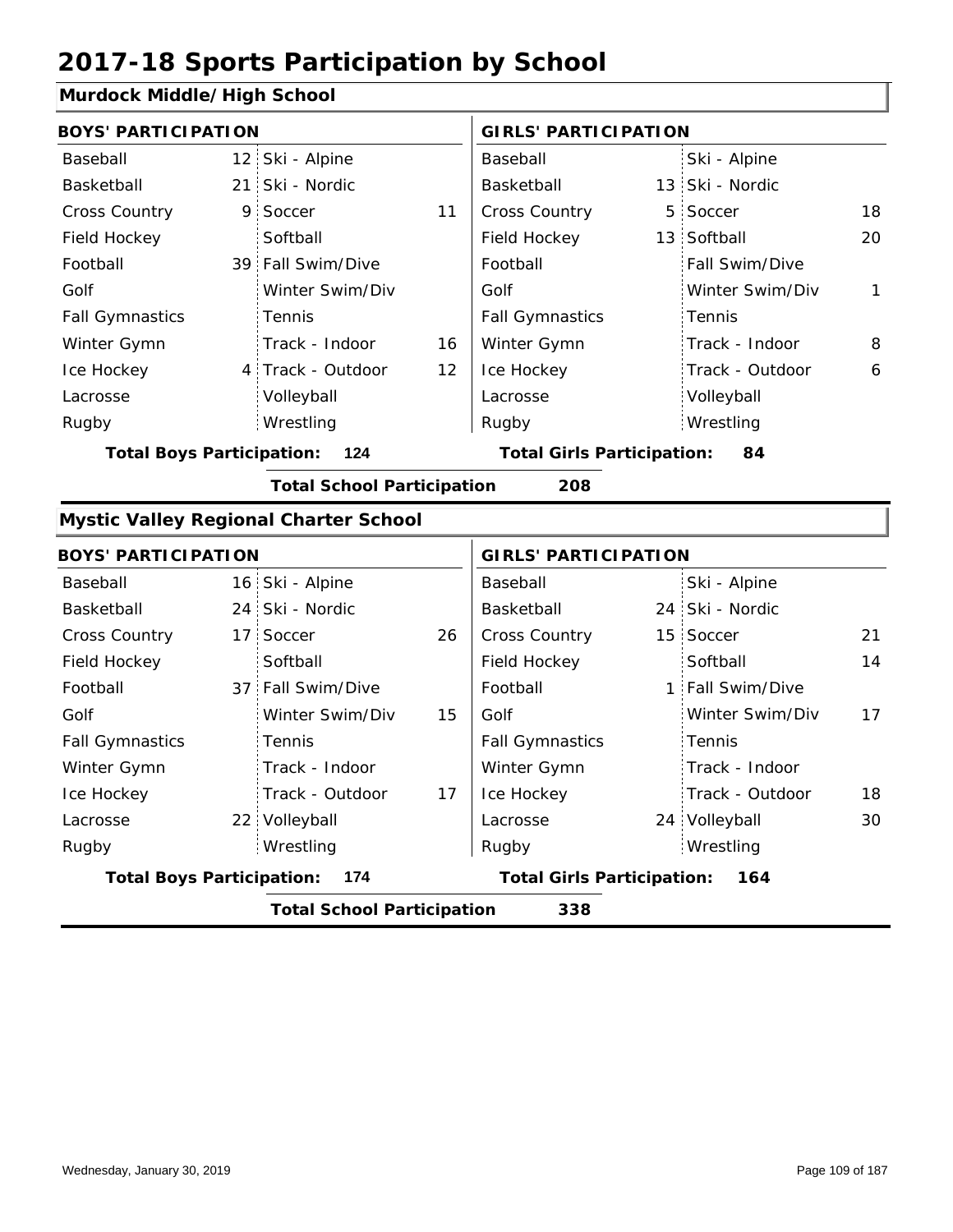### **Nantucket High School**

|                |                                                                                                                                                                                                                                                                                                                                                                                                                         | <b>GIRLS' PARTICIPATION</b> |                                                                        |                 |                                                                                                                                                                                                                                                          |
|----------------|-------------------------------------------------------------------------------------------------------------------------------------------------------------------------------------------------------------------------------------------------------------------------------------------------------------------------------------------------------------------------------------------------------------------------|-----------------------------|------------------------------------------------------------------------|-----------------|----------------------------------------------------------------------------------------------------------------------------------------------------------------------------------------------------------------------------------------------------------|
|                |                                                                                                                                                                                                                                                                                                                                                                                                                         | Baseball                    |                                                                        | Ski - Alpine    |                                                                                                                                                                                                                                                          |
|                |                                                                                                                                                                                                                                                                                                                                                                                                                         | Basketball                  |                                                                        |                 |                                                                                                                                                                                                                                                          |
|                | 52                                                                                                                                                                                                                                                                                                                                                                                                                      | Cross Country               |                                                                        |                 | 45                                                                                                                                                                                                                                                       |
| Softball       |                                                                                                                                                                                                                                                                                                                                                                                                                         | Field Hockey                |                                                                        |                 | 31                                                                                                                                                                                                                                                       |
|                |                                                                                                                                                                                                                                                                                                                                                                                                                         | Football                    |                                                                        | Fall Swim/Dive  |                                                                                                                                                                                                                                                          |
|                | 30                                                                                                                                                                                                                                                                                                                                                                                                                      | Golf                        |                                                                        |                 | 28                                                                                                                                                                                                                                                       |
| Tennis         | 22                                                                                                                                                                                                                                                                                                                                                                                                                      | <b>Fall Gymnastics</b>      |                                                                        | Tennis          | 34                                                                                                                                                                                                                                                       |
| Track - Indoor |                                                                                                                                                                                                                                                                                                                                                                                                                         | Winter Gymn                 |                                                                        | Track - Indoor  |                                                                                                                                                                                                                                                          |
|                |                                                                                                                                                                                                                                                                                                                                                                                                                         | Ice Hockey                  |                                                                        | Track - Outdoor |                                                                                                                                                                                                                                                          |
|                |                                                                                                                                                                                                                                                                                                                                                                                                                         | Lacrosse                    |                                                                        |                 | 17                                                                                                                                                                                                                                                       |
| Wrestling      |                                                                                                                                                                                                                                                                                                                                                                                                                         | Rugby                       |                                                                        |                 |                                                                                                                                                                                                                                                          |
| 331            |                                                                                                                                                                                                                                                                                                                                                                                                                         |                             |                                                                        |                 |                                                                                                                                                                                                                                                          |
|                |                                                                                                                                                                                                                                                                                                                                                                                                                         | 615                         |                                                                        |                 |                                                                                                                                                                                                                                                          |
|                |                                                                                                                                                                                                                                                                                                                                                                                                                         |                             |                                                                        |                 |                                                                                                                                                                                                                                                          |
|                |                                                                                                                                                                                                                                                                                                                                                                                                                         |                             |                                                                        |                 |                                                                                                                                                                                                                                                          |
|                |                                                                                                                                                                                                                                                                                                                                                                                                                         | Baseball                    |                                                                        | Ski - Alpine    |                                                                                                                                                                                                                                                          |
|                |                                                                                                                                                                                                                                                                                                                                                                                                                         | Basketball                  |                                                                        |                 |                                                                                                                                                                                                                                                          |
|                | 18                                                                                                                                                                                                                                                                                                                                                                                                                      | Cross Country               |                                                                        |                 | 19                                                                                                                                                                                                                                                       |
| Softball       |                                                                                                                                                                                                                                                                                                                                                                                                                         | Field Hockey                |                                                                        |                 | 11                                                                                                                                                                                                                                                       |
|                |                                                                                                                                                                                                                                                                                                                                                                                                                         | Football                    |                                                                        | Fall Swim/Dive  |                                                                                                                                                                                                                                                          |
|                | 1                                                                                                                                                                                                                                                                                                                                                                                                                       | Golf                        |                                                                        | Winter Swim/Div | $\mathbf{1}$                                                                                                                                                                                                                                             |
| Tennis         |                                                                                                                                                                                                                                                                                                                                                                                                                         | <b>Fall Gymnastics</b>      |                                                                        | Tennis          |                                                                                                                                                                                                                                                          |
| Track - Indoor | 18                                                                                                                                                                                                                                                                                                                                                                                                                      | Winter Gymn                 |                                                                        | Track - Indoor  | 15                                                                                                                                                                                                                                                       |
|                | 21                                                                                                                                                                                                                                                                                                                                                                                                                      | Ice Hockey                  |                                                                        | Track - Outdoor | 35                                                                                                                                                                                                                                                       |
| Volleyball     |                                                                                                                                                                                                                                                                                                                                                                                                                         | Lacrosse                    |                                                                        | Volleyball      |                                                                                                                                                                                                                                                          |
| Wrestling      |                                                                                                                                                                                                                                                                                                                                                                                                                         | Rugby                       |                                                                        | Wrestling       |                                                                                                                                                                                                                                                          |
| 144            |                                                                                                                                                                                                                                                                                                                                                                                                                         |                             |                                                                        | 122             |                                                                                                                                                                                                                                                          |
|                |                                                                                                                                                                                                                                                                                                                                                                                                                         | 266                         |                                                                        |                 |                                                                                                                                                                                                                                                          |
|                | <b>BOYS' PARTICIPATION</b><br>23 Ski - Alpine<br>42 Ski - Nordic<br>20 Soccer<br>54 Fall Swim/Dive<br>24 Winter Swim/Div<br>29 Track - Outdoor<br>35 Volleyball<br><b>Total Boys Participation:</b><br>Narragansett Reg. High School<br><b>BOYS' PARTICIPATION</b><br>16 Ski - Alpine<br>24 Ski - Nordic<br>8 Soccer<br>30 Fall Swim/Dive<br>4 Winter Swim/Div<br>4 Track - Outdoor<br><b>Total Boys Participation:</b> |                             | <b>Total School Participation</b><br><b>Total School Participation</b> |                 | 35 Ski - Nordic<br>9 Soccer<br>35 Softball<br>4 Winter Swim/Div<br>46 Volleyball<br>Wrestling<br><b>Total Girls Participation: 284</b><br><b>GIRLS' PARTICIPATION</b><br>17 Ski - Nordic<br>9 Soccer<br>15 Softball<br><b>Total Girls Participation:</b> |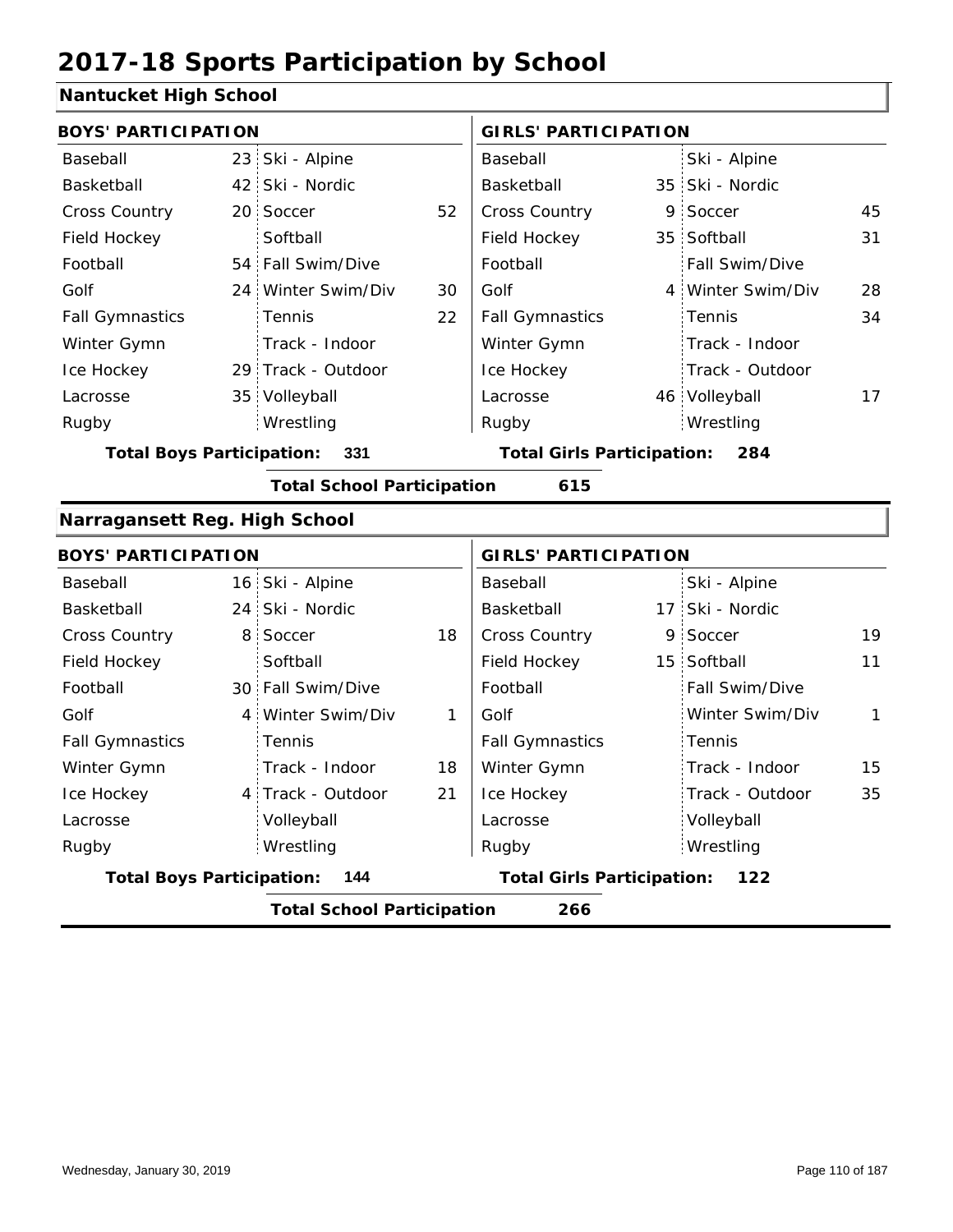### **Nashoba Reg. High School**

| <b>BOYS' PARTICIPATION</b>       |      |                                      |    | <b>GIRLS' PARTICIPATION</b>       |   |                  |    |
|----------------------------------|------|--------------------------------------|----|-----------------------------------|---|------------------|----|
| Baseball                         | 47 : | Ski - Alpine                         | 15 | Baseball                          |   | Ski - Alpine     | 16 |
| Basketball                       | 46   | Ski - Nordic                         | 6  | Basketball                        |   | 23 Ski - Nordic  | 11 |
| <b>Cross Country</b>             | 14:  | Soccer                               | 68 | Cross Country                     |   | 20 Soccer        | 58 |
| Field Hockey                     | 1:   | Softball                             |    | Field Hockey                      |   | 36 Softball      | 32 |
| Football                         |      | 63 Fall Swim/Dive                    |    | Football                          |   | Fall Swim/Dive   |    |
| Golf                             | 21:  | Winter Swim/Div                      | 4  | Golf                              |   | Winter Swim/Div  | 13 |
| <b>Fall Gymnastics</b>           |      | Tennis                               | 12 | <b>Fall Gymnastics</b>            |   | Tennis           | 12 |
| Winter Gymn                      |      | Track - Indoor                       | 20 | Winter Gymn                       | 5 | Track - Indoor   | 33 |
| Ice Hockey                       |      | 32 Track - Outdoor                   | 61 | Ice Hockey                        | 3 | Track - Outdoor  | 75 |
| Lacrosse                         |      | 42 Volleyball                        |    | Lacrosse                          |   | 39 Volleyball    | 39 |
| Rugby                            |      | Wrestling                            | 22 | Rugby                             |   | Wrestling        |    |
| <b>Total Boys Participation:</b> |      | 474                                  |    | <b>Total Girls Participation:</b> |   | 415              |    |
|                                  |      | <b>Total School Participation</b>    |    | 889                               |   |                  |    |
|                                  |      | Nashoba Valley Technical High School |    |                                   |   |                  |    |
| <b>BOYS' PARTICIPATION</b>       |      |                                      |    | <b>GIRLS' PARTICIPATION</b>       |   |                  |    |
| Baseball                         |      | 33 Ski - Alpine                      |    | Baseball                          |   | Ski - Alpine     |    |
| Basketball                       |      | 29 Ski - Nordic                      |    | Basketball                        |   | 8 Ski - Nordic   |    |
| <b>Cross Country</b>             |      | 15 Soccer                            | 26 | <b>Cross Country</b>              |   | 8 Soccer         | 16 |
| Field Hockey                     |      | Softball                             |    | Field Hockey                      |   | Softball         | 25 |
| Football                         |      | 54 Fall Swim/Dive                    |    | Football                          |   | 1 Fall Swim/Dive |    |
| Golf                             |      | 13 Winter Swim/Div                   |    | Golf                              |   | Winter Swim/Div  |    |
| <b>Fall Gymnastics</b>           |      | Tennis                               | 1  | <b>Fall Gymnastics</b>            |   | Tennis           | 5  |
| Winter Gymn                      |      | Track - Indoor                       |    | Winter Gymn                       |   | Track - Indoor   |    |
| Ice Hockey                       |      | 19 Track - Outdoor                   | 34 | Ice Hockey                        |   | Track - Outdoor  | 19 |
| Lacrosse                         |      | 22 Volleyball                        |    | Lacrosse                          |   | 24 Volleyball    | 21 |
| Rugby                            |      | Wrestling                            | 14 | Rugby                             |   | Wrestling        | 1  |
| <b>Total Boys Participation:</b> |      | 260                                  |    | <b>Total Girls Participation:</b> |   | 128              |    |
|                                  |      | <b>Total School Participation</b>    |    | 388                               |   |                  |    |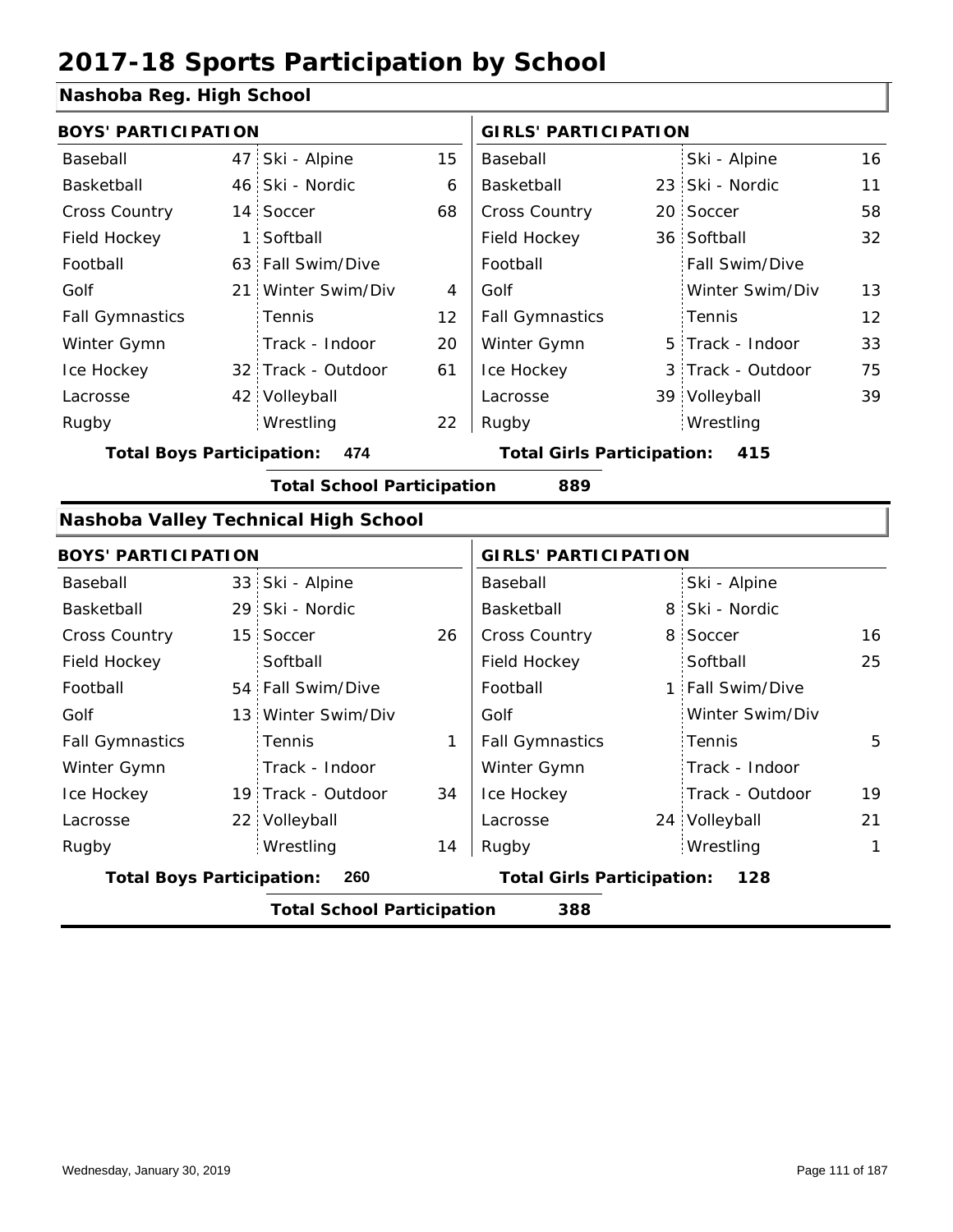### **Natick High School**

| <b>BOYS' PARTICIPATION</b>       |                                   |                | <b>GIRLS' PARTICIPATION</b>       |                    |             |
|----------------------------------|-----------------------------------|----------------|-----------------------------------|--------------------|-------------|
| Baseball                         | 50 Ski - Alpine                   | 22             | Baseball                          | Ski - Alpine       | 20          |
| Basketball                       | 41 Ski - Nordic                   | $\overline{2}$ | Basketball                        | 43 Ski - Nordic    | $\mathbf 1$ |
| Cross Country                    | 83 Soccer                         | 65             | Cross Country                     | 48 Soccer          | 63          |
| Field Hockey                     | Softball                          |                | Field Hockey                      | 62 Softball        | 49          |
| Football                         | 96 Fall Swim/Dive                 |                | Football                          | 1 Fall Swim/Dive   | 37          |
| Golf                             | 24 Winter Swim/Div                | 43             | Golf                              | Winter Swim/Div    |             |
| <b>Fall Gymnastics</b>           | Tennis                            | 22             | <b>Fall Gymnastics</b>            | Tennis             | 21          |
| Winter Gymn                      | Track - Indoor                    | 90             | Winter Gymn                       | 17 Track - Indoor  | 66          |
| Ice Hockey                       | 68 Track - Outdoor                | 124            | Ice Hockey                        | 31 Track - Outdoor | 102         |
| Lacrosse                         | 69 Volleyball                     | 30             | Lacrosse                          | 44 Volleyball      | 60          |
| Rugby                            | Wrestling                         | 30             | Rugby                             | Wrestling          |             |
| <b>Total Boys Participation:</b> | 859                               |                | <b>Total Girls Participation:</b> | 665                |             |
|                                  | <b>Total School Participation</b> |                | 1524                              |                    |             |
| <b>Nauset Reg. High School</b>   |                                   |                |                                   |                    |             |
| <b>BOYS' PARTICIPATION</b>       |                                   |                | <b>GIRLS' PARTICIPATION</b>       |                    |             |
| Baseball                         | 42 Ski - Alpine                   |                | Baseball                          | Ski - Alpine       |             |
| Basketball                       | 45 Ski - Nordic                   |                | Basketball                        | 25 Ski - Nordic    |             |
| <b>Cross Country</b>             | 25 Soccer                         | 50             | Cross Country                     | 25 Soccer          | 40          |
| Field Hockey                     | Softball                          |                | Field Hockey                      | 40 Softball        | 18          |
| Football                         | 45 Fall Swim/Dive                 |                | Football                          | Fall Swim/Dive     |             |
| Golf                             | 15 Winter Swim/Div                | 14             | Golf                              | 15 Winter Swim/Div | 23          |
| <b>Fall Gymnastics</b>           | Tennis                            | 15             | <b>Fall Gymnastics</b>            | Tennis             | 15          |
| Winter Gymn                      | Track - Indoor                    | 25             | Winter Gymn                       | Track - Indoor     | 30          |
| Ice Hockey                       | 30 Track - Outdoor                | 35             | Ice Hockey                        | 19 Track - Outdoor | 35          |
| Lacrosse                         | 40 Volleyball                     |                | Lacrosse                          | 50 Volleyball      | 22          |
| Rugby                            | Wrestling                         | 14             | Rugby                             | Wrestling          |             |
| <b>Total Boys Participation:</b> | 395                               |                | <b>Total Girls Participation:</b> | 357                |             |
|                                  | <b>Total School Participation</b> |                | 752                               |                    |             |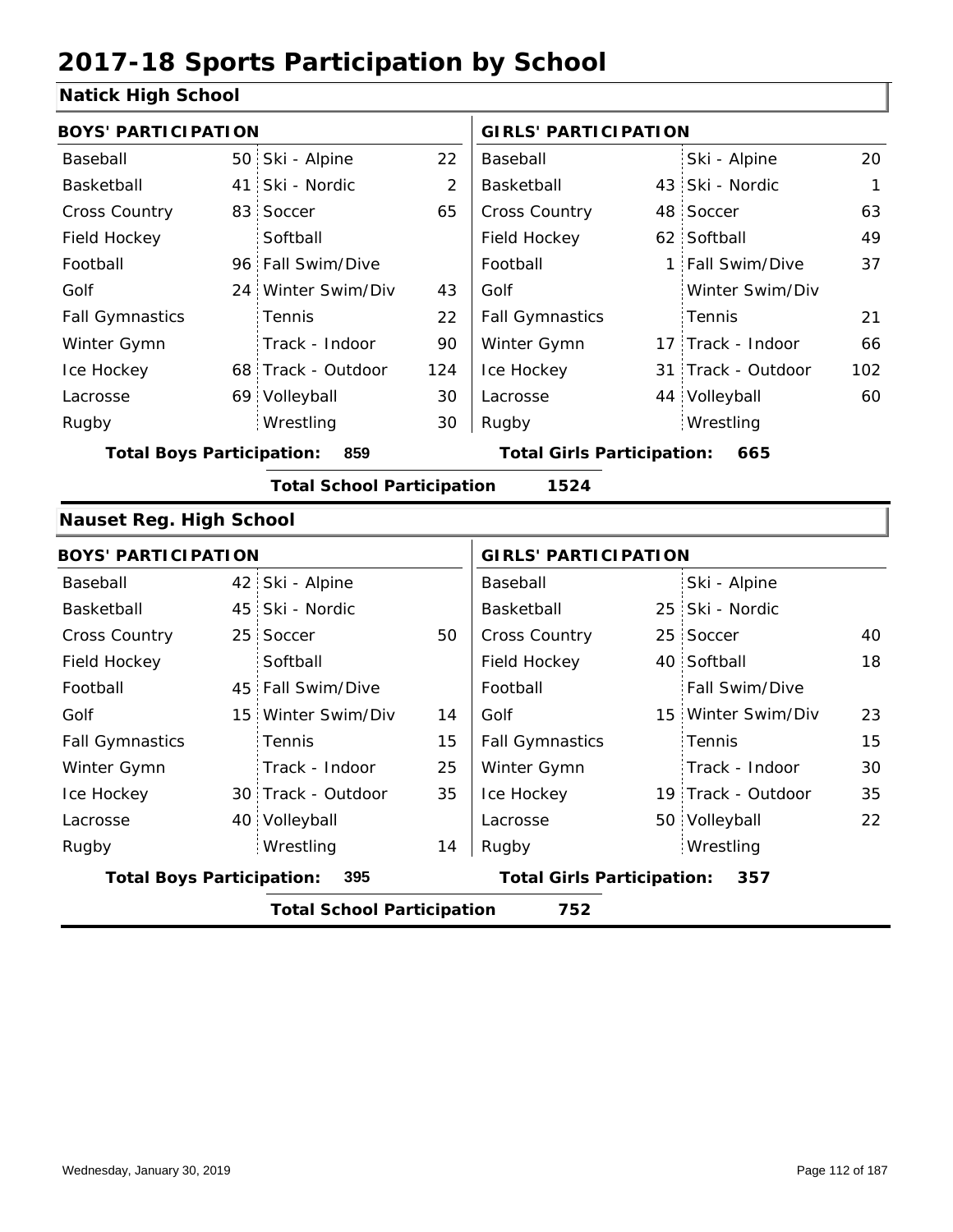### **Needham High School**

| <b>BOYS' PARTICIPATION</b>       |                 |                                   |    | <b>GIRLS' PARTICIPATION</b>           |                    |    |
|----------------------------------|-----------------|-----------------------------------|----|---------------------------------------|--------------------|----|
| Baseball                         |                 | 52 Ski - Alpine                   | 47 | Baseball                              | Ski - Alpine       | 35 |
| Basketball                       |                 | 44 Ski - Nordic                   |    | Basketball                            | 37 Ski - Nordic    |    |
| Cross Country                    | 80 <sub>1</sub> | Soccer                            | 74 | Cross Country                         | 44 Soccer          | 65 |
| Field Hockey                     |                 | Softball                          |    | Field Hockey                          | 69 Softball        | 31 |
| Football                         | 114             | Fall Swim/Dive                    |    | Football                              | Fall Swim/Dive     | 42 |
| Golf                             | 15 <sup>1</sup> | Winter Swim/Div                   | 36 | Golf                                  | Winter Swim/Div    |    |
| <b>Fall Gymnastics</b>           |                 | Tennis                            | 24 | <b>Fall Gymnastics</b>                | Tennis             | 24 |
| Winter Gymn                      |                 | Track - Indoor                    | 68 | Winter Gymn                           | 23 Track - Indoor  | 64 |
| Ice Hockey                       |                 | 53 Track - Outdoor                | 85 | Ice Hockey                            | 35 Track - Outdoor | 65 |
| Lacrosse                         |                 | 60 Volleyball                     | 30 | Lacrosse                              | 52 Volleyball      | 44 |
| Rugby                            |                 | 38 Wrestling                      | 37 | Rugby                                 | 20 Wrestling       |    |
| <b>Total Boys Participation:</b> |                 | 857                               |    | <b>Total Girls Participation: 650</b> |                    |    |
|                                  |                 | <b>Total School Participation</b> |    | 1507                                  |                    |    |
| <b>New Bedford High School</b>   |                 |                                   |    |                                       |                    |    |
| <b>BOYS' PARTICIPATION</b>       |                 |                                   |    | <b>GIRLS' PARTICIPATION</b>           |                    |    |
| Baseball                         |                 | 48 Ski - Alpine                   |    | Baseball                              | Ski - Alpine       |    |
| Basketball                       | 40              | Ski - Nordic                      |    | Basketball                            | Ski - Nordic       |    |
| <b>Cross Country</b>             | 8               | Soccer                            | 45 | Cross Country                         | 12 Soccer          | 36 |
| Field Hockey                     |                 | Softball                          |    | Field Hockey                          | 18 Softball        | 38 |
| Football                         |                 | 54 Fall Swim/Dive                 |    | Football                              | Fall Swim/Dive     |    |
| Golf                             | 8               | Winter Swim/Div                   | 18 | Golf                                  | Winter Swim/Div    | 24 |
| <b>Fall Gymnastics</b>           |                 | Tennis                            | 9  | <b>Fall Gymnastics</b>                | Tennis             | 24 |
| Winter Gymn                      |                 | Track - Indoor                    | 18 | Winter Gymn                           | Track - Indoor     | 21 |
| Ice Hockey                       |                 | Track - Outdoor                   | 15 | Ice Hockey                            | Track - Outdoor    | 22 |
| Lacrosse                         |                 | 24 Volleyball                     | 25 | Lacrosse                              | 42 Volleyball      | 40 |
| Rugby                            |                 | Wrestling                         | 18 | Rugby                                 | Wrestling          |    |
| <b>Total Boys Participation:</b> |                 | 330                               |    | <b>Total Girls Participation:</b>     | 277                |    |
|                                  |                 | <b>Total School Participation</b> |    | 607                                   |                    |    |
|                                  |                 |                                   |    |                                       |                    |    |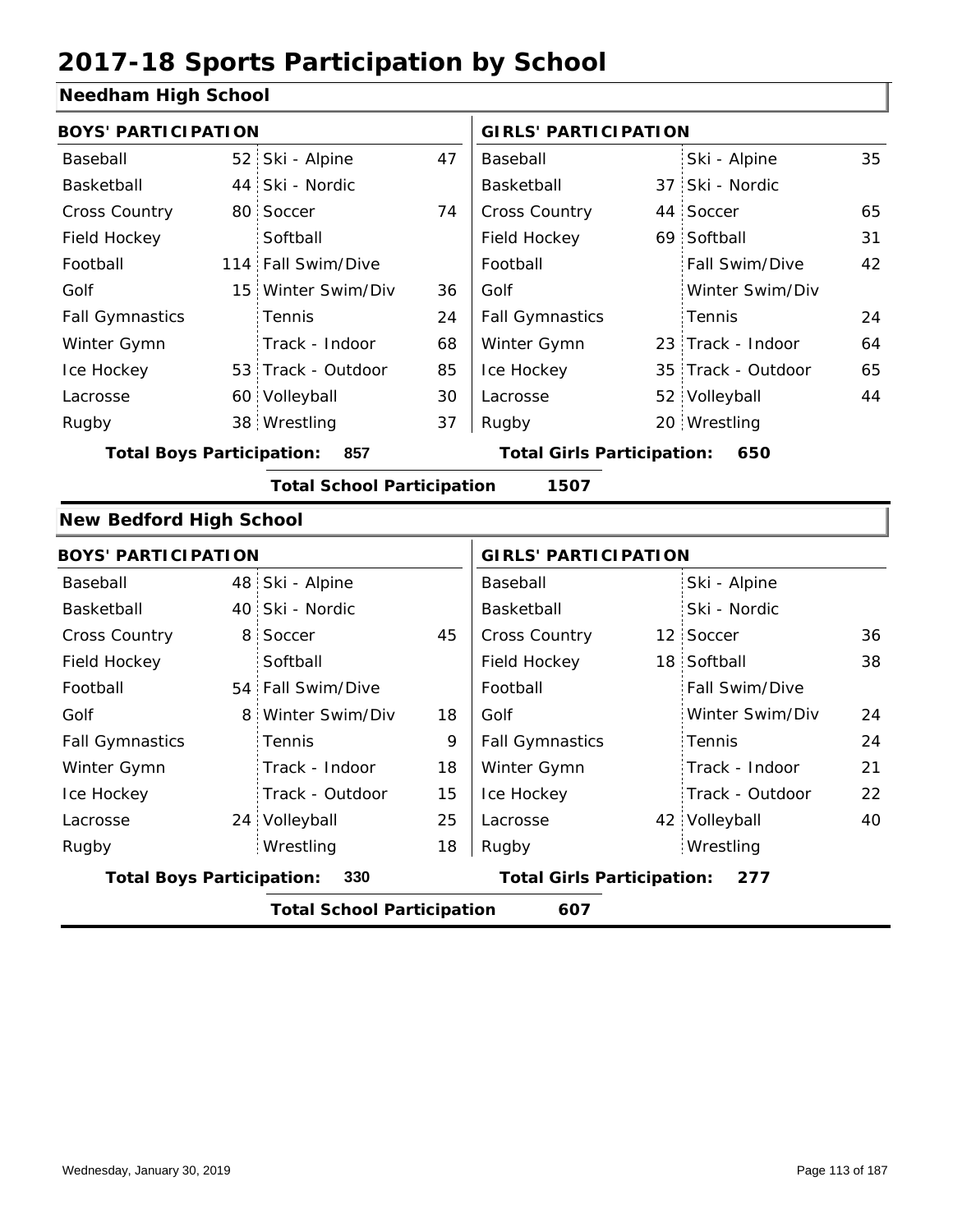### **New Mission High School**

| <b>BOYS' PARTICIPATION</b>       |                                   |    | <b>GIRLS' PARTICIPATION</b>       |                   |                 |
|----------------------------------|-----------------------------------|----|-----------------------------------|-------------------|-----------------|
| Baseball                         | 24 Ski - Alpine                   |    | Baseball                          | Ski - Alpine      |                 |
| Basketball                       | 31 Ski - Nordic                   |    | Basketball                        | Ski - Nordic      |                 |
| Cross Country                    | Soccer                            | 18 | Cross Country                     | Soccer            |                 |
| Field Hockey                     | Softball                          |    | Field Hockey                      | Softball          | 15              |
| Football                         | 38 Fall Swim/Dive                 |    | Football                          | Fall Swim/Dive    |                 |
| Golf                             | Winter Swim/Div                   |    | Golf                              | Winter Swim/Div   |                 |
| <b>Fall Gymnastics</b>           | Tennis                            |    | <b>Fall Gymnastics</b>            | Tennis            |                 |
| Winter Gymn                      | Track - Indoor                    | 11 | Winter Gymn                       | Track - Indoor    | 14              |
| Ice Hockey                       | 1 Track - Outdoor                 | 15 | Ice Hockey                        | Track - Outdoor   | 17              |
| Lacrosse                         | Volleyball                        |    | Lacrosse                          | Volleyball        | 16              |
| Rugby                            | Wrestling                         |    | Rugby                             | Wrestling         |                 |
| <b>Total Boys Participation:</b> | 138                               |    | <b>Total Girls Participation:</b> | 62                |                 |
|                                  | <b>Total School Participation</b> |    | 200                               |                   |                 |
| <b>Newburyport High School</b>   |                                   |    |                                   |                   |                 |
| <b>BOYS' PARTICIPATION</b>       |                                   |    | <b>GIRLS' PARTICIPATION</b>       |                   |                 |
| Baseball                         | 44 Ski - Alpine                   |    | Baseball                          | Ski - Alpine      | 10 <sup>°</sup> |
| Basketball                       | 42 Ski - Nordic                   |    | Basketball                        | 25 Ski - Nordic   |                 |
| <b>Cross Country</b>             | 60 Soccer                         | 53 | Cross Country                     | 58 Soccer         | 70              |
| Field Hockey                     | Softball                          |    | Field Hockey                      | 44 Softball       | 27              |
| Football                         | 54 Fall Swim/Dive                 |    | Football                          | Fall Swim/Dive    |                 |
| Golf                             | 16 Winter Swim/Div                | 4  | Golf                              | Winter Swim/Div   | 12              |
| <b>Fall Gymnastics</b>           | Tennis                            | 4  | <b>Fall Gymnastics</b>            | Tennis            | 39              |
| Winter Gymn                      | Track - Indoor                    | 48 | Winter Gymn                       | Track - Indoor    | 53              |
| Ice Hockey                       | 47 Track - Outdoor                | 46 | Ice Hockey                        | 8 Track - Outdoor | 52              |
| Lacrosse                         | 39 Volleyball                     |    | Lacrosse                          | 45 Volleyball     | 53              |
| Rugby                            | Wrestling                         | 1  | Rugby                             | Wrestling         |                 |
| <b>Total Boys Participation:</b> | 458                               |    | <b>Total Girls Participation:</b> | 496               |                 |
|                                  | <b>Total School Participation</b> |    | 954                               |                   |                 |
|                                  |                                   |    |                                   |                   |                 |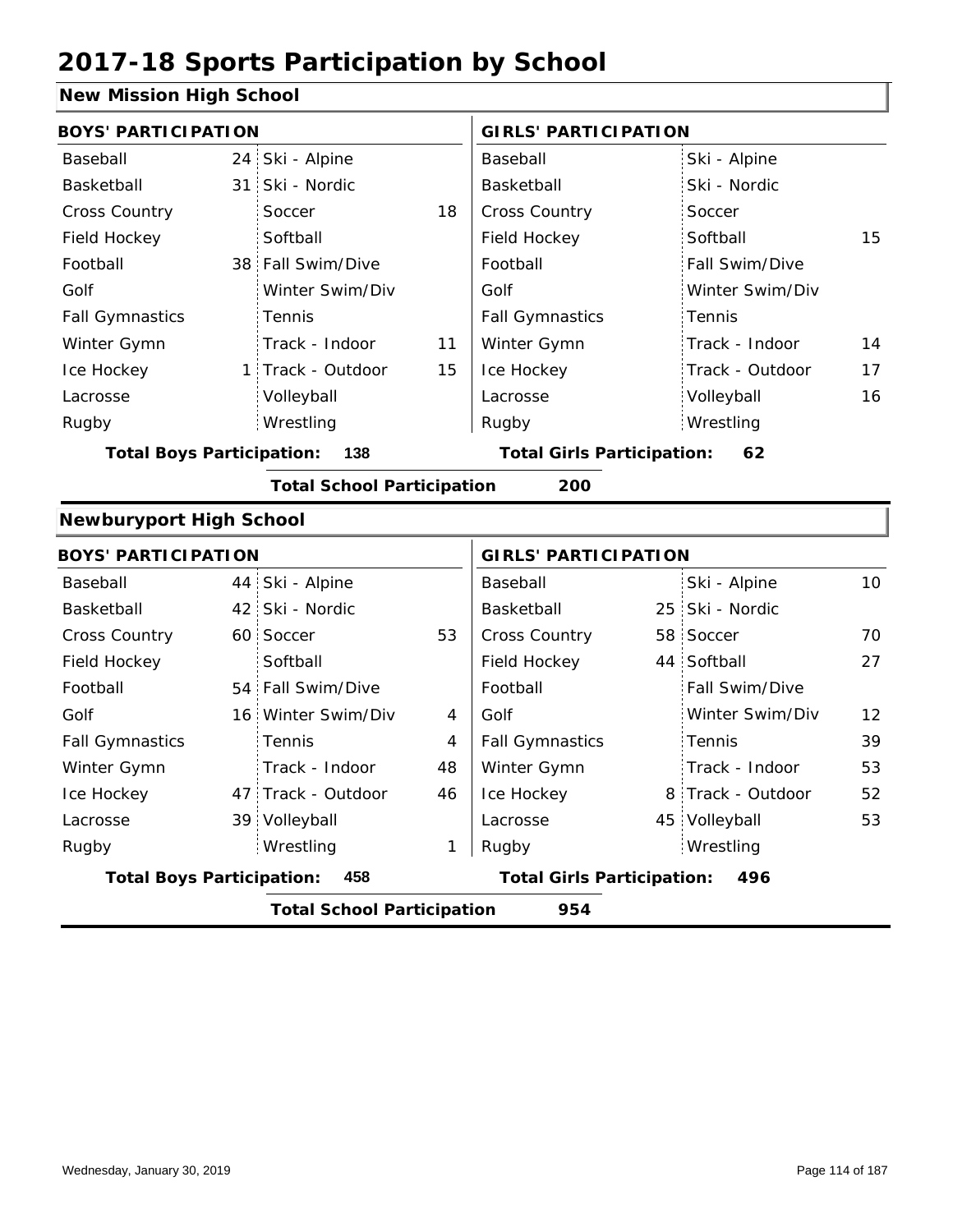### **Newton North High School**

| <b>BOYS' PARTICIPATION</b>       |              |                                   |    | <b>GIRLS' PARTICIPATION</b>           |                 |                    |     |  |
|----------------------------------|--------------|-----------------------------------|----|---------------------------------------|-----------------|--------------------|-----|--|
| Baseball                         | 63           | Ski - Alpine                      | 14 | Baseball                              |                 | Ski - Alpine       | 20  |  |
| Basketball                       |              | 49 Ski - Nordic                   | 23 | Basketball                            | 37 <sup>1</sup> | Ski - Nordic       | 24  |  |
| Cross Country                    |              | 52 Soccer                         | 78 | Cross Country                         |                 | 62 Soccer          | 66  |  |
| Field Hockey                     |              | Softball                          |    | Field Hockey                          |                 | 63 Softball        | 32  |  |
| Football                         |              | 105 Fall Swim/Dive                |    | Football                              |                 | Fall Swim/Dive     | 54  |  |
| Golf                             |              | 18 Winter Swim/Div                | 38 | Golf                                  | $1$ :           | Winter Swim/Div    |     |  |
| <b>Fall Gymnastics</b>           |              | Tennis                            | 25 | <b>Fall Gymnastics</b>                |                 | Tennis             | 22  |  |
| Winter Gymn                      |              | 13 Track - Indoor                 | 71 | Winter Gymn                           |                 | 12 Track - Indoor  | 84  |  |
| Ice Hockey                       |              | 38 Track - Outdoor                | 74 | Ice Hockey                            |                 | 25 Track - Outdoor | 127 |  |
| Lacrosse                         |              | 68 Volleyball                     | 31 | Lacrosse                              |                 | 55 Volleyball      | 42  |  |
| Rugby                            |              | Wrestling                         | 27 | Rugby                                 |                 | Wrestling          | 6   |  |
| <b>Total Boys Participation:</b> |              | 787                               |    | <b>Total Girls Participation: 732</b> |                 |                    |     |  |
|                                  |              | <b>Total School Participation</b> |    | 1519                                  |                 |                    |     |  |
| <b>Newton South High School</b>  |              |                                   |    |                                       |                 |                    |     |  |
| <b>BOYS' PARTICIPATION</b>       |              |                                   |    | <b>GIRLS' PARTICIPATION</b>           |                 |                    |     |  |
| Baseball                         |              | 47 Ski - Alpine                   | 17 | Baseball                              |                 | Ski - Alpine       | 16  |  |
| Basketball                       | 41           | Ski - Nordic                      | 10 | Basketball                            |                 | 29 Ski - Nordic    | 22  |  |
| <b>Cross Country</b>             |              | 65 Soccer                         | 66 | Cross Country                         |                 | 45 Soccer          | 60  |  |
| Field Hockey                     | $\mathbf{1}$ | Softball                          |    | Field Hockey                          |                 | 56 Softball        | 30  |  |
| Football                         |              | 65 Fall Swim/Dive                 |    | Football                              |                 | 1 Fall Swim/Dive   |     |  |
| Golf                             |              | 20 Winter Swim/Div                | 34 | Golf                                  |                 | 4 Winter Swim/Div  | 37  |  |
| <b>Fall Gymnastics</b>           |              | Tennis                            | 24 | <b>Fall Gymnastics</b>                |                 | Tennis             | 21  |  |
| Winter Gymn                      |              | 4 Track - Indoor                  | 73 | Winter Gymn                           |                 | 13 Track - Indoor  | 54  |  |
| Ice Hockey                       |              | 33 Track - Outdoor                | 99 | Ice Hockey                            |                 | 10 Track - Outdoor | 64  |  |
| Lacrosse                         |              | 43 Volleyball                     | 38 | Lacrosse                              |                 | 61 Volleyball      | 49  |  |
| Rugby                            |              | Wrestling                         | 28 | Rugby                                 |                 | Wrestling          | 1   |  |
| <b>Total Boys Participation:</b> |              | 708                               |    | <b>Total Girls Participation:</b>     |                 | 573                |     |  |
|                                  |              | <b>Total School Participation</b> |    | 1281                                  |                 |                    |     |  |
|                                  |              |                                   |    |                                       |                 |                    |     |  |

ı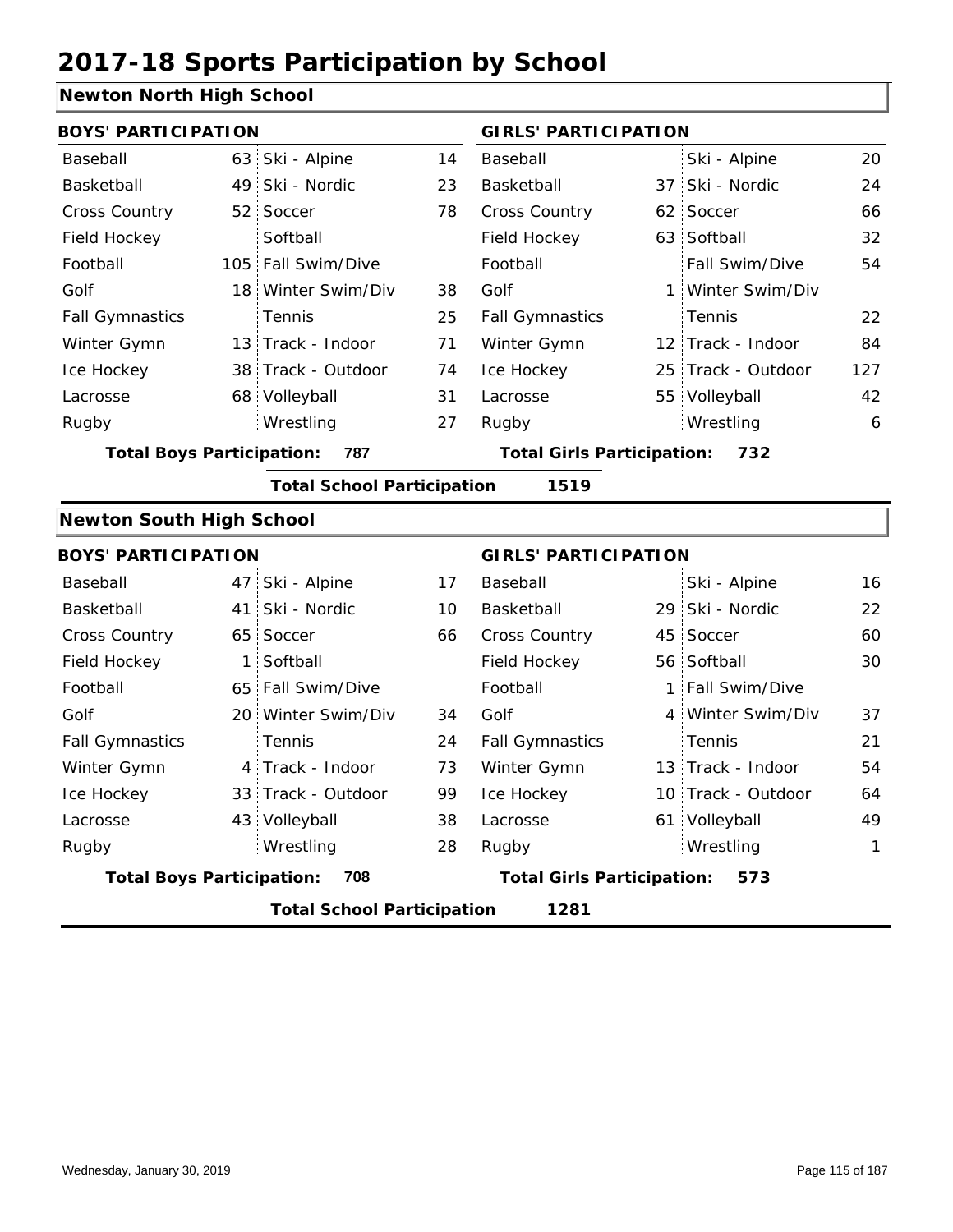### **Nipmuc Regional High School**

| <b>BOYS' PARTICIPATION</b>            |                                      |    | <b>GIRLS' PARTICIPATION</b>              |                 |                   |    |  |
|---------------------------------------|--------------------------------------|----|------------------------------------------|-----------------|-------------------|----|--|
| Baseball                              | 35 Ski - Alpine                      | 3  | Baseball                                 |                 | Ski - Alpine      | 3  |  |
| Basketball                            | 29 Ski - Nordic                      |    | Basketball                               |                 | 24 Ski - Nordic   |    |  |
| <b>Cross Country</b>                  | 13 Soccer                            | 37 | Cross Country                            |                 | Soccer            | 41 |  |
| Field Hockey                          | Softball                             |    | Field Hockey                             |                 | 43 Softball       | 24 |  |
| Football                              | 53 Fall Swim/Dive                    |    | Football                                 |                 | Fall Swim/Dive    |    |  |
| Golf                                  | 15 Winter Swim/Div                   | 1  | Golf                                     | $1 \cdot$       | Winter Swim/Div   | 11 |  |
| <b>Fall Gymnastics</b>                | Tennis                               |    | <b>Fall Gymnastics</b>                   |                 | Tennis            |    |  |
| Winter Gymn                           | Track - Indoor                       | 26 | Winter Gymn                              |                 | Track - Indoor    | 33 |  |
| Ice Hockey                            | 5 Track - Outdoor                    | 25 | Ice Hockey                               |                 | Track - Outdoor   | 24 |  |
| Lacrosse                              | 36 Volleyball                        | 6  | Lacrosse                                 |                 | 44 Volleyball     | 26 |  |
| Rugby                                 | Wrestling                            |    | Rugby                                    |                 | Wrestling         |    |  |
|                                       | <b>Total Boys Participation: 284</b> |    | <b>Total Girls Participation:</b>        |                 | 274               |    |  |
|                                       | <b>Total School Participation</b>    |    | 558                                      |                 |                   |    |  |
| <b>Norfolk County Agricultural HS</b> |                                      |    |                                          |                 |                   |    |  |
| <b>BOYS' PARTICIPATION</b>            |                                      |    | <b>GIRLS' PARTICIPATION</b>              |                 |                   |    |  |
| Baseball                              | 31 Ski - Alpine                      |    | Baseball                                 |                 | Ski - Alpine      |    |  |
| Basketball                            | 19 Ski - Nordic                      |    | Basketball                               |                 | 41 Ski - Nordic   |    |  |
| Cross Country                         | 10 Soccer                            | 29 | Cross Country                            | 23 <sup>1</sup> | Soccer            | 45 |  |
| Field Hockey                          | Softball                             |    | Field Hockey                             |                 | Softball          | 44 |  |
| Football                              | Fall Swim/Dive                       |    | Football                                 |                 | Fall Swim/Dive    |    |  |
| Golf                                  | 12 Winter Swim/Div                   |    | Golf                                     |                 | 2 Winter Swim/Div |    |  |
| <b>Fall Gymnastics</b>                | Tennis                               |    | <b>Fall Gymnastics</b>                   |                 | Tennis            |    |  |
| Winter Gymn                           | Track - Indoor                       |    | Winter Gymn                              |                 | Track - Indoor    |    |  |
| Ice Hockey                            | Track - Outdoor                      |    | Ice Hockey                               |                 | Track - Outdoor   |    |  |
| Lacrosse                              | Volleyball                           |    | Lacrosse                                 |                 | Volleyball        | 50 |  |
| Rugby                                 | Wrestling                            |    | Rugby                                    |                 | Wrestling         |    |  |
| <b>Total Boys Participation:</b>      | 101                                  |    | <b>Total Girls Participation:</b><br>205 |                 |                   |    |  |

**Total School Participation 306**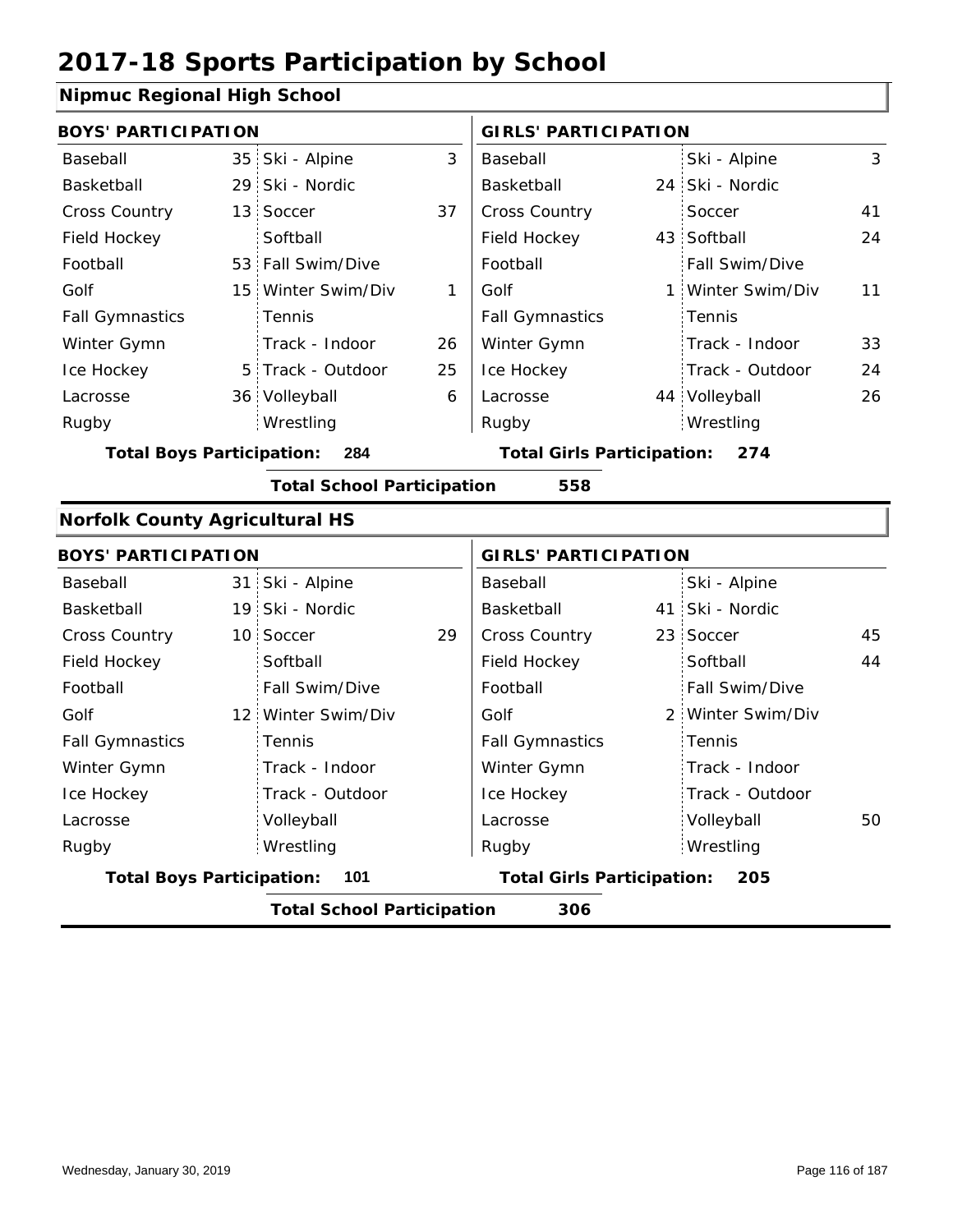### **North Andover High School**

| <b>BOYS' PARTICIPATION</b>       |                                   |     | <b>GIRLS' PARTICIPATION</b>       |  |                    |     |  |
|----------------------------------|-----------------------------------|-----|-----------------------------------|--|--------------------|-----|--|
| Baseball                         | 47 Ski - Alpine                   | 28  | Baseball                          |  | Ski - Alpine       | 25  |  |
| Basketball                       | 42 Ski - Nordic                   |     | Basketball                        |  | 36 Ski - Nordic    |     |  |
| Cross Country                    | 48 Soccer                         | 76  | Cross Country                     |  | 34 Soccer          | 65  |  |
| Field Hockey                     | Softball                          |     | Field Hockey                      |  | 57 Softball        | 42  |  |
| Football                         | 80 Fall Swim/Dive                 |     | Football                          |  | 1 Fall Swim/Dive   | 33  |  |
| Golf                             | 13 Winter Swim/Div                | 19  | Golf                              |  | Winter Swim/Div    |     |  |
| <b>Fall Gymnastics</b>           | Tennis                            | 21  | <b>Fall Gymnastics</b>            |  | Tennis             | 18  |  |
| Winter Gymn                      | Track - Indoor                    | 120 | Winter Gymn                       |  | 13 Track - Indoor  | 104 |  |
| Ice Hockey                       | 43 Track - Outdoor                | 122 | Ice Hockey                        |  | 17 Track - Outdoor | 91  |  |
| Lacrosse                         | 59 Volleyball                     | 17  | Lacrosse                          |  | 67 Volleyball      | 41  |  |
| Rugby                            | Wrestling                         | 25  | Rugby                             |  | Wrestling          | 2   |  |
| <b>Total Boys Participation:</b> | 760                               |     | <b>Total Girls Participation:</b> |  | 646                |     |  |
|                                  | <b>Total School Participation</b> |     | 1406                              |  |                    |     |  |
| North Attleborough High School   |                                   |     |                                   |  |                    |     |  |
| <b>BOYS' PARTICIPATION</b>       |                                   |     | <b>GIRLS' PARTICIPATION</b>       |  |                    |     |  |
| Baseball                         | 66 Ski - Alpine                   |     | Baseball                          |  | Ski - Alpine       |     |  |
| Basketball                       | 63 Ski - Nordic                   |     | Basketball                        |  | 35 Ski - Nordic    |     |  |
| <b>Cross Country</b>             | 24 Soccer                         | 60  | Cross Country                     |  | 17 Soccer          | 64  |  |
| Field Hockey                     | Softball                          |     | Field Hockey                      |  | 44 Softball        | 34  |  |
| Football                         | 106 Fall Swim/Dive                |     | Football                          |  | Fall Swim/Dive     |     |  |
| Golf                             | 18 Winter Swim/Div                | 15  | Golf                              |  | 1 Winter Swim/Div  | 32  |  |
| <b>Fall Gymnastics</b>           | Tennis                            | 25  | <b>Fall Gymnastics</b>            |  | Tennis             | 20  |  |
| Winter Gymn                      | Track - Indoor                    | 62  | Winter Gymn                       |  | 20 Track - Indoor  | 46  |  |
| Ice Hockey                       | 4 Track - Outdoor                 | 105 | Ice Hockey                        |  | 32 Track - Outdoor | 74  |  |
| Lacrosse                         | 41 Volleyball                     |     | Lacrosse                          |  | 43 Volleyball      | 54  |  |
| Rugby                            | Wrestling                         | 34  | Rugby                             |  | Wrestling          | 3   |  |
| <b>Total Boys Participation:</b> | 623                               |     | <b>Total Girls Participation:</b> |  | 519                |     |  |
|                                  | <b>Total School Participation</b> |     | 1142                              |  |                    |     |  |
|                                  |                                   |     |                                   |  |                    |     |  |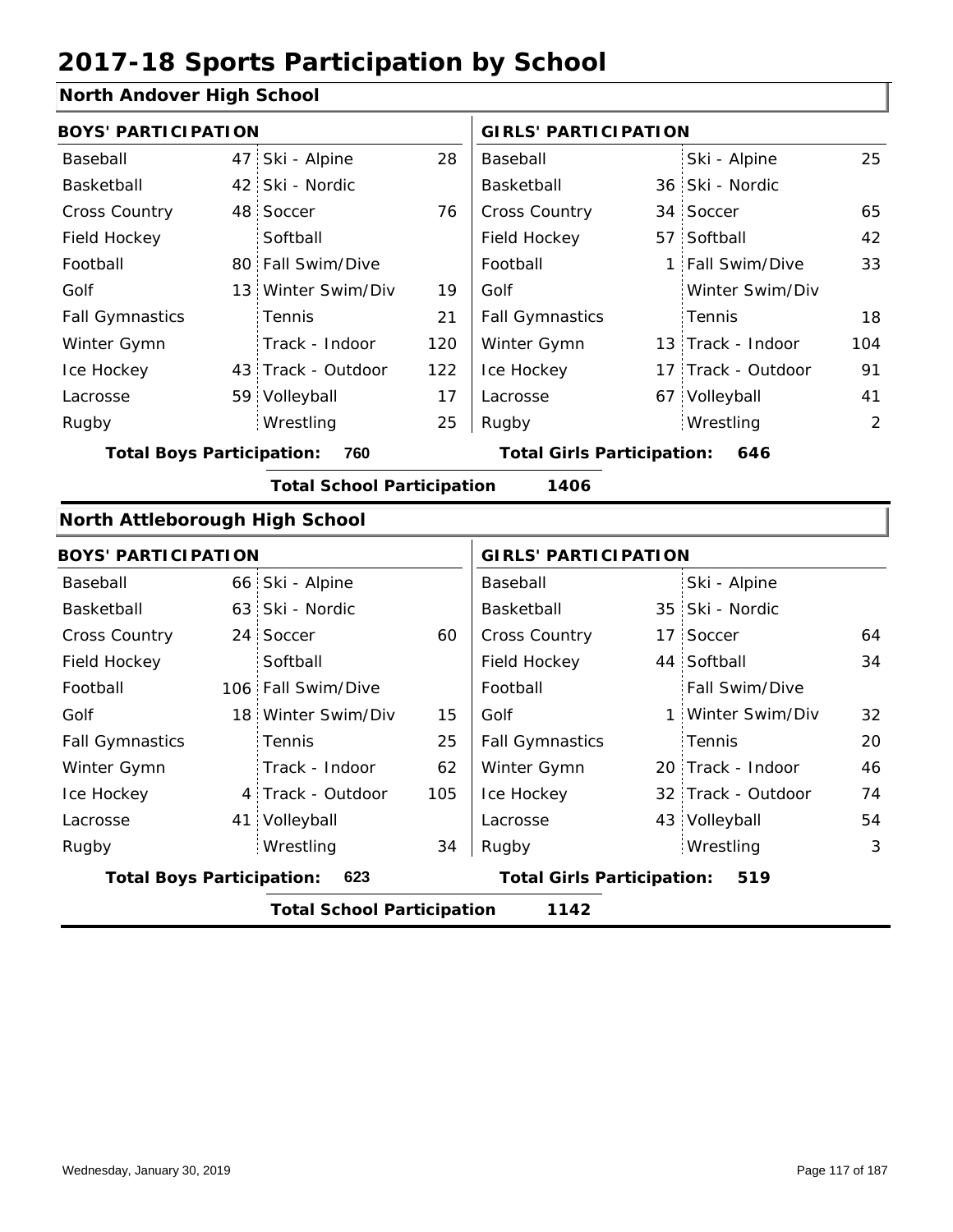### **North Brookfield Jr./Sr. HS**

|                 |                                                                                                                                                                                                                                                                                                                                                       | <b>GIRLS' PARTICIPATION</b> |                                                                        |                 |                                                                                                                                                                                                                              |
|-----------------|-------------------------------------------------------------------------------------------------------------------------------------------------------------------------------------------------------------------------------------------------------------------------------------------------------------------------------------------------------|-----------------------------|------------------------------------------------------------------------|-----------------|------------------------------------------------------------------------------------------------------------------------------------------------------------------------------------------------------------------------------|
|                 |                                                                                                                                                                                                                                                                                                                                                       | Baseball                    |                                                                        | Ski - Alpine    |                                                                                                                                                                                                                              |
|                 |                                                                                                                                                                                                                                                                                                                                                       | Basketball                  |                                                                        |                 |                                                                                                                                                                                                                              |
| Soccer          | 16                                                                                                                                                                                                                                                                                                                                                    | Cross Country               |                                                                        | Soccer          | 19                                                                                                                                                                                                                           |
| Softball        |                                                                                                                                                                                                                                                                                                                                                       | Field Hockey                |                                                                        |                 | 17                                                                                                                                                                                                                           |
| Fall Swim/Dive  |                                                                                                                                                                                                                                                                                                                                                       | Football                    |                                                                        | Fall Swim/Dive  |                                                                                                                                                                                                                              |
| Winter Swim/Div |                                                                                                                                                                                                                                                                                                                                                       | Golf                        |                                                                        | Winter Swim/Div |                                                                                                                                                                                                                              |
| Tennis          |                                                                                                                                                                                                                                                                                                                                                       | <b>Fall Gymnastics</b>      |                                                                        | Tennis          |                                                                                                                                                                                                                              |
| Track - Indoor  |                                                                                                                                                                                                                                                                                                                                                       | Winter Gymn                 |                                                                        | Track - Indoor  |                                                                                                                                                                                                                              |
| Track - Outdoor |                                                                                                                                                                                                                                                                                                                                                       | Ice Hockey                  |                                                                        | Track - Outdoor |                                                                                                                                                                                                                              |
| Volleyball      |                                                                                                                                                                                                                                                                                                                                                       | Lacrosse                    |                                                                        | Volleyball      |                                                                                                                                                                                                                              |
| Wrestling       |                                                                                                                                                                                                                                                                                                                                                       | Rugby                       |                                                                        | Wrestling       |                                                                                                                                                                                                                              |
| 66              |                                                                                                                                                                                                                                                                                                                                                       |                             |                                                                        | 64              |                                                                                                                                                                                                                              |
|                 |                                                                                                                                                                                                                                                                                                                                                       | 130                         |                                                                        |                 |                                                                                                                                                                                                                              |
|                 |                                                                                                                                                                                                                                                                                                                                                       |                             |                                                                        |                 |                                                                                                                                                                                                                              |
|                 |                                                                                                                                                                                                                                                                                                                                                       |                             |                                                                        |                 |                                                                                                                                                                                                                              |
|                 |                                                                                                                                                                                                                                                                                                                                                       | Baseball                    |                                                                        | Ski - Alpine    |                                                                                                                                                                                                                              |
|                 |                                                                                                                                                                                                                                                                                                                                                       | Basketball                  |                                                                        |                 |                                                                                                                                                                                                                              |
| Soccer          | 46                                                                                                                                                                                                                                                                                                                                                    | Cross Country               |                                                                        |                 | 53                                                                                                                                                                                                                           |
| Softball        |                                                                                                                                                                                                                                                                                                                                                       | Field Hockey                |                                                                        |                 | 20                                                                                                                                                                                                                           |
| Fall Swim/Dive  |                                                                                                                                                                                                                                                                                                                                                       | Football                    |                                                                        | Fall Swim/Dive  |                                                                                                                                                                                                                              |
| Winter Swim/Div | 4                                                                                                                                                                                                                                                                                                                                                     | Golf                        |                                                                        | Winter Swim/Div | 7                                                                                                                                                                                                                            |
| Tennis          | 14                                                                                                                                                                                                                                                                                                                                                    | <b>Fall Gymnastics</b>      |                                                                        | Tennis          | 30                                                                                                                                                                                                                           |
| Track - Indoor  | 31                                                                                                                                                                                                                                                                                                                                                    | Winter Gymn                 |                                                                        | Track - Indoor  | 28                                                                                                                                                                                                                           |
|                 | 41                                                                                                                                                                                                                                                                                                                                                    | Ice Hockey                  |                                                                        |                 | 41                                                                                                                                                                                                                           |
|                 |                                                                                                                                                                                                                                                                                                                                                       | Lacrosse                    |                                                                        |                 | 45                                                                                                                                                                                                                           |
| Wrestling       | 1                                                                                                                                                                                                                                                                                                                                                     | Rugby                       |                                                                        | Wrestling       |                                                                                                                                                                                                                              |
| 353             |                                                                                                                                                                                                                                                                                                                                                       |                             |                                                                        | 359             |                                                                                                                                                                                                                              |
|                 |                                                                                                                                                                                                                                                                                                                                                       | 712                         |                                                                        |                 |                                                                                                                                                                                                                              |
|                 | <b>BOYS' PARTICIPATION</b><br>15 Ski - Alpine<br>22 Ski - Nordic<br>9<br>2:<br>2 <sub>1</sub><br><b>Total Boys Participation:</b><br><b>North Middlesex Regional HS</b><br><b>BOYS' PARTICIPATION</b><br>30 Ski - Alpine<br>42 Ski - Nordic<br>11<br>40<br>25 <sup>1</sup><br>30 Track - Outdoor<br>38 Volleyball<br><b>Total Boys Participation:</b> |                             | <b>Total School Participation</b><br><b>Total School Participation</b> |                 | 15 Ski - Nordic<br>13 Softball<br><b>Total Girls Participation:</b><br><b>GIRLS' PARTICIPATION</b><br>26 Ski - Nordic<br>11 Soccer<br>45 Softball<br>4 Track - Outdoor<br>49 Volleyball<br><b>Total Girls Participation:</b> |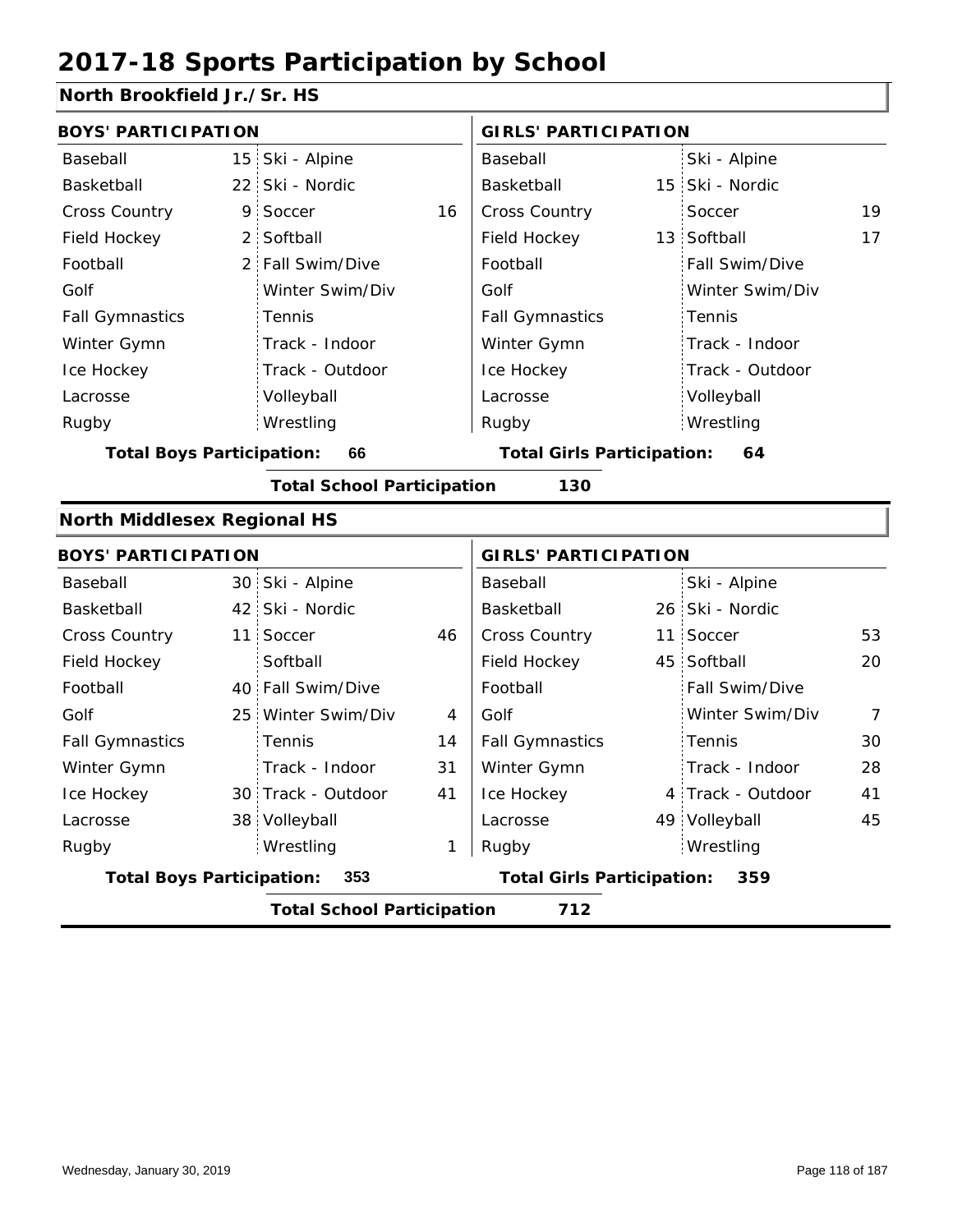### **North Quincy High School**

| ושטו גוו עשוווטץ רווערו שטווטטו         |                 |                                   |    |                                            |  |                    |                |  |  |
|-----------------------------------------|-----------------|-----------------------------------|----|--------------------------------------------|--|--------------------|----------------|--|--|
| <b>BOYS' PARTICIPATION</b>              |                 |                                   |    | <b>GIRLS' PARTICIPATION</b>                |  |                    |                |  |  |
| Baseball                                | 46              | Ski - Alpine                      |    | Baseball                                   |  | Ski - Alpine       |                |  |  |
| Basketball                              |                 | 42 Ski - Nordic                   |    | Basketball                                 |  | 30 Ski - Nordic    |                |  |  |
| Cross Country                           | 7 <sup>1</sup>  | Soccer                            | 37 | Cross Country                              |  | 5 Soccer           | 34             |  |  |
| Field Hockey                            |                 | Softball                          |    | Field Hockey                               |  | Softball           | 27             |  |  |
| Football                                |                 | 70 Fall Swim/Dive                 |    | Football                                   |  | 2 Fall Swim/Dive   |                |  |  |
| Golf                                    |                 | 15 Winter Swim/Div                | 23 | Golf                                       |  | 11 Winter Swim/Div | 14             |  |  |
| <b>Fall Gymnastics</b>                  |                 | Tennis                            | 12 | <b>Fall Gymnastics</b>                     |  | Tennis             | 15             |  |  |
| Winter Gymn                             |                 | Track - Indoor                    | 5  | Winter Gymn                                |  | Track - Indoor     | $\overline{7}$ |  |  |
| Ice Hockey                              |                 | 24 Track - Outdoor                | 9  | Ice Hockey                                 |  | 4 Track - Outdoor  | 10             |  |  |
| Lacrosse                                |                 | 13 Volleyball                     | 29 | Lacrosse                                   |  | 32 Volleyball      | 36             |  |  |
| Rugby                                   |                 | Wrestling                         |    | Rugby                                      |  | Wrestling          |                |  |  |
| <b>Total Boys Participation:</b><br>332 |                 |                                   |    | <b>Total Girls Participation:</b><br>- 227 |  |                    |                |  |  |
|                                         |                 | <b>Total School Participation</b> |    | 559                                        |  |                    |                |  |  |
| <b>North Reading High School</b>        |                 |                                   |    |                                            |  |                    |                |  |  |
| <b>BOYS' PARTICIPATION</b>              |                 |                                   |    | <b>GIRLS' PARTICIPATION</b>                |  |                    |                |  |  |
| Baseball                                |                 | 53 Ski - Alpine                   |    | Baseball                                   |  | Ski - Alpine       | 3              |  |  |
| Basketball                              | 38              | Ski - Nordic                      |    | Basketball                                 |  | 26 Ski - Nordic    |                |  |  |
| Cross Country                           | 23 <sup>1</sup> | Soccer                            | 61 | Cross Country                              |  | 16 Soccer          | 64             |  |  |
| Field Hockey                            |                 | Softball                          |    | Field Hockey                               |  | 29 Softball        | 37             |  |  |
| Football                                |                 | 72 Fall Swim/Dive                 |    | Football                                   |  | Fall Swim/Dive     |                |  |  |
| Golf                                    |                 | 19 Winter Swim/Div                | 9  | Golf                                       |  | Winter Swim/Div    | 16             |  |  |
|                                         |                 |                                   |    |                                            |  |                    |                |  |  |
| <b>Fall Gymnastics</b>                  |                 | Tennis                            | 21 | <b>Fall Gymnastics</b>                     |  | Tennis             | 22             |  |  |

|                                  | <b>Total School Participation</b> |    | 916                               |                             |  |
|----------------------------------|-----------------------------------|----|-----------------------------------|-----------------------------|--|
| <b>Total Boys Participation:</b> | 502                               |    | <b>Total Girls Participation:</b> | 414                         |  |
| Rugby                            | Wrestling                         | 14 | Rugby                             | Wrestling                   |  |
| Lacrosse                         | 34 Volleyball                     |    | Lacrosse                          | 44 Volleyball               |  |
| Ice Hockey                       | 46 Track - Outdoor                | 58 | Ice Hockey                        | 7 Track - Outdoor           |  |
| vviitust Oyiiiit                 | $1100N - 110001$                  | ◡┭ | vviitust Oyiini                   | $7 + 11$ and $-111$ and $0$ |  |

63

28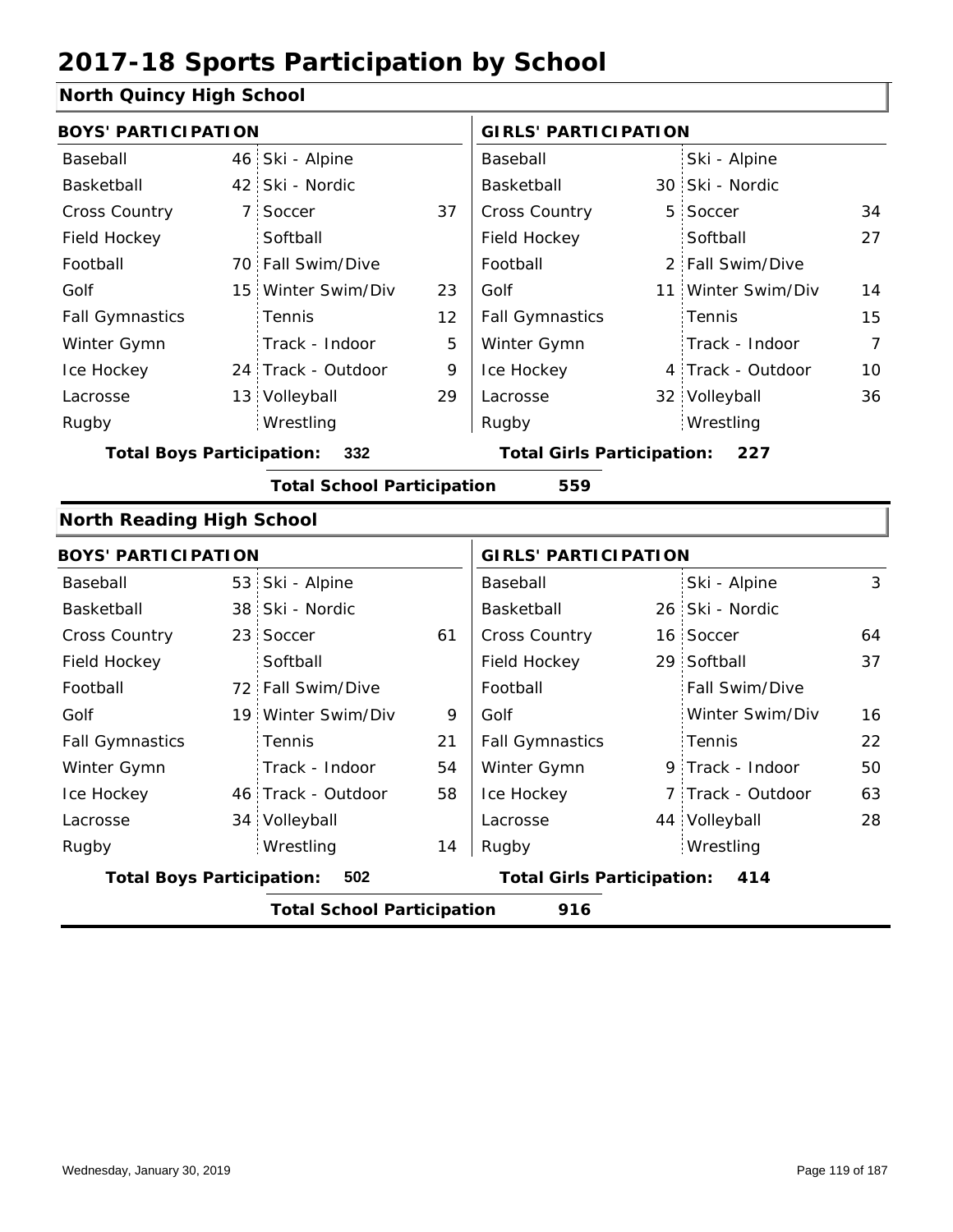### **Northampton High School**

| <b>BOYS' PARTICIPATION</b>       |                 |                                   |                | <b>GIRLS' PARTICIPATION</b>       |  |                   |    |
|----------------------------------|-----------------|-----------------------------------|----------------|-----------------------------------|--|-------------------|----|
| Baseball                         | 41.             | Ski - Alpine                      | $\overline{7}$ | Baseball                          |  | Ski - Alpine      | 5  |
| Basketball                       | 38              | Ski - Nordic                      |                | Basketball                        |  | 31 Ski - Nordic   |    |
| <b>Cross Country</b>             | 43              | Soccer                            | 56             | <b>Cross Country</b>              |  | 23 Soccer         | 33 |
| Field Hockey                     | $\overline{2}$  | Softball                          |                | Field Hockey                      |  | 33 Softball       | 24 |
| Football                         |                 | 30 Fall Swim/Dive                 |                | Football                          |  | 1 Fall Swim/Dive  |    |
| Golf                             | 17 <sup>1</sup> | Winter Swim/Div                   | 10             | Golf                              |  | 1 Winter Swim/Div | 11 |
| <b>Fall Gymnastics</b>           |                 | Tennis                            | 12             | <b>Fall Gymnastics</b>            |  | Tennis            | 18 |
| Winter Gymn                      |                 | Track - Indoor                    | 55             | Winter Gymn                       |  | Track - Indoor    | 38 |
| Ice Hockey                       |                 | 9 Track - Outdoor                 | 44             | Ice Hockey                        |  | 1 Track - Outdoor | 32 |
| Lacrosse                         |                 | 32 Volleyball                     |                | Lacrosse                          |  | 34 Volleyball     |    |
| Rugby                            |                 | Wrestling                         | 10             | Rugby                             |  | Wrestling         |    |
| <b>Total Boys Participation:</b> |                 | 406                               |                | <b>Total Girls Participation:</b> |  | 285               |    |
|                                  |                 | <b>Total School Participation</b> |                | 691                               |  |                   |    |
| Northbridge High School          |                 |                                   |                |                                   |  |                   |    |
| <b>BOYS' PARTICIPATION</b>       |                 |                                   |                | <b>GIRLS' PARTICIPATION</b>       |  |                   |    |
| Baseball                         | 27 <sup>1</sup> | Ski - Alpine                      |                | Baseball                          |  | Ski - Alpine      |    |
| Basketball                       | 28 <sup>1</sup> | Ski - Nordic                      |                | Basketball                        |  | 16 Ski - Nordic   |    |
| Cross Country                    | 6               | Soccer                            | 25             | Cross Country                     |  | 3 Soccer          | 30 |
| Field Hockey                     |                 | Softball                          |                | Field Hockey                      |  | 26 Softball       | 26 |
| Football                         |                 | 68 Fall Swim/Dive                 |                | Football                          |  | Fall Swim/Dive    |    |
| Golf                             | 9.              | Winter Swim/Div                   | $\mathcal{P}$  | Golf                              |  | 2 Winter Swim/Div |    |
| <b>Fall Gymnastics</b>           |                 | Tennis                            | 8              | <b>Fall Gymnastics</b>            |  | Tennis            | 9  |
| Winter Gymn                      |                 | Track - Indoor                    | 16             | Winter Gymn                       |  | Track - Indoor    | 17 |
| Ice Hockey                       | $\overline{4}$  | Track - Outdoor                   | 17             | Ice Hockey                        |  | Track - Outdoor   | 20 |
| Lacrosse                         |                 | 29 Volleyball                     |                | Lacrosse                          |  | 18 Volleyball     |    |
| Rugby                            |                 | Wrestling                         | 12             | Rugby                             |  | Wrestling         |    |
| <b>Total Boys Participation:</b> |                 | 251                               |                | <b>Total Girls Participation:</b> |  | 167               |    |

**Total School Participation 418**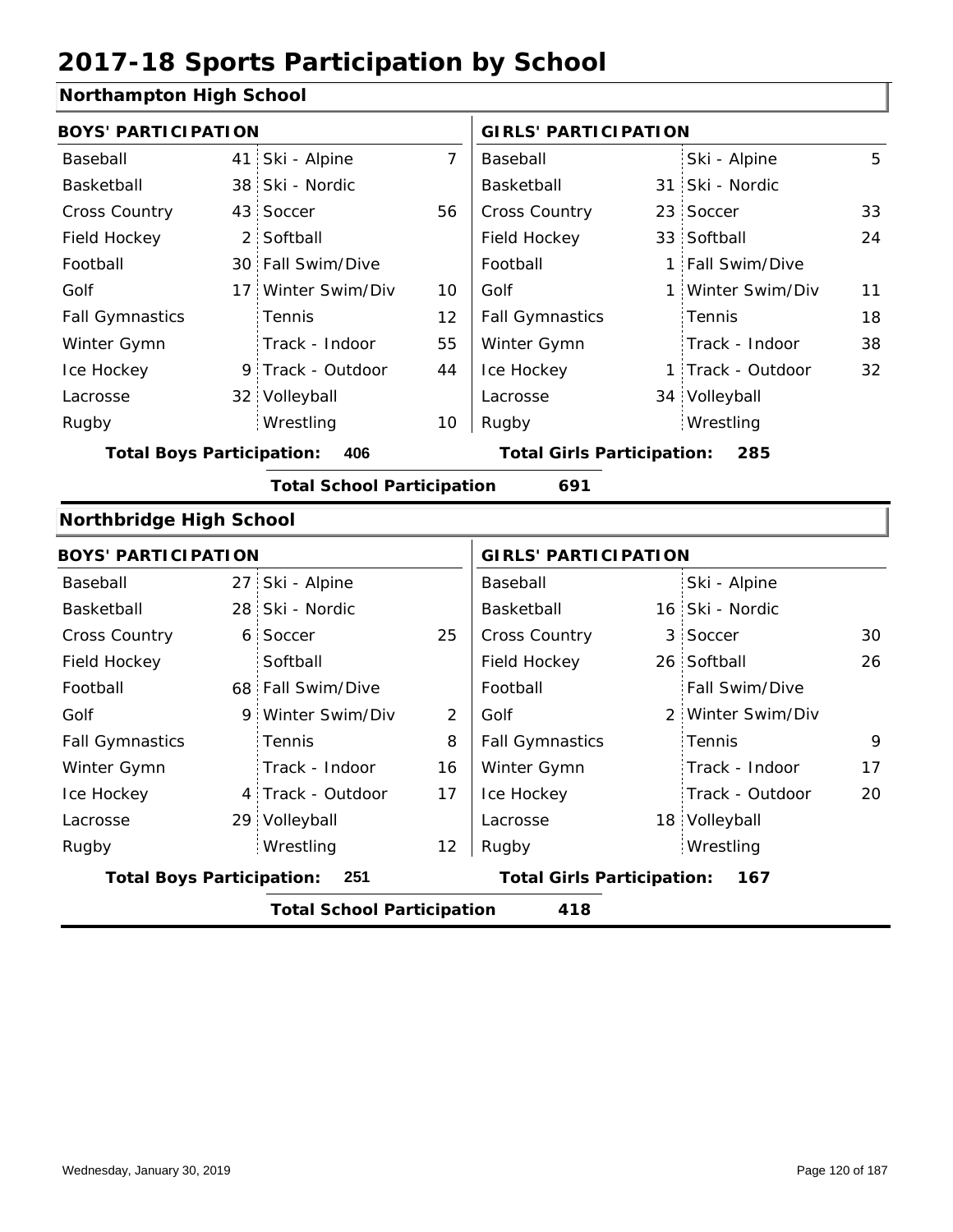### **Northeast Metro. Reg. Voc. School**

| <b>BOYS' PARTICIPATION</b>              |  |                    | <b>GIRLS' PARTICIPATION</b>       |                        |     |                  |    |
|-----------------------------------------|--|--------------------|-----------------------------------|------------------------|-----|------------------|----|
| Baseball                                |  | 48 Ski - Alpine    |                                   | Baseball               |     | Ski - Alpine     |    |
| Basketball                              |  | 66 Ski - Nordic    |                                   | Basketball             |     | 37 Ski - Nordic  |    |
| <b>Cross Country</b>                    |  | 15 Soccer          | 51                                | <b>Cross Country</b>   |     | 18 Soccer        | 49 |
| Field Hockey                            |  | Softball           |                                   | Field Hockey           |     | Softball         | 39 |
| Football                                |  | 94 Fall Swim/Dive  |                                   | Football               |     | 2 Fall Swim/Dive |    |
| Golf                                    |  | 14 Winter Swim/Div | 9                                 | Golf                   |     | Winter Swim/Div  | 19 |
| <b>Fall Gymnastics</b>                  |  | <b>Tennis</b>      |                                   | <b>Fall Gymnastics</b> |     | Tennis           |    |
| Winter Gymn                             |  | Track - Indoor     | 17                                | Winter Gymn            |     | Track - Indoor   | 32 |
| Ice Hockey                              |  | 37 Track - Outdoor | 17                                | Ice Hockey             |     | Track - Outdoor  | 45 |
| Lacrosse                                |  | 29 Volleyball      |                                   | Lacrosse               |     | 32 Volleyball    | 60 |
| Rugby                                   |  | Wrestling          |                                   | Rugby                  |     | Wrestling        |    |
| 397<br><b>Total Boys Participation:</b> |  |                    | <b>Total Girls Participation:</b> |                        | 333 |                  |    |

**Total School Participation 730**

#### **Norton High School**

|                                         | <b>BOYS' PARTICIPATION</b>               |                                          |    |                        | <b>GIRLS' PARTICIPATION</b> |                       |    |  |
|-----------------------------------------|------------------------------------------|------------------------------------------|----|------------------------|-----------------------------|-----------------------|----|--|
| Baseball                                |                                          | 39 Ski - Alpine                          |    | Baseball               |                             | 1 Ski - Alpine        |    |  |
| Basketball                              |                                          | 35 Ski - Nordic                          |    | Basketball             |                             | 14 Ski - Nordic       |    |  |
| <b>Cross Country</b>                    |                                          | 22 Soccer                                | 38 | <b>Cross Country</b>   |                             | 14 Soccer             | 32 |  |
| Field Hockey                            |                                          | Softball                                 |    | Field Hockey           |                             | Softball              | 22 |  |
| Football                                |                                          | 58 Fall Swim/Dive                        |    | Football               |                             | <b>Fall Swim/Dive</b> |    |  |
| Golf                                    |                                          | 17 Winter Swim/Div                       | 6  | Golf                   |                             | 1 Winter Swim/Div     | 13 |  |
| <b>Fall Gymnastics</b>                  |                                          | Tennis                                   | 13 | <b>Fall Gymnastics</b> |                             | Tennis                | 23 |  |
| Winter Gymn                             |                                          | Track - Indoor                           | 41 | Winter Gymn            |                             | 19 Track - Indoor     | 31 |  |
| Ice Hockey                              |                                          | 21 Track - Outdoor                       | 43 | Ice Hockey             |                             | 1 Track - Outdoor     | 38 |  |
| Lacrosse                                |                                          | 24 Volleyball                            | 11 | Lacrosse               |                             | 25 Volleyball         | 35 |  |
| Rugby                                   |                                          | Wrestling                                | 32 | Rugby                  |                             | Wrestling             | 1  |  |
| <b>Total Boys Participation:</b><br>400 |                                          | <b>Total Girls Participation:</b><br>270 |    |                        |                             |                       |    |  |
|                                         | 670<br><b>Total School Participation</b> |                                          |    |                        |                             |                       |    |  |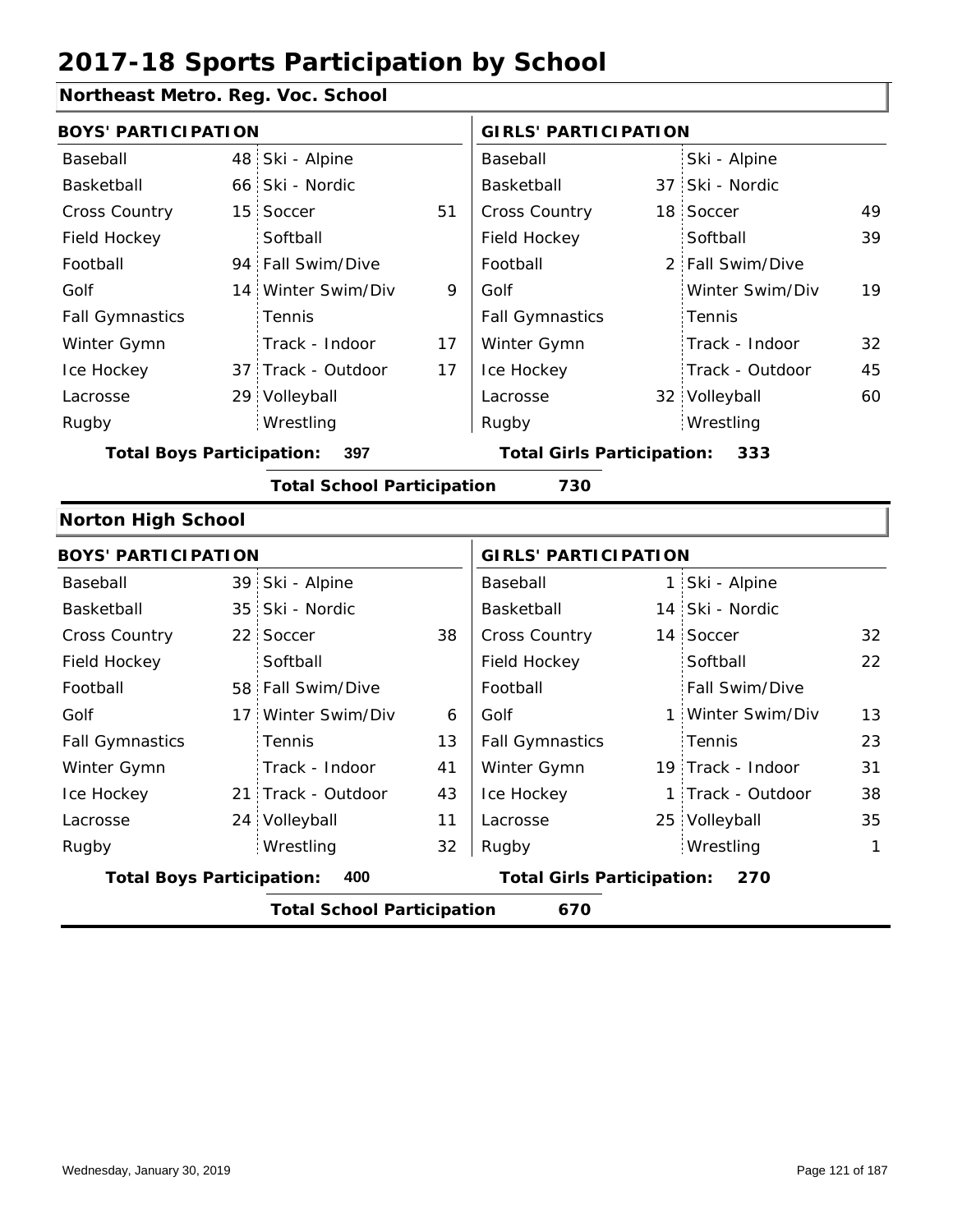### **Norwell High School**

| <b>BOYS' PARTICIPATION</b>               |                |                                                                                                                                                                                                                                                                                                                                                                                                                   | <b>GIRLS' PARTICIPATION</b>              |                                   |                 |                                                                                                                                                                                                                                                                                                  |  |
|------------------------------------------|----------------|-------------------------------------------------------------------------------------------------------------------------------------------------------------------------------------------------------------------------------------------------------------------------------------------------------------------------------------------------------------------------------------------------------------------|------------------------------------------|-----------------------------------|-----------------|--------------------------------------------------------------------------------------------------------------------------------------------------------------------------------------------------------------------------------------------------------------------------------------------------|--|
|                                          |                | 15                                                                                                                                                                                                                                                                                                                                                                                                                | Baseball                                 |                                   | Ski - Alpine    | 21                                                                                                                                                                                                                                                                                               |  |
|                                          |                |                                                                                                                                                                                                                                                                                                                                                                                                                   | Basketball                               |                                   | Ski - Nordic    |                                                                                                                                                                                                                                                                                                  |  |
|                                          |                | 54                                                                                                                                                                                                                                                                                                                                                                                                                | Cross Country                            |                                   |                 | 48                                                                                                                                                                                                                                                                                               |  |
|                                          | Softball       |                                                                                                                                                                                                                                                                                                                                                                                                                   | Field Hockey                             |                                   |                 | 25                                                                                                                                                                                                                                                                                               |  |
|                                          |                |                                                                                                                                                                                                                                                                                                                                                                                                                   | Football                                 |                                   | Fall Swim/Dive  |                                                                                                                                                                                                                                                                                                  |  |
|                                          |                | 21                                                                                                                                                                                                                                                                                                                                                                                                                | Golf                                     |                                   | Winter Swim/Div | 29                                                                                                                                                                                                                                                                                               |  |
|                                          | Tennis         | 14                                                                                                                                                                                                                                                                                                                                                                                                                | <b>Fall Gymnastics</b>                   |                                   | Tennis          | 31                                                                                                                                                                                                                                                                                               |  |
|                                          | Track - Indoor | 20                                                                                                                                                                                                                                                                                                                                                                                                                | Winter Gymn                              |                                   |                 | 16                                                                                                                                                                                                                                                                                               |  |
|                                          |                | 48                                                                                                                                                                                                                                                                                                                                                                                                                | Ice Hockey                               |                                   |                 | 47                                                                                                                                                                                                                                                                                               |  |
|                                          |                |                                                                                                                                                                                                                                                                                                                                                                                                                   | Lacrosse                                 |                                   |                 | 41                                                                                                                                                                                                                                                                                               |  |
|                                          | Wrestling      | 8                                                                                                                                                                                                                                                                                                                                                                                                                 | Rugby                                    |                                   | Wrestling       |                                                                                                                                                                                                                                                                                                  |  |
|                                          | 444            |                                                                                                                                                                                                                                                                                                                                                                                                                   |                                          |                                   |                 |                                                                                                                                                                                                                                                                                                  |  |
|                                          |                |                                                                                                                                                                                                                                                                                                                                                                                                                   | 895                                      |                                   |                 |                                                                                                                                                                                                                                                                                                  |  |
|                                          |                |                                                                                                                                                                                                                                                                                                                                                                                                                   |                                          |                                   |                 |                                                                                                                                                                                                                                                                                                  |  |
|                                          |                |                                                                                                                                                                                                                                                                                                                                                                                                                   |                                          |                                   |                 |                                                                                                                                                                                                                                                                                                  |  |
|                                          |                |                                                                                                                                                                                                                                                                                                                                                                                                                   | Baseball                                 |                                   | Ski - Alpine    |                                                                                                                                                                                                                                                                                                  |  |
|                                          |                |                                                                                                                                                                                                                                                                                                                                                                                                                   | Basketball                               |                                   |                 |                                                                                                                                                                                                                                                                                                  |  |
|                                          |                | 58                                                                                                                                                                                                                                                                                                                                                                                                                | Cross Country                            |                                   |                 | 39                                                                                                                                                                                                                                                                                               |  |
|                                          | Softball       |                                                                                                                                                                                                                                                                                                                                                                                                                   | Field Hockey                             |                                   |                 | 43                                                                                                                                                                                                                                                                                               |  |
|                                          |                | 5                                                                                                                                                                                                                                                                                                                                                                                                                 | Football                                 |                                   | Fall Swim/Dive  | 13                                                                                                                                                                                                                                                                                               |  |
|                                          |                |                                                                                                                                                                                                                                                                                                                                                                                                                   | Golf                                     |                                   | Winter Swim/Div |                                                                                                                                                                                                                                                                                                  |  |
|                                          | Tennis         | 22                                                                                                                                                                                                                                                                                                                                                                                                                | <b>Fall Gymnastics</b>                   |                                   | Tennis          | 18                                                                                                                                                                                                                                                                                               |  |
|                                          | Track - Indoor | 58                                                                                                                                                                                                                                                                                                                                                                                                                | Winter Gymn                              |                                   |                 | 36                                                                                                                                                                                                                                                                                               |  |
|                                          |                | 50                                                                                                                                                                                                                                                                                                                                                                                                                | Ice Hockey                               |                                   |                 | 43                                                                                                                                                                                                                                                                                               |  |
|                                          |                | 17                                                                                                                                                                                                                                                                                                                                                                                                                | Lacrosse                                 |                                   |                 | 39                                                                                                                                                                                                                                                                                               |  |
|                                          | Wrestling      | 18                                                                                                                                                                                                                                                                                                                                                                                                                | Rugby                                    |                                   | Wrestling       | 1                                                                                                                                                                                                                                                                                                |  |
|                                          | 505            |                                                                                                                                                                                                                                                                                                                                                                                                                   | <b>Total Girls Participation:</b><br>414 |                                   |                 |                                                                                                                                                                                                                                                                                                  |  |
| 919<br><b>Total School Participation</b> |                |                                                                                                                                                                                                                                                                                                                                                                                                                   |                                          |                                   |                 |                                                                                                                                                                                                                                                                                                  |  |
|                                          |                | 43 Ski - Alpine<br>43 Ski - Nordic<br>22 Soccer<br>59 Fall Swim/Dive<br>14 Winter Swim/Div<br>48 Track - Outdoor<br>35 Volleyball<br><b>Total Boys Participation:</b><br><b>Norwood Senior High School</b><br><b>BOYS' PARTICIPATION</b><br>52 Ski - Alpine<br>40 Ski - Nordic<br>23 Soccer<br>71 Fall Swim/Dive<br>14 Winter Swim/Div<br>49 Track - Outdoor<br>28 Volleyball<br><b>Total Boys Participation:</b> |                                          | <b>Total School Participation</b> |                 | 35 <sup>1</sup><br>15 Soccer<br>59 Softball<br>1 :<br>9 Track - Indoor<br>21 Track - Outdoor<br>53 Volleyball<br><b>Total Girls Participation: 451</b><br><b>GIRLS' PARTICIPATION</b><br>34 Ski - Nordic<br>13 Soccer<br>44 Softball<br>16 Track - Indoor<br>29 Track - Outdoor<br>46 Volleyball |  |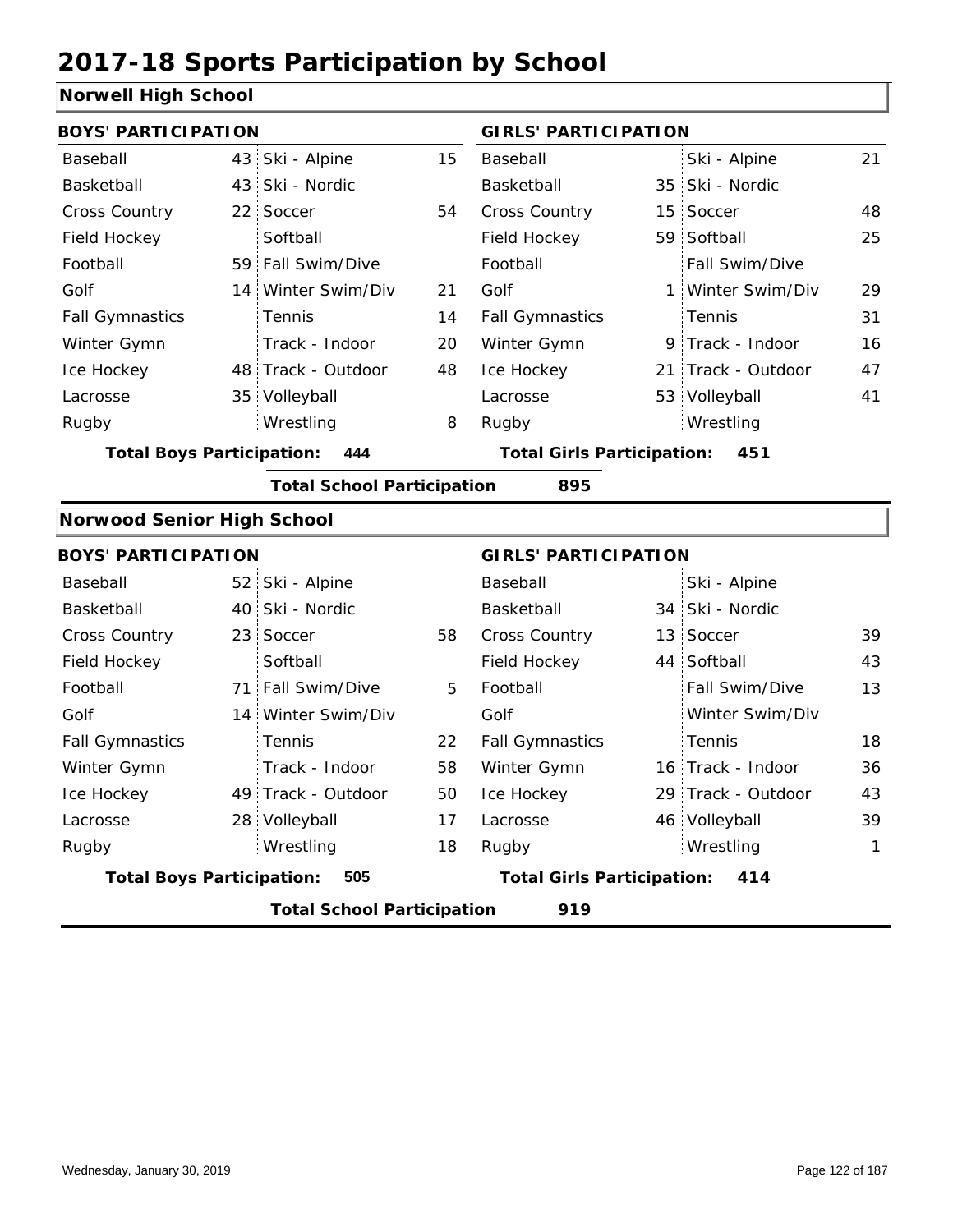### **Notre Dame Academy**

| NUTE DATIK AVAUVITY              |                                   |                                          |                             |                    |                   |  |
|----------------------------------|-----------------------------------|------------------------------------------|-----------------------------|--------------------|-------------------|--|
| <b>BOYS' PARTICIPATION</b>       |                                   |                                          | <b>GIRLS' PARTICIPATION</b> |                    |                   |  |
| Baseball                         | Ski - Alpine                      | Baseball                                 |                             | Ski - Alpine       | 23                |  |
| Basketball                       | Ski - Nordic                      | Basketball                               |                             | 36 Ski - Nordic    |                   |  |
| Cross Country                    | Soccer                            | Cross Country                            | 45                          | Soccer             | 56                |  |
| Field Hockey                     | Softball                          | Field Hockey                             |                             | 68 Softball        | 24                |  |
| Football                         | Fall Swim/Dive                    | Football                                 |                             | Fall Swim/Dive     | 22                |  |
| Golf                             | Winter Swim/Div                   | Golf                                     |                             | 24 Winter Swim/Div |                   |  |
| <b>Fall Gymnastics</b>           | Tennis                            | <b>Fall Gymnastics</b>                   |                             | Tennis             | 27                |  |
| Winter Gymn                      | Track - Indoor                    | Winter Gymn                              |                             | 12 Track - Indoor  | 43                |  |
| Ice Hockey                       | Track - Outdoor                   | Ice Hockey                               |                             | 37 Track - Outdoor | 102               |  |
| Lacrosse                         | Volleyball                        | Lacrosse                                 |                             | 36 Volleyball      | 33                |  |
| Rugby                            | Wrestling                         | Rugby                                    |                             | Wrestling          |                   |  |
| <b>Total Boys Participation:</b> | $\pmb{0}$                         | <b>Total Girls Participation:</b>        |                             | 588                |                   |  |
|                                  | <b>Total School Participation</b> | 588                                      |                             |                    |                   |  |
| <b>BOYS' PARTICIPATION</b>       |                                   | <b>GIRLS' PARTICIPATION</b>              |                             |                    |                   |  |
| Baseball                         | Ski - Alpine                      | Baseball                                 |                             | Ski - Alpine       |                   |  |
| Basketball                       | Ski - Nordic                      | Basketball                               |                             | 24 Ski - Nordic    |                   |  |
| Cross Country                    | Soccer                            | <b>Cross Country</b>                     | 8                           | Soccer             | 14                |  |
| Field Hockey                     | Softball                          | Field Hockey                             |                             | 42 Softball        | 24                |  |
| Football                         | Fall Swim/Dive                    | Football                                 |                             | Fall Swim/Dive     | $12 \overline{ }$ |  |
| Golf                             | Winter Swim/Div                   | Golf                                     |                             | 8 Winter Swim/Div  |                   |  |
| <b>Fall Gymnastics</b>           | Tennis                            | <b>Fall Gymnastics</b>                   |                             | Tennis             | 12                |  |
| Winter Gymn                      | Track - Indoor                    | Winter Gymn                              |                             | Track - Indoor     | 14                |  |
| Ice Hockey                       | Track - Outdoor                   | Ice Hockey                               |                             | 3 Track - Outdoor  | 16                |  |
| Lacrosse                         | Volleyball                        | Lacrosse                                 |                             | 17 Volleyball      |                   |  |
| Rugby                            | Wrestling                         | Rugby                                    |                             | Wrestling          |                   |  |
|                                  |                                   | <b>Total Girls Participation:</b><br>194 |                             |                    |                   |  |
| <b>Total Boys Participation:</b> | $\pmb{0}$                         |                                          |                             |                    |                   |  |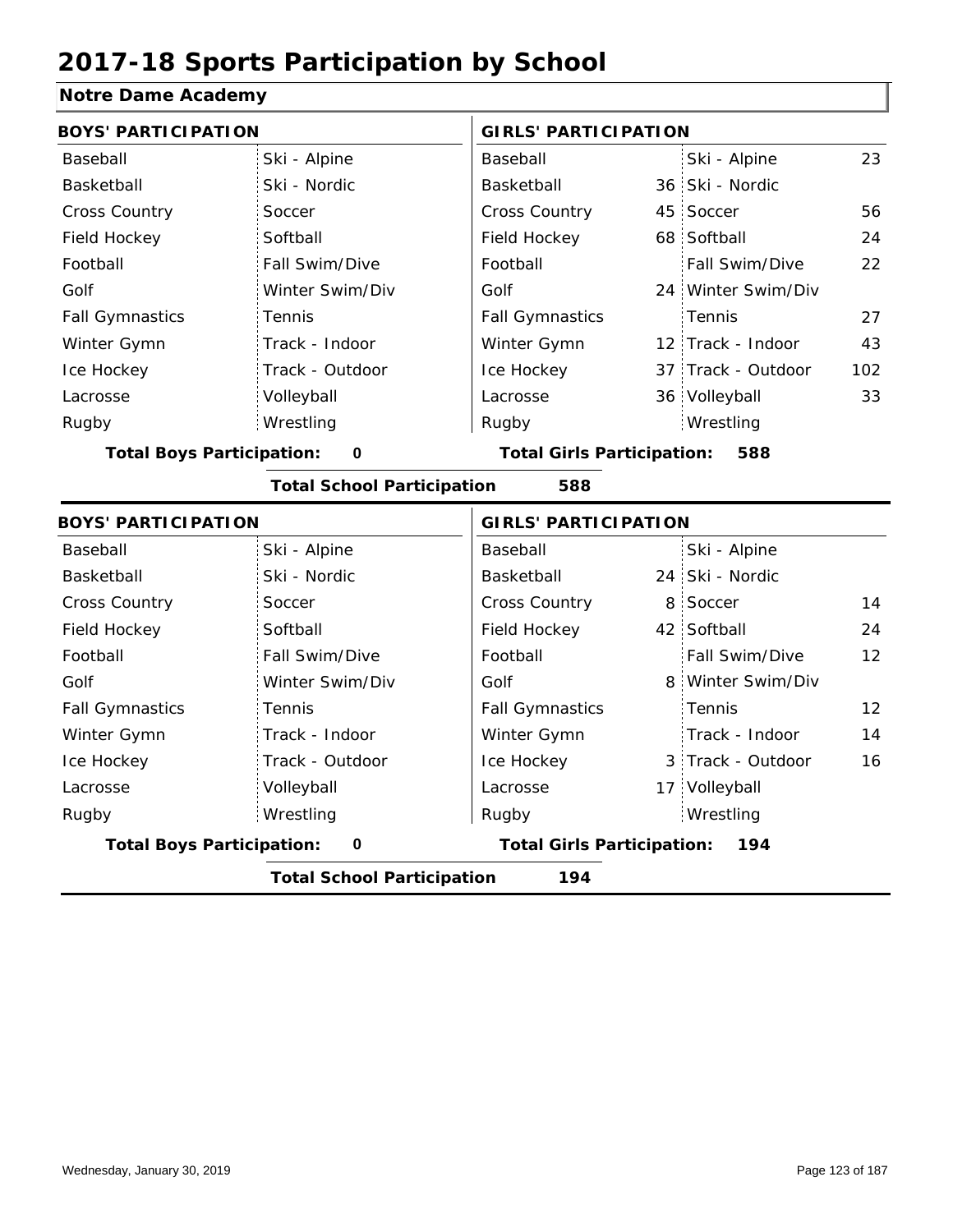#### **Notre Dame Cristo Rey HS**

| <b>BOYS' PARTICIPATION</b>       |                                   | <b>GIRLS' PARTICIPATION</b>             |                 |  |  |
|----------------------------------|-----------------------------------|-----------------------------------------|-----------------|--|--|
| Baseball                         | 13 Ski - Alpine                   | Baseball                                | Ski - Alpine    |  |  |
| Basketball                       | 13 Ski - Nordic                   | Basketball                              | 13 Ski - Nordic |  |  |
| Cross Country                    | 13 Soccer                         | Cross Country                           | Soccer<br>12    |  |  |
| Field Hockey                     | Softball                          | Field Hockey                            | Softball<br>14  |  |  |
| Football                         | Fall Swim/Dive                    | Football                                | Fall Swim/Dive  |  |  |
| Golf                             | Winter Swim/Div                   | Golf                                    | Winter Swim/Div |  |  |
| <b>Fall Gymnastics</b>           | Tennis                            | <b>Fall Gymnastics</b>                  | Tennis          |  |  |
| Winter Gymn                      | Track - Indoor                    | Winter Gymn                             | Track - Indoor  |  |  |
| Ice Hockey                       | Track - Outdoor                   | Ice Hockey                              | Track - Outdoor |  |  |
| Lacrosse                         | Volleyball                        | Lacrosse                                | Volleyball      |  |  |
| Rugby                            | Wrestling                         | Rugby                                   | Wrestling       |  |  |
| <b>Total Boys Participation:</b> | 39                                | <b>Total Girls Participation:</b><br>39 |                 |  |  |
|                                  | <b>Total School Participation</b> | 78                                      |                 |  |  |
| <b>Notre Dame Prep School</b>    |                                   |                                         |                 |  |  |
| <b>BOYS' PARTICIPATION</b>       |                                   | <b>GIRLS' PARTICIPATION</b>             |                 |  |  |
| Baseball                         | Ski - Alpine                      | Baseball                                | Ski - Alpine    |  |  |
| Basketball                       | 18 Ski - Nordic                   | Basketball                              | Ski - Nordic    |  |  |
| <b>Cross Country</b>             | Soccer                            | Cross Country                           | Soccer          |  |  |
| Field Hockey                     | Softball                          | Field Hockey                            | Softball        |  |  |
| Football                         | Fall Swim/Dive                    | Football                                | Fall Swim/Dive  |  |  |

Golf

Fall Gymnastics Winter Gymn Ice Hockey Lacrosse

|                                  | Wrestling                         | Rugby                             | Wrestling |   |
|----------------------------------|-----------------------------------|-----------------------------------|-----------|---|
| <b>Total Boys Participation:</b> | 18                                | <b>Total Girls Participation:</b> |           | 0 |
|                                  | <b>Total School Participation</b> | 18                                |           |   |

Tennis

Volleyball

Track - Indoor Track - Outdoor

Winter Swim/Div

Golf

Fall Gymnastics

Ice Hockey Lacrosse

Rugby

Winter Gymn

Winter Swim/Div

Track - Indoor Track - Outdoor

Tennis

Volleyball Wrestling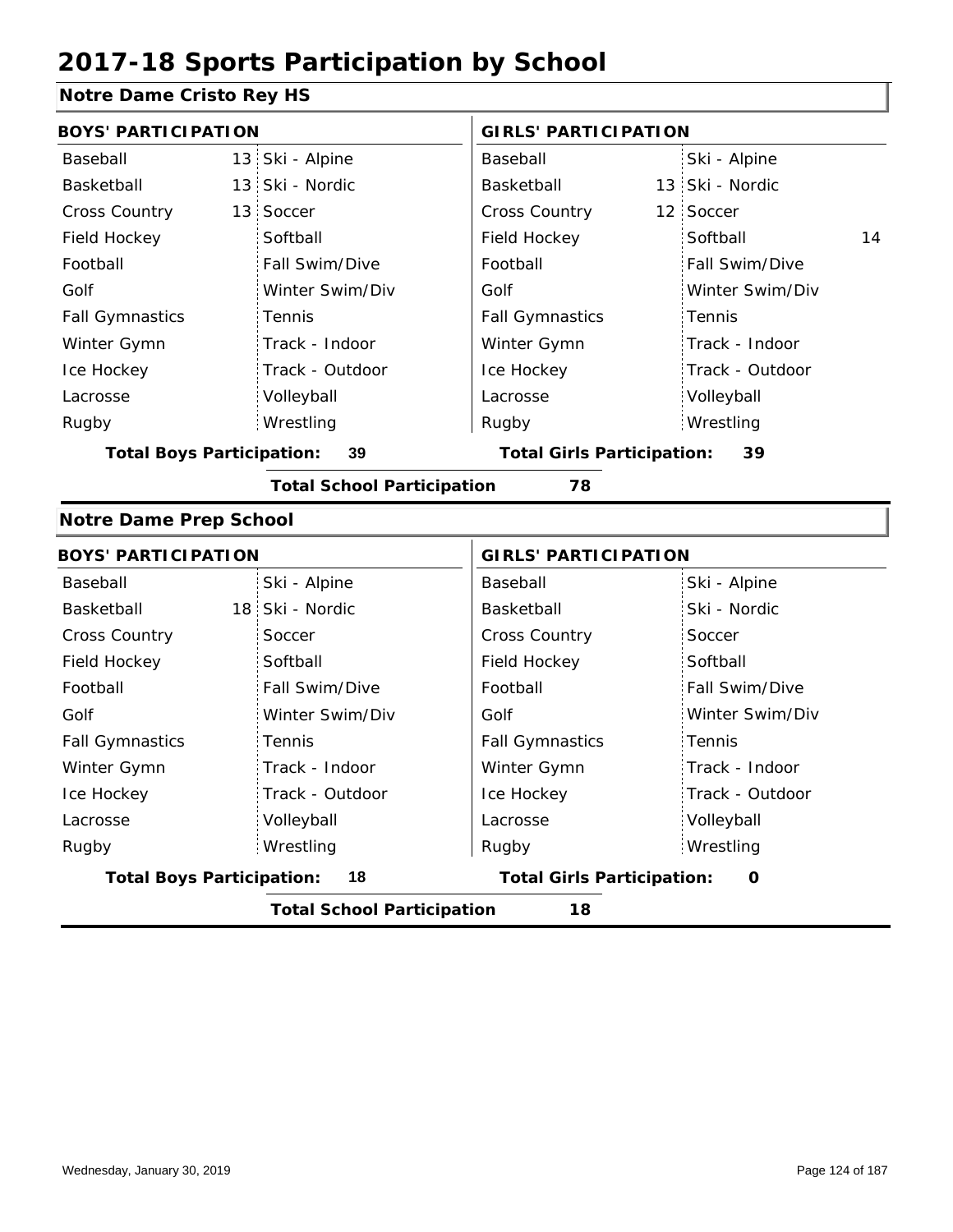#### **Oakmont Regional High School**

| <b>BOYS' PARTICIPATION</b>              |  |                                          |    | <b>GIRLS' PARTICIPATION</b> |  |                    |    |
|-----------------------------------------|--|------------------------------------------|----|-----------------------------|--|--------------------|----|
| Baseball                                |  | 35 Ski - Alpine                          |    | Baseball                    |  | Ski - Alpine       |    |
| Basketball                              |  | 36 Ski - Nordic                          |    | Basketball                  |  | 25 Ski - Nordic    |    |
| <b>Cross Country</b>                    |  | 17 Soccer                                | 43 | <b>Cross Country</b>        |  | 13 Soccer          | 38 |
| Field Hockey                            |  | Softball                                 |    | Field Hockey                |  | 43 Softball        | 28 |
| Football                                |  | 55 Fall Swim/Dive                        |    | Football                    |  | Fall Swim/Dive     |    |
| Golf                                    |  | 21 Winter Swim/Div                       | 1  | Golf                        |  | 4 Winter Swim/Div  | 4  |
| <b>Fall Gymnastics</b>                  |  | <b>Tennis</b>                            |    | <b>Fall Gymnastics</b>      |  | Tennis             |    |
| Winter Gymn                             |  | Track - Indoor                           | 20 | Winter Gymn                 |  | Track - Indoor     | 23 |
| Ice Hockey                              |  | 41 Track - Outdoor                       | 31 | Ice Hockey                  |  | 19 Track - Outdoor | 33 |
| Lacrosse                                |  | 37 Volleyball                            |    | Lacrosse                    |  | 40 Volleyball      |    |
| Rugby                                   |  | Wrestling                                | 1  | Rugby                       |  | Wrestling          |    |
| 338<br><b>Total Boys Participation:</b> |  | <b>Total Girls Participation:</b><br>270 |    |                             |  |                    |    |

#### **Total School Participation 608**

#### **O'Bryant High School**

|                                         | <b>BOYS' PARTICIPATION</b> |                                   |                                          |                        | <b>GIRLS' PARTICIPATION</b> |                   |    |  |
|-----------------------------------------|----------------------------|-----------------------------------|------------------------------------------|------------------------|-----------------------------|-------------------|----|--|
| Baseball                                |                            | 32 Ski - Alpine                   |                                          | Baseball               |                             | Ski - Alpine      |    |  |
| Basketball                              |                            | 24 Ski - Nordic                   |                                          | Basketball             |                             | 27 Ski - Nordic   |    |  |
| <b>Cross Country</b>                    |                            | 2 Soccer                          | 15                                       | <b>Cross Country</b>   |                             | Soccer            | 25 |  |
| Field Hockey                            |                            | Softball                          |                                          | Field Hockey           |                             | Softball          | 32 |  |
| Football                                |                            | 38 Fall Swim/Dive                 |                                          | Football               |                             | 2 Fall Swim/Dive  |    |  |
| Golf                                    |                            | Winter Swim/Div                   | 13                                       | Golf                   |                             | Winter Swim/Div   | 21 |  |
| <b>Fall Gymnastics</b>                  |                            | <b>Tennis</b>                     | 8                                        | <b>Fall Gymnastics</b> |                             | Tennis            | 15 |  |
| Winter Gymn                             |                            | Track - Indoor                    | 11                                       | Winter Gymn            |                             | Track - Indoor    | 9  |  |
| Ice Hockey                              |                            | 9 Track - Outdoor                 | 20                                       | Ice Hockey             |                             | 1 Track - Outdoor | 27 |  |
| Lacrosse                                |                            | 2 Volleyball                      | 24                                       | Lacrosse               |                             | Volleyball        | 28 |  |
| Rugby                                   |                            | Wrestling                         |                                          | Rugby                  |                             | Wrestling         |    |  |
| <b>Total Boys Participation:</b><br>198 |                            |                                   | <b>Total Girls Participation:</b><br>187 |                        |                             |                   |    |  |
|                                         |                            | <b>Total School Participation</b> |                                          | 385                    |                             |                   |    |  |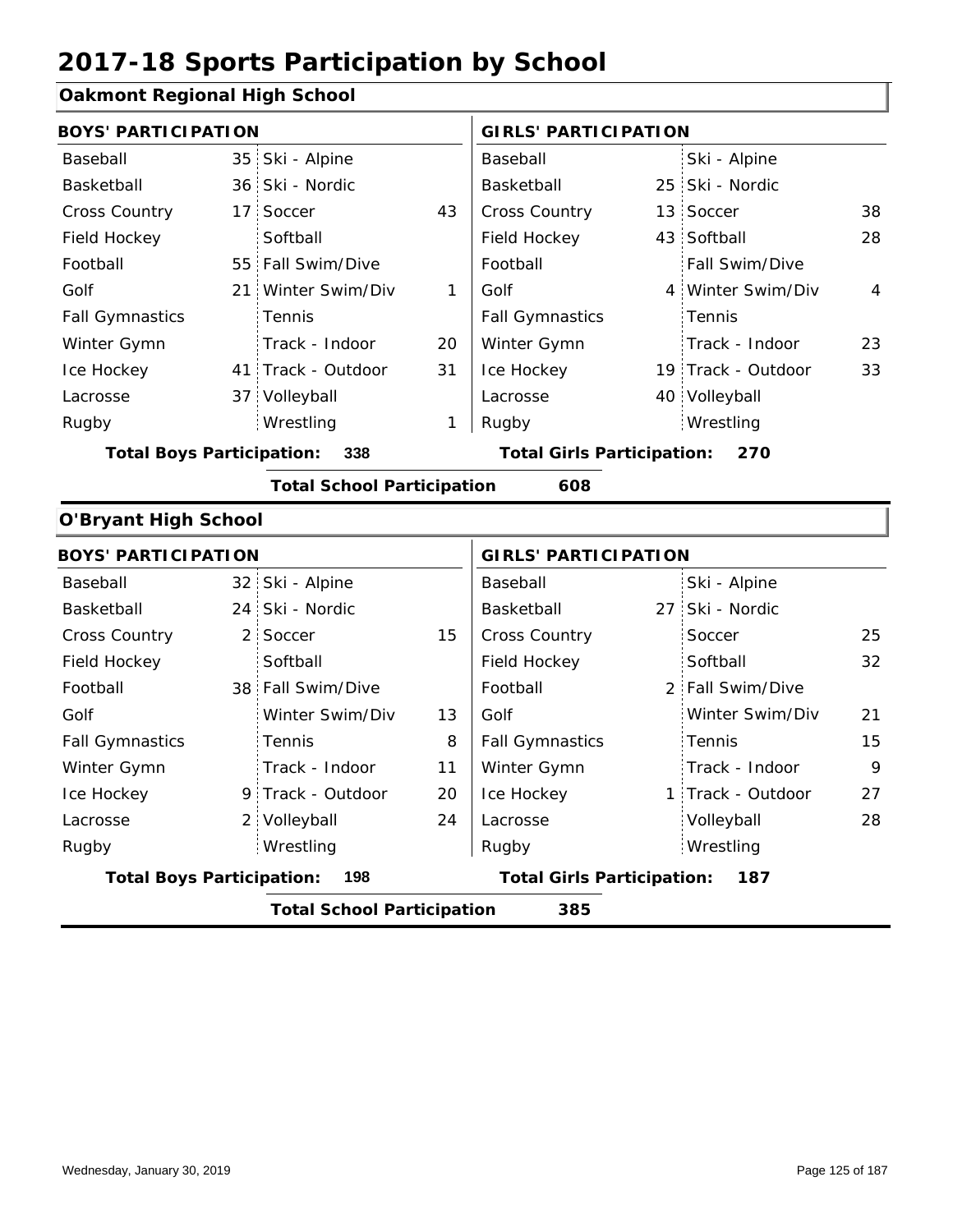### **Old Colony Reg Voc/Tech HS**

|                 |                                                                                                                                                                                                                                                                                                                                                                                        | <b>GIRLS' PARTICIPATION</b> |                                                                        |                 |                                                                                                                                                                                                                                                                                      |
|-----------------|----------------------------------------------------------------------------------------------------------------------------------------------------------------------------------------------------------------------------------------------------------------------------------------------------------------------------------------------------------------------------------------|-----------------------------|------------------------------------------------------------------------|-----------------|--------------------------------------------------------------------------------------------------------------------------------------------------------------------------------------------------------------------------------------------------------------------------------------|
|                 |                                                                                                                                                                                                                                                                                                                                                                                        | Baseball                    |                                                                        | Ski - Alpine    |                                                                                                                                                                                                                                                                                      |
| Ski - Nordic    |                                                                                                                                                                                                                                                                                                                                                                                        | Basketball                  |                                                                        |                 |                                                                                                                                                                                                                                                                                      |
| Soccer          | 40                                                                                                                                                                                                                                                                                                                                                                                     | Cross Country               |                                                                        |                 | 26                                                                                                                                                                                                                                                                                   |
| Softball        |                                                                                                                                                                                                                                                                                                                                                                                        | Field Hockey                |                                                                        | Softball        | 32                                                                                                                                                                                                                                                                                   |
|                 |                                                                                                                                                                                                                                                                                                                                                                                        | Football                    |                                                                        |                 |                                                                                                                                                                                                                                                                                      |
|                 |                                                                                                                                                                                                                                                                                                                                                                                        | Golf                        |                                                                        | Winter Swim/Div |                                                                                                                                                                                                                                                                                      |
| Tennis          |                                                                                                                                                                                                                                                                                                                                                                                        | <b>Fall Gymnastics</b>      |                                                                        | Tennis          |                                                                                                                                                                                                                                                                                      |
| Track - Indoor  |                                                                                                                                                                                                                                                                                                                                                                                        | Winter Gymn                 |                                                                        | Track - Indoor  |                                                                                                                                                                                                                                                                                      |
|                 |                                                                                                                                                                                                                                                                                                                                                                                        | Ice Hockey                  |                                                                        | Track - Outdoor |                                                                                                                                                                                                                                                                                      |
|                 |                                                                                                                                                                                                                                                                                                                                                                                        | Lacrosse                    |                                                                        |                 | 45                                                                                                                                                                                                                                                                                   |
| Wrestling       |                                                                                                                                                                                                                                                                                                                                                                                        | Rugby                       |                                                                        | Wrestling       |                                                                                                                                                                                                                                                                                      |
| 252             |                                                                                                                                                                                                                                                                                                                                                                                        |                             |                                                                        | 164             |                                                                                                                                                                                                                                                                                      |
|                 |                                                                                                                                                                                                                                                                                                                                                                                        | 416                         |                                                                        |                 |                                                                                                                                                                                                                                                                                      |
|                 |                                                                                                                                                                                                                                                                                                                                                                                        |                             |                                                                        |                 |                                                                                                                                                                                                                                                                                      |
|                 |                                                                                                                                                                                                                                                                                                                                                                                        |                             |                                                                        |                 |                                                                                                                                                                                                                                                                                      |
|                 |                                                                                                                                                                                                                                                                                                                                                                                        | Baseball                    |                                                                        | Ski - Alpine    |                                                                                                                                                                                                                                                                                      |
|                 |                                                                                                                                                                                                                                                                                                                                                                                        | Basketball                  |                                                                        |                 |                                                                                                                                                                                                                                                                                      |
| Soccer          | 57                                                                                                                                                                                                                                                                                                                                                                                     | Cross Country               |                                                                        |                 | 47                                                                                                                                                                                                                                                                                   |
| Softball        |                                                                                                                                                                                                                                                                                                                                                                                        | Field Hockey                |                                                                        |                 | 25                                                                                                                                                                                                                                                                                   |
| Fall Swim/Dive  |                                                                                                                                                                                                                                                                                                                                                                                        | Football                    |                                                                        | Fall Swim/Dive  |                                                                                                                                                                                                                                                                                      |
| Winter Swim/Div | 17                                                                                                                                                                                                                                                                                                                                                                                     | Golf                        |                                                                        |                 | 16                                                                                                                                                                                                                                                                                   |
| Tennis          | 20                                                                                                                                                                                                                                                                                                                                                                                     | <b>Fall Gymnastics</b>      |                                                                        | Tennis          | 19                                                                                                                                                                                                                                                                                   |
| Track - Indoor  | 68                                                                                                                                                                                                                                                                                                                                                                                     | Winter Gymn                 |                                                                        | Track - Indoor  | 89                                                                                                                                                                                                                                                                                   |
|                 | 51                                                                                                                                                                                                                                                                                                                                                                                     | Ice Hockey                  |                                                                        |                 | 67                                                                                                                                                                                                                                                                                   |
| Volleyball      |                                                                                                                                                                                                                                                                                                                                                                                        | Lacrosse                    |                                                                        |                 | 40                                                                                                                                                                                                                                                                                   |
| Wrestling       |                                                                                                                                                                                                                                                                                                                                                                                        | Rugby                       |                                                                        | Wrestling       |                                                                                                                                                                                                                                                                                      |
| 444             |                                                                                                                                                                                                                                                                                                                                                                                        |                             |                                                                        | 453             |                                                                                                                                                                                                                                                                                      |
|                 |                                                                                                                                                                                                                                                                                                                                                                                        | 897                         |                                                                        |                 |                                                                                                                                                                                                                                                                                      |
|                 | <b>BOYS' PARTICIPATION</b><br>40 Ski - Alpine<br>45<br>11<br>58 Fall Swim/Dive<br>16 Winter Swim/Div<br>10 Track - Outdoor<br>32 Volleyball<br><b>Total Boys Participation:</b><br>Old Rochester Reg. High School<br><b>BOYS' PARTICIPATION</b><br>31 Ski - Alpine<br>34 Ski - Nordic<br>24<br>67<br>13 <sup>1</sup><br>25 Track - Outdoor<br>37 :<br><b>Total Boys Participation:</b> |                             | <b>Total School Participation</b><br><b>Total School Participation</b> |                 | 35 Ski - Nordic<br>6 Soccer<br>2 Fall Swim/Dive<br>18 Volleyball<br><b>Total Girls Participation:</b><br><b>GIRLS' PARTICIPATION</b><br>12 Ski - Nordic<br>28 Soccer<br>51 Softball<br>2 Winter Swim/Div<br>12 Track - Outdoor<br>45 Volleyball<br><b>Total Girls Participation:</b> |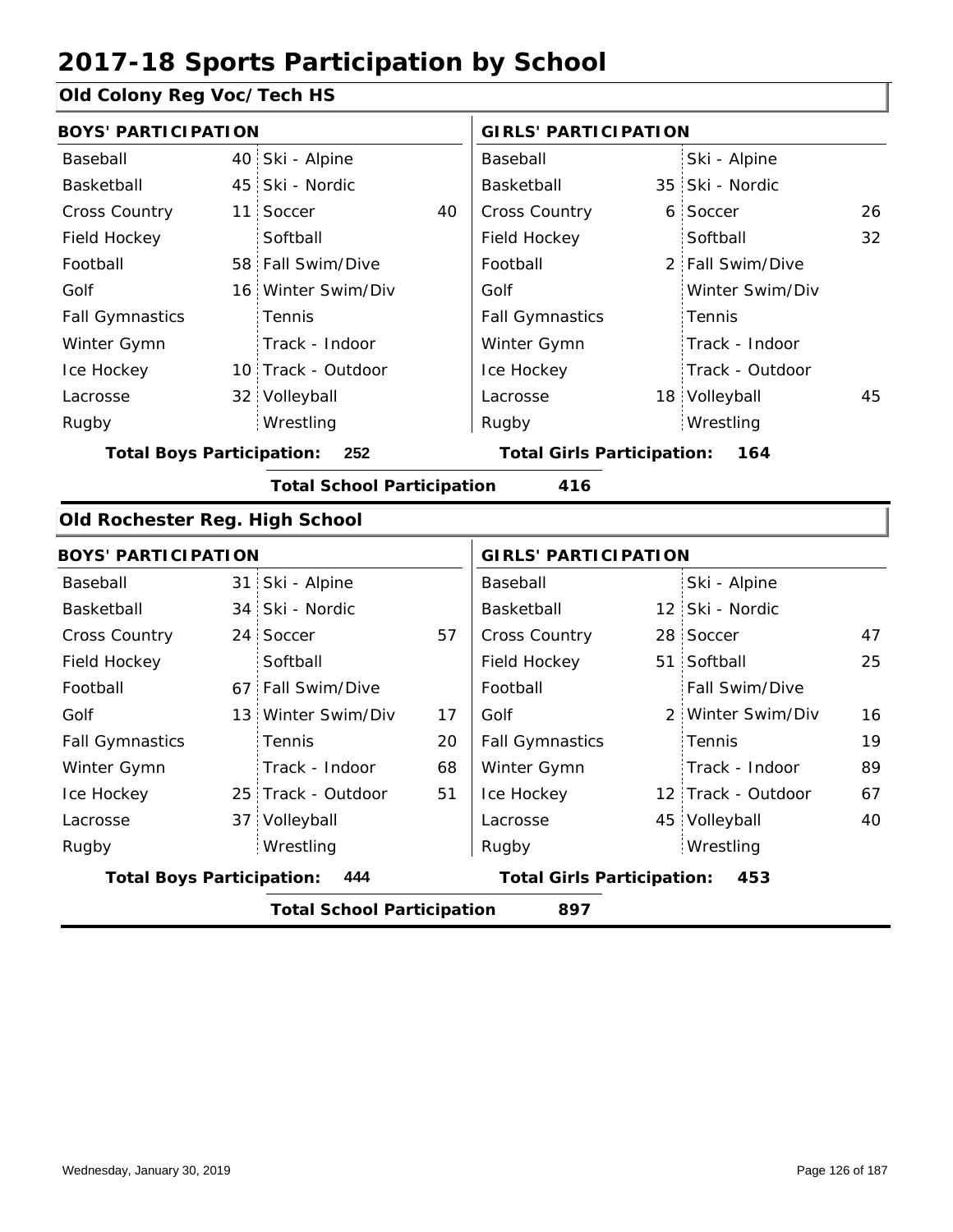### **Oliver Ames High School**

| <b>BOYS' PARTICIPATION</b>                |  |                    |                                          | <b>GIRLS' PARTICIPATION</b> |  |                   |                 |
|-------------------------------------------|--|--------------------|------------------------------------------|-----------------------------|--|-------------------|-----------------|
| Baseball                                  |  | 60 Ski - Alpine    | 7                                        | Baseball                    |  | Ski - Alpine      | 12 <sup>2</sup> |
| Basketball                                |  | 45 Ski - Nordic    |                                          | Basketball                  |  | 31 Ski - Nordic   |                 |
| <b>Cross Country</b>                      |  | 48 Soccer          | 52                                       | <b>Cross Country</b>        |  | 45 Soccer         | 39              |
| Field Hockey                              |  | Softball           |                                          | Field Hockey                |  | 48 Softball       | 28              |
| Football                                  |  | 83 Fall Swim/Dive  |                                          | Football                    |  | Fall Swim/Dive    |                 |
| Golf                                      |  | 19 Winter Swim/Div | 17                                       | Golf                        |  | 1 Winter Swim/Div | 28              |
| <b>Fall Gymnastics</b>                    |  | <b>Tennis</b>      | 10                                       | <b>Fall Gymnastics</b>      |  | Tennis            | 17              |
| Winter Gymn                               |  | 1 Track - Indoor   | 73                                       | Winter Gymn                 |  | 16 Track - Indoor | 66              |
| Ice Hockey                                |  | 28 Track - Outdoor | 94                                       | Ice Hockey                  |  | 5 Track - Outdoor | 101             |
| Lacrosse                                  |  | 37 Volleyball      |                                          | Lacrosse                    |  | 52 Volleyball     | 47              |
| Rugby                                     |  | Wrestling          | 40                                       | Rugby                       |  | Wrestling         |                 |
| <b>Total Boys Participation:</b><br>614   |  |                    | <b>Total Girls Participation:</b><br>536 |                             |  |                   |                 |
| 1150<br><b>Total School Participation</b> |  |                    |                                          |                             |  |                   |                 |

#### **Oxford High School**

| <b>BOYS' PARTICIPATION</b>               |  |                                          |    | <b>GIRLS' PARTICIPATION</b> |  |                   |    |
|------------------------------------------|--|------------------------------------------|----|-----------------------------|--|-------------------|----|
| Baseball                                 |  | 27 Ski - Alpine                          |    | Baseball                    |  | Ski - Alpine      |    |
| Basketball                               |  | 26 Ski - Nordic                          |    | Basketball                  |  | 26 Ski - Nordic   |    |
| <b>Cross Country</b>                     |  | 8 Soccer                                 | 15 | <b>Cross Country</b>        |  | 6 Soccer          | 25 |
| Field Hockey                             |  | Softball                                 |    | Field Hockey                |  | 22 Softball       | 27 |
| Football                                 |  | 63 Fall Swim/Dive                        |    | Football                    |  | Fall Swim/Dive    |    |
| Golf                                     |  | 7 Winter Swim/Div                        |    | Golf                        |  | 1 Winter Swim/Div |    |
| <b>Fall Gymnastics</b>                   |  | <b>Tennis</b>                            |    | <b>Fall Gymnastics</b>      |  | Tennis            |    |
| Winter Gymn                              |  | Track - Indoor                           | 15 | Winter Gymn                 |  | Track - Indoor    | 15 |
| Ice Hockey                               |  | Track - Outdoor                          | 18 | Ice Hockey                  |  | Track - Outdoor   | 21 |
| Lacrosse                                 |  | Volleyball                               |    | Lacrosse                    |  | Volleyball        | 21 |
| Rugby                                    |  | Wrestling                                |    | Rugby                       |  | Wrestling         |    |
| <b>Total Boys Participation:</b><br>179  |  | <b>Total Girls Participation:</b><br>164 |    |                             |  |                   |    |
| <b>Total School Participation</b><br>343 |  |                                          |    |                             |  |                   |    |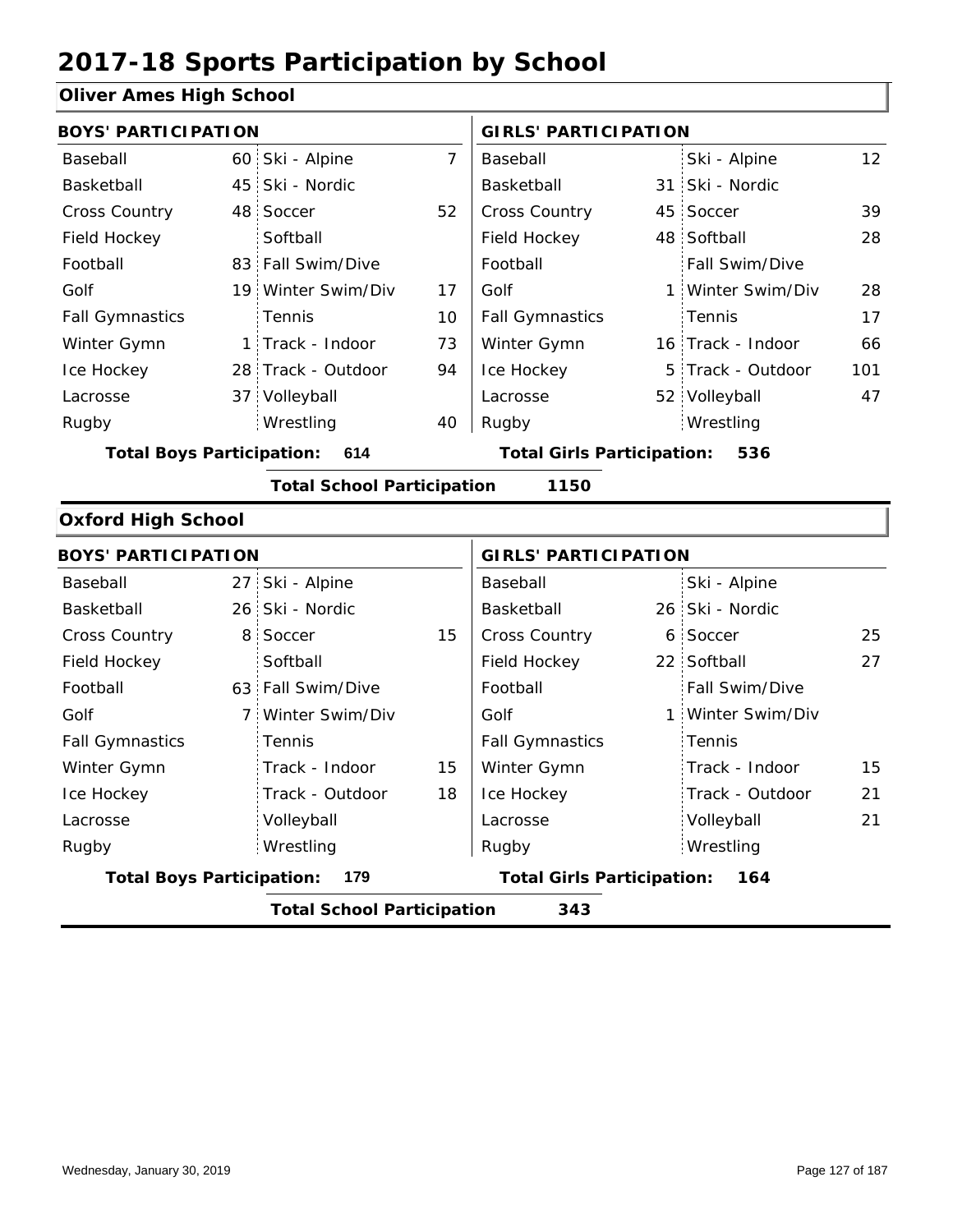### **Palmer High School**

| <b>BOYS' PARTICIPATION</b>             |                 |                                   |    | <b>GIRLS' PARTICIPATION</b>       |                   |    |
|----------------------------------------|-----------------|-----------------------------------|----|-----------------------------------|-------------------|----|
| Baseball                               |                 | 30 Ski - Alpine                   |    | Baseball                          | Ski - Alpine      |    |
| Basketball                             | 24 <sup>2</sup> | Ski - Nordic                      |    | Basketball                        | 21 Ski - Nordic   |    |
| Cross Country                          |                 | 15 Soccer                         | 36 | Cross Country                     | 14 Soccer         | 36 |
| Field Hockey                           |                 | Softball                          |    | Field Hockey                      | 18 Softball       | 24 |
| Football                               |                 | 32 Fall Swim/Dive                 |    | Football                          | Fall Swim/Dive    |    |
| Golf                                   |                 | 10 Winter Swim/Div                | 12 | Golf                              | Winter Swim/Div   | 9  |
| <b>Fall Gymnastics</b>                 |                 | Tennis                            |    | <b>Fall Gymnastics</b>            | Tennis            | 12 |
| Winter Gymn                            |                 | Track - Indoor                    |    | Winter Gymn                       | Track - Indoor    |    |
| Ice Hockey                             |                 | 12 Track - Outdoor                | 25 | Ice Hockey                        | 1 Track - Outdoor | 32 |
| Lacrosse                               |                 | Volleyball                        |    | Lacrosse                          | Volleyball        |    |
| Rugby                                  |                 | Wrestling                         | 4  | Rugby                             | Wrestling         |    |
| <b>Total Boys Participation:</b>       |                 | 200                               |    | <b>Total Girls Participation:</b> | 167               |    |
|                                        |                 | <b>Total School Participation</b> |    | 367                               |                   |    |
| <b>Parker Charter Essential School</b> |                 |                                   |    |                                   |                   |    |
| <b>BOYS' PARTICIPATION</b>             |                 |                                   |    | <b>GIRLS' PARTICIPATION</b>       |                   |    |
| Baseball                               |                 | 20 Ski - Alpine                   |    | Baseball                          | Ski - Alpine      |    |
| Basketball                             |                 | 32 Ski - Nordic                   |    | Basketball                        | 33 Ski - Nordic   |    |
| <b>Cross Country</b>                   |                 | 34 Soccer                         | 25 | Cross Country                     | 17 Soccer         | 34 |
| Field Hockey                           |                 | Softball                          |    | Field Hockey                      | Softball          | 27 |
| Football                               |                 | Fall Swim/Dive                    |    | Football                          | Fall Swim/Dive    |    |
| Golf                                   |                 | Winter Swim/Div                   |    | Golf                              | Winter Swim/Div   |    |
| <b>Fall Gymnastics</b>                 |                 | Tennis                            |    | <b>Fall Gymnastics</b>            | Tennis            |    |
| Winter Gymn                            |                 | Track - Indoor                    | 22 | Winter Gymn                       | Track - Indoor    | 14 |
| Ice Hockey                             |                 | Track - Outdoor                   | 43 | Ice Hockey                        | Track - Outdoor   | 38 |
| Lacrosse                               |                 | 1 Volleyball                      |    | Lacrosse                          | 4 Volleyball      |    |
| Rugby                                  |                 | Wrestling                         |    | Rugby                             | Wrestling         |    |
| <b>Total Boys Participation:</b>       |                 | 177                               |    | <b>Total Girls Participation:</b> | 167               |    |
|                                        |                 | <b>Total School Participation</b> |    | 344                               |                   |    |
|                                        |                 |                                   |    |                                   |                   |    |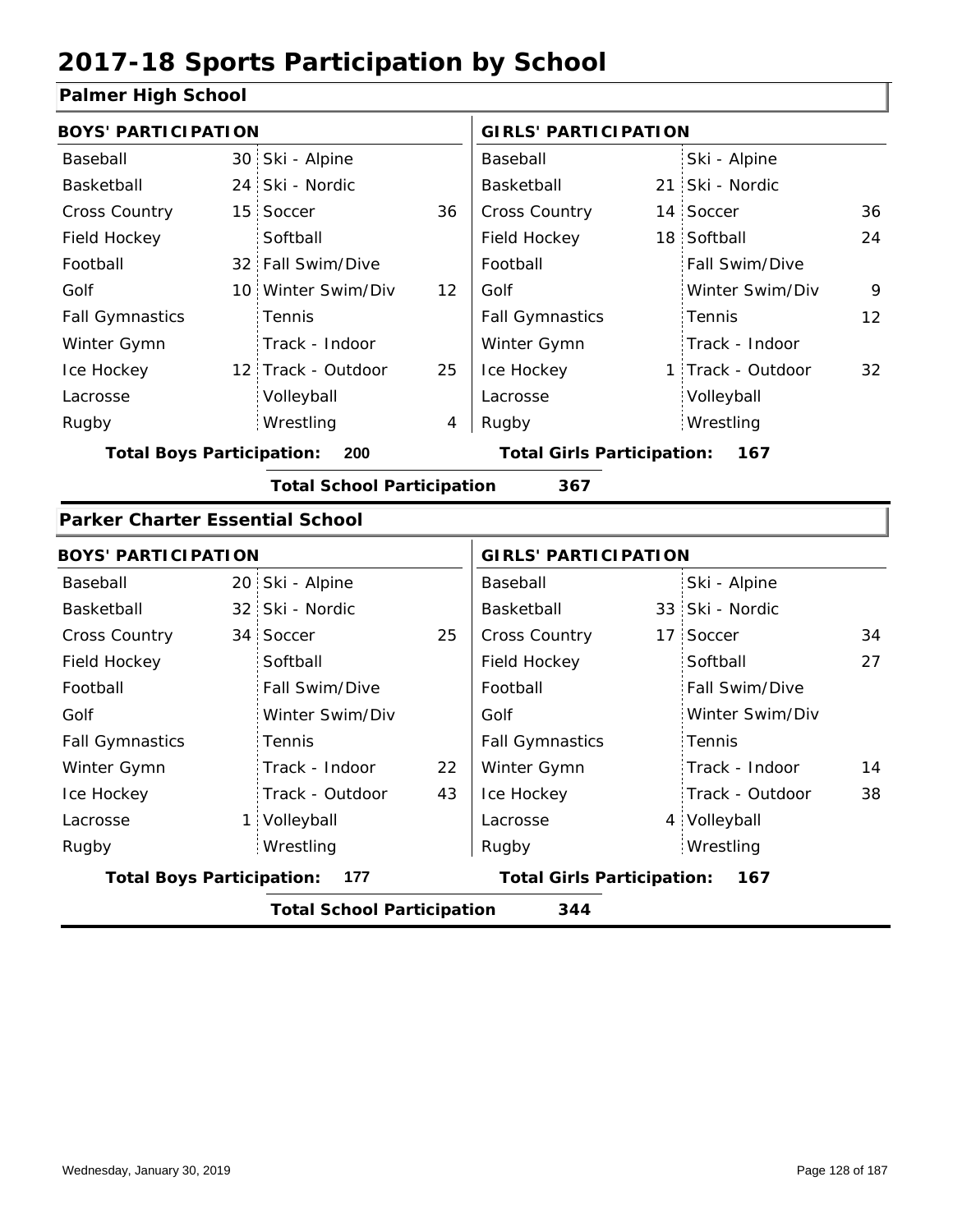### **Pathfinder RVT High School**

| <u>attituder is a right concor</u> |                 |                                   |     |                                          |     |                   |              |  |
|------------------------------------|-----------------|-----------------------------------|-----|------------------------------------------|-----|-------------------|--------------|--|
| <b>BOYS' PARTICIPATION</b>         |                 |                                   |     | <b>GIRLS' PARTICIPATION</b>              |     |                   |              |  |
| Baseball                           | 24 <sub>1</sub> | Ski - Alpine                      |     | Baseball                                 |     | Ski - Alpine      |              |  |
| Basketball                         | 25 <sup>1</sup> | Ski - Nordic                      |     | Basketball                               |     | 23 Ski - Nordic   |              |  |
| <b>Cross Country</b>               |                 | Soccer                            | 17  | Cross Country                            |     | Soccer            | 21           |  |
| Field Hockey                       |                 | Softball                          |     | Field Hockey                             |     | Softball          | 13           |  |
| Football                           |                 | 37 Fall Swim/Dive                 |     | Football                                 |     | Fall Swim/Dive    |              |  |
| Golf                               | 11              | Winter Swim/Div                   |     | Golf                                     | 1 : | Winter Swim/Div   |              |  |
| <b>Fall Gymnastics</b>             |                 | Tennis                            |     | <b>Fall Gymnastics</b>                   |     | Tennis            |              |  |
| Winter Gymn                        |                 | Track - Indoor                    |     | Winter Gymn                              |     | Track - Indoor    |              |  |
| Ice Hockey                         |                 | Track - Outdoor                   |     | Ice Hockey                               |     | Track - Outdoor   |              |  |
| Lacrosse                           |                 | 18 Volleyball                     |     | Lacrosse                                 |     | Volleyball        |              |  |
| Rugby                              |                 | Wrestling                         | 19  | Rugby                                    |     | Wrestling         | 2            |  |
| <b>Total Boys Participation:</b>   |                 | $-151$                            |     | <b>Total Girls Participation:</b>        |     | 60                |              |  |
|                                    |                 | <b>Total School Participation</b> |     | 211                                      |     |                   |              |  |
| Peabody Vet. Mem. High School      |                 |                                   |     |                                          |     |                   |              |  |
| <b>BOYS' PARTICIPATION</b>         |                 |                                   |     | <b>GIRLS' PARTICIPATION</b>              |     |                   |              |  |
| Baseball                           |                 | 58 Ski - Alpine                   |     | Baseball                                 |     | Ski - Alpine      |              |  |
| Basketball                         | 41 <sup>1</sup> | Ski - Nordic                      |     | Basketball                               |     | 36 Ski - Nordic   |              |  |
| <b>Cross Country</b>               | 28 <sup>1</sup> | Soccer                            | 58  | Cross Country                            |     | 19 Soccer         | 62           |  |
| Field Hockey                       |                 | Softball                          |     | Field Hockey                             |     | 36 Softball       | 38           |  |
| Football                           |                 | 90 Fall Swim/Dive                 |     | Football                                 |     | Fall Swim/Dive    |              |  |
| Golf                               | 11 <sup>1</sup> | Winter Swim/Div                   | 5   | Golf                                     |     | Winter Swim/Div   | 14           |  |
| <b>Fall Gymnastics</b>             |                 | Tennis                            | 8   | <b>Fall Gymnastics</b>                   |     | Tennis            | 22           |  |
| Winter Gymn                        |                 | 3 Track - Indoor                  | 101 | Winter Gymn                              |     | 19 Track - Indoor | 70           |  |
| Ice Hockey                         |                 | 26 Track - Outdoor                | 95  | Ice Hockey                               |     | 5 Track - Outdoor | 95           |  |
| Lacrosse                           |                 | 45 Volleyball                     |     | Lacrosse                                 |     | 45 Volleyball     | 33           |  |
| Rugby                              |                 | Wrestling                         | 13  | Rugby                                    |     | Wrestling         | $\mathbf{1}$ |  |
| <b>Total Boys Participation:</b>   |                 | 582                               |     | <b>Total Girls Participation:</b><br>495 |     |                   |              |  |
|                                    |                 | <b>Total School Participation</b> |     | 1077                                     |     |                   |              |  |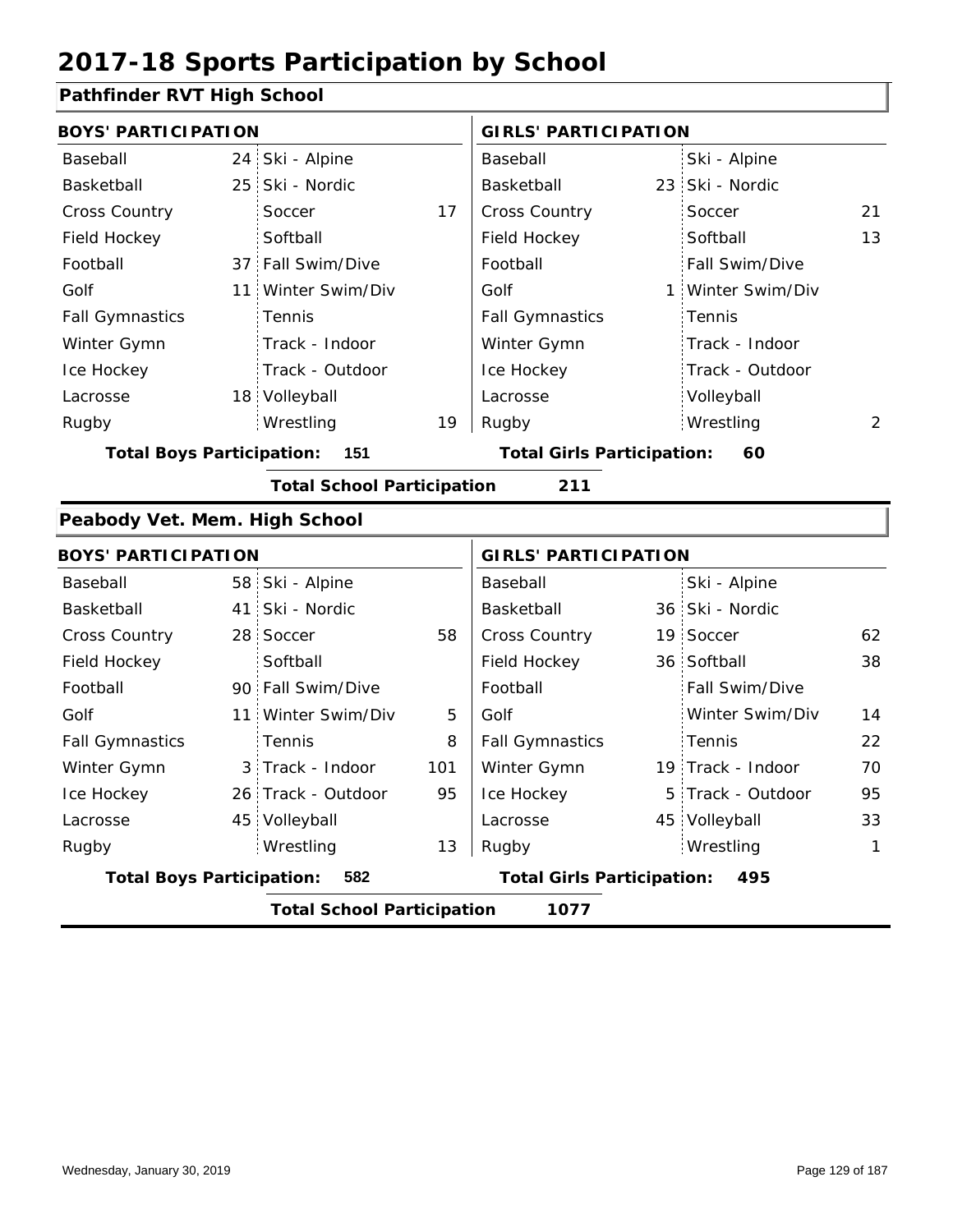### **Pembroke High School**

| <b>BOYS' PARTICIPATION</b>       |                 |                                   |    | <b>GIRLS' PARTICIPATION</b>       |                    |    |
|----------------------------------|-----------------|-----------------------------------|----|-----------------------------------|--------------------|----|
| Baseball                         | 27 <sub>1</sub> | Ski - Alpine                      |    | Baseball                          | Ski - Alpine       |    |
| Basketball                       |                 | 43 Ski - Nordic                   |    | Basketball                        | 30 Ski - Nordic    |    |
| Cross Country                    |                 | 26 Soccer                         | 66 | Cross Country                     | 18 Soccer          | 51 |
| Field Hockey                     |                 | Softball                          |    | Field Hockey                      | 54 Softball        | 15 |
| Football                         |                 | 70 Fall Swim/Dive                 |    | Football                          | Fall Swim/Dive     |    |
| Golf                             |                 | 15 Winter Swim/Div                | 6  | Golf                              | 1 Winter Swim/Div  | 25 |
| <b>Fall Gymnastics</b>           |                 | Tennis                            | 10 | <b>Fall Gymnastics</b>            | Tennis             | 26 |
| Winter Gymn                      |                 | Track - Indoor                    | 51 | Winter Gymn                       | 16 Track - Indoor  | 37 |
| Ice Hockey                       |                 | 40 Track - Outdoor                | 70 | Ice Hockey                        | 19 Track - Outdoor | 54 |
| Lacrosse                         |                 | 40 Volleyball                     |    | Lacrosse                          | 36 Volleyball      | 48 |
| Rugby                            |                 | Wrestling                         | 18 | Rugby                             | Wrestling          |    |
| <b>Total Boys Participation:</b> |                 | 482                               |    | <b>Total Girls Participation:</b> | 430                |    |
|                                  |                 | <b>Total School Participation</b> |    | 912                               |                    |    |
| Pentucket Reg. High School       |                 |                                   |    |                                   |                    |    |
| <b>BOYS' PARTICIPATION</b>       |                 |                                   |    | <b>GIRLS' PARTICIPATION</b>       |                    |    |
| Baseball                         |                 | 39 Ski - Alpine                   |    | Baseball                          | Ski - Alpine       |    |
| Basketball                       |                 | 51 Ski - Nordic                   |    | Basketball                        | 37 Ski - Nordic    |    |
| <b>Cross Country</b>             |                 | 45 Soccer                         | 58 | Cross Country                     | 51 Soccer          | 51 |
| Field Hockey                     |                 | Softball                          |    | Field Hockey                      | 47 Softball        | 22 |
| Football                         |                 | 60 Fall Swim/Dive                 |    | Football                          | Fall Swim/Dive     |    |
| Golf                             |                 | 10 Winter Swim/Div                |    | Golf                              | 3 Winter Swim/Div  | 8  |
| <b>Fall Gymnastics</b>           |                 | Tennis                            | 14 | <b>Fall Gymnastics</b>            | Tennis             | 21 |
| Winter Gymn                      |                 | Track - Indoor                    | 60 | Winter Gymn                       | Track - Indoor     | 75 |
| Ice Hockey                       |                 | 20 Track - Outdoor                | 49 | Ice Hockey                        | 4 Track - Outdoor  | 57 |
| Lacrosse                         |                 | 41 Volleyball                     |    | Lacrosse                          | 45 Volleyball      | 7  |
| Rugby                            |                 | Wrestling                         | 14 | Rugby                             | Wrestling          |    |
| <b>Total Boys Participation:</b> |                 | 461                               |    | <b>Total Girls Participation:</b> | 428                |    |
|                                  |                 | <b>Total School Participation</b> |    | 889                               |                    |    |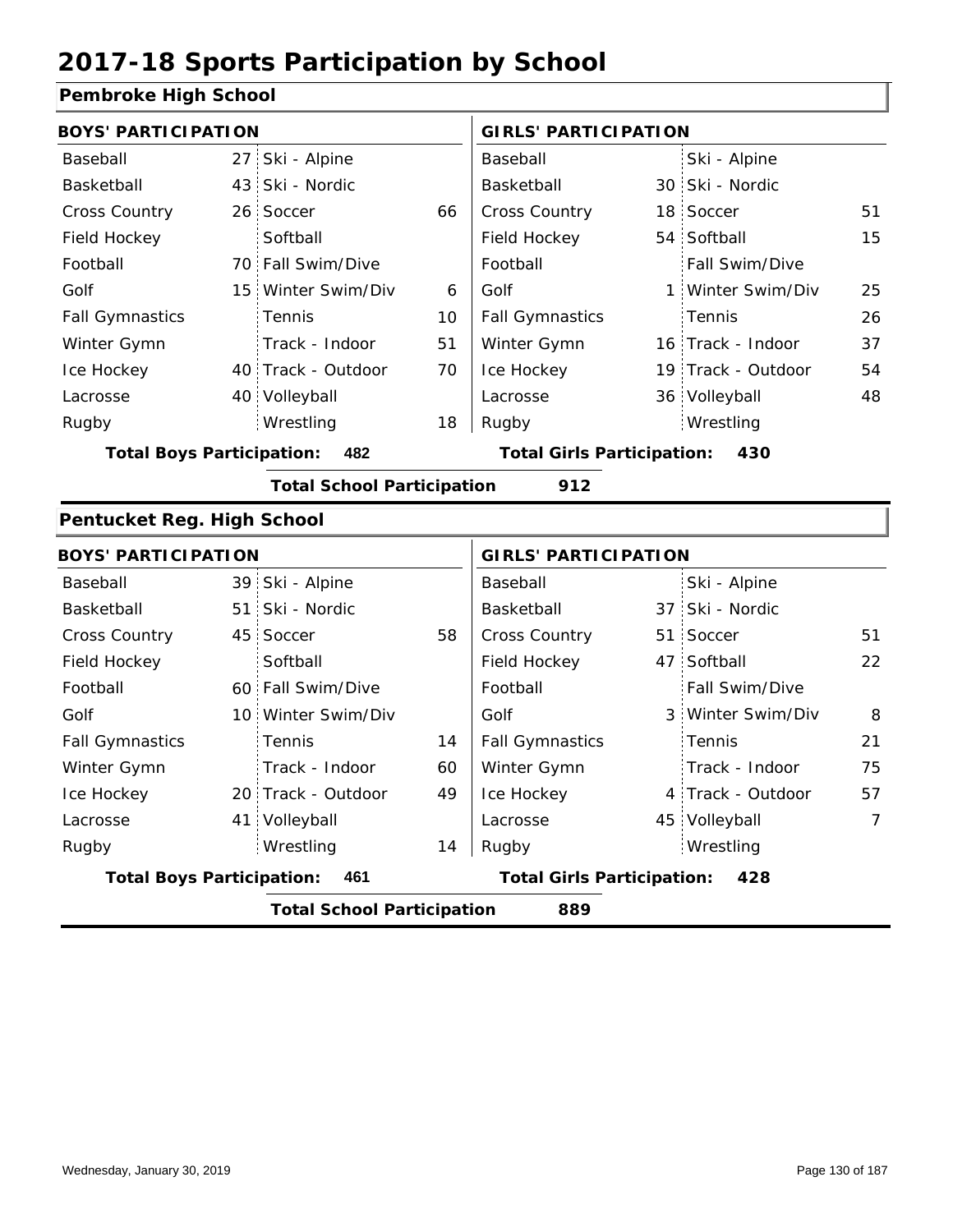### **Pioneer Valley Chinese Immersion Char**

| <b>BOYS' PARTICIPATION</b>              |                 |                                   |    | <b>GIRLS' PARTICIPATION</b>       |  |                 |    |
|-----------------------------------------|-----------------|-----------------------------------|----|-----------------------------------|--|-----------------|----|
| Baseball                                |                 | Ski - Alpine                      |    | Baseball                          |  | Ski - Alpine    |    |
| Basketball                              | 15 <sup>1</sup> | Ski - Nordic                      |    | Basketball                        |  | 17 Ski - Nordic |    |
| <b>Cross Country</b>                    |                 | 10 Soccer                         | 13 | <b>Cross Country</b>              |  | 15 Soccer       | 15 |
| Field Hockey                            |                 | Softball                          |    | Field Hockey                      |  | Softball        |    |
| Football                                |                 | Fall Swim/Dive                    |    | Football                          |  | Fall Swim/Dive  |    |
| Golf                                    |                 | Winter Swim/Div                   |    | Golf                              |  | Winter Swim/Div |    |
| <b>Fall Gymnastics</b>                  |                 | Tennis                            |    | <b>Fall Gymnastics</b>            |  | Tennis          |    |
| Winter Gymn                             |                 | Track - Indoor                    |    | Winter Gymn                       |  | Track - Indoor  |    |
| Ice Hockey                              |                 | Track - Outdoor                   |    | Ice Hockey                        |  | Track - Outdoor |    |
| Lacrosse                                |                 | Volleyball                        |    | Lacrosse                          |  | Volleyball      |    |
| Rugby                                   |                 | Wrestling                         |    | Rugby                             |  | Wrestling       |    |
| <b>Total Boys Participation:</b>        |                 | 38                                |    | <b>Total Girls Participation:</b> |  | 47              |    |
|                                         |                 | <b>Total School Participation</b> |    | 85                                |  |                 |    |
| <b>Pioneer Valley Christian Academy</b> |                 |                                   |    |                                   |  |                 |    |
| <b>BOYS' PARTICIPATION</b>              |                 |                                   |    | <b>GIRLS' PARTICIPATION</b>       |  |                 |    |
| Baseball                                | 17 <sup>1</sup> | Ski - Alpine                      |    | Baseball                          |  | Ski - Alpine    |    |
| Basketball                              | 24 <sup>1</sup> | Ski - Nordic                      |    | Basketball                        |  | 8 Ski - Nordic  |    |
| <b>Cross Country</b>                    |                 | Soccer                            | 15 | <b>Cross Country</b>              |  | Soccer          | 3  |
| Field Hockey                            |                 | Softball                          |    | Field Hockey                      |  | Softball        |    |
| Football                                |                 | Fall Swim/Dive                    |    | Football                          |  | Fall Swim/Dive  |    |
| Golf                                    |                 | Winter Swim/Div                   |    | Golf                              |  | Winter Swim/Div |    |
| <b>Fall Gymnastics</b>                  |                 | Tennis                            | 8  | <b>Fall Gymnastics</b>            |  | Tennis          | 16 |
| Winter Gymn                             |                 | Track - Indoor                    |    | Winter Gymn                       |  | Track - Indoor  |    |
| Ice Hockey                              |                 | Track - Outdoor                   |    | Ice Hockey                        |  | Track - Outdoor |    |
| Lacrosse                                |                 | Volleyball                        |    | Lacrosse                          |  | 3 Volleyball    | 28 |
| Rugby                                   |                 | Wrestling                         |    | Rugby                             |  | Wrestling       |    |
| <b>Total Boys Participation:</b>        |                 | 64                                |    | <b>Total Girls Participation:</b> |  | 58              |    |
|                                         |                 | <b>Total School Participation</b> |    | 122                               |  |                 |    |
|                                         |                 |                                   |    |                                   |  |                 |    |

I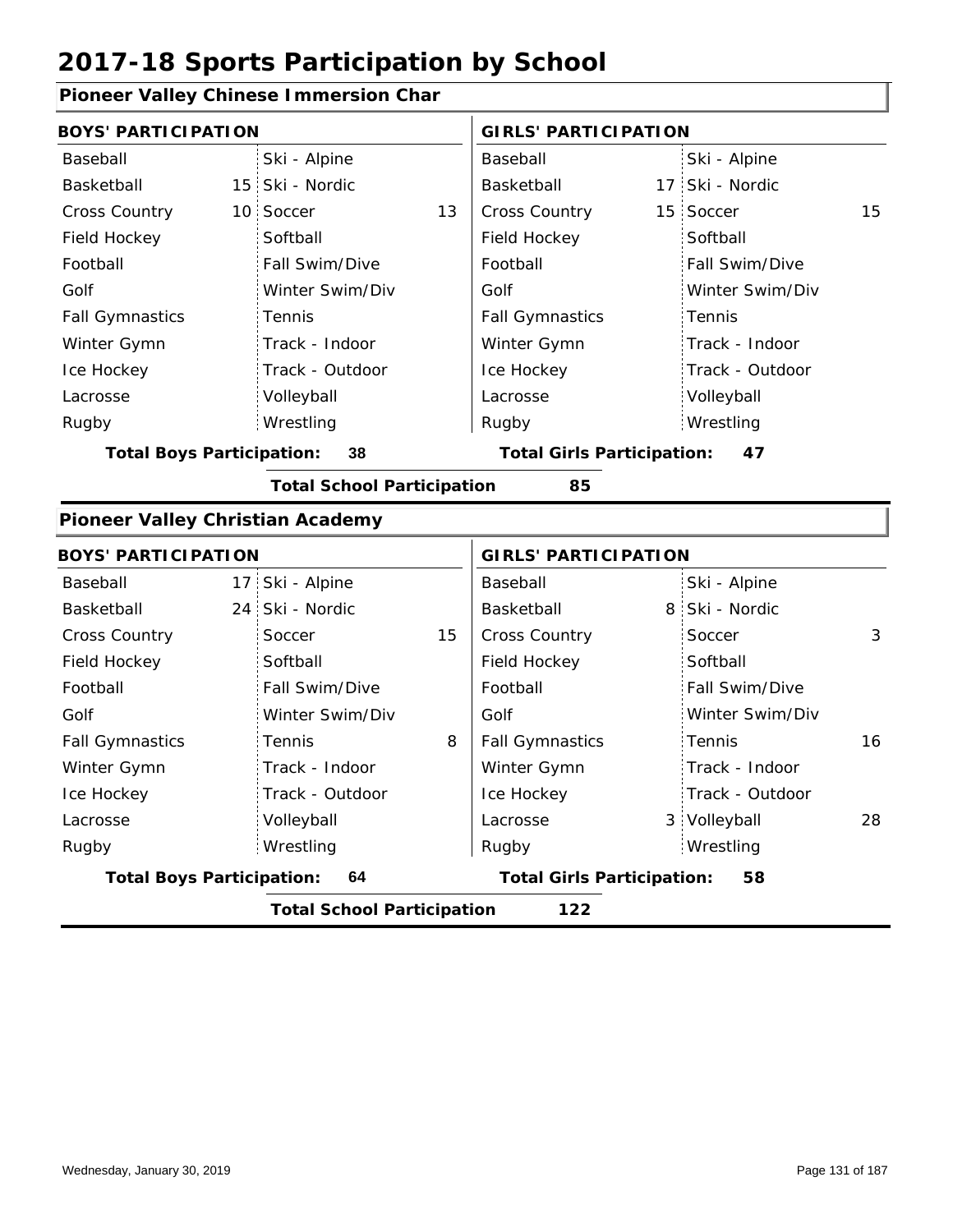### **Pioneer Valley Regional School**

| <b>BOYS' PARTICIPATION</b>       |                 |                                   |                | <b>GIRLS' PARTICIPATION</b>       |   |                  |                |
|----------------------------------|-----------------|-----------------------------------|----------------|-----------------------------------|---|------------------|----------------|
| Baseball                         | 36 <sub>1</sub> | Ski - Alpine                      |                | Baseball                          |   | Ski - Alpine     |                |
| Basketball                       | 35 <sup>1</sup> | Ski - Nordic                      |                | Basketball                        |   | 29 Ski - Nordic  |                |
| <b>Cross Country</b>             | 11 <sup>1</sup> | Soccer                            | 37             | Cross Country                     | 6 | Soccer           | 30             |
| Field Hockey                     |                 | Softball                          |                | Field Hockey                      |   | 14 Softball      | 31             |
| Football                         |                 | 39 Fall Swim/Dive                 |                | Football                          |   | 1 Fall Swim/Dive |                |
| Golf                             | 6.              | Winter Swim/Div                   |                | Golf                              |   | Winter Swim/Div  |                |
| <b>Fall Gymnastics</b>           |                 | Tennis                            |                | <b>Fall Gymnastics</b>            |   | Tennis           |                |
| Winter Gymn                      |                 | Track - Indoor                    | 29             | Winter Gymn                       |   | Track - Indoor   | 21             |
| Ice Hockey                       |                 | 3 Track - Outdoor                 | 28             | Ice Hockey                        |   | Track - Outdoor  | 30             |
| Lacrosse                         |                 | Volleyball                        |                | Lacrosse                          |   | Volleyball       | 28             |
| Rugby                            |                 | Wrestling                         |                | Rugby                             |   | Wrestling        |                |
| <b>Total Boys Participation:</b> |                 | 224                               |                | <b>Total Girls Participation:</b> |   | 190              |                |
|                                  |                 | <b>Total School Participation</b> |                | 414                               |   |                  |                |
| <b>Pittsfield High School</b>    |                 |                                   |                |                                   |   |                  |                |
| <b>BOYS' PARTICIPATION</b>       |                 |                                   |                | <b>GIRLS' PARTICIPATION</b>       |   |                  |                |
| Baseball                         |                 | 26 Ski - Alpine                   | $\overline{7}$ | Baseball                          |   | 1 Ski - Alpine   | 8              |
| Basketball                       | 24              | Ski - Nordic                      | 1              | Basketball                        |   | 21 Ski - Nordic  | 3              |
| <b>Cross Country</b>             | 18 <sup>1</sup> | Soccer                            | 27             | Cross Country                     |   | 35 Soccer        | 28             |
| Field Hockey                     |                 | Softball                          |                | Field Hockey                      |   | Softball         | 23             |
| Football                         |                 | 48 Fall Swim/Dive                 |                | Football                          |   | Fall Swim/Dive   |                |
| Golf                             | 5               | Winter Swim/Div                   | 5              | Golf                              |   | Winter Swim/Div  | 14             |
| <b>Fall Gymnastics</b>           |                 | Tennis                            | $\overline{7}$ | <b>Fall Gymnastics</b>            |   | Tennis           | $\overline{7}$ |
| Winter Gymn                      |                 | Track - Indoor                    |                | Winter Gymn                       |   | Track - Indoor   |                |
| Ice Hockey                       |                 | 4 Track - Outdoor                 | 40             | Ice Hockey                        |   | Track - Outdoor  | 33             |
| Lacrosse                         |                 | 21 Volleyball                     |                | Lacrosse                          |   | 11 Volleyball    | 26             |
| Rugby                            |                 | Wrestling                         | 3              | Rugby                             |   | Wrestling        |                |
| <b>Total Boys Participation:</b> |                 | 236                               |                | <b>Total Girls Participation:</b> |   | 210              |                |

**Total School Participation 446**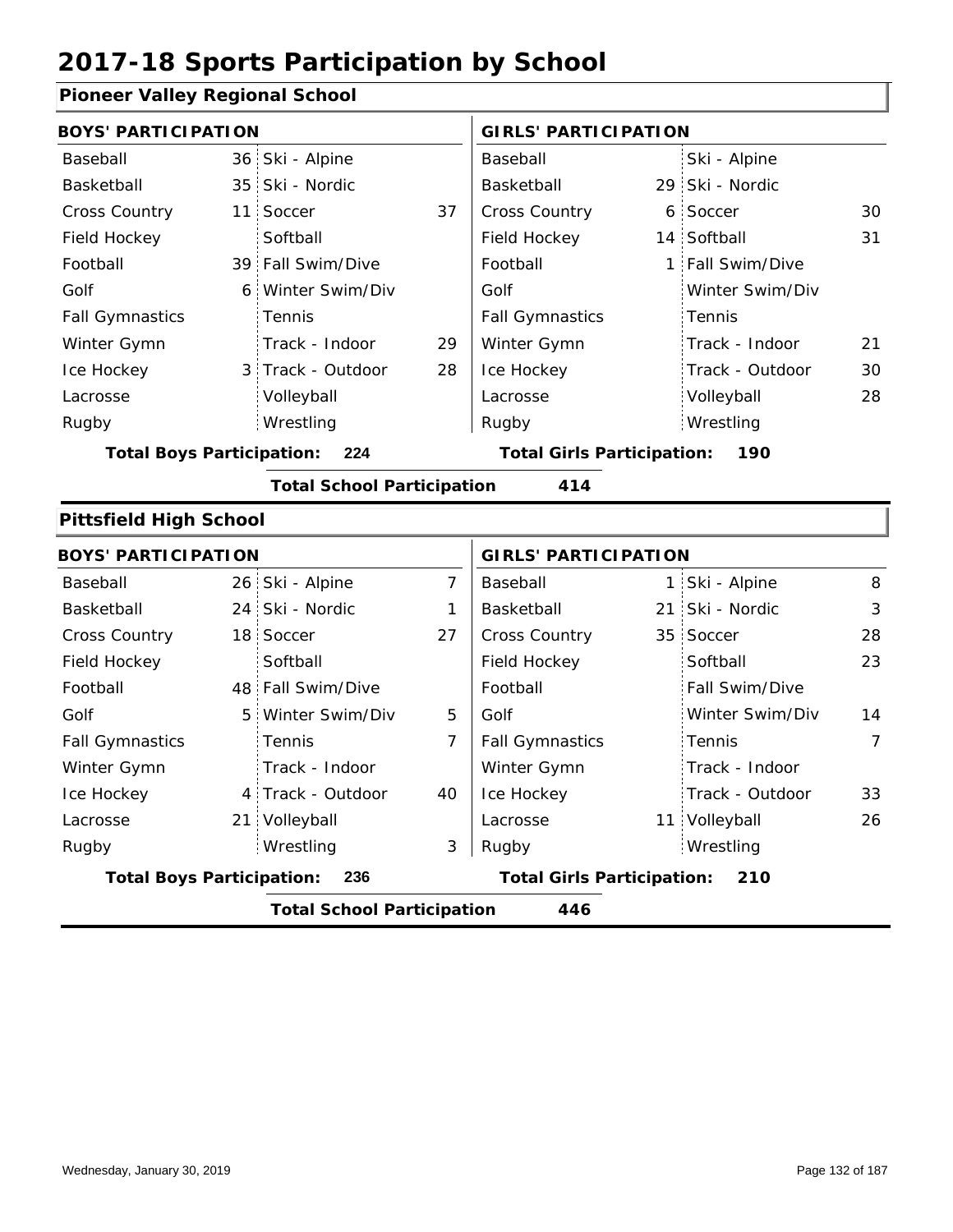### **Plymouth North High School**

|                |                                                                                                                                                                                                                                                                                                                                                                                                                                                                | <b>GIRLS' PARTICIPATION</b> |                                                                        |                 |                                                                                                                                                                                                                                                                                                                                                                    |
|----------------|----------------------------------------------------------------------------------------------------------------------------------------------------------------------------------------------------------------------------------------------------------------------------------------------------------------------------------------------------------------------------------------------------------------------------------------------------------------|-----------------------------|------------------------------------------------------------------------|-----------------|--------------------------------------------------------------------------------------------------------------------------------------------------------------------------------------------------------------------------------------------------------------------------------------------------------------------------------------------------------------------|
|                |                                                                                                                                                                                                                                                                                                                                                                                                                                                                | Baseball                    |                                                                        | Ski - Alpine    |                                                                                                                                                                                                                                                                                                                                                                    |
|                |                                                                                                                                                                                                                                                                                                                                                                                                                                                                | Basketball                  |                                                                        |                 |                                                                                                                                                                                                                                                                                                                                                                    |
|                | 60                                                                                                                                                                                                                                                                                                                                                                                                                                                             | <b>Cross Country</b>        |                                                                        |                 | 52                                                                                                                                                                                                                                                                                                                                                                 |
|                |                                                                                                                                                                                                                                                                                                                                                                                                                                                                | Field Hockey                |                                                                        |                 | 47                                                                                                                                                                                                                                                                                                                                                                 |
|                |                                                                                                                                                                                                                                                                                                                                                                                                                                                                | Football                    |                                                                        | Fall Swim/Dive  |                                                                                                                                                                                                                                                                                                                                                                    |
|                |                                                                                                                                                                                                                                                                                                                                                                                                                                                                | Golf                        |                                                                        |                 |                                                                                                                                                                                                                                                                                                                                                                    |
| Tennis         | 13                                                                                                                                                                                                                                                                                                                                                                                                                                                             | <b>Fall Gymnastics</b>      |                                                                        | Tennis          | 16                                                                                                                                                                                                                                                                                                                                                                 |
| Track - Indoor | 36                                                                                                                                                                                                                                                                                                                                                                                                                                                             | Winter Gymn                 |                                                                        |                 | 38                                                                                                                                                                                                                                                                                                                                                                 |
|                | 45                                                                                                                                                                                                                                                                                                                                                                                                                                                             | Ice Hockey                  |                                                                        |                 | 47                                                                                                                                                                                                                                                                                                                                                                 |
|                |                                                                                                                                                                                                                                                                                                                                                                                                                                                                | Lacrosse                    |                                                                        |                 | 42                                                                                                                                                                                                                                                                                                                                                                 |
| Wrestling      | 21                                                                                                                                                                                                                                                                                                                                                                                                                                                             | Rugby                       |                                                                        | Wrestling       |                                                                                                                                                                                                                                                                                                                                                                    |
| 527            |                                                                                                                                                                                                                                                                                                                                                                                                                                                                |                             |                                                                        | 430             |                                                                                                                                                                                                                                                                                                                                                                    |
|                |                                                                                                                                                                                                                                                                                                                                                                                                                                                                | 957                         |                                                                        |                 |                                                                                                                                                                                                                                                                                                                                                                    |
|                |                                                                                                                                                                                                                                                                                                                                                                                                                                                                |                             |                                                                        |                 |                                                                                                                                                                                                                                                                                                                                                                    |
|                |                                                                                                                                                                                                                                                                                                                                                                                                                                                                |                             |                                                                        |                 |                                                                                                                                                                                                                                                                                                                                                                    |
|                |                                                                                                                                                                                                                                                                                                                                                                                                                                                                | Baseball                    |                                                                        | Ski - Alpine    |                                                                                                                                                                                                                                                                                                                                                                    |
|                |                                                                                                                                                                                                                                                                                                                                                                                                                                                                | Basketball                  |                                                                        |                 |                                                                                                                                                                                                                                                                                                                                                                    |
|                | 47                                                                                                                                                                                                                                                                                                                                                                                                                                                             | Cross Country               |                                                                        |                 | 55                                                                                                                                                                                                                                                                                                                                                                 |
| Softball       |                                                                                                                                                                                                                                                                                                                                                                                                                                                                | Field Hockey                |                                                                        |                 | 36                                                                                                                                                                                                                                                                                                                                                                 |
|                |                                                                                                                                                                                                                                                                                                                                                                                                                                                                | Football                    |                                                                        |                 |                                                                                                                                                                                                                                                                                                                                                                    |
|                |                                                                                                                                                                                                                                                                                                                                                                                                                                                                | Golf                        |                                                                        | Winter Swim/Div |                                                                                                                                                                                                                                                                                                                                                                    |
| Tennis         | 21                                                                                                                                                                                                                                                                                                                                                                                                                                                             | <b>Fall Gymnastics</b>      |                                                                        | Tennis          | 31                                                                                                                                                                                                                                                                                                                                                                 |
| Track - Indoor | 45                                                                                                                                                                                                                                                                                                                                                                                                                                                             | Winter Gymn                 |                                                                        |                 | 47                                                                                                                                                                                                                                                                                                                                                                 |
|                | 61                                                                                                                                                                                                                                                                                                                                                                                                                                                             | Ice Hockey                  |                                                                        |                 | 64                                                                                                                                                                                                                                                                                                                                                                 |
|                |                                                                                                                                                                                                                                                                                                                                                                                                                                                                | Lacrosse                    |                                                                        |                 | 49                                                                                                                                                                                                                                                                                                                                                                 |
| Wrestling      | 78                                                                                                                                                                                                                                                                                                                                                                                                                                                             | Rugby                       |                                                                        | Wrestling       |                                                                                                                                                                                                                                                                                                                                                                    |
| 633            |                                                                                                                                                                                                                                                                                                                                                                                                                                                                |                             |                                                                        | 430             |                                                                                                                                                                                                                                                                                                                                                                    |
|                |                                                                                                                                                                                                                                                                                                                                                                                                                                                                | 1063                        |                                                                        |                 |                                                                                                                                                                                                                                                                                                                                                                    |
|                | <b>BOYS' PARTICIPATION</b><br>75 Ski - Alpine<br>60 Ski - Nordic<br>25 Soccer<br>1 Softball<br>93 Fall Swim/Dive<br>15 Winter Swim/Div<br>38 Track - Outdoor<br>45 Volleyball<br><b>Total Boys Participation:</b><br><b>Plymouth South High School</b><br><b>BOYS' PARTICIPATION</b><br>60 Ski - Alpine<br>67 Ski - Nordic<br>29 Soccer<br>108 Fall Swim/Dive<br>30 Winter Swim/Div<br>42 Track - Outdoor<br>45 Volleyball<br><b>Total Boys Participation:</b> |                             | <b>Total School Participation</b><br><b>Total School Participation</b> |                 | 45 Ski - Nordic<br>20 Soccer<br>42 Softball<br>1 Winter Swim/Div<br>6 Track - Indoor<br>14 Track - Outdoor<br>60 Volleyball<br><b>Total Girls Participation:</b><br><b>GIRLS' PARTICIPATION</b><br>33 Ski - Nordic<br>20 Soccer<br>38 Softball<br>1 Fall Swim/Dive<br>4 Track - Indoor<br>10 Track - Outdoor<br>42 Volleyball<br><b>Total Girls Participation:</b> |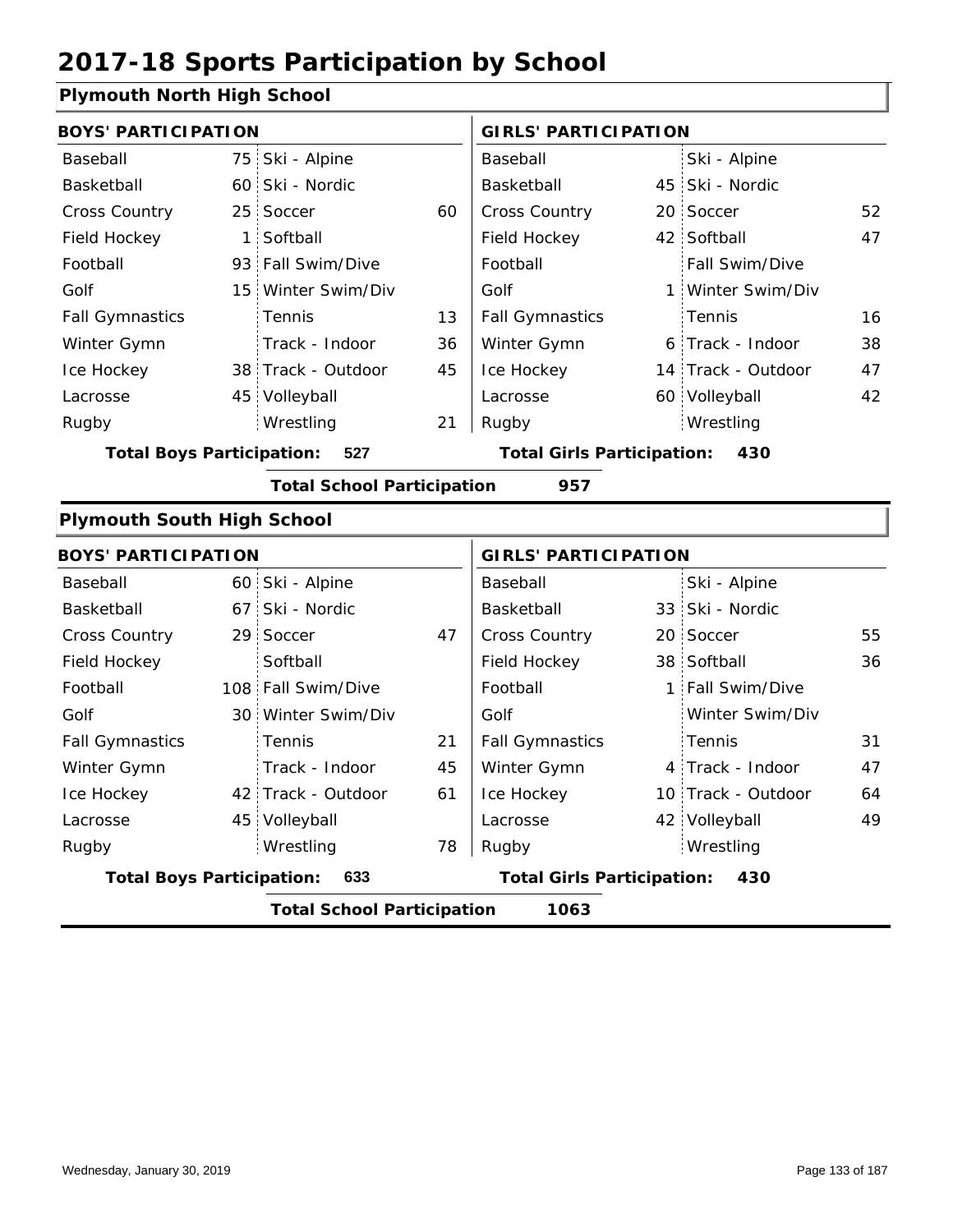### **Pope Francis High School**

| <b>BOYS' PARTICIPATION</b>        |                                   |    | <b>GIRLS' PARTICIPATION</b>       |  |                   |    |  |
|-----------------------------------|-----------------------------------|----|-----------------------------------|--|-------------------|----|--|
| Baseball                          | 27 Ski - Alpine                   | 5  | Baseball                          |  | Ski - Alpine      | 4  |  |
| Basketball                        | 22 Ski - Nordic                   |    | Basketball                        |  | 21 Ski - Nordic   |    |  |
| <b>Cross Country</b>              | 16 Soccer                         | 41 | Cross Country                     |  | 14 Soccer         | 18 |  |
| Field Hockey                      | Softball                          |    | Field Hockey                      |  | Softball          | 13 |  |
| Football                          | Fall Swim/Dive                    |    | Football                          |  | Fall Swim/Dive    |    |  |
| Golf                              | 13 Winter Swim/Div                | 1  | Golf                              |  | 2 Winter Swim/Div |    |  |
| <b>Fall Gymnastics</b>            | Tennis                            |    | <b>Fall Gymnastics</b>            |  | Tennis            | 14 |  |
| Winter Gymn                       | Track - Indoor                    | 21 | Winter Gymn                       |  | Track - Indoor    | 21 |  |
| Ice Hockey                        | 39 Track - Outdoor                | 27 | Ice Hockey                        |  | Track - Outdoor   | 25 |  |
| Lacrosse                          | 33 Volleyball                     |    | Lacrosse                          |  | 18 Volleyball     |    |  |
| Rugby                             | Wrestling                         |    | Rugby                             |  | Wrestling         |    |  |
| <b>Total Boys Participation:</b>  | 245                               |    | <b>Total Girls Participation:</b> |  | 150               |    |  |
|                                   | <b>Total School Participation</b> |    | 395                               |  |                   |    |  |
| Pope John XXIII Cntrl Catholic HS |                                   |    |                                   |  |                   |    |  |
| <b>BOYS' PARTICIPATION</b>        |                                   |    | <b>GIRLS' PARTICIPATION</b>       |  |                   |    |  |
| Baseball                          | 17 Ski - Alpine                   |    | Baseball                          |  | Ski - Alpine      |    |  |
| Basketball                        | 30 Ski - Nordic                   |    | Basketball                        |  | Ski - Nordic      |    |  |
| <b>Cross Country</b>              | Soccer                            | 16 | Cross Country                     |  | Soccer            | 35 |  |
| Field Hockey                      | Softball                          |    | Field Hockey                      |  | Softball          | 30 |  |
| Football                          | 20 Fall Swim/Dive                 |    | Football                          |  | Fall Swim/Dive    |    |  |
| Golf                              | Winter Swim/Div                   |    | Golf                              |  | Winter Swim/Div   |    |  |
| <b>Fall Gymnastics</b>            | Tennis                            |    | <b>Fall Gymnastics</b>            |  | Tennis            | 10 |  |
| Winter Gymn                       | Track - Indoor                    |    | Winter Gymn                       |  | Track - Indoor    |    |  |
| Ice Hockey                        | Track - Outdoor                   |    | Ice Hockey                        |  | Track - Outdoor   |    |  |
| Lacrosse                          | Volleyball                        | 12 | Lacrosse                          |  | Volleyball        | 30 |  |
| Rugby                             | Wrestling                         |    | Rugby                             |  | Wrestling         |    |  |
| <b>Total Boys Participation:</b>  | 95                                |    | <b>Total Girls Participation:</b> |  | 105               |    |  |

**Total School Participation 200**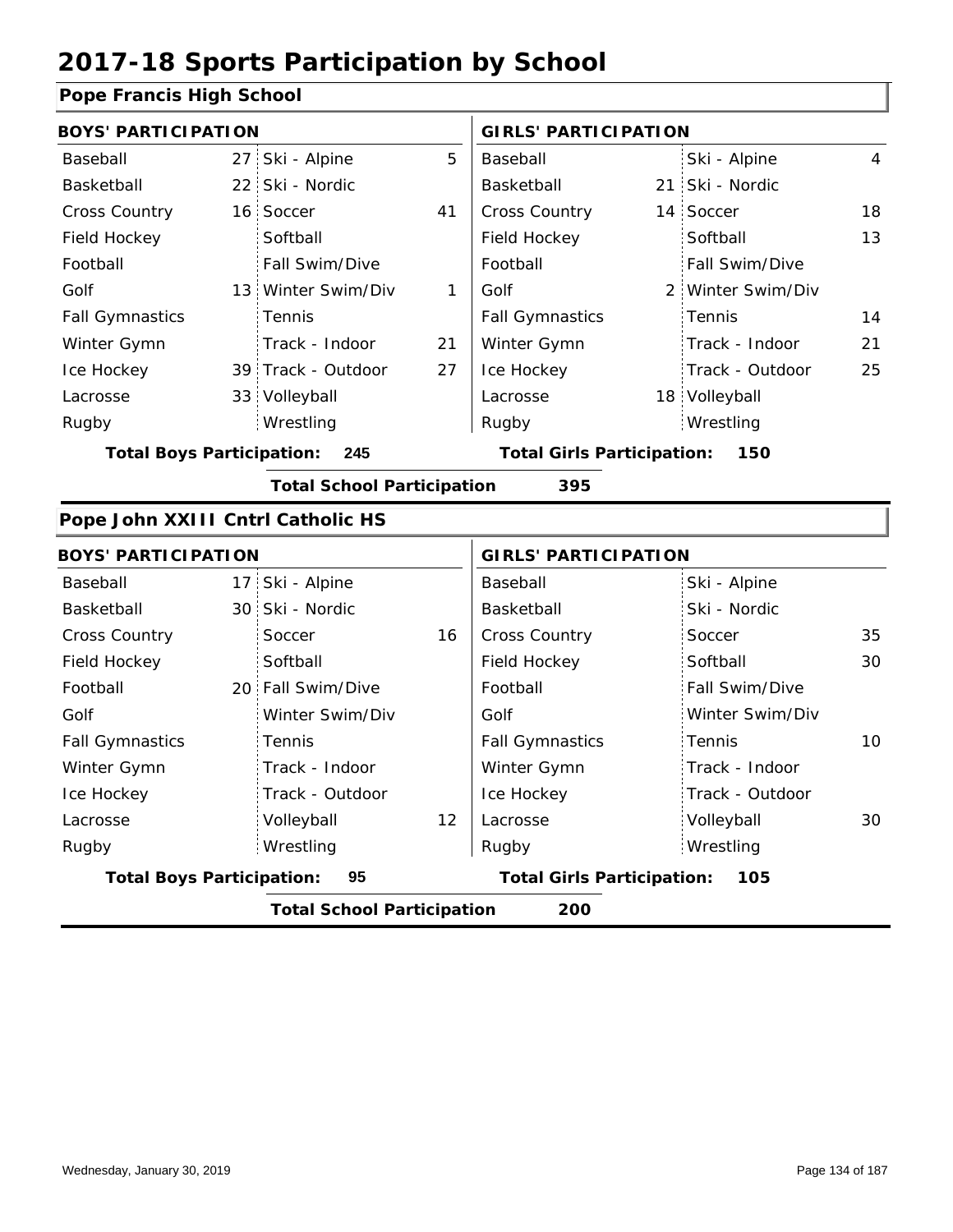### **Presentation of Mary Academy**

| <b>Trescritation of Mary Academy</b> |                                   |                 |                                   |                 |    |
|--------------------------------------|-----------------------------------|-----------------|-----------------------------------|-----------------|----|
| <b>BOYS' PARTICIPATION</b>           |                                   |                 | <b>GIRLS' PARTICIPATION</b>       |                 |    |
| Baseball                             | Ski - Alpine                      |                 | Baseball                          | Ski - Alpine    |    |
| Basketball                           | 26 Ski - Nordic                   |                 | Basketball                        | 28 Ski - Nordic |    |
| Cross Country                        | 10 Soccer                         | 19              | Cross Country                     | 15 Soccer       | 18 |
| Field Hockey                         | Softball                          |                 | Field Hockey                      | Softball        | 30 |
| Football                             | Fall Swim/Dive                    |                 | Football                          | Fall Swim/Dive  |    |
| Golf                                 | Winter Swim/Div                   |                 | Golf                              | Winter Swim/Div |    |
| <b>Fall Gymnastics</b>               | Tennis                            |                 | <b>Fall Gymnastics</b>            | Tennis          |    |
| Winter Gymn                          | Track - Indoor                    |                 | Winter Gymn                       | Track - Indoor  |    |
| Ice Hockey                           | Track - Outdoor                   | 13              | Ice Hockey                        | Track - Outdoor | 24 |
| Lacrosse                             | Volleyball                        | 17              | Lacrosse                          | Volleyball      | 30 |
| Rugby                                | Wrestling                         |                 | Rugby                             | Wrestling       |    |
| <b>Total Boys Participation:</b>     | 85                                |                 | <b>Total Girls Participation:</b> | 145             |    |
|                                      | <b>Total School Participation</b> |                 | 230                               |                 |    |
| Putnam Voc/Tech High School          |                                   |                 |                                   |                 |    |
| <b>BOYS' PARTICIPATION</b>           |                                   |                 | <b>GIRLS' PARTICIPATION</b>       |                 |    |
| Baseball                             | 12 Ski - Alpine                   |                 | Baseball                          | Ski - Alpine    |    |
| Basketball                           | 24 Ski - Nordic                   |                 | Basketball                        | 18 Ski - Nordic |    |
| Cross Country                        | 21 Soccer                         | 24              | Cross Country                     | 16 Soccer       | 21 |
| Field Hockey                         | Softball                          |                 | Field Hockey                      | Softball        | 23 |
| Football                             | 10 Fall Swim/Dive                 |                 | Football                          | Fall Swim/Dive  |    |
| Golf                                 | 2 Winter Swim/Div                 | 16              | Golf                              | Winter Swim/Div | 18 |
| <b>Fall Gymnastics</b>               | Tennis                            |                 | <b>Fall Gymnastics</b>            | Tennis          | 8  |
| Winter Gymn                          | Track - Indoor                    | 3               | Winter Gymn                       | Track - Indoor  | 4  |
| Ice Hockey                           | Track - Outdoor                   | 10 <sup>°</sup> | Ice Hockey                        | Track - Outdoor | 12 |
| Lacrosse                             | 3 Volleyball                      | 5               | Lacrosse                          | 1 Volleyball    | 18 |
| Rugby                                | Wrestling                         |                 | Rugby                             | Wrestling       |    |
| <b>Total Boys Participation:</b>     | 130                               |                 | <b>Total Girls Participation:</b> | 139             |    |
|                                      | <b>Total School Participation</b> |                 | 269                               |                 |    |
|                                      |                                   |                 |                                   |                 |    |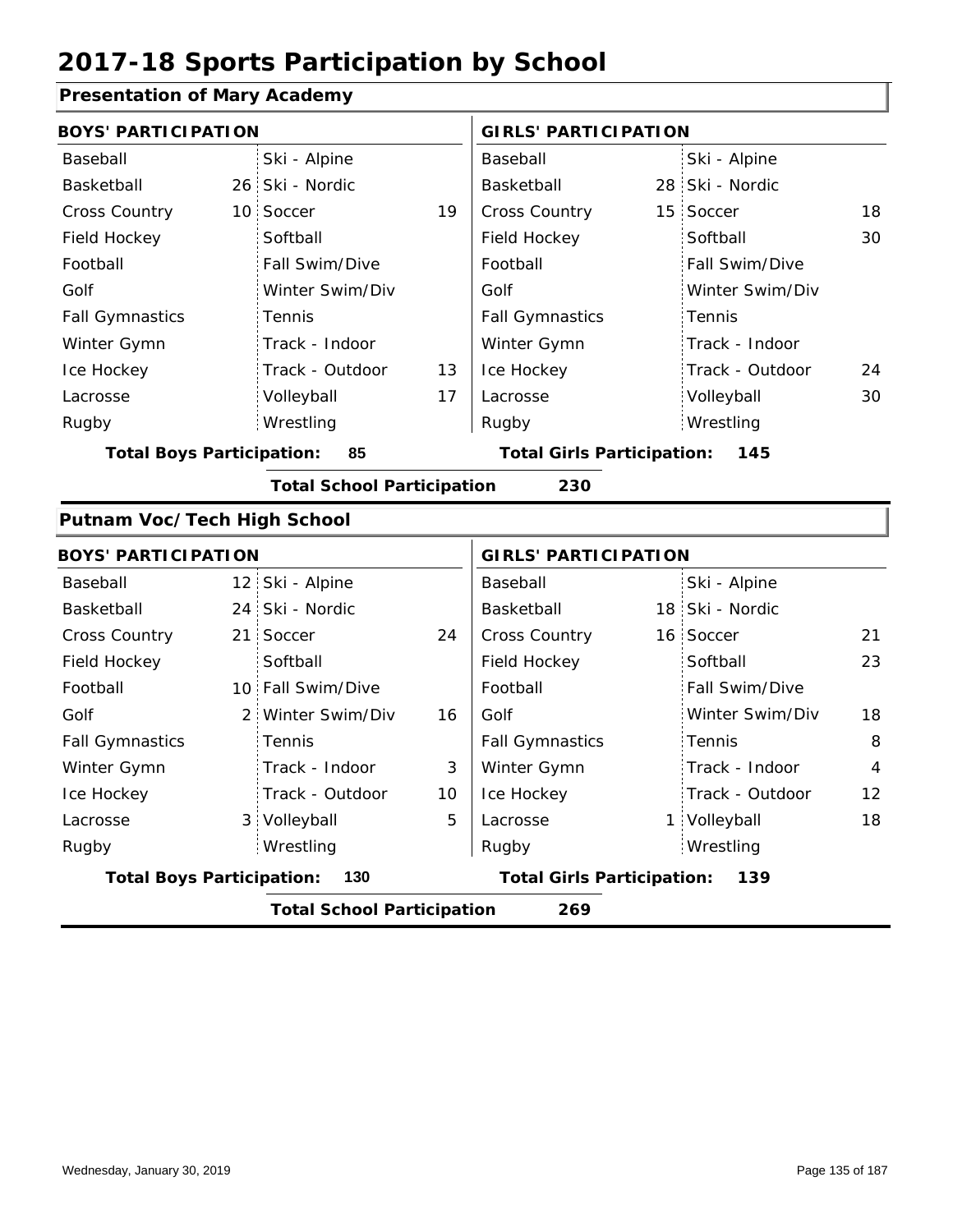### **Quabbin Regional High School**

| <b>BOYS' PARTICIPATION</b>       |                 |                                     |    | <b>GIRLS' PARTICIPATION</b>       |                 |                 |    |
|----------------------------------|-----------------|-------------------------------------|----|-----------------------------------|-----------------|-----------------|----|
| Baseball                         | 24:             | Ski - Alpine                        |    | Baseball                          |                 | Ski - Alpine    |    |
| Basketball                       | 24              | Ski - Nordic                        |    | Basketball                        |                 | 18 Ski - Nordic |    |
| <b>Cross Country</b>             | 28              | Soccer                              | 22 | Cross Country                     | 18 <sup>1</sup> | Soccer          | 36 |
| Field Hockey                     |                 | Softball                            |    | Field Hockey                      | 28              | Softball        | 25 |
| Football                         | 42.             | Fall Swim/Dive                      |    | Football                          |                 | Fall Swim/Dive  |    |
| Golf                             | 12              | Winter Swim/Div                     |    | Golf                              | 8               | Winter Swim/Div |    |
| <b>Fall Gymnastics</b>           |                 | Tennis                              |    | <b>Fall Gymnastics</b>            |                 | Tennis          | 22 |
| Winter Gymn                      |                 | Track - Indoor                      | 27 | Winter Gymn                       |                 | Track - Indoor  | 15 |
| Ice Hockey                       |                 | 1 Track - Outdoor                   | 58 | Ice Hockey                        |                 | Track - Outdoor | 44 |
| Lacrosse                         |                 | Volleyball                          |    | Lacrosse                          |                 | Volleyball      |    |
| Rugby                            |                 | Wrestling                           | 17 | Rugby                             |                 | Wrestling       |    |
| <b>Total Boys Participation:</b> |                 | 255                                 |    | <b>Total Girls Participation:</b> |                 | 214             |    |
|                                  |                 | <b>Total School Participation</b>   |    | 469                               |                 |                 |    |
|                                  |                 | Quaboag Regional Middle/High School |    |                                   |                 |                 |    |
| <b>BOYS' PARTICIPATION</b>       |                 |                                     |    | <b>GIRLS' PARTICIPATION</b>       |                 |                 |    |
| Baseball                         | 24              | Ski - Alpine                        |    | Baseball                          |                 | Ski - Alpine    |    |
| Basketball                       | 36 <sub>1</sub> | Ski - Nordic                        |    | Basketball                        | 35              | Ski - Nordic    |    |
| <b>Cross Country</b>             | 8               | Soccer                              |    | Cross Country                     | 10              | Soccer          |    |
| Field Hockey                     |                 | Softball                            |    | Field Hockey                      |                 | 36 Softball     | 25 |
| Football                         | 31 <sup>1</sup> | Fall Swim/Dive                      |    | Football                          |                 | Fall Swim/Dive  |    |
| Golf                             | 6 <sup>1</sup>  | Winter Swim/Div                     |    | Golf                              |                 | Winter Swim/Div |    |
| <b>Fall Gymnastics</b>           |                 | Tennis                              | 9  | <b>Fall Gymnastics</b>            |                 | Tennis          | 17 |
| Winter Gymn                      |                 | Track - Indoor                      | 27 | Winter Gymn                       |                 | Track - Indoor  | 15 |
| Ice Hockey                       |                 | Track - Outdoor                     | 25 | Ice Hockey                        |                 | Track - Outdoor | 35 |
| Lacrosse                         |                 | Volleyball                          |    | Lacrosse                          |                 | Volleyball      |    |
| Rugby                            |                 | Wrestling                           |    | Rugby                             |                 | Wrestling       |    |

**Total School Participation 339**

**Total Boys Participation: 166 Total Girls Participation: 173**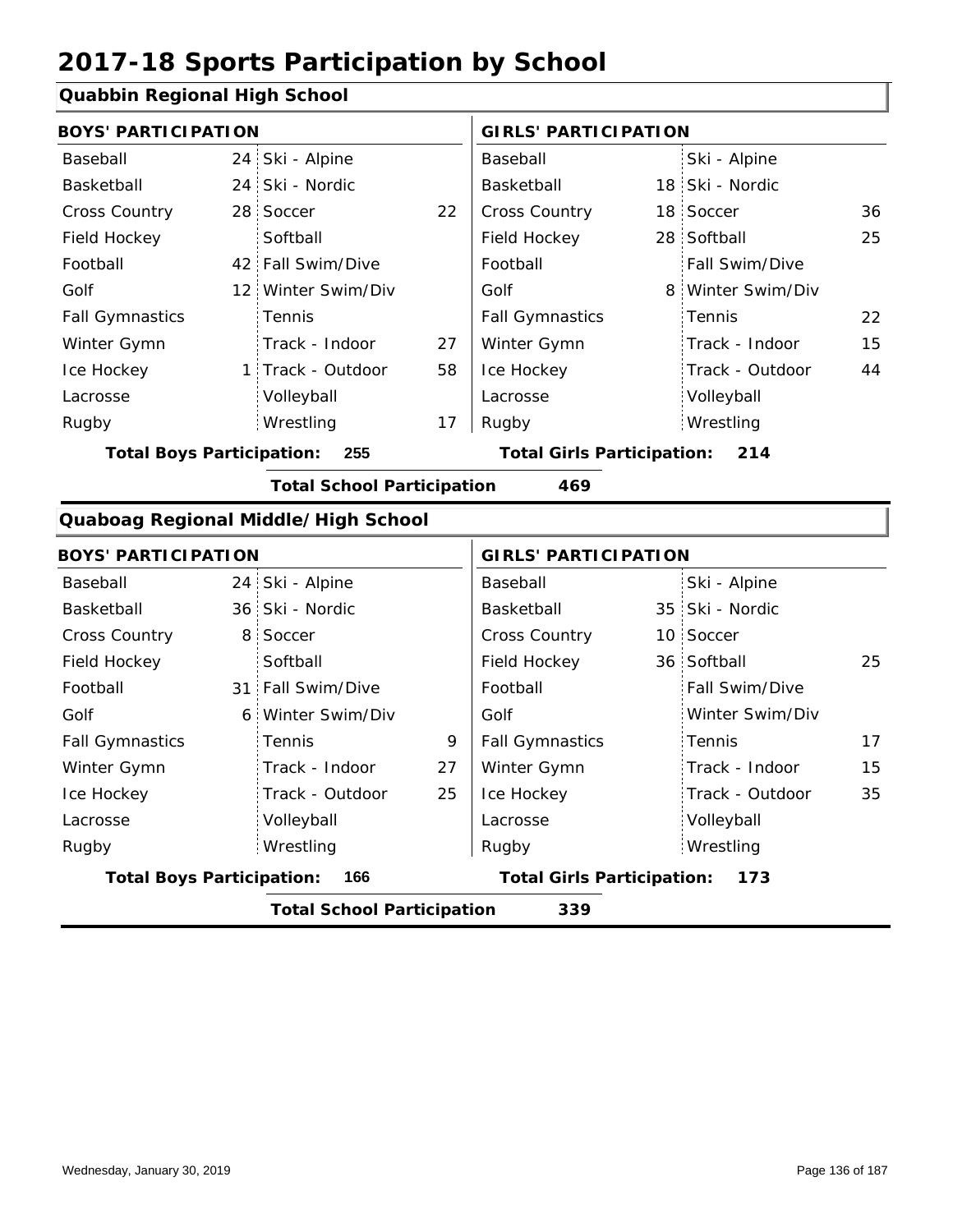#### **Quincy High School**

| <b>BOYS' PARTICIPATION</b>              |                 |                                   |                | <b>GIRLS' PARTICIPATION</b>       |  |                    |    |  |
|-----------------------------------------|-----------------|-----------------------------------|----------------|-----------------------------------|--|--------------------|----|--|
| Baseball                                |                 | 50 Ski - Alpine                   |                | Baseball                          |  | Ski - Alpine       |    |  |
| Basketball                              |                 | 42 Ski - Nordic                   |                | Basketball                        |  | 34 Ski - Nordic    |    |  |
| <b>Cross Country</b>                    | 11 <sup>1</sup> | Soccer                            | 60             | Cross Country                     |  | 7 Soccer           | 62 |  |
| Field Hockey                            |                 | Softball                          |                | Field Hockey                      |  | Softball           | 54 |  |
| Football                                |                 | 91 Fall Swim/Dive                 |                | Football                          |  | 1 Fall Swim/Dive   |    |  |
| Golf                                    | 17 <sup>1</sup> | Winter Swim/Div                   | 13             | Golf                              |  | 12 Winter Swim/Div | 26 |  |
| <b>Fall Gymnastics</b>                  |                 | Tennis                            | 18             | <b>Fall Gymnastics</b>            |  | Tennis             | 17 |  |
| Winter Gymn                             |                 | Track - Indoor                    | 16             | Winter Gymn                       |  | Track - Indoor     | 22 |  |
| Ice Hockey                              |                 | 31 Track - Outdoor                | 32             | Ice Hockey                        |  | 7 Track - Outdoor  | 24 |  |
| Lacrosse                                |                 | 17 Volleyball                     | 33             | Lacrosse                          |  | 65 Volleyball      | 44 |  |
| Rugby                                   |                 | Wrestling                         | 18             | Rugby                             |  | Wrestling          |    |  |
| <b>Total Boys Participation:</b><br>449 |                 |                                   |                | <b>Total Girls Participation:</b> |  | 375                |    |  |
|                                         |                 | <b>Total School Participation</b> |                | 824                               |  |                    |    |  |
| Quincy Upper School - Boston            |                 |                                   |                |                                   |  |                    |    |  |
| <b>BOYS' PARTICIPATION</b>              |                 |                                   |                | <b>GIRLS' PARTICIPATION</b>       |  |                    |    |  |
| Baseball                                | 1:              | Ski - Alpine                      |                | Baseball                          |  | Ski - Alpine       |    |  |
| Basketball                              | 6               | Ski - Nordic                      |                | Basketball                        |  | 1 Ski - Nordic     |    |  |
| <b>Cross Country</b>                    |                 | Soccer                            |                | <b>Cross Country</b>              |  | Soccer             |    |  |
| Field Hockey                            |                 | Softball                          |                | Field Hockey                      |  | Softball           | 4  |  |
| Football                                | 3               | Fall Swim/Dive                    |                | Football                          |  | Fall Swim/Dive     |    |  |
| Golf                                    |                 | Winter Swim/Div                   |                | Golf                              |  | Winter Swim/Div    |    |  |
| <b>Fall Gymnastics</b>                  |                 | Tennis                            |                | <b>Fall Gymnastics</b>            |  | Tennis             |    |  |
| Winter Gymn                             |                 | Track - Indoor                    | 2              | Winter Gymn                       |  | Track - Indoor     | 2  |  |
| Ice Hockey                              |                 | Track - Outdoor                   | $\overline{2}$ | Ice Hockey                        |  | Track - Outdoor    | 2  |  |
| Lacrosse                                |                 | Volleyball                        | 1              | Lacrosse                          |  | Volleyball         | 6  |  |

**Total Boys Participation: 45 Total Girls Participation: 15**

Wrestling Rugby Rugby

Wrestling

**Total School Participation 60**

30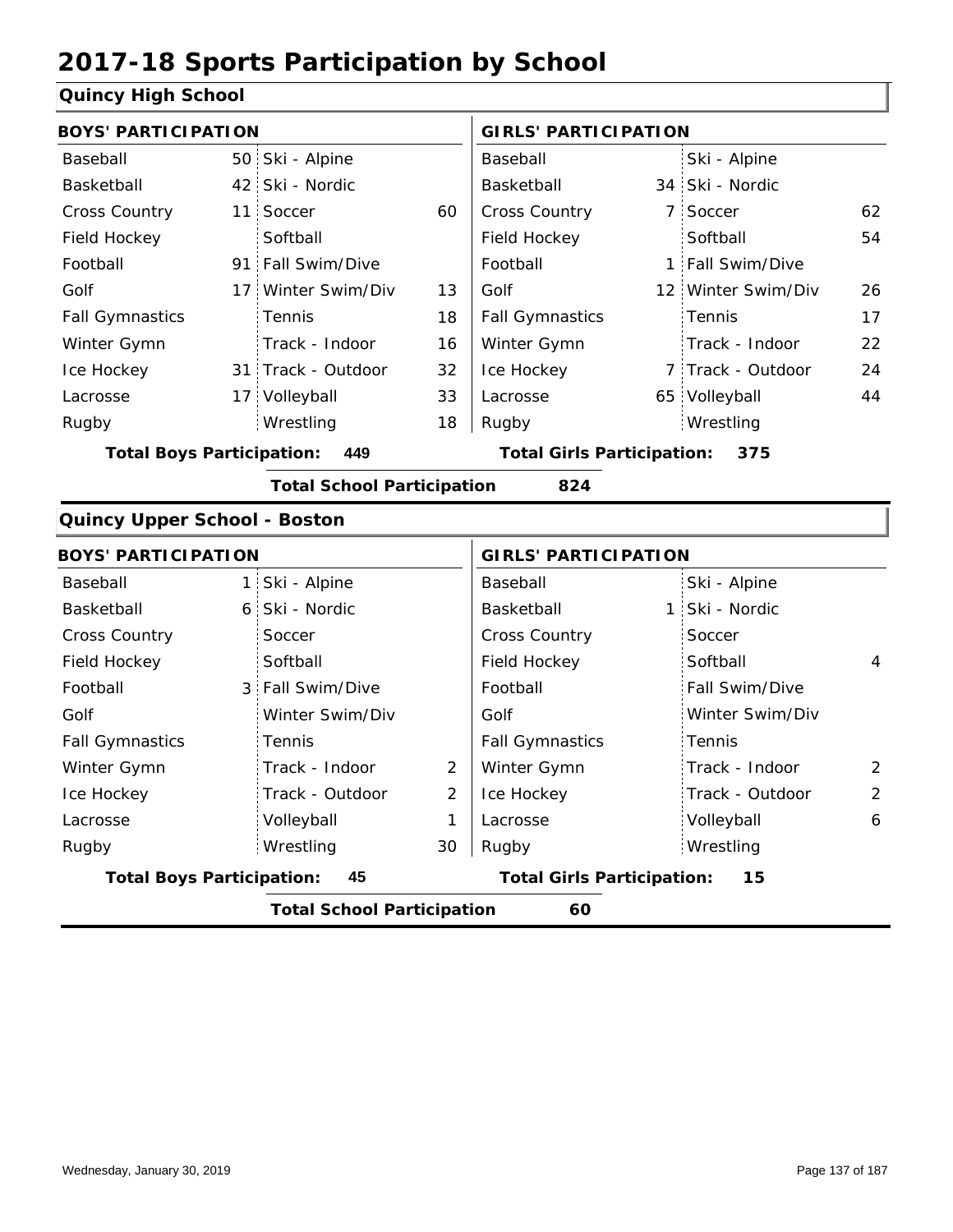### **Randolph High School**

| <b>BOYS' PARTICIPATION</b>          |                                   |     | <b>GIRLS' PARTICIPATION</b>       |  |                    |    |
|-------------------------------------|-----------------------------------|-----|-----------------------------------|--|--------------------|----|
| Baseball                            | 17 Ski - Alpine                   |     | Baseball                          |  | Ski - Alpine       |    |
| Basketball                          | 35 Ski - Nordic                   |     | Basketball                        |  | 14 Ski - Nordic    |    |
| Cross Country                       | 7 Soccer                          | 25  | Cross Country                     |  | 16 Soccer          | 19 |
| Field Hockey                        | Softball                          |     | Field Hockey                      |  | Softball           | 19 |
| Football                            | 39 Fall Swim/Dive                 |     | Football                          |  | 1 Fall Swim/Dive   |    |
| Golf                                | Winter Swim/Div                   | 12  | Golf                              |  | Winter Swim/Div    | 19 |
| <b>Fall Gymnastics</b>              | Tennis                            | 16  | <b>Fall Gymnastics</b>            |  | Tennis             | 26 |
| Winter Gymn                         | Track - Indoor                    | 26  | Winter Gymn                       |  | Track - Indoor     | 21 |
| Ice Hockey                          | Track - Outdoor                   | 48  | Ice Hockey                        |  | Track - Outdoor    | 35 |
| Lacrosse                            | Volleyball                        | 21  | Lacrosse                          |  | Volleyball         | 25 |
| Rugby                               | Wrestling                         | 24  | Rugby                             |  | Wrestling          |    |
| <b>Total Boys Participation:</b>    | 270                               |     | <b>Total Girls Participation:</b> |  | 195                |    |
|                                     | <b>Total School Participation</b> |     | 465                               |  |                    |    |
| <b>Reading Memorial High School</b> |                                   |     |                                   |  |                    |    |
| <b>BOYS' PARTICIPATION</b>          |                                   |     | <b>GIRLS' PARTICIPATION</b>       |  |                    |    |
| Baseball                            | 47 Ski - Alpine                   |     | Baseball                          |  | Ski - Alpine       |    |
| Basketball                          | 35 Ski - Nordic                   |     | Basketball                        |  | 30 Ski - Nordic    |    |
| <b>Cross Country</b>                | 26 Soccer                         | 67  | Cross Country                     |  | 27 Soccer          | 58 |
| Field Hockey                        | Softball                          |     | Field Hockey                      |  | 61 Softball        | 33 |
| Football                            | 102 Fall Swim/Dive                |     | Football                          |  | Fall Swim/Dive     |    |
| Golf                                | 14 Winter Swim/Div                |     | Golf                              |  | Winter Swim/Div    | 31 |
| <b>Fall Gymnastics</b>              | Tennis                            | 17  | <b>Fall Gymnastics</b>            |  | Tennis             | 13 |
| Winter Gymn                         | 1 Track - Indoor                  | 87  | Winter Gymn                       |  | 22 Track - Indoor  | 74 |
| Ice Hockey                          | 53 Track - Outdoor                | 110 | Ice Hockey                        |  | 21 Track - Outdoor | 78 |
| Lacrosse                            | 61 Volleyball                     |     | Lacrosse                          |  | 70 Volleyball      | 37 |
| Rugby                               | Wrestling                         | 25  | Rugby                             |  | Wrestling          |    |
| <b>Total Boys Participation:</b>    | 645                               |     | <b>Total Girls Participation:</b> |  | 555                |    |
|                                     | <b>Total School Participation</b> |     | 1200                              |  |                    |    |
|                                     |                                   |     |                                   |  |                    |    |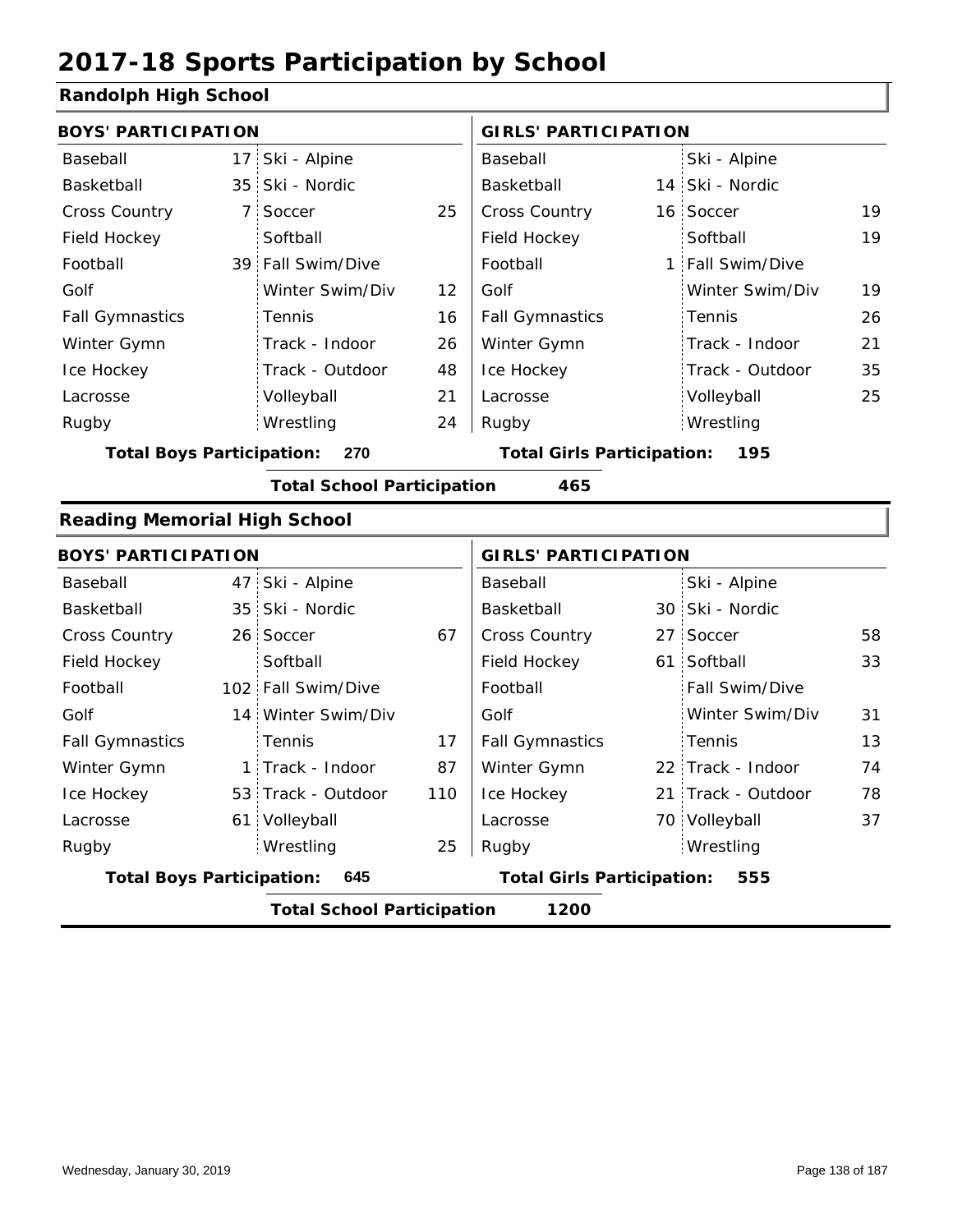### **Renaissance School**

| <b>BOYS' PARTICIPATION</b>       |                 |                                   |    | <b>GIRLS' PARTICIPATION</b>       |    |                 |    |
|----------------------------------|-----------------|-----------------------------------|----|-----------------------------------|----|-----------------|----|
| Baseball                         | 9               | Ski - Alpine                      |    | Baseball                          |    | Ski - Alpine    |    |
| Basketball                       | 24 <sub>1</sub> | Ski - Nordic                      |    | Basketball                        |    | 18 Ski - Nordic |    |
| <b>Cross Country</b>             | 24 <sup>1</sup> | Soccer                            | 25 | Cross Country                     |    | 21 Soccer       | 23 |
| Field Hockey                     |                 | Softball                          |    | Field Hockey                      |    | Softball        | 24 |
| Football                         |                 | 10 Fall Swim/Dive                 |    | Football                          |    | Fall Swim/Dive  |    |
| Golf                             |                 | Winter Swim/Div                   | 15 | Golf                              |    | Winter Swim/Div | 13 |
| <b>Fall Gymnastics</b>           |                 | Tennis                            |    | <b>Fall Gymnastics</b>            |    | Tennis          | 10 |
| Winter Gymn                      |                 | Track - Indoor                    | 1  | Winter Gymn                       |    | Track - Indoor  | 3  |
| Ice Hockey                       |                 | Track - Outdoor                   | 10 | Ice Hockey                        |    | Track - Outdoor | 11 |
| Lacrosse                         |                 | 24 Volleyball                     | 5  | Lacrosse                          |    | 1 Volleyball    | 18 |
| Rugby                            |                 | Wrestling                         | 2  | Rugby                             |    | Wrestling       |    |
| <b>Total Boys Participation:</b> |                 | 149                               |    | <b>Total Girls Participation:</b> |    | 142             |    |
|                                  |                 | <b>Total School Participation</b> |    | 291                               |    |                 |    |
| <b>Revere High School</b>        |                 |                                   |    |                                   |    |                 |    |
| <b>BOYS' PARTICIPATION</b>       |                 |                                   |    | <b>GIRLS' PARTICIPATION</b>       |    |                 |    |
| Baseball                         |                 | 42 Ski - Alpine                   |    | Baseball                          |    | Ski - Alpine    |    |
| Basketball                       | 52:             | Ski - Nordic                      |    | Basketball                        |    | 31 Ski - Nordic |    |
| <b>Cross Country</b>             | 20 <sup>1</sup> | Soccer                            | 76 | <b>Cross Country</b>              | 18 | Soccer          | 48 |
| Field Hockey                     |                 | Softball                          |    | Field Hockey                      |    | 44 Softball     | 34 |
| Football                         |                 | 81 Fall Swim/Dive                 |    | Football                          |    | Fall Swim/Dive  |    |
| Golf                             |                 | 14 Winter Swim/Div                | 21 | Golf                              |    | Winter Swim/Div | 20 |
| <b>Fall Gymnastics</b>           |                 | Tennis                            | 20 | <b>Fall Gymnastics</b>            |    | Tennis          | 20 |
| Winter Gymn                      |                 | Track - Indoor                    | 53 | Winter Gymn                       |    | Track - Indoor  | 72 |
| Ice Hockey                       |                 | 10 Track - Outdoor                | 88 | Ice Hockey                        |    | Track - Outdoor | 69 |
| Lacrosse                         |                 | 32 Volleyball                     | 1  | Lacrosse                          |    | 46 Volleyball   | 41 |
| Rugby                            |                 | Wrestling                         |    | Rugby                             |    | Wrestling       |    |
| <b>Total Boys Participation:</b> |                 | 510                               |    | <b>Total Girls Participation:</b> |    | 443             |    |
|                                  |                 | <b>Total School Participation</b> |    | 953                               |    |                 |    |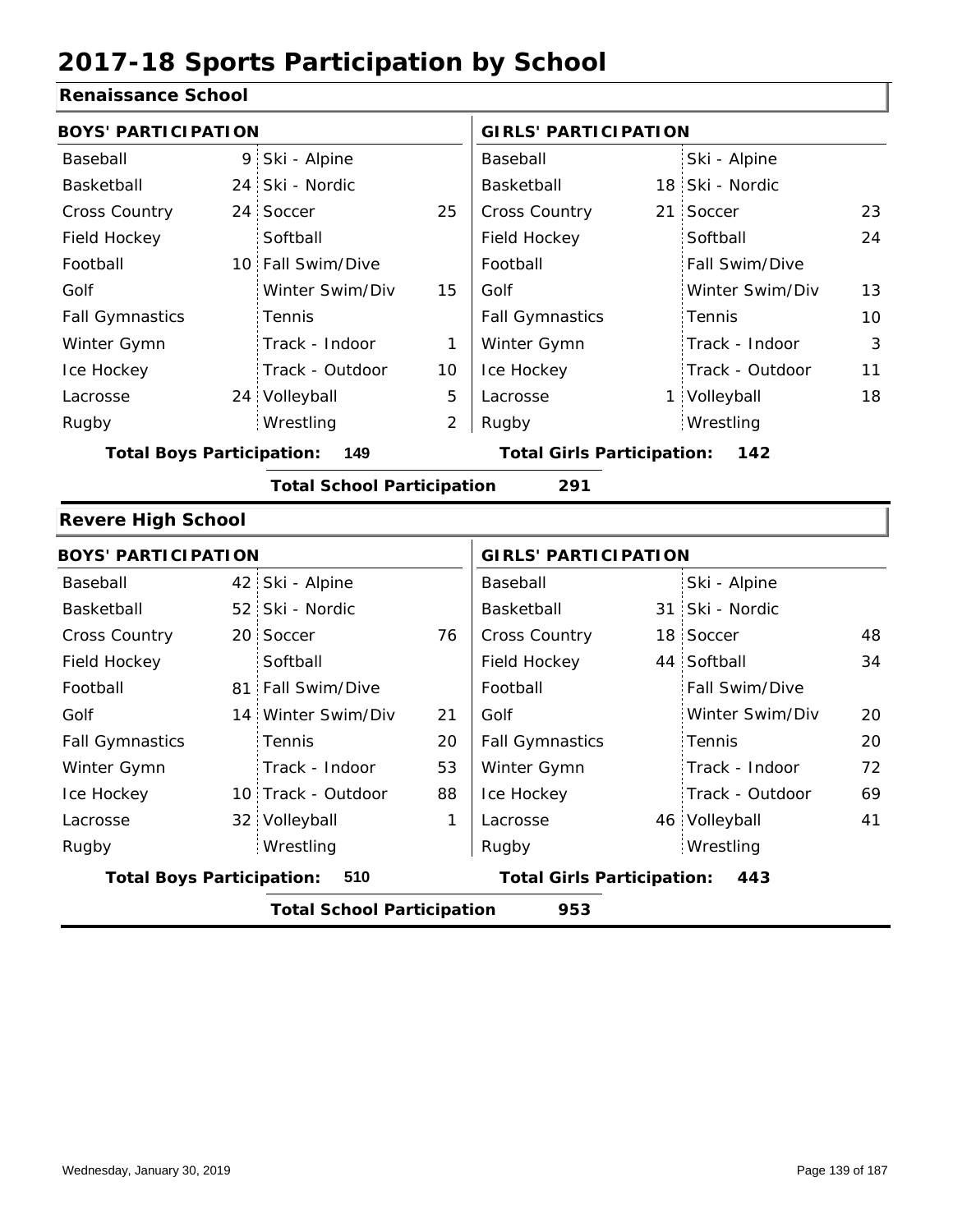### **Rising Tide Charter School**

| <b>BOYS' PARTICIPATION</b> |                |                                                                                                                                                                                                                                                                                                                                                                                          | <b>GIRLS' PARTICIPATION</b> |                                                                        |                 |                                                                                                                                                                                                                                  |
|----------------------------|----------------|------------------------------------------------------------------------------------------------------------------------------------------------------------------------------------------------------------------------------------------------------------------------------------------------------------------------------------------------------------------------------------------|-----------------------------|------------------------------------------------------------------------|-----------------|----------------------------------------------------------------------------------------------------------------------------------------------------------------------------------------------------------------------------------|
|                            |                |                                                                                                                                                                                                                                                                                                                                                                                          | Baseball                    |                                                                        | Ski - Alpine    |                                                                                                                                                                                                                                  |
|                            |                |                                                                                                                                                                                                                                                                                                                                                                                          | Basketball                  |                                                                        |                 |                                                                                                                                                                                                                                  |
|                            |                | 43                                                                                                                                                                                                                                                                                                                                                                                       | Cross Country               |                                                                        |                 | 36                                                                                                                                                                                                                               |
|                            | Softball       |                                                                                                                                                                                                                                                                                                                                                                                          | Field Hockey                |                                                                        | Softball        | 12                                                                                                                                                                                                                               |
|                            |                |                                                                                                                                                                                                                                                                                                                                                                                          | Football                    |                                                                        | Fall Swim/Dive  |                                                                                                                                                                                                                                  |
|                            |                |                                                                                                                                                                                                                                                                                                                                                                                          | Golf                        |                                                                        |                 |                                                                                                                                                                                                                                  |
|                            | Tennis         | 10                                                                                                                                                                                                                                                                                                                                                                                       | <b>Fall Gymnastics</b>      |                                                                        | Tennis          | 10                                                                                                                                                                                                                               |
|                            | Track - Indoor |                                                                                                                                                                                                                                                                                                                                                                                          | Winter Gymn                 |                                                                        | Track - Indoor  |                                                                                                                                                                                                                                  |
|                            |                |                                                                                                                                                                                                                                                                                                                                                                                          | Ice Hockey                  |                                                                        | Track - Outdoor |                                                                                                                                                                                                                                  |
|                            | Volleyball     |                                                                                                                                                                                                                                                                                                                                                                                          | Lacrosse                    |                                                                        | Volleyball      |                                                                                                                                                                                                                                  |
|                            | Wrestling      |                                                                                                                                                                                                                                                                                                                                                                                          | Rugby                       |                                                                        | Wrestling       |                                                                                                                                                                                                                                  |
|                            | 152            |                                                                                                                                                                                                                                                                                                                                                                                          |                             |                                                                        | 90              |                                                                                                                                                                                                                                  |
|                            |                |                                                                                                                                                                                                                                                                                                                                                                                          | 242                         |                                                                        |                 |                                                                                                                                                                                                                                  |
|                            |                |                                                                                                                                                                                                                                                                                                                                                                                          |                             |                                                                        |                 |                                                                                                                                                                                                                                  |
|                            |                |                                                                                                                                                                                                                                                                                                                                                                                          |                             |                                                                        |                 |                                                                                                                                                                                                                                  |
|                            |                |                                                                                                                                                                                                                                                                                                                                                                                          | Baseball                    |                                                                        | Ski - Alpine    |                                                                                                                                                                                                                                  |
|                            |                |                                                                                                                                                                                                                                                                                                                                                                                          | Basketball                  |                                                                        |                 |                                                                                                                                                                                                                                  |
|                            |                | 44                                                                                                                                                                                                                                                                                                                                                                                       | <b>Cross Country</b>        |                                                                        |                 | 34                                                                                                                                                                                                                               |
|                            | Softball       |                                                                                                                                                                                                                                                                                                                                                                                          | Field Hockey                |                                                                        | Softball        | 15                                                                                                                                                                                                                               |
|                            |                |                                                                                                                                                                                                                                                                                                                                                                                          | Football                    |                                                                        | Fall Swim/Dive  |                                                                                                                                                                                                                                  |
|                            |                | 16                                                                                                                                                                                                                                                                                                                                                                                       | Golf                        |                                                                        |                 | 20                                                                                                                                                                                                                               |
|                            | Tennis         | 15                                                                                                                                                                                                                                                                                                                                                                                       | <b>Fall Gymnastics</b>      |                                                                        | Tennis          | 18                                                                                                                                                                                                                               |
|                            | Track - Indoor |                                                                                                                                                                                                                                                                                                                                                                                          | Winter Gymn                 |                                                                        | Track - Indoor  | $\overline{2}$                                                                                                                                                                                                                   |
|                            |                | 44                                                                                                                                                                                                                                                                                                                                                                                       | Ice Hockey                  |                                                                        | Track - Outdoor | 32                                                                                                                                                                                                                               |
|                            |                |                                                                                                                                                                                                                                                                                                                                                                                          | Lacrosse                    |                                                                        |                 | 42                                                                                                                                                                                                                               |
|                            | Wrestling      | 22                                                                                                                                                                                                                                                                                                                                                                                       | Rugby                       |                                                                        | Wrestling       |                                                                                                                                                                                                                                  |
|                            | 339            |                                                                                                                                                                                                                                                                                                                                                                                          |                             |                                                                        | 234             |                                                                                                                                                                                                                                  |
|                            |                |                                                                                                                                                                                                                                                                                                                                                                                          | 573                         |                                                                        |                 |                                                                                                                                                                                                                                  |
|                            |                | 27 Ski - Alpine<br>37 Ski - Nordic<br>11 Soccer<br>9 Fall Swim/Dive<br>13 Winter Swim/Div<br>2 Track - Outdoor<br><b>Total Boys Participation:</b><br><b>Rockland High School</b><br><b>BOYS' PARTICIPATION</b><br>30 Ski - Alpine<br>46 Ski - Nordic<br>12 Soccer<br>37 Fall Swim/Dive<br>18 Winter Swim/Div<br>23 Track - Outdoor<br>32 Volleyball<br><b>Total Boys Participation:</b> |                             | <b>Total School Participation</b><br><b>Total School Participation</b> |                 | 19 Ski - Nordic<br>10 Soccer<br>3 Winter Swim/Div<br><b>Total Girls Participation:</b><br><b>GIRLS' PARTICIPATION</b><br>32 Ski - Nordic<br>11 Soccer<br>2 Winter Swim/Div<br>26 Volleyball<br><b>Total Girls Participation:</b> |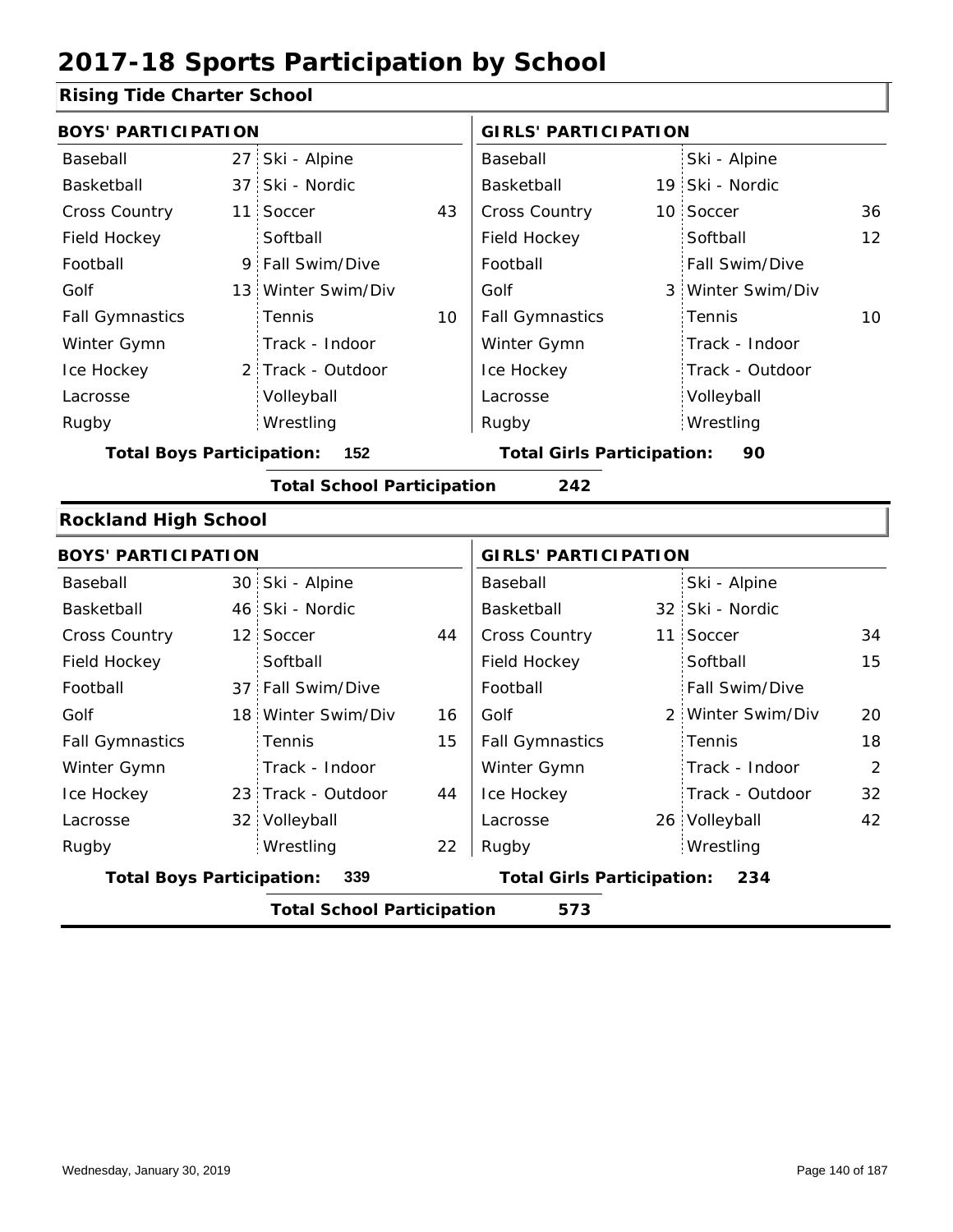### **Rockport High School**

| <b>BOYS' PARTICIPATION</b>                |  |                                   | <b>GIRLS' PARTICIPATION</b> |                                          |  |                   |                |
|-------------------------------------------|--|-----------------------------------|-----------------------------|------------------------------------------|--|-------------------|----------------|
| Baseball                                  |  | 31 Ski - Alpine                   |                             | Baseball                                 |  | Ski - Alpine      |                |
| Basketball                                |  | 22 Ski - Nordic                   |                             | Basketball                               |  | 15 Ski - Nordic   |                |
| Cross Country                             |  | 2 Soccer                          | 44                          | Cross Country                            |  | 1 Soccer          | 33             |
| Field Hockey                              |  | Softball                          |                             | Field Hockey                             |  | 30 Softball       | 30             |
| Football                                  |  | 5 Fall Swim/Dive                  |                             | Football                                 |  | 1 Fall Swim/Dive  |                |
| Golf                                      |  | 16 Winter Swim/Div                |                             | Golf                                     |  | Winter Swim/Div   | $\overline{4}$ |
| <b>Fall Gymnastics</b>                    |  | Tennis                            | 15                          | <b>Fall Gymnastics</b>                   |  | Tennis            | 16             |
| Winter Gymn                               |  | Track - Indoor                    |                             | Winter Gymn                              |  | Track - Indoor    | 5              |
| Ice Hockey                                |  | 16 Track - Outdoor                |                             | Ice Hockey                               |  | 7 Track - Outdoor |                |
| Lacrosse                                  |  | Volleyball                        |                             | Lacrosse                                 |  | Volleyball        |                |
| Rugby                                     |  | Wrestling                         |                             | Rugby                                    |  | Wrestling         |                |
| <b>Total Boys Participation:</b>          |  | 151                               |                             | <b>Total Girls Participation:</b>        |  | 142               |                |
|                                           |  | <b>Total School Participation</b> |                             | 293                                      |  |                   |                |
| <b>Sabis International Charter School</b> |  |                                   |                             |                                          |  |                   |                |
| <b>BOYS' PARTICIPATION</b>                |  |                                   |                             | <b>GIRLS' PARTICIPATION</b>              |  |                   |                |
| Baseball                                  |  | 29 Ski - Alpine                   |                             | Baseball                                 |  | Ski - Alpine      |                |
| Basketball                                |  | 38 Ski - Nordic                   |                             | Basketball                               |  | 33 Ski - Nordic   |                |
| <b>Cross Country</b>                      |  | 12 Soccer                         | 38                          | Cross Country                            |  | 20 Soccer         | 36             |
| Field Hockey                              |  | Softball                          |                             | Field Hockey                             |  | Softball          | 30             |
| Football                                  |  | Fall Swim/Dive                    |                             | Football                                 |  | Fall Swim/Dive    |                |
| Golf                                      |  | 6 Winter Swim/Div                 |                             | Golf                                     |  | 4 Winter Swim/Div |                |
| <b>Fall Gymnastics</b>                    |  | Tennis                            | 2                           | <b>Fall Gymnastics</b>                   |  | Tennis            | 11             |
| Winter Gymn                               |  | Track - Indoor                    |                             | Winter Gymn                              |  | Track - Indoor    |                |
| Ice Hockey                                |  | Track - Outdoor                   | 28                          | Ice Hockey                               |  | Track - Outdoor   | 40             |
| Lacrosse                                  |  | Volleyball                        | 24                          | Lacrosse                                 |  | Volleyball        | 33             |
| Rugby                                     |  | Wrestling                         | 33                          | Rugby                                    |  | Wrestling         | 2              |
| <b>Total Boys Participation:</b>          |  | 210                               |                             | <b>Total Girls Participation:</b><br>209 |  |                   |                |
|                                           |  | <b>Total School Participation</b> |                             | 419                                      |  |                   |                |
|                                           |  |                                   |                             |                                          |  |                   |                |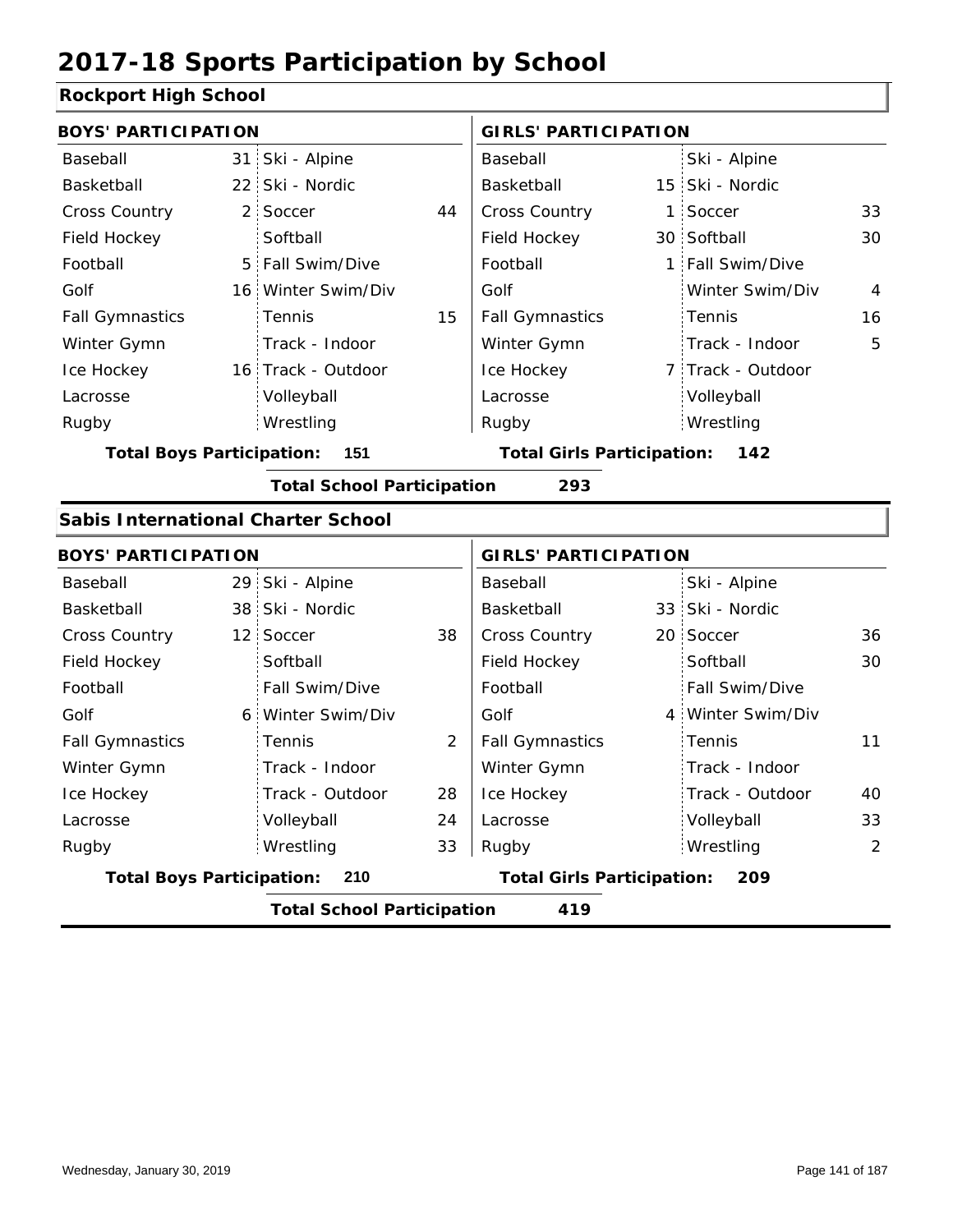### **Sacred Heart High School**

| <b>BOYS' PARTICIPATION</b>              |  |                                   | <b>GIRLS' PARTICIPATION</b> |                                            |                |                 |    |  |
|-----------------------------------------|--|-----------------------------------|-----------------------------|--------------------------------------------|----------------|-----------------|----|--|
| Baseball                                |  | 18 Ski - Alpine                   |                             | Baseball                                   |                | Ski - Alpine    |    |  |
| Basketball                              |  | 37 Ski - Nordic                   |                             | Basketball                                 |                | 40 Ski - Nordic |    |  |
| Cross Country                           |  | 6 Soccer                          | 41                          | Cross Country                              | 8 <sup>1</sup> | Soccer          | 38 |  |
| Field Hockey                            |  | Softball                          |                             | Field Hockey                               |                | Softball        | 10 |  |
| Football                                |  | 20 Fall Swim/Dive                 |                             | Football                                   |                | Fall Swim/Dive  |    |  |
| Golf                                    |  | 15 Winter Swim/Div                | $\overline{7}$              | Golf                                       |                | Winter Swim/Div | 6  |  |
| <b>Fall Gymnastics</b>                  |  | Tennis                            | 14                          | <b>Fall Gymnastics</b>                     |                | Tennis          | 12 |  |
| Winter Gymn                             |  | Track - Indoor                    |                             | Winter Gymn                                |                | Track - Indoor  |    |  |
| Ice Hockey                              |  | 13 Track - Outdoor                | 29                          | Ice Hockey                                 |                | Track - Outdoor | 18 |  |
| Lacrosse                                |  | 13 Volleyball                     |                             | Lacrosse                                   |                | 32 Volleyball   | 34 |  |
| Rugby                                   |  | Wrestling                         |                             | Rugby                                      |                | Wrestling       |    |  |
| <b>Total Boys Participation:</b><br>213 |  |                                   |                             | <b>Total Girls Participation:</b><br>- 198 |                |                 |    |  |
|                                         |  | <b>Total School Participation</b> |                             | 411                                        |                |                 |    |  |
| Saint Bernard's Cntrl Catholic HS       |  |                                   |                             |                                            |                |                 |    |  |
| <b>BOYS' PARTICIPATION</b>              |  |                                   | <b>GIRLS' PARTICIPATION</b> |                                            |                |                 |    |  |
| Baseball                                |  | 12 Ski - Alpine                   |                             | Baseball                                   |                | Ski - Alpine    |    |  |
| Basketball                              |  | 22 Ski - Nordic                   |                             | Basketball                                 |                | 19 Ski - Nordic |    |  |
| <b>Cross Country</b>                    |  | Soccer                            |                             | Cross Country                              |                | Soccer          | 20 |  |
| Field Hockey                            |  | Softball                          |                             | Field Hockey                               |                | 13 Softball     | 13 |  |
| Football                                |  | 39 Fall Swim/Dive                 |                             | Football                                   |                | Fall Swim/Dive  |    |  |
| Golf                                    |  | 12 Winter Swim/Div                |                             | Golf                                       |                | Winter Swim/Div |    |  |
| <b>Fall Gymnastics</b>                  |  | Tennis                            |                             | <b>Fall Gymnastics</b>                     |                | Tennis          |    |  |
| Winter Gymn                             |  | Track - Indoor                    |                             | Winter Gymn                                |                | Track - Indoor  |    |  |
| Ice Hockey                              |  | 14 Track - Outdoor                |                             | Ice Hockey                                 |                | Track - Outdoor |    |  |
| Lacrosse                                |  | 30 Volleyball                     |                             | Lacrosse                                   |                | 17 Volleyball   | 11 |  |
| Rugby                                   |  | Wrestling                         |                             | Rugby                                      |                | Wrestling       |    |  |
| 129<br><b>Total Boys Participation:</b> |  |                                   |                             | <b>Total Girls Participation:</b><br>93    |                |                 |    |  |

**Total School Participation 222**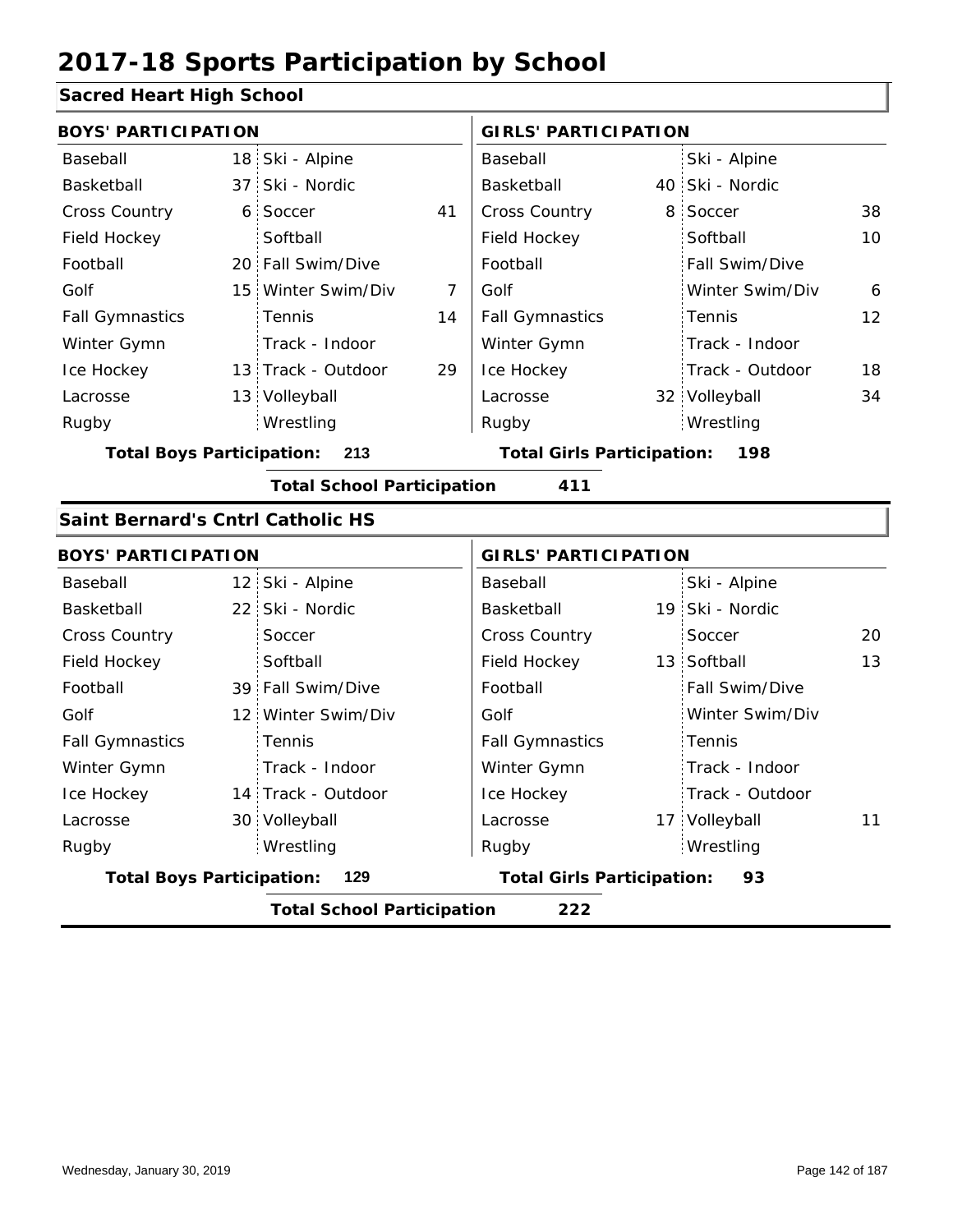### **Saint John Paul II High School**

| <b>BOYS' PARTICIPATION</b>       |                 |                                   | <b>GIRLS' PARTICIPATION</b>              |                        |  |                   |    |
|----------------------------------|-----------------|-----------------------------------|------------------------------------------|------------------------|--|-------------------|----|
| Baseball                         |                 | 35 Ski - Alpine                   |                                          | Baseball               |  | Ski - Alpine      |    |
| Basketball                       |                 | 14 Ski - Nordic                   |                                          | Basketball             |  | 12 Ski - Nordic   |    |
| Cross Country                    | 8               | Soccer                            | 24                                       | Cross Country          |  | 9 Soccer          | 24 |
| Field Hockey                     |                 | Softball                          |                                          | Field Hockey           |  | Softball          | 20 |
| Football                         |                 | 32 Fall Swim/Dive                 |                                          | Football               |  | Fall Swim/Dive    |    |
| Golf                             |                 | 11 Winter Swim/Div                | 6                                        | Golf                   |  | 5 Winter Swim/Div | 14 |
| <b>Fall Gymnastics</b>           |                 | Tennis                            | 13                                       | <b>Fall Gymnastics</b> |  | Tennis            | 18 |
| Winter Gymn                      |                 | Track - Indoor                    |                                          | Winter Gymn            |  | Track - Indoor    |    |
| Ice Hockey                       |                 | 34 Track - Outdoor                |                                          | Ice Hockey             |  | Track - Outdoor   |    |
| Lacrosse                         |                 | 19 Volleyball                     |                                          | Lacrosse               |  | 22 Volleyball     | 22 |
| Rugby                            |                 | Wrestling                         |                                          | Rugby                  |  | Wrestling         |    |
| <b>Total Boys Participation:</b> | 196             |                                   | <b>Total Girls Participation:</b><br>146 |                        |  |                   |    |
|                                  |                 | <b>Total School Participation</b> |                                          | 342                    |  |                   |    |
| <b>Saint John's High School</b>  |                 |                                   |                                          |                        |  |                   |    |
| <b>BOYS' PARTICIPATION</b>       |                 |                                   | <b>GIRLS' PARTICIPATION</b>              |                        |  |                   |    |
| Baseball                         |                 |                                   |                                          |                        |  |                   |    |
|                                  | 51 <sup>1</sup> | Ski - Alpine                      | 19                                       | Baseball               |  | Ski - Alpine      |    |
| Basketball                       |                 | 41 Ski - Nordic                   |                                          | Basketball             |  | Ski - Nordic      |    |
| Cross Country                    |                 | 58 Soccer                         | 67                                       | Cross Country          |  | Soccer            |    |
| Field Hockey                     |                 | Softball                          |                                          | Field Hockey           |  | Softball          |    |
| Football                         |                 | 129 Fall Swim/Dive                |                                          | Football               |  | Fall Swim/Dive    |    |
| Golf                             |                 | 28 Winter Swim/Div                | 22                                       | Golf                   |  | Winter Swim/Div   |    |
| <b>Fall Gymnastics</b>           |                 | Tennis                            | 17                                       | <b>Fall Gymnastics</b> |  | Tennis            |    |
| Winter Gymn                      |                 | Track - Indoor                    | 57                                       | Winter Gymn            |  | Track - Indoor    |    |
| Ice Hockey                       |                 | 63 Track - Outdoor                | 92                                       | Ice Hockey             |  | Track - Outdoor   |    |
| Lacrosse                         |                 | 79 Volleyball                     | 25                                       | Lacrosse               |  | Volleyball        |    |
| Rugby                            |                 | Wrestling                         | 27                                       | Rugby                  |  | Wrestling         |    |

**Total School Participation 775**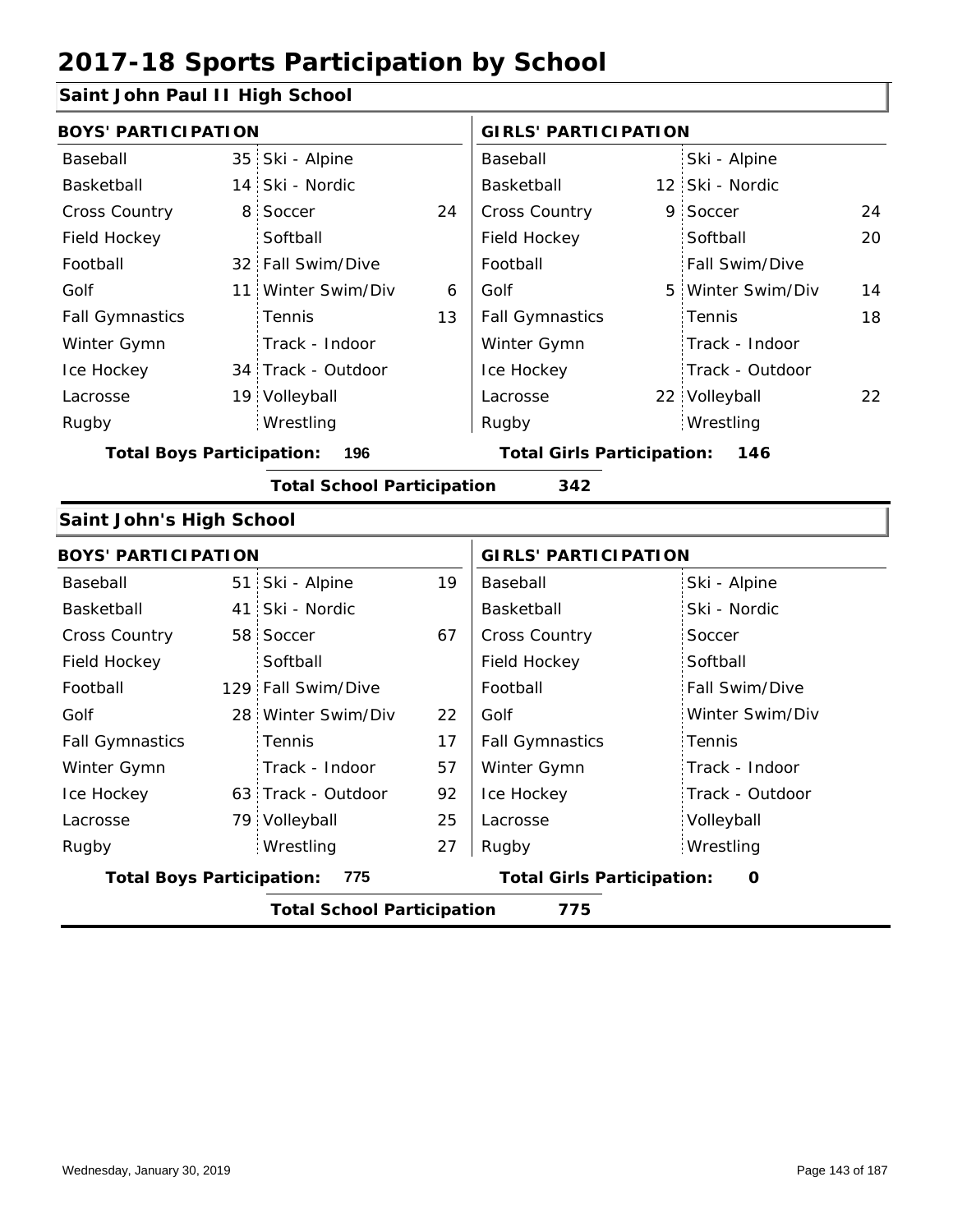### **Saint John's Preparatory School**

| <b>BOYS' PARTICIPATION</b>       |                 |                                      | <b>GIRLS' PARTICIPATION</b> |                                   |  |                    |    |
|----------------------------------|-----------------|--------------------------------------|-----------------------------|-----------------------------------|--|--------------------|----|
| Baseball                         | 86              | Ski - Alpine                         | 31                          | Baseball                          |  | Ski - Alpine       |    |
| Basketball                       | 53 <sup>1</sup> | Ski - Nordic                         |                             | Basketball                        |  | Ski - Nordic       |    |
| <b>Cross Country</b>             | 51              | Soccer                               | 77                          | Cross Country                     |  | Soccer             |    |
| Field Hockey                     |                 | Softball                             |                             | Field Hockey                      |  | Softball           |    |
| Football                         |                 | 160 Fall Swim/Dive                   |                             | Football                          |  | Fall Swim/Dive     |    |
| Golf                             |                 | 22 Winter Swim/Div                   | 42                          | Golf                              |  | Winter Swim/Div    |    |
| <b>Fall Gymnastics</b>           |                 | Tennis                               | 21                          | <b>Fall Gymnastics</b>            |  | Tennis             |    |
| Winter Gymn                      |                 | Track - Indoor                       | 71                          | Winter Gymn                       |  | Track - Indoor     |    |
| Ice Hockey                       |                 | 70 Track - Outdoor                   | 95                          | Ice Hockey                        |  | Track - Outdoor    |    |
| Lacrosse                         |                 | 78 Volleyball                        | 28                          | Lacrosse                          |  | Volleyball         |    |
| Rugby                            |                 | 30 Wrestling                         | 29                          | Rugby                             |  | Wrestling          |    |
| <b>Total Boys Participation:</b> |                 | 944                                  |                             | <b>Total Girls Participation:</b> |  | O                  |    |
|                                  |                 | <b>Total School Participation</b>    |                             | 944                               |  |                    |    |
|                                  |                 | Saint Joseph Preparatory High School |                             |                                   |  |                    |    |
| <b>BOYS' PARTICIPATION</b>       |                 |                                      |                             | <b>GIRLS' PARTICIPATION</b>       |  |                    |    |
| Baseball                         |                 | 14 Ski - Alpine                      |                             | Baseball                          |  | Ski - Alpine       |    |
| Basketball                       |                 | 20 Ski - Nordic                      |                             | Basketball                        |  | 22 Ski - Nordic    |    |
| <b>Cross Country</b>             | 5               | Soccer                               | 24                          | Cross Country                     |  | 7 Soccer           | 28 |
| Field Hockey                     |                 | Softball                             |                             | Field Hockey                      |  | Softball           | 14 |
| Football                         |                 | 14 Fall Swim/Dive                    |                             | Football                          |  | Fall Swim/Dive     |    |
| Golf                             | 12 <sup>1</sup> | Winter Swim/Div                      |                             | Golf                              |  | Winter Swim/Div    |    |
| <b>Fall Gymnastics</b>           |                 | Tennis                               | 9                           | <b>Fall Gymnastics</b>            |  | Tennis             | 15 |
| Winter Gymn                      |                 | Track - Indoor                       |                             | Winter Gymn                       |  | Track - Indoor     |    |
| Ice Hockey                       |                 | 18 Track - Outdoor                   | 15                          | Ice Hockey                        |  | 17 Track - Outdoor | 30 |
| Lacrosse                         |                 | Volleyball                           |                             | Lacrosse                          |  | 16 Volleyball      | 40 |
| Rugby                            |                 | Wrestling                            |                             | Rugby                             |  | Wrestling          |    |
| <b>Total Boys Participation:</b> |                 | 131                                  |                             | <b>Total Girls Participation:</b> |  | 189                |    |
|                                  |                 | <b>Total School Participation</b>    |                             | 320                               |  |                    |    |
|                                  |                 |                                      |                             |                                   |  |                    |    |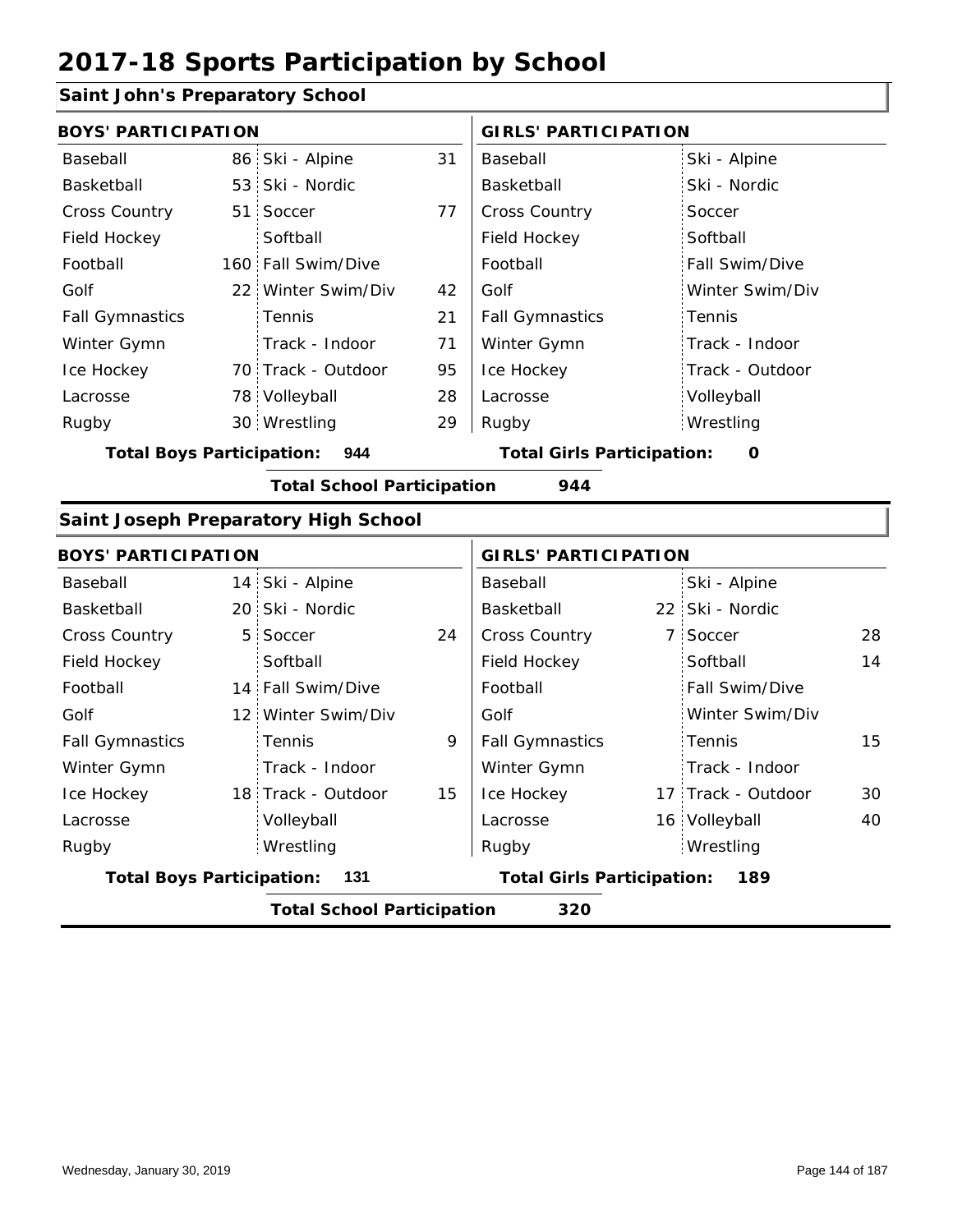### **Saint Mary Parish School**

|                                          |                 | 11                                                                                                                                                                                                                                                                                                                                                                                 | Baseball               |                                   | Ski - Alpine    | 4                                                                                                                                                                                                                                    |  |  |
|------------------------------------------|-----------------|------------------------------------------------------------------------------------------------------------------------------------------------------------------------------------------------------------------------------------------------------------------------------------------------------------------------------------------------------------------------------------|------------------------|-----------------------------------|-----------------|--------------------------------------------------------------------------------------------------------------------------------------------------------------------------------------------------------------------------------------|--|--|
|                                          | Ski - Nordic    |                                                                                                                                                                                                                                                                                                                                                                                    | Basketball             |                                   |                 |                                                                                                                                                                                                                                      |  |  |
|                                          | Soccer          | 16                                                                                                                                                                                                                                                                                                                                                                                 | Cross Country          |                                   | Soccer          | 16                                                                                                                                                                                                                                   |  |  |
|                                          | Softball        |                                                                                                                                                                                                                                                                                                                                                                                    | Field Hockey           |                                   | Softball        |                                                                                                                                                                                                                                      |  |  |
|                                          | Fall Swim/Dive  |                                                                                                                                                                                                                                                                                                                                                                                    | Football               |                                   | Fall Swim/Dive  |                                                                                                                                                                                                                                      |  |  |
| 5                                        | Winter Swim/Div |                                                                                                                                                                                                                                                                                                                                                                                    | Golf                   |                                   | Winter Swim/Div |                                                                                                                                                                                                                                      |  |  |
|                                          | Tennis          | 10                                                                                                                                                                                                                                                                                                                                                                                 | <b>Fall Gymnastics</b> |                                   | Tennis          | 14                                                                                                                                                                                                                                   |  |  |
|                                          | Track - Indoor  |                                                                                                                                                                                                                                                                                                                                                                                    | Winter Gymn            |                                   | Track - Indoor  |                                                                                                                                                                                                                                      |  |  |
|                                          |                 |                                                                                                                                                                                                                                                                                                                                                                                    | Ice Hockey             |                                   | Track - Outdoor |                                                                                                                                                                                                                                      |  |  |
|                                          |                 |                                                                                                                                                                                                                                                                                                                                                                                    | Lacrosse               |                                   |                 |                                                                                                                                                                                                                                      |  |  |
|                                          | Wrestling       |                                                                                                                                                                                                                                                                                                                                                                                    | Rugby                  |                                   | Wrestling       |                                                                                                                                                                                                                                      |  |  |
|                                          | 120             |                                                                                                                                                                                                                                                                                                                                                                                    |                        |                                   | 67              |                                                                                                                                                                                                                                      |  |  |
|                                          |                 |                                                                                                                                                                                                                                                                                                                                                                                    | 187                    |                                   |                 |                                                                                                                                                                                                                                      |  |  |
|                                          |                 |                                                                                                                                                                                                                                                                                                                                                                                    |                        |                                   |                 |                                                                                                                                                                                                                                      |  |  |
|                                          |                 |                                                                                                                                                                                                                                                                                                                                                                                    |                        |                                   |                 |                                                                                                                                                                                                                                      |  |  |
|                                          | Ski - Alpine    |                                                                                                                                                                                                                                                                                                                                                                                    | Baseball               |                                   | Ski - Alpine    |                                                                                                                                                                                                                                      |  |  |
|                                          |                 |                                                                                                                                                                                                                                                                                                                                                                                    | Basketball             |                                   |                 |                                                                                                                                                                                                                                      |  |  |
| 9                                        | Soccer          | 37                                                                                                                                                                                                                                                                                                                                                                                 | Cross Country          |                                   | Soccer          | 39                                                                                                                                                                                                                                   |  |  |
|                                          | Softball        |                                                                                                                                                                                                                                                                                                                                                                                    | Field Hockey           |                                   | Softball        | 31                                                                                                                                                                                                                                   |  |  |
|                                          |                 |                                                                                                                                                                                                                                                                                                                                                                                    | Football               |                                   | Fall Swim/Dive  |                                                                                                                                                                                                                                      |  |  |
|                                          | Winter Swim/Div | 9                                                                                                                                                                                                                                                                                                                                                                                  | Golf                   |                                   | Winter Swim/Div | 13                                                                                                                                                                                                                                   |  |  |
|                                          | Tennis          | 10                                                                                                                                                                                                                                                                                                                                                                                 | <b>Fall Gymnastics</b> |                                   | Tennis          | 16                                                                                                                                                                                                                                   |  |  |
|                                          | Track - Indoor  | 11                                                                                                                                                                                                                                                                                                                                                                                 | Winter Gymn            |                                   | Track - Indoor  | 22                                                                                                                                                                                                                                   |  |  |
|                                          | Track - Outdoor | 37                                                                                                                                                                                                                                                                                                                                                                                 | Ice Hockey             |                                   | Track - Outdoor | 38                                                                                                                                                                                                                                   |  |  |
|                                          |                 |                                                                                                                                                                                                                                                                                                                                                                                    | Lacrosse               |                                   |                 | 49                                                                                                                                                                                                                                   |  |  |
|                                          | Wrestling       |                                                                                                                                                                                                                                                                                                                                                                                    | Rugby                  |                                   | Wrestling       |                                                                                                                                                                                                                                      |  |  |
|                                          | 303             |                                                                                                                                                                                                                                                                                                                                                                                    |                        |                                   | 296             |                                                                                                                                                                                                                                      |  |  |
| <b>Total School Participation</b><br>599 |                 |                                                                                                                                                                                                                                                                                                                                                                                    |                        |                                   |                 |                                                                                                                                                                                                                                      |  |  |
|                                          |                 | $3$ annt Mar $\bm{y}$ ransol $3$ Chool<br><b>BOYS' PARTICIPATION</b><br>20 Ski - Alpine<br>18 <sup>1</sup><br>7.<br>14 Track - Outdoor<br>19 Volleyball<br><b>Total Boys Participation:</b><br><b>Saint Mary's High School</b><br><b>BOYS' PARTICIPATION</b><br>48<br>48 Ski - Nordic<br>42 Fall Swim/Dive<br>19 <sup>1</sup><br>33 Volleyball<br><b>Total Boys Participation:</b> |                        | <b>Total School Participation</b> |                 | <b>GIRLS' PARTICIPATION</b><br>16 Ski - Nordic<br>4<br>13 Volleyball<br><b>Total Girls Participation:</b><br><b>GIRLS' PARTICIPATION</b><br>46 Ski - Nordic<br>21 <sup>1</sup><br>21 Volleyball<br><b>Total Girls Participation:</b> |  |  |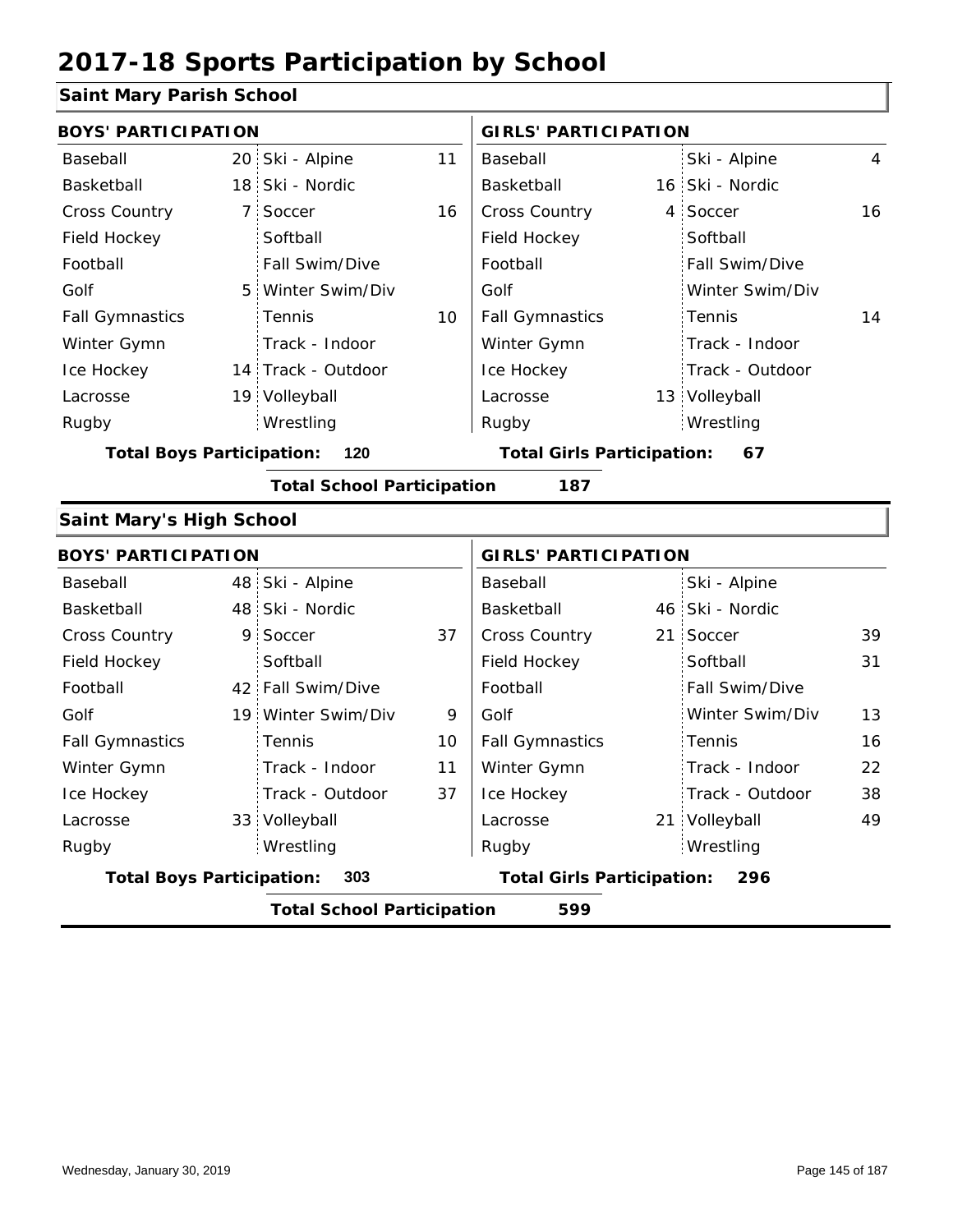### **Saint Mary's Jr./Sr. High School**

| <b>BOYS' PARTICIPATION</b>       |                 |                                   |    | <b>GIRLS' PARTICIPATION</b>       |   |                    |    |  |
|----------------------------------|-----------------|-----------------------------------|----|-----------------------------------|---|--------------------|----|--|
| Baseball                         |                 | 19 Ski - Alpine                   |    | Baseball                          |   | Ski - Alpine       |    |  |
| Basketball                       | 21 <sub>1</sub> | Ski - Nordic                      |    | Basketball                        |   | Ski - Nordic       |    |  |
| <b>Cross Country</b>             |                 | Soccer                            | 18 | <b>Cross Country</b>              |   | Soccer             |    |  |
| Field Hockey                     |                 | Softball                          |    | Field Hockey                      |   | Softball           | 12 |  |
| Football                         |                 | Fall Swim/Dive                    |    | Football                          |   | Fall Swim/Dive     |    |  |
| Golf                             |                 | Winter Swim/Div                   |    | Golf                              |   | Winter Swim/Div    |    |  |
| <b>Fall Gymnastics</b>           |                 | Tennis                            |    | <b>Fall Gymnastics</b>            |   | Tennis             |    |  |
| Winter Gymn                      |                 | Track - Indoor                    |    | Winter Gymn                       |   | Track - Indoor     |    |  |
| Ice Hockey                       |                 | Track - Outdoor                   |    | Ice Hockey                        |   | Track - Outdoor    |    |  |
| Lacrosse                         |                 | Volleyball                        |    | Lacrosse                          |   | Volleyball         | 23 |  |
| Rugby                            |                 | Wrestling                         |    | Rugby                             |   | Wrestling          |    |  |
| <b>Total Boys Participation:</b> |                 | 58                                |    | <b>Total Girls Participation:</b> |   | 35                 |    |  |
|                                  |                 | <b>Total School Participation</b> |    | 93                                |   |                    |    |  |
| Saint Peter-Marian Jr/Sr H.S.    |                 |                                   |    |                                   |   |                    |    |  |
| <b>BOYS' PARTICIPATION</b>       |                 |                                   |    | <b>GIRLS' PARTICIPATION</b>       |   |                    |    |  |
| Baseball                         | 37 <sup>2</sup> | Ski - Alpine                      |    | Baseball                          |   | Ski - Alpine       |    |  |
| Basketball                       |                 | 36 Ski - Nordic                   |    | Basketball                        |   | 32 Ski - Nordic    |    |  |
| <b>Cross Country</b>             | 12 <sup>1</sup> | Soccer                            | 18 | Cross Country                     |   | 12 Soccer          | 28 |  |
| Field Hockey                     |                 | Softball                          |    | Field Hockey                      |   | 20 Softball        | 20 |  |
| Football                         | 48              | Fall Swim/Dive                    |    | Football                          |   | Fall Swim/Dive     | 5  |  |
| Golf                             | 11              | Winter Swim/Div                   |    | Golf                              | 1 | Winter Swim/Div    |    |  |
| <b>Fall Gymnastics</b>           |                 | Tennis                            |    | <b>Fall Gymnastics</b>            |   | Tennis             |    |  |
| Winter Gymn                      |                 | Track - Indoor                    | 22 | Winter Gymn                       |   | Track - Indoor     | 25 |  |
| Ice Hockey                       |                 | 26 Track - Outdoor                | 20 | Ice Hockey                        |   | 10 Track - Outdoor | 23 |  |
| Lacrosse                         | 30 i            | Volleyball                        |    | Lacrosse                          |   | 26 Volleyball      | 24 |  |
| Rugby                            |                 | Wrestling                         |    | Rugby                             |   | Wrestling          |    |  |
| <b>Total Boys Participation:</b> |                 | 260                               |    | <b>Total Girls Participation:</b> |   | 226                |    |  |
|                                  |                 | <b>Total School Participation</b> |    | 486                               |   |                    |    |  |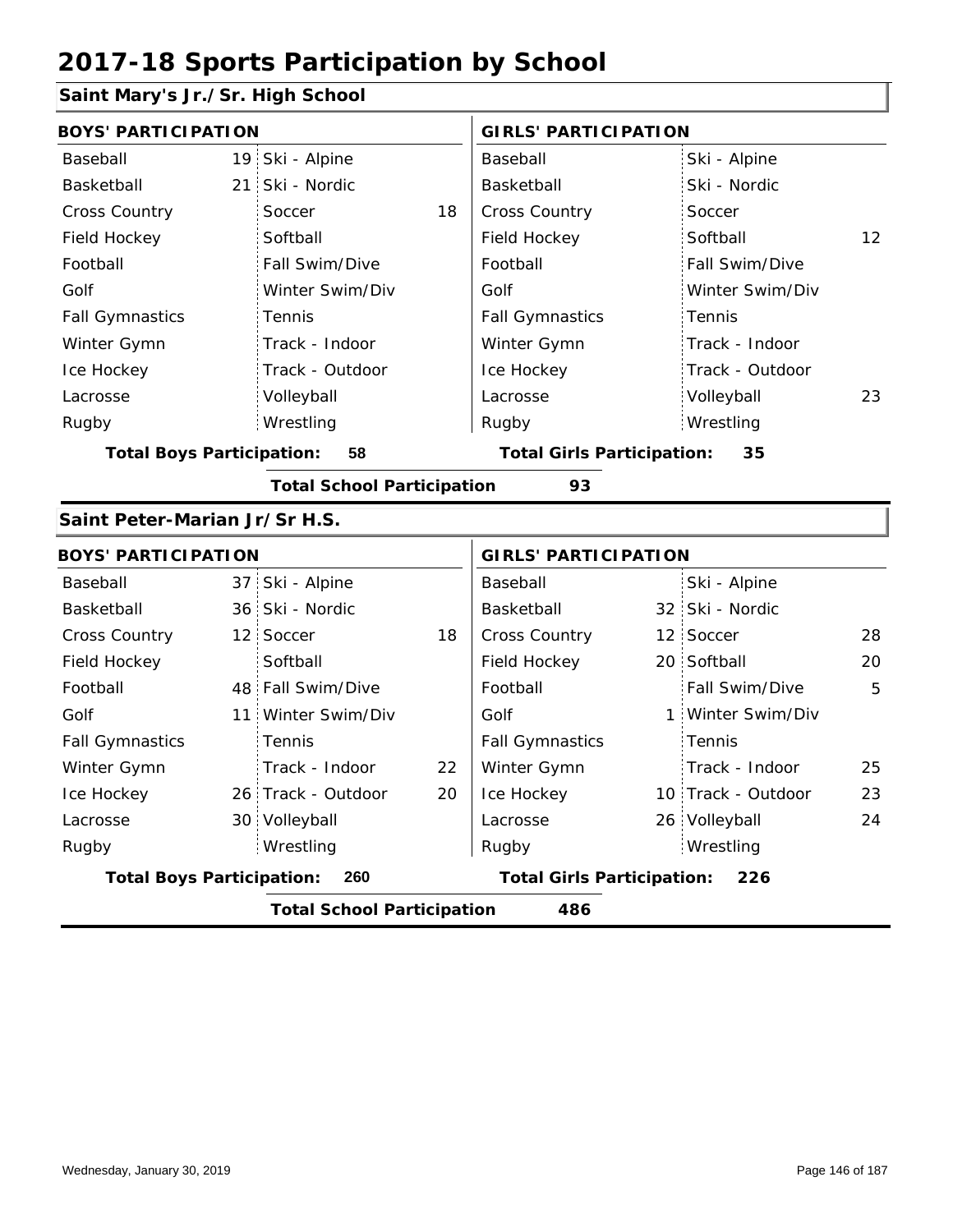#### **Salem High School**

| <b>BOYS' PARTICIPATION</b>       |                 |                                   |    | <b>GIRLS' PARTICIPATION</b>       |                    |    |
|----------------------------------|-----------------|-----------------------------------|----|-----------------------------------|--------------------|----|
| Baseball                         | 32 <sub>1</sub> | Ski - Alpine                      |    | Baseball                          | Ski - Alpine       |    |
| Basketball                       |                 | 45 Ski - Nordic                   |    | Basketball                        | 28 Ski - Nordic    |    |
| Cross Country                    | 13 <sup>1</sup> | Soccer                            | 36 | Cross Country                     | 12 Soccer          | 22 |
| Field Hockey                     |                 | Softball                          |    | Field Hockey                      | Softball           | 26 |
| Football                         |                 | 52 Fall Swim/Dive                 |    | Football                          | Fall Swim/Dive     |    |
| Golf                             |                 | 16 Winter Swim/Div                | 12 | Golf                              | Winter Swim/Div    | 14 |
| <b>Fall Gymnastics</b>           |                 | 1 Tennis                          | 10 | <b>Fall Gymnastics</b>            | 13 Tennis          | 22 |
| Winter Gymn                      |                 | 1 Track - Indoor                  | 21 | Winter Gymn                       | 13 Track - Indoor  | 19 |
| Ice Hockey                       |                 | 4 Track - Outdoor                 | 24 | Ice Hockey                        | Track - Outdoor    | 16 |
| Lacrosse                         |                 | 32 Volleyball                     | 12 | Lacrosse                          | 26 Volleyball      | 47 |
| Rugby                            |                 | Wrestling                         | 16 | Rugby                             | Wrestling          |    |
| <b>Total Boys Participation:</b> |                 | 327                               |    | <b>Total Girls Participation:</b> | 258                |    |
|                                  |                 | <b>Total School Participation</b> |    | 585                               |                    |    |
| <b>Sandwich High School</b>      |                 |                                   |    |                                   |                    |    |
| <b>BOYS' PARTICIPATION</b>       |                 |                                   |    | <b>GIRLS' PARTICIPATION</b>       |                    |    |
| Baseball                         |                 | 42 Ski - Alpine                   |    | Baseball                          | Ski - Alpine       |    |
| Basketball                       |                 | 48 Ski - Nordic                   |    | Basketball                        | 30 Ski - Nordic    |    |
| <b>Cross Country</b>             | 18 <sup>1</sup> | Soccer                            | 46 | Cross Country                     | 17 Soccer          | 56 |
| Field Hockey                     |                 | Softball                          |    | Field Hockey                      | 33 Softball        | 15 |
| Football                         |                 | 43 Fall Swim/Dive                 |    | Football                          | Fall Swim/Dive     |    |
| Golf                             | 15 <sup>1</sup> | Winter Swim/Div                   | 20 | Golf                              | 5 Winter Swim/Div  | 38 |
| <b>Fall Gymnastics</b>           |                 | Tennis                            | 8  | <b>Fall Gymnastics</b>            | Tennis             | 18 |
| Winter Gymn                      |                 | Track - Indoor                    | 17 | Winter Gymn                       | Track - Indoor     | 19 |
| Ice Hockey                       |                 | 45 Track - Outdoor                | 30 | Ice Hockey                        | 21 Track - Outdoor | 40 |
| Lacrosse                         |                 | 62 Volleyball                     |    | Lacrosse                          | 46 Volleyball      | 36 |
| Rugby                            |                 | Wrestling                         | 14 | Rugby                             | Wrestling          |    |
| <b>Total Boys Participation:</b> |                 | 408                               |    | <b>Total Girls Participation:</b> | 374                |    |
|                                  |                 | <b>Total School Participation</b> |    | 782                               |                    |    |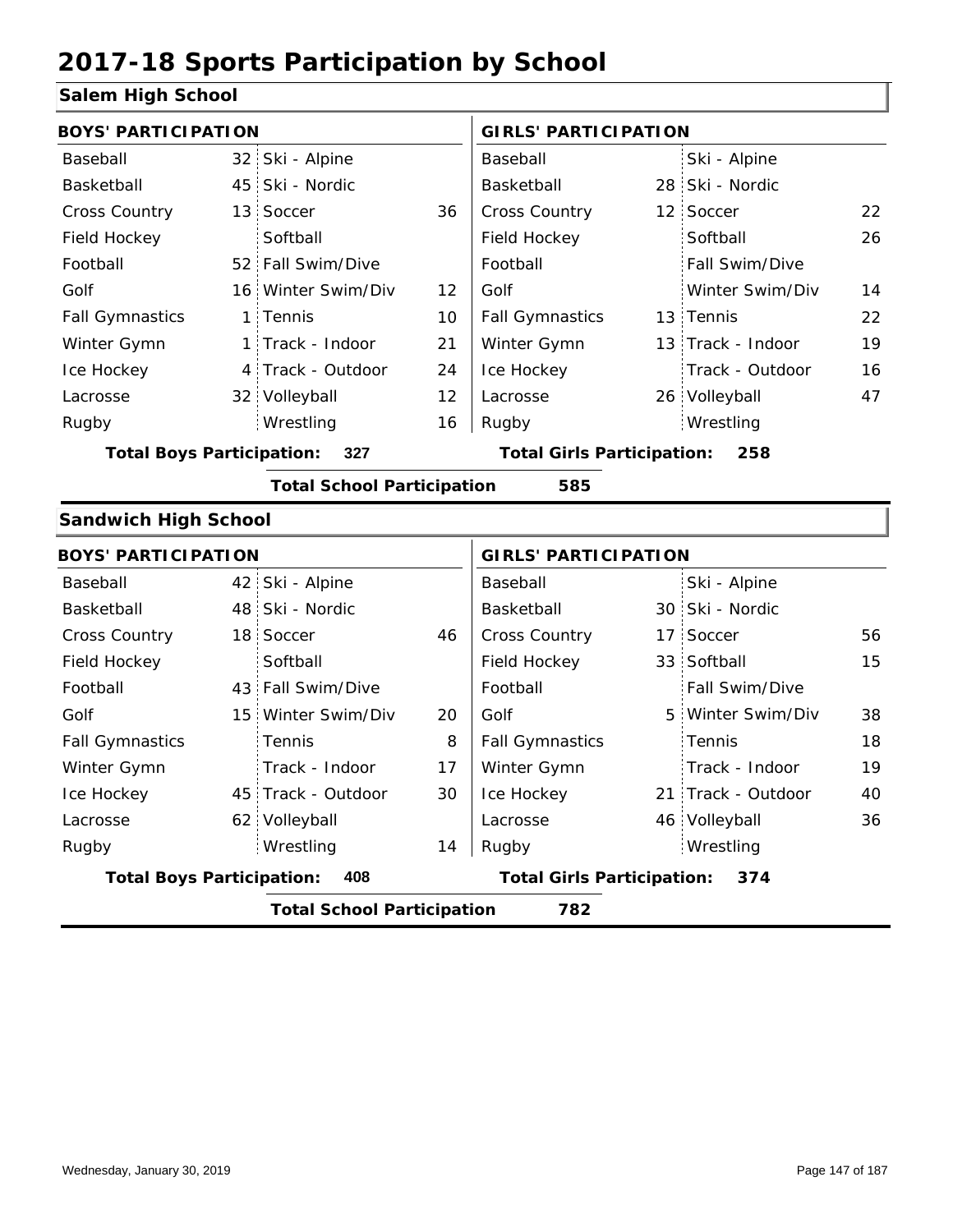#### **Saugus High School**

|                                         | <b>BOYS' PARTICIPATION</b> |                                   |                |                                   |  | <b>GIRLS' PARTICIPATION</b> |    |  |  |
|-----------------------------------------|----------------------------|-----------------------------------|----------------|-----------------------------------|--|-----------------------------|----|--|--|
| Baseball                                |                            | 46 Ski - Alpine                   |                | Baseball                          |  | Ski - Alpine                |    |  |  |
| Basketball                              |                            | 40 Ski - Nordic                   |                | Basketball                        |  | 24 Ski - Nordic             |    |  |  |
| Cross Country                           |                            | Soccer                            | 35             | Cross Country                     |  | Soccer                      | 36 |  |  |
| Field Hockey                            |                            | Softball                          |                | Field Hockey                      |  | 29 Softball                 | 39 |  |  |
| Football                                |                            | 53 Fall Swim/Dive                 |                | Football                          |  | 2 Fall Swim/Dive            |    |  |  |
| Golf                                    |                            | 31 Winter Swim/Div                |                | Golf                              |  | 16 Winter Swim/Div          |    |  |  |
| <b>Fall Gymnastics</b>                  |                            | Tennis                            |                | <b>Fall Gymnastics</b>            |  | Tennis                      | 15 |  |  |
| Winter Gymn                             |                            | Track - Indoor                    | $\overline{7}$ | Winter Gymn                       |  | Track - Indoor              | 13 |  |  |
| Ice Hockey                              |                            | 29 Track - Outdoor                | 26             | Ice Hockey                        |  | 1 Track - Outdoor           | 18 |  |  |
| Lacrosse                                |                            | 20 Volleyball                     |                | Lacrosse                          |  | 35 Volleyball               | 23 |  |  |
| Rugby                                   |                            | Wrestling                         | 17             | Rugby                             |  | Wrestling                   |    |  |  |
| <b>Total Boys Participation:</b><br>304 |                            |                                   |                | <b>Total Girls Participation:</b> |  | 251                         |    |  |  |
|                                         |                            | <b>Total School Participation</b> |                | 555                               |  |                             |    |  |  |
| <b>Scituate High School</b>             |                            |                                   |                |                                   |  |                             |    |  |  |
| <b>BOYS' PARTICIPATION</b>              |                            |                                   |                | <b>GIRLS' PARTICIPATION</b>       |  |                             |    |  |  |
| Baseball                                |                            | 44 Ski - Alpine                   | 8              | Baseball                          |  | Ski - Alpine                | 6  |  |  |
| Basketball                              |                            | 54 Ski - Nordic                   |                | Basketball                        |  | 37 Ski - Nordic             |    |  |  |
| Cross Country                           |                            | 47 Soccer                         | 64             | Cross Country                     |  | 39 Soccer                   | 56 |  |  |
| Field Hockey                            |                            | Softball                          |                | Field Hockey                      |  | 61 Softball                 | 16 |  |  |
| Football                                |                            | 62 Fall Swim/Dive                 |                | Football                          |  | Fall Swim/Dive              |    |  |  |
| Golf                                    |                            | 17 Winter Swim/Div                | 21             | Golf                              |  | 2 Winter Swim/Div           | 20 |  |  |
| <b>Fall Gymnastics</b>                  |                            | Tennis                            | 16             | <b>Fall Gymnastics</b>            |  | Tennis                      | 22 |  |  |
| Winter Gymn                             |                            | 2 Track - Indoor                  |                | Winter Gymn                       |  | 11 Track - Indoor           |    |  |  |
| Ice Hockey                              |                            | 49 Track - Outdoor                | 68             | Ice Hockey                        |  | 23 Track - Outdoor          | 42 |  |  |

17

**Total Boys Participation: 499 Total Girls Participation: 436**

**Total School Participation 935**

Lacrosse

Lacrosse

30 Volleyball

Wrestling Rugby Rugby

53 Volleyball 48

Wrestling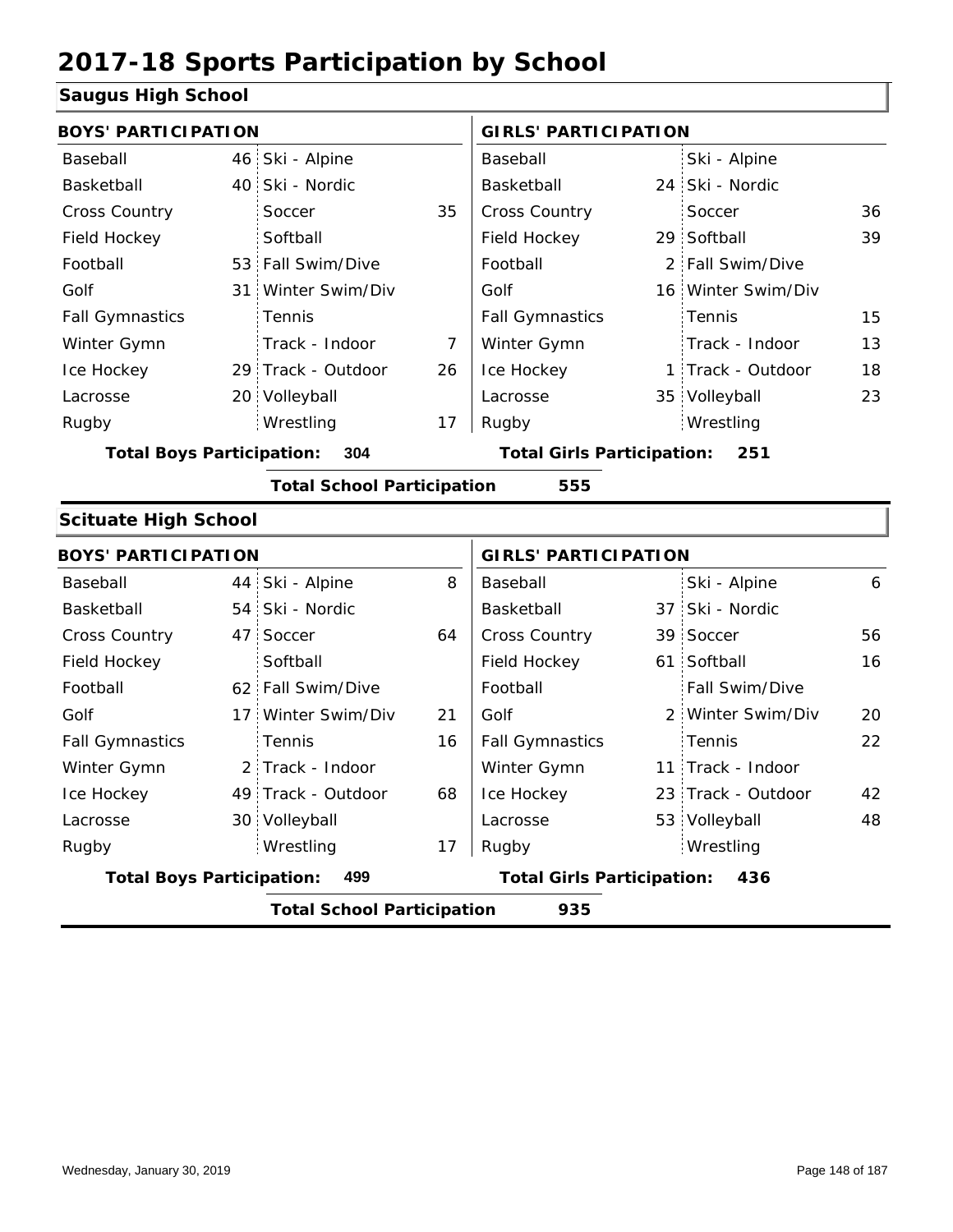#### **Seekonk High School**

| <b>BOYS' PARTICIPATION</b>       |                 |                                   |    | <b>GIRLS' PARTICIPATION</b>              |  |                   |    |  |
|----------------------------------|-----------------|-----------------------------------|----|------------------------------------------|--|-------------------|----|--|
| Baseball                         |                 | 36 Ski - Alpine                   |    | Baseball                                 |  | Ski - Alpine      |    |  |
| Basketball                       |                 | 36 Ski - Nordic                   |    | Basketball                               |  | 11 Ski - Nordic   |    |  |
| <b>Cross Country</b>             |                 | 12 Soccer                         | 34 | Cross Country                            |  | 12 Soccer         | 22 |  |
| Field Hockey                     |                 | Softball                          |    | Field Hockey                             |  | 30 Softball       | 16 |  |
| Football                         |                 | 39 Fall Swim/Dive                 |    | Football                                 |  | 1 Fall Swim/Dive  |    |  |
| Golf                             | 11 <sup>1</sup> | Winter Swim/Div                   | 11 | Golf                                     |  | 1 Winter Swim/Div | 23 |  |
| <b>Fall Gymnastics</b>           |                 | Tennis                            | 15 | <b>Fall Gymnastics</b>                   |  | Tennis            | 14 |  |
| Winter Gymn                      |                 | Track - Indoor                    | 61 | Winter Gymn                              |  | Track - Indoor    | 62 |  |
| Ice Hockey                       |                 | 6 Track - Outdoor                 | 65 | Ice Hockey                               |  | 2 Track - Outdoor | 67 |  |
| Lacrosse                         |                 | Volleyball                        | 1  | Lacrosse                                 |  | Volleyball        | 38 |  |
| Rugby                            |                 | Wrestling                         |    | Rugby                                    |  | Wrestling         |    |  |
| <b>Total Boys Participation:</b> |                 | 327                               |    | <b>Total Girls Participation:</b><br>299 |  |                   |    |  |
|                                  |                 | <b>Total School Participation</b> |    | 626                                      |  |                   |    |  |
| <b>Sharon High School</b>        |                 |                                   |    |                                          |  |                   |    |  |
| <b>BOYS' PARTICIPATION</b>       |                 |                                   |    | <b>GIRLS' PARTICIPATION</b>              |  |                   |    |  |
| Baseball                         |                 | 51 Ski - Alpine                   |    | Baseball                                 |  | Ski - Alpine      |    |  |
| Basketball                       |                 | 41 Ski - Nordic                   |    | Basketball                               |  | 29 Ski - Nordic   |    |  |
| <b>Cross Country</b>             |                 | 39 Soccer                         | 64 | Cross Country                            |  | 23 Soccer         | 33 |  |
| Field Hockey                     |                 | Softball                          |    | Field Hockey                             |  | 61 Softball       | 27 |  |

|                                         |  |                    |    | <u>.</u>                                 |  |                       |    |
|-----------------------------------------|--|--------------------|----|------------------------------------------|--|-----------------------|----|
| <b>Total Boys Participation:</b><br>515 |  |                    |    | <b>Total Girls Participation:</b><br>426 |  |                       |    |
| Rugby                                   |  | Wrestling          | 46 | Rugby                                    |  | Wrestling             |    |
| Lacrosse                                |  | 40 Volleyball      |    | Lacrosse                                 |  | 45 Volleyball         | 36 |
| Ice Hockey                              |  | 3 Track - Outdoor  | 68 | Ice Hockey                               |  | Track - Outdoor       | 63 |
| Winter Gymn                             |  | Track - Indoor     | 69 | Winter Gymn                              |  | 11 Track - Indoor     | 50 |
| <b>Fall Gymnastics</b>                  |  | <b>Tennis</b>      | 14 | <b>Fall Gymnastics</b>                   |  | Tennis                | 19 |
| Golf                                    |  | 10 Winter Swim/Div | 13 | Golf                                     |  | Winter Swim/Div       | 29 |
| Football                                |  | 57 Fall Swim/Dive  |    | Football                                 |  | <b>Fall Swim/Dive</b> |    |
| Field Hockey                            |  | Softball           |    | Field Hockey                             |  | 61 Softball           | 27 |

**Total School Participation 941**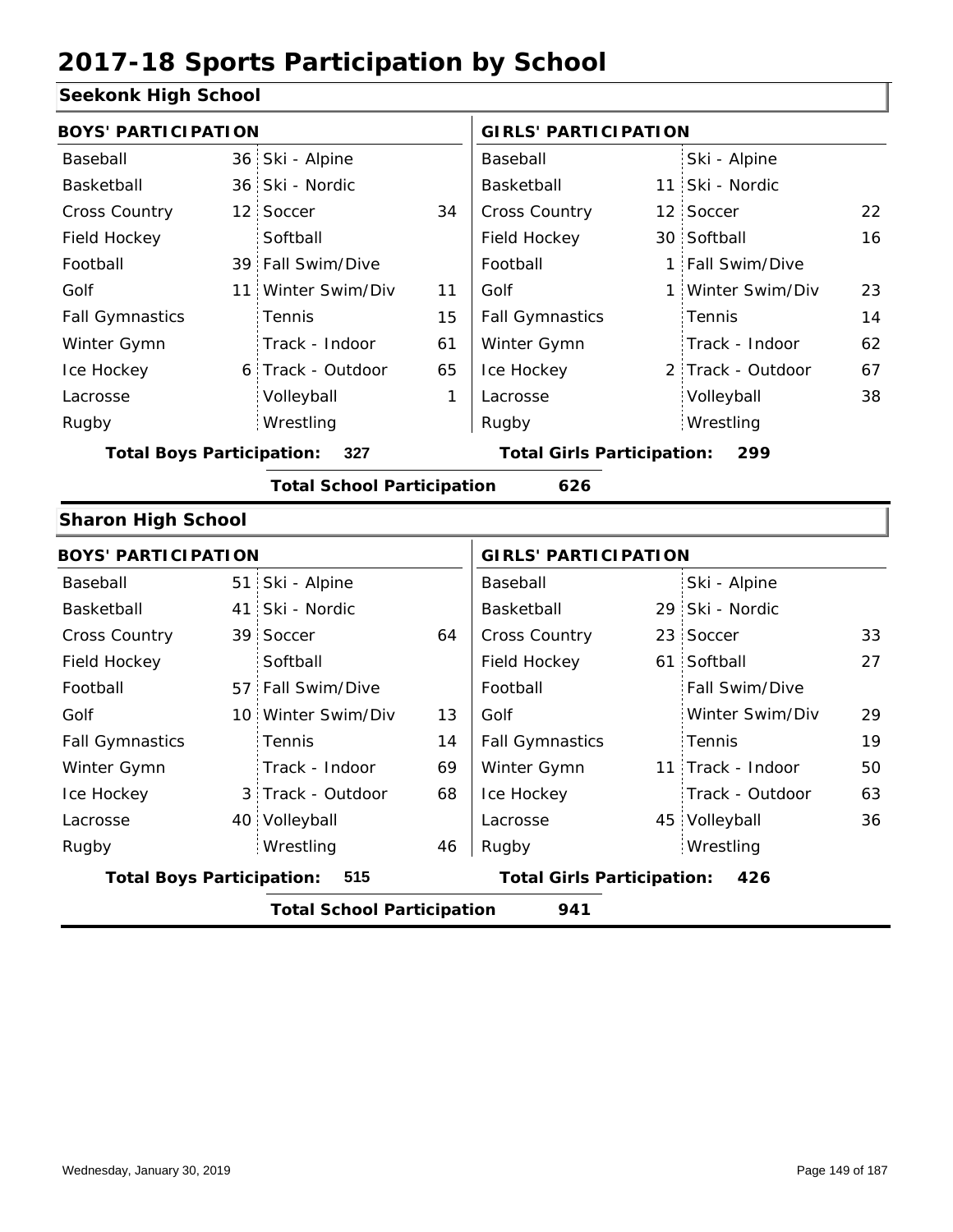#### **Shawsheen Valley Tech School**

|                                          |                                                                                                                                                                                                                                                                                                                                                                                                                                               | Baseball               |                                   | Ski - Alpine    |                                                                                                                                                                                                                                                                                                  |  |  |  |
|------------------------------------------|-----------------------------------------------------------------------------------------------------------------------------------------------------------------------------------------------------------------------------------------------------------------------------------------------------------------------------------------------------------------------------------------------------------------------------------------------|------------------------|-----------------------------------|-----------------|--------------------------------------------------------------------------------------------------------------------------------------------------------------------------------------------------------------------------------------------------------------------------------------------------|--|--|--|
|                                          |                                                                                                                                                                                                                                                                                                                                                                                                                                               | Basketball             |                                   |                 |                                                                                                                                                                                                                                                                                                  |  |  |  |
|                                          | 40                                                                                                                                                                                                                                                                                                                                                                                                                                            | Cross Country          |                                   |                 | 36                                                                                                                                                                                                                                                                                               |  |  |  |
| Softball                                 |                                                                                                                                                                                                                                                                                                                                                                                                                                               | Field Hockey           |                                   | Softball        | 35                                                                                                                                                                                                                                                                                               |  |  |  |
|                                          |                                                                                                                                                                                                                                                                                                                                                                                                                                               | Football               |                                   | Fall Swim/Dive  |                                                                                                                                                                                                                                                                                                  |  |  |  |
|                                          | 24                                                                                                                                                                                                                                                                                                                                                                                                                                            | Golf                   |                                   | Winter Swim/Div | 20                                                                                                                                                                                                                                                                                               |  |  |  |
| Tennis                                   | 12                                                                                                                                                                                                                                                                                                                                                                                                                                            | <b>Fall Gymnastics</b> |                                   | Tennis          | 5                                                                                                                                                                                                                                                                                                |  |  |  |
| Track - Indoor                           |                                                                                                                                                                                                                                                                                                                                                                                                                                               | Winter Gymn            |                                   | Track - Indoor  |                                                                                                                                                                                                                                                                                                  |  |  |  |
|                                          | 40                                                                                                                                                                                                                                                                                                                                                                                                                                            | Ice Hockey             |                                   |                 | 30                                                                                                                                                                                                                                                                                               |  |  |  |
|                                          |                                                                                                                                                                                                                                                                                                                                                                                                                                               | Lacrosse               |                                   |                 | 30                                                                                                                                                                                                                                                                                               |  |  |  |
| Wrestling                                | 40                                                                                                                                                                                                                                                                                                                                                                                                                                            | Rugby                  |                                   | Wrestling       |                                                                                                                                                                                                                                                                                                  |  |  |  |
| 450                                      |                                                                                                                                                                                                                                                                                                                                                                                                                                               |                        |                                   | 251             |                                                                                                                                                                                                                                                                                                  |  |  |  |
|                                          |                                                                                                                                                                                                                                                                                                                                                                                                                                               | 701                    |                                   |                 |                                                                                                                                                                                                                                                                                                  |  |  |  |
|                                          |                                                                                                                                                                                                                                                                                                                                                                                                                                               |                        |                                   |                 |                                                                                                                                                                                                                                                                                                  |  |  |  |
|                                          |                                                                                                                                                                                                                                                                                                                                                                                                                                               |                        |                                   |                 |                                                                                                                                                                                                                                                                                                  |  |  |  |
|                                          |                                                                                                                                                                                                                                                                                                                                                                                                                                               | Baseball               |                                   | Ski - Alpine    |                                                                                                                                                                                                                                                                                                  |  |  |  |
|                                          |                                                                                                                                                                                                                                                                                                                                                                                                                                               | Basketball             |                                   |                 |                                                                                                                                                                                                                                                                                                  |  |  |  |
|                                          | 36                                                                                                                                                                                                                                                                                                                                                                                                                                            | Cross Country          |                                   |                 | 34                                                                                                                                                                                                                                                                                               |  |  |  |
| Softball                                 |                                                                                                                                                                                                                                                                                                                                                                                                                                               | Field Hockey           |                                   |                 | 26                                                                                                                                                                                                                                                                                               |  |  |  |
|                                          |                                                                                                                                                                                                                                                                                                                                                                                                                                               | Football               |                                   | Fall Swim/Dive  |                                                                                                                                                                                                                                                                                                  |  |  |  |
|                                          |                                                                                                                                                                                                                                                                                                                                                                                                                                               | Golf                   |                                   | Winter Swim/Div |                                                                                                                                                                                                                                                                                                  |  |  |  |
| Tennis                                   | 20                                                                                                                                                                                                                                                                                                                                                                                                                                            | <b>Fall Gymnastics</b> |                                   | Tennis          | 17                                                                                                                                                                                                                                                                                               |  |  |  |
| Track - Indoor                           | 41                                                                                                                                                                                                                                                                                                                                                                                                                                            | Winter Gymn            |                                   | Track - Indoor  | 39                                                                                                                                                                                                                                                                                               |  |  |  |
|                                          | 64                                                                                                                                                                                                                                                                                                                                                                                                                                            | Ice Hockey             |                                   |                 | 51                                                                                                                                                                                                                                                                                               |  |  |  |
|                                          |                                                                                                                                                                                                                                                                                                                                                                                                                                               | Lacrosse               |                                   |                 | 45                                                                                                                                                                                                                                                                                               |  |  |  |
| Wrestling                                | 10                                                                                                                                                                                                                                                                                                                                                                                                                                            | Rugby                  |                                   | Wrestling       | 1                                                                                                                                                                                                                                                                                                |  |  |  |
| 411                                      |                                                                                                                                                                                                                                                                                                                                                                                                                                               |                        |                                   | 339             |                                                                                                                                                                                                                                                                                                  |  |  |  |
| <b>Total School Participation</b><br>750 |                                                                                                                                                                                                                                                                                                                                                                                                                                               |                        |                                   |                 |                                                                                                                                                                                                                                                                                                  |  |  |  |
|                                          | <b>BOYS' PARTICIPATION</b><br>52 Ski - Alpine<br>55 Ski - Nordic<br>22 Soccer<br>65 Fall Swim/Dive<br>12 Winter Swim/Div<br>43 Track - Outdoor<br>45 Volleyball<br><b>Total Boys Participation:</b><br><b>Shepherd Hill Regional HS</b><br><b>BOYS' PARTICIPATION</b><br>31 Ski - Alpine<br>43 Ski - Nordic<br>23 Soccer<br>80 Fall Swim/Dive<br>11 Winter Swim/Div<br>6 Track - Outdoor<br>46 Volleyball<br><b>Total Boys Participation:</b> |                        | <b>Total School Participation</b> |                 | <b>GIRLS' PARTICIPATION</b><br>26 Ski - Nordic<br>18 Soccer<br>16 Track - Outdoor<br>35 Volleyball<br><b>Total Girls Participation:</b><br><b>GIRLS' PARTICIPATION</b><br>35 Ski - Nordic<br>24 Soccer<br>31 Softball<br>3 Track - Outdoor<br>33 Volleyball<br><b>Total Girls Participation:</b> |  |  |  |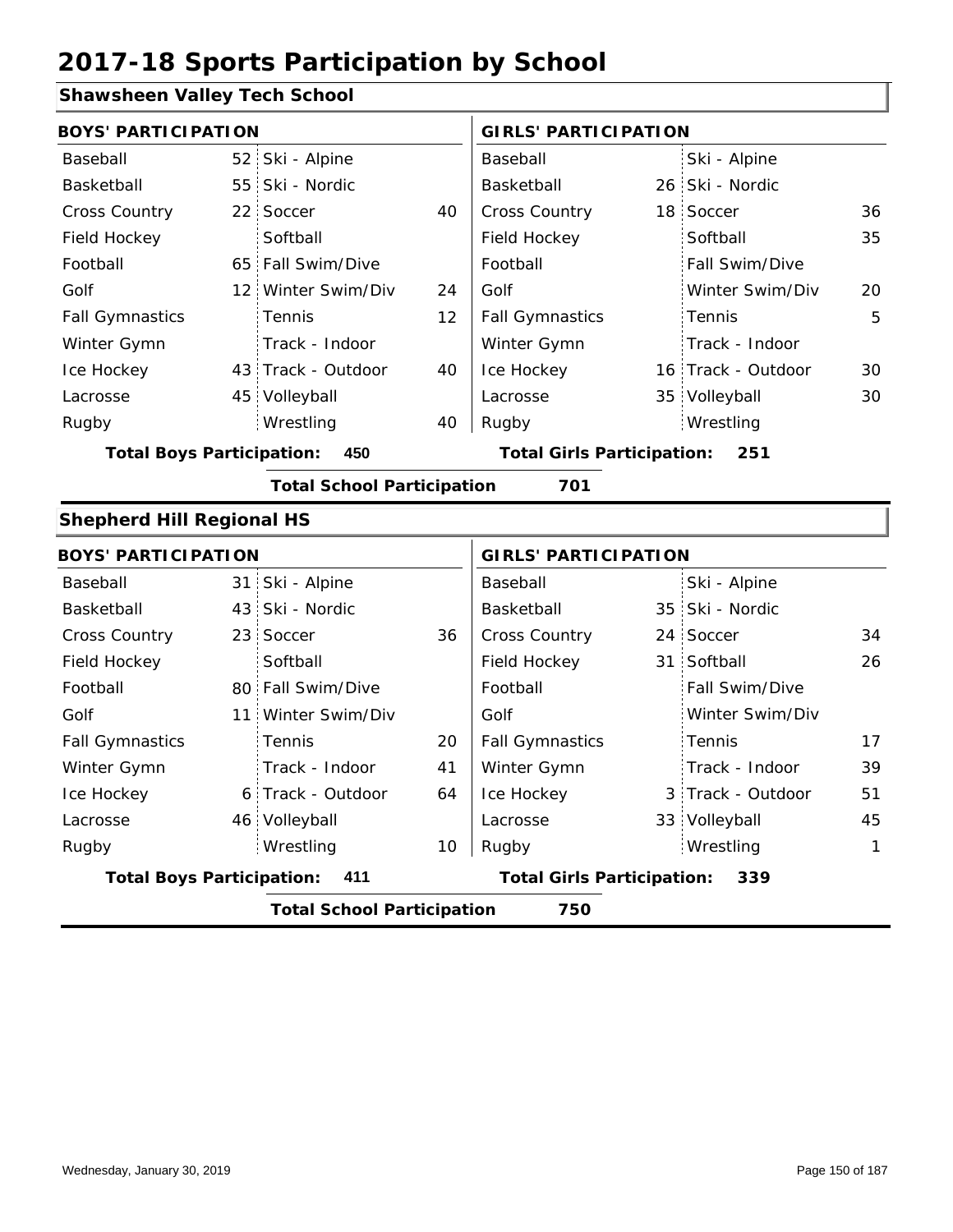#### **Shrewsbury High School**

| <b>BOYS' PARTICIPATION</b>       |                                   |              | <b>GIRLS' PARTICIPATION</b>       |  |                    |    |  |
|----------------------------------|-----------------------------------|--------------|-----------------------------------|--|--------------------|----|--|
| Baseball                         | 37 Ski - Alpine                   | $\mathbf{1}$ | Baseball                          |  | Ski - Alpine       | 16 |  |
| Basketball                       | 38 Ski - Nordic                   |              | Basketball                        |  | 21 Ski - Nordic    |    |  |
| Cross Country                    | 48 Soccer                         | 44           | Cross Country                     |  | 42 Soccer          | 43 |  |
| Field Hockey                     | Softball                          |              | Field Hockey                      |  | 40 Softball        | 25 |  |
| Football                         | 116 Fall Swim/Dive                |              | Football                          |  | Fall Swim/Dive     |    |  |
| Golf                             | 20 Winter Swim/Div                | 9            | Golf                              |  | 2 Winter Swim/Div  | 23 |  |
| <b>Fall Gymnastics</b>           | Tennis                            | 16           | <b>Fall Gymnastics</b>            |  | Tennis             | 18 |  |
| Winter Gymn                      | Track - Indoor                    | 98           | Winter Gymn                       |  | 11 Track - Indoor  | 64 |  |
| Ice Hockey                       | 44 Track - Outdoor                | 127          | Ice Hockey                        |  | 22 Track - Outdoor | 75 |  |
| Lacrosse                         | 40 Volleyball                     |              | Lacrosse                          |  | 37 Volleyball      | 43 |  |
| Rugby                            | Wrestling                         |              | Rugby                             |  | Wrestling          |    |  |
| <b>Total Boys Participation:</b> | 638                               |              | <b>Total Girls Participation:</b> |  | 482                |    |  |
|                                  | <b>Total School Participation</b> |              | 1120                              |  |                    |    |  |
| Silver Lake Reg. High School     |                                   |              |                                   |  |                    |    |  |
| <b>BOYS' PARTICIPATION</b>       |                                   |              | <b>GIRLS' PARTICIPATION</b>       |  |                    |    |  |
| Baseball                         | 49 Ski - Alpine                   |              | Baseball                          |  | Ski - Alpine       |    |  |
| Basketball                       | 60 Ski - Nordic                   |              | Basketball                        |  | 43 Ski - Nordic    |    |  |
| <b>Cross Country</b>             | 22 Soccer                         | 75           | Cross Country                     |  | 15 Soccer          | 67 |  |
| Field Hockey                     | Softball                          |              | Field Hockey                      |  | 51 Softball        | 38 |  |
| Football                         | 95 Fall Swim/Dive                 |              | Football                          |  | Fall Swim/Dive     |    |  |
| Golf                             | 16 Winter Swim/Div                | 12           | Golf                              |  | 11 Winter Swim/Div | 21 |  |
| <b>Fall Gymnastics</b>           | Tennis                            | 17           | <b>Fall Gymnastics</b>            |  | Tennis             | 14 |  |
| Winter Gymn                      | Track - Indoor                    | 46           | Winter Gymn                       |  | 23 Track - Indoor  | 40 |  |
| Ice Hockey                       | 46 Track - Outdoor                | 49           | Ice Hockey                        |  | 17 Track - Outdoor | 40 |  |
| Lacrosse                         | 55 Volleyball                     |              | Lacrosse                          |  | 52 Volleyball      | 51 |  |
| Rugby                            | Wrestling                         | 24           | Rugby                             |  | Wrestling          |    |  |
| <b>Total Boys Participation:</b> | 566                               |              | <b>Total Girls Participation:</b> |  | 483                |    |  |
|                                  | <b>Total School Participation</b> |              | 1049                              |  |                    |    |  |
|                                  |                                   |              |                                   |  |                    |    |  |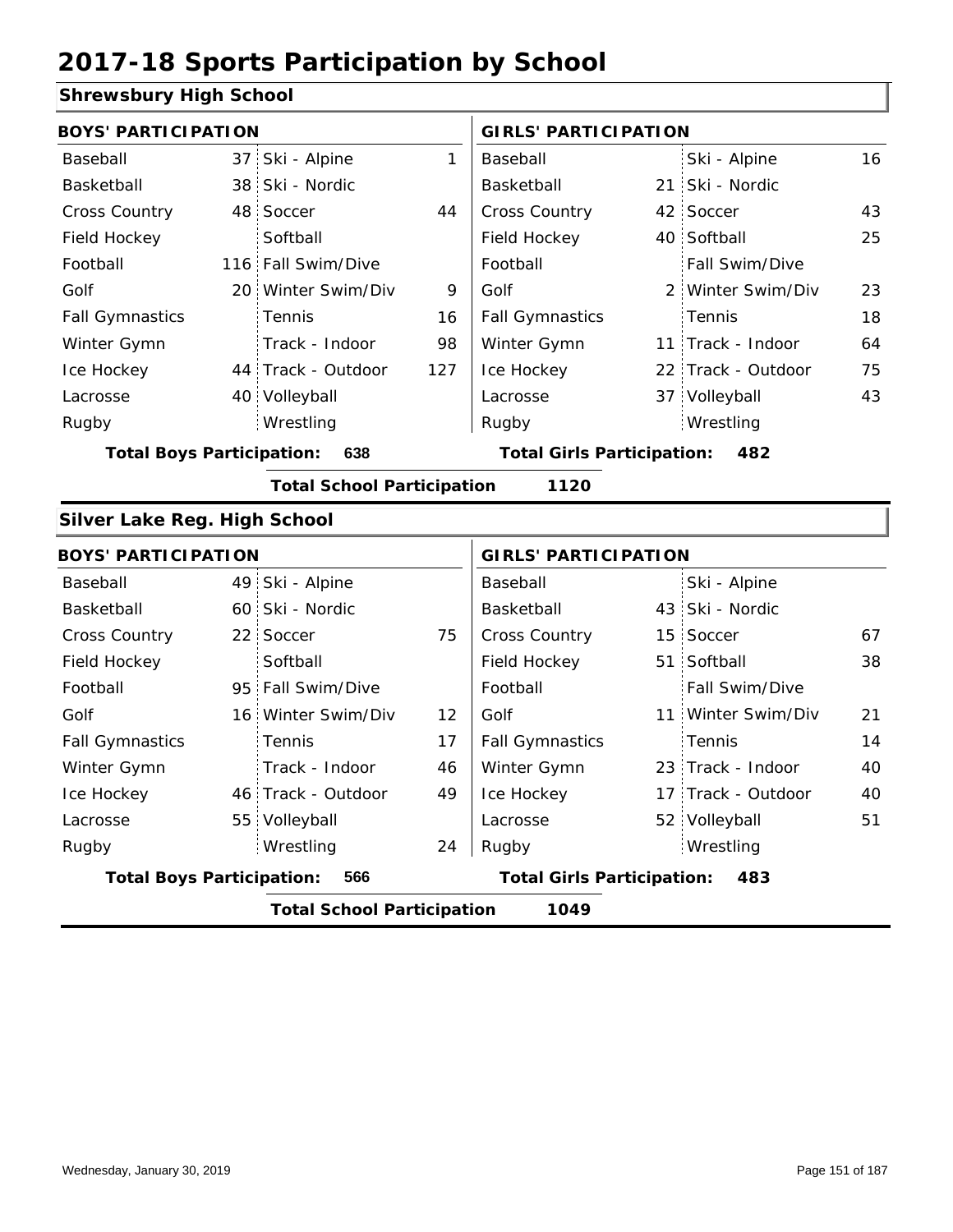#### **Sizer School**

| וטטווטטו                         |                                   |    |                                   |                |                   |              |
|----------------------------------|-----------------------------------|----|-----------------------------------|----------------|-------------------|--------------|
| <b>BOYS' PARTICIPATION</b>       |                                   |    | <b>GIRLS' PARTICIPATION</b>       |                |                   |              |
| Baseball                         | Ski - Alpine                      |    | Baseball                          |                | Ski - Alpine      |              |
| Basketball                       | 32 Ski - Nordic                   |    | Basketball                        |                | 16 Ski - Nordic   |              |
| <b>Cross Country</b>             | 26 Soccer                         | 18 | <b>Cross Country</b>              |                | 10 Soccer         | 20           |
| Field Hockey                     | Softball                          |    | Field Hockey                      | $\overline{1}$ | Softball          | 10           |
| Football                         | Fall Swim/Dive                    |    | Football                          |                | Fall Swim/Dive    |              |
| Golf                             | Winter Swim/Div                   |    | Golf                              |                | Winter Swim/Div   |              |
| <b>Fall Gymnastics</b>           | Tennis                            |    | <b>Fall Gymnastics</b>            |                | Tennis            |              |
| Winter Gymn                      | Track - Indoor                    | 5  | Winter Gymn                       |                | Track - Indoor    | $\mathbf{1}$ |
| Ice Hockey                       | Track - Outdoor                   | 24 | Ice Hockey                        |                | 1 Track - Outdoor | 12           |
| Lacrosse                         | 26 Volleyball                     | 4  | Lacrosse                          |                | 2 Volleyball      | 1            |
| Rugby                            | Wrestling                         |    | Rugby                             |                | Wrestling         |              |
| <b>Total Boys Participation:</b> | 135                               |    | <b>Total Girls Participation:</b> |                | 74                |              |
|                                  | <b>Total School Participation</b> |    | 209                               |                |                   |              |
| <b>Smith Academy</b>             |                                   |    |                                   |                |                   |              |
| <b>BOYS' PARTICIPATION</b>       |                                   |    | <b>GIRLS' PARTICIPATION</b>       |                |                   |              |
| Baseball                         | 28 Ski - Alpine                   |    | Baseball                          |                | Ski - Alpine      |              |
| Basketball                       | 37 Ski - Nordic                   |    | Basketball                        |                | 27 Ski - Nordic   |              |
| Cross Country                    | Soccer                            | 35 | <b>Cross Country</b>              |                | Soccer            | 18           |
| Field Hockey                     | Softball                          |    | Field Hockey                      |                | 23 Softball       | 29           |
| Football                         | 2 Fall Swim/Dive                  |    | Football                          |                | Fall Swim/Dive    |              |
| Golf                             | 7 Winter Swim/Div                 |    | Golf                              |                | Winter Swim/Div   |              |
| <b>Fall Gymnastics</b>           | Tennis                            |    | <b>Fall Gymnastics</b>            |                | Tennis            |              |
| Winter Gymn                      | Track - Indoor                    |    | Winter Gymn                       |                | Track - Indoor    |              |
| Ice Hockey                       | 1 Track - Outdoor                 |    | Ice Hockey                        |                | Track - Outdoor   |              |
| Lacrosse                         | Volleyball                        |    | Lacrosse                          |                | Volleyball        |              |
| Rugby                            | Wrestling                         |    | Rugby                             |                | Wrestling         |              |
| <b>Total Boys Participation:</b> | 110                               |    | <b>Total Girls Participation:</b> |                | 97                |              |
|                                  | <b>Total School Participation</b> |    | 207                               |                |                   |              |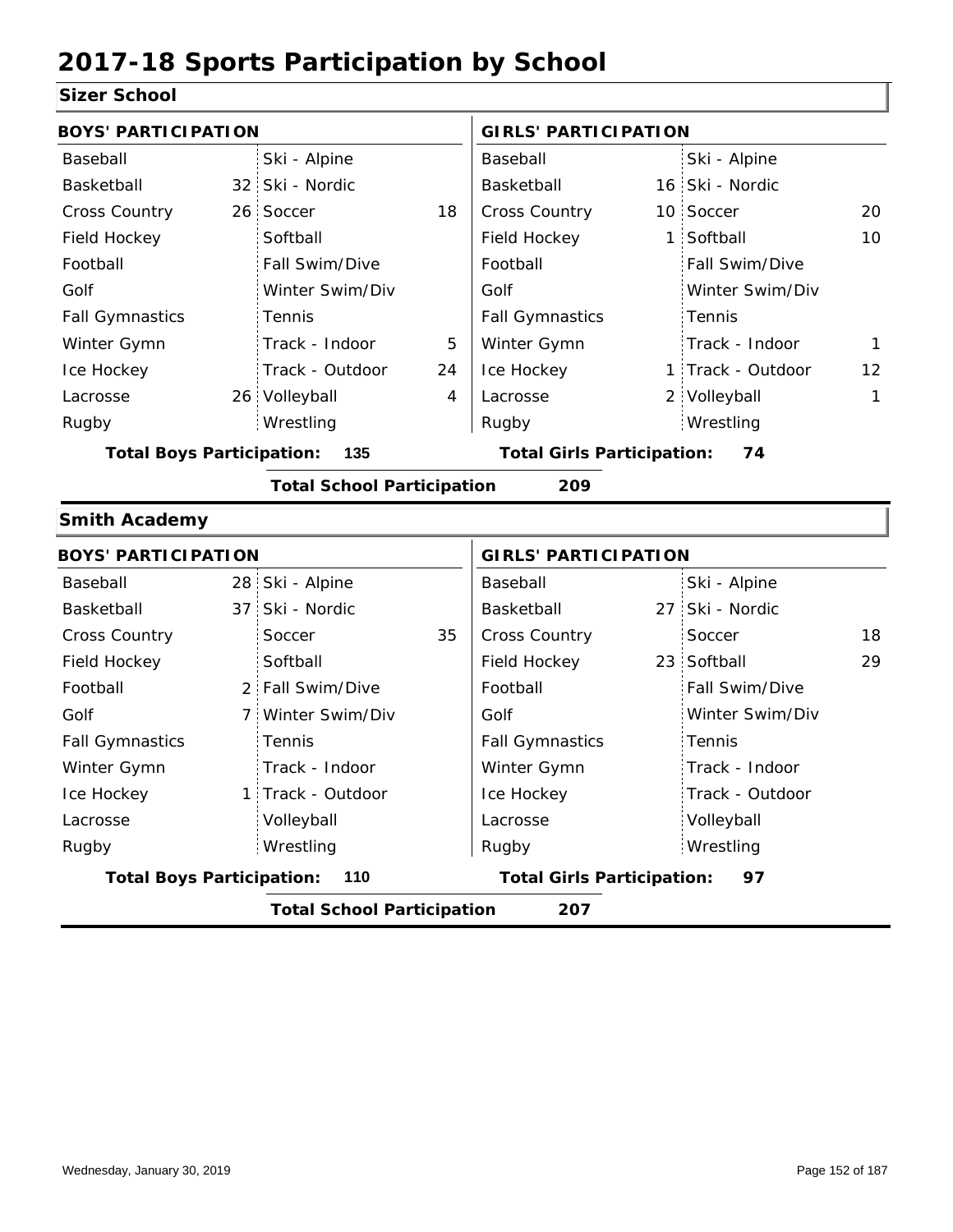### **Smith Vocational and Agricultural HS**

| <b>BOYS' PARTICIPATION</b>       |                |                                   |    | <b>GIRLS' PARTICIPATION</b>       |                                         |                  |                |  |
|----------------------------------|----------------|-----------------------------------|----|-----------------------------------|-----------------------------------------|------------------|----------------|--|
| Baseball                         |                | 28 Ski - Alpine                   | 1  | Baseball                          |                                         | Ski - Alpine     |                |  |
| Basketball                       |                | 30 Ski - Nordic                   | 1  | Basketball                        |                                         | 25 Ski - Nordic  |                |  |
| Cross Country                    | 8 <sup>1</sup> | Soccer                            | 28 | Cross Country                     |                                         | 8 Soccer         | 26             |  |
| Field Hockey                     |                | Softball                          |    | Field Hockey                      |                                         | Softball         | 28             |  |
| Football                         |                | 39 Fall Swim/Dive                 |    | Football                          |                                         | 1 Fall Swim/Dive |                |  |
| Golf                             |                | Winter Swim/Div                   |    | Golf                              |                                         | Winter Swim/Div  |                |  |
| <b>Fall Gymnastics</b>           |                | Tennis                            |    | <b>Fall Gymnastics</b>            |                                         | Tennis           |                |  |
| Winter Gymn                      |                | Track - Indoor                    |    | Winter Gymn                       |                                         | Track - Indoor   |                |  |
| Ice Hockey                       |                | 5 Track - Outdoor                 |    | Ice Hockey                        |                                         | Track - Outdoor  |                |  |
| Lacrosse                         |                | 16 Volleyball                     | 6  | Lacrosse                          |                                         | Volleyball       | 35             |  |
| Rugby                            |                | Wrestling                         | 18 | Rugby                             |                                         | Wrestling        | $\overline{2}$ |  |
| <b>Total Boys Participation:</b> |                | 180                               |    | <b>Total Girls Participation:</b> |                                         | 125              |                |  |
|                                  |                | <b>Total School Participation</b> |    | 305                               |                                         |                  |                |  |
| Snowden Int'l School @ Copley    |                |                                   |    |                                   |                                         |                  |                |  |
| <b>BOYS' PARTICIPATION</b>       |                |                                   |    | <b>GIRLS' PARTICIPATION</b>       |                                         |                  |                |  |
| Baseball                         |                | 15 Ski - Alpine                   |    | Baseball                          |                                         | Ski - Alpine     |                |  |
| Basketball                       |                | 27 Ski - Nordic                   |    | Basketball                        |                                         | 12 Ski - Nordic  |                |  |
| <b>Cross Country</b>             |                | Soccer                            | 23 | Cross Country                     |                                         | Soccer           | 21             |  |
| Field Hockey                     |                | Softball                          |    | Field Hockey                      |                                         | Softball         | 10             |  |
| Football                         |                | 8 Fall Swim/Dive                  |    | Football                          |                                         | Fall Swim/Dive   |                |  |
| Golf                             |                | Winter Swim/Div                   |    | Golf                              |                                         | Winter Swim/Div  |                |  |
| <b>Fall Gymnastics</b>           |                | Tennis                            |    | <b>Fall Gymnastics</b>            |                                         | Tennis           |                |  |
| Winter Gymn                      |                | Track - Indoor                    | 19 | Winter Gymn                       |                                         | Track - Indoor   | 3              |  |
| Ice Hockey                       |                | Track - Outdoor                   |    | Ice Hockey                        |                                         | Track - Outdoor  | 4              |  |
| Lacrosse                         |                | Volleyball                        |    | Lacrosse                          |                                         | Volleyball       | 9              |  |
| Rugby                            |                | Wrestling                         |    | Rugby                             |                                         | Wrestling        |                |  |
| <b>Total Boys Participation:</b> |                | 92                                |    |                                   | <b>Total Girls Participation:</b><br>59 |                  |                |  |
|                                  |                | <b>Total School Participation</b> |    | 151                               |                                         |                  |                |  |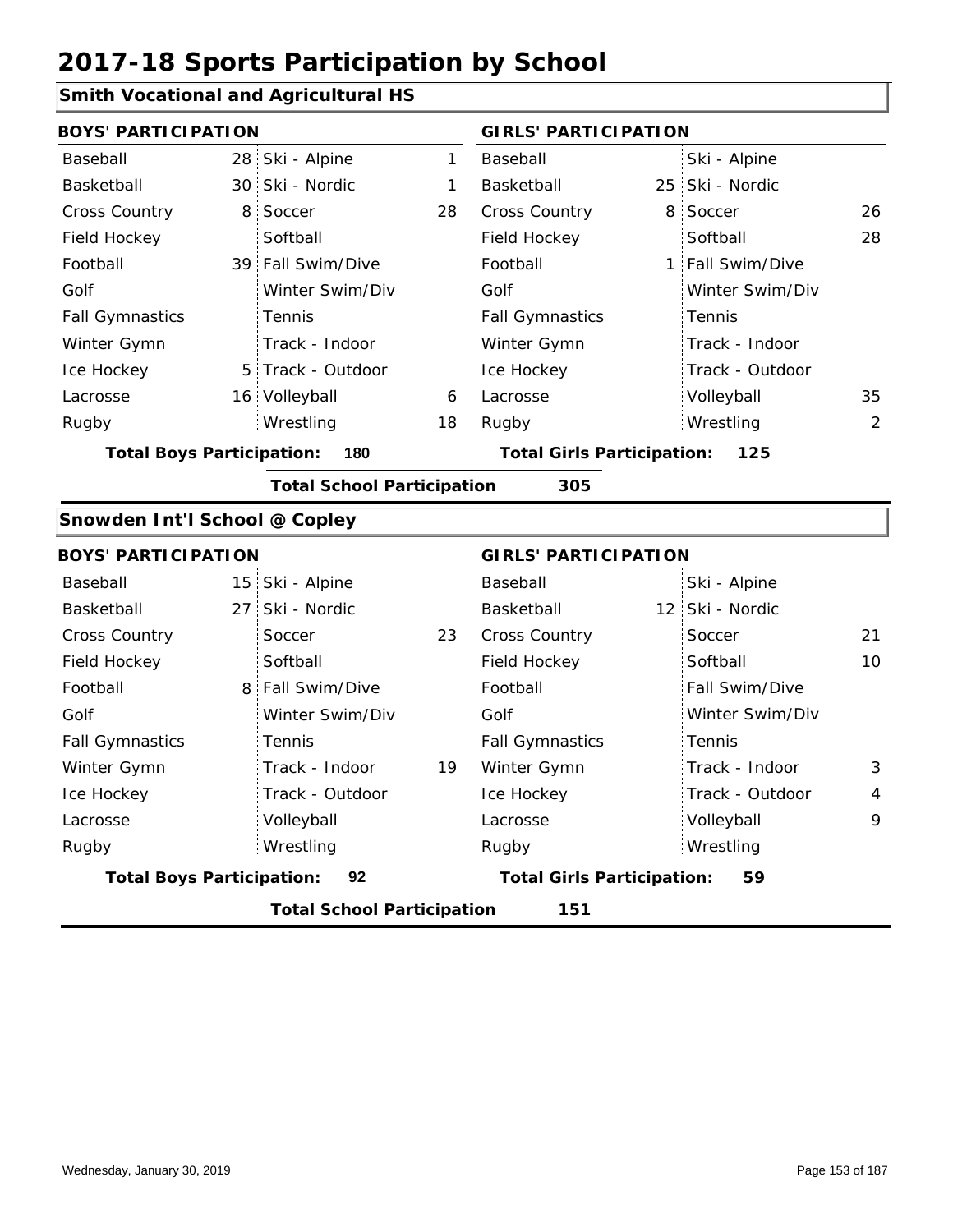#### **Somerset Berkley Regional High School**

| <b>BOYS' PARTICIPATION</b>       |                |                                   |    | <b>GIRLS' PARTICIPATION</b>       |  |                   |    |  |
|----------------------------------|----------------|-----------------------------------|----|-----------------------------------|--|-------------------|----|--|
| Baseball                         |                | 43 Ski - Alpine                   |    | Baseball                          |  | Ski - Alpine      |    |  |
| Basketball                       | 34             | Ski - Nordic                      |    | Basketball                        |  | 35 Ski - Nordic   |    |  |
| <b>Cross Country</b>             | 29             | Soccer                            | 40 | <b>Cross Country</b>              |  | 11 Soccer         | 36 |  |
| Field Hockey                     | $\overline{2}$ | Softball                          |    | Field Hockey                      |  | 28 Softball       | 32 |  |
| Football                         | 95             | Fall Swim/Dive                    |    | Football                          |  | Fall Swim/Dive    |    |  |
| Golf                             |                | 19 Winter Swim/Div                |    | Golf                              |  | Winter Swim/Div   |    |  |
| <b>Fall Gymnastics</b>           |                | Tennis                            | 19 | <b>Fall Gymnastics</b>            |  | Tennis            | 29 |  |
| Winter Gymn                      |                | Track - Indoor                    | 46 | Winter Gymn                       |  | 20 Track - Indoor | 40 |  |
| Ice Hockey                       |                | 22 Track - Outdoor                | 70 | Ice Hockey                        |  | 4 Track - Outdoor | 67 |  |
| Lacrosse                         |                | Volleyball                        | 1  | Lacrosse                          |  | Volleyball        | 37 |  |
| Rugby                            |                | Wrestling                         | 14 | Rugby                             |  | Wrestling         |    |  |
| <b>Total Boys Participation:</b> |                | 434                               |    | <b>Total Girls Participation:</b> |  | 339               |    |  |
|                                  |                | <b>Total School Participation</b> |    | 773                               |  |                   |    |  |
| <b>Somerville High School</b>    |                |                                   |    |                                   |  |                   |    |  |
| <b>BOYS' PARTICIPATION</b>       |                |                                   |    | <b>GIRLS' PARTICIPATION</b>       |  |                   |    |  |
| Baseball                         | 37             | Ski - Alpine                      |    | Baseball                          |  | Ski - Alpine      |    |  |
| Basketball                       |                | 44 Ski - Nordic                   |    | Basketball                        |  | 39 Ski - Nordic   |    |  |
| Cross Country                    | 12             | Soccer                            | 68 | <b>Cross Country</b>              |  | 7 Soccer          | 42 |  |
| Field Hockey                     |                | Softball                          |    | Field Hockey                      |  | Softball          | 28 |  |
| Football                         | 49             | Fall Swim/Dive                    |    | Football                          |  | Fall Swim/Dive    |    |  |
| Golf                             | 12             | Winter Swim/Div                   | 14 | Golf                              |  | Winter Swim/Div   | 14 |  |
| <b>Fall Gymnastics</b>           |                | Tennis                            | 21 | <b>Fall Gymnastics</b>            |  | Tennis            | 14 |  |
|                                  |                |                                   |    |                                   |  |                   |    |  |

|                                  | <b>Total School Participation</b> |    | 640                               |                   |    |
|----------------------------------|-----------------------------------|----|-----------------------------------|-------------------|----|
| <b>Total Boys Participation:</b> | 385                               |    | <b>Total Girls Participation:</b> | 255               |    |
| Rugby                            | Wrestling                         |    | Rugby                             | Wrestling         |    |
| Lacrosse                         | Volleyball                        | 13 | Lacrosse                          | Volleyball        | 44 |
| Ice Hockey                       | 38 Track - Outdoor                | 39 | Ice Hockey                        | 4 Track - Outdoor | 29 |
| Winter Gymn                      | Track - Indoor                    | 38 | Winter Gymn                       | Track - Indoor    | 34 |
| <b>Fall Gymnastics</b>           | Tennis                            | 21 | <b>Fall Gymnastics</b>            | Tennis            | 14 |
| Golf                             | 12 Winter Swim/Div                | 14 | Golf                              | Winter Swim/Div   | 14 |
|                                  |                                   |    |                                   |                   |    |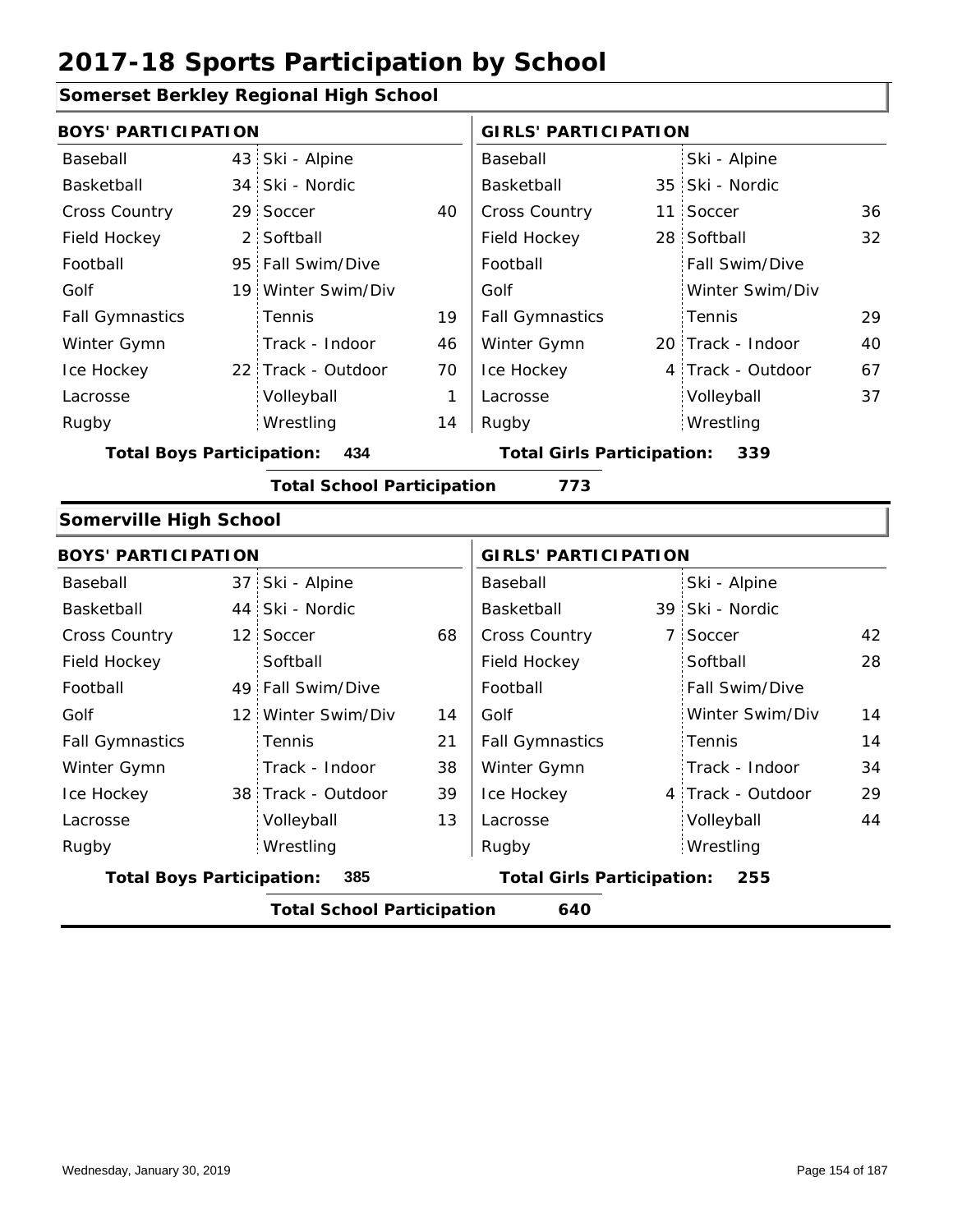#### **South Hadley High School**

| <b>BOYS' PARTICIPATION</b>              |                 |                                   |                                   | <b>GIRLS' PARTICIPATION</b> |     |                   |                |  |
|-----------------------------------------|-----------------|-----------------------------------|-----------------------------------|-----------------------------|-----|-------------------|----------------|--|
| Baseball                                | 31 <sup>1</sup> | Ski - Alpine                      |                                   | Baseball                    |     | Ski - Alpine      | $\mathbf{1}$   |  |
| Basketball                              | 23 <sup>1</sup> | Ski - Nordic                      |                                   | Basketball                  |     | 29 Ski - Nordic   |                |  |
| <b>Cross Country</b>                    | 18 <sup>1</sup> | Soccer                            | 38                                | Cross Country               |     | 12 Soccer         | 42             |  |
| Field Hockey                            |                 | Softball                          |                                   | Field Hockey                |     | 23 Softball       | 29             |  |
| Football                                | 43              | Fall Swim/Dive                    |                                   | Football                    |     | Fall Swim/Dive    |                |  |
| Golf                                    | 13              | Winter Swim/Div                   | 5                                 | Golf                        |     | Winter Swim/Div   | 12             |  |
| <b>Fall Gymnastics</b>                  |                 | Tennis                            | 10                                | <b>Fall Gymnastics</b>      |     | Tennis            | 16             |  |
| Winter Gymn                             |                 | Track - Indoor                    | 32                                | Winter Gymn                 |     | Track - Indoor    | 33             |  |
| Ice Hockey                              |                 | 15 Track - Outdoor                | 48                                | Ice Hockey                  |     | 1 Track - Outdoor | 33             |  |
| Lacrosse                                |                 | 45 Volleyball                     |                                   | Lacrosse                    |     | 31 Volleyball     | 32             |  |
| Rugby                                   |                 | Wrestling                         | 13                                | Rugby                       |     | Wrestling         | $\mathbf{1}$   |  |
| 334<br><b>Total Boys Participation:</b> |                 |                                   | <b>Total Girls Participation:</b> |                             | 295 |                   |                |  |
|                                         |                 | <b>Total School Participation</b> |                                   | 629                         |     |                   |                |  |
| <b>South High Community School</b>      |                 |                                   |                                   |                             |     |                   |                |  |
| <b>BOYS' PARTICIPATION</b>              |                 |                                   |                                   | <b>GIRLS' PARTICIPATION</b> |     |                   |                |  |
| Baseball                                |                 | 28 Ski - Alpine                   |                                   | Baseball                    |     | Ski - Alpine      |                |  |
| Basketball                              | 37 <sup>1</sup> | Ski - Nordic                      |                                   | Basketball                  |     | 18 Ski - Nordic   |                |  |
| <b>Cross Country</b>                    | 18 <sup>1</sup> | Soccer                            | 33                                | <b>Cross Country</b>        |     | 21 Soccer         | 19             |  |
| Field Hockey                            | $\overline{2}$  | Softball                          |                                   | Field Hockey                |     | 18 Softball       | 20             |  |
| Football                                | 74              | Fall Swim/Dive                    |                                   | Football                    |     | 4 Fall Swim/Dive  |                |  |
| Golf                                    |                 | Winter Swim/Div                   | 4                                 | Golf                        |     | Winter Swim/Div   | $\overline{2}$ |  |
| <b>Fall Gymnastics</b>                  |                 | Tennis                            | 27                                | <b>Fall Gymnastics</b>      |     | Tennis            | 35             |  |
| Winter Gymn                             |                 | Track - Indoor                    | 53                                | Winter Gymn                 |     | Track - Indoor    | 38             |  |
| Ice Hockey                              |                 | Track - Outdoor                   | 19                                | Ice Hockey                  |     | Track - Outdoor   | 22             |  |

18

**Total Boys Participation: 313 Total Girls Participation: 223**

Lacrosse

| <b>Total School Participation</b> | 536 |
|-----------------------------------|-----|
|                                   |     |
|                                   |     |
|                                   |     |

Volleyball Wrestling Rugby Rugby

Lacrosse

1 Volleyball 25

Wrestling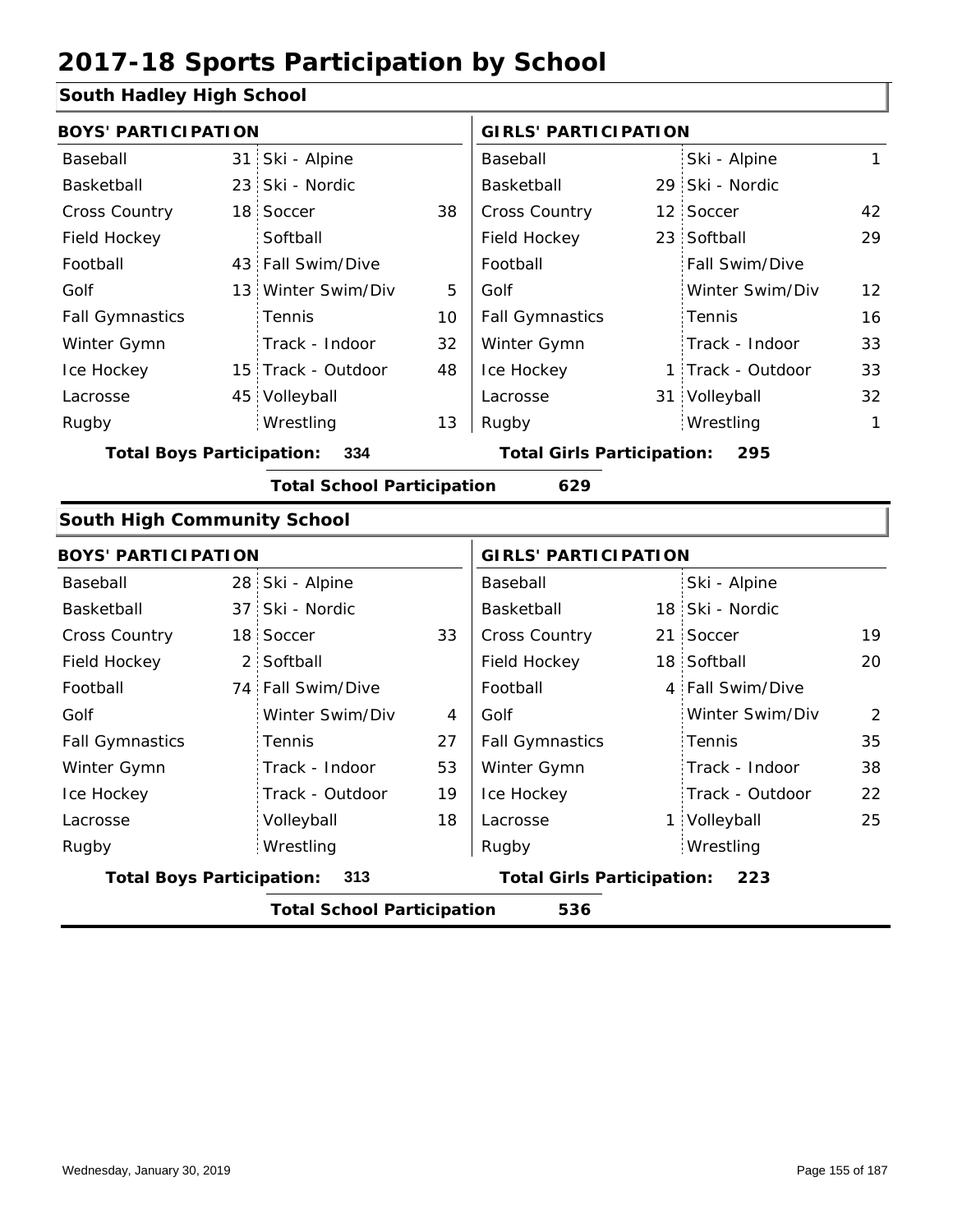#### **South Lancaster Academy**

| <b>BOYS' PARTICIPATION</b>           |                                   |    | <b>GIRLS' PARTICIPATION</b>       |  |                 |    |
|--------------------------------------|-----------------------------------|----|-----------------------------------|--|-----------------|----|
| Baseball                             | Ski - Alpine                      |    | Baseball                          |  | Ski - Alpine    |    |
| Basketball                           | 20 Ski - Nordic                   |    | Basketball                        |  | 19 Ski - Nordic |    |
| <b>Cross Country</b>                 | 13 Soccer                         | 12 | Cross Country                     |  | 12 Soccer       |    |
| Field Hockey                         | Softball                          |    | Field Hockey                      |  | Softball        |    |
| Football                             | Fall Swim/Dive                    |    | Football                          |  | Fall Swim/Dive  |    |
| Golf                                 | Winter Swim/Div                   |    | Golf                              |  | Winter Swim/Div |    |
| <b>Fall Gymnastics</b>               | Tennis                            |    | <b>Fall Gymnastics</b>            |  | Tennis          |    |
| Winter Gymn                          | Track - Indoor                    |    | Winter Gymn                       |  | Track - Indoor  |    |
| Ice Hockey                           | Track - Outdoor                   |    | Ice Hockey                        |  | Track - Outdoor |    |
| Lacrosse                             | Volleyball                        |    | Lacrosse                          |  | Volleyball      | 18 |
| Rugby                                | Wrestling                         |    | Rugby                             |  | Wrestling       |    |
| <b>Total Boys Participation:</b>     | 45                                |    | <b>Total Girls Participation:</b> |  | 49              |    |
|                                      | <b>Total School Participation</b> |    | 94                                |  |                 |    |
| <b>South Shore Christian Academy</b> |                                   |    |                                   |  |                 |    |
| <b>BOYS' PARTICIPATION</b>           |                                   |    | <b>GIRLS' PARTICIPATION</b>       |  |                 |    |
| Baseball                             | 12 Ski - Alpine                   |    | Baseball                          |  | Ski - Alpine    |    |
| Basketball                           | 23 Ski - Nordic                   |    | Basketball                        |  | 10 Ski - Nordic |    |
| <b>Cross Country</b>                 | Soccer                            | 24 | Cross Country                     |  | Soccer          | 13 |
| Field Hockey                         | Softball                          |    | Field Hockey                      |  | Softball        | 17 |
| Football                             | Fall Swim/Dive                    |    | Football                          |  | Fall Swim/Dive  |    |
| Golf                                 | Winter Swim/Div                   |    | Golf                              |  | Winter Swim/Div |    |
| <b>Fall Gymnastics</b>               | Tennis                            |    | <b>Fall Gymnastics</b>            |  | Tennis          |    |
| Winter Gymn                          | Track - Indoor                    |    | Winter Gymn                       |  | Track - Indoor  |    |
| Ice Hockey                           | Track - Outdoor                   |    | Ice Hockey                        |  | Track - Outdoor |    |
| Lacrosse                             | Volleyball                        |    | Lacrosse                          |  | Volleyball      | 16 |
| Rugby                                | Wrestling                         |    | Rugby                             |  | Wrestling       |    |
| <b>Total Boys Participation:</b>     | 59                                |    | <b>Total Girls Participation:</b> |  | 56              |    |
|                                      | <b>Total School Participation</b> |    | 115                               |  |                 |    |
|                                      |                                   |    |                                   |  |                 |    |

I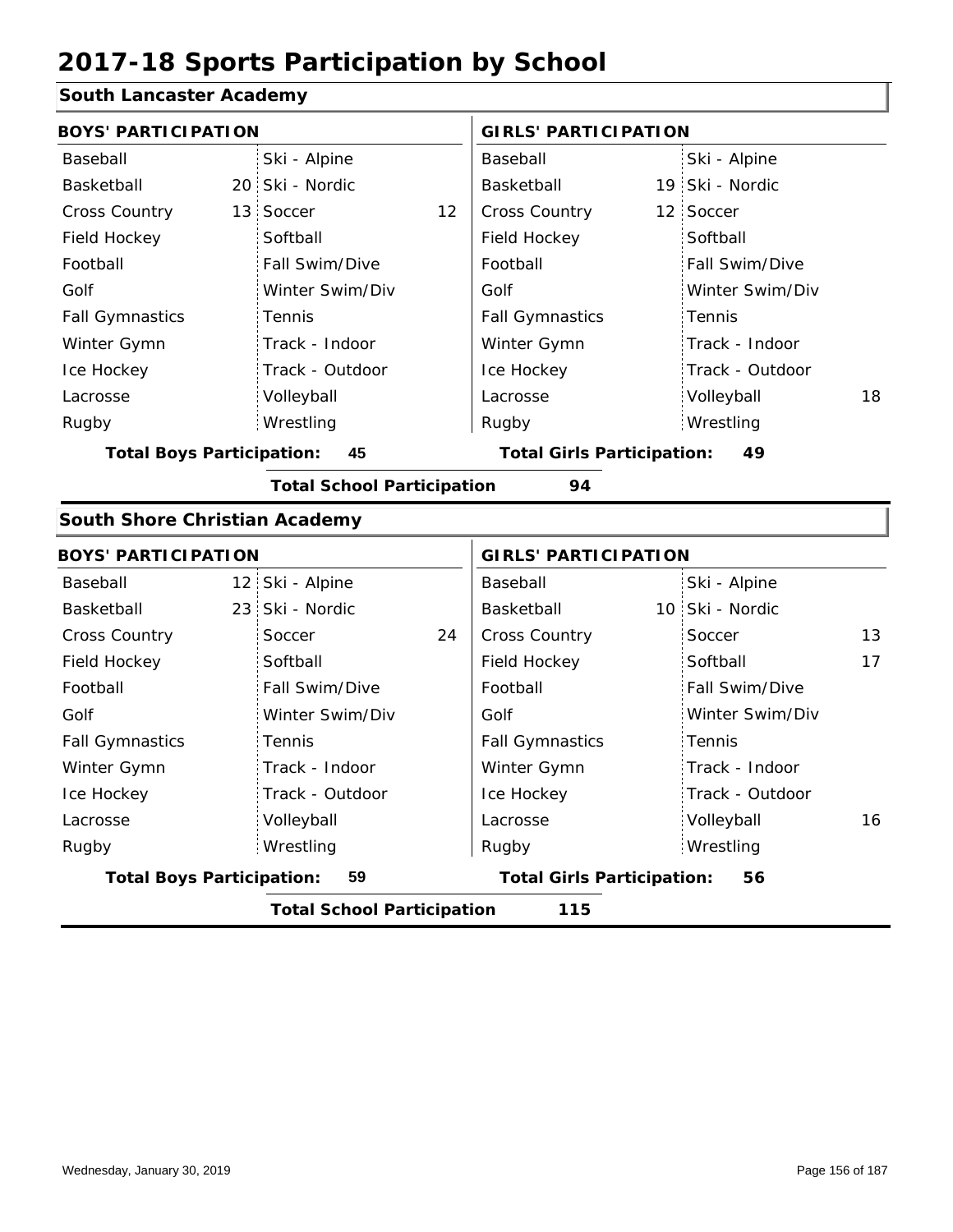#### **South Shore Voc/Tech. HS**

| <b>BOYS' PARTICIPATION</b>       |                 |                                   |    | <b>GIRLS' PARTICIPATION</b>       |  |                   |                |
|----------------------------------|-----------------|-----------------------------------|----|-----------------------------------|--|-------------------|----------------|
| Baseball                         | 40              | Ski - Alpine                      |    | Baseball                          |  | Ski - Alpine      |                |
| Basketball                       |                 | 38 Ski - Nordic                   |    | Basketball                        |  | 30 Ski - Nordic   |                |
| <b>Cross Country</b>             | 14 <sup>1</sup> | Soccer                            | 16 | Cross Country                     |  | 4 Soccer          | $\overline{2}$ |
| Field Hockey                     |                 | Softball                          |    | Field Hockey                      |  | Softball          | 12             |
| Football                         |                 | 53 Fall Swim/Dive                 |    | Football                          |  | Fall Swim/Dive    |                |
| Golf                             | 8               | Winter Swim/Div                   |    | Golf                              |  | Winter Swim/Div   |                |
| <b>Fall Gymnastics</b>           |                 | Tennis                            |    | <b>Fall Gymnastics</b>            |  | Tennis            |                |
| Winter Gymn                      |                 | Track - Indoor                    |    | Winter Gymn                       |  | Track - Indoor    |                |
| Ice Hockey                       |                 | 16 Track - Outdoor                |    | Ice Hockey                        |  | 2 Track - Outdoor |                |
| Lacrosse                         |                 | 44 Volleyball                     |    | Lacrosse                          |  | 36 Volleyball     | 34             |
| Rugby                            |                 | Wrestling                         | 18 | Rugby                             |  | Wrestling         |                |
| <b>Total Boys Participation:</b> |                 | 247                               |    | <b>Total Girls Participation:</b> |  | 120               |                |
|                                  |                 | <b>Total School Participation</b> |    | 367                               |  |                   |                |
| Southbridge High School          |                 |                                   |    |                                   |  |                   |                |
| <b>BOYS' PARTICIPATION</b>       |                 |                                   |    | <b>GIRLS' PARTICIPATION</b>       |  |                   |                |
| Baseball                         |                 | 26 Ski - Alpine                   |    | Baseball                          |  | Ski - Alpine      |                |
| Basketball                       | 24 <sup>1</sup> | Ski - Nordic                      |    | Basketball                        |  | 22 Ski - Nordic   |                |
| <b>Cross Country</b>             | 3               | Soccer                            | 16 | <b>Cross Country</b>              |  | Soccer            | 15             |
| Field Hockey                     |                 | Softball                          |    | Field Hockey                      |  | Softball          | 26             |
| Football                         |                 | 33 Fall Swim/Dive                 |    | Football                          |  | Fall Swim/Dive    |                |
| Golf                             | 8               | Winter Swim/Div                   |    | Golf                              |  | Winter Swim/Div   |                |
| <b>Fall Gymnastics</b>           |                 | Tennis                            | 4  | <b>Fall Gymnastics</b>            |  | Tennis            | 10             |
| Winter Gymn                      |                 | Track - Indoor                    | 11 | Winter Gymn                       |  | Track - Indoor    |                |
| Ice Hockey                       |                 | Track - Outdoor                   | 5  | Ice Hockey                        |  | Track - Outdoor   | 4              |
| Lacrosse                         |                 | Volleyball                        | 9  | Lacrosse                          |  | Volleyball        | 30             |
| Rugby                            |                 | Wrestling                         | 15 | Rugby                             |  | Wrestling         |                |
| <b>Total Boys Participation:</b> |                 | 154                               |    | <b>Total Girls Participation:</b> |  | 107               |                |

**Total School Participation 261**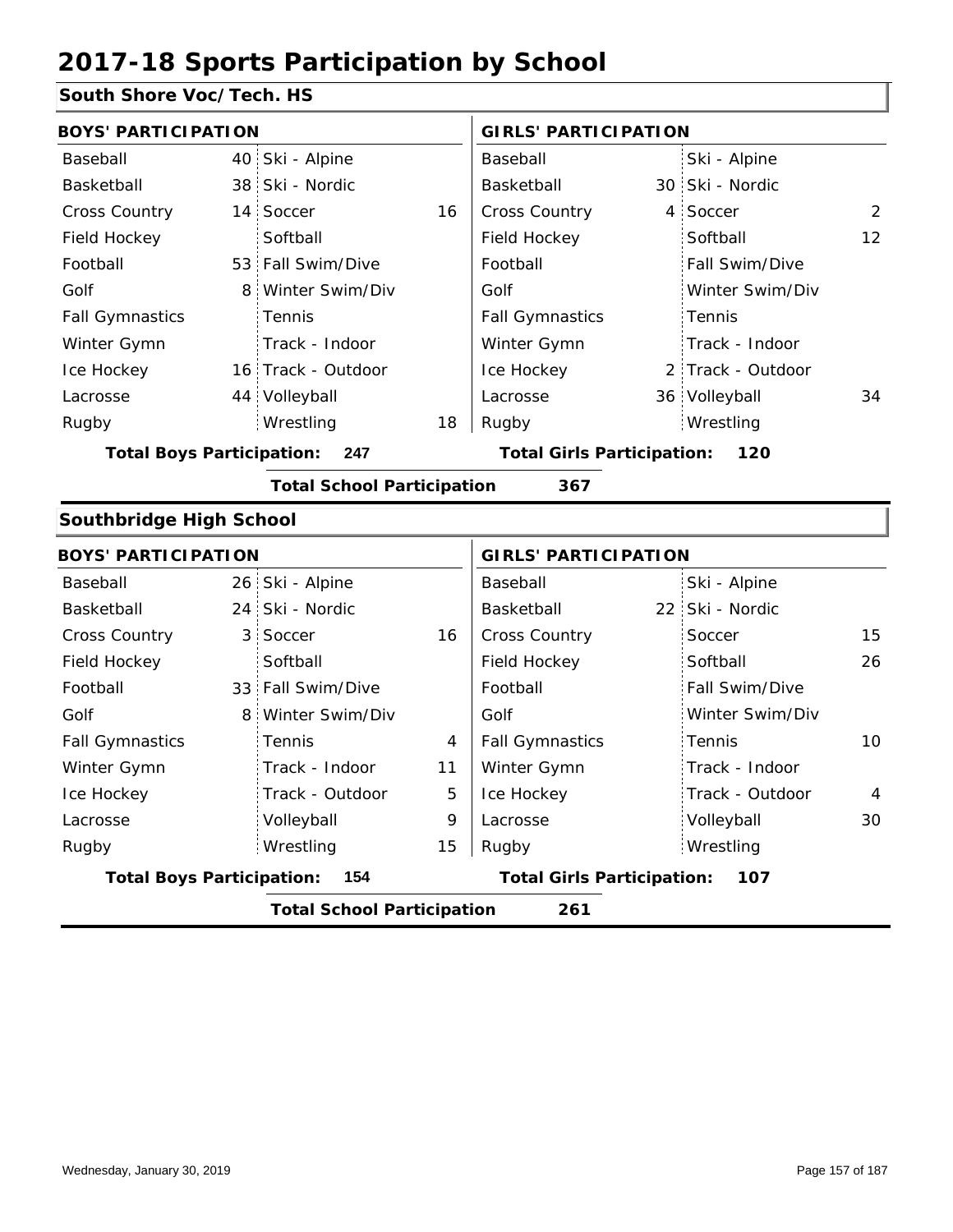#### **Southeastern Reg. Voc/Tech School**

| <b>BOYS' PARTICIPATION</b>       |                                   |    | <b>GIRLS' PARTICIPATION</b>       |  |                 |    |
|----------------------------------|-----------------------------------|----|-----------------------------------|--|-----------------|----|
| Baseball                         | 40 Ski - Alpine                   |    | Baseball                          |  | Ski - Alpine    |    |
| Basketball                       | 35 Ski - Nordic                   |    | Basketball                        |  | Ski - Nordic    |    |
| Cross Country                    | 12 Soccer                         | 25 | Cross Country                     |  | 10 Soccer       | 23 |
| Field Hockey                     | Softball                          |    | Field Hockey                      |  | Softball        | 22 |
| Football                         | 75 Fall Swim/Dive                 |    | Football                          |  | Fall Swim/Dive  |    |
| Golf                             | 12 Winter Swim/Div                |    | Golf                              |  | Winter Swim/Div |    |
| <b>Fall Gymnastics</b>           | Tennis                            |    | <b>Fall Gymnastics</b>            |  | Tennis          |    |
| Winter Gymn                      | Track - Indoor                    | 24 | Winter Gymn                       |  | Track - Indoor  | 19 |
| Ice Hockey                       | 12 Track - Outdoor                | 52 | Ice Hockey                        |  | Track - Outdoor | 47 |
| Lacrosse                         | 30 Volleyball                     | 3  | Lacrosse                          |  | 25 Volleyball   | 30 |
| Rugby                            | Wrestling                         | 18 | Rugby                             |  | Wrestling       |    |
| <b>Total Boys Participation:</b> | 338                               |    | <b>Total Girls Participation:</b> |  | 176             |    |
|                                  | <b>Total School Participation</b> |    | 514                               |  |                 |    |
| <b>Southwick-Tolland RHS</b>     |                                   |    |                                   |  |                 |    |
| <b>BOYS' PARTICIPATION</b>       |                                   |    | <b>GIRLS' PARTICIPATION</b>       |  |                 |    |
| Baseball                         | 30 Ski - Alpine                   | 10 | Baseball                          |  | Ski - Alpine    | 5  |
| Basketball                       | 33 Ski - Nordic                   |    | Basketball                        |  | 22 Ski - Nordic |    |
| Cross Country                    | 10 Soccer                         | 48 | <b>Cross Country</b>              |  | 13 Soccer       | 36 |
| Field Hockey                     | Softball                          |    | Field Hockey                      |  | 30 Softball     | 30 |
| Football                         | Fall Swim/Dive                    |    | Football                          |  | Fall Swim/Dive  |    |
| Golf                             | 18 Winter Swim/Div                |    | Golf                              |  | Winter Swim/Div |    |
|                                  |                                   |    |                                   |  |                 |    |

|                                           |  | <b>Total School Participation</b> |    | 520                                      |  |                       |    |
|-------------------------------------------|--|-----------------------------------|----|------------------------------------------|--|-----------------------|----|
| <b>Total Boys Participation:</b><br>- 257 |  |                                   |    | <b>Total Girls Participation:</b><br>263 |  |                       |    |
| Rugby                                     |  | Wrestling                         | 17 | Rugby                                    |  | Wrestling             |    |
| Lacrosse                                  |  | Volleyball                        | 25 | Lacrosse                                 |  | Volleyball            | 26 |
| Ice Hockey                                |  | 16 Track - Outdoor                | 30 | Ice Hockey                               |  | 1 Track - Outdoor     | 62 |
| Winter Gymn                               |  | Track - Indoor                    | 20 | Winter Gymn                              |  | Track - Indoor        | 38 |
| <b>Fall Gymnastics</b>                    |  | Tennis                            |    | <b>Fall Gymnastics</b>                   |  | : Tennis              |    |
| Golf                                      |  | 18 Winter Swim/Div                |    | Golf                                     |  | Winter Swim/Div       |    |
| Football                                  |  | Fall Swim/Dive                    |    | Football                                 |  | <b>Fall Swim/Dive</b> |    |
| Field Hockey                              |  | Softball                          |    | Field Hockey                             |  | 30 Softball           | 30 |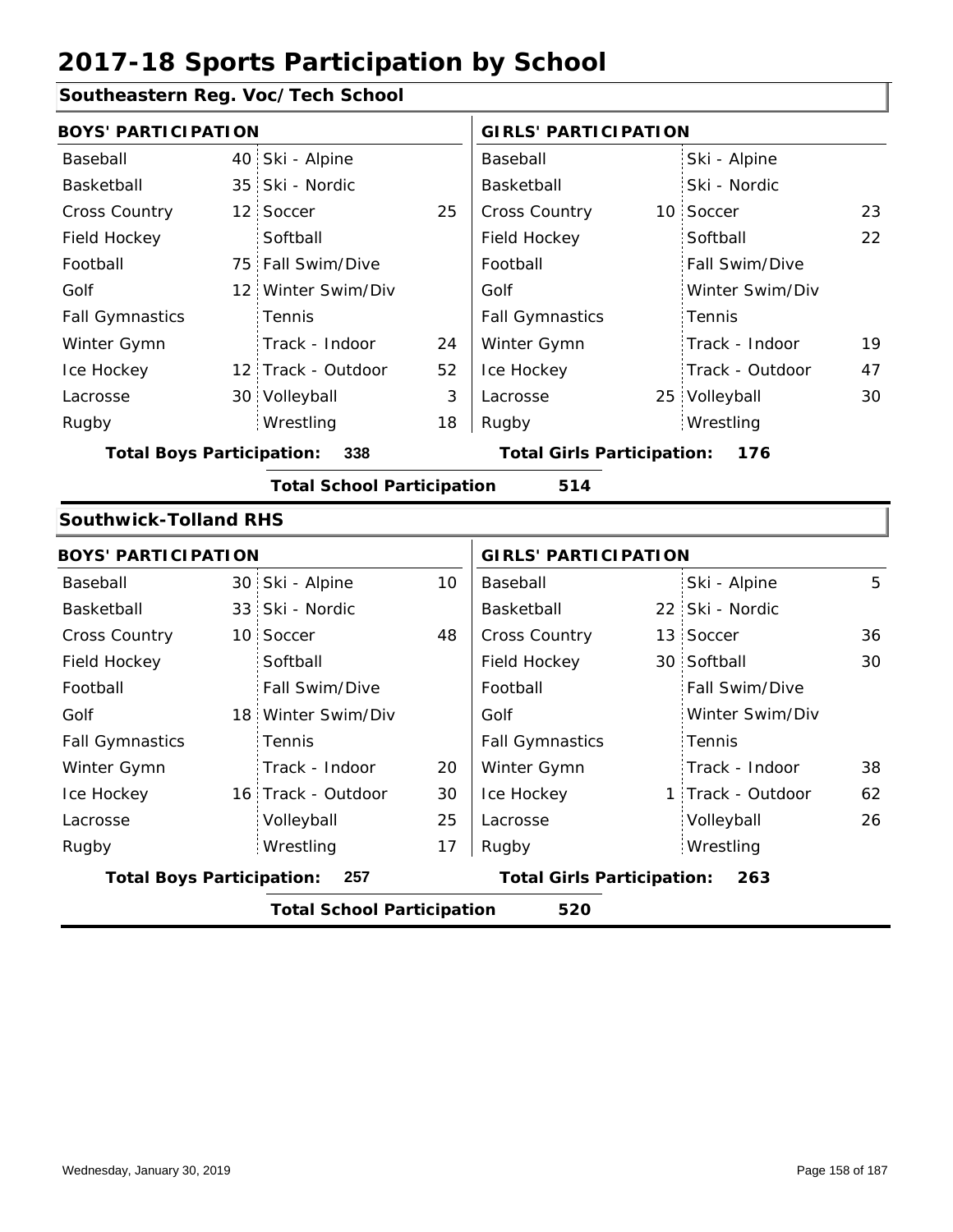#### **Sparhawk Upper School**

| oparnawn upper ochoor                  |                                          |                                   |                |                                   |  |                 |                   |  |  |
|----------------------------------------|------------------------------------------|-----------------------------------|----------------|-----------------------------------|--|-----------------|-------------------|--|--|
| <b>BOYS' PARTICIPATION</b>             |                                          |                                   |                | <b>GIRLS' PARTICIPATION</b>       |  |                 |                   |  |  |
| Baseball                               | $\mathbf{1}$                             | Ski - Alpine                      |                | Baseball                          |  | Ski - Alpine    |                   |  |  |
| Basketball                             |                                          | Ski - Nordic                      |                | Basketball                        |  | Ski - Nordic    |                   |  |  |
| <b>Cross Country</b>                   | $\overline{2}$                           | Soccer                            |                | Cross Country                     |  | Soccer          | $\mathbf{1}$      |  |  |
| Field Hockey                           |                                          | Softball                          |                | Field Hockey                      |  | Softball        |                   |  |  |
| Football                               |                                          | Fall Swim/Dive                    |                | Football                          |  | Fall Swim/Dive  |                   |  |  |
| Golf                                   |                                          | Winter Swim/Div                   |                | Golf                              |  | Winter Swim/Div |                   |  |  |
| <b>Fall Gymnastics</b>                 |                                          | Tennis                            |                | <b>Fall Gymnastics</b>            |  | Tennis          |                   |  |  |
| Winter Gymn                            |                                          | Track - Indoor                    | 2              | Winter Gymn                       |  | Track - Indoor  | 1                 |  |  |
| Ice Hockey                             |                                          | Track - Outdoor                   | $\overline{2}$ | Ice Hockey                        |  | Track - Outdoor | 1                 |  |  |
| Lacrosse                               | 1 <sup>1</sup>                           | Volleyball                        |                | Lacrosse                          |  | 1 Volleyball    |                   |  |  |
| Rugby                                  |                                          | Wrestling                         |                | Rugby                             |  | Wrestling       |                   |  |  |
| <b>Total Boys Participation:</b>       |                                          | 8                                 |                | <b>Total Girls Participation:</b> |  | 4               |                   |  |  |
|                                        |                                          | <b>Total School Participation</b> |                | 12                                |  |                 |                   |  |  |
| <b>Springfield Central High School</b> |                                          |                                   |                |                                   |  |                 |                   |  |  |
| <b>BOYS' PARTICIPATION</b>             |                                          |                                   |                | <b>GIRLS' PARTICIPATION</b>       |  |                 |                   |  |  |
| Baseball                               | 52 <sub>1</sub>                          | Ski - Alpine                      |                | Baseball                          |  | Ski - Alpine    |                   |  |  |
| Basketball                             | 34 <sup>1</sup>                          | Ski - Nordic                      |                | Basketball                        |  | 32 Ski - Nordic |                   |  |  |
| Cross Country                          | 35 <sup>1</sup>                          | Soccer                            | 46             | Cross Country                     |  | 28 Soccer       | 45                |  |  |
| Field Hockey                           |                                          | Softball                          |                | Field Hockey                      |  | Softball        | 38                |  |  |
| Football                               |                                          | 95 Fall Swim/Dive                 |                | Football                          |  | Fall Swim/Dive  |                   |  |  |
| Golf                                   | $\overline{7}$                           | Winter Swim/Div                   | 23             | Golf                              |  | Winter Swim/Div | 18                |  |  |
| <b>Fall Gymnastics</b>                 |                                          | Tennis                            | 15             | <b>Fall Gymnastics</b>            |  | Tennis          | $12 \overline{ }$ |  |  |
| Winter Gymn                            |                                          | Track - Indoor                    | 42             | Winter Gymn                       |  | Track - Indoor  | 39                |  |  |
| Ice Hockey                             |                                          | Track - Outdoor                   | 54             | Ice Hockey                        |  | Track - Outdoor | 48                |  |  |
| Lacrosse                               |                                          | 24 Volleyball                     | 19             | Lacrosse                          |  | 18 Volleyball   | 23                |  |  |
| Rugby                                  |                                          | Wrestling                         | 54             | Rugby                             |  | Wrestling       |                   |  |  |
| <b>Total Boys Participation:</b>       |                                          | 500                               |                | <b>Total Girls Participation:</b> |  | 301             |                   |  |  |
|                                        | <b>Total School Participation</b><br>801 |                                   |                |                                   |  |                 |                   |  |  |
|                                        |                                          |                                   |                |                                   |  |                 |                   |  |  |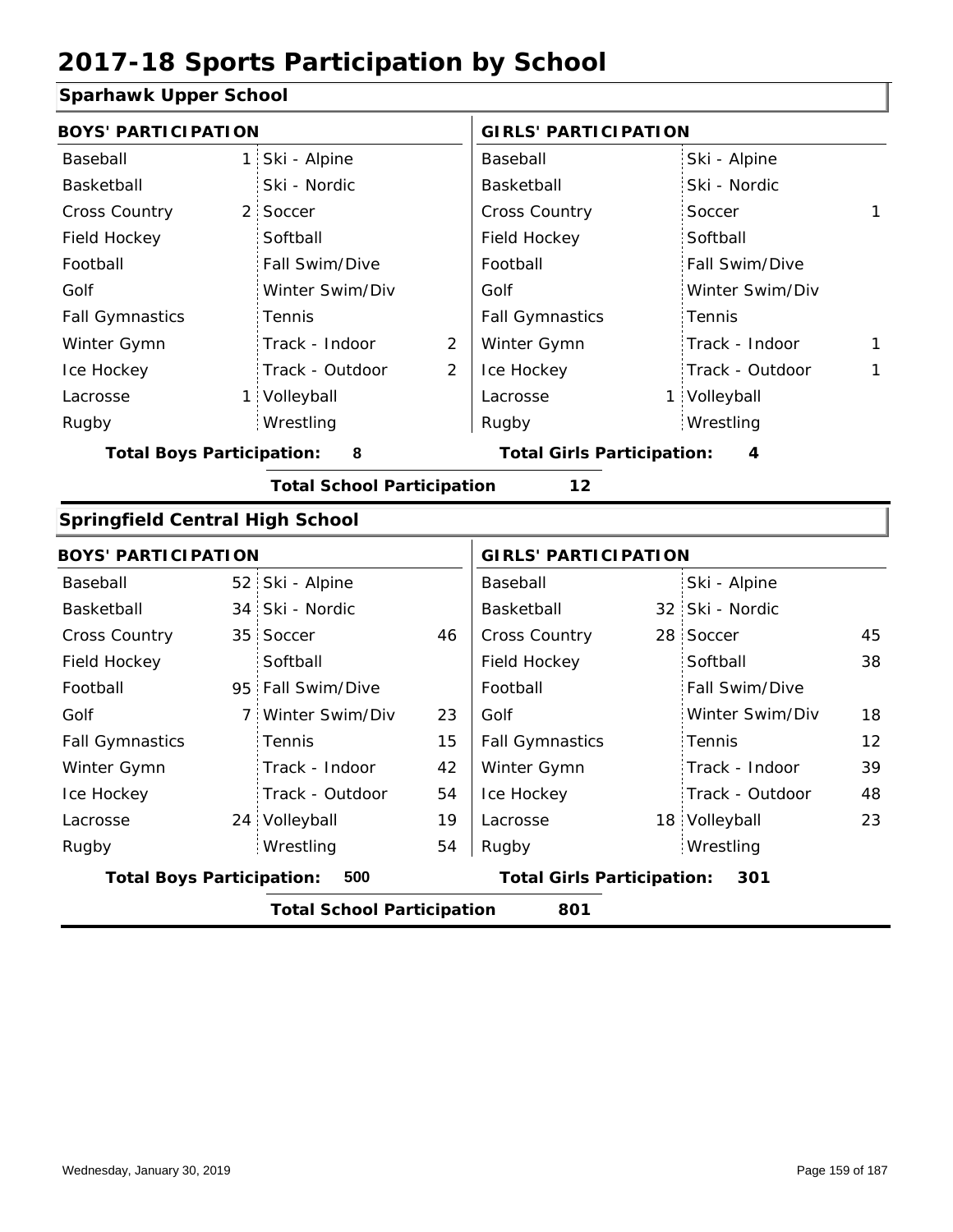#### **Springfield HS of Sci. and Tech.**

| <b>BOYS' PARTICIPATION</b>              |                                          |                   |                                          | <b>GIRLS' PARTICIPATION</b> |  |                       |    |
|-----------------------------------------|------------------------------------------|-------------------|------------------------------------------|-----------------------------|--|-----------------------|----|
| Baseball                                |                                          | 23 Ski - Alpine   |                                          | Baseball                    |  | Ski - Alpine          |    |
| Basketball                              |                                          | 36 Ski - Nordic   |                                          | Basketball                  |  | 24 Ski - Nordic       |    |
| <b>Cross Country</b>                    |                                          | 15 Soccer         | 21                                       | Cross Country               |  | 10 Soccer             | 23 |
| Field Hockey                            |                                          | Softball          |                                          | Field Hockey                |  | Softball              | 24 |
| Football                                |                                          | 24 Fall Swim/Dive |                                          | Football                    |  | <b>Fall Swim/Dive</b> |    |
| Golf                                    |                                          | Winter Swim/Div   | 13                                       | Golf                        |  | Winter Swim/Div       | 8  |
| <b>Fall Gymnastics</b>                  |                                          | <b>Tennis</b>     |                                          | <b>Fall Gymnastics</b>      |  | Tennis                | 3  |
| Winter Gymn                             |                                          | Track - Indoor    | 12                                       | Winter Gymn                 |  | Track - Indoor        | 9  |
| Ice Hockey                              |                                          | Track - Outdoor   | 31                                       | Ice Hockey                  |  | Track - Outdoor       | 18 |
| Lacrosse                                |                                          | 3 Volleyball      | 17                                       | Lacrosse                    |  | 2 Volleyball          | 19 |
| Rugby                                   |                                          | Wrestling         | 54                                       | Rugby                       |  | Wrestling             |    |
| <b>Total Boys Participation:</b><br>249 |                                          |                   | <b>Total Girls Participation:</b><br>140 |                             |  |                       |    |
|                                         | <b>Total School Participation</b><br>389 |                   |                                          |                             |  |                       |    |

#### **Stoneham High School**

| <b>BOYS' PARTICIPATION</b>              |                                          |                                          |    | <b>GIRLS' PARTICIPATION</b> |  |                    |    |  |
|-----------------------------------------|------------------------------------------|------------------------------------------|----|-----------------------------|--|--------------------|----|--|
| Baseball                                |                                          | 52 Ski - Alpine                          |    | Baseball                    |  | Ski - Alpine       |    |  |
| Basketball                              |                                          | 40 Ski - Nordic                          |    | Basketball                  |  | 32 Ski - Nordic    |    |  |
| <b>Cross Country</b>                    |                                          | 18 Soccer                                | 59 | <b>Cross Country</b>        |  | 15 Soccer          | 54 |  |
| Field Hockey                            |                                          | Softball                                 |    | Field Hockey                |  | 27 Softball        | 28 |  |
| Football                                |                                          | 48 Fall Swim/Dive                        | 2  | Football                    |  | Fall Swim/Dive     | 22 |  |
| Golf                                    |                                          | 13 Winter Swim/Div                       |    | Golf                        |  | Winter Swim/Div    |    |  |
| <b>Fall Gymnastics</b>                  |                                          | Tennis                                   | 15 | <b>Fall Gymnastics</b>      |  | Tennis             | 25 |  |
| Winter Gymn                             |                                          | 1 Track - Indoor                         | 39 | Winter Gymn                 |  | 14 Track - Indoor  | 50 |  |
| Ice Hockey                              |                                          | 37 Track - Outdoor                       | 45 | Ice Hockey                  |  | 15 Track - Outdoor | 83 |  |
| Lacrosse                                |                                          | 31 Volleyball                            |    | Lacrosse                    |  | 18 Volleyball      | 45 |  |
| Rugby                                   |                                          | Wrestling                                |    | Rugby                       |  | Wrestling          |    |  |
| 400<br><b>Total Boys Participation:</b> |                                          | <b>Total Girls Participation:</b><br>428 |    |                             |  |                    |    |  |
|                                         | 828<br><b>Total School Participation</b> |                                          |    |                             |  |                    |    |  |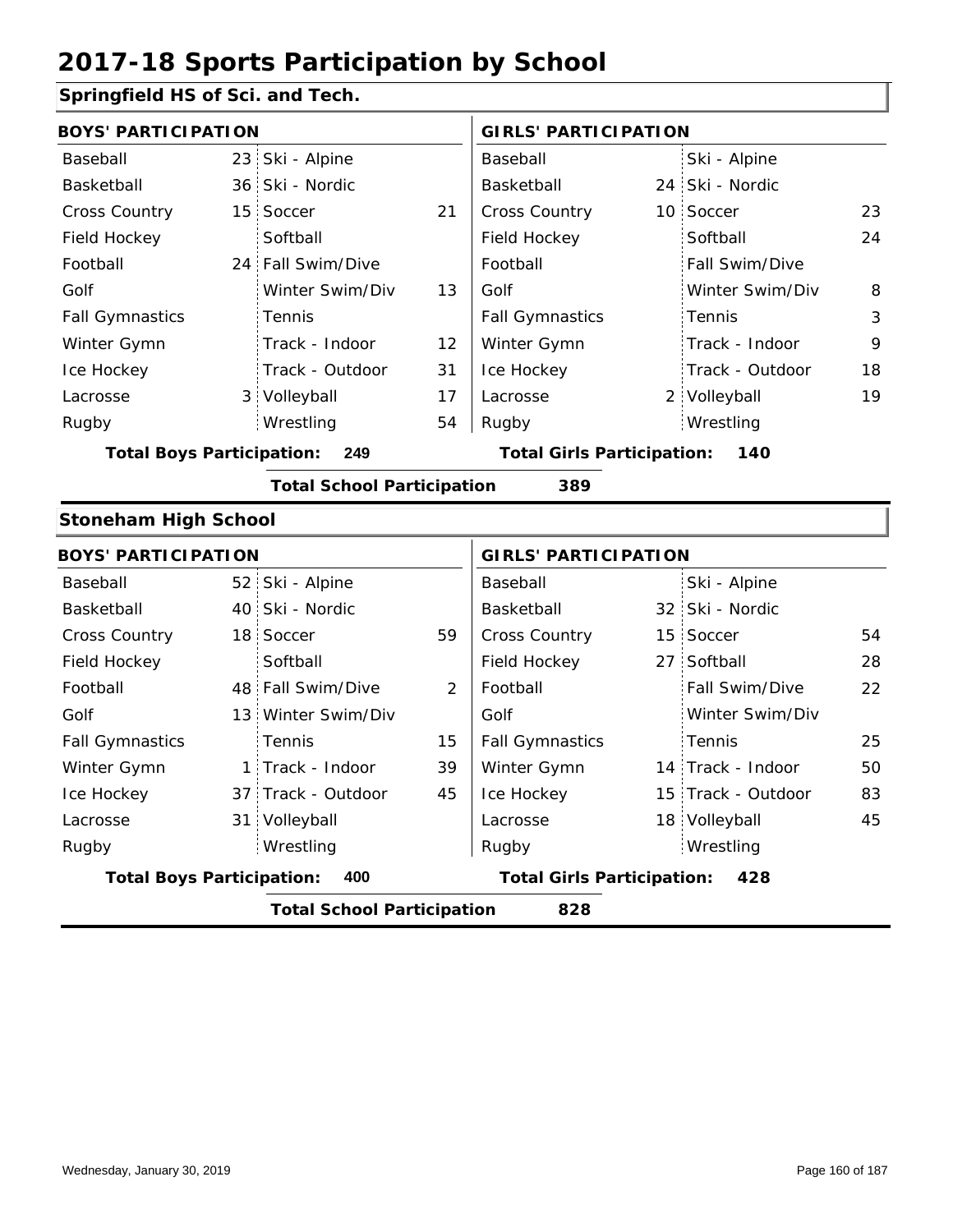#### **Stoughton High School**

|                                          | Ski - Alpine    |                                                                                                                                                                                                                                                                                                                                                     | Baseball               |                                   | Ski - Alpine    |                                                                                                                                                                                                                                                                                                                                              |  |  |
|------------------------------------------|-----------------|-----------------------------------------------------------------------------------------------------------------------------------------------------------------------------------------------------------------------------------------------------------------------------------------------------------------------------------------------------|------------------------|-----------------------------------|-----------------|----------------------------------------------------------------------------------------------------------------------------------------------------------------------------------------------------------------------------------------------------------------------------------------------------------------------------------------------|--|--|
|                                          |                 |                                                                                                                                                                                                                                                                                                                                                     | Basketball             |                                   |                 |                                                                                                                                                                                                                                                                                                                                              |  |  |
|                                          |                 | 35                                                                                                                                                                                                                                                                                                                                                  | Cross Country          |                                   |                 | 42                                                                                                                                                                                                                                                                                                                                           |  |  |
|                                          | Softball        |                                                                                                                                                                                                                                                                                                                                                     | Field Hockey           |                                   |                 | 53                                                                                                                                                                                                                                                                                                                                           |  |  |
|                                          | Fall Swim/Dive  |                                                                                                                                                                                                                                                                                                                                                     | Football               |                                   | Fall Swim/Dive  |                                                                                                                                                                                                                                                                                                                                              |  |  |
|                                          |                 | 4                                                                                                                                                                                                                                                                                                                                                   | Golf                   |                                   | Winter Swim/Div | 19                                                                                                                                                                                                                                                                                                                                           |  |  |
|                                          | Tennis          | 13                                                                                                                                                                                                                                                                                                                                                  | <b>Fall Gymnastics</b> |                                   | Tennis          | 13                                                                                                                                                                                                                                                                                                                                           |  |  |
|                                          | Track - Indoor  | 64                                                                                                                                                                                                                                                                                                                                                  | Winter Gymn            |                                   | Track - Indoor  | 80                                                                                                                                                                                                                                                                                                                                           |  |  |
|                                          |                 | 71                                                                                                                                                                                                                                                                                                                                                  | Ice Hockey             |                                   |                 | 80                                                                                                                                                                                                                                                                                                                                           |  |  |
|                                          |                 |                                                                                                                                                                                                                                                                                                                                                     | Lacrosse               |                                   |                 | 40                                                                                                                                                                                                                                                                                                                                           |  |  |
|                                          | Wrestling       | 35                                                                                                                                                                                                                                                                                                                                                  | Rugby                  |                                   |                 |                                                                                                                                                                                                                                                                                                                                              |  |  |
| <b>Total Boys Participation:</b><br>486  |                 |                                                                                                                                                                                                                                                                                                                                                     |                        |                                   |                 |                                                                                                                                                                                                                                                                                                                                              |  |  |
|                                          |                 |                                                                                                                                                                                                                                                                                                                                                     | 961                    |                                   |                 |                                                                                                                                                                                                                                                                                                                                              |  |  |
|                                          |                 |                                                                                                                                                                                                                                                                                                                                                     |                        |                                   |                 |                                                                                                                                                                                                                                                                                                                                              |  |  |
|                                          |                 |                                                                                                                                                                                                                                                                                                                                                     |                        |                                   |                 |                                                                                                                                                                                                                                                                                                                                              |  |  |
|                                          |                 |                                                                                                                                                                                                                                                                                                                                                     | Baseball               |                                   | Ski - Alpine    |                                                                                                                                                                                                                                                                                                                                              |  |  |
|                                          |                 |                                                                                                                                                                                                                                                                                                                                                     | Basketball             |                                   |                 |                                                                                                                                                                                                                                                                                                                                              |  |  |
|                                          |                 | 40                                                                                                                                                                                                                                                                                                                                                  | Cross Country          | 5                                 |                 | 25                                                                                                                                                                                                                                                                                                                                           |  |  |
|                                          | Softball        |                                                                                                                                                                                                                                                                                                                                                     | Field Hockey           |                                   |                 | 12                                                                                                                                                                                                                                                                                                                                           |  |  |
|                                          | Fall Swim/Dive  |                                                                                                                                                                                                                                                                                                                                                     | Football               |                                   | Fall Swim/Dive  |                                                                                                                                                                                                                                                                                                                                              |  |  |
|                                          |                 |                                                                                                                                                                                                                                                                                                                                                     | Golf                   |                                   |                 |                                                                                                                                                                                                                                                                                                                                              |  |  |
|                                          | Tennis          | 6                                                                                                                                                                                                                                                                                                                                                   | <b>Fall Gymnastics</b> |                                   | Tennis          | 13                                                                                                                                                                                                                                                                                                                                           |  |  |
|                                          | Track - Indoor  |                                                                                                                                                                                                                                                                                                                                                     | Winter Gymn            |                                   | Track - Indoor  |                                                                                                                                                                                                                                                                                                                                              |  |  |
|                                          | Track - Outdoor | 10                                                                                                                                                                                                                                                                                                                                                  | Ice Hockey             |                                   | Track - Outdoor | 15                                                                                                                                                                                                                                                                                                                                           |  |  |
|                                          |                 |                                                                                                                                                                                                                                                                                                                                                     | Lacrosse               |                                   |                 | 30                                                                                                                                                                                                                                                                                                                                           |  |  |
|                                          | Wrestling       |                                                                                                                                                                                                                                                                                                                                                     | Rugby                  |                                   |                 |                                                                                                                                                                                                                                                                                                                                              |  |  |
|                                          | 158             |                                                                                                                                                                                                                                                                                                                                                     |                        |                                   | 182             |                                                                                                                                                                                                                                                                                                                                              |  |  |
| <b>Total School Participation</b><br>340 |                 |                                                                                                                                                                                                                                                                                                                                                     |                        |                                   |                 |                                                                                                                                                                                                                                                                                                                                              |  |  |
|                                          |                 | <b>BOYS' PARTICIPATION</b><br>44<br>36 Ski - Nordic<br>25 Soccer<br>102 <sub>1</sub><br>12 Winter Swim/Div<br>13 Track - Outdoor<br>32 Volleyball<br><b>Sturgis Charter School East</b><br><b>BOYS' PARTICIPATION</b><br>22 Ski - Alpine<br>35 Ski - Nordic<br>10 Soccer<br>10 Winter Swim/Div<br>25 Volleyball<br><b>Total Boys Participation:</b> |                        | <b>Total School Participation</b> |                 | <b>GIRLS' PARTICIPATION</b><br>35 Ski - Nordic<br>14 Soccer<br>66 Softball<br>30 Track - Outdoor<br>3 Volleyball<br>Wrestling<br><b>Total Girls Participation:</b><br>475<br><b>GIRLS' PARTICIPATION</b><br>28 Ski - Nordic<br>Soccer<br>25 Softball<br>4 Winter Swim/Div<br>25 Volleyball<br>Wrestling<br><b>Total Girls Participation:</b> |  |  |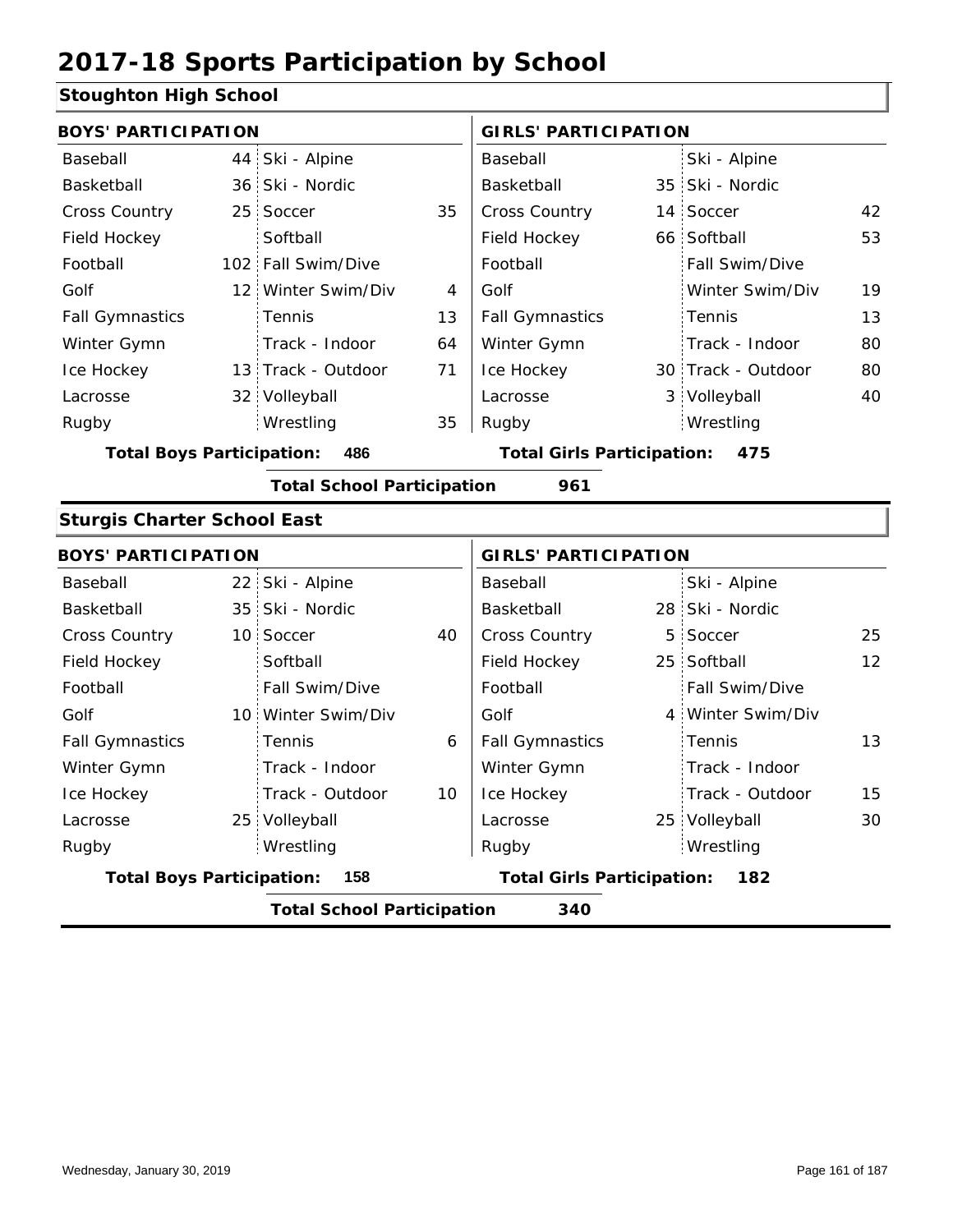### **Sturgis Charter School West**

| <b>BOYS' PARTICIPATION</b>       |                                   |                | <b>GIRLS' PARTICIPATION</b>       |   |                   |    |
|----------------------------------|-----------------------------------|----------------|-----------------------------------|---|-------------------|----|
| Baseball                         | 28 Ski - Alpine                   |                | Baseball                          |   | Ski - Alpine      |    |
| Basketball                       | 42 Ski - Nordic                   |                | Basketball                        |   | 17 Ski - Nordic   |    |
| Cross Country                    | 13 Soccer                         | 45             | Cross Country                     |   | 11 Soccer         | 27 |
| Field Hockey                     | Softball                          |                | Field Hockey                      |   | 18 Softball       | 19 |
| Football                         | Fall Swim/Dive                    |                | Football                          |   | Fall Swim/Dive    |    |
| Golf                             | 16 Winter Swim/Div                |                | Golf                              | 5 | Winter Swim/Div   |    |
| <b>Fall Gymnastics</b>           | Tennis                            | 26             | <b>Fall Gymnastics</b>            |   | Tennis            | 22 |
| Winter Gymn                      | Track - Indoor                    |                | Winter Gymn                       |   | Track - Indoor    |    |
| Ice Hockey                       | Track - Outdoor                   | 14             | Ice Hockey                        |   | Track - Outdoor   | 13 |
| Lacrosse                         | 13 Volleyball                     |                | Lacrosse                          |   | 29 Volleyball     | 39 |
| Rugby                            | Wrestling                         |                | Rugby                             |   | Wrestling         |    |
| <b>Total Boys Participation:</b> | 197                               |                | <b>Total Girls Participation:</b> |   | 200               |    |
|                                  | <b>Total School Participation</b> |                | 397                               |   |                   |    |
| <b>Sutton High School</b>        |                                   |                |                                   |   |                   |    |
| <b>BOYS' PARTICIPATION</b>       |                                   |                | <b>GIRLS' PARTICIPATION</b>       |   |                   |    |
| Baseball                         | 25 Ski - Alpine                   |                | Baseball                          |   | Ski - Alpine      |    |
| Basketball                       | 31 Ski - Nordic                   |                | Basketball                        |   | 19 Ski - Nordic   |    |
| <b>Cross Country</b>             | 18 Soccer                         | 28             | Cross Country                     |   | 10 Soccer         | 27 |
| Field Hockey                     | Softball                          |                | Field Hockey                      |   | 18 Softball       | 15 |
| Football                         | 23 Fall Swim/Dive                 |                | Football                          |   | 1 Fall Swim/Dive  |    |
| Golf                             | 7 Winter Swim/Div                 | $\overline{2}$ | Golf                              |   | 2 Winter Swim/Div | 8  |
| <b>Fall Gymnastics</b>           | Tennis                            | 13             | <b>Fall Gymnastics</b>            |   | Tennis            | 13 |
| Winter Gymn                      | Track - Indoor                    | 28             | Winter Gymn                       |   | Track - Indoor    | 25 |
| Ice Hockey                       | 11 Track - Outdoor                | 38             | Ice Hockey                        |   | Track - Outdoor   | 27 |
| Lacrosse                         | 6 Volleyball                      |                | Lacrosse                          |   | Volleyball        | 30 |
| Rugby                            | Wrestling                         |                | Rugby                             |   | Wrestling         |    |
| <b>Total Boys Participation:</b> | 230                               |                | <b>Total Girls Participation:</b> |   | 195               |    |
|                                  | <b>Total School Participation</b> |                | 425                               |   |                   |    |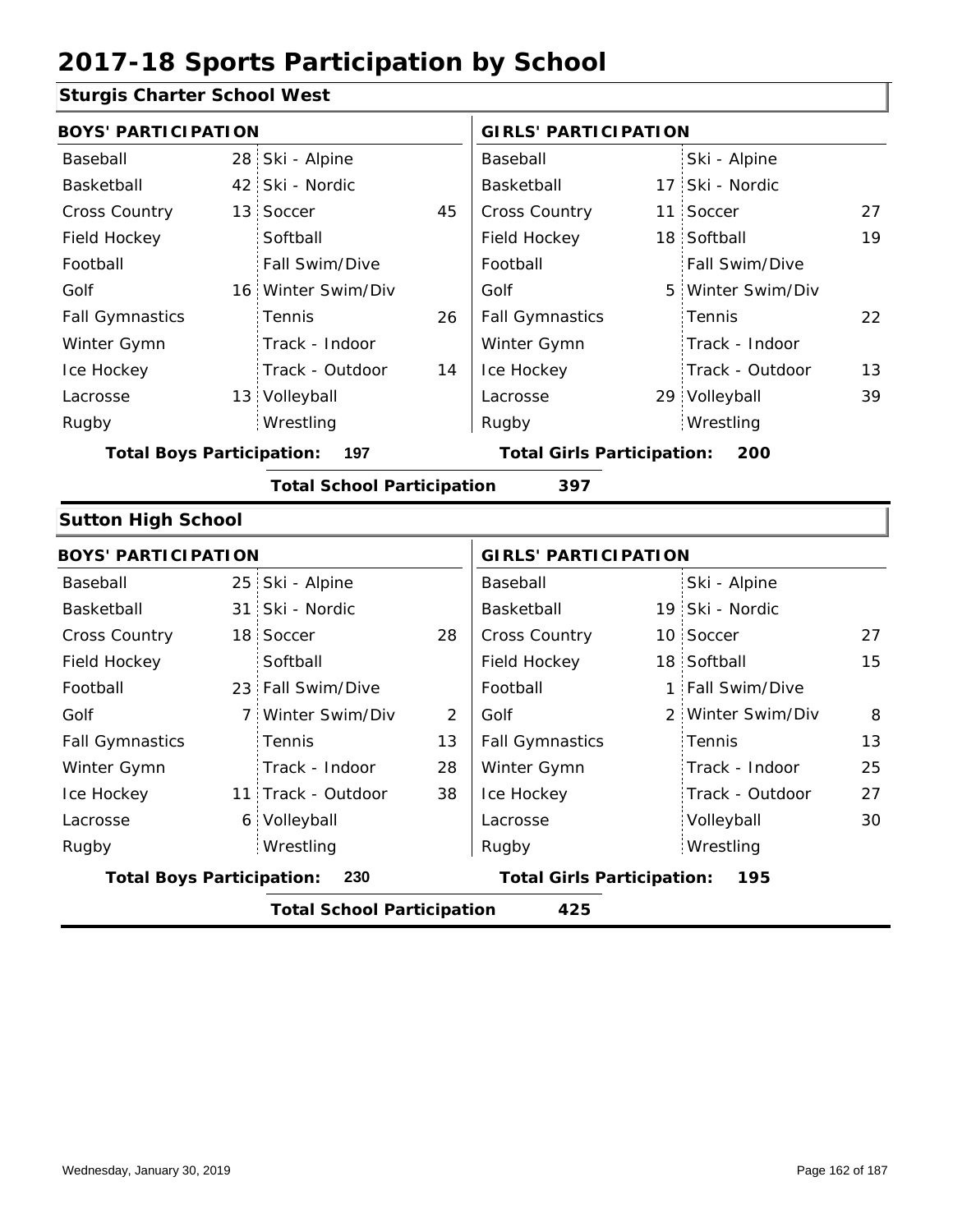#### **Swampscott High School**

| <b>BOYS' PARTICIPATION</b>       |                                          |                                   |                | <b>GIRLS' PARTICIPATION</b>       |  |                   |                |  |  |
|----------------------------------|------------------------------------------|-----------------------------------|----------------|-----------------------------------|--|-------------------|----------------|--|--|
| Baseball                         |                                          | 52 Ski - Alpine                   | 11             | Baseball                          |  | Ski - Alpine      | 12             |  |  |
| Basketball                       |                                          | 50 Ski - Nordic                   |                | Basketball                        |  | 43 Ski - Nordic   |                |  |  |
| Cross Country                    |                                          | 24 Soccer                         | 47             | Cross Country                     |  | 21 Soccer         | 47             |  |  |
| Field Hockey                     |                                          | Softball                          |                | Field Hockey                      |  | 27 Softball       | 38             |  |  |
| Football                         |                                          | 48 Fall Swim/Dive                 |                | Football                          |  | Fall Swim/Dive    |                |  |  |
| Golf                             |                                          | 20 Winter Swim/Div                | 13             | Golf                              |  | Winter Swim/Div   | 24             |  |  |
| <b>Fall Gymnastics</b>           |                                          | Tennis                            | 16             | <b>Fall Gymnastics</b>            |  | Tennis            | 26             |  |  |
| Winter Gymn                      |                                          | Track - Indoor                    | 72             | Winter Gymn                       |  | 5 Track - Indoor  | 57             |  |  |
| Ice Hockey                       |                                          | 20 Track - Outdoor                | 80             | Ice Hockey                        |  | 3 Track - Outdoor | 56             |  |  |
| Lacrosse                         |                                          | 27 Volleyball                     |                | Lacrosse                          |  | 36 Volleyball     | 48             |  |  |
| Rugby                            |                                          | Wrestling                         | 9              | Rugby                             |  | Wrestling         |                |  |  |
| <b>Total Boys Participation:</b> |                                          | 489                               |                | <b>Total Girls Participation:</b> |  | 443               |                |  |  |
|                                  |                                          | <b>Total School Participation</b> |                | 932                               |  |                   |                |  |  |
| <b>Taconic High School</b>       |                                          |                                   |                |                                   |  |                   |                |  |  |
| <b>BOYS' PARTICIPATION</b>       |                                          |                                   |                | <b>GIRLS' PARTICIPATION</b>       |  |                   |                |  |  |
| Baseball                         |                                          | 25 Ski - Alpine                   | 6              | Baseball                          |  | Ski - Alpine      | 8              |  |  |
| Basketball                       | 24                                       | Ski - Nordic                      | 3              | Basketball                        |  | 22 Ski - Nordic   | $\overline{4}$ |  |  |
| <b>Cross Country</b>             |                                          | 18 Soccer                         | 21             | Cross Country                     |  | 22 Soccer         | 24             |  |  |
| Field Hockey                     |                                          | Softball                          |                | Field Hockey                      |  | Softball          | 22             |  |  |
| Football                         |                                          | 45 Fall Swim/Dive                 |                | Football                          |  | Fall Swim/Dive    |                |  |  |
| Golf                             | 6 <sup>1</sup>                           | Winter Swim/Div                   | $\overline{7}$ | Golf                              |  | Winter Swim/Div   | 18             |  |  |
| <b>Fall Gymnastics</b>           |                                          | Tennis                            | 1              | <b>Fall Gymnastics</b>            |  | Tennis            | 3              |  |  |
| Winter Gymn                      |                                          | Track - Indoor                    |                | Winter Gymn                       |  | Track - Indoor    |                |  |  |
| Ice Hockey                       |                                          | 4 Track - Outdoor                 | 30             | Ice Hockey                        |  | Track - Outdoor   | 28             |  |  |
| Lacrosse                         |                                          | 15 Volleyball                     |                | Lacrosse                          |  | 13 Volleyball     | 18             |  |  |
| Rugby                            |                                          | Wrestling                         | 10             | Rugby                             |  | Wrestling         | 1              |  |  |
| <b>Total Boys Participation:</b> |                                          | 215                               |                | <b>Total Girls Participation:</b> |  | 183               |                |  |  |
|                                  | <b>Total School Participation</b><br>398 |                                   |                |                                   |  |                   |                |  |  |
|                                  |                                          |                                   |                |                                   |  |                   |                |  |  |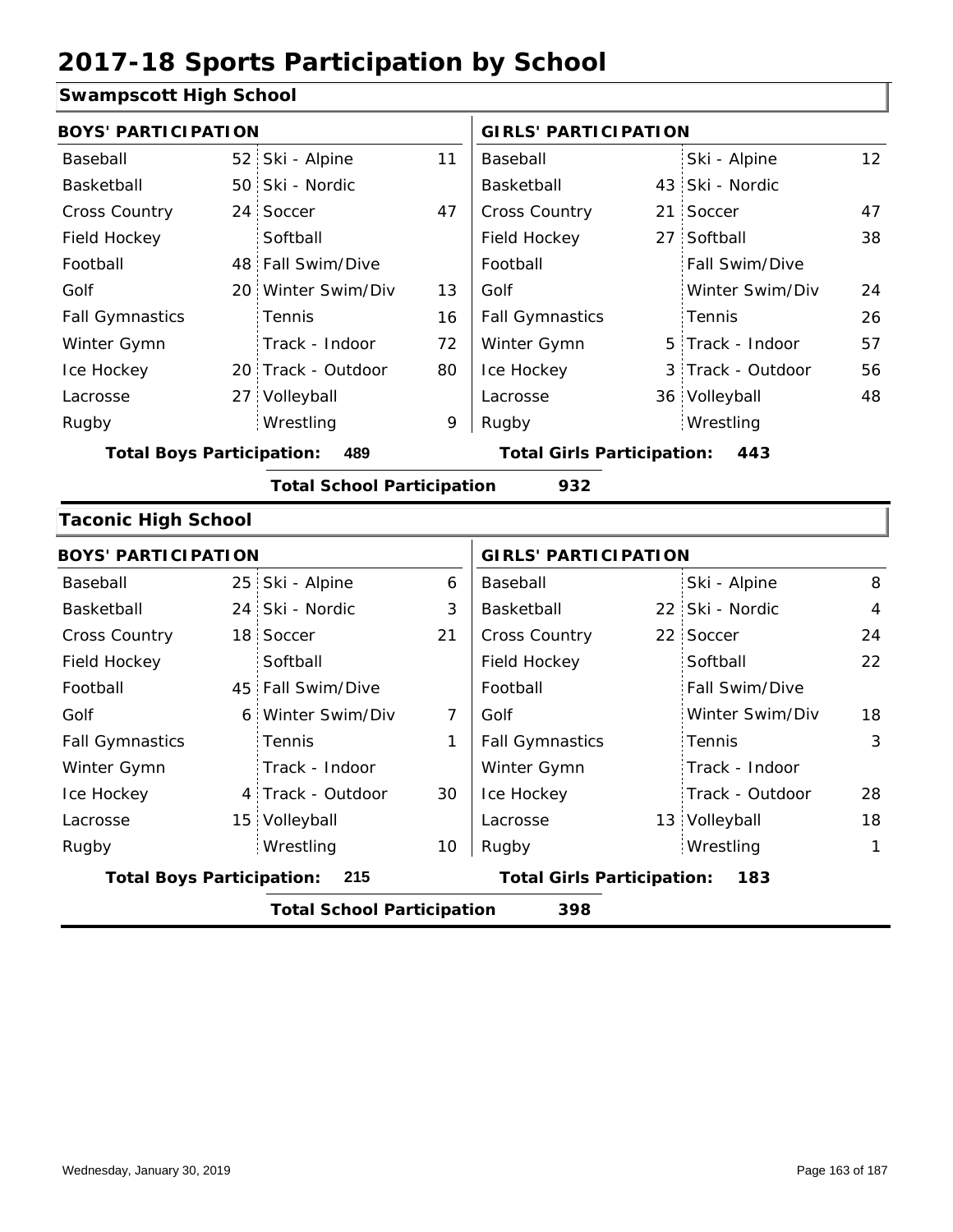### **Tahanto Regional Middle/High School**

| <b>BOYS' PARTICIPATION</b>       |             |                                       |    | <b>GIRLS' PARTICIPATION</b>       |    |                   |    |  |
|----------------------------------|-------------|---------------------------------------|----|-----------------------------------|----|-------------------|----|--|
| Baseball                         |             | 50 Ski - Alpine                       |    | Baseball                          |    | Ski - Alpine      |    |  |
| Basketball                       |             | 42 Ski - Nordic                       |    | Basketball                        |    | 38 Ski - Nordic   |    |  |
| <b>Cross Country</b>             |             | 26 Soccer                             | 58 | Cross Country                     |    | 14 Soccer         | 50 |  |
| Field Hockey                     |             | Softball                              |    | Field Hockey                      |    | 49 Softball       | 33 |  |
| Football                         |             | 24 Fall Swim/Dive                     |    | Football                          |    | Fall Swim/Dive    |    |  |
| Golf                             |             | 20 Winter Swim/Div                    |    | Golf                              |    | 2 Winter Swim/Div |    |  |
| <b>Fall Gymnastics</b>           |             | Tennis                                |    | <b>Fall Gymnastics</b>            |    | Tennis            |    |  |
| Winter Gymn                      |             | Track - Indoor                        |    | Winter Gymn                       |    | 5 Track - Indoor  |    |  |
| Ice Hockey                       |             | 2 Track - Outdoor                     | 46 | Ice Hockey                        |    | Track - Outdoor   | 43 |  |
| Lacrosse                         |             | Volleyball                            |    | Lacrosse                          |    | Volleyball        |    |  |
| Rugby                            |             | Wrestling                             |    | Rugby                             |    | Wrestling         |    |  |
| <b>Total Boys Participation:</b> |             | 268                                   |    | <b>Total Girls Participation:</b> |    | 234               |    |  |
|                                  |             | <b>Total School Participation</b>     |    | 502                               |    |                   |    |  |
|                                  |             | Tantasqua Regional Senior High School |    |                                   |    |                   |    |  |
| <b>BOYS' PARTICIPATION</b>       |             |                                       |    | <b>GIRLS' PARTICIPATION</b>       |    |                   |    |  |
| Baseball                         |             | 31 Ski - Alpine                       |    | Baseball                          |    | Ski - Alpine      |    |  |
| Basketball                       |             | 36 Ski - Nordic                       |    | Basketball                        |    | 28 Ski - Nordic   |    |  |
| Cross Country                    |             | 23 Soccer                             | 40 | <b>Cross Country</b>              | 17 | Soccer            | 42 |  |
| Field Hockey                     | $\mathbf 1$ | Softball                              |    | Field Hockey                      |    | 36 Softball       | 28 |  |
| Football                         |             | 85 Fall Swim/Dive                     |    | Football                          |    | 1 Fall Swim/Dive  |    |  |
| Golf                             |             | 18 Winter Swim/Div                    | 17 | Golf                              |    | 1 Winter Swim/Div | 21 |  |

|                                  | <b>Total School Participation</b> |    | 783                                      |  |                         |    |
|----------------------------------|-----------------------------------|----|------------------------------------------|--|-------------------------|----|
| <b>Total Boys Participation:</b> | 441                               |    | <b>Total Girls Participation:</b><br>342 |  |                         |    |
| Rugby                            | Wrestling                         |    | Rugby                                    |  | Wrestling               |    |
| Lacrosse                         | 47 Volleyball                     |    | Lacrosse                                 |  | 19 Volleyball           | 32 |
| Ice Hockey                       | 5 Track - Outdoor                 | 61 | Ice Hockey                               |  | 1 Track - Outdoor       | 45 |
| Winter Gymn                      | Track - Indoor                    | 65 | Winter Gymn                              |  | Track - Indoor          | 53 |
| <b>Fall Gymnastics</b>           | Tennis                            | 12 | <b>Fall Gymnastics</b>                   |  | Tennis                  | 18 |
| Golf                             | 18 Winter Swim/Div                | 17 | Golf                                     |  | 1 Winter Swim/Div       | 21 |
| Football                         | 85 Fall Swim/Dive                 |    | Football                                 |  | 1 Fall Swim/Dive        |    |
| Field Hockey                     | 1 Softball                        |    | Field Hockey                             |  | 36 Softball             | 28 |
| <b>Cross Country</b>             | 23 Soccer                         | 40 | <b>Cross Country</b>                     |  | 17 Soccer               | 42 |
| Basketball                       | 36 Ski - Nordic                   |    | Basketball                               |  | 28 Ski - Nordic         |    |
| pasuun                           | טוועות ־ואט ויט                   |    | pasupan                                  |  | ייוועור <i>ד</i> - ואיט |    |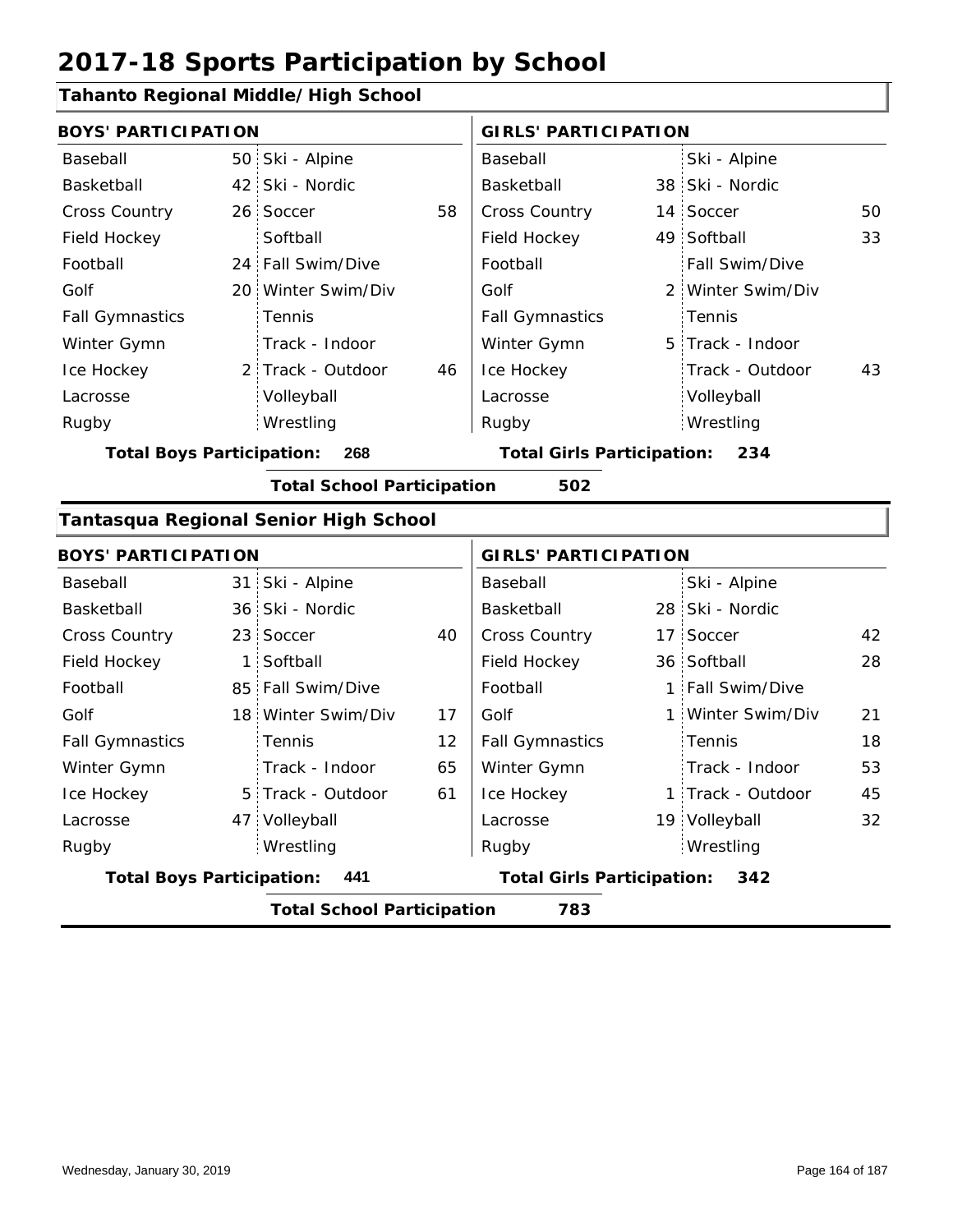#### **Taunton High School**

| raanton mga bonoor               |     |                                   |                                   |                             |              |                   |              |  |
|----------------------------------|-----|-----------------------------------|-----------------------------------|-----------------------------|--------------|-------------------|--------------|--|
| <b>BOYS' PARTICIPATION</b>       |     |                                   |                                   | <b>GIRLS' PARTICIPATION</b> |              |                   |              |  |
| Baseball                         |     | 58 Ski - Alpine                   |                                   | Baseball                    |              | 1 Ski - Alpine    |              |  |
| Basketball                       |     | 66 Ski - Nordic                   |                                   | Basketball                  | 27           | Ski - Nordic      |              |  |
| Cross Country                    |     | 40 Soccer                         | 57                                | Cross Country               | 19           | Soccer            | 51           |  |
| Field Hockey                     |     | Softball                          |                                   | Field Hockey                | 51           | Softball          | 47           |  |
| Football                         |     | 134 Fall Swim/Dive                |                                   | Football                    | $\mathbf{1}$ | Fall Swim/Dive    |              |  |
| Golf                             |     | 16 Winter Swim/Div                | 10                                | Golf                        | $1\,$        | Winter Swim/Div   | 23           |  |
| <b>Fall Gymnastics</b>           |     | Tennis                            | 20                                | <b>Fall Gymnastics</b>      |              | Tennis            | 26           |  |
| Winter Gymn                      |     | Track - Indoor                    | 44                                | Winter Gymn                 |              | 14 Track - Indoor | 85           |  |
| Ice Hockey                       |     | 32 Track - Outdoor                | 70                                | Ice Hockey                  |              | Track - Outdoor   | 108          |  |
| Lacrosse                         |     | 36 Volleyball                     | 27                                | Lacrosse                    |              | 30 Volleyball     | 53           |  |
| Rugby                            |     | Wrestling                         | 18                                | Rugby                       |              | Wrestling         |              |  |
| <b>Total Boys Participation:</b> | 628 |                                   | <b>Total Girls Participation:</b> |                             | 537          |                   |              |  |
|                                  |     | <b>Total School Participation</b> |                                   | 1165                        |              |                   |              |  |
| <b>Tech Boston Academy</b>       |     |                                   |                                   |                             |              |                   |              |  |
| <b>BOYS' PARTICIPATION</b>       |     |                                   |                                   | <b>GIRLS' PARTICIPATION</b> |              |                   |              |  |
| Baseball                         |     | 28 Ski - Alpine                   |                                   | Baseball                    |              | Ski - Alpine      |              |  |
| Basketball                       |     | 28 Ski - Nordic                   |                                   | Basketball                  |              | 28 Ski - Nordic   |              |  |
| Cross Country                    |     | Soccer                            | 32                                | Cross Country               |              | Soccer            | 24           |  |
| Field Hockey                     |     | Softball                          |                                   | Field Hockey                |              | Softball          | 28           |  |
| Football                         |     | 72 Fall Swim/Dive                 |                                   | Football                    |              | 2 Fall Swim/Dive  |              |  |
| Golf                             |     | Winter Swim/Div                   |                                   | Golf                        |              | Winter Swim/Div   | $\mathbf{1}$ |  |
| <b>Fall Gymnastics</b>           |     | Tennis                            |                                   | <b>Fall Gymnastics</b>      |              | Tennis            |              |  |
| Winter Gymn                      |     | Track - Indoor                    | 20                                | Winter Gymn                 |              | Track - Indoor    | 19           |  |
| Ice Hockey                       |     | Track - Outdoor                   | 20                                | Ice Hockey                  |              | Track - Outdoor   | 18           |  |
|                                  |     |                                   |                                   |                             |              |                   |              |  |
| Lacrosse                         |     | 22 Volleyball                     |                                   | Lacrosse                    |              | 19 Volleyball     | 15           |  |
| Rugby                            |     | Wrestling                         |                                   | Rugby                       |              | Wrestling         |              |  |

**Total School Participation 376**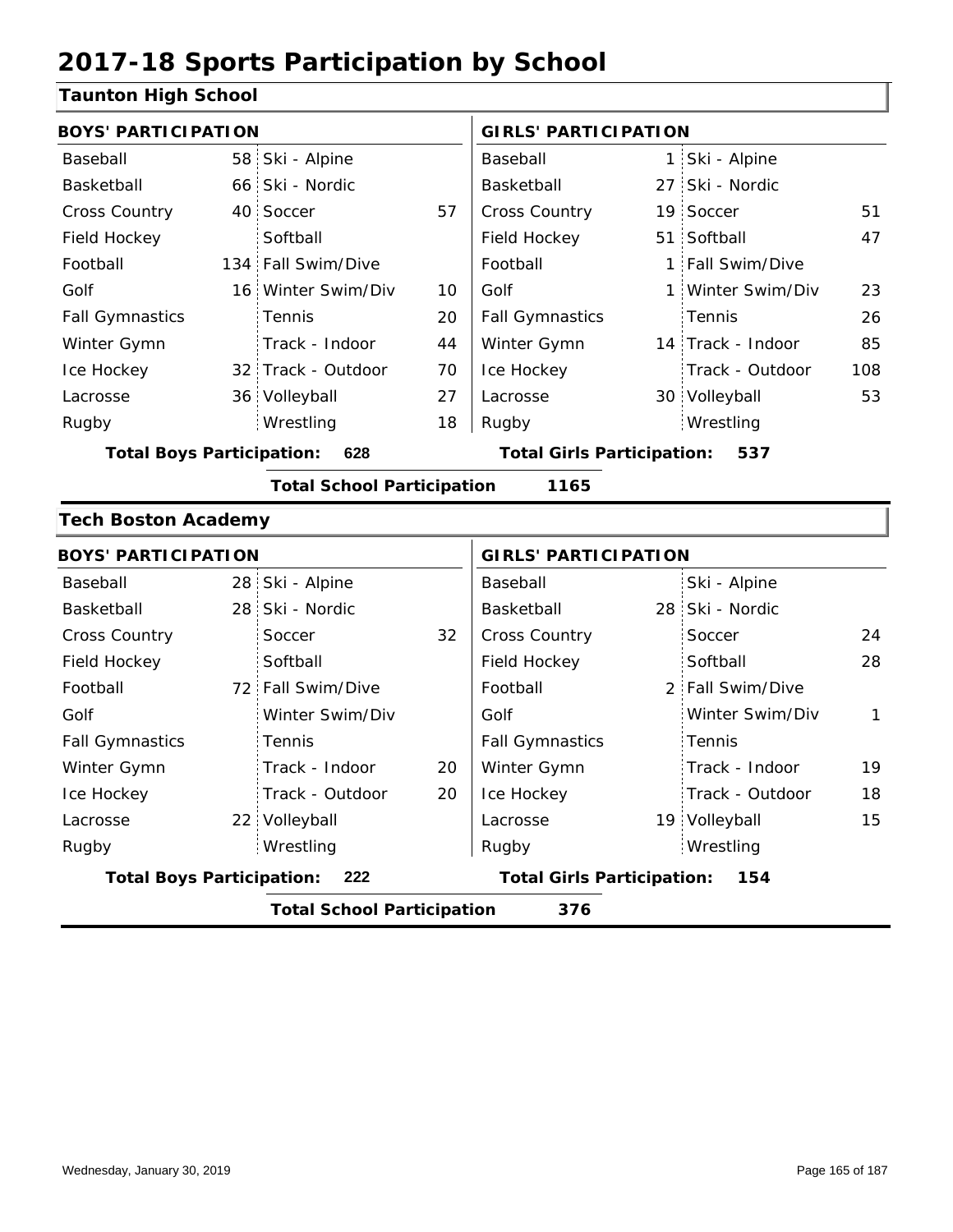#### **Tewksbury Memorial High School**

| <b>BOYS' PARTICIPATION</b>              |  |                                   |                                   | <b>GIRLS' PARTICIPATION</b> |     |                    |     |
|-----------------------------------------|--|-----------------------------------|-----------------------------------|-----------------------------|-----|--------------------|-----|
| Baseball                                |  | 45 Ski - Alpine                   |                                   | Baseball                    |     | Ski - Alpine       |     |
| Basketball                              |  | 45 Ski - Nordic                   |                                   | Basketball                  |     | 40 Ski - Nordic    |     |
| <b>Cross Country</b>                    |  | 35 Soccer                         | 44                                | Cross Country               |     | 38 Soccer          | 52  |
| Field Hockey                            |  | Softball                          |                                   | Field Hockey                |     | 38 Softball        | 28  |
| Football                                |  | 72 Fall Swim/Dive                 |                                   | Football                    |     | Fall Swim/Dive     | 8   |
| Golf                                    |  | 28 Winter Swim/Div                |                                   | Golf                        |     | 1 Winter Swim/Div  |     |
| <b>Fall Gymnastics</b>                  |  | Tennis                            | 22                                | <b>Fall Gymnastics</b>      |     | Tennis             | 26  |
| Winter Gymn                             |  | Track - Indoor                    | 77                                | Winter Gymn                 |     | 12 Track - Indoor  | 83  |
| Ice Hockey                              |  | 28 Track - Outdoor                | 84                                | Ice Hockey                  |     | 16 Track - Outdoor | 105 |
| Lacrosse                                |  | 35 Volleyball                     |                                   | Lacrosse                    |     | 24 Volleyball      | 50  |
| Rugby                                   |  | Wrestling                         | 24                                | Rugby                       |     | Wrestling          |     |
| <b>Total Boys Participation:</b><br>539 |  |                                   | <b>Total Girls Participation:</b> |                             | 521 |                    |     |
|                                         |  | <b>Total School Participation</b> |                                   | 1060                        |     |                    |     |
| <b>Tri-County RVT High School</b>       |  |                                   |                                   |                             |     |                    |     |
| <b>BOYS' PARTICIPATION</b>              |  |                                   |                                   | <b>GIRLS' PARTICIPATION</b> |     |                    |     |
| Baseball                                |  | 30 Ski - Alpine                   |                                   | Baseball                    |     | Ski - Alpine       |     |
| Basketball                              |  | 39 Ski - Nordic                   |                                   | Basketball                  |     | 18 Ski - Nordic    |     |
| Cross Country                           |  | 10 Soccer                         | 40                                | Cross Country               |     | 6 Soccer           | 30  |
| Field Hockey                            |  | Softball                          |                                   | Field Hockey                |     | Softball           | 30  |
| Football                                |  | 55 Fall Swim/Dive                 |                                   | Football                    |     | Fall Swim/Dive     |     |
| Golf                                    |  | 15 Winter Swim/Div                |                                   | Golf                        |     | 2 Winter Swim/Div  |     |
| <b>Fall Gymnastics</b>                  |  | Tennis                            |                                   | <b>Fall Gymnastics</b>      |     | Tennis             |     |
| Winter Gymn                             |  | Track - Indoor                    |                                   | Winter Gymn                 |     | Track - Indoor     |     |
| Ice Hockey                              |  | 25 Track - Outdoor                | 34                                | Ice Hockey                  |     | 1 Track - Outdoor  | 30  |

1 24

**Total Boys Participation: 296 Total Girls Participation: 157**

**Total School Participation 453**

Lacrosse

Lacrosse

23 Volleyball

Wrestling Rugby Rugby

Volleyball 39 Wrestling 1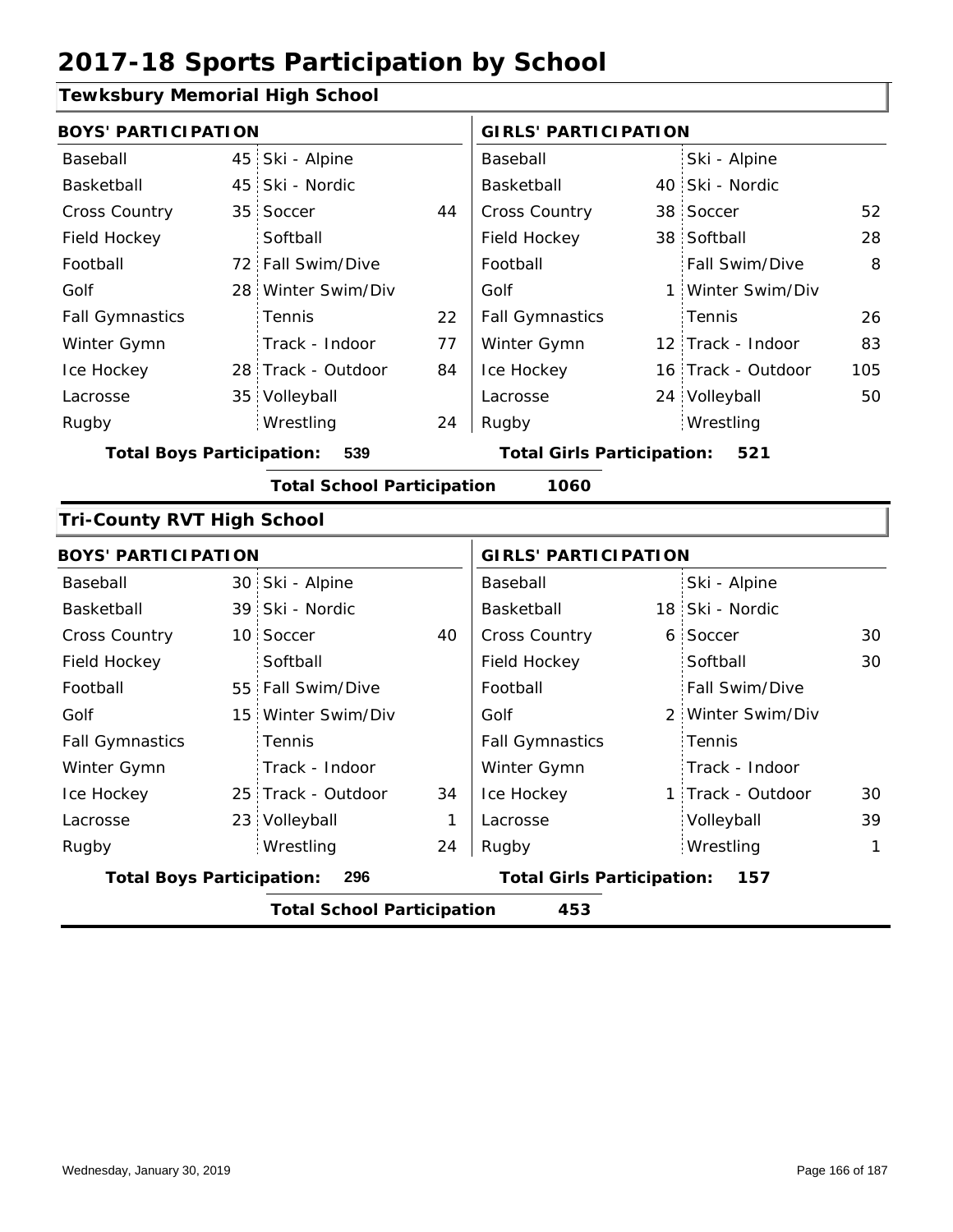#### **Trinity Christian Academy**

| <b>BOYS' PARTICIPATION</b>         |    |                                   |    | <b>GIRLS' PARTICIPATION</b>       |  |                   |                |
|------------------------------------|----|-----------------------------------|----|-----------------------------------|--|-------------------|----------------|
| Baseball                           |    | Ski - Alpine                      |    | Baseball                          |  | Ski - Alpine      |                |
| Basketball                         |    | Ski - Nordic                      |    | Basketball                        |  | Ski - Nordic      |                |
| <b>Cross Country</b>               |    | Soccer                            |    | Cross Country                     |  | Soccer            |                |
| Field Hockey                       |    | Softball                          |    | Field Hockey                      |  | Softball          |                |
| Football                           |    | Fall Swim/Dive                    |    | Football                          |  | Fall Swim/Dive    |                |
| Golf                               |    | Winter Swim/Div                   |    | Golf                              |  | Winter Swim/Div   |                |
| <b>Fall Gymnastics</b>             |    | Tennis                            |    | <b>Fall Gymnastics</b>            |  | Tennis            |                |
| Winter Gymn                        |    | Track - Indoor                    |    | Winter Gymn                       |  | Track - Indoor    |                |
| Ice Hockey                         |    | Track - Outdoor                   |    | Ice Hockey                        |  | Track - Outdoor   |                |
| Lacrosse                           |    | Volleyball                        |    | Lacrosse                          |  | Volleyball        | 11             |
| Rugby                              |    | Wrestling                         |    | Rugby                             |  | Wrestling         |                |
| <b>Total Boys Participation:</b>   |    | $\mathbf 0$                       |    | <b>Total Girls Participation:</b> |  | 11                |                |
|                                    |    | <b>Total School Participation</b> |    | 11                                |  |                   |                |
| <b>Triton Regional High School</b> |    |                                   |    |                                   |  |                   |                |
| <b>BOYS' PARTICIPATION</b>         |    |                                   |    | <b>GIRLS' PARTICIPATION</b>       |  |                   |                |
| Baseball                           |    | 41 Ski - Alpine                   |    | Baseball                          |  | 1 Ski - Alpine    | 5              |
| Basketball                         |    | 39 Ski - Nordic                   |    | Basketball                        |  | 23 Ski - Nordic   |                |
| <b>Cross Country</b>               |    | 22 Soccer                         | 37 | Cross Country                     |  | 13 Soccer         | 41             |
| Field Hockey                       |    | Softball                          |    | Field Hockey                      |  | 33 Softball       | 39             |
| Football                           |    | 71 Fall Swim/Dive                 |    | Football                          |  | Fall Swim/Dive    |                |
| Golf                               | 11 | Winter Swim/Div                   | 16 | Golf                              |  | 1 Winter Swim/Div | 4              |
| <b>Fall Gymnastics</b>             |    | Tennis                            | 13 | <b>Fall Gymnastics</b>            |  | Tennis            | 18             |
| Winter Gymn                        |    | Track - Indoor                    | 43 | Winter Gymn                       |  | Track - Indoor    | 49             |
| Ice Hockey                         |    | 40 Track - Outdoor                | 50 | Ice Hockey                        |  | 5 Track - Outdoor | 48             |
| Lacrosse                           |    | 39 Volleyball                     |    | Lacrosse                          |  | 34 Volleyball     | 25             |
| Rugby                              |    | Wrestling                         | 26 | Rugby                             |  | Wrestling         | $\overline{2}$ |
| <b>Total Boys Participation:</b>   |    | 448                               |    | <b>Total Girls Participation:</b> |  | 341               |                |
|                                    |    | <b>Total School Participation</b> |    | 789                               |  |                   |                |
|                                    |    |                                   |    |                                   |  |                   |                |

I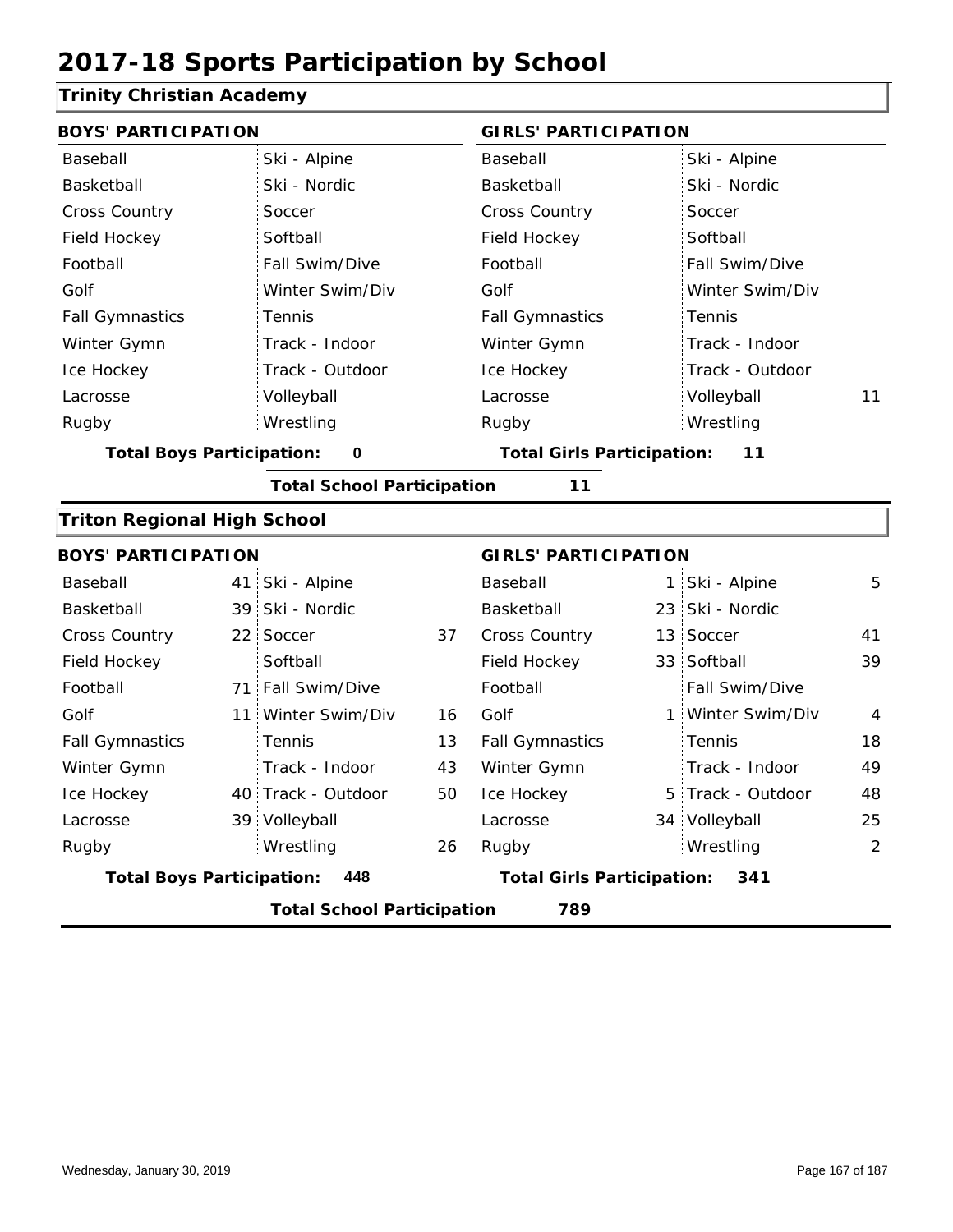#### **Trivium School**

| <b>BOYS' PARTICIPATION</b>       |                |                                   |    | <b>GIRLS' PARTICIPATION</b>              |  |                   |    |
|----------------------------------|----------------|-----------------------------------|----|------------------------------------------|--|-------------------|----|
| Baseball                         | 2:             | Ski - Alpine                      |    | Baseball                                 |  | Ski - Alpine      |    |
| Basketball                       | 11             | Ski - Nordic                      |    | Basketball                               |  | 12 Ski - Nordic   |    |
| <b>Cross Country</b>             |                | Soccer                            | 15 | Cross Country                            |  | Soccer            |    |
| Field Hockey                     |                | Softball                          |    | Field Hockey                             |  | Softball          |    |
| Football                         |                | Fall Swim/Dive                    |    | Football                                 |  | Fall Swim/Dive    |    |
| Golf                             |                | Winter Swim/Div                   |    | Golf                                     |  | Winter Swim/Div   |    |
| <b>Fall Gymnastics</b>           |                | Tennis                            |    | <b>Fall Gymnastics</b>                   |  | Tennis            |    |
| Winter Gymn                      |                | Track - Indoor                    |    | Winter Gymn                              |  | Track - Indoor    |    |
| Ice Hockey                       |                | Track - Outdoor                   |    | Ice Hockey                               |  | Track - Outdoor   |    |
| Lacrosse                         |                | 1 Volleyball                      |    | Lacrosse                                 |  | Volleyball        |    |
| Rugby                            |                | Wrestling                         |    | Rugby                                    |  | Wrestling         |    |
| <b>Total Boys Participation:</b> |                | 29                                |    | <b>Total Girls Participation:</b>        |  | 12                |    |
|                                  |                | <b>Total School Participation</b> |    | 41                                       |  |                   |    |
| <b>Turners Falls High School</b> |                |                                   |    |                                          |  |                   |    |
| <b>BOYS' PARTICIPATION</b>       |                |                                   |    | <b>GIRLS' PARTICIPATION</b>              |  |                   |    |
| Baseball                         |                | 15 Ski - Alpine                   |    | Baseball                                 |  | Ski - Alpine      |    |
| Basketball                       |                | 21 Ski - Nordic                   |    | Basketball                               |  | 22 Ski - Nordic   |    |
| <b>Cross Country</b>             |                | Soccer                            | 6  | Cross Country                            |  | Soccer            | 4  |
| Field Hockey                     |                | Softball                          |    | Field Hockey                             |  | 38 Softball       | 25 |
| Football                         |                | 18 Fall Swim/Dive                 |    | Football                                 |  | Fall Swim/Dive    |    |
| Golf                             | 5 <sup>1</sup> | Winter Swim/Div                   | 6  | Golf                                     |  | Winter Swim/Div   | 9  |
| <b>Fall Gymnastics</b>           |                | Tennis                            | 8  | <b>Fall Gymnastics</b>                   |  | Tennis            | 12 |
| Winter Gymn                      |                | Track - Indoor                    |    | Winter Gymn                              |  | Track - Indoor    |    |
| Ice Hockey                       |                | 1 Track - Outdoor                 | 8  | Ice Hockey                               |  | 1 Track - Outdoor | 27 |
| Lacrosse                         |                | Volleyball                        |    | Lacrosse                                 |  | Volleyball        | 28 |
| Rugby                            |                | Wrestling                         |    | Rugby                                    |  | Wrestling         |    |
| <b>Total Boys Participation:</b> |                | 88                                |    | <b>Total Girls Participation:</b><br>166 |  |                   |    |
|                                  |                | <b>Total School Participation</b> |    | 254                                      |  |                   |    |
|                                  |                |                                   |    |                                          |  |                   |    |

I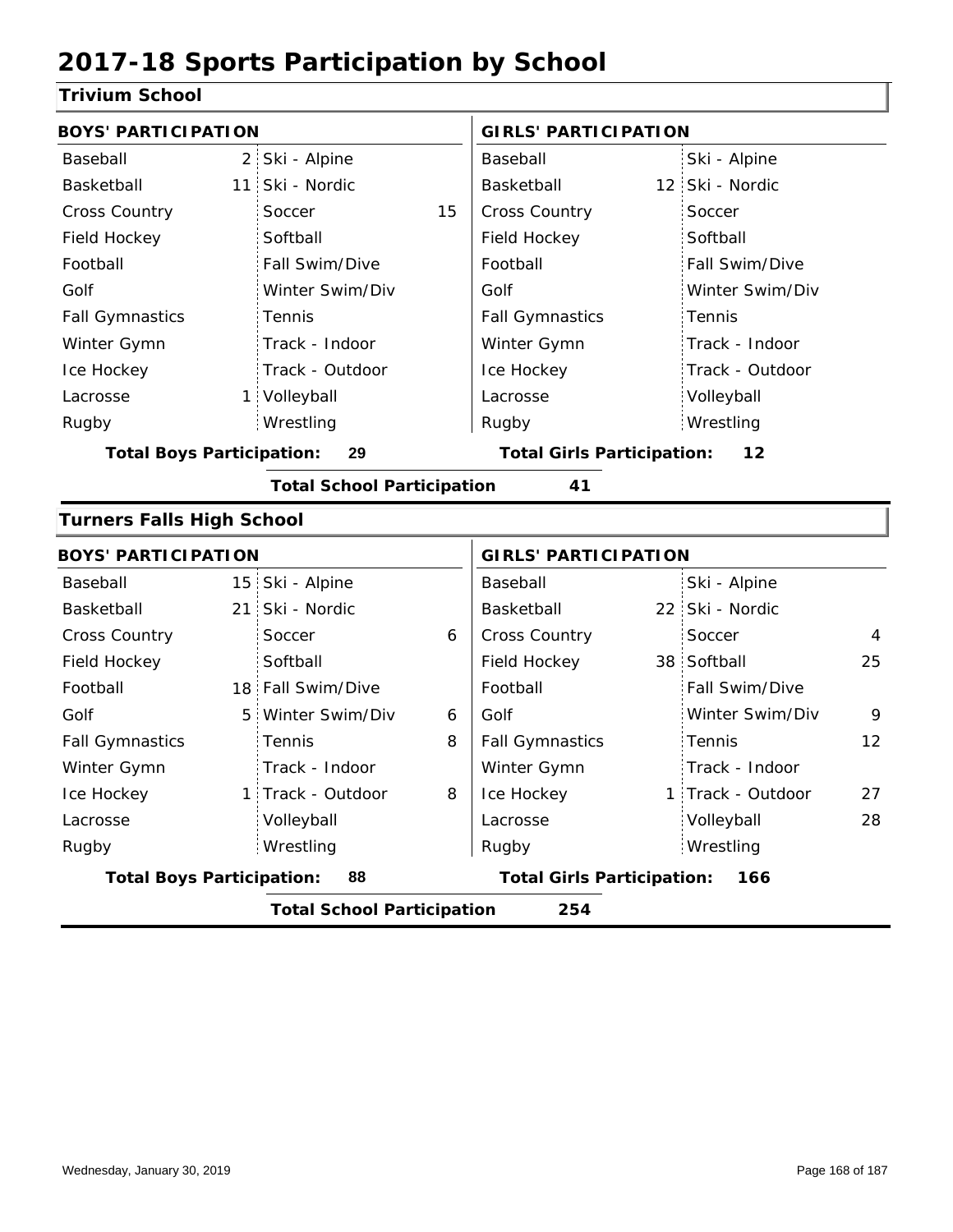#### **Tyngsborough High School**

|                               | <b>BOYS' PARTICIPATION</b>              |                                   |    |                                          | <b>GIRLS' PARTICIPATION</b> |                  |    |  |
|-------------------------------|-----------------------------------------|-----------------------------------|----|------------------------------------------|-----------------------------|------------------|----|--|
| Baseball                      |                                         | 27 Ski - Alpine                   |    | Baseball                                 |                             | Ski - Alpine     | 3  |  |
| Basketball                    |                                         | 24 Ski - Nordic                   |    | Basketball                               |                             | 23 Ski - Nordic  |    |  |
| <b>Cross Country</b>          |                                         | 18 Soccer                         | 41 | <b>Cross Country</b>                     |                             | 15 Soccer        | 44 |  |
| Field Hockey                  |                                         | Softball                          |    | Field Hockey                             |                             | 36 Softball      | 27 |  |
| Football                      |                                         | 35 Fall Swim/Dive                 |    | Football                                 |                             | Fall Swim/Dive   |    |  |
| Golf                          |                                         | 13 Winter Swim/Div                | 17 | Golf                                     |                             | Winter Swim/Div  | 25 |  |
| <b>Fall Gymnastics</b>        |                                         | <b>Tennis</b>                     | 24 | <b>Fall Gymnastics</b>                   |                             | Tennis           | 23 |  |
| Winter Gymn                   |                                         | Track - Indoor                    |    | Winter Gymn                              |                             | 1 Track - Indoor |    |  |
| Ice Hockey                    |                                         | 10 Track - Outdoor                | 25 | Ice Hockey                               |                             | Track - Outdoor  | 41 |  |
| Lacrosse                      |                                         | 38 Volleyball                     |    | Lacrosse                                 |                             | 35 Volleyball    |    |  |
| Rugby                         |                                         | Wrestling                         | 16 | Rugby                                    |                             | Wrestling        | 1  |  |
|                               | <b>Total Boys Participation:</b><br>288 |                                   |    | <b>Total Girls Participation:</b><br>274 |                             |                  |    |  |
|                               |                                         | <b>Total School Participation</b> |    | 562                                      |                             |                  |    |  |
| <b>University Park Campus</b> |                                         |                                   |    |                                          |                             |                  |    |  |

#### 4 5 Ski - Nordic 7 Soccer 10 4 | Cross Country 11 Soccer 10 4 Fall Swim/Dive 10 3 15 Baseball Basketball Cross Country Field Hockey Football Golf Fall Gymnastics Ice Hockey Lacrosse Ski - Alpine 7 Soccer **Softball** Tennis Track - Indoor Track - Outdoor Volleyball Wrestling Rugby Rugby **BOYS' PARTICIPATION GIRLS' PARTICIPATION** Baseball Basketball Field Hockey Football Golf Fall Gymnastics Winter Gymn Ice Hockey Lacrosse Ski - Alpine 5 Ski - Nordic 11 Soccer **Softball** Fall Swim/Dive Winter Swim/Div Tennis Track - Indoor Track - Outdoor Winter Gymn Winter Swim/Div Volleyball 5 Wrestling **Total Boys Participation: 32 Total Girls Participation: 46 Total School Participation 78**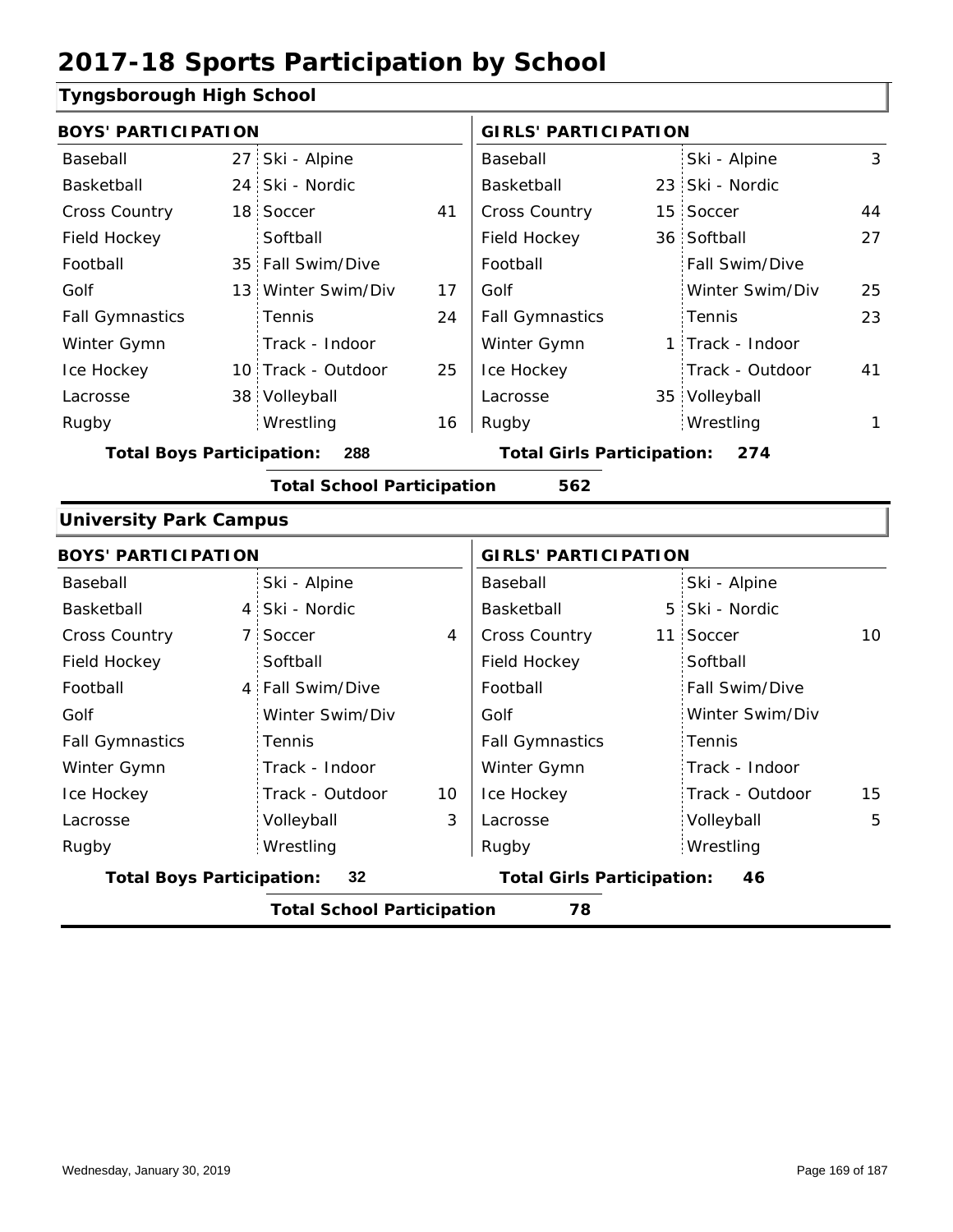### **Upper Cape Cod RVT School**

| <b>BOYS' PARTICIPATION</b>       |    |                                   |    | <b>GIRLS' PARTICIPATION</b>              |  |                   |    |  |
|----------------------------------|----|-----------------------------------|----|------------------------------------------|--|-------------------|----|--|
| Baseball                         |    | 38 Ski - Alpine                   |    | Baseball                                 |  | Ski - Alpine      |    |  |
| <b>Basketball</b>                |    | 46 Ski - Nordic                   |    | Basketball                               |  | Ski - Nordic      |    |  |
| <b>Cross Country</b>             |    | 10 Soccer                         | 42 | Cross Country                            |  | 6 Soccer          | 25 |  |
| Field Hockey                     |    | Softball                          |    | Field Hockey                             |  | Softball          | 24 |  |
| Football                         |    | 58 Fall Swim/Dive                 |    | Football                                 |  | Fall Swim/Dive    |    |  |
| Golf                             | 9. | Winter Swim/Div                   |    | Golf                                     |  | 1 Winter Swim/Div |    |  |
| <b>Fall Gymnastics</b>           |    | Tennis                            |    | <b>Fall Gymnastics</b>                   |  | Tennis            |    |  |
| Winter Gymn                      |    | Track - Indoor                    |    | Winter Gymn                              |  | Track - Indoor    |    |  |
| Ice Hockey                       |    | 29 Track - Outdoor                |    | Ice Hockey                               |  | 2 Track - Outdoor |    |  |
| Lacrosse                         |    | 33 Volleyball                     |    | Lacrosse                                 |  | 21 Volleyball     | 27 |  |
| Rugby                            |    | Wrestling                         |    | Rugby                                    |  | Wrestling         |    |  |
| <b>Total Boys Participation:</b> |    | 265                               |    | <b>Total Girls Participation:</b><br>106 |  |                   |    |  |
|                                  |    | <b>Total School Participation</b> |    | 371                                      |  |                   |    |  |
| <b>Urban Science Academy</b>     |    |                                   |    |                                          |  |                   |    |  |
| <b>BOYS' PARTICIPATION</b>       |    |                                   |    | <b>GIRLS' PARTICIPATION</b>              |  |                   |    |  |
| Baseball                         |    | Ski - Alpine                      |    | Baseball                                 |  | Ski - Alpine      |    |  |
| <b>Raskethall</b>                |    | 9 Ski - Nordic                    |    | <b>Raskethall</b>                        |  | Ski - Nordic      |    |  |

| Basketball                       | 9 Ski - Nordic                          | Basketball                        | Ski - Nordic    |  |  |  |  |  |  |
|----------------------------------|-----------------------------------------|-----------------------------------|-----------------|--|--|--|--|--|--|
| <b>Cross Country</b>             | 1 Soccer                                | <b>Cross Country</b>              | Soccer          |  |  |  |  |  |  |
| Field Hockey                     | Softball                                | Field Hockey                      | Softball        |  |  |  |  |  |  |
| Football                         | 14 Fall Swim/Dive                       | Football                          | Fall Swim/Dive  |  |  |  |  |  |  |
| Golf                             | Winter Swim/Div                         | Golf                              | Winter Swim/Div |  |  |  |  |  |  |
| <b>Fall Gymnastics</b>           | Tennis                                  | <b>Fall Gymnastics</b>            | Tennis          |  |  |  |  |  |  |
| Winter Gymn                      | Track - Indoor                          | Winter Gymn                       | Track - Indoor  |  |  |  |  |  |  |
| Ice Hockey                       | Track - Outdoor                         | Ice Hockey                        | Track - Outdoor |  |  |  |  |  |  |
| Lacrosse                         | Volleyball                              | Lacrosse                          | Volleyball      |  |  |  |  |  |  |
| Rugby                            | Wrestling                               | Rugby                             | Wrestling       |  |  |  |  |  |  |
| <b>Total Boys Participation:</b> | 24                                      | <b>Total Girls Participation:</b> | O               |  |  |  |  |  |  |
|                                  | <b>Total School Participation</b><br>24 |                                   |                 |  |  |  |  |  |  |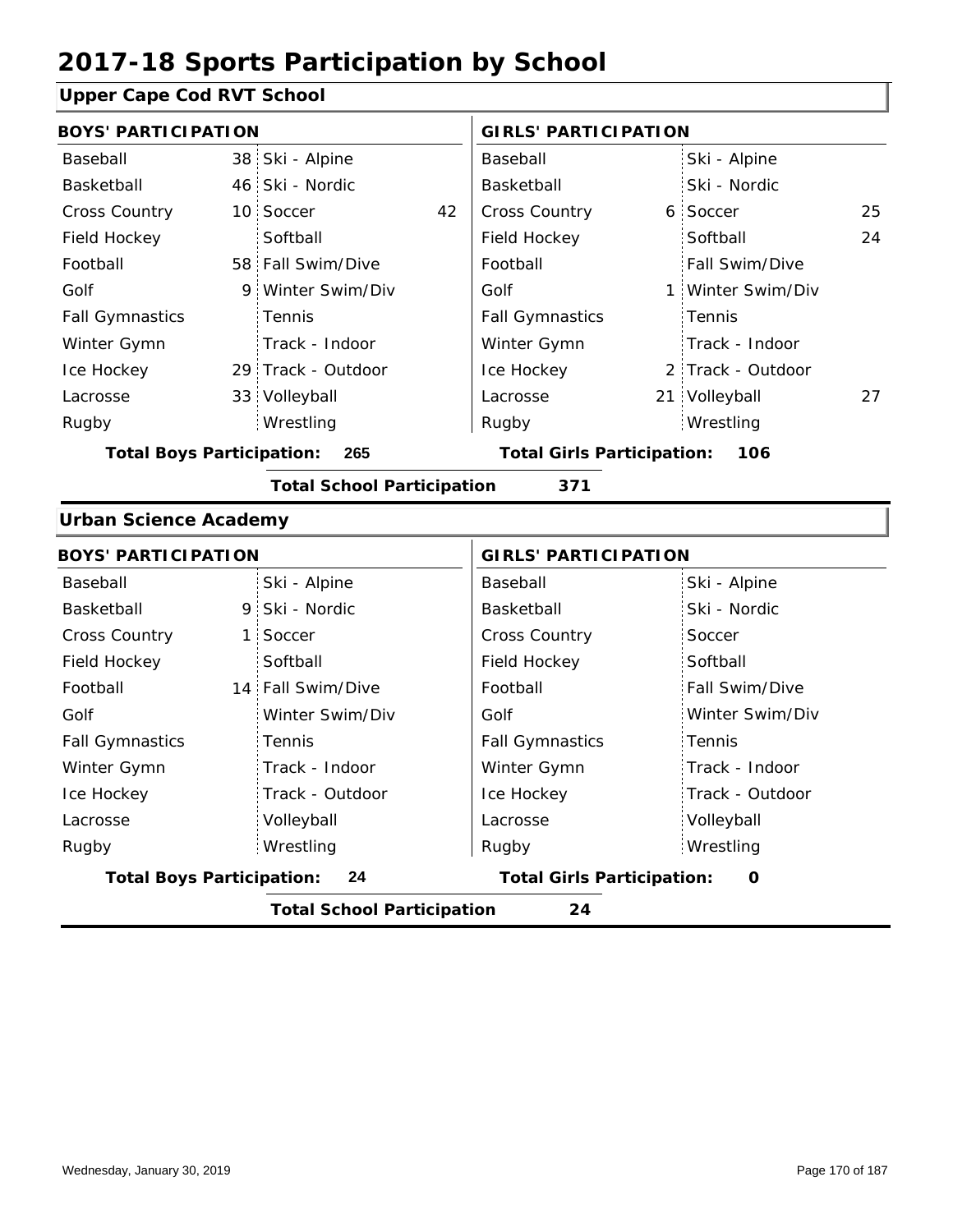#### **Ursuline Academy**

| orsanno Acauchry                 |     |                                   |                                   |                                   |     |                    |    |
|----------------------------------|-----|-----------------------------------|-----------------------------------|-----------------------------------|-----|--------------------|----|
| <b>BOYS' PARTICIPATION</b>       |     |                                   |                                   | <b>GIRLS' PARTICIPATION</b>       |     |                    |    |
| Baseball                         |     | Ski - Alpine                      |                                   | Baseball                          |     | Ski - Alpine       | 26 |
| Basketball                       |     | Ski - Nordic                      |                                   | <b>Basketball</b>                 |     | 38 Ski - Nordic    |    |
| Cross Country                    |     | Soccer                            |                                   | Cross Country                     | 41  | Soccer             | 64 |
| Field Hockey                     |     | Softball                          |                                   | Field Hockey                      | 25  | Softball           | 31 |
| Football                         |     | Fall Swim/Dive                    |                                   | Football                          |     | Fall Swim/Dive     | 46 |
| Golf                             |     | Winter Swim/Div                   |                                   | Golf                              |     | 19 Winter Swim/Div |    |
| <b>Fall Gymnastics</b>           |     | Tennis                            |                                   | <b>Fall Gymnastics</b>            |     | Tennis             | 13 |
| Winter Gymn                      |     | Track - Indoor                    |                                   | Winter Gymn                       |     | Track - Indoor     | 57 |
| Ice Hockey                       |     | Track - Outdoor                   |                                   | Ice Hockey                        |     | 31 Track - Outdoor | 73 |
| Lacrosse                         |     | Volleyball                        |                                   | Lacrosse                          |     | 42 Volleyball      | 44 |
| Rugby                            |     | Wrestling                         |                                   | Rugby                             |     | Wrestling          |    |
| <b>Total Boys Participation:</b> |     | $\mathbf 0$                       |                                   | <b>Total Girls Participation:</b> |     | 550                |    |
|                                  |     | <b>Total School Participation</b> |                                   | 550                               |     |                    |    |
| <b>Uxbridge High School</b>      |     |                                   |                                   |                                   |     |                    |    |
| <b>BOYS' PARTICIPATION</b>       |     |                                   |                                   | <b>GIRLS' PARTICIPATION</b>       |     |                    |    |
| Baseball                         |     | 29 Ski - Alpine                   |                                   | Baseball                          |     | Ski - Alpine       |    |
| Basketball                       |     | 30 Ski - Nordic                   |                                   | Basketball                        |     | 14 Ski - Nordic    |    |
| Cross Country                    |     | 12 Soccer                         | 34                                | Cross Country                     | 7   | Soccer             | 31 |
| Field Hockey                     |     | Softball                          |                                   | Field Hockey                      | 30  | Softball           | 15 |
| Football                         |     | 56 Fall Swim/Dive                 |                                   | Football                          |     | Fall Swim/Dive     |    |
| Golf                             |     | 14 Winter Swim/Div                |                                   | Golf                              | 1   | Winter Swim/Div    |    |
| <b>Fall Gymnastics</b>           |     | Tennis                            | 10                                | <b>Fall Gymnastics</b>            |     | Tennis             | 21 |
| Winter Gymn                      |     | Track - Indoor                    | 33                                | Winter Gymn                       |     | Track - Indoor     | 21 |
| Ice Hockey                       |     | Track - Outdoor                   | 42                                | Ice Hockey                        |     | Track - Outdoor    | 32 |
| Lacrosse                         |     | Volleyball                        |                                   | Lacrosse                          |     | Volleyball         |    |
| Rugby                            |     | Wrestling                         |                                   | Rugby                             |     | Wrestling          |    |
| <b>Total Boys Participation:</b> | 260 |                                   | <b>Total Girls Participation:</b> |                                   | 172 |                    |    |

**Total School Participation 432**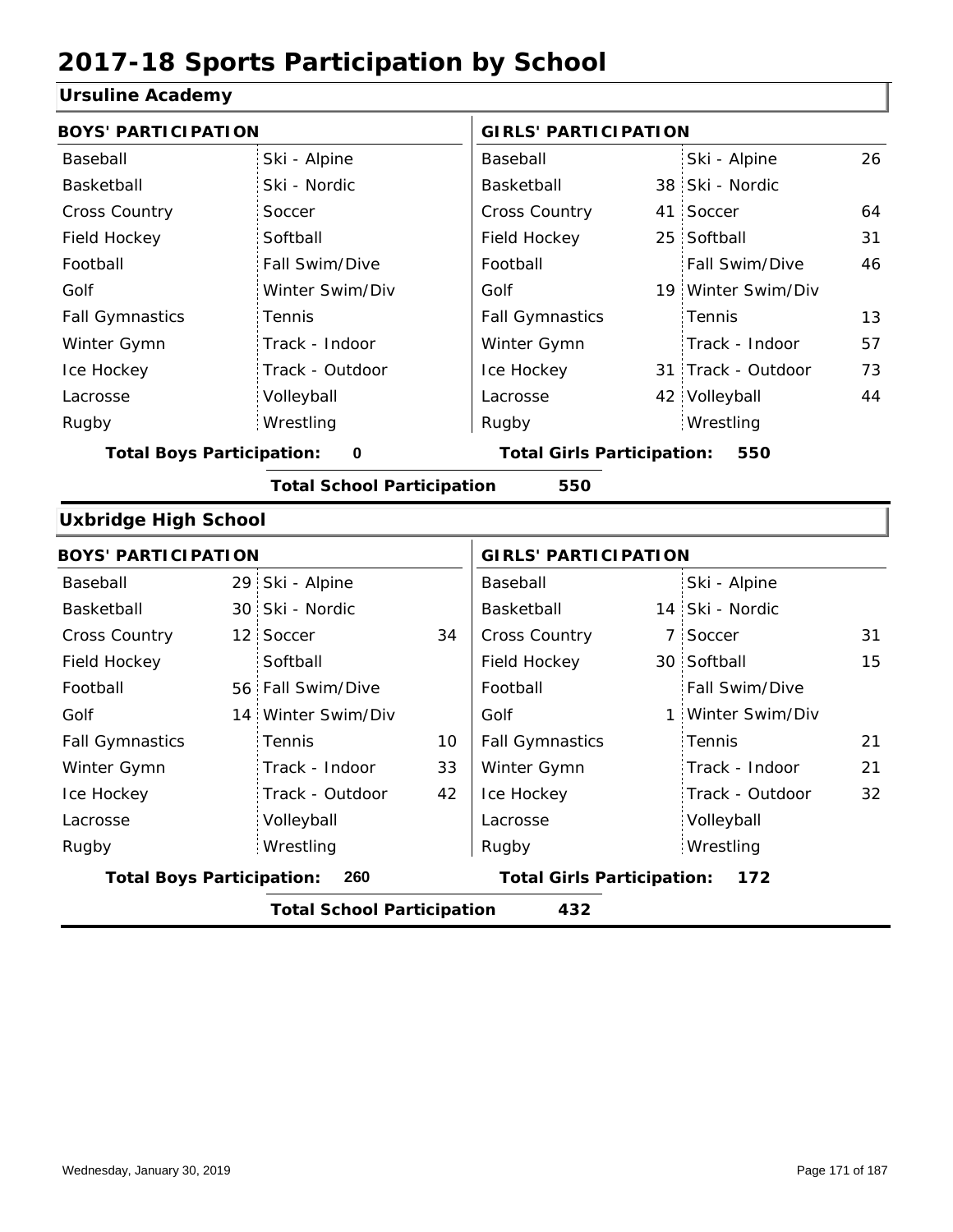#### **Wachusett Regional High School**

| <b>BOYS' PARTICIPATION</b>           |                 |                                   |    | <b>GIRLS' PARTICIPATION</b>       |                 |                   |     |
|--------------------------------------|-----------------|-----------------------------------|----|-----------------------------------|-----------------|-------------------|-----|
| Baseball                             | 49              | Ski - Alpine                      | 12 | Baseball                          |                 | Ski - Alpine      | 8   |
| Basketball                           | 37:             | Ski - Nordic                      |    | Basketball                        |                 | 36 Ski - Nordic   |     |
| Cross Country                        |                 | 28 Soccer                         | 66 | Cross Country                     |                 | 53 Soccer         | 69  |
| Field Hockey                         |                 | Softball                          |    | Field Hockey                      | 37 <sup>1</sup> | Softball          | 33  |
| Football                             |                 | 130 Fall Swim/Dive                |    | Football                          |                 | Fall Swim/Dive    |     |
| Golf                                 |                 | 21 Winter Swim/Div                | 11 | Golf                              |                 | 9 Winter Swim/Div | 17  |
| <b>Fall Gymnastics</b>               |                 | Tennis                            | 14 | <b>Fall Gymnastics</b>            |                 | Tennis            | 18  |
| Winter Gymn                          |                 | Track - Indoor                    | 85 | Winter Gymn                       |                 | Track - Indoor    | 106 |
| Ice Hockey                           |                 | 35 Track - Outdoor                | 84 | Ice Hockey                        |                 | 4 Track - Outdoor | 100 |
| Lacrosse                             |                 | 46 Volleyball                     | 26 | Lacrosse                          |                 | 40 Volleyball     | 40  |
| Rugby                                |                 | Wrestling                         |    | Rugby                             |                 | Wrestling         |     |
| <b>Total Boys Participation:</b>     |                 | 644                               |    | <b>Total Girls Participation:</b> |                 | 570               |     |
|                                      |                 | <b>Total School Participation</b> |    | 1214                              |                 |                   |     |
| <b>Wahconah Regional High School</b> |                 |                                   |    |                                   |                 |                   |     |
|                                      |                 |                                   |    |                                   |                 |                   |     |
| <b>BOYS' PARTICIPATION</b>           |                 |                                   |    | <b>GIRLS' PARTICIPATION</b>       |                 |                   |     |
| Baseball                             | 32 <sub>1</sub> | Ski - Alpine                      | 8  | Baseball                          |                 | Ski - Alpine      | 8   |
| Basketball                           |                 | 23 Ski - Nordic                   | 10 | <b>Basketball</b>                 |                 | 22 Ski - Nordic   | 10  |
| Cross Country                        |                 | 17 Soccer                         | 26 | Cross Country                     |                 | 13 Soccer         | 38  |
| Field Hockey                         |                 | Softball                          |    | Field Hockey                      |                 | Softball          | 32  |
| Football                             |                 | 60 Fall Swim/Dive                 |    | Football                          |                 | Fall Swim/Dive    |     |
| Golf                                 |                 | 9 Winter Swim/Div                 | 3  | Golf                              | 1:              | Winter Swim/Div   | 6   |
| <b>Fall Gymnastics</b>               |                 | Tennis                            |    | <b>Fall Gymnastics</b>            |                 | Tennis            |     |
| Winter Gymn                          |                 | Track - Indoor                    |    | Winter Gymn                       |                 | Track - Indoor    |     |
| Ice Hockey                           |                 | 8 Track - Outdoor                 | 26 | Ice Hockey                        |                 | 2 Track - Outdoor | 40  |
| Lacrosse                             |                 | 40 Volleyball                     |    | Lacrosse                          |                 | 40 Volleyball     | 30  |
| Rugby                                |                 | Wrestling                         |    | Rugby                             |                 | Wrestling         |     |

**Total School Participation 504**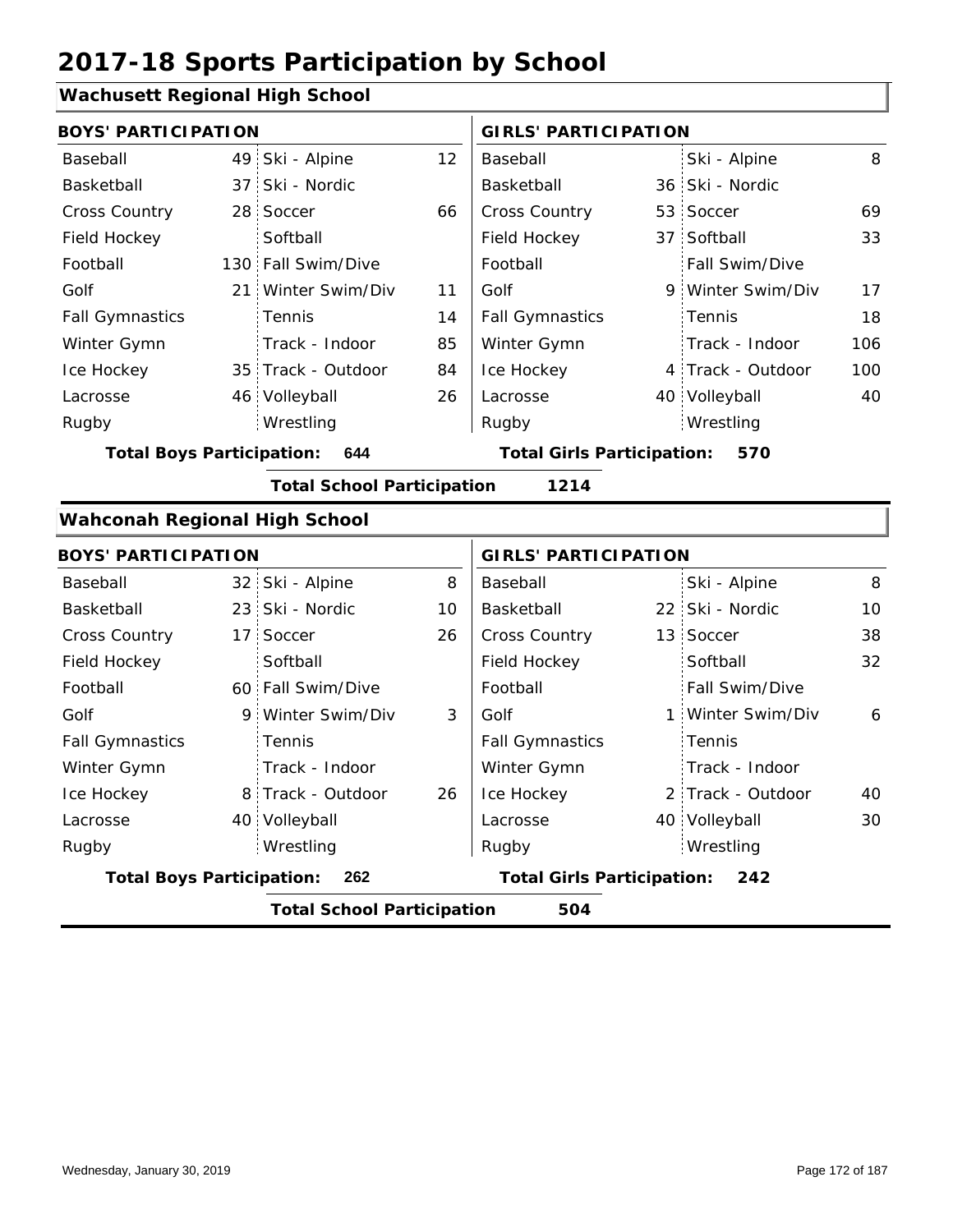#### **Wakefield Memorial High School**

| <b>BOYS' PARTICIPATION</b>              |  |                                   |    | <b>GIRLS' PARTICIPATION</b> |  |                       |    |
|-----------------------------------------|--|-----------------------------------|----|-----------------------------|--|-----------------------|----|
| Baseball                                |  | 44 Ski - Alpine                   |    | Baseball                    |  | Ski - Alpine          |    |
| Basketball                              |  | 39 Ski - Nordic                   |    | Basketball                  |  | 38 Ski - Nordic       |    |
| <b>Cross Country</b>                    |  | 44 Soccer                         | 57 | <b>Cross Country</b>        |  | 14 Soccer             | 55 |
| Field Hockey                            |  | Softball                          |    | Field Hockey                |  | 30 Softball           |    |
| Football                                |  | 84 Fall Swim/Dive                 |    | Football                    |  | <b>Fall Swim/Dive</b> | 28 |
| Golf                                    |  | 19 Winter Swim/Div                | 7  | Golf                        |  | 1 Winter Swim/Div     |    |
| <b>Fall Gymnastics</b>                  |  | <b>Tennis</b>                     | 18 | <b>Fall Gymnastics</b>      |  | Tennis                | 28 |
| Winter Gymn                             |  | 1 Track - Indoor                  | 71 | Winter Gymn                 |  | 20 Track - Indoor     | 57 |
| Ice Hockey                              |  | 39 Track - Outdoor                | 92 | Ice Hockey                  |  | 21 Track - Outdoor    | 79 |
| Lacrosse                                |  | 37 Volleyball                     |    | Lacrosse                    |  | 45 Volleyball         | 42 |
| Rugby                                   |  | Wrestling                         | 36 | Rugby                       |  | Wrestling             |    |
| 588<br><b>Total Boys Participation:</b> |  | <b>Total Girls Participation:</b> |    | 458                         |  |                       |    |

**Total School Participation 1046**

#### **Walpole High School**

| <b>BOYS' PARTICIPATION</b>       |  |                                   |    | <b>GIRLS' PARTICIPATION</b>       |  |                    |    |
|----------------------------------|--|-----------------------------------|----|-----------------------------------|--|--------------------|----|
| Baseball                         |  | 16 Ski - Alpine                   |    | Baseball                          |  | Ski - Alpine       |    |
| Basketball                       |  | 44 Ski - Nordic                   |    | Basketball                        |  | 35 Ski - Nordic    |    |
| <b>Cross Country</b>             |  | 30 Soccer                         | 57 | <b>Cross Country</b>              |  | 26 Soccer          | 59 |
| Field Hockey                     |  | Softball                          |    | Field Hockey                      |  | 45 Softball        | 27 |
| Football                         |  | 98 Fall Swim/Dive                 | 24 | Football                          |  | Fall Swim/Dive     | 14 |
| Golf                             |  | 14 Winter Swim/Div                |    | Golf                              |  | 15 Winter Swim/Div |    |
| <b>Fall Gymnastics</b>           |  | <b>Tennis</b>                     | 19 | <b>Fall Gymnastics</b>            |  | Tennis             | 19 |
| Winter Gymn                      |  | Track - Indoor                    | 42 | Winter Gymn                       |  | 12 Track - Indoor  | 40 |
| Ice Hockey                       |  | 47 Track - Outdoor                | 66 | Ice Hockey                        |  | 2 Track - Outdoor  | 60 |
| Lacrosse                         |  | 63 Volleyball                     |    | Lacrosse                          |  | 65 Volleyball      | 36 |
| Rugby                            |  | Wrestling                         | 34 | Rugby                             |  | Wrestling          |    |
| <b>Total Boys Participation:</b> |  | 554                               |    | <b>Total Girls Participation:</b> |  | 455                |    |
|                                  |  | <b>Total School Participation</b> |    | 1009                              |  |                    |    |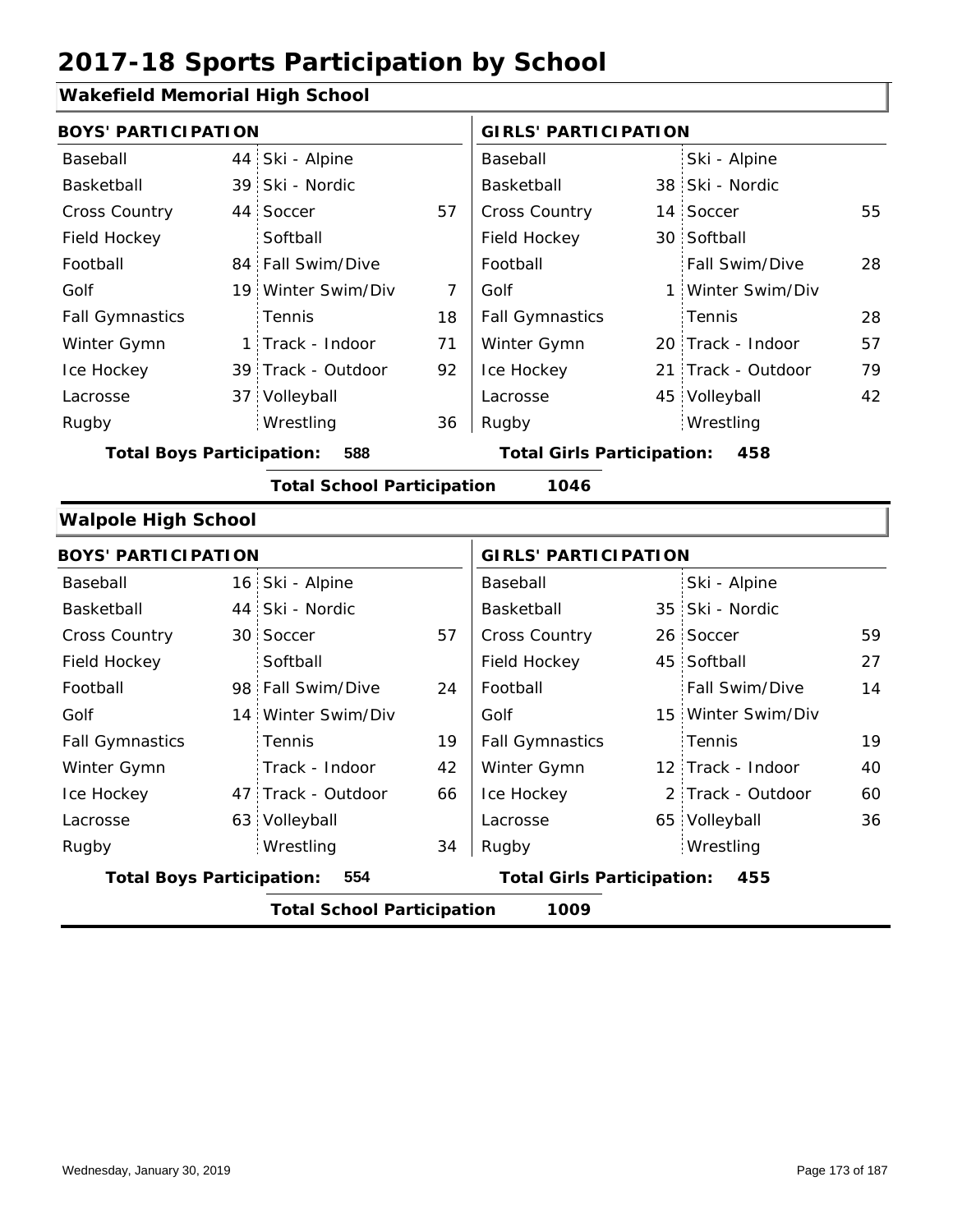#### **Waltham High School**

| <b>BOYS' PARTICIPATION</b>       |     |                                   |    | <b>GIRLS' PARTICIPATION</b>       |  |                    |    |
|----------------------------------|-----|-----------------------------------|----|-----------------------------------|--|--------------------|----|
| Baseball                         |     | 45 Ski - Alpine                   | 2  | Baseball                          |  | Ski - Alpine       | 1  |
| Basketball                       |     | 37 Ski - Nordic                   |    | Basketball                        |  | 32 Ski - Nordic    |    |
| <b>Cross Country</b>             |     | 13 Soccer                         | 73 | <b>Cross Country</b>              |  | 12 Soccer          | 73 |
| Field Hockey                     |     | Softball                          |    | Field Hockey                      |  | 51 Softball        | 25 |
| Football                         |     | 131 Fall Swim/Dive                |    | Football                          |  | Fall Swim/Dive     |    |
| Golf                             | 17: | Winter Swim/Div                   | 9  | Golf                              |  | 2 Winter Swim/Div  | 20 |
| <b>Fall Gymnastics</b>           |     | Tennis                            | 14 | <b>Fall Gymnastics</b>            |  | Tennis             | 31 |
| Winter Gymn                      |     | Track - Indoor                    | 58 | Winter Gymn                       |  | Track - Indoor     | 51 |
| Ice Hockey                       |     | 54 Track - Outdoor                | 76 | Ice Hockey                        |  | 17 Track - Outdoor | 68 |
| Lacrosse                         |     | 63 Volleyball                     |    | Lacrosse                          |  | 55 Volleyball      | 32 |
| Rugby                            |     | Wrestling                         | 21 | Rugby                             |  | Wrestling          |    |
| <b>Total Boys Participation:</b> |     | 613                               |    | <b>Total Girls Participation:</b> |  | 470                |    |
|                                  |     | <b>Total School Participation</b> |    | 1083                              |  |                    |    |
| Ware Jr/Sr High School           |     |                                   |    |                                   |  |                    |    |

| <b>BOYS' PARTICIPATION</b>       |                                   |    | <b>GIRLS' PARTICIPATION</b>       |                 |    |  |
|----------------------------------|-----------------------------------|----|-----------------------------------|-----------------|----|--|
| Baseball                         | 27 Ski - Alpine                   |    | Baseball                          | Ski - Alpine    |    |  |
| Basketball                       | 19 Ski - Nordic                   |    | Basketball                        | 25 Ski - Nordic |    |  |
| <b>Cross Country</b>             | Soccer                            | 16 | <b>Cross Country</b>              | Soccer          | 36 |  |
| Field Hockey                     | Softball                          |    | Field Hockey                      | Softball        | 27 |  |
| Football                         | 28 Fall Swim/Dive                 |    | Football                          | Fall Swim/Dive  |    |  |
| Golf                             | 11 Winter Swim/Div                |    | Golf                              | Winter Swim/Div | 3  |  |
| <b>Fall Gymnastics</b>           | Tennis                            |    | <b>Fall Gymnastics</b>            | Tennis          |    |  |
| Winter Gymn                      | Track - Indoor                    |    | Winter Gymn                       | Track - Indoor  |    |  |
| Ice Hockey                       | Track - Outdoor                   |    | Ice Hockey                        | Track - Outdoor |    |  |
| Lacrosse                         | Volleyball                        | 14 | Lacrosse                          | Volleyball      | 19 |  |
| Rugby                            | Wrestling                         | 1  | Rugby                             | Wrestling       |    |  |
| <b>Total Boys Participation:</b> | 116                               |    | <b>Total Girls Participation:</b> | 110             |    |  |
|                                  | <b>Total School Participation</b> |    | 226                               |                 |    |  |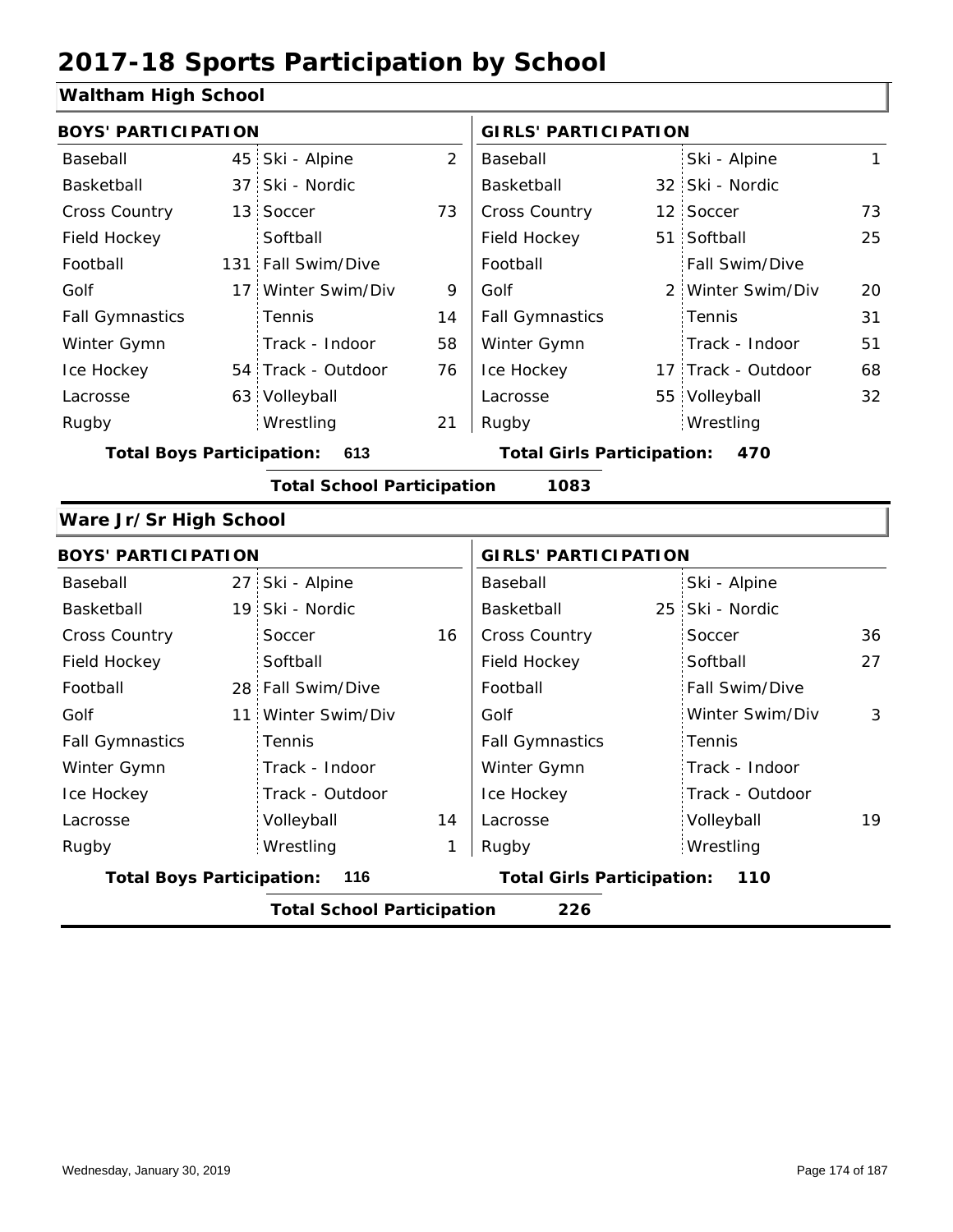#### **Wareham High School**

| <b>BOYS' PARTICIPATION</b>                                                          |                                          |                                   |    | <b>GIRLS' PARTICIPATION</b>       |  |                    |    |  |  |
|-------------------------------------------------------------------------------------|------------------------------------------|-----------------------------------|----|-----------------------------------|--|--------------------|----|--|--|
| Baseball                                                                            |                                          | 19 Ski - Alpine                   |    | Baseball                          |  | Ski - Alpine       |    |  |  |
| Basketball                                                                          | 38                                       | Ski - Nordic                      |    | Basketball                        |  | 21 Ski - Nordic    |    |  |  |
| Cross Country                                                                       |                                          | Soccer                            | 23 | Cross Country                     |  | Soccer             | 25 |  |  |
| Field Hockey                                                                        |                                          | Softball                          |    | Field Hockey                      |  | 24 Softball        | 32 |  |  |
| Football                                                                            |                                          | 32 Fall Swim/Dive                 |    | Football                          |  | 1 Fall Swim/Dive   |    |  |  |
| Golf                                                                                | 6                                        | Winter Swim/Div                   |    | Golf                              |  | 2 Winter Swim/Div  |    |  |  |
| <b>Fall Gymnastics</b>                                                              |                                          | Tennis                            | 12 | <b>Fall Gymnastics</b>            |  | Tennis             | 10 |  |  |
| Winter Gymn                                                                         |                                          | Track - Indoor                    | 12 | Winter Gymn                       |  | Track - Indoor     | 15 |  |  |
| Ice Hockey                                                                          |                                          | 19 Track - Outdoor                | 19 | Ice Hockey                        |  | 2 Track - Outdoor  | 17 |  |  |
| Lacrosse                                                                            |                                          | Volleyball                        |    | Lacrosse                          |  | Volleyball         | 22 |  |  |
| Rugby                                                                               |                                          | Wrestling                         | 1  | Rugby                             |  | Wrestling          |    |  |  |
| <b>Total Boys Participation:</b><br>181<br><b>Total Girls Participation:</b><br>171 |                                          |                                   |    |                                   |  |                    |    |  |  |
|                                                                                     |                                          | <b>Total School Participation</b> |    | 352                               |  |                    |    |  |  |
| <b>Watertown High School</b>                                                        |                                          |                                   |    |                                   |  |                    |    |  |  |
| <b>BOYS' PARTICIPATION</b>                                                          |                                          |                                   |    | <b>GIRLS' PARTICIPATION</b>       |  |                    |    |  |  |
| Baseball                                                                            | 45                                       | Ski - Alpine                      |    | Baseball                          |  | Ski - Alpine       |    |  |  |
| Basketball                                                                          | 37                                       | Ski - Nordic                      |    | Basketball                        |  | 23 Ski - Nordic    |    |  |  |
| <b>Cross Country</b>                                                                | 13                                       | Soccer                            | 62 | Cross Country                     |  | 9 Soccer           | 30 |  |  |
| Field Hockey                                                                        |                                          | Softball                          |    | Field Hockey                      |  | 26 Softball        | 31 |  |  |
| Football                                                                            |                                          | 58 Fall Swim/Dive                 |    | Football                          |  | Fall Swim/Dive     | 8  |  |  |
| Golf                                                                                | 18 <sup>1</sup>                          | Winter Swim/Div                   | 10 | Golf                              |  | 1 Winter Swim/Div  |    |  |  |
| <b>Fall Gymnastics</b>                                                              |                                          | Tennis                            | 19 | <b>Fall Gymnastics</b>            |  | Tennis             | 21 |  |  |
| Winter Gymn                                                                         |                                          | Track - Indoor                    | 20 | Winter Gymn                       |  | Track - Indoor     | 32 |  |  |
| Ice Hockey                                                                          |                                          | 19 Track - Outdoor                | 25 | Ice Hockey                        |  | 27 Track - Outdoor | 38 |  |  |
| Lacrosse                                                                            |                                          | 28 Volleyball                     |    | Lacrosse                          |  | 18 Volleyball      | 32 |  |  |
| Rugby                                                                               |                                          | Wrestling                         | 24 | Rugby                             |  | Wrestling          |    |  |  |
| <b>Total Boys Participation:</b>                                                    |                                          | 378                               |    | <b>Total Girls Participation:</b> |  | 296                |    |  |  |
|                                                                                     | <b>Total School Participation</b><br>674 |                                   |    |                                   |  |                    |    |  |  |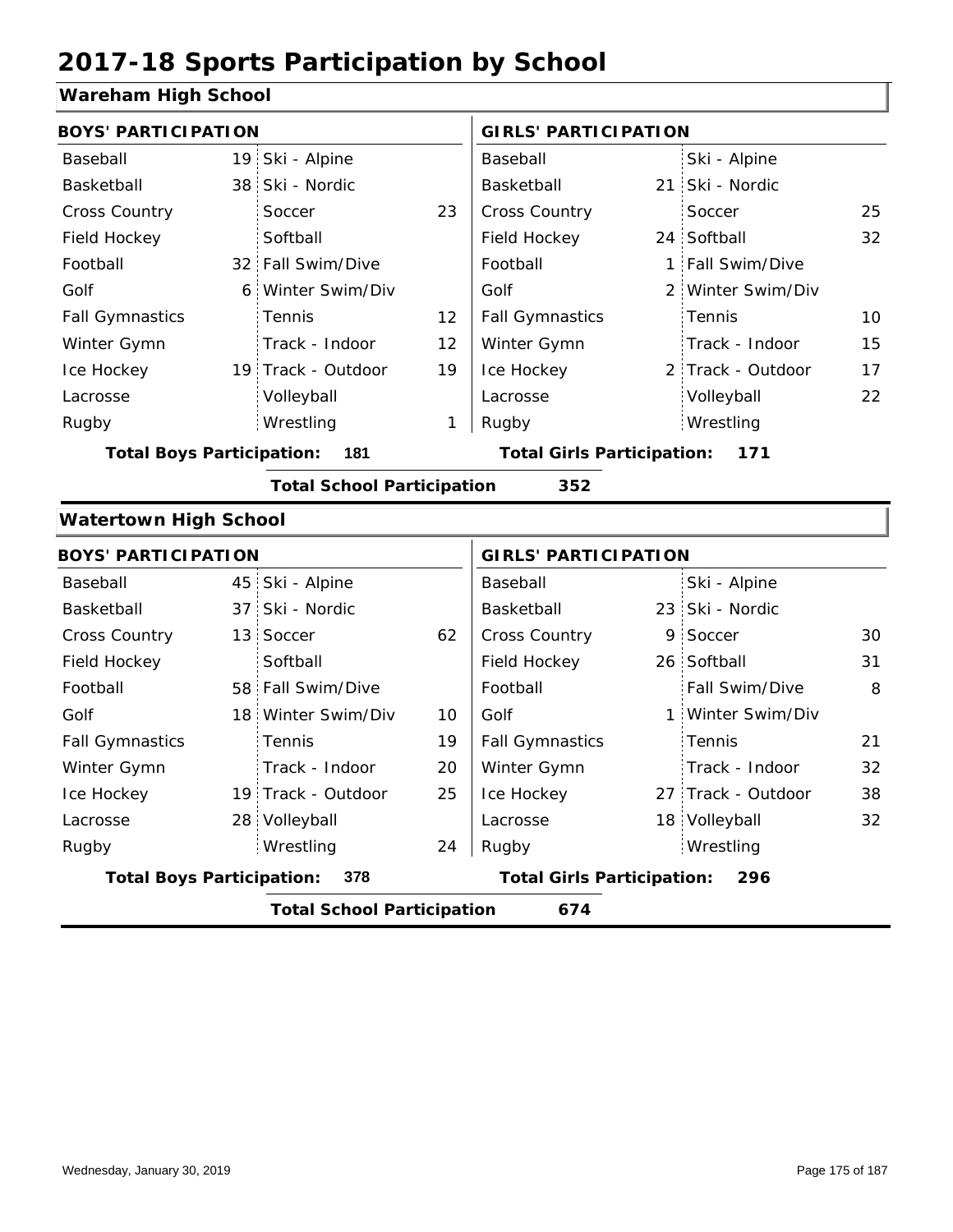#### **Wayland High School**

|                                                                                     | <b>BOYS' PARTICIPATION</b> |                                   |     |                                   | <b>GIRLS' PARTICIPATION</b> |                    |              |  |
|-------------------------------------------------------------------------------------|----------------------------|-----------------------------------|-----|-----------------------------------|-----------------------------|--------------------|--------------|--|
| Baseball                                                                            |                            | 28 Ski - Alpine                   | 18  | Baseball                          |                             | Ski - Alpine       | 14           |  |
| Basketball                                                                          |                            | 44 Ski - Nordic                   | 19  | Basketball                        |                             | 27 Ski - Nordic    | 18           |  |
| Cross Country                                                                       |                            | 28 Soccer                         | 68  | Cross Country                     |                             | 14 Soccer          | 56           |  |
| Field Hockey                                                                        |                            | Softball                          |     | Field Hockey                      |                             | 63 Softball        | 29           |  |
| Football                                                                            |                            | 67 Fall Swim/Dive                 |     | Football                          |                             | Fall Swim/Dive     |              |  |
| Golf                                                                                |                            | 16 Winter Swim/Div                | 35  | Golf                              |                             | Winter Swim/Div    | 34           |  |
| <b>Fall Gymnastics</b>                                                              |                            | Tennis                            | 15  | <b>Fall Gymnastics</b>            |                             | Tennis             | 20           |  |
| Winter Gymn                                                                         |                            | Track - Indoor                    |     | Winter Gymn                       |                             | Track - Indoor     |              |  |
| Ice Hockey                                                                          |                            | 21 Track - Outdoor                | 33  | Ice Hockey                        |                             | 8 Track - Outdoor  | 35           |  |
| Lacrosse                                                                            |                            | 48 Volleyball                     | 37  | Lacrosse                          |                             | 34 Volleyball      | 36           |  |
| Rugby                                                                               |                            | Wrestling                         | 34  | Rugby                             |                             | Wrestling          | $\mathbf{1}$ |  |
| <b>Total Boys Participation:</b><br>511<br><b>Total Girls Participation:</b><br>389 |                            |                                   |     |                                   |                             |                    |              |  |
|                                                                                     |                            | <b>Total School Participation</b> |     | 900                               |                             |                    |              |  |
| <b>Wellesley High School</b>                                                        |                            |                                   |     |                                   |                             |                    |              |  |
| <b>BOYS' PARTICIPATION</b>                                                          |                            |                                   |     | <b>GIRLS' PARTICIPATION</b>       |                             |                    |              |  |
| Baseball                                                                            |                            | 52 Ski - Alpine                   | 33  | Baseball                          |                             | Ski - Alpine       | 23           |  |
| Basketball                                                                          |                            | 46 Ski - Nordic                   | 13  | Basketball                        | 41:                         | Ski - Nordic       | 36           |  |
| <b>Cross Country</b>                                                                |                            | 81 Soccer                         | 91  | Cross Country                     |                             | 42 Soccer          | 75           |  |
| Field Hockey                                                                        |                            | Softball                          |     | Field Hockey                      |                             | 66 Softball        | 35           |  |
| Football                                                                            |                            | 93 Fall Swim/Dive                 |     | Football                          |                             | Fall Swim/Dive     | 42           |  |
| Golf                                                                                |                            | 27 Winter Swim/Div                | 31  | Golf                              |                             | 20 Winter Swim/Div |              |  |
| <b>Fall Gymnastics</b>                                                              |                            | Tennis                            | 29  | <b>Fall Gymnastics</b>            |                             | Tennis             | 29           |  |
| Winter Gymn                                                                         |                            | 1 Track - Indoor                  | 96  | Winter Gymn                       |                             | 15 Track - Indoor  | 57           |  |
| Ice Hockey                                                                          |                            | 70 Track - Outdoor                | 116 | Ice Hockey                        |                             | 37 Track - Outdoor | 107          |  |
| Lacrosse                                                                            |                            | 82 Volleyball                     | 31  | Lacrosse                          |                             | 55 Volleyball      | 45           |  |
| Rugby                                                                               |                            | Wrestling                         | 30  | Rugby                             |                             | Wrestling          | 6            |  |
| <b>Total Boys Participation:</b>                                                    |                            | 922                               |     | <b>Total Girls Participation:</b> |                             | 731                |              |  |
|                                                                                     |                            | <b>Total School Participation</b> |     | 1653                              |                             |                    |              |  |
|                                                                                     |                            |                                   |     |                                   |                             |                    |              |  |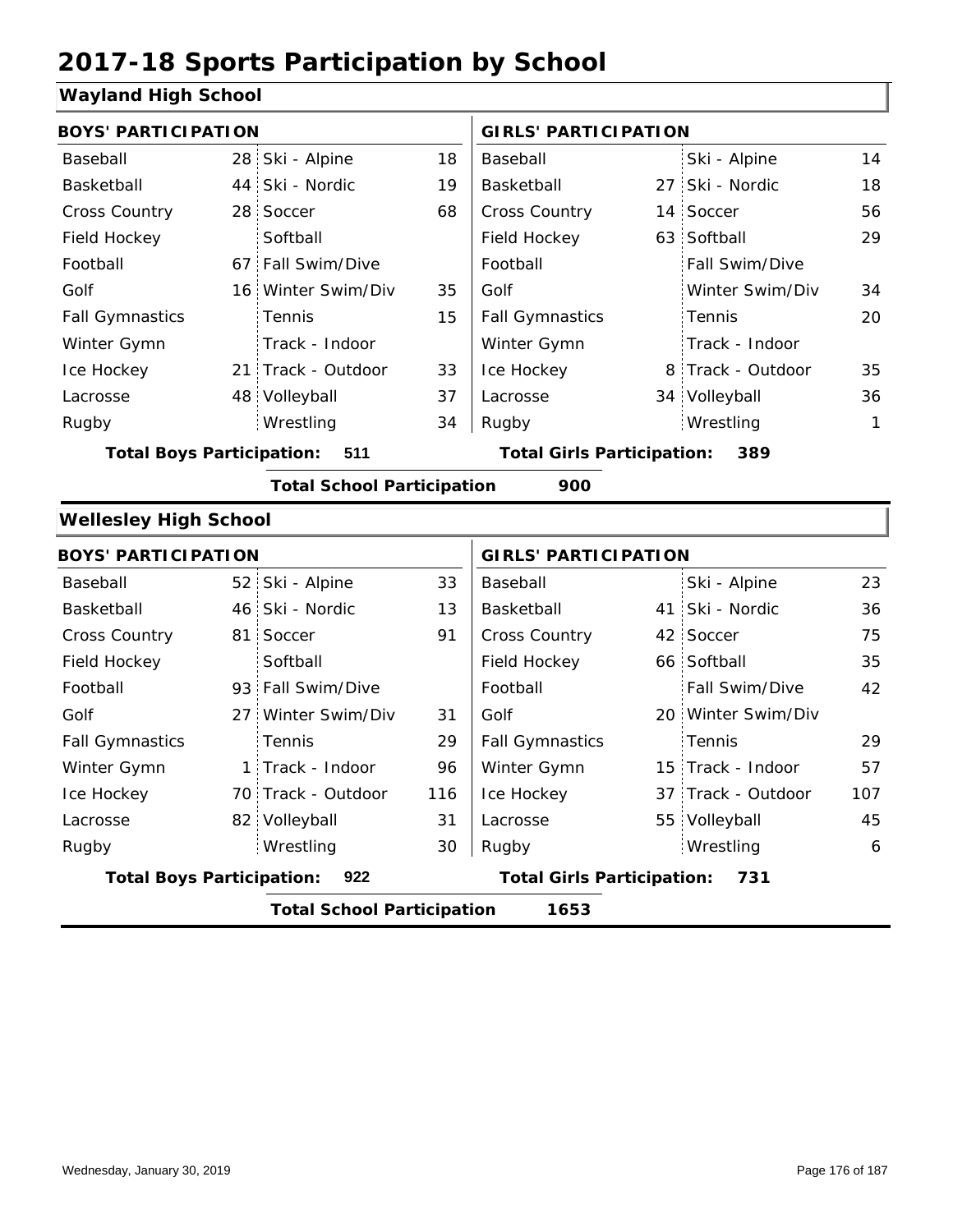#### **West Boylston Middle/High School**

| <b>BOYS' PARTICIPATION</b>              |  |                                   |    | <b>GIRLS' PARTICIPATION</b>       |  |                   |    |  |
|-----------------------------------------|--|-----------------------------------|----|-----------------------------------|--|-------------------|----|--|
| Baseball                                |  | 20 Ski - Alpine                   |    | Baseball                          |  | Ski - Alpine      |    |  |
| Basketball                              |  | 24 Ski - Nordic                   |    | Basketball                        |  | 24 Ski - Nordic   |    |  |
| Cross Country                           |  | Soccer                            | 9  | Cross Country                     |  | Soccer            | 24 |  |
| Field Hockey                            |  | Softball                          |    | Field Hockey                      |  | 4 Softball        | 24 |  |
| Football                                |  | 34 Fall Swim/Dive                 |    | Football                          |  | Fall Swim/Dive    |    |  |
| Golf                                    |  | 12 Winter Swim/Div                |    | Golf                              |  | Winter Swim/Div   |    |  |
| <b>Fall Gymnastics</b>                  |  | Tennis                            | 8  | <b>Fall Gymnastics</b>            |  | Tennis            | 10 |  |
| Winter Gymn                             |  | Track - Indoor                    |    | Winter Gymn                       |  | Track - Indoor    |    |  |
| Ice Hockey                              |  | 3 Track - Outdoor                 | 26 | Ice Hockey                        |  | 2 Track - Outdoor | 24 |  |
| Lacrosse                                |  | Volleyball                        |    | Lacrosse                          |  | Volleyball        |    |  |
| Rugby                                   |  | Wrestling                         |    | Rugby                             |  | Wrestling         |    |  |
| <b>Total Boys Participation:</b><br>136 |  |                                   |    | <b>Total Girls Participation:</b> |  | 112               |    |  |
|                                         |  | <b>Total School Participation</b> |    | 248                               |  |                   |    |  |
| West Bridgewater Mid/Sr. HS             |  |                                   |    |                                   |  |                   |    |  |
| <b>BOYS' PARTICIPATION</b>              |  |                                   |    | <b>GIRLS' PARTICIPATION</b>       |  |                   |    |  |
| Baseball                                |  | 31 Ski - Alpine                   |    | Baseball                          |  | Ski - Alpine      |    |  |
| Basketball                              |  | 25 Ski - Nordic                   |    | Basketball                        |  | Ski - Nordic      |    |  |
| <b>Cross Country</b>                    |  | 54 Soccer                         | 34 | Cross Country                     |  | 67 Soccer         | 35 |  |
| Field Hockey                            |  | Softball                          |    | Field Hockey                      |  | 31 Softball       | 28 |  |
| Football                                |  | 42 Fall Swim/Dive                 |    | Football                          |  | 1 Fall Swim/Dive  |    |  |
| Golf                                    |  | 22 Winter Swim/Div                |    | Golf                              |  | 3 Winter Swim/Div |    |  |
| <b>Fall Gymnastics</b>                  |  | Tennis                            | 22 | <b>Fall Gymnastics</b>            |  | 5 Tennis          | 23 |  |
| Winter Gymn                             |  | Track - Indoor                    | 52 | Winter Gymn                       |  | Track - Indoor    | 65 |  |
| Ice Hockey                              |  | 5 Track - Outdoor                 | 68 | Ice Hockey                        |  | Track - Outdoor   | 70 |  |
| Lacrosse                                |  | Volleyball                        |    | Lacrosse                          |  | Volleyball        | 30 |  |
| Rugby                                   |  | Wrestling                         |    | Rugby                             |  | Wrestling         |    |  |
| <b>Total Boys Participation:</b>        |  | 355                               |    | <b>Total Girls Participation:</b> |  | 358               |    |  |
|                                         |  | <b>Total School Participation</b> |    | 713                               |  |                   |    |  |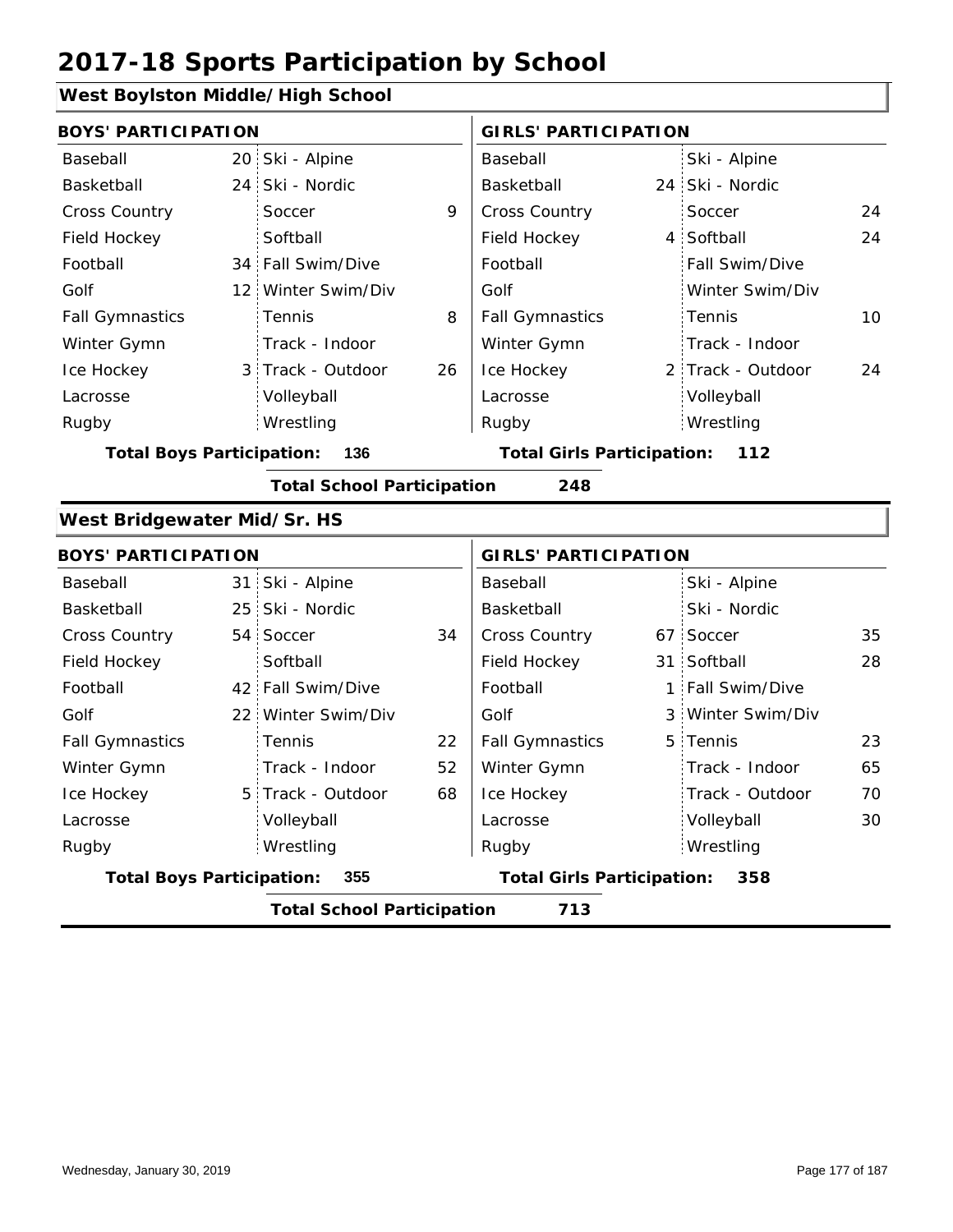#### **West Roxbury Academy**

| <b>BOYS' PARTICIPATION</b>          |                |                                   |                                         | <b>GIRLS' PARTICIPATION</b>       |  |                 |    |
|-------------------------------------|----------------|-----------------------------------|-----------------------------------------|-----------------------------------|--|-----------------|----|
| Baseball                            |                | 10 Ski - Alpine                   |                                         | Baseball                          |  | Ski - Alpine    |    |
| Basketball                          |                | 20 Ski - Nordic                   |                                         | Basketball                        |  | Ski - Nordic    |    |
| Cross Country                       | 2 <sup>1</sup> | Soccer                            | 28                                      | Cross Country                     |  | 1 Soccer        | 21 |
| Field Hockey                        |                | Softball                          |                                         | Field Hockey                      |  | Softball        | 22 |
| Football                            |                | Fall Swim/Dive                    |                                         | Football                          |  | Fall Swim/Dive  |    |
| Golf                                |                | Winter Swim/Div                   |                                         | Golf                              |  | Winter Swim/Div |    |
| <b>Fall Gymnastics</b>              |                | Tennis                            |                                         | <b>Fall Gymnastics</b>            |  | Tennis          |    |
| Winter Gymn                         |                | Track - Indoor                    | 12                                      | Winter Gymn                       |  | Track - Indoor  | 12 |
| Ice Hockey                          |                | Track - Outdoor                   | 12                                      | Ice Hockey                        |  | Track - Outdoor | 12 |
| Lacrosse                            |                | Volleyball                        |                                         | Lacrosse                          |  | Volleyball      | 14 |
| Rugby                               |                | Wrestling                         |                                         | Rugby                             |  | Wrestling       |    |
| <b>Total Boys Participation:</b>    | 84             |                                   | <b>Total Girls Participation:</b><br>82 |                                   |  |                 |    |
|                                     |                | <b>Total School Participation</b> |                                         | 166                               |  |                 |    |
| <b>West Springfield High School</b> |                |                                   |                                         |                                   |  |                 |    |
| <b>BOYS' PARTICIPATION</b>          |                |                                   |                                         | <b>GIRLS' PARTICIPATION</b>       |  |                 |    |
| Baseball                            |                | 45 Ski - Alpine                   |                                         | Baseball                          |  | Ski - Alpine    |    |
| Basketball                          |                | 40 Ski - Nordic                   |                                         | Basketball                        |  | 29 Ski - Nordic |    |
| <b>Cross Country</b>                |                | 42 Soccer                         | 43                                      | Cross Country                     |  | 17 Soccer       | 29 |
| Field Hockey                        |                | Softball                          |                                         | Field Hockey                      |  | 31 Softball     | 31 |
| Football                            |                | 46 Fall Swim/Dive                 |                                         | Football                          |  | Fall Swim/Dive  |    |
| Golf                                | 8              | Winter Swim/Div                   | 20                                      | Golf                              |  | Winter Swim/Div | 16 |
| <b>Fall Gymnastics</b>              |                | Tennis                            | 10                                      | <b>Fall Gymnastics</b>            |  | Tennis          | 16 |
| Winter Gymn                         |                | Track - Indoor                    | 60                                      | Winter Gymn                       |  | Track - Indoor  | 62 |
| Ice Hockey                          |                | 23 Track - Outdoor                | 66                                      | Ice Hockey                        |  | Track - Outdoor | 64 |
| Lacrosse                            |                | 40 Volleyball                     | 28                                      | Lacrosse                          |  | 31 Volleyball   | 40 |
| Rugby                               |                | Wrestling                         | 34                                      | Rugby                             |  | Wrestling       |    |
| <b>Total Boys Participation:</b>    |                | 505                               |                                         | <b>Total Girls Participation:</b> |  | 366             |    |
|                                     |                | <b>Total School Participation</b> |                                         | 871                               |  |                 |    |
|                                     |                |                                   |                                         |                                   |  |                 |    |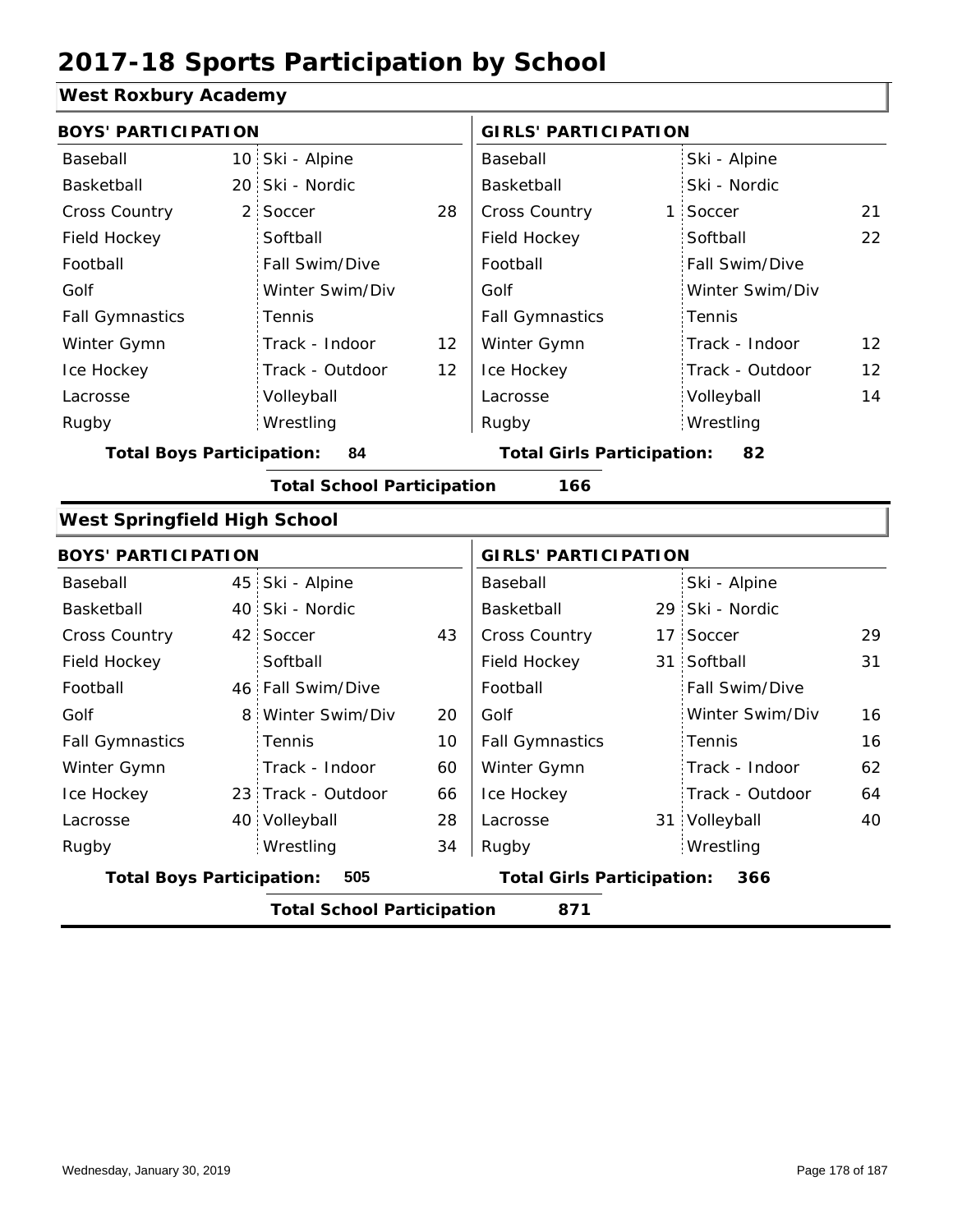#### **Westborough High School**

| <b>BOYS' PARTICIPATION</b>              |  |                                   |                                   | <b>GIRLS' PARTICIPATION</b> |     |                    |    |
|-----------------------------------------|--|-----------------------------------|-----------------------------------|-----------------------------|-----|--------------------|----|
| Baseball                                |  | 44 Ski - Alpine                   | 19                                | Baseball                    |     | Ski - Alpine       | 14 |
| Basketball                              |  | 40 Ski - Nordic                   |                                   | Basketball                  |     | 26 Ski - Nordic    |    |
| <b>Cross Country</b>                    |  | 46 Soccer                         | 68                                | <b>Cross Country</b>        |     | 30 Soccer          | 54 |
| Field Hockey                            |  | Softball                          |                                   | Field Hockey                |     | 50 Softball        | 27 |
| Football                                |  | 85 Fall Swim/Dive                 |                                   | Football                    |     | Fall Swim/Dive     |    |
| Golf                                    |  | 16 Winter Swim/Div                | 21                                | Golf                        |     | 14 Winter Swim/Div | 15 |
| <b>Fall Gymnastics</b>                  |  | Tennis                            | 17                                | <b>Fall Gymnastics</b>      |     | Tennis             | 14 |
| Winter Gymn                             |  | Track - Indoor                    | 66                                | Winter Gymn                 |     | 12 Track - Indoor  | 45 |
| Ice Hockey                              |  | 21 Track - Outdoor                | 119                               | Ice Hockey                  |     | 3 Track - Outdoor  | 79 |
| Lacrosse                                |  | 47 Volleyball                     |                                   | Lacrosse                    |     | 40 Volleyball      | 43 |
| Rugby                                   |  | Wrestling                         |                                   | Rugby                       |     | Wrestling          |    |
| 609<br><b>Total Boys Participation:</b> |  |                                   | <b>Total Girls Participation:</b> |                             | 466 |                    |    |
|                                         |  | <b>Total School Participation</b> |                                   | 1075                        |     |                    |    |

#### **Westfield High School**

| <b>BOYS' PARTICIPATION</b>               |  |                    |                                          | <b>GIRLS' PARTICIPATION</b> |  |                 |    |
|------------------------------------------|--|--------------------|------------------------------------------|-----------------------------|--|-----------------|----|
| Baseball                                 |  | 58 Ski - Alpine    | 14                                       | Baseball                    |  | Ski - Alpine    | 10 |
| Basketball                               |  | 40 Ski - Nordic    |                                          | Basketball                  |  | 31 Ski - Nordic |    |
| <b>Cross Country</b>                     |  | 33 Soccer          | 58                                       | <b>Cross Country</b>        |  | 20 Soccer       | 39 |
| Field Hockey                             |  | Softball           |                                          | Field Hockey                |  | 34 Softball     | 38 |
| Football                                 |  | 51 Fall Swim/Dive  |                                          | Football                    |  | Fall Swim/Dive  |    |
| Golf                                     |  | 14 Winter Swim/Div | 15                                       | Golf                        |  | Winter Swim/Div | 25 |
| <b>Fall Gymnastics</b>                   |  | 1 Tennis           | 10                                       | <b>Fall Gymnastics</b>      |  | 24 Tennis       | 19 |
| Winter Gymn                              |  | Track - Indoor     | 58                                       | Winter Gymn                 |  | Track - Indoor  | 45 |
| Ice Hockey                               |  | 37 Track - Outdoor | 38                                       | Ice Hockey                  |  | Track - Outdoor | 45 |
| Lacrosse                                 |  | 51 Volleyball      | 41                                       | Lacrosse                    |  | 51 Volleyball   | 43 |
| Rugby                                    |  | Wrestling          | 12                                       | Rugby                       |  | Wrestling       |    |
| <b>Total Boys Participation:</b><br>-531 |  |                    | <b>Total Girls Participation:</b><br>424 |                             |  |                 |    |
| 955<br><b>Total School Participation</b> |  |                    |                                          |                             |  |                 |    |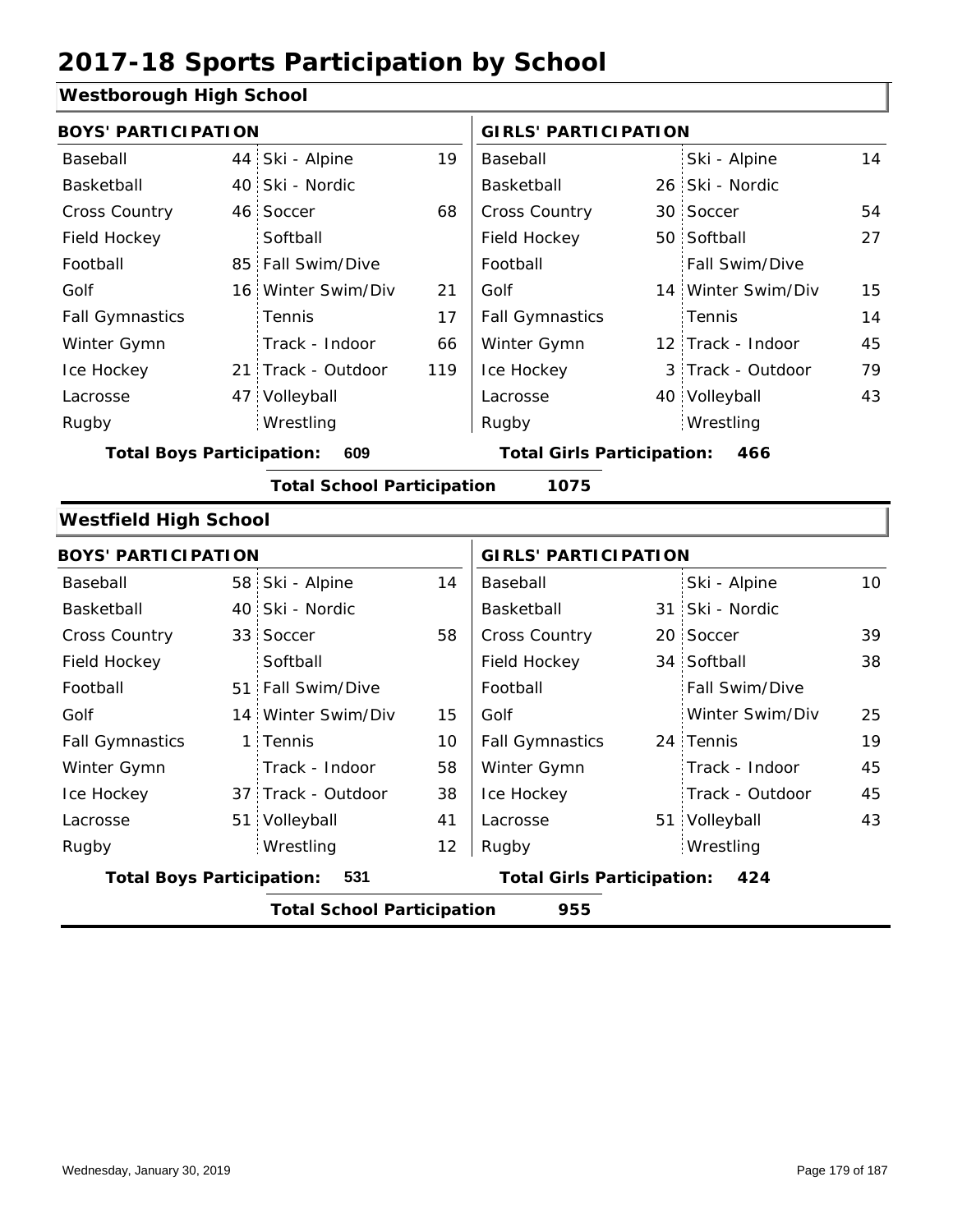### **Westfield Technical Academy**

|                                          |                |                                                                                                                                                                                                                                                                                                                                        | Baseball                    |                                   | Ski - Alpine                            |                                                                                                                                                                                                  |  |  |  |
|------------------------------------------|----------------|----------------------------------------------------------------------------------------------------------------------------------------------------------------------------------------------------------------------------------------------------------------------------------------------------------------------------------------|-----------------------------|-----------------------------------|-----------------------------------------|--------------------------------------------------------------------------------------------------------------------------------------------------------------------------------------------------|--|--|--|
|                                          |                |                                                                                                                                                                                                                                                                                                                                        | Basketball                  |                                   |                                         |                                                                                                                                                                                                  |  |  |  |
|                                          | Soccer         | 38                                                                                                                                                                                                                                                                                                                                     | Cross Country               | 3                                 | Soccer                                  | 25                                                                                                                                                                                               |  |  |  |
|                                          | Softball       |                                                                                                                                                                                                                                                                                                                                        | Field Hockey                |                                   | Softball                                | 19                                                                                                                                                                                               |  |  |  |
|                                          | Fall Swim/Dive |                                                                                                                                                                                                                                                                                                                                        | Football                    |                                   | Fall Swim/Dive                          |                                                                                                                                                                                                  |  |  |  |
|                                          |                |                                                                                                                                                                                                                                                                                                                                        | Golf                        |                                   | Winter Swim/Div                         |                                                                                                                                                                                                  |  |  |  |
|                                          | Tennis         |                                                                                                                                                                                                                                                                                                                                        | <b>Fall Gymnastics</b>      |                                   | Tennis                                  |                                                                                                                                                                                                  |  |  |  |
|                                          | Track - Indoor |                                                                                                                                                                                                                                                                                                                                        | Winter Gymn                 |                                   | Track - Indoor                          |                                                                                                                                                                                                  |  |  |  |
|                                          |                |                                                                                                                                                                                                                                                                                                                                        | Ice Hockey                  |                                   | Track - Outdoor                         |                                                                                                                                                                                                  |  |  |  |
|                                          |                |                                                                                                                                                                                                                                                                                                                                        | Lacrosse                    |                                   | Volleyball                              |                                                                                                                                                                                                  |  |  |  |
|                                          | Wrestling      | 10                                                                                                                                                                                                                                                                                                                                     | Rugby                       |                                   | Wrestling                               |                                                                                                                                                                                                  |  |  |  |
| <b>Total Boys Participation:</b><br>144  |                |                                                                                                                                                                                                                                                                                                                                        |                             |                                   | <b>Total Girls Participation:</b><br>57 |                                                                                                                                                                                                  |  |  |  |
| <b>Total School Participation</b><br>201 |                |                                                                                                                                                                                                                                                                                                                                        |                             |                                   |                                         |                                                                                                                                                                                                  |  |  |  |
| <b>Westford Academy</b>                  |                |                                                                                                                                                                                                                                                                                                                                        |                             |                                   |                                         |                                                                                                                                                                                                  |  |  |  |
|                                          |                |                                                                                                                                                                                                                                                                                                                                        | <b>GIRLS' PARTICIPATION</b> |                                   |                                         |                                                                                                                                                                                                  |  |  |  |
|                                          |                | 9                                                                                                                                                                                                                                                                                                                                      | Baseball                    |                                   | Ski - Alpine                            | 9                                                                                                                                                                                                |  |  |  |
|                                          |                | 20                                                                                                                                                                                                                                                                                                                                     | Basketball                  |                                   | Ski - Nordic                            | 20                                                                                                                                                                                               |  |  |  |
|                                          |                | 70                                                                                                                                                                                                                                                                                                                                     | Cross Country               |                                   |                                         | 52                                                                                                                                                                                               |  |  |  |
|                                          | Softball       |                                                                                                                                                                                                                                                                                                                                        | Field Hockey                |                                   | Softball                                | 32                                                                                                                                                                                               |  |  |  |
|                                          |                |                                                                                                                                                                                                                                                                                                                                        | Football                    |                                   | Fall Swim/Dive                          |                                                                                                                                                                                                  |  |  |  |
|                                          |                | 29                                                                                                                                                                                                                                                                                                                                     | Golf                        |                                   |                                         | 47                                                                                                                                                                                               |  |  |  |
|                                          | Tennis         | 26                                                                                                                                                                                                                                                                                                                                     | <b>Fall Gymnastics</b>      |                                   | Tennis                                  | $12 \overline{ }$                                                                                                                                                                                |  |  |  |
|                                          | Track - Indoor | 49                                                                                                                                                                                                                                                                                                                                     | Winter Gymn                 |                                   |                                         | 34                                                                                                                                                                                               |  |  |  |
|                                          |                | 103                                                                                                                                                                                                                                                                                                                                    | Ice Hockey                  |                                   |                                         | 73                                                                                                                                                                                               |  |  |  |
|                                          |                | 53                                                                                                                                                                                                                                                                                                                                     | Lacrosse                    |                                   |                                         | 52                                                                                                                                                                                               |  |  |  |
|                                          | Wrestling      | 34                                                                                                                                                                                                                                                                                                                                     | Rugby                       |                                   | Wrestling                               |                                                                                                                                                                                                  |  |  |  |
|                                          | 799            |                                                                                                                                                                                                                                                                                                                                        |                             |                                   | 559                                     |                                                                                                                                                                                                  |  |  |  |
|                                          |                |                                                                                                                                                                                                                                                                                                                                        | 1358                        |                                   |                                         |                                                                                                                                                                                                  |  |  |  |
|                                          |                | <b>BOYS' PARTICIPATION</b><br>33 Ski - Alpine<br>38 Ski - Nordic<br>9<br>7 Winter Swim/Div<br>2 Track - Outdoor<br>7 Volleyball<br><b>BOYS' PARTICIPATION</b><br>53 Ski - Alpine<br>81 Ski - Nordic<br>61 Soccer<br>92 Fall Swim/Dive<br>16 Winter Swim/Div<br>55 Track - Outdoor<br>48 Volleyball<br><b>Total Boys Participation:</b> |                             | <b>Total School Participation</b> |                                         | <b>GIRLS' PARTICIPATION</b><br>10 Ski - Nordic<br>41 :<br>37 Soccer<br>67:<br>2 Winter Swim/Div<br>13 Track - Indoor<br>22 Track - Outdoor<br>46 Volleyball<br><b>Total Girls Participation:</b> |  |  |  |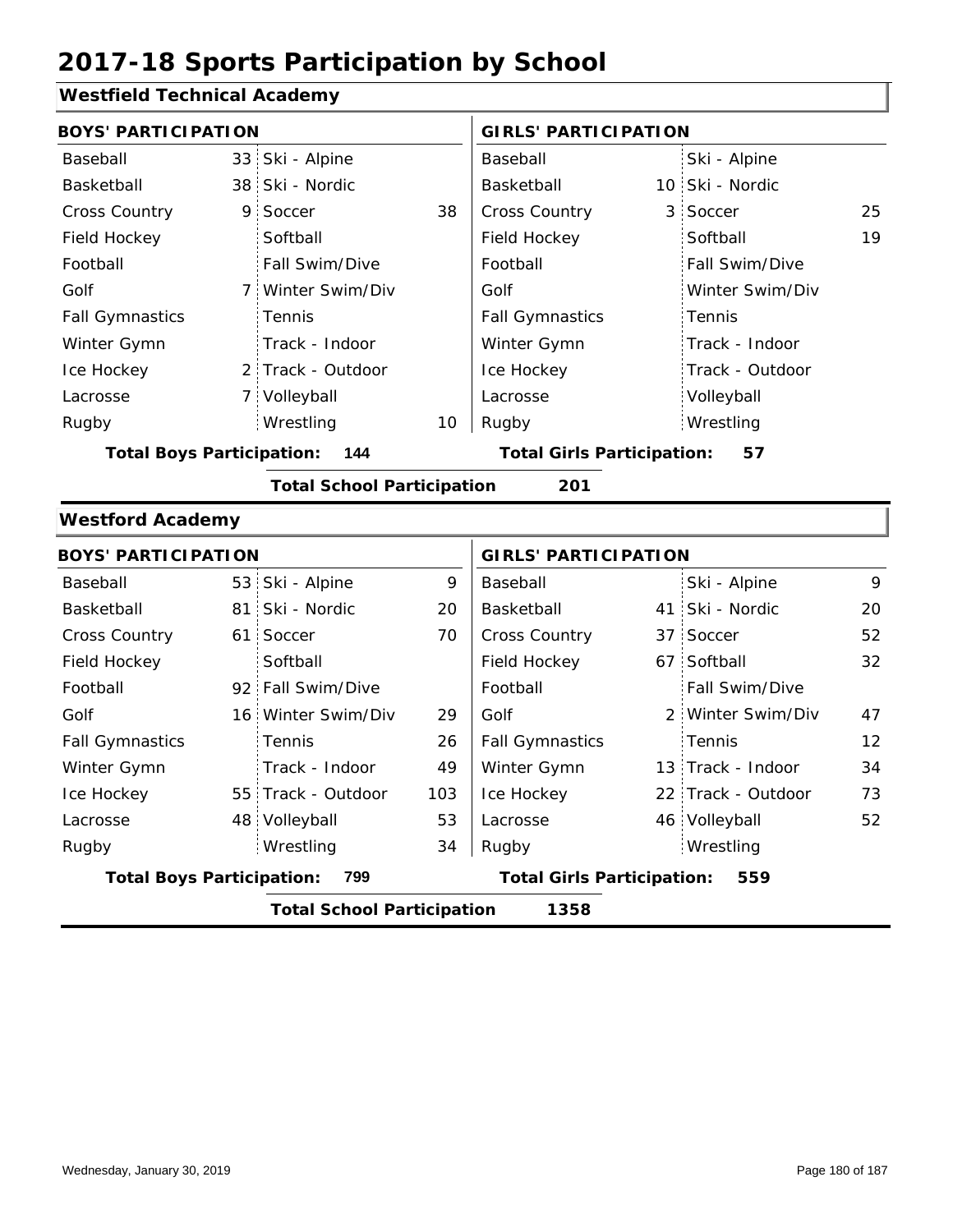#### **Weston High School**

| <b>BOYS' PARTICIPATION</b>       |    |                                   |                | <b>GIRLS' PARTICIPATION</b>       |  |                    |    |  |
|----------------------------------|----|-----------------------------------|----------------|-----------------------------------|--|--------------------|----|--|
| Baseball                         |    | 28 Ski - Alpine                   | 10             | Baseball                          |  | Ski - Alpine       | 10 |  |
| Basketball                       |    | 71 Ski - Nordic                   |                | Basketball                        |  | 30 Ski - Nordic    |    |  |
| Cross Country                    |    | 30 Soccer                         | 55             | Cross Country                     |  | 22 Soccer          | 51 |  |
| Field Hockey                     |    | Softball                          |                | Field Hockey                      |  | 33 Softball        | 21 |  |
| Football                         |    | 39 Fall Swim/Dive                 |                | Football                          |  | Fall Swim/Dive     |    |  |
| Golf                             |    | 23 Winter Swim/Div                | 33             | Golf                              |  | 1 Winter Swim/Div  | 44 |  |
| <b>Fall Gymnastics</b>           |    | Tennis                            | 31             | <b>Fall Gymnastics</b>            |  | Tennis             | 27 |  |
| Winter Gymn                      |    | Track - Indoor                    | 39             | Winter Gymn                       |  | Track - Indoor     | 27 |  |
| Ice Hockey                       |    | 23 Track - Outdoor                | 51             | Ice Hockey                        |  | 10 Track - Outdoor | 39 |  |
| Lacrosse                         |    | 35 Volleyball                     |                | Lacrosse                          |  | 50 Volleyball      | 39 |  |
| Rugby                            |    | Wrestling                         | 3              | Rugby                             |  | Wrestling          |    |  |
| <b>Total Boys Participation:</b> |    | 471                               |                | <b>Total Girls Participation:</b> |  | 404                |    |  |
|                                  |    | <b>Total School Participation</b> |                | 875                               |  |                    |    |  |
| <b>Westport High School</b>      |    |                                   |                |                                   |  |                    |    |  |
| <b>BOYS' PARTICIPATION</b>       |    |                                   |                | <b>GIRLS' PARTICIPATION</b>       |  |                    |    |  |
| Baseball                         |    | 29 Ski - Alpine                   |                | Baseball                          |  | Ski - Alpine       |    |  |
| Basketball                       |    | 35 Ski - Nordic                   |                | Basketball                        |  | 34 Ski - Nordic    |    |  |
| <b>Cross Country</b>             |    | Soccer                            | 41             | Cross Country                     |  | Soccer             | 19 |  |
| Field Hockey                     | 1: | Softball                          |                | Field Hockey                      |  | 19 Softball        | 30 |  |
| Football                         |    | 4 Fall Swim/Dive                  |                | Football                          |  | Fall Swim/Dive     |    |  |
| Golf                             |    | 13 Winter Swim/Div                |                | Golf                              |  | Winter Swim/Div    |    |  |
| <b>Fall Gymnastics</b>           |    | Tennis                            | 17             | <b>Fall Gymnastics</b>            |  | Tennis             | 14 |  |
| Winter Gymn                      |    | Track - Indoor                    |                | Winter Gymn                       |  | Track - Indoor     |    |  |
| Ice Hockey                       |    | 1 Track - Outdoor                 | $\overline{4}$ | Ice Hockey                        |  | 1 Track - Outdoor  | 8  |  |
| Lacrosse                         |    | 5 Volleyball                      |                | Lacrosse                          |  | Volleyball         | 40 |  |
| Rugby                            |    | Wrestling                         |                | Rugby                             |  | Wrestling          |    |  |

**Total Boys Participation: 150 Total Girls Participation: 165**

**Total School Participation 315**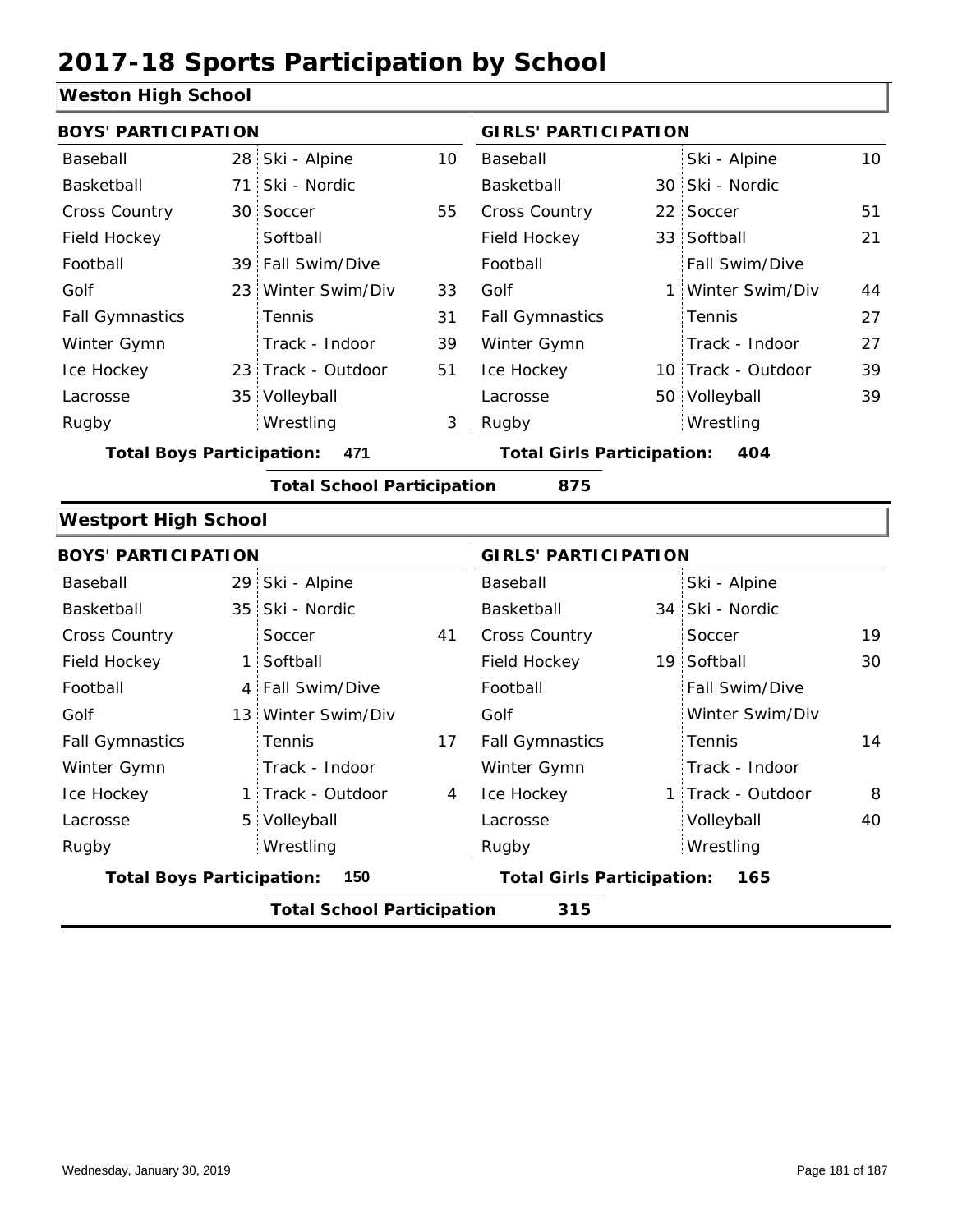#### **Westwood High School**

| <b>BOYS' PARTICIPATION</b>       |                                   |    | <b>GIRLS' PARTICIPATION</b>       |  |                    |     |
|----------------------------------|-----------------------------------|----|-----------------------------------|--|--------------------|-----|
| Baseball                         | 62 Ski - Alpine                   | 19 | Baseball                          |  | Ski - Alpine       | 31  |
| Basketball                       | 48 Ski - Nordic                   |    | Basketball                        |  | 36 Ski - Nordic    |     |
| <b>Cross Country</b>             | 16 Soccer                         | 62 | <b>Cross Country</b>              |  | 48 Soccer          | 65  |
| Field Hockey                     | Softball                          |    | Field Hockey                      |  | 55 Softball        | 24  |
| Football                         | 68 Fall Swim/Dive                 |    | Football                          |  | Fall Swim/Dive     |     |
| Golf                             | 29 Winter Swim/Div                | 10 | Golf                              |  | 1 Winter Swim/Div  | 31  |
| <b>Fall Gymnastics</b>           | <b>Tennis</b>                     | 25 | <b>Fall Gymnastics</b>            |  | Tennis             | 24  |
| Winter Gymn                      | Track - Indoor                    | 27 | Winter Gymn                       |  | 9 Track - Indoor   | 51  |
| Ice Hockey                       | 52 Track - Outdoor                | 60 | Ice Hockey                        |  | 27 Track - Outdoor | 128 |
| Lacrosse                         | 36 Volleyball                     |    | Lacrosse                          |  | 39 Volleyball      | 43  |
| Rugby                            | Wrestling                         |    | Rugby                             |  | Wrestling          |     |
| <b>Total Boys Participation:</b> | 514                               |    | <b>Total Girls Participation:</b> |  | 612                |     |
|                                  | <b>Total School Participation</b> |    | 1126                              |  |                    |     |
| <b>Weymouth High School</b>      |                                   |    |                                   |  |                    |     |
| <b>BOYS' PARTICIPATION</b>       |                                   |    | <b>GIRLS' PARTICIPATION</b>       |  |                    |     |

| Baseball                                |  | 45 Ski - Alpine                   |                                          | Baseball               |  | Ski - Alpine       |              |
|-----------------------------------------|--|-----------------------------------|------------------------------------------|------------------------|--|--------------------|--------------|
| Basketball                              |  | 48 Ski - Nordic                   |                                          | Basketball             |  | 37 Ski - Nordic    |              |
| <b>Cross Country</b>                    |  | 38 Soccer                         | 60                                       | <b>Cross Country</b>   |  | 41 Soccer          | 64           |
| Field Hockey                            |  | Softball                          |                                          | Field Hockey           |  | 46 Softball        | 38           |
| Football                                |  | 114 Fall Swim/Dive                | 4                                        | Football               |  | Fall Swim/Dive     | 15           |
| Golf                                    |  | 20 Winter Swim/Div                |                                          | Golf                   |  | 14 Winter Swim/Div |              |
| <b>Fall Gymnastics</b>                  |  | <b>Tennis</b>                     | 11                                       | <b>Fall Gymnastics</b> |  | Tennis             | 27           |
| Winter Gymn                             |  | 2 Track - Indoor                  | 51                                       | Winter Gymn            |  | 24 Track - Indoor  | 56           |
| Ice Hockey                              |  | 44 Track - Outdoor                | 60                                       | Ice Hockey             |  | 28 Track - Outdoor | 49           |
| Lacrosse                                |  | 42 Volleyball                     | 31                                       | Lacrosse               |  | 58 Volleyball      | 40           |
| Rugby                                   |  | 17 Wrestling                      | 25                                       | Rugby                  |  | 19 Wrestling       | $\mathbf{1}$ |
| <b>Total Boys Participation:</b><br>612 |  |                                   | <b>Total Girls Participation:</b><br>557 |                        |  |                    |              |
|                                         |  | <b>Total School Participation</b> |                                          | 1169                   |  |                    |              |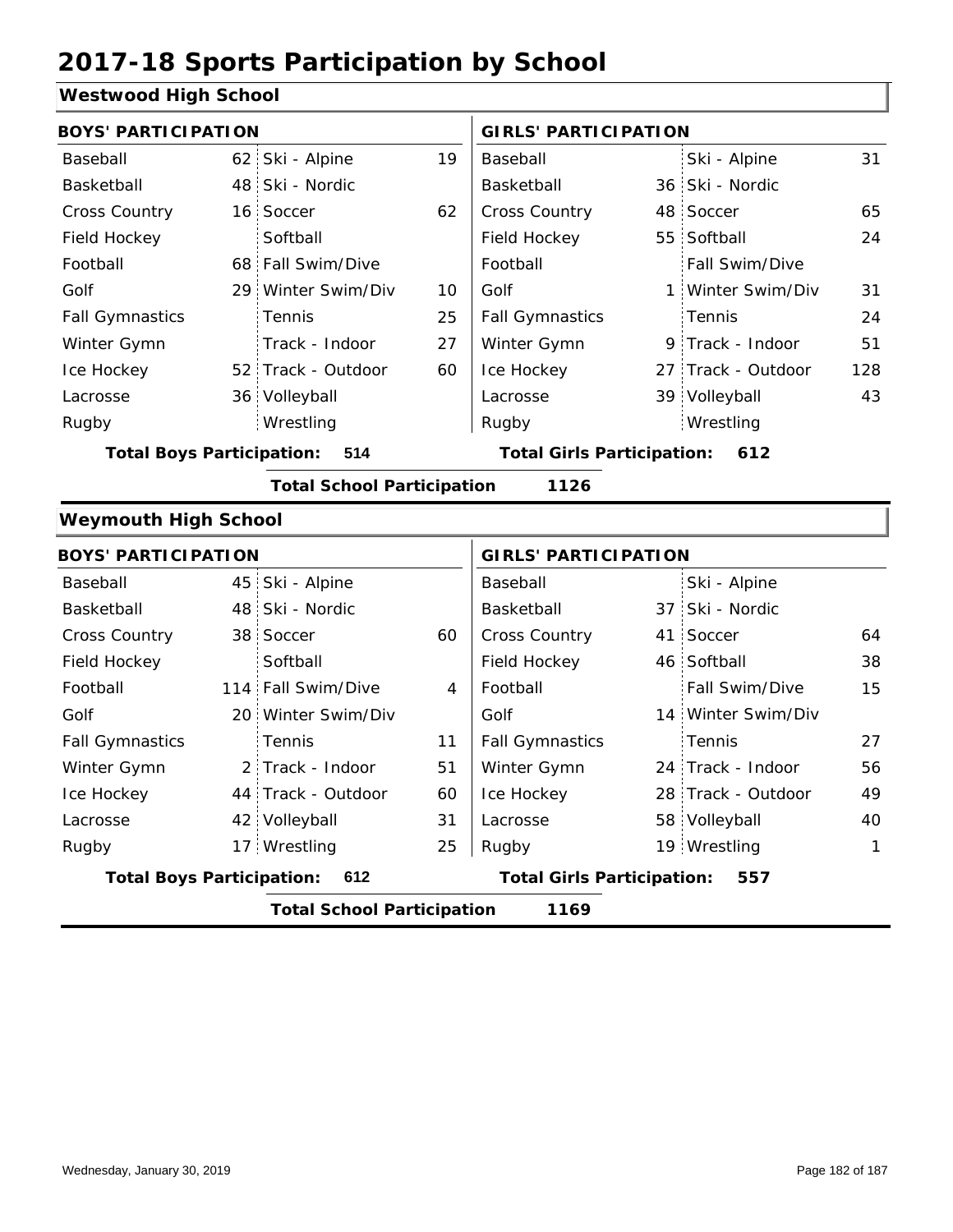### **Whitinsville Christian School**

| <b>HULLSVILLE OF HIS GRILD SCILL</b>                                                |  |                    |                |                                   |              |                   |                |  |  |
|-------------------------------------------------------------------------------------|--|--------------------|----------------|-----------------------------------|--------------|-------------------|----------------|--|--|
| <b>BOYS' PARTICIPATION</b>                                                          |  |                    |                | <b>GIRLS' PARTICIPATION</b>       |              |                   |                |  |  |
| Baseball                                                                            |  | 10 Ski - Alpine    |                | Baseball                          |              | Ski - Alpine      |                |  |  |
| Basketball                                                                          |  | 20 Ski - Nordic    |                | Basketball                        |              | 19 Ski - Nordic   |                |  |  |
| Cross Country                                                                       |  | 12 Soccer          | 31             | Cross Country                     | 3            | Soccer            | 20             |  |  |
| Field Hockey                                                                        |  | Softball           |                | Field Hockey                      |              | Softball          | 13             |  |  |
| Football                                                                            |  | Fall Swim/Dive     |                | Football                          |              | Fall Swim/Dive    |                |  |  |
| Golf                                                                                |  | Winter Swim/Div    |                | Golf                              |              | Winter Swim/Div   |                |  |  |
| <b>Fall Gymnastics</b>                                                              |  | Tennis             |                | <b>Fall Gymnastics</b>            |              | Tennis            |                |  |  |
| Winter Gymn                                                                         |  | Track - Indoor     | 11             | Winter Gymn                       |              | Track - Indoor    | 10             |  |  |
| Ice Hockey                                                                          |  | 2 Track - Outdoor  | 16             | Ice Hockey                        |              | Track - Outdoor   | 19             |  |  |
| Lacrosse                                                                            |  | 3 Volleyball       |                | Lacrosse                          |              | Volleyball        | 21             |  |  |
| Rugby                                                                               |  | Wrestling          |                | Rugby                             |              | Wrestling         |                |  |  |
| <b>Total Boys Participation:</b><br><b>Total Girls Participation:</b><br>105<br>105 |  |                    |                |                                   |              |                   |                |  |  |
| <b>Total School Participation</b><br>210                                            |  |                    |                |                                   |              |                   |                |  |  |
| <b>Whitman-Hanson Regional HS</b>                                                   |  |                    |                |                                   |              |                   |                |  |  |
| <b>BOYS' PARTICIPATION</b>                                                          |  |                    |                | <b>GIRLS' PARTICIPATION</b>       |              |                   |                |  |  |
| Baseball                                                                            |  | 51 Ski - Alpine    |                | Baseball                          |              | Ski - Alpine      |                |  |  |
| Basketball                                                                          |  | 42 Ski - Nordic    |                | Basketball                        |              | 36 Ski - Nordic   |                |  |  |
| Cross Country                                                                       |  | 32 Soccer          | 53             | Cross Country                     |              | 22 Soccer         | 55             |  |  |
| Field Hockey                                                                        |  | Softball           |                | Field Hockey                      |              | 64 Softball       | 44             |  |  |
| Football                                                                            |  | 92 Fall Swim/Dive  |                | Football                          | $\mathbf{1}$ | Fall Swim/Dive    |                |  |  |
| Golf                                                                                |  | 16 Winter Swim/Div | $\overline{2}$ | Golf                              |              | Winter Swim/Div   | $\overline{7}$ |  |  |
| <b>Fall Gymnastics</b>                                                              |  | Tennis             | 10             | <b>Fall Gymnastics</b>            |              | Tennis            | 16             |  |  |
| Winter Gymn                                                                         |  | Track - Indoor     | 47             | Winter Gymn                       |              | 14 Track - Indoor | 37             |  |  |
| Ice Hockey                                                                          |  | 42 Track - Outdoor | 65             | Ice Hockey                        |              | 6 Track - Outdoor | 60             |  |  |
| Lacrosse                                                                            |  | 38 Volleyball      |                | Lacrosse                          |              | 75 Volleyball     | 40             |  |  |
| Rugby                                                                               |  | Wrestling          | 24             | Rugby                             |              | Wrestling         | 3              |  |  |
| <b>Total Boys Participation:</b>                                                    |  | 514                |                | <b>Total Girls Participation:</b> |              | 480               |                |  |  |
| <b>Total School Participation</b><br>994                                            |  |                    |                |                                   |              |                   |                |  |  |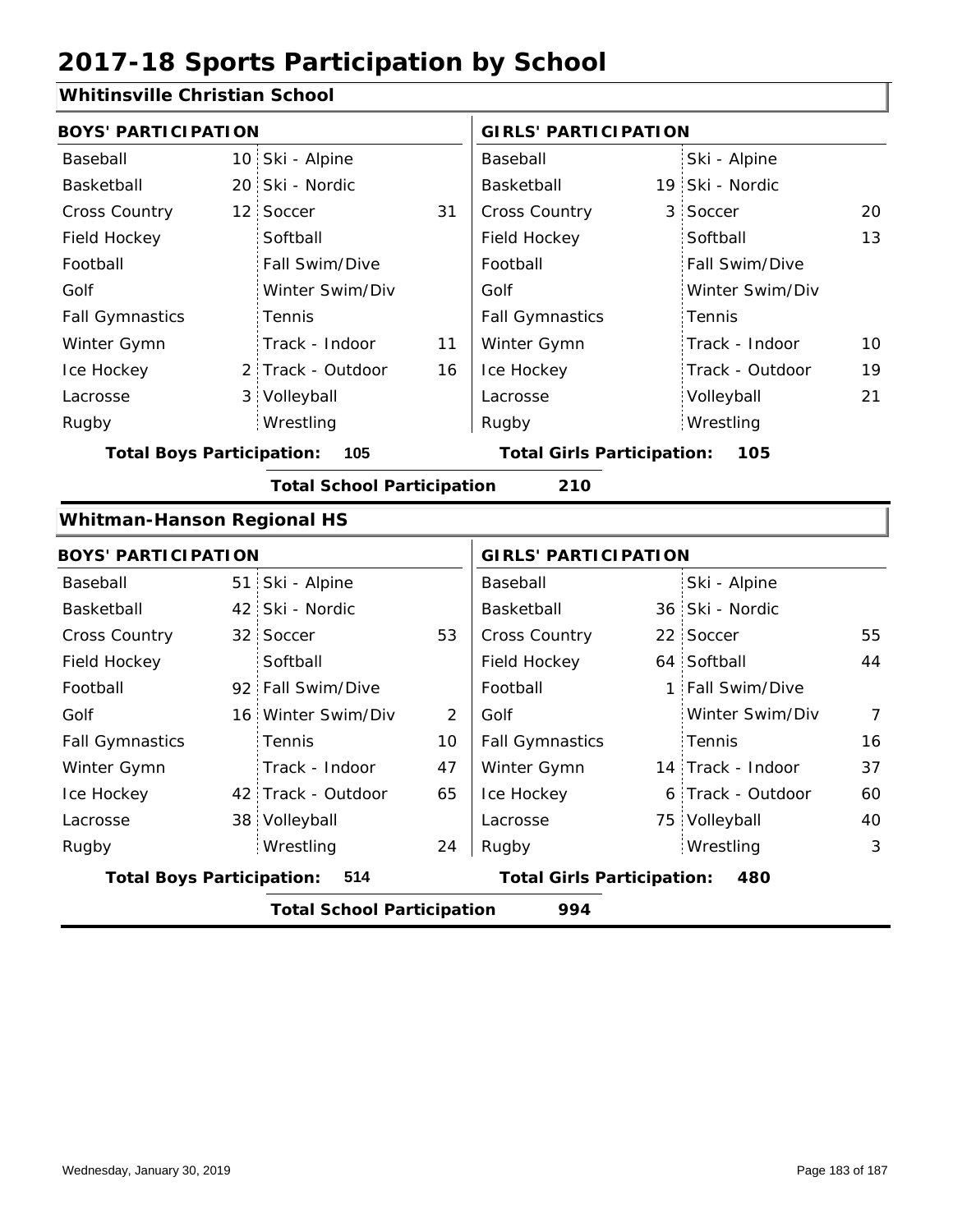### **Whittier RVT High School**

| <b>BOYS' PARTICIPATION</b>       |                 |                                   |    | <b>GIRLS' PARTICIPATION</b>       |  |                    |    |  |
|----------------------------------|-----------------|-----------------------------------|----|-----------------------------------|--|--------------------|----|--|
| Baseball                         | 48              | Ski - Alpine                      |    | Baseball                          |  | Ski - Alpine       |    |  |
| Basketball                       | 54              | Ski - Nordic                      |    | Basketball                        |  | 12 Ski - Nordic    |    |  |
| Cross Country                    | 20 <sup>1</sup> | Soccer                            | 26 | Cross Country                     |  | 15 Soccer          | 21 |  |
| Field Hockey                     |                 | Softball                          |    | Field Hockey                      |  | Softball           | 31 |  |
| Football                         |                 | 78 Fall Swim/Dive                 |    | Football                          |  | Fall Swim/Dive     |    |  |
| Golf                             | 5               | Winter Swim/Div                   |    | Golf                              |  | Winter Swim/Div    |    |  |
| <b>Fall Gymnastics</b>           |                 | Tennis                            |    | <b>Fall Gymnastics</b>            |  | Tennis             |    |  |
| Winter Gymn                      |                 | Track - Indoor                    |    | Winter Gymn                       |  | Track - Indoor     |    |  |
| Ice Hockey                       |                 | 18 Track - Outdoor                | 41 | Ice Hockey                        |  | 1 Track - Outdoor  | 33 |  |
| Lacrosse                         |                 | 38 Volleyball                     | 2  | Lacrosse                          |  | 12 Volleyball      | 26 |  |
| Rugby                            |                 | Wrestling                         | 14 | Rugby                             |  | Wrestling          | 3  |  |
| <b>Total Boys Participation:</b> |                 | 344                               |    | <b>Total Girls Participation:</b> |  | 154                |    |  |
|                                  |                 | <b>Total School Participation</b> |    | 498                               |  |                    |    |  |
| <b>Wilmington High School</b>    |                 |                                   |    |                                   |  |                    |    |  |
| <b>BOYS' PARTICIPATION</b>       |                 |                                   |    | <b>GIRLS' PARTICIPATION</b>       |  |                    |    |  |
| Baseball                         | 44              | Ski - Alpine                      |    | Baseball                          |  | Ski - Alpine       |    |  |
| Basketball                       | 37              | Ski - Nordic                      |    | Basketball                        |  | 40 Ski - Nordic    |    |  |
| <b>Cross Country</b>             | 31 :            | Soccer                            | 53 | Cross Country                     |  | 14 Soccer          | 57 |  |
| Field Hockey                     |                 | Softball                          |    | Field Hockey                      |  | 44 Softball        | 35 |  |
| Football                         |                 | 68 Fall Swim/Dive                 |    | Football                          |  | Fall Swim/Dive     |    |  |
| Golf                             | 15 i            | Winter Swim/Div                   |    | Golf                              |  | Winter Swim/Div    |    |  |
| <b>Fall Gymnastics</b>           |                 | Tennis                            | 68 | <b>Fall Gymnastics</b>            |  | Tennis             | 31 |  |
| Winter Gymn                      |                 | Track - Indoor                    | 54 | Winter Gymn                       |  | Track - Indoor     | 32 |  |
| Ice Hockey                       |                 | 44 Track - Outdoor                | 9  | Ice Hockey                        |  | 20 Track - Outdoor | 11 |  |
| Lacrosse                         |                 | 36 Volleyball                     |    | Lacrosse                          |  | 40 Volleyball      | 37 |  |
| Rugby                            |                 | Wrestling                         | 15 | Rugby                             |  | Wrestling          |    |  |
| <b>Total Boys Participation:</b> |                 | 474                               |    | <b>Total Girls Participation:</b> |  | 361                |    |  |
|                                  |                 | <b>Total School Participation</b> |    | 835                               |  |                    |    |  |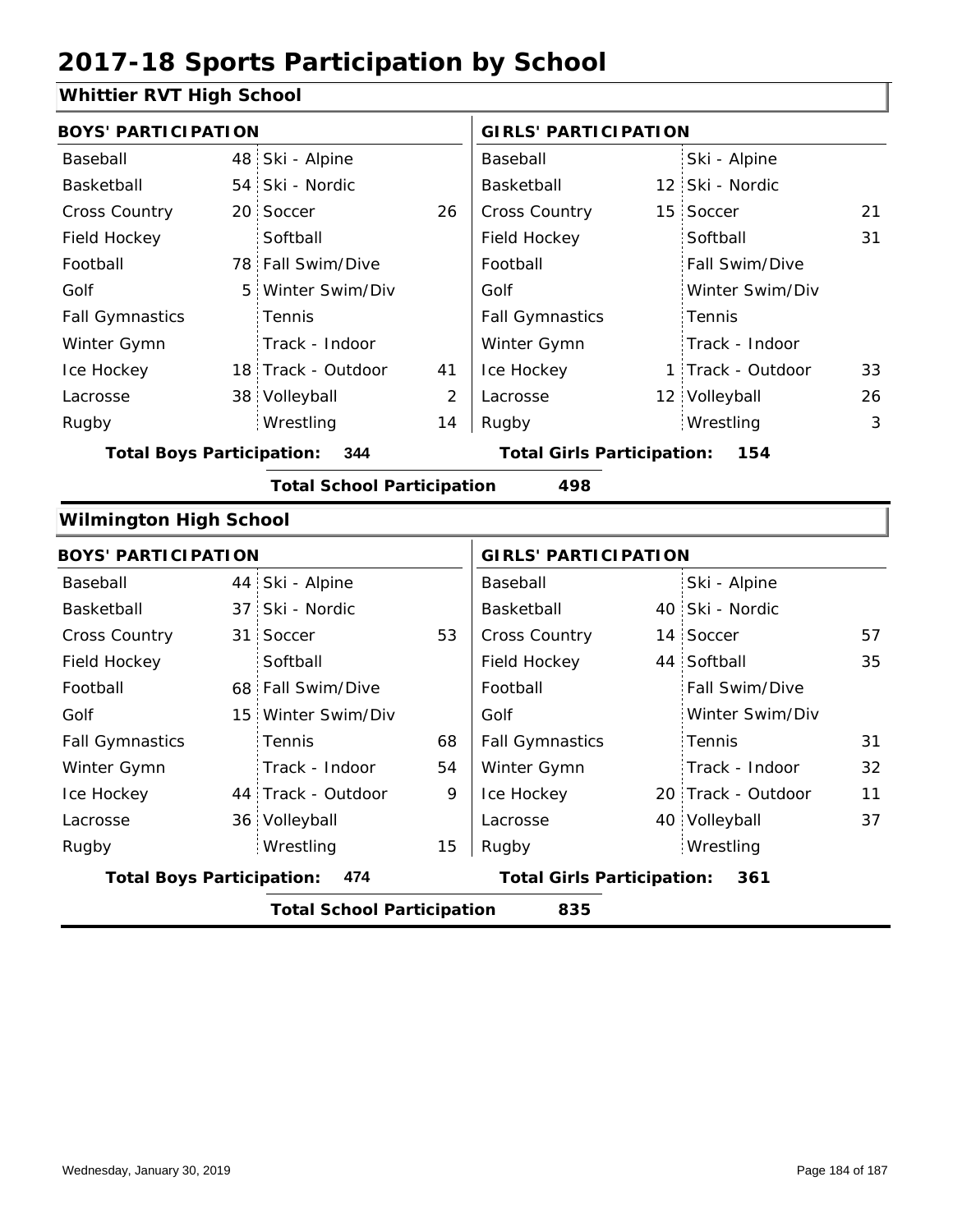### **Winchester High School**

|                                  | <b>BOYS' PARTICIPATION</b>               |                                   |              |                                       | <b>GIRLS' PARTICIPATION</b> |                    |    |  |  |
|----------------------------------|------------------------------------------|-----------------------------------|--------------|---------------------------------------|-----------------------------|--------------------|----|--|--|
| Baseball                         |                                          | 47 Ski - Alpine                   | 19           | Baseball                              |                             | Ski - Alpine       | 16 |  |  |
| Basketball                       |                                          | 42 Ski - Nordic                   | 16           | Basketball                            |                             | 41 Ski - Nordic    | 33 |  |  |
| Cross Country                    |                                          | 63 Soccer                         | 72           | Cross Country                         |                             | 46 Soccer          | 60 |  |  |
| Field Hockey                     |                                          | Softball                          |              | Field Hockey                          |                             | 49 Softball        | 29 |  |  |
| Football                         |                                          | 83 Fall Swim/Dive                 |              | Football                              |                             | Fall Swim/Dive     | 50 |  |  |
| Golf                             |                                          | 12 Winter Swim/Div                | 16           | Golf                                  |                             | 4 Winter Swim/Div  |    |  |  |
| <b>Fall Gymnastics</b>           |                                          | Tennis                            | 18           | <b>Fall Gymnastics</b>                |                             | Tennis             | 17 |  |  |
| Winter Gymn                      |                                          | 2 Track - Indoor                  | 96           | Winter Gymn                           |                             | 33 Track - Indoor  | 76 |  |  |
| Ice Hockey                       |                                          | 46 Track - Outdoor                | 70           | Ice Hockey                            |                             | 24 Track - Outdoor | 92 |  |  |
| Lacrosse                         |                                          | 55 Volleyball                     | 37           | Lacrosse                              |                             | 53 Volleyball      | 50 |  |  |
| Rugby                            |                                          | Wrestling                         | 23           | Rugby                                 |                             | Wrestling          |    |  |  |
| <b>Total Boys Participation:</b> |                                          | 717                               |              | <b>Total Girls Participation: 673</b> |                             |                    |    |  |  |
|                                  |                                          | <b>Total School Participation</b> |              | 1390                                  |                             |                    |    |  |  |
| <b>Winthrop High School</b>      |                                          |                                   |              |                                       |                             |                    |    |  |  |
| <b>BOYS' PARTICIPATION</b>       |                                          |                                   |              | <b>GIRLS' PARTICIPATION</b>           |                             |                    |    |  |  |
| Baseball                         |                                          | 43 Ski - Alpine                   |              | Baseball                              |                             | Ski - Alpine       |    |  |  |
| Basketball                       |                                          | 41 Ski - Nordic                   |              | Basketball                            |                             | 27 Ski - Nordic    |    |  |  |
| <b>Cross Country</b>             |                                          | 6 Soccer                          | 41           | Cross Country                         |                             | 12 Soccer          | 44 |  |  |
| Field Hockey                     |                                          | Softball                          |              | Field Hockey                          |                             | Softball           | 29 |  |  |
| Football                         |                                          | 38 Fall Swim/Dive                 |              | Football                              |                             | 2 Fall Swim/Dive   |    |  |  |
| Golf                             |                                          | 14 Winter Swim/Div                | $\mathbf{1}$ | Golf                                  |                             | 1 Winter Swim/Div  | 5  |  |  |
| <b>Fall Gymnastics</b>           |                                          | Tennis                            | 23           | <b>Fall Gymnastics</b>                |                             | Tennis             | 28 |  |  |
| Winter Gymn                      |                                          | Track - Indoor                    | 30           | Winter Gymn                           |                             | 15 Track - Indoor  | 36 |  |  |
| Ice Hockey                       |                                          | 43 Track - Outdoor                | 25           | Ice Hockey                            |                             | 19 Track - Outdoor | 28 |  |  |
| Lacrosse                         |                                          | 25 Volleyball                     |              | Lacrosse                              |                             | 38 Volleyball      | 38 |  |  |
| Rugby                            |                                          | Wrestling                         |              | Rugby                                 |                             | Wrestling          |    |  |  |
| <b>Total Boys Participation:</b> |                                          | 330                               |              | <b>Total Girls Participation:</b>     |                             | 322                |    |  |  |
|                                  | <b>Total School Participation</b><br>652 |                                   |              |                                       |                             |                    |    |  |  |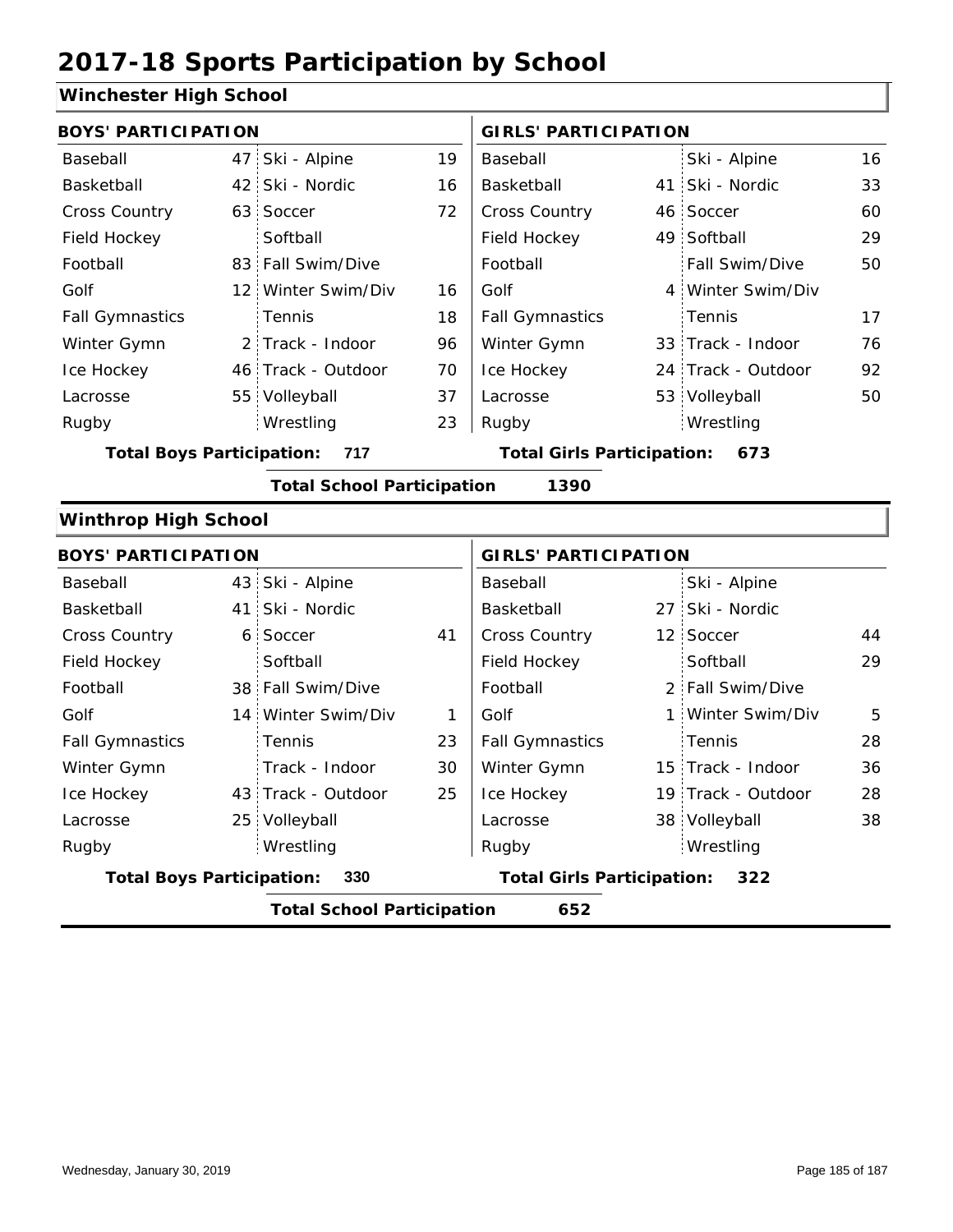#### **Woburn Memorial High School**

| <b>BOYS' PARTICIPATION</b>                |  |                    |    | <b>GIRLS' PARTICIPATION</b>              |  |                    |    |  |
|-------------------------------------------|--|--------------------|----|------------------------------------------|--|--------------------|----|--|
| Baseball                                  |  | 45 Ski - Alpine    |    | Baseball                                 |  | Ski - Alpine       |    |  |
| Basketball                                |  | 32 Ski - Nordic    |    | Basketball                               |  | 34 Ski - Nordic    |    |  |
| <b>Cross Country</b>                      |  | 44 Soccer          | 45 | <b>Cross Country</b>                     |  | 52 Soccer          | 45 |  |
| Field Hockey                              |  | Softball           |    | Field Hockey                             |  | 40 Softball        | 28 |  |
| Football                                  |  | 72 Fall Swim/Dive  |    | Football                                 |  | Fall Swim/Dive     | 22 |  |
| Golf                                      |  | 11 Winter Swim/Div | 3  | Golf                                     |  | Winter Swim/Div    |    |  |
| <b>Fall Gymnastics</b>                    |  | <b>Tennis</b>      | 12 | <b>Fall Gymnastics</b>                   |  | Tennis             | 14 |  |
| Winter Gymn                               |  | Track - Indoor     | 82 | Winter Gymn                              |  | 15 Track - Indoor  | 72 |  |
| Ice Hockey                                |  | 42 Track - Outdoor | 70 | Ice Hockey                               |  | 14 Track - Outdoor | 75 |  |
| Lacrosse                                  |  | 41 Volleyball      |    | Lacrosse                                 |  | 44 Volleyball      | 40 |  |
| Rugby                                     |  | Wrestling          | 14 | Rugby                                    |  | Wrestling          | 1  |  |
| <b>Total Boys Participation:</b><br>513   |  |                    |    | <b>Total Girls Participation:</b><br>496 |  |                    |    |  |
| <b>Total School Participation</b><br>1009 |  |                    |    |                                          |  |                    |    |  |

#### **Worcester North High School**

| <b>BOYS' PARTICIPATION</b>               |  |                   |                                          | <b>GIRLS' PARTICIPATION</b> |  |                 |    |  |
|------------------------------------------|--|-------------------|------------------------------------------|-----------------------------|--|-----------------|----|--|
| Baseball                                 |  | 28 Ski - Alpine   |                                          | Baseball                    |  | Ski - Alpine    |    |  |
| Basketball                               |  | 34 Ski - Nordic   |                                          | Basketball                  |  | 16 Ski - Nordic |    |  |
| <b>Cross Country</b>                     |  | 6 Soccer          | 30                                       | <b>Cross Country</b>        |  | 11 Soccer       | 6  |  |
| Field Hockey                             |  | Softball          |                                          | Field Hockey                |  | Softball        | 19 |  |
| Football                                 |  | 32 Fall Swim/Dive |                                          | Football                    |  | Fall Swim/Dive  |    |  |
| Golf                                     |  | 3 Winter Swim/Div |                                          | Golf                        |  | Winter Swim/Div |    |  |
| <b>Fall Gymnastics</b>                   |  | <b>Tennis</b>     |                                          | <b>Fall Gymnastics</b>      |  | Tennis          | 11 |  |
| Winter Gymn                              |  | Track - Indoor    | 10                                       | Winter Gymn                 |  | Track - Indoor  | 9  |  |
| Ice Hockey                               |  | Track - Outdoor   | 13                                       | Ice Hockey                  |  | Track - Outdoor | 9  |  |
| Lacrosse                                 |  | 3 Volleyball      | 35                                       | Lacrosse                    |  | Volleyball      | 29 |  |
| Rugby                                    |  | Wrestling         |                                          | Rugby                       |  | Wrestling       |    |  |
| <b>Total Boys Participation:</b><br>194  |  |                   | <b>Total Girls Participation:</b><br>110 |                             |  |                 |    |  |
| 304<br><b>Total School Participation</b> |  |                   |                                          |                             |  |                 |    |  |